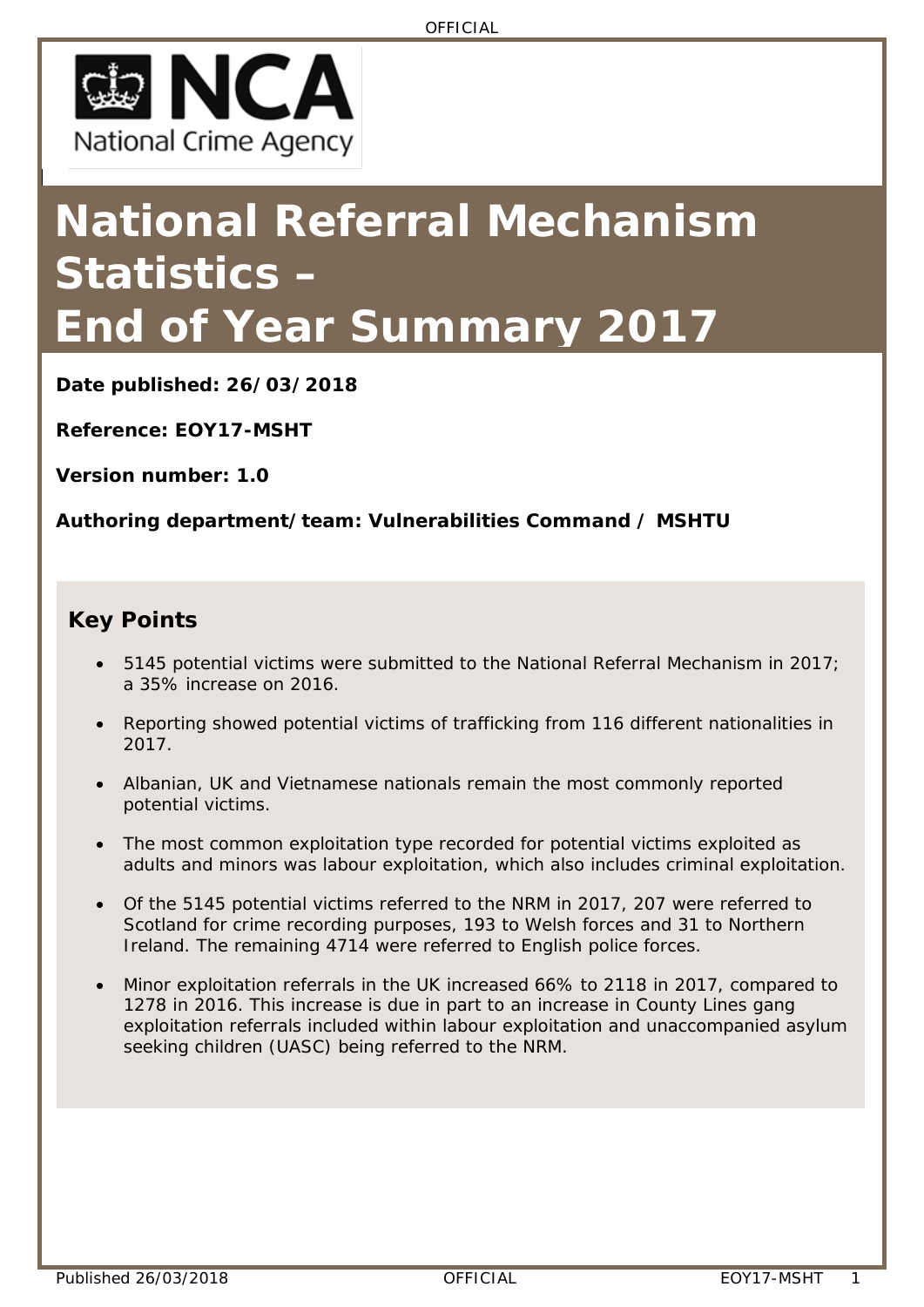| <b>Contents</b>                                                                           |
|-------------------------------------------------------------------------------------------|
|                                                                                           |
|                                                                                           |
|                                                                                           |
|                                                                                           |
|                                                                                           |
|                                                                                           |
|                                                                                           |
|                                                                                           |
|                                                                                           |
|                                                                                           |
|                                                                                           |
|                                                                                           |
|                                                                                           |
|                                                                                           |
|                                                                                           |
|                                                                                           |
|                                                                                           |
|                                                                                           |
|                                                                                           |
|                                                                                           |
|                                                                                           |
|                                                                                           |
|                                                                                           |
|                                                                                           |
|                                                                                           |
|                                                                                           |
|                                                                                           |
|                                                                                           |
| Annex G - Case Decision Status by Nationality and Exploitation Type at 10 January 2018.88 |
|                                                                                           |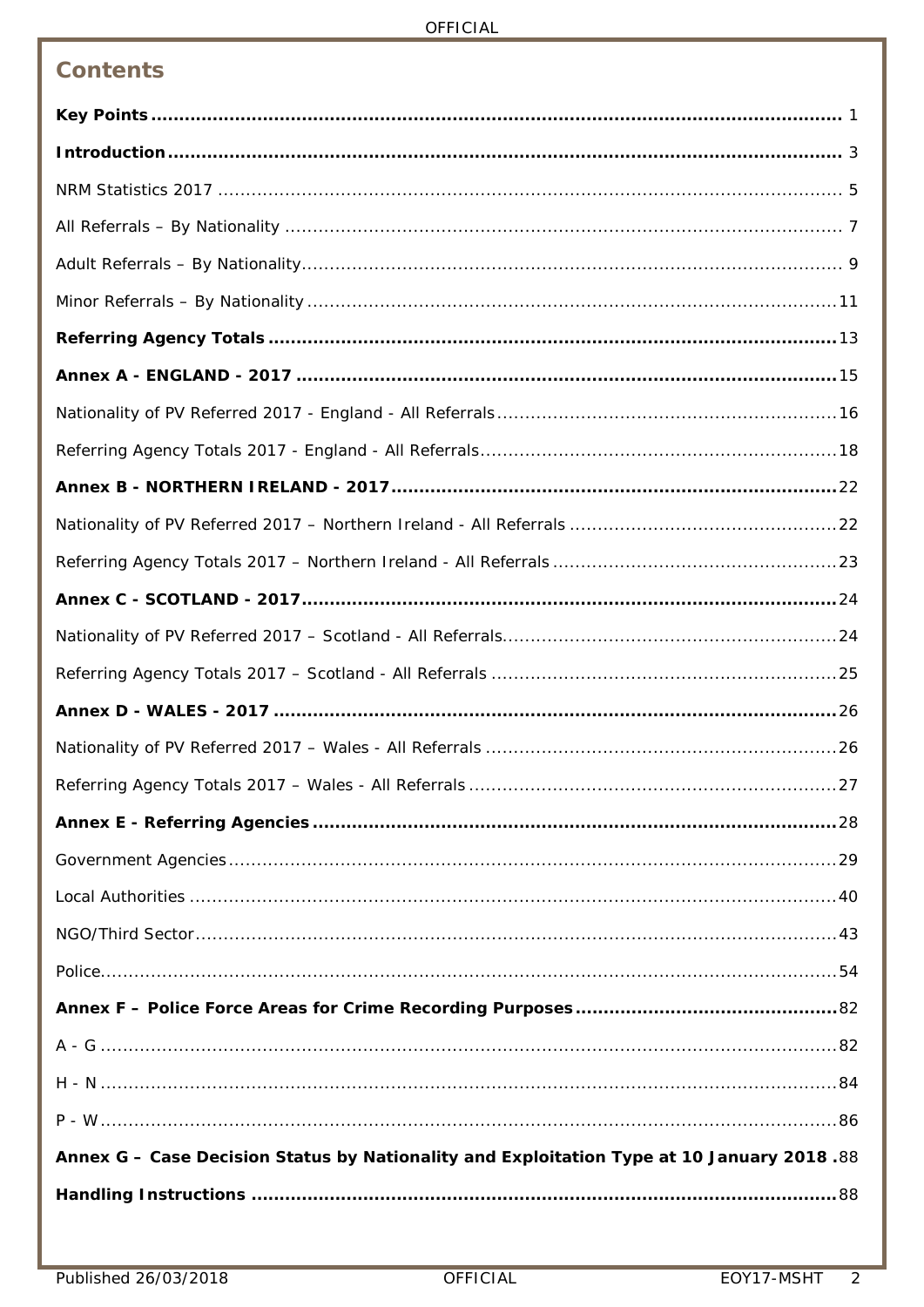### <span id="page-2-0"></span>**Introduction**

This report presents a summary of the number of potential victims of modern slavery and human trafficking referred in to the National Referral Mechanism (NRM) in 2017.

Unless stated, the source used is from NRM data extracted on **10/01/2018**. Some of the cases remain open with the Competent Authorities and decisions on their modern slavery status are yet to be made. The NRM is a 'living' process and data should be considered provisional until all cases are concluded. Some values may differ from previous or future reports as supplementary information is revealed throughout the duration of a case and their records are adjusted accordingly. Unless otherwise specified, percentages are rounded.

**This report does not provide any analysis of the picture of modern slavery in the UK.**

**The report provides figures relating to the number of potential victims that have been referred in to the NRM process during 2017, with no decision data for the individual cases.**

**Due to the changes introduced to NRM recording methodology in line with Home Office Counting Rules for crime recording purposes, there is no direct comparison possible to previous years when examining referral totals for England, Northern Ireland, Scotland and Wales. The 2016 totals are provided for information purposes only.**

#### **Overview**

Under the existing National Referral Mechanism (NRM) process potential victims of modern slavery are referred by 'First Responders' to one of two 'competent authorities' who consider whether an individual is a victim of modern slavery.<sup>[1](#page-2-1)</sup> First Responders include a number of public bodies and specified NGOs.

The two 'competent authorities' that make decisions about whether referred individuals are victims of modern slavery are the NCA's Modern Slavery Human Trafficking Unit (formerly UK Human Trafficking Centre) that handles EEA national cases, and the Home Office, that handles non-EEA national cases or individuals in immigration detention.<sup>[2](#page-2-2)</sup>

Initially the competent authorities make a 'reasonable grounds' decision, which assesses whether the competent authority 'believes but cannot prove' that the person is a victim of modern slavery. If an adult individual receives a positive reasonable grounds decision they become entitled to State-funded support. $3$  Local authorities have responsibilities to support child victims of modern slavery under existing statutory child protection arrangements.

The competent authority then collects further evidence about the case in order to make a 'conclusive grounds' decision, which assesses whether 'it is more likely than not' that the

<span id="page-2-1"></span>**<sup>1</sup> The NRM process and specialist support was initially established to deal solely with victims of human trafficking. In July 2015, the Government contract for adult victim care in England and Wales was extended to cover victims of all forms of modern slavery, in line with the recommendations of a review of the NRM system. Throughout this report, the term 'modern slavery' is used. The Northern Ireland Department of Justice has extended the scope of support in Northern Ireland to cover all potential victims of modern slavery.** -

<span id="page-2-2"></span>**<sup>2</sup> Between August 2015 and March 2017, a pilot was set up to test changes to the National Referral Mechanism (NRM) process in two areas: West Yorkshire and the South West of England (comprising the police force areas of Avon and Somerset, Devon and Cornwall, Dorset, Gloucestershire and Wiltshire). The pilot introduced Slavery and Safeguarding Leads to make reasonable grounds decisions, a Case Management Unit based in the Home Office to undertake NRM casework and multi-disciplinary panels to make conclusive grounds decisions.**

<span id="page-2-3"></span>**<sup>3</sup> In Northern Ireland, under section 18 of the Human Trafficking and Exploitation (Criminal Justice and Support for Victims) Act (Northern Ireland) 2015 assistance and support is made available to adult potential victims of modern slavery from the point where a referral to the NRM is made or is about to be made, rather than from the point that a positive reasonable grounds decision is received.**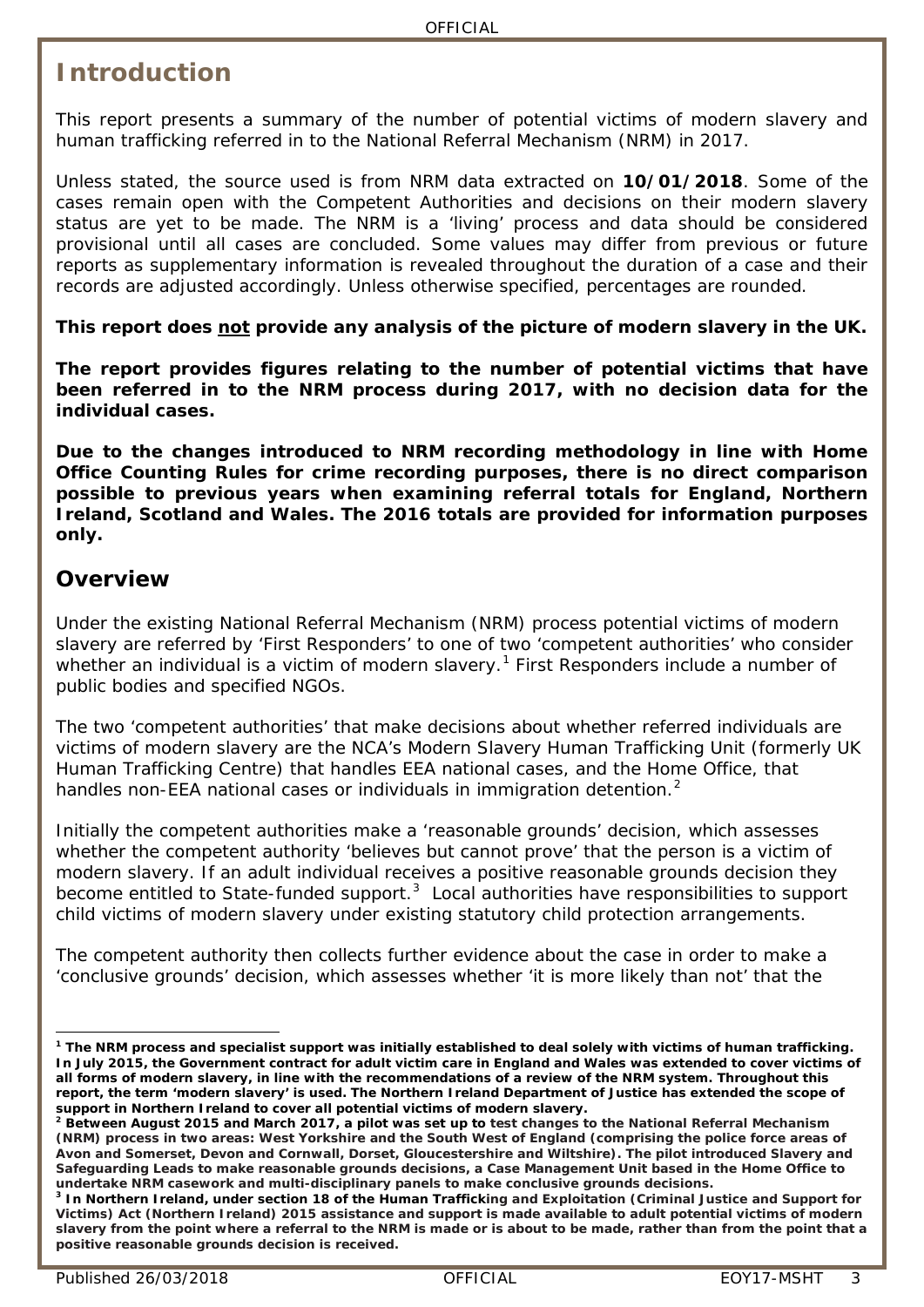person is a victim of modern slavery. The time taken to reach a conclusive decision may be affected by the availability of supporting evidence.

Not all of the individuals who are referred to the NRM will ultimately be assessed to be modern slavery victims.

In October 2017, the Government announced reforms to the NRM, to improve identification of, and support for, victims of modern slavery. Further details about these reforms are available at: [https://www.gov.uk/government/news/modern-slavery-victims-to-receive](https://www.gov.uk/government/news/modern-slavery-victims-to-receive-longer-period-of-support)[longer-period-of-support](https://www.gov.uk/government/news/modern-slavery-victims-to-receive-longer-period-of-support)

#### **Changes Introduced to NRM Data Management**

Previous iterations of this report were produced on the basis of the police force and country location of the first responder, irrespective of the claimed location of exploitation or residence of the potential victim at the time of referral. This led to invalid hotspot analysis of the data being applied to police force areas and the devolved regions of the UK.

Following the July 2016 clarification and subsequent update in July 2017 within the Home Office Counting Rules**[4](#page-3-0)** (HOCR) whereby:

*"all referrals made by the police into the NRM ……. and all those that the police receive from the NRM with a positive reasonable grounds decision applied must be subject of a recorded crime of MS (modern slavery)"*

A subsequent NCA review established that the previous statistical attribution of referrals to a particular country within the UK on the basis of the location of the first responder was misleading.

In support of HOCR requirements, NRM referrals are now screened against the below criteria in order to identify the responsible geographical police force. Once identified, the referral is transmitted within one working day to the relevant Force Intelligence Bureau (FIB), or stipulated point of receipt within force for action. The reasonable grounds decision, once made, is subsequently notified to the force by the competent authority.

Criteria applied to identify relevant force

*The force has acted as first responder, or the referral indicates that the force is already involved in the recording/investigation of the potential modern slavery human trafficking (MSHT) offences;* 

#### *or*

*The potential victim has been exploited within the force area;* 

#### *or*

*The potential victim has been exploited abroad, or at an unknown location and the victim's address at time of referral is within the force area;* 

#### *or*

*The potential victim has been exploited abroad or at an unknown location and they have presented to another first responder within the force area.*

The Annexes to this report and table overleaf have been compiled on the basis of where the police force that received the NRM referral is located, e.g. Wales will be comprised only of NRM referrals originating from, or sent to Dyfed-Powys Police, Gwent Police, North Wales Police or South Wales Police.

<span id="page-3-0"></span>**<sup>4</sup> Rule updated July 2017. https://www.gov.uk/government/uploads/attachment\_data/file/627449/countviolence-july-2017.pdf#page84** -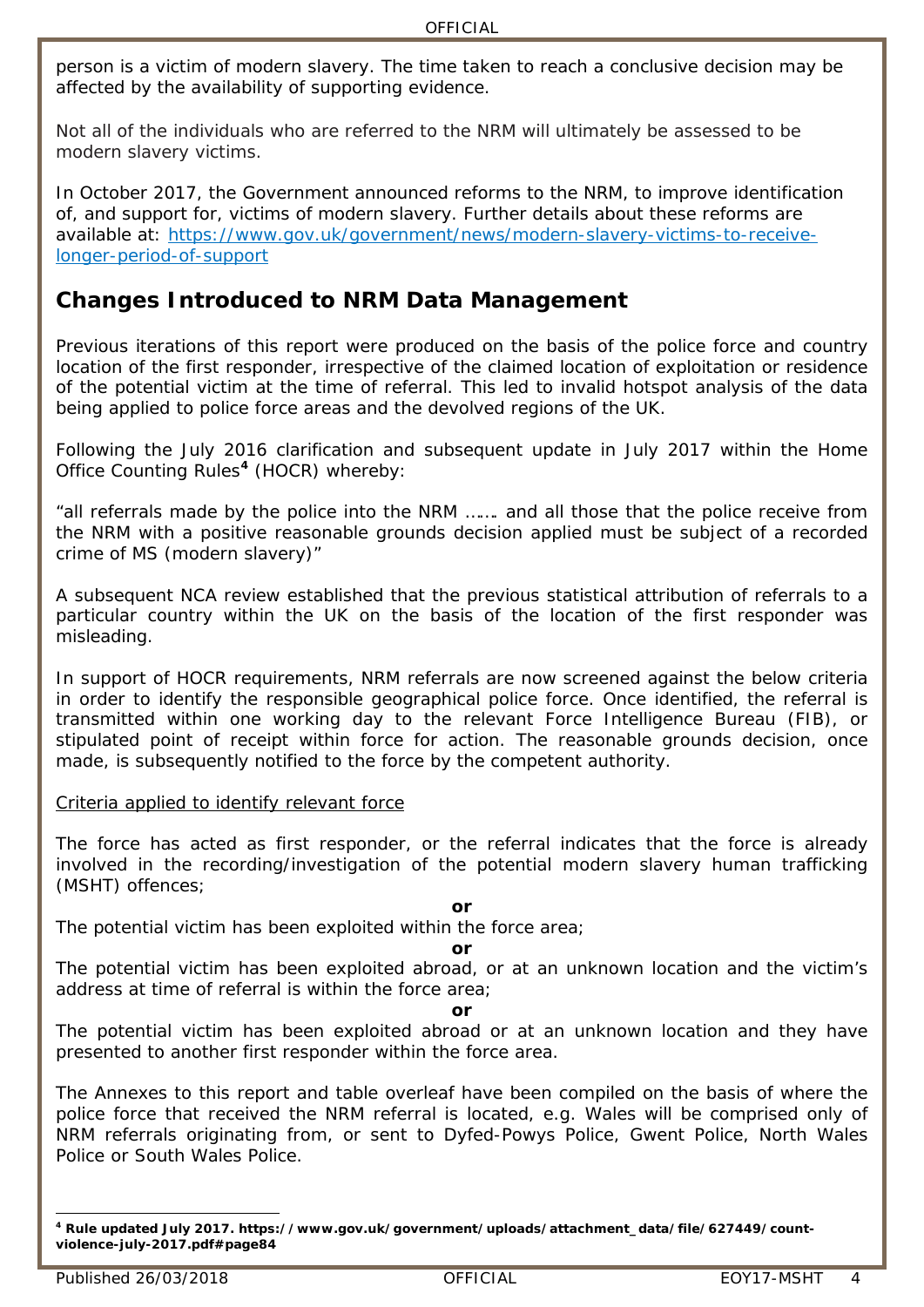#### <span id="page-4-0"></span>**NRM Statistics 2017**

This report contains limited finalised decision data for 2017, as a considerable proportion of cases (over 63%) are pending an outcome. Annex G provides a more detailed breakdown of status against nationality and exploitation types.

A summary of the current status<sup>[5](#page-4-1)</sup> for cases between 2013 and 2017 is provided to give an indication of the proportion of cases referred in previous years that received a positive or negative outcome. Total referral figures are adjusted to take account of duplicate cases identified since the last publication.

| Year | <b>Total</b><br><b>Number</b><br>of<br><b>Referrals</b> | <b>Positive</b><br>Conclusive<br><b>Decisions</b> | <b>Negative</b><br>(RG or<br>CD) | Pending<br>decision<br>(RG or<br>CD) | <b>Suspended</b><br>Cases | Withdrawn |
|------|---------------------------------------------------------|---------------------------------------------------|----------------------------------|--------------------------------------|---------------------------|-----------|
| 2013 | 1745                                                    | 830                                               | 777                              | 11                                   | 60                        | 67        |
| 2014 | 2339                                                    | 981                                               | 1103                             | 124                                  | 57                        | 74        |
| 2015 | 3261                                                    | 1201                                              | 1341                             | 515                                  | 110                       | 94        |
| 2016 | 3804                                                    | 1133                                              | 1325                             | 1168                                 | 67                        | 111       |
| 2017 | 5145                                                    | 665                                               | 1049                             | 3273                                 | 34                        | 124       |

In 2017, the NRM received 5145 referrals of potential victims (PV); this represents a 35% increase on 2016 referral totals. Reportedly, the PVs originated from 116 countries; this represents a 7% increase on 2016 country of origin totals.

The 5145 referrals comprised 2454 females (47%) and 2688 males (52%), with 3 (<1%) recorded as transgender. 3027 (59%) were referred for adult exploitation categories and 2118 (41%) referred for exploitation as a minor.

Minor exploitation referrals increased 66% on 2016 totals due to an increase in County Lines gang exploitation referrals included within labour exploitation and unaccompanied asylum seeking children (UASC) being referred to the NRM.

Not all potential victims referred to the NRM in the UK report modern slavery or human trafficking exploitation that has happened in the UK. In 2017, 1595 (31%) of referrals reported that the location of exploitation was overseas only.

| <b>Country of Crime</b> | Adult / Minor  |           |                                  | <b>Location of Claimed Exploitation</b> |           |                                  |                   |
|-------------------------|----------------|-----------|----------------------------------|-----------------------------------------|-----------|----------------------------------|-------------------|
| <b>Recording</b>        | (Exploited as) | <b>UK</b> | <b>UK</b> and<br><b>Overseas</b> | <b>Overseas</b>                         | Not Known | <b>No</b><br><b>Exploitation</b> | <b>Total 2017</b> |
| England                 | Adult          | 1337      | 225                              | 865                                     | 326       |                                  | 2753              |
|                         | Minor          | 917       | 45                               | 604                                     | 393       | $\mathcal{P}$                    | 1961              |
|                         | Total          | 2254      | 270                              | 1469                                    | 719       | $\overline{2}$                   | 4714              |
| Northern Ireland        | Adult          | 14        |                                  | 3                                       | 3         | $\bigcap$                        | 21                |
|                         | Minor          | 3         | $\Omega$                         | 4                                       | 3         | 0                                | 10                |
|                         | Total          | 17        |                                  | $\overline{7}$                          | 6         | $\Omega$                         | 31                |
|                         | Adult          | 67        | 16                               | 40                                      | 21        | ∩                                | 144               |
| Scotland                | Minor          | 17        | $\overline{2}$                   | 23                                      | 21        | ∩                                | 63                |
|                         | Total          | 84        | 18                               | 63                                      | 42        | $\Omega$                         | 207               |
|                         | Adult          | 36        | 8                                | 50                                      | 15        | ∩                                | 109               |
| Wales                   | Minor          | 65        |                                  | 6                                       | 12        | Ω                                | 84                |
|                         | Total          | 101       | 9                                | 56                                      | 27        | $\Omega$                         | 193               |
| <b>Total</b>            |                | 2456      | 298                              | 1595                                    | 794       | $\overline{2}$                   | 5145              |

 $\overline{6}$  $\overline{6}$  $\overline{6}$ 

**<sup>5</sup> As at 07/03/2018**  $\overline{a}$ 

<span id="page-4-2"></span><span id="page-4-1"></span><sup>6</sup> **The cases of 'No Exploitation' above relate to an invalid referral made overseas and a case of irregular migration, neither with exploitation cited.**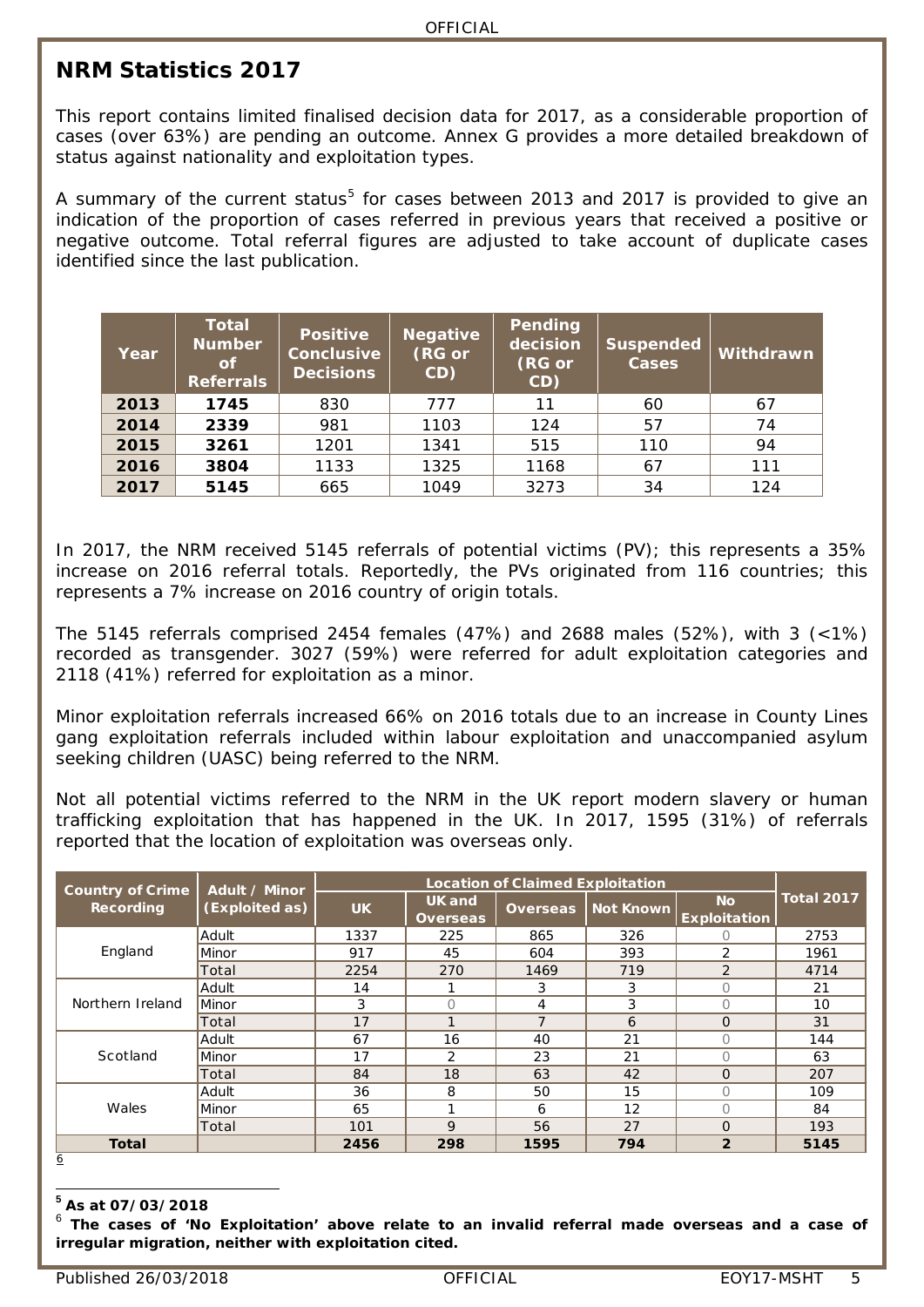#### **Key to Table**

| the contract of the contract of the |  |  |
|-------------------------------------|--|--|
|                                     |  |  |
|                                     |  |  |
|                                     |  |  |

Red – Increase in numbers experienced on previous year Amber – Negligible, or no change on previous year

Green - Reduction experienced on previous year

| <b>Claimed Exploitation Type</b> | Female | <b>Male</b> | Trans-<br>gender | <b>Total 2017</b> | Change<br>over 2016 | <b>Total 2016</b> |
|----------------------------------|--------|-------------|------------------|-------------------|---------------------|-------------------|
| Adult - Domestic Servitude       | 273    | 96          |                  | 369               |                     | 325               |
| Adult - Labour Exploitation      | 180    | 1146        |                  | 1326              |                     | 1132              |
| Adult - Organ Harvesting         |        | 2           |                  | 3                 |                     |                   |
| Adult - Sexual Exploitation      | 1115   | 67          |                  | 1185              |                     | 945               |
| Adult - Unknown Exploitation     | 75     | 69          |                  | 144               |                     | 123               |
| Minor - Domestic Servitude       | 70     | 49          |                  | 119               |                     | 104               |
| Minor - Labour Exploitation      | 110    | 916         |                  | 1026              |                     | 473               |
| Minor - Sexual Exploitation      | 497    | 62          |                  | 559               |                     | 359               |
| Minor - Unknown Exploitation     | 133    | 281         |                  | 414               |                     | 342               |
| $\sf Total$                      | 2454   | 2688        | 3                | 5145              |                     | 3804              |

| <b>Competent Authority</b>                        | Total<br>2017 | $\parallel$ % of Total Change<br>$\vert$ (rounded) $\vert$ over 2016 |      |
|---------------------------------------------------|---------------|----------------------------------------------------------------------|------|
| NCA Modern Slavery Human Trafficking Unit (MSHTU) | 1449          | 28%                                                                  | >86% |
| UK Visas and Immigration (UKVI)                   | 3691          | 71%                                                                  | >35% |
| NRM Pilot Cases - Slavery Safeguarding Leads      | 5             | $< 0.09\%$                                                           | N/A  |
| Total                                             | 5145          |                                                                      |      |

-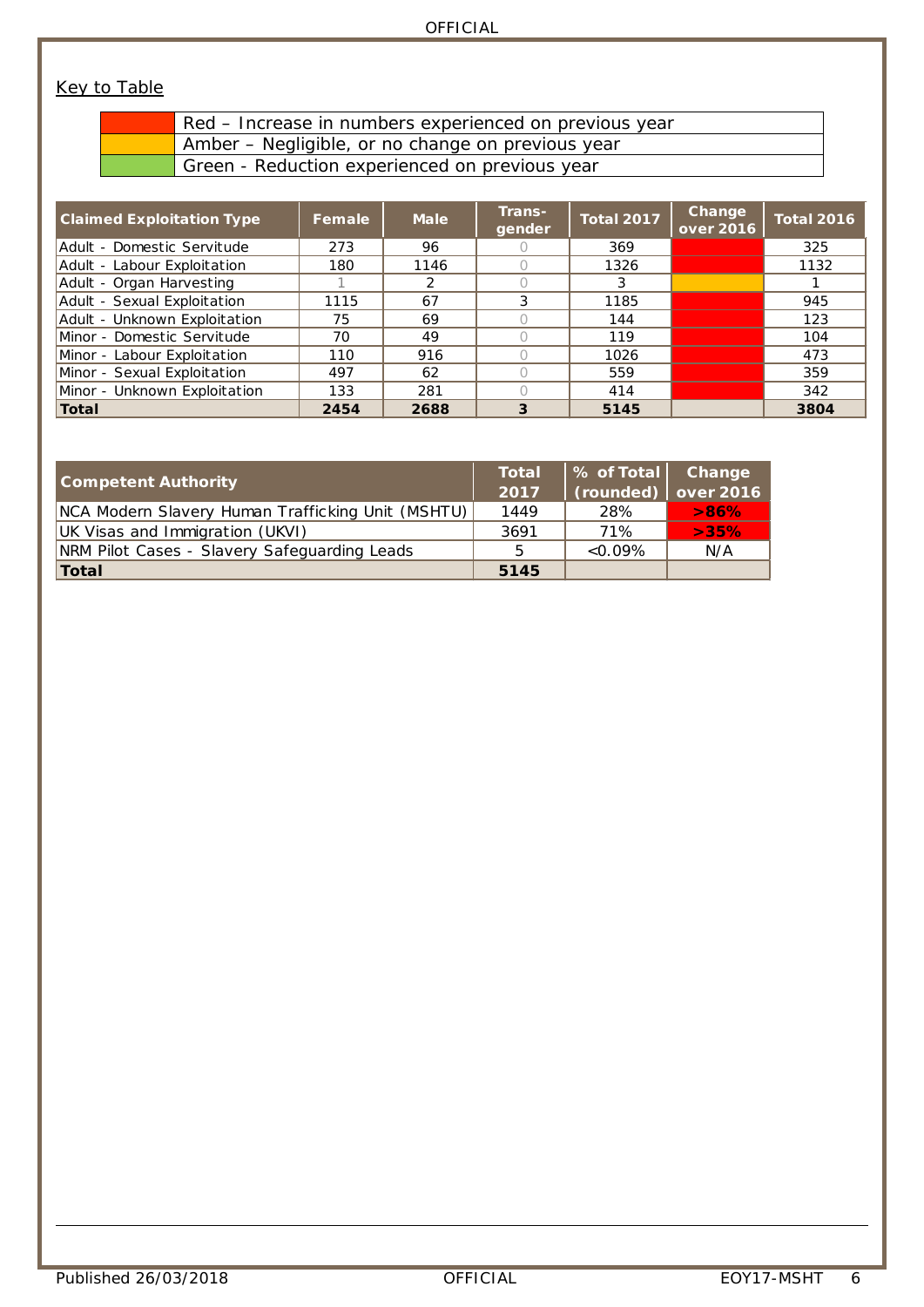## <span id="page-6-0"></span>**All Referrals – By Nationality**

| <b>Claimed Nationality</b>       | Domestic<br>Servitude | Exploitation<br>Labour | Harvesting<br>Organ | Exploitation<br>Sexua | Exploitation<br>Unknown | <b>Total</b><br>2017 | Change<br>over<br>2016 | <b>Total</b><br>2016 |
|----------------------------------|-----------------------|------------------------|---------------------|-----------------------|-------------------------|----------------------|------------------------|----------------------|
| United Kingdom                   | 12                    | 393                    | $\circ$             | 393                   | 21                      | 819                  |                        | 326                  |
| Albania                          | 11                    | 223                    | 0                   | 486                   | 57                      | 777                  |                        | 699                  |
| Vietnam                          | 40                    | 429                    | $\overline{2}$      | 107                   | 161                     | 739                  |                        | 519                  |
| China                            | $\overline{7}$        | 131                    | $\mathbf{1}$        | 140                   | 14                      | 293                  |                        | 241                  |
| Nigeria                          | 86                    | 23                     | $\bigcirc$          | 133                   | 22                      | 264                  |                        | 243                  |
| Romania                          | 11                    | 176                    | $\circ$             | 63                    | 9                       | 259                  |                        | 202                  |
| Sudan                            | $\overline{7}$        | 199                    | $\bigcirc$          | 3                     | 28                      | 237                  |                        | 79                   |
| Eritrea                          | 26                    | 103                    | $\bigcirc$          | $\overline{21}$       | $\overline{39}$         | 189                  |                        | 109                  |
| India                            | 25                    | 90                     | $\circ$             | 18                    | $\overline{7}$          | 140                  |                        | 100                  |
| Poland                           | $\overline{2}$        | 83                     | $\bigcirc$          | 11                    | 6                       | 102                  |                        | 163                  |
| Pakistan                         | 38                    | 32                     | $\circ$             | 20                    | $\overline{7}$          | 97                   |                        | 70                   |
| Ethiopia                         | 23                    | 40                     | $\bigcirc$          | $\overline{7}$        | 14                      | 84                   |                        | 41                   |
| Afghanistan                      | 13                    | 30                     | $\bigcirc$          | 13                    | 24                      | 80                   |                        | 83                   |
| Iraq                             | $\boldsymbol{6}$      | 30                     | $\bigcirc$          | 13                    | 22                      | 71                   |                        | 39                   |
| Iran                             | 8                     | 19                     | $\bigcirc$          | 19                    | 18                      | 64                   |                        | 60                   |
| Slovakia                         | $\mathbf{1}$          | 46                     | $\bigcirc$          | 9                     | 8                       | 64                   |                        | 73                   |
| Bangladesh                       | 19                    | 26                     | $\bigcirc$          | $\overline{7}$        | 5                       | 57                   |                        | 54                   |
| Philippines                      | 38                    | $\overline{7}$         | $\bigcirc$          | 6                     | 3                       | 54                   |                        | 45                   |
| Hungary                          | 5                     | 24                     | $\bigcirc$          | 16                    | $\overline{c}$          | 47                   |                        | 36                   |
| Ghana                            | $\overline{13}$       | 15                     | $\bigcirc$          | 15                    | $\overline{2}$          | $\overline{45}$      |                        | 45                   |
| Lithuania                        | $\mathbf{1}$          | 26                     | $\circ$             | 6                     | $\overline{3}$          | 36                   |                        | 38                   |
| Latvia                           | $\overline{c}$        | 26                     | $\bigcirc$          | $\overline{4}$        | $\overline{c}$          | 34                   |                        | 21                   |
| Somalia                          | 8                     | 9                      | $\bigcirc$          | 8                     | $\overline{7}$          | 32                   |                        | 37                   |
| Czech Republic                   | $\mathbf{1}$          | 20                     | $\circ$             | 8                     | $\mathbf{1}$            | 30                   |                        | 37                   |
| Bulgaria                         | 3                     | 9                      | $\bigcirc$          | $\overline{12}$       | $\overline{4}$          | $\overline{28}$      |                        | 21                   |
| Democratic Republic of the Congo | 6                     | $\overline{c}$         | $\bigcirc$          | 14                    | 6                       | 28                   |                        | 22                   |
| Kenya                            | $\overline{8}$        | 3                      | $\bigcirc$          | $\overline{11}$       | 6                       | $\overline{28}$      |                        | 18                   |
| Zimbabwe                         | 11                    | 3                      | $\bigcirc$          | 12                    | $\overline{2}$          | 28                   |                        | 19                   |
| Cameroon                         | $\mathbf{1}$          | 5                      | $\bigcirc$          | 16                    | $\mathbf{1}$            | 23                   |                        | 17                   |
| Jamaica                          | $\bigcirc$            | 8                      | $\bigcirc$          | 10                    | 3                       | 21                   |                        | 14                   |
| Uganda                           | 6                     | 3                      | $\bigcirc$          | 10                    | $\mathbf{1}$            | 20                   |                        | 21                   |
| Malaysia                         | $\bigcirc$            | 5                      | $\bigcirc$          | 11                    | $\mathbf{1}$            | 17                   |                        | 5                    |
| Syria                            | $\bigcirc$            | 5                      | $\bigcirc$          | 1                     | 9                       | 15                   |                        | 16                   |
| Egypt                            | $\circ$               | $\overline{10}$        | $\circ$             | 1                     | $\overline{3}$          | $\overline{14}$      |                        | $\overline{19}$      |
| <b>Ivory Coast</b>               | 4                     | 3                      | $\bigcirc$          | 5                     | $\mathbf{1}$            | 13                   |                        | 10                   |
| Namibia                          | 3                     | $\bigcirc$             | 0                   | 9                     | $\mathbf{1}$            | $\overline{13}$      |                        | 4                    |
| Thailand                         | $\circ$               | 1                      | $\bigcirc$          | 11                    | $\mathbf{1}$            | 13                   |                        | 23                   |
| Burma / Myanmar                  | 3                     | 9                      | $\bigcirc$          | $\circ$               | 0                       | 12                   |                        | 13                   |
| Malawi                           | 3                     | $\bigcirc$             | O                   | 8                     | $\bigcirc$              | 11                   |                        | 11                   |
| Gambia                           | $\overline{4}$        | $\overline{4}$         | $\bigcirc$          | $\overline{2}$        | $\bigcirc$              | $\overline{10}$      |                        | 13                   |
| Portugal                         | $\circ$               | $\overline{7}$         | $\bigcirc$          | 3                     | $\circ$                 | 10                   |                        | $\mathfrak{Z}$       |
| Sri Lanka                        | $\overline{4}$        | 3                      | $\bigcirc$          | 3                     | $\bigcirc$              | $10$                 |                        | $\overline{7}$       |
| Guinea                           | $\mathbf{1}$          | 1                      | $\bigcirc$          | 5                     | $\overline{c}$          | 9                    |                        | 6                    |
| Mauritius                        | $\overline{c}$        | 4                      | $\bigcirc$          | $\overline{a}$        | $\mathbf{1}$            | 9                    |                        | 3                    |
| Morocco                          | 3                     | 4                      | $\bigcirc$          | $\mathbf{1}$          | $\mathbf{1}$            | 9                    |                        | 6                    |
| Brazil                           | $\circ$               | $\bigcirc$             | $\bigcirc$          | $\overline{7}$        | $\mathbf{1}$            | 8                    |                        | 8                    |
| Germany                          | $\bigcirc$            | 3                      | $\bigcirc$          | 1                     | $\overline{4}$          | 8                    |                        | $\overline{2}$       |
| South Africa                     | $\mathbf{1}$          | 3                      | $\bigcirc$          | $\overline{4}$        | 0                       | 8                    |                        | 10                   |
| Nepal                            | $\bigcirc$            | 4                      | $\bigcirc$          | 3                     | $\bigcirc$              | 7                    |                        | $\mathfrak{Z}$       |
| Sierra Leone                     | $\mathbf{1}$          | 1                      | $\bigcirc$          | 5                     | $\bigcirc$              | $\overline{7}$       |                        | 9                    |
| Algeria                          | $\mathbf{1}$          | 5                      | $\bigcirc$          | $\bigcirc$            | $\circ$                 | 6                    |                        | 6                    |
| Senegal                          | $\mathbf{1}$          | $\overline{a}$         | $\bigcirc$          | $\overline{2}$        | $\mathbf{1}$            | 6                    |                        | $\overline{7}$       |
| Angola                           | $\bigcirc$            | 1                      | $\bigcirc$          | 4                     | $\bigcirc$              | 5                    |                        | $\overline{7}$       |
| Netherlands                      | $\bigcirc$            | 3                      | $\bigcirc$          | $\overline{c}$        | $\bigcirc$              | 5                    |                        | $\overline{c}$       |
| Ukraine                          | $\bigcirc$            | 3                      | $\bigcirc$          | 1                     | $\mathbf{1}$            | 5                    |                        | $\overline{4}$       |
| Italy                            | $\circ$               | 4                      | $\bigcirc$          | $\bigcirc$            | $\circ$                 | 4                    |                        | $\mathbf{1}$         |
| Kosovo                           | $\bigcirc$            | $\overline{2}$         | $\bigcirc$          | $\overline{2}$        | $\bigcirc$              | $\overline{4}$       |                        | $\overline{4}$       |
| Kuwait                           | $\mathbf{1}$          | 1                      | $\bigcirc$          | 1                     | 1                       | 4                    |                        | 2                    |
| Libya                            | $\bigcirc$            | $\bigcirc$             | $\bigcirc$          | 1                     | $\mathbf{3}$            | 4                    |                        | 0                    |
| North Korea                      | $\bigcirc$            | $\overline{2}$         | $\circ$             | 1                     | $\mathbf{1}$            | 4                    |                        | $\overline{4}$       |
|                                  |                       |                        |                     |                       |                         |                      |                        |                      |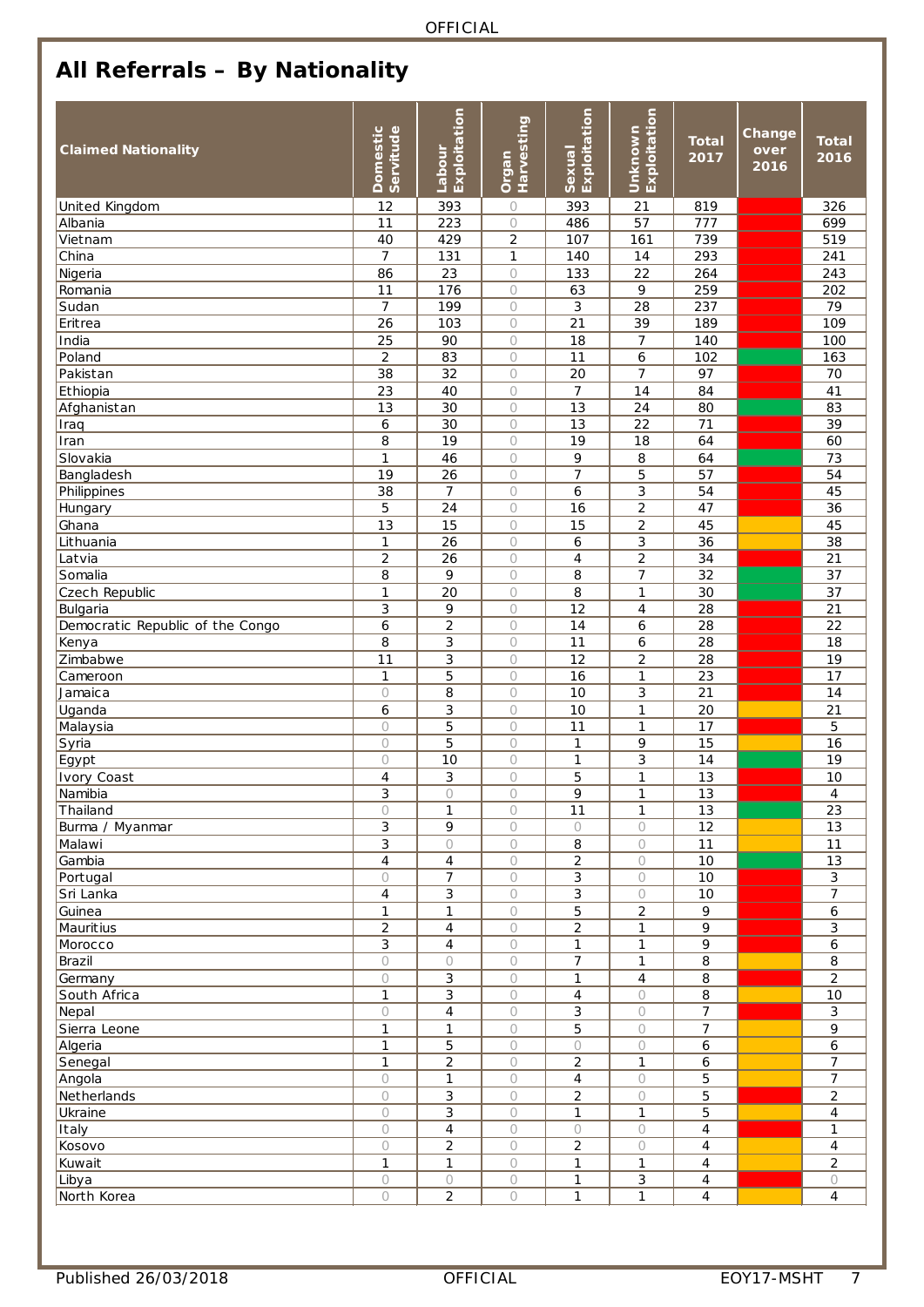| <b>Claimed Nationality</b> | Domestic<br>Servitude | Exploitation<br>Labour | Harvesting<br>Organ | Exploitation<br>Sexual | Exploitation<br>Unknown | <b>Total</b><br>2017 | Change<br>over<br>2016 | <b>Total</b><br>2016 |
|----------------------------|-----------------------|------------------------|---------------------|------------------------|-------------------------|----------------------|------------------------|----------------------|
| Togo                       | $\bigcirc$            | $\circ$                | $\bigcirc$          | 0                      | $\overline{4}$          | $\overline{4}$       |                        | 1                    |
| Trinidad & Tobago          | $\bigcirc$            | $\overline{2}$         | $\circ$             | $\overline{c}$         | $\circ$                 | 4                    |                        | 3                    |
| Tunisia                    | 1                     | 2                      | $\circ$             | 1                      | $\bigcirc$              | 4                    |                        | 3                    |
| Belgium                    | $\bigcirc$            | $\mathbf{1}$           | $\circ$             | 0                      | $\overline{c}$          | 3                    |                        | $\circ$              |
| Botswana                   | $\mathbf{1}$          | $\bigcirc$             | $\circ$             | $\overline{2}$         | $\circ$                 | 3                    |                        | 3                    |
| Burundi                    | $\circ$               | $\overline{2}$         | $\circ$             | $\mathbf{1}$           | $\circ$                 | 3                    |                        | $\mathbf{1}$         |
| Congo                      | $\mathbf{1}$          | $\circ$                | 0                   | $\mathbf{1}$           | $\mathbf{1}$            | 3                    |                        | 1                    |
| $\overline{C}$ roatia      | $\circ$               | 3                      | $\circ$             | 0                      | $\bigcirc$              | 3                    |                        | $\circ$              |
| Mexico                     | $\overline{c}$        | $\bigcirc$             | $\circ$             | 1                      | $\bigcirc$              | 3                    |                        | 1                    |
| Tanzania                   | $\mathbf{1}$          | $\bigcirc$             | $\circ$             | $\overline{2}$         | $\circ$                 | 3                    |                        | 5                    |
| Burkina Faso               | $\overline{2}$        | $\circ$                | $\circ$             | $\circ$                | $\circ$                 | $\overline{a}$       |                        | $\circ$              |
| Dominican Republic         | $\bigcirc$            | 1                      | 0                   | 1                      | $\circ$                 | $\overline{c}$       |                        | 1                    |
| Greece                     | $\circ$               | $\overline{c}$         | $\circ$             | 0                      | $\bigcirc$              | $\overline{c}$       |                        | 1                    |
| Guatemala                  | $\bigcirc$            | $\bigcirc$             | $\circ$             | $\overline{2}$         | $\bigcirc$              | $\overline{c}$       |                        | $\circ$              |
| Guinea Bissau              | $\circ$               | $\bigcirc$             | $\bigcirc$          | $\circ$                | $\overline{a}$          | $\overline{c}$       |                        | $\circ$              |
| Indonesia                  | $\mathbf{1}$          | $\circ$                | $\bigcirc$          | $\mathbf{1}$           | $\circ$                 | $\overline{c}$       |                        | 3                    |
| Ireland                    | $\bigcirc$            | $\mathbf{1}$           | 0                   | $\mathbf{1}$           | $\bigcirc$              | $\overline{c}$       |                        | 3                    |
| Lebanon                    | $\circ$               | $\bigcirc$             | $\circ$             | $\mathbf{1}$           | $\mathbf{1}$            | $\overline{c}$       |                        | $\overline{c}$       |
| Liberia                    | $\bigcirc$            | $\circ$                | $\circ$             | $\overline{c}$         | $\bigcirc$              | $\overline{c}$       |                        | $\overline{c}$       |
| Mali                       | $\mathbf{1}$          | $\bigcirc$             | $\circ$             | $\mathbf{1}$           | $\circ$                 | $\overline{2}$       |                        | $\circ$              |
| Mongolia                   | $\mathbf 0$           | $\mathbf{1}$           | $\mathsf O$         | $\mathbf{1}$           | $\mathsf{O}\xspace$     | $\overline{a}$       |                        | 3                    |
| Spain                      | $\mathbf{1}$          | $\bigcirc$             | $\circ$             | 1                      | $\circ$                 | $\overline{2}$       |                        | $\overline{c}$       |
| St Kitts & Nevis           | $\circ$               | $\bigcirc$             | $\bigcirc$          | $\overline{c}$         | $\bigcirc$              | $\overline{c}$       |                        | $\circ$              |
| St Lucia                   | $\mathbf{1}$          | $\bigcirc$             | $\circ$             | 1                      | $\bigcirc$              | $\overline{c}$       |                        | 3                    |
| Sweden                     | $\mathbf{1}$          | $\bigcirc$             | $\bigcirc$          | $\mathbf{1}$           | $\circ$                 | $\overline{a}$       |                        | $\circ$              |
| United States of America   | $\circ$               | $\circ$                | $\circ$             | $\mathbf{1}$           | $\mathbf{1}$            | $\overline{a}$       |                        | 6                    |
| Uzbekistan                 | $\circ$               | $\overline{2}$         | $\circ$             | 0                      | $\bigcirc$              | $\overline{c}$       |                        | 0                    |
| Yemen                      | $\circ$               | $\mathbf{1}$           | $\bigcirc$          | 0                      | $\mathbf{1}$            | $\overline{c}$       |                        | $\circ$              |
| Antigua and Barbuda        | $\bigcirc$            | $\mathbf{1}$           | $\circ$             | 0                      | $\bigcirc$              | $\mathbf{1}$         |                        | $\bigcirc$           |
| Argentina                  | $\circ$               | $\bigcirc$             | $\bigcirc$          | $\mathbf{1}$           | $\bigcirc$              | $\mathbf{1}$         |                        | $\circ$              |
| Belarus                    | $\circ$               | $\circ$                | $\circ$             | $\mathbf{1}$           | $\bigcirc$              | $\mathbf{1}$         |                        | 1                    |
| Benin                      | $\circ$               | $\bigcirc$             | $\circ$             | $\mathbf{1}$           | $\bigcirc$              | $\mathbf{1}$         |                        | 1                    |
| Chad                       | $\circ$               | $\bigcirc$             | $\circ$             | 0                      | $\mathbf{1}$            | 1                    |                        | $\circ$              |
| Chile                      | $\circ$               | $\mathbf{1}$           | $\circ$             | 0                      | $\bigcirc$              | $\mathbf{1}$         |                        | 0                    |
| Cyprus                     | $\bigcirc$            | 1                      | $\circ$             | 0                      | $\bigcirc$              | 1                    |                        | $\circ$              |
| Djibouti                   | $\mathbf{1}$          | $\bigcirc$             | $\bigcirc$          | $\bigcirc$             | $\bigcirc$              | $\mathbf{1}$         |                        | $\bigcirc$           |
| Ecuador                    | $\bigcirc$            | $\mathbf{1}$           | $\circ$             | $\circ$                | $\circ$                 | $\mathbf{1}$         |                        | $\circ$              |
| El Salvador                | 0<br>$\bigcirc$       | 1<br>$\circ$           | O<br>$\bigcirc$     | $\circ$<br>1           | $\circ$<br>$\bigcirc$   | 1<br>1               |                        | $\circ$<br>1         |
| Georgia<br>Grenada         |                       | $\circ$                |                     | $\mathbf{1}$           | $\bigcirc$              |                      |                        | $\overline{2}$       |
| Guinea / Portugal          | 0<br>$\circ$          | $\bigcirc$             | O<br>$\bigcirc$     | $\mathbf{1}$           | $\bigcirc$              | 1<br>$\mathbf{1}$    |                        | $\circ$              |
| Honduras                   | $\circ$               | $\bigcirc$             | $\bigcirc$          | $\mathbf{1}$           | $\bigcirc$              | $\mathbf{1}$         |                        | 0                    |
| Israel                     | $\circ$               | $\bigcirc$             | O                   | $\mathbf{1}$           | $\bigcirc$              | $\mathbf{1}$         |                        | $\circ$              |
| Japan                      | $\circ$               | $\bigcirc$             | $\bigcirc$          | $\bigcirc$             | $\mathbf{1}$            | $\mathbf{1}$         |                        | $\bigcirc$           |
| Kazakhstan                 | $\circ$               | $\bigcirc$             | O                   | 1                      | $\bigcirc$              | 1                    |                        | $\circ$              |
| New Zealand                | $\circ$               | $\bigcirc$             | $\bigcirc$          | $\bigcirc$             | $\mathbf{1}$            | $\mathbf{1}$         |                        | 0                    |
| Norway                     | $\circ$               | $\mathbf{1}$           | $\bigcirc$          | $\bigcirc$             | $\bigcirc$              | $\mathbf{1}$         |                        | 0                    |
| Palestine                  | $\circ$               | $\bigcirc$             | $\bigcirc$          | O                      | $\mathbf{1}$            | 1                    |                        | $\circ$              |
| Russia                     | $\mathbf{1}$          | $\bigcirc$             | $\bigcirc$          | $\bigcirc$             | $\bigcirc$              | 1                    |                        | 3                    |
| Serbia                     | 0                     | $\mathbf{1}$           | O                   | 0                      | 0                       | 1                    |                        | 0                    |
| South Korea                | $\bigcirc$            | $\mathbf{1}$           | $\bigcirc$          | $\bigcirc$             | $\bigcirc$              | $\mathbf{1}$         |                        | $\mathbf{1}$         |
| St Vincent & Grenadines    | $\bigcirc$            | $\circ$                | $\bigcirc$          | $\mathbf{1}$           | $\bigcirc$              | $\mathbf{1}$         |                        | 1                    |
| Swaziland                  | $\mathbf{1}$          | $\bigcirc$             | $\bigcirc$          | O                      | $\bigcirc$              | $\mathbf{1}$         |                        | $\circ$              |
| Taiwan                     | $\circ$               | $\bigcirc$             | $\bigcirc$          | $\bigcirc$             | $\mathbf{1}$            | 1                    |                        | 3                    |
| Tibet                      | 0                     | $\bigcirc$             | O                   | 0                      | $\mathbf{1}$            | 1                    |                        | 0                    |
| Turkey                     | $\bigcirc$            | $\mathbf{1}$           | $\bigcirc$          | 0                      | $\bigcirc$              | $\mathbf{1}$         |                        | $\overline{4}$       |
| Venezuela                  | $\circ$               | $\mathbf{1}$           | $\bigcirc$          | $\bigcirc$             | $\bigcirc$              | 1                    |                        | $\bigcirc$           |
| Not Known                  | $\overline{2}$        | $\mathbf{1}$           | $\bigcirc$          | $\mathbf{1}$           | 3                       | $\overline{7}$       |                        | 4                    |
| <b>Total</b>               | 488                   | 2352                   | $\mathbf{3}$        | 1744                   | 558                     | 5145                 |                        |                      |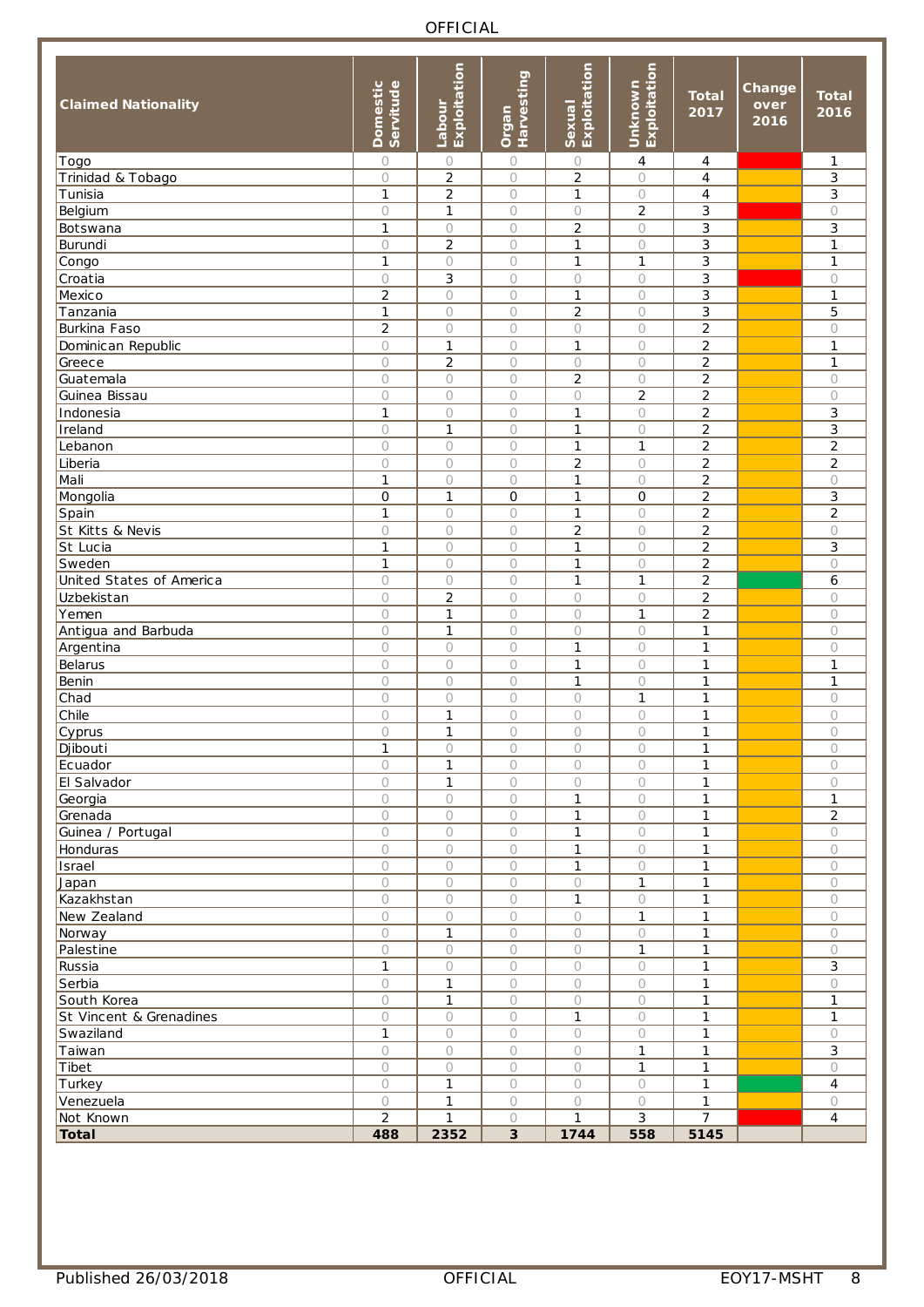## <span id="page-8-0"></span>**Adult Referrals – By Nationality[7](#page-8-1)**

| <b>Claimed Nationality</b>       | Domestic<br>Servitude   | Exploitation<br>Labour | Harvesting<br>Organ      | Sexual<br>Exploitation | Exploitation<br>Unknown          | <b>Total</b><br>2017 | Change<br>over<br>2016 | <b>Total</b><br>2016 |
|----------------------------------|-------------------------|------------------------|--------------------------|------------------------|----------------------------------|----------------------|------------------------|----------------------|
| Albania                          | 9                       | 80                     | $\circ$                  | 458                    | 20                               | 567                  |                        | 472                  |
| Vietnam                          | 22                      | 254                    | $\overline{c}$           | 73                     | 26                               | 377                  |                        | 292                  |
| China                            | $\overline{7}$          | 117                    | $\mathbf{1}$             | 139                    | $\overline{7}$                   | 271                  |                        | 219                  |
| Nigeria                          | 72                      | 17                     | $\bigcirc$               | 121                    | $\overline{12}$                  | 222                  |                        | 200                  |
| Romania                          | $\overline{7}$          | 157                    | $\bigcirc$               | 53                     | $\sqrt{4}$                       | 221                  |                        | 175                  |
| United Kingdom                   | 12                      | 92                     | $\bigcirc$               | 34                     | 5                                | 143                  |                        | 71                   |
| India                            | 25                      | 85                     | $\bigcirc$               | 17                     | 6                                | 133                  |                        | 90                   |
| Poland                           | $\overline{2}$          | 79                     | $\bigcirc$               | 6                      | $\mathbf{1}$                     | 88                   |                        | 155                  |
| Pakistan                         | 37                      | 28                     | $\bigcirc$               | 16                     | 6                                | 87                   |                        | 56                   |
| Sudan                            | 3                       | 73                     | $\bigcirc$               | $\overline{2}$         | $\overline{2}$                   | 80                   |                        | 55                   |
| Eritrea                          | 9                       | 32                     | $\bigcirc$               | 11                     | $\overline{7}$                   | 59                   |                        | 61                   |
| Philippines                      | 37                      | $\overline{7}$         | $\bigcirc$               | 6                      | 3                                | 53                   |                        | 43                   |
| Ethiopia                         | 16                      | 18                     | $\bigcirc$               | 5                      | $\sqrt{4}$                       | 43                   |                        | 32                   |
| Bangladesh                       | 13                      | 22                     | $\bigcirc$               | 6                      | $\mathbf{1}$                     | 42                   |                        | 43                   |
| Hungary                          | $\overline{4}$          | 24                     | $\bigcirc$               | 12                     | $\overline{2}$                   | 42                   |                        | 30                   |
| Slovakia                         | $\mathbf{1}$            | 34                     | $\bigcirc$               | $\overline{4}$         | $\overline{c}$                   | 41                   |                        | 38                   |
| Ghana                            | 10                      | 15                     | $\bigcirc$               | 13                     | $\circ$                          | 38                   |                        | 37                   |
| Latvia                           | $\overline{c}$          | 26                     | $\bigcirc$               | 3                      | $\mathbf{1}$                     | 32                   |                        | 15                   |
| Lithuania                        | $\mathbf{1}$            | 20                     | $\bigcirc$               | $\overline{c}$         | 3                                | 26                   |                        | 36                   |
| Iraq                             | $\overline{4}$          | 9                      | $\bigcirc$               | 8                      | $\overline{4}$                   | 25                   |                        | 10                   |
| Afghanistan                      | $\overline{7}$          | 9                      | $\bigcirc$               | 3                      | 5                                | 24                   |                        | 9                    |
| Kenya                            | 8<br>6                  | 3<br>$\sqrt{4}$        | $\bigcirc$<br>$\bigcirc$ | 11<br>11               | $\overline{c}$<br>$\overline{c}$ | 24<br>23             |                        | 18<br>18             |
| Iran<br>Zimbabwe                 | 10                      | $\overline{2}$         | $\bigcirc$               | $\overline{11}$        | $\bigcirc$                       | $\overline{23}$      |                        | 14                   |
| Cameroon                         | $\bigcirc$              | $\overline{4}$         | $\bigcirc$               | 15                     | $\mathbf{1}$                     | 20                   |                        | 12                   |
|                                  | $\bigcirc$              | 16                     | $\bigcirc$               | $\overline{4}$         | $\bigcirc$                       | 20                   |                        | 29                   |
| Czech Republic<br>Jamaica        | $\bigcirc$              | 7                      | $\bigcirc$               | 8                      | $\ensuremath{\mathsf{3}}$        | 18                   |                        | 12                   |
| Uganda                           | 5                       | 3                      | $\bigcirc$               | 9                      | $\circ$                          | 17                   |                        | 16                   |
| Malaysia                         | $\bigcirc$              | 4                      | $\bigcirc$               | $\overline{11}$        | $\circ$                          | $\overline{15}$      |                        | 5                    |
| Somalia                          | $\overline{\mathbf{4}}$ | 5                      | $\circ$                  | 6                      | $\circ$                          | $\overline{15}$      |                        | 21                   |
| Bulgaria                         | $\mathbf{1}$            | 7                      | $\bigcirc$               | 5                      | $\bigcirc$                       | 13                   |                        | 18                   |
| Thailand                         | $\bigcirc$              | $\bigcirc$             | $\bigcirc$               | 11                     | $\mathbf{1}$                     | 12                   |                        | 22                   |
| Burma / Myanmar                  | $\overline{c}$          | 9                      | $\bigcirc$               | $\circ$                | $\bigcirc$                       | 11                   |                        | 13                   |
| Democratic Republic of the Congo | $\mathbf{1}$            | $\bigcirc$             | 0                        | 8                      | $\mathbf{1}$                     | 10                   |                        | 9                    |
| Namibia                          | $\mathbf{1}$            | $\circ$                | $\bigcirc$               | 8                      | $\mathbf{1}$                     | $\overline{10}$      |                        | $\circ$              |
| Sri Lanka                        | 3                       | 3                      | $\overline{O}$           | 3                      | $\bigcirc$                       | 9                    |                        | 5                    |
| Egypt                            | 0                       | $\overline{7}$         | $\circ$                  | 1                      | $\circ$                          | 8                    |                        | 5                    |
| Ivory Coast                      | 3                       | 1                      | $\bigcirc$               | 4                      | $\circ$                          | 8                    |                        | $\overline{7}$       |
| Malawi                           | 3                       | $\bigcirc$             | $\bigcirc$               | 5                      | $\bigcirc$                       | 8                    |                        | 9                    |
| Brazil                           | $\bigcirc$              | $\bigcirc$             | $\bigcirc$               | 6                      | $\mathbf{1}$                     | $\overline{7}$       |                        | 8                    |
| Gambia                           | 3                       | $\overline{2}$         | $\bigcirc$               | $\overline{c}$         | $\bigcirc$                       | $\overline{7}$       |                        | 9                    |
| <b>Mauritius</b>                 | $\overline{c}$          | 3                      | $\bigcirc$               | $\overline{c}$         | $\bigcirc$                       | 7                    |                        | 2                    |
| Guinea                           | 1                       | 1                      | $\bigcirc$               | 3                      | $\mathbf{1}$                     | 6                    |                        | 5                    |
| Morocco                          | $\overline{2}$          | 3                      | $\bigcirc$               | $\mathbf{1}$           | $\bigcirc$                       | 6                    |                        | 5                    |
| Nepal                            | $\bigcirc$              | 4                      | $\bigcirc$               | $\overline{c}$         | $\circ$                          | 6                    |                        | 3                    |
| Senegal                          | $\mathbf{1}$            | $\overline{c}$         | $\bigcirc$               | $\overline{a}$         | $\mathbf{1}$                     | 6                    |                        | $\overline{7}$       |
| Portugal                         | $\bigcirc$              | 4                      | $\bigcirc$               | 1                      | $\circ$                          | 5                    |                        | $\mathbf{3}$         |
| Sierra Leone                     | $\bigcirc$              | $\bigcirc$             | $\bigcirc$               | 5                      | $\bigcirc$                       | 5                    |                        | $\overline{7}$       |
| Syria                            | $\bigcirc$              | $\mathbf{1}$           | $\bigcirc$               | 1                      | 3                                | 5                    |                        | $\overline{4}$       |
| Ukraine                          | $\bigcirc$              | 3                      | $\circ$                  | $\mathbf{1}$           | $\mathbf{1}$                     | 5                    |                        | 3                    |
| South Africa                     | $\mathbf{1}$            | $\overline{c}$         | $\bigcirc$               | 1                      | $\circ$                          | 4                    |                        | $10$                 |
| Trinidad & Tobago                | $\bigcirc$              | $\overline{c}$         | $\bigcirc$               | $\overline{a}$         | $\bigcirc$                       | 4                    |                        | $\mathbf{3}$         |
| Botswana                         | $\mathbf{1}$            | $\bigcirc$             | $\bigcirc$               | $\overline{c}$         | $\circ$                          | 3                    |                        | 3                    |
| Burundi                          | $\bigcirc$              | $\overline{2}$         | $\bigcirc$               | $\mathbf{1}$           | $\bigcirc$                       | 3                    |                        | $\bigcirc$           |
| Kosovo                           | $\bigcirc$              | $\mathbf{1}$           | $\bigcirc$               | $\overline{2}$         | $\circ$                          | 3                    |                        | 3                    |
| Mexico                           | $\overline{2}$          | $\circ$                | $\bigcirc$               | 1                      | $\circ$                          | 3                    |                        | $\circ$              |
| North Korea                      | $\bigcirc$              | $\overline{2}$         | $\bigcirc$               | 1                      | $\bigcirc$                       | 3                    |                        | $\overline{4}$       |
| Tanzania                         | 1                       | $\bigcirc$             | $\bigcirc$               | $\overline{c}$         | $\circ$                          | 3                    |                        | $\overline{4}$       |
| Algeria                          | $\mathbf{1}$            | $\mathbf{1}$           | $\bigcirc$               | $\bigcirc$             | $\bigcirc$                       | $\overline{c}$       |                        | $\mathbf{3}$         |
| Croatia                          | $\bigcirc$              | $\overline{2}$         | $\bigcirc$               | $\bigcirc$             | $\bigcirc$                       | $\overline{2}$       |                        | $\bigcirc$           |

<span id="page-8-1"></span>**<sup>7</sup>** Category defined by age at time of first claimed exploitation -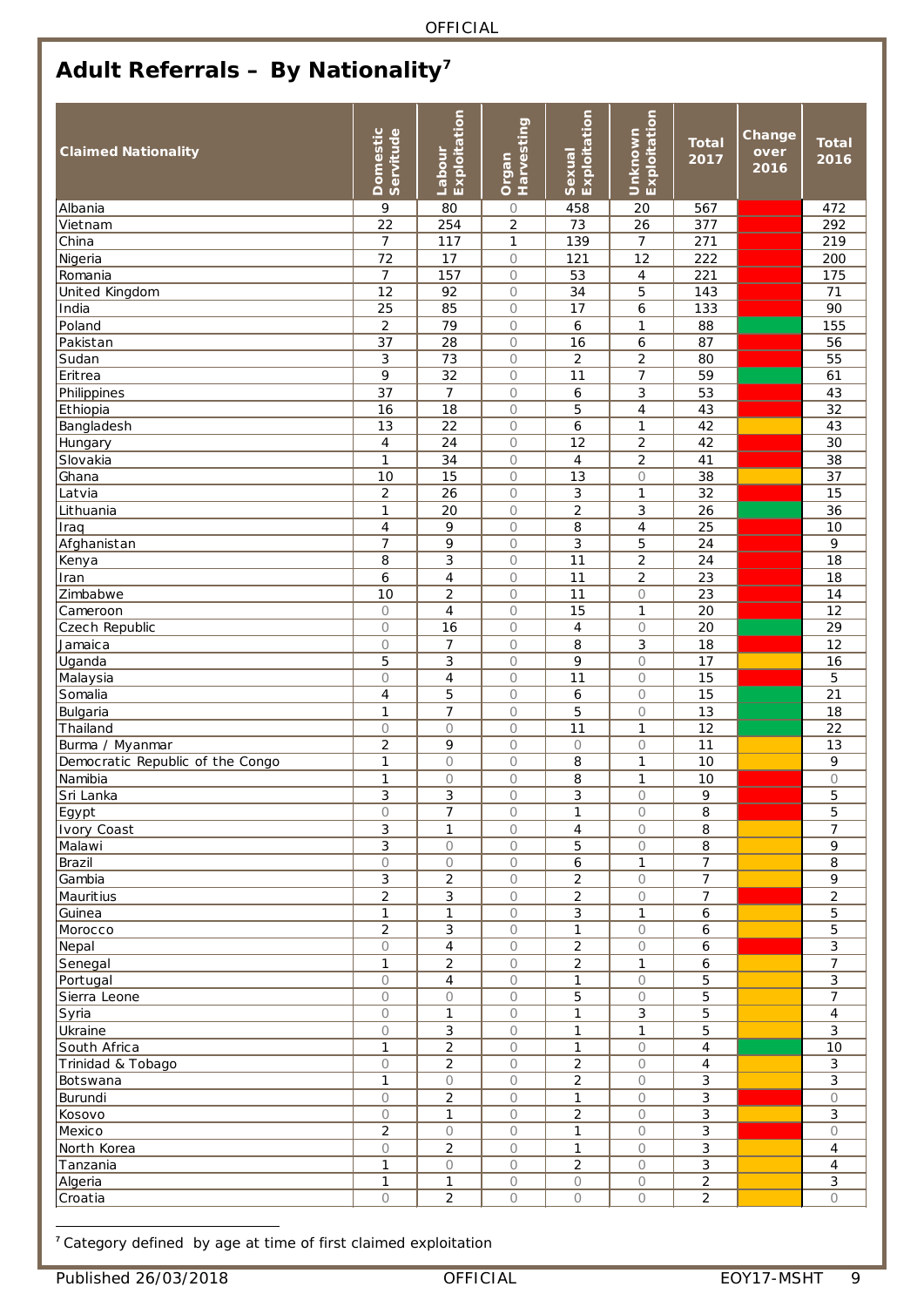| <b>Claimed Nationality</b> | <b>Domestic</b><br>Servitude | Exploitation<br>Labour | Harvesting<br>Organ | Exploitation<br>Sexual | Exploitation<br>Unknown | <b>Total</b><br>2017 | Change<br>over<br>2016 | <b>Total</b><br>2016 |
|----------------------------|------------------------------|------------------------|---------------------|------------------------|-------------------------|----------------------|------------------------|----------------------|
| Dominican Republic         | $\bigcirc$                   | 1                      | $\circ$             | 1                      | $\bigcirc$              | $\overline{c}$       |                        | $\mathbf{1}$         |
| Germany                    | $\circ$                      | $\mathbf{1}$           | $\circ$             | $\mathbf{1}$           | $\circ$                 | $\overline{c}$       |                        | $\mathbf{1}$         |
| Greece                     | $\circ$                      | $\overline{2}$         | $\circ$             | $\circ$                | $\circ$                 | $\overline{c}$       |                        | 1                    |
| Guatemala                  | $\circ$                      | $\circ$                | $\circ$             | $\overline{2}$         | $\bigcirc$              | $\overline{c}$       |                        | $\bigcirc$           |
| Indonesia                  | $\mathbf{1}$                 | $\bigcirc$             | $\bigcirc$          | $\mathbf{1}$           | $\bigcirc$              | $\overline{c}$       |                        | $\overline{c}$       |
| Italy                      | $\bigcirc$                   | $\overline{2}$         | $\bigcirc$          | $\bigcirc$             | $\circ$                 | $\overline{c}$       |                        | $\mathbf{1}$         |
| Liberia                    | $\circ$                      | $\bigcirc$             | $\circ$             | $\overline{2}$         | $\circ$                 | $\overline{2}$       |                        | $\overline{2}$       |
| Mongolia                   | $\bigcirc$                   | $\mathbf{1}$           | $\bigcirc$          | $\mathbf{1}$           | $\bigcirc$              | $\overline{c}$       |                        | 3                    |
| Netherlands                | $\circ$                      | $\mathbf{1}$           | $\circ$             | $\mathbf{1}$           | $\circ$                 | $\overline{2}$       |                        | $\mathbf{1}$         |
| St Lucia                   | $\mathbf{1}$                 | $\bigcirc$             | $\circ$             | 1                      | $\bigcirc$              | $\overline{c}$       |                        | $\overline{c}$       |
| Angola                     | $\bigcirc$                   | $\bigcirc$             | $\bigcirc$          | $\mathbf{1}$           | $\bigcirc$              | $\mathbf{1}$         |                        | 3                    |
| Antigua and Barbuda        | $\bigcirc$                   | $\mathbf{1}$           | $\circ$             | $\circ$                | $\bigcirc$              | $\mathbf{1}$         |                        | $\bigcirc$           |
| Argentina                  | $\circ$                      | $\bigcirc$             | $\circ$             | $\mathbf{1}$           | $\bigcirc$              | 1                    |                        | $\circ$              |
| Belarus                    | $\circ$                      | $\circ$                | $\circ$             | $\mathbf{1}$           | $\bigcirc$              | $\mathbf{1}$         |                        | $\mathbf{1}$         |
| Belgium                    | $\circ$                      | $\mathbf{1}$           | $\circ$             | $\circ$                | $\circ$                 | $\mathbf{1}$         |                        | $\circ$              |
| Benin                      | $\circ$                      | $\circ$                | $\circ$             | $\mathbf{1}$           | $\circ$                 | $\mathbf{1}$         |                        | $\circ$              |
| <b>Burkina Faso</b>        | $\mathbf{1}$                 | $\bigcirc$             | $\bigcirc$          | $\circ$                | $\circ$                 | $\mathbf{1}$         |                        | $\circ$              |
| Cyprus                     | $\circ$                      | $\mathbf{1}$           | $\circ$             | $\circ$                | $\circ$                 | $\mathbf{1}$         |                        | $\bigcirc$           |
| Djibouti                   | $\mathbf{1}$                 | $\circ$                | $\circ$             | $\circ$                | $\circ$                 | $\mathbf{1}$         |                        | $\bigcirc$           |
| El Salvador                | $\circ$                      | $\mathbf{1}$           | $\circ$             | $\circ$                | $\circ$                 | 1                    |                        | $\bigcirc$           |
| Georgia                    | $\circ$                      | $\bigcirc$             | $\circ$             | 1                      | $\circ$                 | $\mathbf{1}$         |                        | $\mathbf{1}$         |
| Grenada                    | $\circ$                      | $\bigcirc$             | 0                   | 1                      | $\bigcirc$              | $\mathbf{1}$         |                        | 2                    |
| Honduras                   | $\circ$                      | $\bigcirc$             | $\circ$             | $\mathbf{1}$           | $\circ$                 | 1                    |                        | $\bigcirc$           |
| Israel                     | $\bigcirc$                   | $\bigcirc$             | $\bigcirc$          | $\mathbf{1}$           | $\bigcirc$              | $\mathbf{1}$         |                        | $\bigcirc$           |
| Japan                      | $\bigcirc$                   | $\bigcirc$             | $\circ$             | $\bigcirc$             | $\mathbf 1$             | $\mathbf{1}$         |                        | $\bigcirc$           |
| Kazakhstan                 | $\bigcirc$                   | $\bigcirc$             | $\bigcirc$          | $\mathbf{1}$           | $\bigcirc$              | $\mathbf{1}$         |                        | $\bigcirc$           |
| Kuwait                     | $\circ$                      | $\mathbf{1}$           | $\bigcirc$          | $\bigcirc$             | $\circ$                 | $\mathbf{1}$         |                        | $\bigcirc$           |
| Lebanon                    | $\bigcirc$                   | $\bigcirc$             | $\circ$             | $\mathbf{1}$           | $\circ$                 | 1                    |                        | $\mathbf{1}$         |
| Libya                      | $\circ$                      | $\circ$                | $\circ$             | $\mathbf{1}$           | $\circ$                 | $\mathbf{1}$         |                        | $\bigcirc$           |
| Mali                       | $\bigcirc$                   | $\bigcirc$             | $\circ$             | $\mathbf{1}$           | $\bigcirc$              | $\mathbf{1}$         |                        | $\circ$              |
| New Zealand                | $\bigcirc$                   | $\bigcirc$             | $\bigcirc$          | $\bigcirc$             | $\mathbf{1}$            | $\mathbf{1}$         |                        | $\bigcirc$           |
| St Vincent & Grenadines    | $\circ$                      | $\circ$                | $\circ$             | $\mathbf{1}$           | $\bigcirc$              | $\mathbf{1}$         |                        | $\mathbf{1}$         |
| Swaziland                  | $\mathbf{1}$                 | $\bigcirc$             | $\circ$             | $\bigcirc$             | $\bigcirc$              | 1                    |                        | $\circ$              |
| Sweden                     | $\mathbf{1}$                 | $\bigcirc$             | $\circ$             | $\bigcirc$             | $\bigcirc$              | 1                    |                        | $\circ$              |
| Tibet                      | $\circ$                      | $\bigcirc$             | $\bigcirc$          | $\bigcirc$             | $\mathbf 1$             | $\mathbf{1}$         |                        | $\circ$              |
| Tunisia                    | $\circ$                      | $\mathbf{1}$           | $\circ$             | $\circ$                | $\circ$                 | 1                    |                        | $\overline{2}$       |
| United States of America   | $\circ$                      | $\bigcirc$             | $\bigcirc$          | $\mathbf{1}$           | $\circ$                 | $\mathbf{1}$         |                        | $\overline{4}$       |
| Uzbekistan                 | $\circ$                      | $\mathbf{1}$           | $\circ$             | $\circ$                | $\circ$                 | $\mathbf{1}$         |                        | $\bigcirc$           |
| Venezuela                  | $\circ$                      | $\mathbf{1}$           | $\circ$             | $\circ$                | $\circ$                 | 1                    |                        | $\bigcirc$           |
| Yemen                      | $\bigcirc$                   | $\mathbf{1}$           | $\circ$             | $\Omega$               | $\circ$                 | $\mathbf{1}$         |                        | $\bigcirc$           |
| Not Known                  | $\mathbf{1}$                 | $\mathbf{1}$           | $\circ$             | $\overline{O}$         | $\overline{2}$          | 4                    |                        | $\bigcirc$           |
| <b>Total</b>               | 369                          | 1326                   | 3                   | 1185                   | 144                     | 3027                 |                        |                      |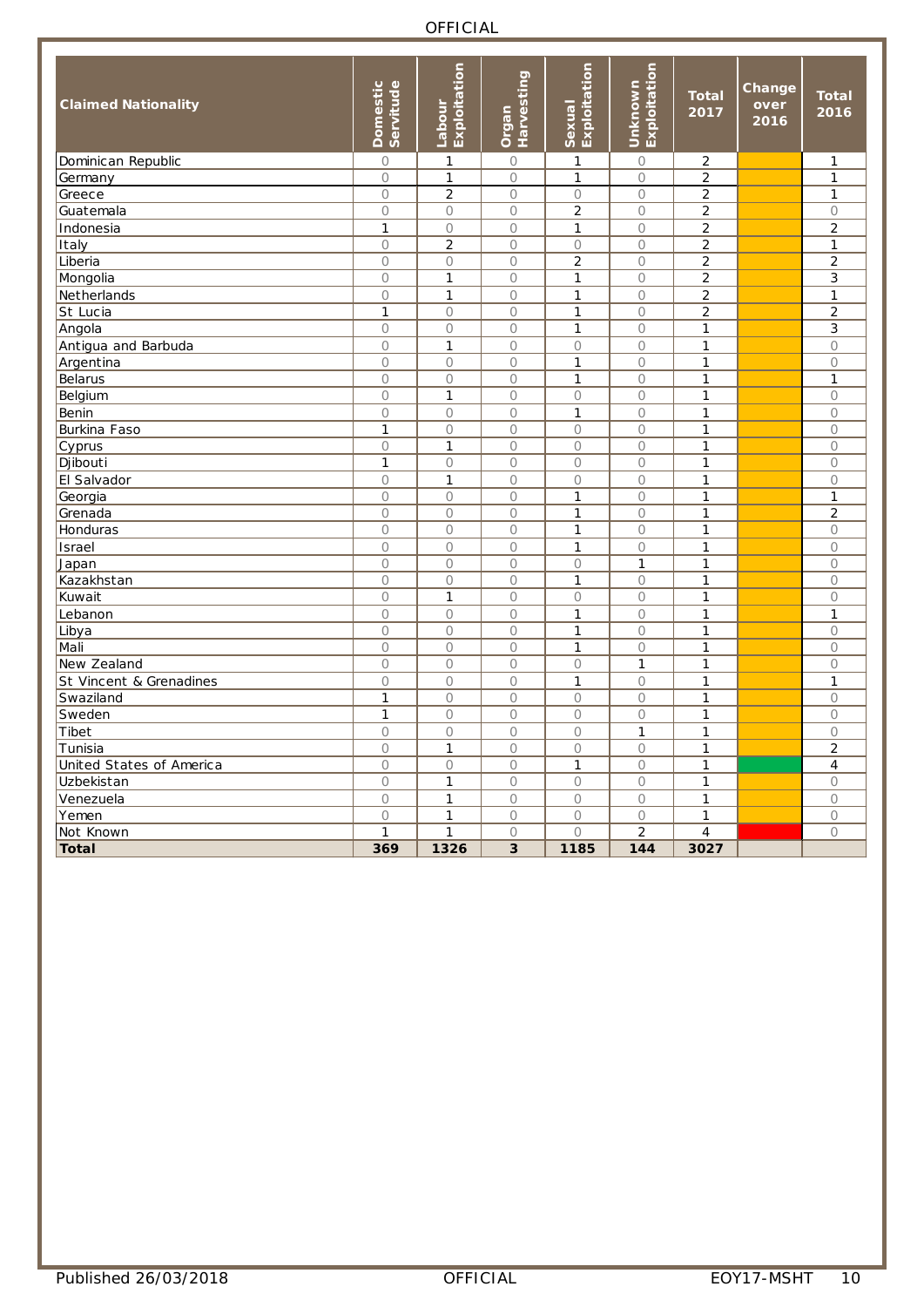## <span id="page-10-0"></span>**Minor Referrals – By Nationality[8](#page-10-1)**

| <b>Claimed Nationality</b>       | Domestic<br>Servitude | Exploitation<br>Labour   | Exploitation<br>Sexual | Exploitation<br>Unknown  | <b>Total</b><br>2017 | Change<br>over<br>2016 | <b>Total</b><br>2016             |
|----------------------------------|-----------------------|--------------------------|------------------------|--------------------------|----------------------|------------------------|----------------------------------|
| United Kingdom                   | $\bigcirc$            | 301                      | 359                    | 16                       | 676                  |                        | 255                              |
| Vietnam                          | 18                    | 175                      | 34                     | 135                      | 362                  |                        | 227                              |
| Albania                          | $\mathbf 2$           | 143                      | 28                     | 37                       | 210                  |                        | 227                              |
| Sudan                            | $\overline{4}$        | 126                      | 1                      | 26                       | 157                  |                        | 24                               |
| Eritrea                          | 17                    | 71                       | 10                     | 32                       | 130                  |                        | 48                               |
| Afghanistan                      | 6                     | $\overline{21}$          | 10                     | 19                       | 56                   |                        | 74                               |
| Iraq                             | $\overline{2}$        | 21                       | 5                      | 18                       | 46                   |                        | 29                               |
| Nigeria                          | 14                    | $\boldsymbol{6}$         | 12                     | 10                       | 42                   |                        | 43                               |
| Ethiopia                         | $\overline{7}$        | 22                       | $\overline{c}$         | 10                       | 41                   |                        | 9                                |
| Iran                             | $\overline{2}$        | 15                       | 8                      | 16                       | 41                   |                        | 42                               |
| Romania                          | $\overline{4}$        | 19                       | 10                     | 5                        | 38                   |                        | 27                               |
| Slovakia                         | $\circ$               | $\overline{12}$          | 5                      | $\boldsymbol{6}$         | $\overline{23}$      |                        | $\overline{35}$                  |
| China                            | $\bigcirc$            | 14                       | $\mathbf{1}$           | $\overline{7}$           | 22                   |                        | 22                               |
| Democratic Republic of the Congo | 5                     | $\overline{2}$           | 6                      | 5                        | 18                   |                        | 13                               |
| Somalia                          | $\overline{4}$        | $\overline{\mathcal{A}}$ | $\overline{c}$         | $\overline{7}$           | 17                   |                        | 16                               |
| Bangladesh                       | 6                     | $\overline{\mathcal{A}}$ | $\mathbf{1}$           | $\overline{4}$           | 15                   |                        | 11                               |
| Bulgaria                         | $\overline{c}$        | $\overline{2}$           | 7                      | 4                        | 15                   |                        | 3                                |
| Poland                           | $\bigcirc$            | $\overline{4}$           | 5                      | 5                        | 14                   |                        | 8                                |
| Czech Republic                   | $\mathbf{1}$          | $\overline{4}$           | 4                      | $\mathbf{1}$             | $\overline{10}$      |                        | $\overline{8}$                   |
|                                  | $\circ$               |                          | $\overline{4}$         | $\circ$                  | 10                   |                        | $\overline{2}$                   |
| Lithuania                        |                       | 6                        |                        |                          |                      |                        |                                  |
| Pakistan                         | $\mathbf{1}$          | $\overline{4}$           | $\overline{4}$         | $\mathbf{1}$             | 10                   |                        | 14                               |
| Syria                            | 0                     | 4                        | 0                      | $\boldsymbol{6}$         | 10                   |                        | 12                               |
| Ghana                            | 3                     | $\bigcirc$               | $\overline{2}$         | $\overline{2}$           | $\overline{7}$       |                        | 8                                |
| India                            | $\circ$               | 5                        | $\mathbf{1}$           | $\mathbf{1}$             | 7                    |                        | 10                               |
| Egypt                            | $\circ$               | 3                        | $\circ$                | 3                        | 6                    |                        | 14                               |
| Germany                          | $\circ$               | $\overline{2}$           | $\circ$                | $\overline{4}$           | 6                    |                        | $\mathbf{1}$                     |
| Hungary                          | $\mathbf{1}$          | $\bigcirc$               | $\overline{4}$         | $\circ$                  | 5                    |                        | $\boldsymbol{6}$                 |
| <b>Ivory Coast</b>               | 1                     | 2                        | 1                      | $\mathbf{1}$             | 5                    |                        | 3                                |
| Portugal                         | $\circ$               | 3                        | $\overline{2}$         | $\bigcirc$               | 5                    |                        | $\bigcirc$                       |
| Zimbabwe                         | $\mathbf{1}$          | $\mathbf{1}$             | $\mathbf{1}$           | $\overline{2}$           | 5                    |                        | 5                                |
| Algeria                          | $\circ$               | 4                        | 0                      | $\circ$                  | 4                    |                        | 3                                |
| Angola                           | $\circ$               | $\mathbf{1}$             | 3                      | $\circ$                  | $\overline{4}$       |                        | $\overline{4}$                   |
| Kenya                            | 0                     | $\bigcirc$               | $\bigcirc$             | $\overline{4}$           | 4                    |                        | $\bigcirc$                       |
| South Africa                     | $\circ$               | $\mathbf{1}$             | 3                      | 0                        | 4                    |                        | $\bigcirc$                       |
| Togo                             | $\circ$               | $\circ$                  | $\circ$                | $\overline{4}$           | $\overline{4}$       |                        | $\mathbf{1}$                     |
| Cameroon                         | 1                     | $\mathbf{1}$             | 1                      | $\bigcirc$               | 3                    |                        | 5                                |
| Congo                            | $\mathbf{1}$          | $\bigcirc$               | 1                      | $\mathbf{1}$             | 3                    |                        | 1                                |
| Gambia                           | $\mathbf{1}$          | $\overline{2}$           | $\circ$                | $\circ$                  | 3                    |                        | $\overline{4}$                   |
| Guinea                           | 0                     | $\bigcirc$               | 2                      | $\mathbf{1}$             | 3                    |                        | $\mathbf{1}$                     |
| Jamaica                          | 0                     | $\mathbf{1}$             | $\overline{2}$         | $\circ$                  | 3                    |                        | $\overline{a}$                   |
| Kuwait                           | $\mathbf{1}$          | $\bigcirc$               | 1                      | $\mathbf{1}$             | 3                    |                        | $\overline{a}$                   |
| Libya                            | $\bigcirc$            | $\bigcirc$               | $\circ$                | 3                        | 3                    |                        | $\bigcirc$                       |
| Malawi                           | $\bigcirc$            | $\bigcirc$               | 3                      | $\bigcirc$               | 3                    |                        | $\overline{2}$                   |
| Morocco                          | $\mathbf{1}$          | $\mathbf{1}$             | $\circ$                | $\mathbf{1}$             | 3                    |                        | $\mathbf{1}$                     |
| Namibia                          | $\overline{c}$        | $\bigcirc$               | $\mathbf{1}$           | $\circ$                  | 3                    |                        | $\overline{4}$                   |
| Netherlands                      | $\bigcirc$            | $\overline{c}$           | $\mathbf{1}$           | $\bigcirc$               | 3                    |                        | $\mathbf{1}$                     |
| Tunisia                          | 1                     | $\mathbf{1}$             | 1                      | $\circ$                  | 3                    |                        | $\mathbf{1}$                     |
| Uganda                           | 1                     | $\bigcirc$               | 1                      | $\mathbf{1}$             | 3                    |                        | 5                                |
| Belgium                          | $\bigcirc$            | $\bigcirc$               | $\circ$                | $\overline{2}$           | $\overline{2}$       |                        | $\bigcirc$                       |
| Guinea Bissau                    | $\bigcirc$            | $\bigcirc$               | $\bigcirc$             | $\overline{2}$           | $\overline{2}$       |                        | $\bigcirc$                       |
| Ireland                          | $\circ$               | $\mathbf{1}$             | $\mathbf{1}$           | $\bigcirc$               | $\overline{c}$       |                        | $\circ$                          |
| Italy                            | $\bigcirc$            | $\sqrt{2}$               | $\bigcirc$             | $\bigcirc$               | $\overline{a}$       |                        | $\circ$                          |
| Latvia                           | $\bigcirc$            | $\bigcirc$               | 1                      | 1                        | 2                    |                        | 6                                |
| Malaysia                         | $\bigcirc$            | 1                        | $\bigcirc$             | 1                        | $\overline{a}$       |                        | $\circ$                          |
| Mauritius                        | $\bigcirc$            | $\mathbf{1}$             | $\bigcirc$             | $\mathbf{1}$             | $\overline{2}$       |                        | $\mathbf{1}$                     |
|                                  |                       | $\mathbf{1}$             |                        |                          |                      |                        |                                  |
| Sierra Leone                     | 1<br>$\mathbf{1}$     |                          | $\bigcirc$             | $\bigcirc$<br>$\bigcirc$ | $\overline{c}$       |                        | $\overline{a}$<br>$\overline{2}$ |
| Spain                            |                       | $\bigcirc$               | $\mathbf{1}$           |                          | $\overline{a}$       |                        |                                  |

<span id="page-10-1"></span><sup>8</sup> 17 years of age or under at the time of first claimed exploitation -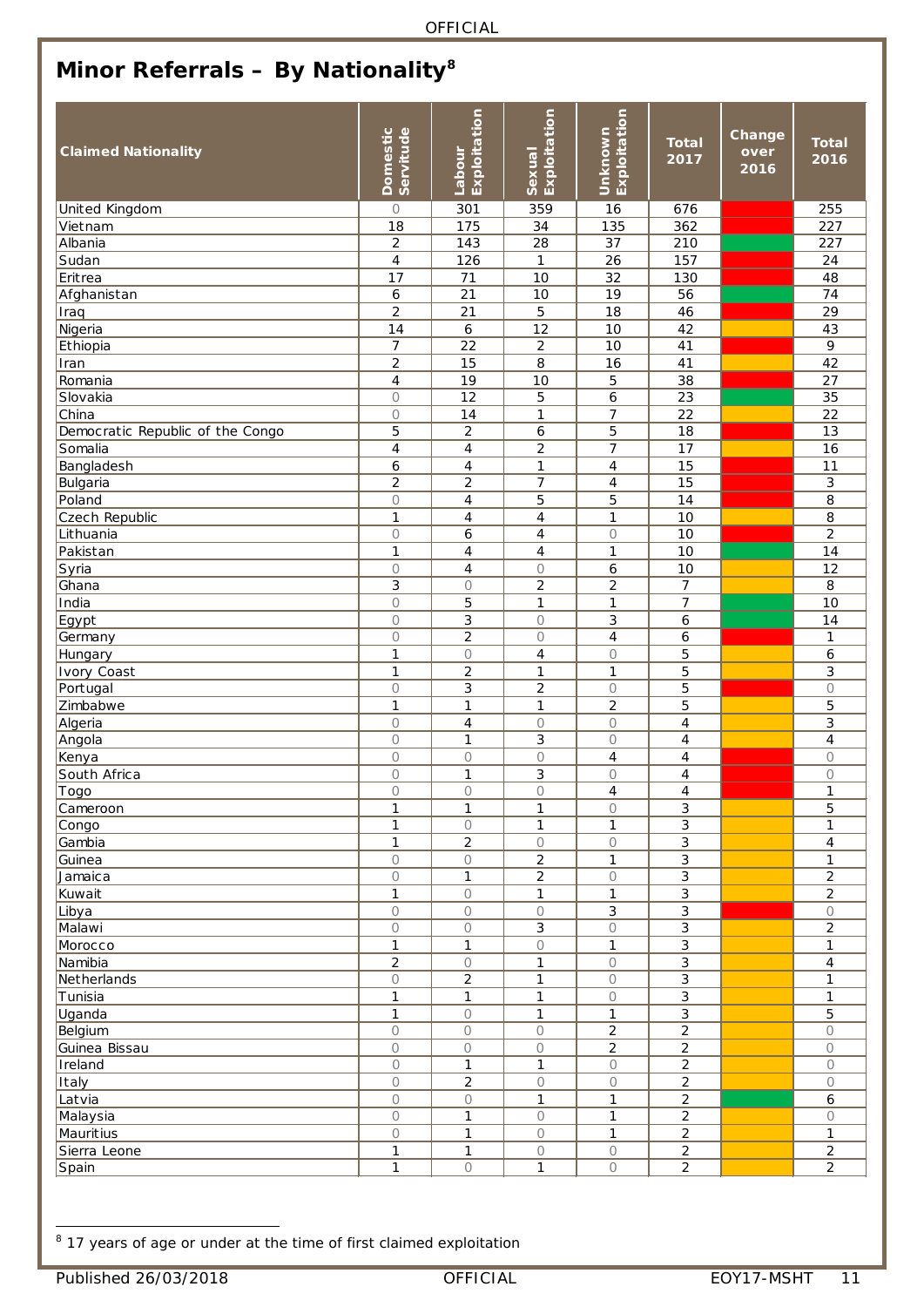| <b>Claimed Nationality</b>  | <b>Domestic</b><br>Servitude | Exploitation<br><b>Labour</b> | Exploitation<br><b>Sexual</b> | Exploitation<br>Unknown | <b>Total</b><br>2017 | Change<br>over<br>2016 | <b>Total</b><br>2016 |
|-----------------------------|------------------------------|-------------------------------|-------------------------------|-------------------------|----------------------|------------------------|----------------------|
| <b>St Kitts &amp; Nevis</b> | $\circ$                      | $\circ$                       | $\overline{2}$                | $\circ$                 | 2                    |                        | $\circ$              |
| Brazil                      | $\overline{O}$               | 0                             | $\mathbf{1}$                  | $\bigcirc$              | $\mathbf{1}$         |                        | $\bigcirc$           |
| Burkina Faso                | $\mathbf{1}$                 | 0                             | $\circ$                       | $\circ$                 | 1                    |                        | $\circ$              |
| Burma / Myanmar             | $\mathbf{1}$                 | 0                             | $\circ$                       | $\circ$                 | $\mathbf{1}$         |                        | $\circ$              |
| Chad                        | 0                            | 0                             | $\circ$                       | 1                       | 1                    |                        | $\circ$              |
| Chile                       | $\bigcirc$                   | 1                             | $\circ$                       | $\bigcirc$              | 1                    |                        | $\bigcirc$           |
| Croatia                     | $\circ$                      | 1                             | $\circ$                       | $\circ$                 | 1                    |                        | $\circ$              |
| Ecuador                     | $\overline{O}$               | 1                             | $\circ$                       | $\bigcirc$              | 1                    |                        | $\bigcirc$           |
| Guinea / Portugal           | $\circ$                      | $\circ$                       | $\mathbf{1}$                  | $\circ$                 | 1                    |                        | $\circ$              |
| Kosovo                      | $\bigcirc$                   | 1                             | $\circ$                       | $\bigcirc$              | $\mathbf{1}$         |                        | $\mathbf{1}$         |
| Lebanon                     | 0                            | 0                             | $\circ$                       | $\mathbf{1}$            | 1                    |                        | $\mathbf{1}$         |
| Mali                        | $\mathbf{1}$                 | 0                             | $\circ$                       | $\circ$                 | 1                    |                        | $\bigcirc$           |
| Nepal                       | 0                            | 0                             | $\mathbf{1}$                  | $\circ$                 | 1                    |                        | $\circ$              |
| North Korea                 | $\overline{O}$               | 0                             | $\circ$                       | $\mathbf{1}$            | 1                    |                        | $\bigcirc$           |
| Norway                      | $\bigcirc$                   | 1                             | $\bigcirc$                    | $\bigcirc$              | 1                    |                        | $\bigcirc$           |
| Palestine                   | $\overline{O}$               | 0                             | $\circ$                       | $\mathbf{1}$            | 1                    |                        | $\circ$              |
| Philippines                 | $\mathbf{1}$                 | 0                             | $\circ$                       | $\bigcirc$              | 1                    |                        | $\overline{2}$       |
| Russia                      | $\mathbf{1}$                 | 0                             | $\circ$                       | $\circ$                 | 1                    |                        | $\circ$              |
| Serbia                      | $\circ$                      | 1                             | $\circ$                       | $\circ$                 | 1                    |                        | $\circ$              |
| South Korea                 | $\overline{O}$               | 1                             | $\circ$                       | $\circ$                 | 1                    |                        | $\bigcirc$           |
| Sri Lanka                   | $\mathbf{1}$                 | 0                             | $\circ$                       | $\bigcirc$              | 1                    |                        | $\overline{2}$       |
| Sweden                      | $\circ$                      | 0                             | $\mathbf{1}$                  | $\circ$                 | 1                    |                        | $\circ$              |
| Taiwan                      | $\overline{O}$               | 0                             | $\circ$                       | 1                       | 1                    |                        | $\bigcirc$           |
| Thailand                    | $\bigcirc$                   | 1                             | $\circ$                       | $\bigcirc$              | $\mathbf{1}$         |                        | 1                    |
| Turkey                      | $\bigcirc$                   | 1                             | $\circ$                       | $\circ$                 | 1                    |                        | $\overline{2}$       |
| United States of America    | $\bigcirc$                   | $\bigcirc$                    | $\circ$                       | $\mathbf{1}$            | 1                    |                        | $\overline{a}$       |
| Uzbekistan                  | $\bigcirc$                   | 1                             | $\bigcirc$                    | $\bigcirc$              | 1                    |                        | $\bigcirc$           |
| Yemen                       | $\bigcirc$                   | $\circ$                       | $\circ$                       | 1                       | 1                    |                        | $\circ$              |
| Not Known                   | $\mathbf{1}$                 | $\overline{O}$                | $\mathbf{1}$                  | 1                       | 3                    |                        | $\overline{2}$       |
| Total                       | 119                          | 1026                          | 559                           | 414                     | 2118                 |                        |                      |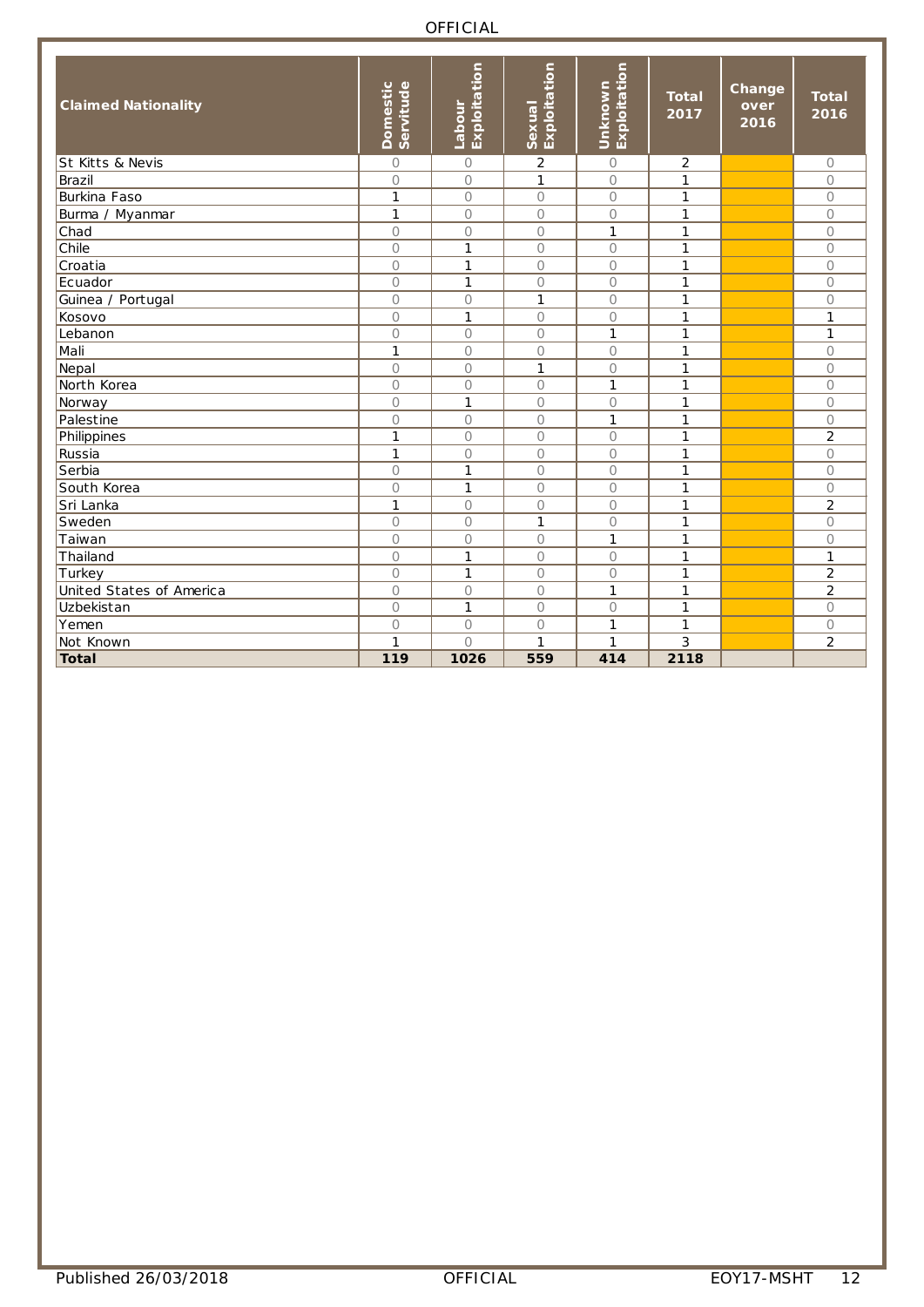## <span id="page-12-0"></span>**Referring Agency Totals**

| <b>Referring Agency</b>                                   |                | <b>Exploited as</b> | <b>Total 2017</b> |  |
|-----------------------------------------------------------|----------------|---------------------|-------------------|--|
|                                                           | <b>Adult</b>   | <b>Minor</b>        |                   |  |
| <b>Government Agency</b>                                  |                |                     |                   |  |
| <b>GLAA</b>                                               | 22             | $\bigcirc$          | 22                |  |
| <b>HOIE</b>                                               | 101            | 23                  | 124               |  |
| <b>NCA</b>                                                | 7              | 2                   | 9                 |  |
| <b>UKBF</b>                                               | 49             | 91                  | 140               |  |
| <b>UKVI</b>                                               | 1389           | 583                 | 1972              |  |
| <b>Total</b>                                              | 1568           | 699                 | 2267              |  |
| <b>Local Authority</b>                                    |                |                     |                   |  |
| Local Authorities (All)                                   | 67             | 722                 | 789               |  |
| <b>Total</b>                                              | 67             | 722                 | 789               |  |
| <b>NGO/Third Sector</b>                                   |                |                     |                   |  |
| <b>Barnardos</b>                                          | 1              | 91                  | 92                |  |
| <b>BAWSO</b>                                              | 20             | 3                   | 23                |  |
| Kalayaan                                                  | 32             | $\bigcirc$          | 32                |  |
| Medaille Trust                                            | 5              | $\overline{2}$      | $\overline{7}$    |  |
| Migrant Help                                              | 103            | 14                  | 117               |  |
| New Pathways                                              | 3              | $\bigcirc$          | 3                 |  |
| NSPCC - CTAC                                              | $\bigcirc$     | 1                   | $\mathbf{1}$      |  |
| Refugee Council                                           | $\bigcap$      | 1                   | 1                 |  |
| Salvation Army                                            | 388            | 26                  | 414               |  |
| <b>TARA</b>                                               | 11             | $\bigcirc$          | 11                |  |
| Unseen UK                                                 | $\overline{4}$ | $\bigcap$           | 4                 |  |
| <b>Total</b>                                              | 567            | 138                 | 705               |  |
| <b>Police</b>                                             |                |                     |                   |  |
| Avon & Somerset Constabulary                              | 24             | 3                   | 27                |  |
| Bedfordshire Police                                       | 4              | 1                   | 5                 |  |
|                                                           | $\overline{7}$ | 10                  | 17                |  |
| British Transport Police<br>Cambridgeshire Constabulary   | 21             | $\overline{4}$      | 25                |  |
| Cheshire Constabulary                                     | 7              | $\overline{2}$      | 9                 |  |
| City of London Police                                     | 5              | 1                   | 6                 |  |
| Cleveland Police                                          | 15             | 6                   | 21                |  |
| Cumbria Constabulary                                      | 11             | 3                   | 14                |  |
| Derbyshire Constabulary                                   | 26             | 11                  | 37                |  |
| Devon & Cornwall Police                                   | 10             | 12                  | 22                |  |
| Dorset Police                                             | 6              | 1                   | 7                 |  |
| Durham Constabulary                                       | 9              | 5                   | 14                |  |
| Dyfed-Powys Police                                        | $\bigcirc$     | 1                   | $\mathbf{1}$      |  |
| Essex Police                                              | 24             | 49                  | 73                |  |
|                                                           | 6              | 10                  | 16                |  |
| Gloucestershire Constabulary<br>Greater Manchester Police | 33             | 26                  | 59                |  |
| Gwent Police                                              | $\overline{2}$ | 1                   | 3                 |  |
|                                                           | 28             | 5                   | 33                |  |
| Hampshire Constabulary                                    |                | 9                   |                   |  |
| Hertfordshire Constabulary                                | 15             | $\overline{7}$      | 24                |  |
| Humberside Police                                         | 5              |                     | 12                |  |
| Kent Police                                               | 21             | 14                  | 35                |  |
| Lancashire Constabulary                                   | 11             | $\sqrt{3}$          | 14                |  |
| Leicestershire Police                                     | 11             | $\overline{3}$      | 14                |  |
| Lincolnshire Police                                       | 8              | 3                   | 11                |  |
| Merseyside Police                                         | 8              | 39                  | 47                |  |
| Metropolitan Police Service                               | 111            | 67                  | 178               |  |
| Norfolk Constabulary                                      | 21             | 5                   | 26                |  |
| North Wales Police                                        | 6              | 15                  | 21                |  |
| North Yorkshire Police                                    | 5              | $\overline{2}$      | $\overline{7}$    |  |
| Northamptonshire Police                                   | 11             | 1                   | $12 \overline{ }$ |  |
| Northumbria Police                                        | 23             | 6                   | 29                |  |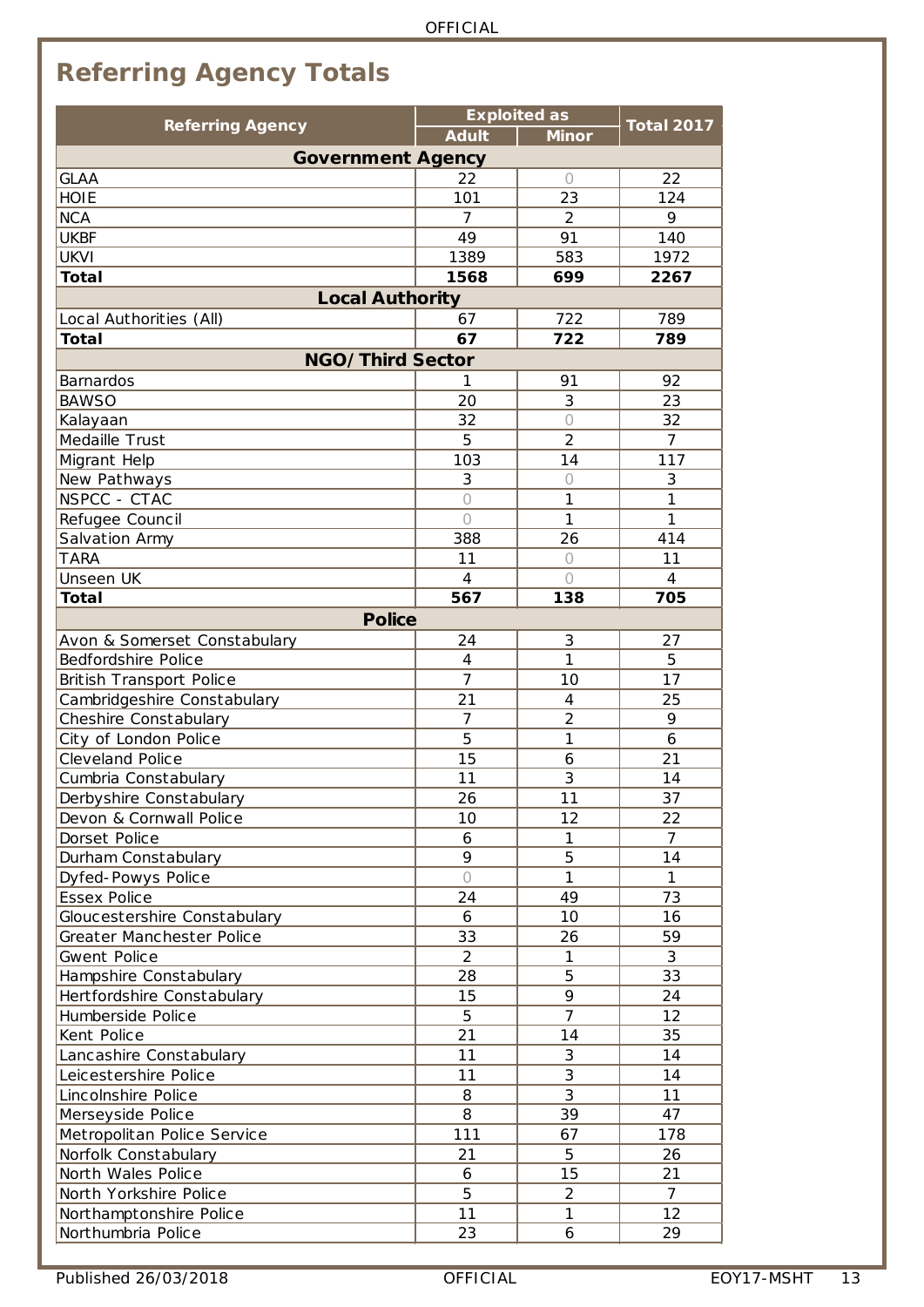|                                    |              | <b>Exploited as</b> | <b>Total 2017</b> |
|------------------------------------|--------------|---------------------|-------------------|
| <b>Referring Agency</b>            | <b>Adult</b> | <b>Minor</b>        |                   |
| <b>Police</b>                      |              |                     |                   |
| Nottinghamshire Police             | 20           | 4                   | 24                |
| Police Scotland                    | 35           | 25                  | 60                |
| Police Service of Northern Ireland | 16           | 1                   | 17                |
| South Wales Police                 | 11           | 18                  | 29                |
| South Yorkshire Police             | 21           | 16                  | 37                |
| Staffordshire Police               | 6            | 7                   | 13                |
| Suffolk Constabulary               | 8            | 8                   | 16                |
| Surrey Police                      | 19           | 32                  | 51                |
| Sussex Police                      | 15           | 17                  | 32                |
| Thames Valley Police               | 47           | 29                  | 76                |
| Warwickshire Police                | 3            | 5                   | 8                 |
| West Mercia Police                 | 12           | 11                  | 23                |
| West Midlands Police               | 63           | 22                  | 85                |
| West Yorkshire Police              | 44           | 36                  | 80                |
| Wiltshire Police                   | 11           | 3                   | 14                |
| <b>Total</b>                       | 825          | 559                 | 1384              |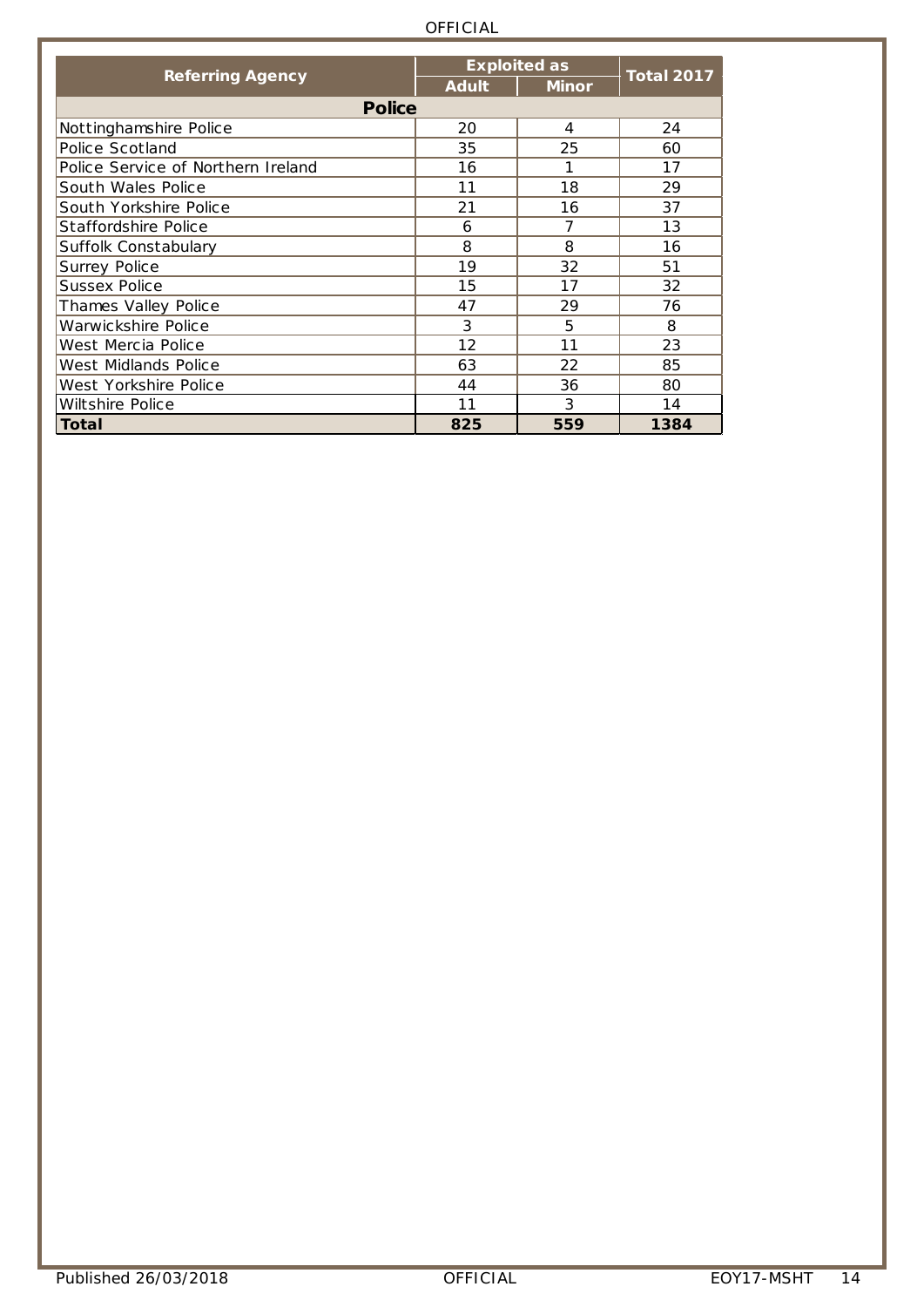#### **Annex A - ENGLAND - 2017**

In 2017 the UK National Referral Mechanism (NRM) received 4714 referrals of potential victims (PV) where the referral was subsequently sent to a police force for crime recording considerations in England; this represents a 35% increase on the 2016 figure and accounts for 92% of all UK referrals to the NRM.

The 4714 referrals were comprised of 2247 females (47%), 2464 males (52%) and three transgender cases (<1%). There were 2753 (58%) individuals referred for adult exploitation categories and 1961 (42%) referred for exploitation as a minor.

<span id="page-14-0"></span>

|                                  |        | <b>Location of Claimed Exploitation</b>                                            |                                           |                     |                                                                              |                                                                         |        |                                                                             |                                |                     |                                                  |                                               |            |                                                                           |            |                          |
|----------------------------------|--------|------------------------------------------------------------------------------------|-------------------------------------------|---------------------|------------------------------------------------------------------------------|-------------------------------------------------------------------------|--------|-----------------------------------------------------------------------------|--------------------------------|---------------------|--------------------------------------------------|-----------------------------------------------|------------|---------------------------------------------------------------------------|------------|--------------------------|
|                                  |        |                                                                                    | Female                                    |                     |                                                                              |                                                                         |        |                                                                             | <b>Male</b>                    |                     |                                                  |                                               |            | Trangender                                                                |            |                          |
| <b>Claimed Exploitation Type</b> | $\leq$ | n<br>$\sigma$<br>$\mathbf{d}$<br>(l)<br>O<br>$\overline{\bullet}$<br>$\sigma$<br>Š | n<br>$\overline{\sigma}$<br>Ф.<br>G)<br>റ | š<br>$\overline{S}$ | tio<br>$\sigma$<br>≝<br>$\circ$<br>ō<br>$\overline{\phantom{0}}$<br>ш<br>ιSΙ | σ<br>پ<br>O<br>$\overline{\mathsf{e}}$<br>$\overline{\mathbf{m}}$<br>Eē | $\leq$ | n<br>$\sigma$<br>$\omega$<br>n<br>$\omega$<br>Ò<br>ਹ<br>Ē.<br>$\sigma$<br>Š | n<br><b>D</b><br>$\omega$<br>O | Know<br>$rac{1}{2}$ | ation<br>ploit;<br>EX<br>$\overline{\mathsf{P}}$ | σ<br>$\circ$<br>$\overline{\mathsf{e}}$<br>Μa | $\leq$     | n<br>$\sigma$<br><sup>(1)</sup><br>$\boldsymbol{\omega}$<br>$\omega$<br>O | σ<br>o     | $\circ$<br><b>D</b><br>O |
| Adult - Domestic Servitude       | 140    | 49                                                                                 | 46                                        | 25                  | $\bigcap$                                                                    | 260                                                                     | 43     | 7                                                                           | 30                             | 13                  | $\bigcap$                                        | 93                                            | O          | $\bigcap$                                                                 | $\bigcap$  | 353                      |
| Adult - Labour Exploitation      | 81     | 15                                                                                 | 33                                        | 27                  | 0                                                                            | 156                                                                     | 656    | 52                                                                          | 194                            | 117                 | $\bigcirc$                                       | 1019                                          | $\bigcap$  | $\bigcap$                                                                 | $\bigcap$  | 1175                     |
| Adult - Organ Harvesting         |        | $\bigcap$                                                                          | $\bigcap$                                 | O.                  | $\bigcap$                                                                    | $\mathbf{1}$                                                            |        | $\bigcap$                                                                   |                                |                     | $\bigcap$                                        | 2                                             |            | $\bigcap$                                                                 | $\bigcap$  | 3                        |
| Adult - Sexual Exploitation      | 371    | 91                                                                                 | 497                                       | 69                  | $\bigcirc$                                                                   | 1028                                                                    | 18     | 4                                                                           | 30                             | 11                  | $\bigcirc$                                       | 63                                            |            | $\overline{2}$                                                            | 3          | 1094                     |
| Adult - Unknown Exploitation     | 14     | 4                                                                                  | 13                                        | 33                  | $\bigcirc$                                                                   | 64                                                                      | 11     | 3                                                                           | 19                             | 31                  | $\bigcap$                                        | 64                                            | $\bigcap$  | $\bigcap$                                                                 | $\bigcap$  | 128                      |
| Minor - Domestic Servitude       | 23     | 4                                                                                  | 33                                        | 6                   | 1                                                                            | 67                                                                      |        | 4                                                                           | 29                             | 6                   | $\bigcap$                                        | 46                                            | $\bigcirc$ | $\bigcap$                                                                 | $\bigcirc$ | 113                      |
| Minor - Labour Exploitation      | 72     | 4                                                                                  | 15                                        | 6                   | $\bigcirc$                                                                   | 97                                                                      | 394    | 11                                                                          | 400                            | 55                  | $\bigcirc$                                       | 860                                           | 0          | $\bigcap$                                                                 | $\bigcirc$ | 957                      |
| Minor - Sexual Exploitation      | 333    | 15                                                                                 | 61                                        | 42                  | $\bigcirc$                                                                   | 451                                                                     | 29     | 2                                                                           | 20                             | 3                   | $\bigcirc$                                       | 54                                            | $\bigcap$  | $\bigcirc$                                                                | $\bigcirc$ | 505                      |
| Minor - Unknown Exploitation     | 27     |                                                                                    | 10                                        | 85                  | $\bigcap$                                                                    | 123                                                                     | 32     | 4                                                                           | 36                             | 190                 |                                                  | 263                                           | $\bigcap$  |                                                                           | $\bigcap$  | 386                      |
| Total                            | 1062   | 183                                                                                | 708                                       | 293                 | 1                                                                            | 2247                                                                    | 1191   | 87                                                                          | 759                            | 426                 | 1                                                | 2464                                          | 1          | $\overline{2}$                                                            | 3          | 4714                     |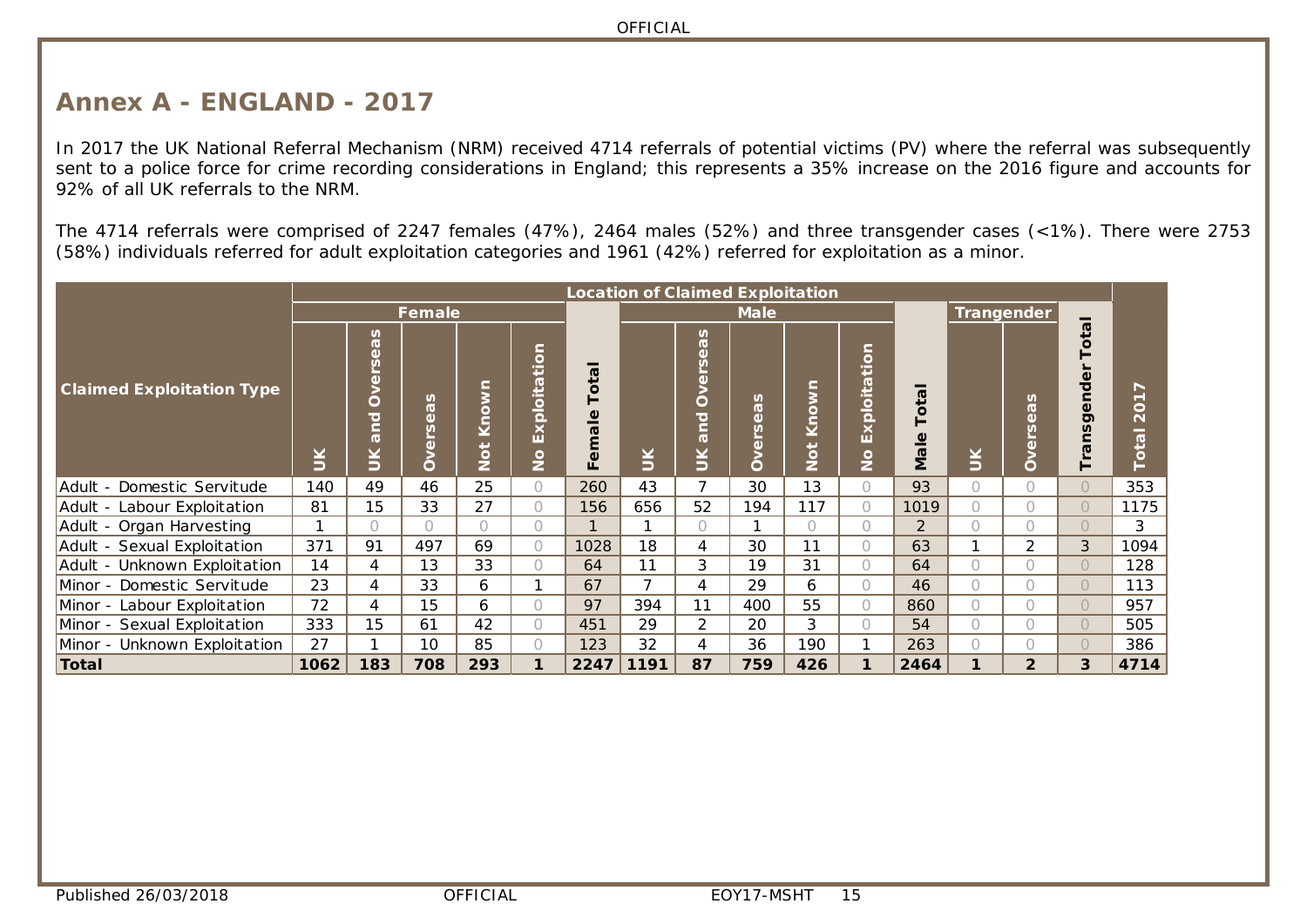### <span id="page-15-0"></span>**Nationality of PV Referred 2017 - England - All Referrals**

|                                                    |                         |                         |                          | <b>Adult (Exploited as)</b>   |                                |                              |                       |                           | Minor (Exploited as)           |                            |                                |                      |
|----------------------------------------------------|-------------------------|-------------------------|--------------------------|-------------------------------|--------------------------------|------------------------------|-----------------------|---------------------------|--------------------------------|----------------------------|--------------------------------|----------------------|
| <b>Claimed Nationality</b>                         | Servitude<br>Domestic   | Exploitation<br>Labour  | Harvesting<br>Organ      | Exploitation<br><b>Sexual</b> | Exploitation<br><b>Unknown</b> | <b>Adult Total</b>           | Servitude<br>Domestic | Exploitation<br>Labour    | Exploitation<br><b>Sexual</b>  | Unknown Exploitation       | Minor Total                    | Total 2017           |
| Afghanistan                                        | 7                       | 8                       | $\circ$                  | $\overline{2}$                | 3                              | 20                           | 6                     | 20                        | 9                              | 18                         | 53                             | 73                   |
| Albania                                            | 9                       | 75                      | $\circ$                  | 439                           | 18                             | 541                          | $\overline{2}$        | 143                       | 27                             | 34                         | 206                            | 747                  |
| Algeria                                            | 1                       | $\circ$                 | $\circ$                  | 0                             | $\circ$                        | $\mathbf{1}$                 | $\circ$               | $\overline{4}$            | $\circ$                        | $\circ$                    | $\overline{4}$                 | 5                    |
| Angola                                             | $\circ$                 | $\bigcirc$              | $\circ$                  | 1                             | $\bigcirc$                     | $\mathbf{1}$                 | $\bigcirc$            | 1                         | 3                              | 0                          | $\overline{4}$                 | 5                    |
| Antigua and Barbuda                                | $\circ$<br>$\circ$      | $\mathbf{1}$<br>$\circ$ | $\circ$                  | 0<br>1                        | $\circ$                        | $\mathbf{1}$<br>$\mathbf{1}$ | 0                     | $\circ$                   | $\circ$<br>$\bigcirc$          | 0<br>$\bigcirc$            | $\bigcirc$                     | 1                    |
| Argentina<br>Bangladesh                            | 13                      | 21                      | $\circ$<br>$\circ$       | 6                             | $\circ$<br>$\mathbf{1}$        | 41                           | $\circ$<br>6          | $\circ$<br>$\overline{4}$ | $\mathbf{1}$                   | $\overline{4}$             | $\bigcirc$<br>15               | 1<br>56              |
| Belarus                                            | $\bigcirc$              | $\circ$                 | 0                        | 1                             | $\bigcirc$                     | $\mathbf{1}$                 | 0                     | $\circ$                   | $\circ$                        | 0                          | $\bigcirc$                     | 1                    |
| Belgium                                            | $\circ$                 | $\mathbf{1}$            | $\bigcirc$               | 0                             | $\circ$                        | $\mathbf{1}$                 | $\circ$               | $\circ$                   | $\bigcirc$                     | $\overline{c}$             | $\overline{2}$                 | 3                    |
| Benin                                              | $\circ$                 | $\circ$                 | $\circ$                  | 1                             | $\circ$                        | $\mathbf{1}$                 | 0                     | $\circ$                   | $\circ$                        | 0                          | $\bigcirc$                     | 1                    |
| Botswana                                           | 1                       | $\circ$                 | $\circ$                  | $\overline{c}$                | $\circ$                        | 3                            | 0                     | $\circ$                   | $\circ$                        | 0                          | $\circ$                        | 3                    |
| Brazil                                             | $\circ$                 | $\circ$                 | $\circ$                  | 6                             | $\mathbf{1}$                   | $\overline{7}$               | 0                     | 0                         | 1                              | $\bigcirc$                 | $\mathbf{1}$                   | 8                    |
| Bulgaria                                           | $\mathbf{1}$            | 3                       | $\circ$                  | 5                             | $\bigcirc$                     | 9                            | $\overline{2}$        | $\overline{2}$            | 6                              | $\overline{4}$             | 14                             | 23                   |
| Burkina Faso                                       | $\mathbf{1}$            | $\circ$                 | $\circ$                  | 0                             | $\bigcirc$                     | $\mathbf{1}$                 | $\mathbf{1}$          | $\circ$                   | $\circ$                        | $\bigcirc$                 | $\mathbf{1}$                   | $\overline{c}$       |
| Burma / Myanmar                                    | $\overline{2}$          | 9                       | $\circ$                  | 0                             | $\circ$                        | 11                           | 1                     | $\circ$                   | $\circ$                        | $\circ$                    | $\mathbf{1}$                   | 12                   |
| Burundi                                            | $\circ$                 | $\mathbf{1}$            | $\circ$                  | 1                             | $\circ$                        | $\overline{2}$               | $\bigcirc$            | $\circ$                   | $\circ$                        | 0                          | $\bigcirc$                     | $\overline{c}$       |
| Cameroon                                           | $\circ$                 | $\overline{4}$          | $\circ$                  | 15                            | 1                              | 20                           | 1                     | $\mathbf{1}$              | 1                              | 0                          | 3                              | 23                   |
| Chad                                               | $\circ$                 | $\circ$                 | 0                        | 0                             | $\circ$                        | $\circ$                      | $\circ$               | 0                         | $\bigcirc$                     | 1                          | $\mathbf{1}$                   | 1                    |
| China                                              | $\overline{7}$          | 92                      | $\mathbf{1}$             | 129                           | 5                              | 234                          | 0                     | 10                        | $\mathbf{1}$                   | 7                          | 18                             | 252                  |
| Congo                                              | $\bigcirc$              | $\circ$                 | $\bigcirc$               | 0                             | $\circ$                        | $\circ$                      | $\mathbf{1}$          | $\circ$                   | $\mathbf{1}$                   | 1                          | 3                              | 3                    |
| Croatia                                            | $\circ$                 | $\overline{2}$          | $\bigcirc$               | $\circ$                       | $\bigcirc$                     | $\overline{2}$               | $\circ$               | 1                         | $\bigcirc$                     | $\bigcirc$                 | $\mathbf{1}$                   | 3                    |
| Cyprus                                             | $\circ$                 | $\mathbf{1}$<br>15      | $\circ$                  | 0<br>$\overline{4}$           | $\circ$                        | $\mathbf{1}$                 | 0                     | $\circ$<br>$\overline{4}$ | $\circ$                        | 0                          | $\bigcirc$<br>10               | 1<br>29              |
| Czech Republic<br>Democratic Republic of the Congo | $\circ$<br>$\mathbf{1}$ | $\circ$                 | 0<br>0                   | 7                             | $\bigcirc$<br>$\mathbf{1}$     | 19<br>9                      | 1<br>4                | $\overline{2}$            | 4<br>6                         | 1<br>5                     | 17                             | 26                   |
| Dominican Republic                                 | $\bigcirc$              | $\mathbf{1}$            | $\circ$                  | 1                             | $\circ$                        | $\overline{2}$               | 0                     | $\circ$                   | $\circ$                        | 0                          | $\bigcirc$                     | $\overline{2}$       |
| Ecuador                                            | $\bigcirc$              | $\circ$                 | 0                        | $\circ$                       | $\bigcirc$                     | $\circ$                      | 0                     | $\mathbf{1}$              | $\circ$                        | $\circ$                    | $\mathbf{1}$                   | 1                    |
| Egypt                                              | $\circ$                 | 4                       | $\circ$                  | 1                             | $\circ$                        | 5                            | $\circ$               | 3                         | $\circ$                        | 3                          | 6                              | 11                   |
| El Salvador                                        | $\circ$                 | 1                       | 0                        | 0                             | $\circ$                        | $\mathbf{1}$                 | $\circ$               | $\circ$                   | $\circ$                        | 0                          | $\overline{O}$                 | 1                    |
| Eritrea                                            | 9                       | 26                      | 0                        | 9                             | 5                              | 49                           | 15                    | 69                        | 10                             | 32                         | 126                            | 175                  |
| Ethiopia                                           | 14                      | 15                      | 0                        | 5                             | 2                              | 36                           | $\prime$              | 19                        | 2                              | 9                          | 37                             | 73                   |
| Gambia                                             | 3                       | $\overline{2}$          | $\bigcirc$               | $\overline{2}$                | $\bigcirc$                     | $\overline{7}$               | $\mathbf{1}$          | $\overline{2}$            | $\bigcirc$                     | 0                          | 3                              | 10                   |
| Georgia                                            | $\circ$                 | $\bigcirc$              | $\bigcirc$               | $\mathbf{1}$                  | $\circ$                        | $\mathbf{1}$                 | $\circ$               | $\circ$                   | $\bigcirc$                     | $\bigcirc$                 | $\bigcirc$                     | 1                    |
| Germany                                            | $\circ$                 | $\mathbf{1}$            | $\bigcirc$               | $\mathbf{1}$                  | $\circ$                        | $\overline{2}$               | $\circ$               | $\overline{2}$            | $\circ$                        | 4                          | 6                              | 8                    |
| Ghana                                              | 10                      | 15                      | $\circ$                  | 12                            | $\circ$                        | 37                           | 3                     | $\circ$                   | 2                              | 2                          | $\overline{7}$                 | 44                   |
| Greece                                             | $\circ$                 | $\overline{2}$          | $\bigcirc$               | 0                             | $\circ$                        | $\overline{c}$               | $\circ$               | 0                         | $\bigcirc$                     | 0                          | $\bigcirc$                     | 2                    |
| Grenada                                            | $\circ$                 | $\bigcirc$              | $\circ$                  | 1                             | $\circ$                        | $\mathbf{1}$                 | $\bigcirc$            | 0                         | $\circ$                        | $\bigcirc$                 | $\bigcirc$                     | 1                    |
| Guatemala                                          | $\bigcirc$              | $\bigcirc$              | 0                        | $\overline{2}$                | $\circ$                        | $\overline{2}$               | 0                     | $\circ$                   | $\circ$                        | 0                          | $\bigcirc$                     | $\overline{c}$       |
| Guinea<br>Guinea / Portugal                        | $\mathbf{1}$<br>$\circ$ | $\mathbf{1}$<br>$\circ$ | $\bigcirc$<br>$\bigcirc$ | $\overline{2}$                | $\mathbf{1}$<br>$\circ$        | 5<br>$\bigcirc$              | $\bigcirc$<br>$\circ$ | $\circ$<br>$\circ$        | $\overline{c}$<br>$\mathbf{1}$ | $\mathbf{1}$<br>$\bigcirc$ | $\sqrt{3}$<br>$\mathbf{1}$     | 8<br>1               |
| Guinea Bissau                                      | $\circ$                 | $\circ$                 | $\circ$                  | 0<br>0                        | $\circ$                        | $\circ$                      | $\circ$               | $\circ$                   | $\circ$                        | $\overline{2}$             | $\overline{2}$                 | $\overline{c}$       |
| Honduras                                           | $\circ$                 | $\circ$                 | 0                        | 1                             | $\circ$                        | $\mathbf{1}$                 | $\circ$               | 0                         | $\circ$                        | 0                          | $\bigcirc$                     | 1                    |
| Hungary                                            | 4                       | 24                      | $\bigcirc$               | 11                            | $\overline{2}$                 | 41                           | $\mathbf{1}$          | 0                         | 4                              | $\bigcirc$                 | 5                              | 46                   |
| India                                              | $\overline{25}$         | 84                      | $\circ$                  | 17                            | 6                              | 132                          | $\circ$               | 5                         | $\mathbf{1}$                   | 1                          | $\overline{7}$                 | 139                  |
| Indonesia                                          | $\mathbf{1}$            | $\circ$                 | $\bigcirc$               | $\mathbf{1}$                  | $\bigcirc$                     | $\overline{2}$               | $\bigcirc$            | $\circ$                   | $\circ$                        | $\bigcirc$                 | $\bigcirc$                     | $\overline{c}$       |
| Iran                                               | 6                       | 3                       | $\circ$                  | 9                             | $\overline{2}$                 | 20                           | $\overline{2}$        | 15                        | 8                              | 13                         | 38                             | 58                   |
| Iraq                                               | $\overline{4}$          | $\overline{7}$          | $\circ$                  | 7                             | $\overline{4}$                 | 22                           | $\overline{2}$        | 20                        | 3                              | 17                         | 42                             | 64                   |
| Ireland                                            | $\circ$                 | $\circ$                 | 0                        | 0                             | $\circ$                        | $\bigcirc$                   | $\circ$               | 1                         | 1                              | $\bigcirc$                 | $\overline{c}$                 | 2                    |
| Israel                                             | $\circ$                 | $\bigcirc$              | $\bigcirc$               | 1                             | $\circ$                        | $\mathbf{1}$                 | $\bigcirc$            | 0                         | $\circ$                        | $\bigcirc$                 | $\bigcirc$                     | 1                    |
| Italy                                              | $\circ$                 | $\overline{2}$          | $\circ$                  | $\circ$                       | $\circ$                        | $\overline{2}$               | 0                     | $\overline{2}$            | $\bigcirc$                     | 0                          | $\overline{2}$                 | 4                    |
| Ivory Coast                                        | $\overline{2}$          | $\mathbf{1}$            | $\bigcirc$               | 4                             | $\bigcirc$                     | $\overline{7}$               | $\mathbf{1}$          | $\overline{2}$            | $\mathbf{1}$                   | $\mathbf{1}$               | 5                              | 12                   |
| Jamaica                                            | $\circ$                 | 6                       | $\bigcirc$               | 8                             | 3                              | 17                           | $\circ$               | 1                         | $\overline{2}$                 | $\bigcirc$                 | $\mathfrak{Z}$                 | 20                   |
| Japan                                              | $\circ$                 | $\circ$                 | $\circ$                  | 0                             | 1                              | $\mathbf{1}$                 | $\circ$               | $\circ$                   | $\circ$                        | 0                          | $\bigcirc$                     | 1                    |
| Kazakhstan                                         | $\bigcirc$              | $\bigcirc$              | 0                        | 1                             | $\circ$                        | $\mathbf{1}$                 | $\circ$               | 0                         | $\bigcirc$                     | 0                          | $\bigcirc$                     | 1                    |
| Kenya                                              | 8<br>$\bigcirc$         | 3<br>$\mathbf{1}$       | $\bigcirc$               | 9<br>$\overline{c}$           | $\mathbf{1}$                   | 21                           | $\circ$<br>0          | 0<br>$\mathbf 1$          | $\circ$<br>$\bigcirc$          | 4                          | $\overline{4}$<br>$\mathbf{1}$ | 25<br>$\overline{4}$ |
| Kosovo<br>Kuwait                                   | $\bigcirc$              | $\mathbf{1}$            | 0<br>$\bigcirc$          | $\bigcirc$                    | $\bigcirc$<br>$\bigcirc$       | 3<br>$\mathbf{1}$            | $\mathbf{1}$          | $\bigcirc$                | $\mathbf{1}$                   | 0<br>$\mathbf{1}$          | $\mathfrak{S}$                 | $\overline{4}$       |
|                                                    |                         |                         |                          |                               |                                |                              |                       |                           |                                |                            |                                |                      |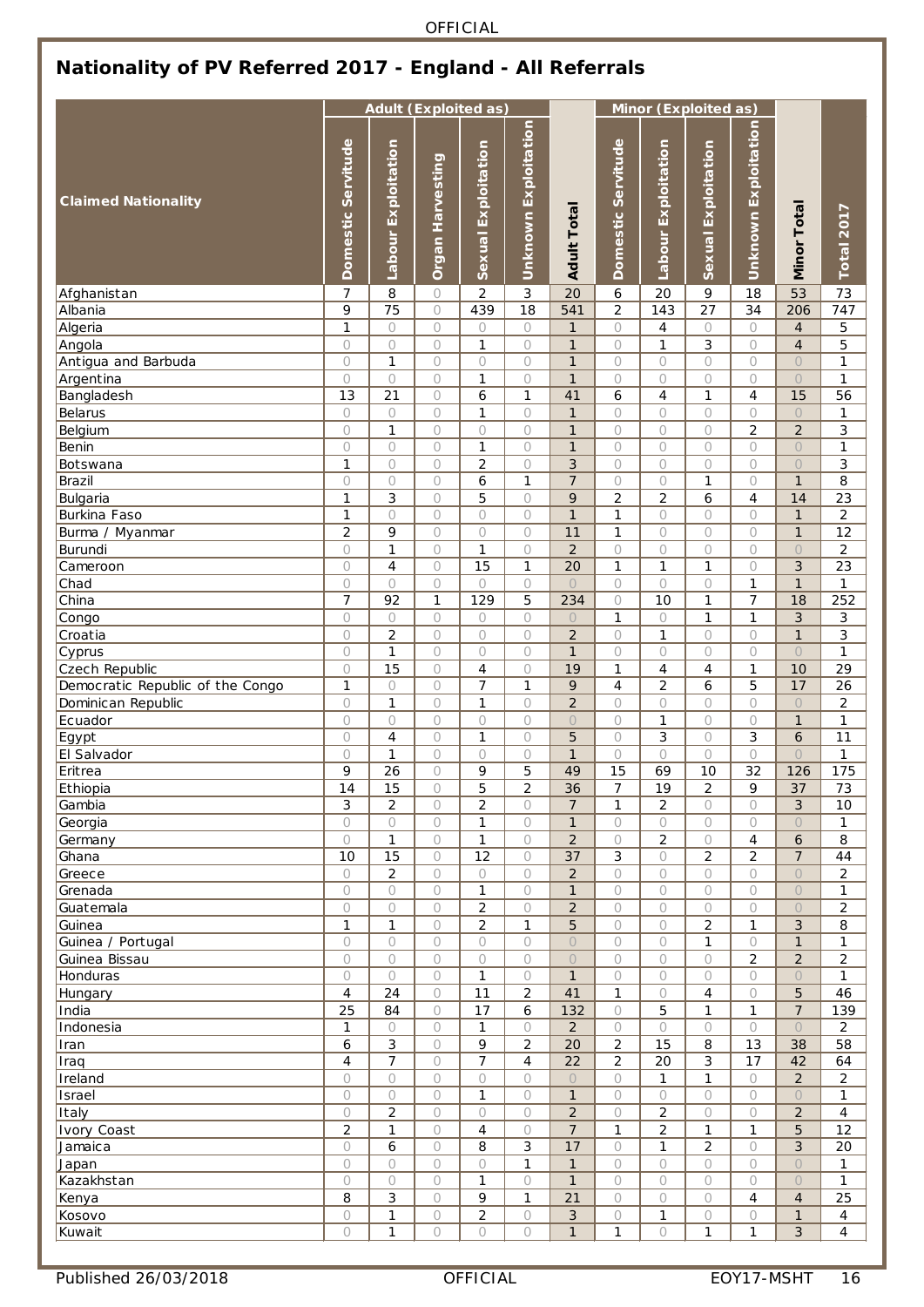|                                            |                       | <b>Adult (Exploited as)</b> |                    |                     |                         |                                |                       |                           | Minor (Exploited as) |                       |                         |                                  |
|--------------------------------------------|-----------------------|-----------------------------|--------------------|---------------------|-------------------------|--------------------------------|-----------------------|---------------------------|----------------------|-----------------------|-------------------------|----------------------------------|
| <b>Claimed Nationality</b>                 | Servitude<br>Domestic | Exploitation<br>Labour      | Organ Harvesting   | Sexual Exploitation | Unknown Exploitation    | <b>Adult Total</b>             | Domestic Servitude    | Exploitation<br>Labour    | Sexual Exploitation  | Unknown Exploitation  | <b>Minor Total</b>      | Total 2017                       |
| Latvia                                     | $\overline{2}$        | 23                          | 0                  | 3                   | 1                       | 29                             | 0                     | 0                         | 1                    | 1                     | $\overline{2}$          | 31                               |
| Lebanon                                    | $\bigcirc$            | $\circ$                     | $\circ$            | 1                   | $\circ$                 | $\mathbf{1}$                   | $\circ$               | $\circ$                   | $\circ$              | 1                     | $\mathbf{1}$            | $\overline{c}$                   |
| Liberia<br>Libya                           | $\circ$<br>$\bigcirc$ | $\circ$<br>$\bigcirc$       | $\circ$<br>$\circ$ | $\overline{2}$<br>1 | $\circ$<br>$\circ$      | $\overline{2}$<br>$\mathbf{1}$ | $\circ$<br>$\bigcirc$ | $\circ$<br>0              | $\circ$<br>0         | $\circ$<br>3          | $\circ$<br>3            | $\overline{c}$<br>$\overline{4}$ |
| Lithuania                                  | $\mathbf{1}$          | 18                          | 0                  | 1                   | $\overline{2}$          | 22                             | $\circ$               | $\overline{4}$            | $\overline{4}$       | $\circ$               | 8                       | 30                               |
| Malawi                                     | 3                     | $\circ$                     | $\bigcirc$         | 5                   | $\circ$                 | 8                              | $\bigcirc$            | $\circ$                   | 3                    | $\bigcirc$            | 3                       | 11                               |
| Malaysia                                   | $\circ$               | $\overline{2}$              | $\circ$            | 11                  | $\circ$                 | 13                             | $\bigcirc$            | $\mathbf{1}$              | 0                    | $\mathbf{1}$          | $\overline{2}$          | 15                               |
| Mali                                       | $\bigcirc$            | $\circ$                     | 0                  | 1                   | $\circ$                 | $\mathbf{1}$                   | 1                     | 0                         | $\circ$              | $\bigcirc$            | $\mathbf{1}$            | $\overline{2}$                   |
| <b>Mauritius</b>                           | $\overline{c}$        | 3                           | 0                  | $\overline{2}$      | $\circ$                 | $\overline{7}$                 | 0                     | $\mathbf{1}$              | 0                    | 1                     | $\overline{2}$          | 9                                |
| Mexico                                     | $\overline{2}$        | $\bigcirc$                  | $\circ$            | 1                   | $\circ$                 | 3                              | $\bigcirc$            | 0                         | 0                    | $\circ$               | $\bigcirc$              | 3                                |
| Mongolia                                   | $\bigcirc$            | 1                           | 0                  | 1                   | $\circ$                 | $\overline{2}$                 | $\circ$               | $\circ$                   | $\circ$              | $\bigcirc$            | $\overline{O}$          | $\overline{2}$                   |
| Morocco                                    | $\mathbf{1}$          | $\overline{2}$              | $\bigcirc$         | $\mathbf{1}$        | $\circ$                 | $\overline{4}$                 | $\mathbf{1}$          | $\mathbf{1}$              | $\circ$              | $\circ$               | $\overline{2}$          | 6                                |
| Namibia                                    | 1                     | $\circ$                     | $\circ$            | 6                   | $\circ$                 | $\overline{7}$                 | $\overline{2}$        | $\bigcirc$                | $\mathbf{1}$         | $\bigcirc$            | 3                       | 10<br>$\overline{7}$             |
| Nepal<br>Netherlands                       | $\circ$<br>$\circ$    | 4<br>1                      | $\circ$<br>0       | 2<br>$\circ$        | $\circ$<br>$\circ$      | 6<br>$\mathbf{1}$              | $\circ$<br>$\bigcirc$ | $\circ$<br>$\overline{2}$ | 1<br>$\mathbf{1}$    | $\bigcirc$<br>$\circ$ | $\mathbf{1}$<br>3       | $\overline{4}$                   |
| New Zealand                                | $\circ$               | $\bigcirc$                  | $\circ$            | $\circ$             | $\mathbf{1}$            | $\mathbf{1}$                   | $\bigcirc$            | 0                         | 0                    | $\circ$               | $\bigcirc$              | 1                                |
| Nigeria                                    | 69                    | 16                          | 0                  | 114                 | 12                      | 211                            | 14                    | 6                         | 11                   | 6                     | 37                      | 248                              |
| North Korea                                | $\circ$               | 1                           | $\bigcirc$         | 1                   | $\circ$                 | $\overline{2}$                 | $\circ$               | 0                         | $\circ$              | $\mathbf{1}$          | $\mathbf{1}$            | 3                                |
| Norway                                     | $\bigcirc$            | $\circ$                     | $\circ$            | $\circ$             | $\circ$                 | $\bigcirc$                     | $\bigcirc$            | $\mathbf{1}$              | 0                    | $\bigcirc$            | $\mathbf{1}$            | $\mathbf{1}$                     |
| Not Known                                  | 1                     | 1                           | 0                  | $\circ$             | $\overline{2}$          | $\overline{4}$                 | 1                     | 0                         | 1                    | 1                     | 3                       | $\overline{7}$                   |
| Pakistan                                   | 35                    | 27                          | $\bigcirc$         | 15                  | 5                       | 82                             | 1                     | $\overline{4}$            | $\overline{4}$       | $\circ$               | 9                       | 91                               |
| Palestine                                  | $\bigcirc$            | $\circ$                     | $\circ$            | 0                   | $\bigcirc$              | $\bigcirc$                     | $\bigcirc$            | 0                         | 0                    | $\mathbf{1}$          | $\mathbf{1}$            | 1                                |
| Philippines                                | 35                    | 6                           | 0                  | 5                   | 3                       | 49                             | $\mathbf{1}$          | $\circ$                   | $\circ$              | $\circ$               | $\mathbf{1}$            | 50                               |
| Poland                                     | $\overline{2}$        | 77                          | $\bigcirc$         | 5                   | $\mathbf{1}$            | 85                             | $\circ$               | $\overline{4}$            | 5                    | 5                     | 14                      | 99                               |
| Portugal                                   | $\circ$               | $\overline{2}$              | $\circ$            | 1                   | $\circ$                 | 3                              | $\bigcirc$            | 3                         | $\overline{2}$       | $\bigcirc$            | 5                       | 8                                |
| Romania                                    | 7                     | 150                         | $\circ$            | 42                  | $\overline{2}$          | 201                            | 3                     | 17                        | 10                   | 5                     | 35                      | 236                              |
| Russia                                     | $\circ$               | $\circ$                     | $\circ$            | 0                   | $\circ$                 | $\circ$                        | 1                     | $\circ$                   | $\circ$              | $\circ$               | $\mathbf{1}$            | 1                                |
| Senegal<br>Serbia                          | 1<br>$\bigcirc$       | 1<br>0                      | 0<br>0             | 0<br>$\circ$        | $\mathbf{1}$<br>$\circ$ | 3<br>$\bigcirc$                | 0<br>$\bigcirc$       | 0<br>$\mathbf{1}$         | 0<br>$\circ$         | $\circ$<br>$\circ$    | $\circ$<br>$\mathbf{1}$ | 3<br>1                           |
| Sierra Leone                               | $\circ$               | 0                           | $\circ$            | 5                   | $\circ$                 | 5                              | 1                     | 1                         | 0                    | $\circ$               | $\overline{2}$          | $\overline{7}$                   |
| Slovakia                                   | $\mathbf{1}$          | 33                          | $\bigcirc$         | 4                   | $\overline{2}$          | 40                             | $\circ$               | 12                        | 4                    | 6                     | 22                      | 62                               |
| Somalia                                    | 3                     | $\overline{4}$              | $\circ$            | 3                   | $\circ$                 | 10                             | 3                     | $\overline{4}$            | $\overline{c}$       | 5                     | 14                      | 24                               |
| South Africa                               | 1                     | $\overline{c}$              | $\circ$            | 1                   | $\circ$                 | $\overline{4}$                 | $\circ$               | $\mathbf{1}$              | 3                    | $\circ$               | $\overline{4}$          | 8                                |
| South Korea                                | $\circ$               | $\circ$                     | $\circ$            | 0                   | $\circ$                 | $\bigcirc$                     | 0                     | 1                         | 0                    | $\circ$               | $\mathbf{1}$            | 1                                |
| Spain                                      | $\circ$               | $\circ$                     | $\circ$            | 0                   | $\circ$                 | $\bigcirc$                     | 1                     | $\circ$                   | 1                    | $\circ$               | $\overline{2}$          | $\overline{2}$                   |
| Sri Lanka                                  | 3                     | 3                           | $\bigcirc$         | 3                   | $\circ$                 | 9                              | $\mathbf 1$           | $\circ$                   | $\circ$              | $\bigcirc$            | $\mathbf{1}$            | 10                               |
| St Kitts & Nevis                           | $\circ$               | $\circ$                     | $\bigcirc$         | 0                   | 0                       | $\bigcirc$                     | $\circ$               | 0                         | 2                    | $\circ$               | $\overline{c}$          | $\overline{2}$                   |
| St Lucia                                   | 1                     | $\circ$                     | $\circ$            | $\mathbf{1}$        | $\circ$                 | $\overline{c}$                 | $\circ$               | $\circ$                   | 0                    | $\circ$               | $\circ$                 | $\overline{2}$                   |
| St Vincent & Grenadines                    | $\circ$               | $\circ$                     | $\bigcirc$         | 1                   | $\circ$                 | $\mathbf{1}$                   | $\circ$               | $\circ$                   | $\circ$              | $\circ$               | $\circ$                 | $\mathbf{1}$                     |
| Sudan<br>Swaziland                         | 3<br>$\mathbf{1}$     | 59<br>$\circ$               | $\circ$<br>$\circ$ | $\mathbf{1}$        | $\overline{c}$          | 65<br>$\mathbf{1}$             | 4<br>$\circ$          | 121                       | 1<br>$\bigcirc$      | 26<br>$\bigcirc$      | 152<br>$\circ$          | 217                              |
| Sweden                                     | $\mathbf{1}$          | $\circ$                     | $\bigcirc$         | 0<br>$\bigcirc$     | $\circ$<br>$\circ$      | $\mathbf{1}$                   | $\circ$               | $\bigcirc$<br>$\circ$     | 1                    | $\bigcirc$            | $\mathbf{1}$            | 1<br>$\overline{c}$              |
| Syria                                      | $\circ$               | 1                           | $\bigcirc$         | 1                   | $\mathfrak{Z}$          | 5                              | $\circ$               | 3                         | 0                    | 5                     | 8                       | 13                               |
| Taiwan                                     | $\circ$               | $\circ$                     | $\circ$            | $\bigcirc$          | $\circ$                 | $\bigcirc$                     | $\circ$               | $\circ$                   | $\bigcirc$           | 1                     | $\mathbf{1}$            | 1                                |
| Tanzania                                   | 1                     | $\circ$                     | $\circ$            | $\overline{c}$      | $\bigcirc$              | 3                              | $\circ$               | $\circ$                   | $\bigcirc$           | $\circ$               | $\bigcirc$              | 3                                |
| Thailand                                   | $\circ$               | $\circ$                     | $\circ$            | 10                  | $\mathbf{1}$            | 11                             | 0                     | $\mathbf{1}$              | 0                    | $\circ$               | $\mathbf{1}$            | 12                               |
| Tibet                                      | $\circ$               | $\circ$                     | 0                  | 0                   | $\mathbf{1}$            | $\mathbf{1}$                   | $\circ$               | $\circ$                   | $\circ$              | $\circ$               | $\bigcirc$              | 1                                |
| Togo                                       | $\bigcirc$            | $\circ$                     | $\bigcirc$         | $\bigcirc$          | $\circ$                 | $\bigcirc$                     | $\circ$               | $\circ$                   | $\circ$              | $\overline{4}$        | $\overline{4}$          | $\overline{4}$                   |
| Trinidad & Tobago                          | $\circ$               | $\overline{c}$              | $\circ$            | 1                   | $\bigcirc$              | 3                              | $\circ$               | $\circ$                   | 0                    | $\circ$               | $\circ$                 | 3                                |
| Tunisia                                    | $\bigcirc$            | 1                           | 0                  | 0                   | $\circ$                 | $\mathbf{1}$                   | 1                     | 1                         | 1                    | $\circ$               | 3                       | $\overline{4}$                   |
| Turkey                                     | $\circ$               | $\circ$                     | $\bigcirc$         | 0                   | $\circ$                 | $\bigcirc$                     | $\circ$               | 1                         | $\bigcirc$           | $\circ$               | $\mathbf{1}$            | $\mathbf{1}$                     |
| Uganda                                     | $\overline{4}$        | 3                           | $\circ$            | 8                   | $\circ$                 | 15                             | 1                     | 0                         | 1                    | $\mathbf{1}$          | 3                       | 18                               |
| Ukraine                                    | $\circ$<br>11         | 3<br>86                     | 0<br>$\bigcirc$    | $\mathbf{1}$<br>33  | $\mathbf{1}$<br>5       | 5<br>135                       | $\circ$<br>$\circ$    | $\bigcirc$<br>286         | $\circ$<br>317       | $\circ$<br>16         | $\bigcirc$<br>619       | 5<br>754                         |
| United Kingdom<br>United States of America | $\bigcirc$            | $\circ$                     | $\bigcirc$         | 1                   | $\bigcirc$              | $\mathbf{1}$                   | $\circ$               | $\bigcirc$                | $\circ$              | $\mathbf{1}$          | $\mathbf{1}$            | $\overline{c}$                   |
| Uzbekistan                                 | $\bigcirc$            | 1                           | 0                  | 0                   | $\bigcirc$              | $\mathbf{1}$                   | 0                     | 1                         | $\bigcirc$           | $\bigcirc$            | $\mathbf{1}$            | $\overline{a}$                   |
| Venezuela                                  | $\bigcirc$            | 1                           | $\bigcirc$         | $\bigcirc$          | $\bigcirc$              | $\mathbf{1}$                   | $\circ$               | $\bigcirc$                | $\bigcirc$           | $\bigcirc$            | $\bigcirc$              | $\mathbf{1}$                     |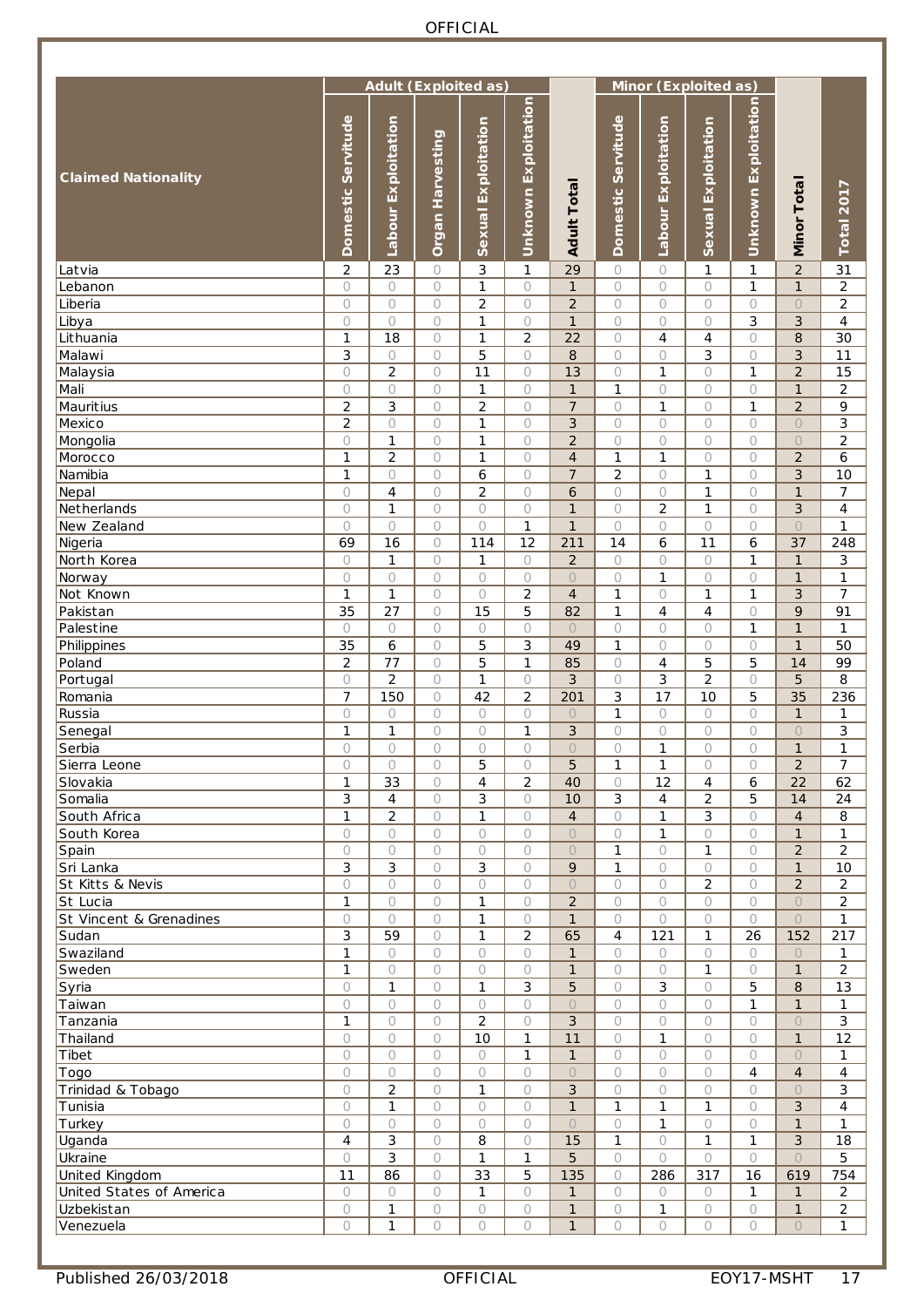| <b>Claimed Nationality</b> | itude<br>ω<br>Ŭ<br>tic<br>S<br>đ<br>٥<br>≏ | $\overline{5}$<br>پ<br>σ<br>≝<br>$\frac{1}{2}$<br>$\overline{K}$<br>ă<br>$\overline{\mathbf{o}}$<br>$\overline{a}$ | sting<br>ω<br>우<br>⊆<br>$\overline{\sigma}$<br>Ö<br>Ö | <b>Adult (Exploited as)</b><br>Ξ<br>tio<br>kploita<br>ш<br>-<br>exua<br>n | tion<br>5<br>Exploit<br>٥<br>Unkno | -<br>ota<br>Adult | Servitude<br>estic<br><b>SP</b><br>≏ | tion<br>ploita<br>$\overline{\mathbf{K}}$<br>jo<br>ِ<br>ه | Minor (Exploited as)<br>⊆<br>tio<br>Exploita<br>–<br><b>BD</b><br>Sex | Exploitation<br>Unknown | -<br>otal<br>Minor | ►<br><b>201</b><br>÷<br>Total |
|----------------------------|--------------------------------------------|--------------------------------------------------------------------------------------------------------------------|-------------------------------------------------------|---------------------------------------------------------------------------|------------------------------------|-------------------|--------------------------------------|-----------------------------------------------------------|-----------------------------------------------------------------------|-------------------------|--------------------|-------------------------------|
| Vietnam                    | 21                                         | 206                                                                                                                | $\overline{2}$                                        | 61                                                                        | 26                                 | 316               | 17                                   | 143                                                       | 29                                                                    | 125                     | 314                | 630                           |
| Yemen                      | $\bigcap$                                  |                                                                                                                    | Ω                                                     | $\cap$                                                                    | $\bigcap$                          | $\mathbf{I}$      | 0                                    | $\cap$                                                    | $\bigcap$                                                             | ٠                       | $\mathbf{1}$       | $\overline{2}$                |
| Zimbabwe                   | 10                                         |                                                                                                                    | n                                                     | 8                                                                         | ⌒<br>$\left( \quad \right)$        | 19                | ◢                                    | ◢                                                         |                                                                       | 2                       | 5                  | 24                            |
| <b>Total</b>               | 353                                        | 1175                                                                                                               | 3                                                     | 1094                                                                      | 128                                | 2753              | 113                                  | 957                                                       | 505                                                                   | 386                     | 1961               | 4714                          |

### <span id="page-17-0"></span>**Referring Agency Totals 2017 - England - All Referrals**

|                          |                | <b>Exploited as</b> | <b>Total 2017</b> |  |
|--------------------------|----------------|---------------------|-------------------|--|
| <b>Referring Agency</b>  | <b>Adult</b>   | <b>Minor</b>        |                   |  |
| <b>Government Agency</b> |                |                     |                   |  |
| GLA/GLAA                 | 20             | $\bigcirc$          | 20                |  |
| <b>HOIE</b>              | 92             | 19                  | 111               |  |
| <b>NCA</b>               | 7              | $\overline{2}$      | 9                 |  |
| <b>UKBF</b>              | 41             | 86                  | 127               |  |
| <b>UKVI</b>              | 1285           | 563                 | 1848              |  |
| <b>Total</b>             | 1445           | 670                 | 2115              |  |
| <b>Local Authority</b>   |                |                     |                   |  |
| Barnsley                 | $\bigcirc$     | 1                   | 1                 |  |
| Bath & NE Somerset       | $\bigcirc$     | 3                   | 3                 |  |
| Birmingham               | $\bigcirc$     | 26                  | 26                |  |
| Blackburn With Darwen    | $\bigcirc$     | $\overline{4}$      | $\overline{4}$    |  |
| <b>Blackpool</b>         | 1              | $\bigcirc$          | 1                 |  |
| Bolton                   | $\circ$        | $\overline{2}$      | $\overline{2}$    |  |
| Bournemouth              | $\circ$        | 5                   | 5                 |  |
| <b>Bradford</b>          | $\overline{7}$ | 5                   | 12                |  |
| Brentwood                | $\bigcirc$     | 1                   | 1                 |  |
| Brighton & Hove          | $\mathbf{1}$   | $\circ$             | 1                 |  |
| <b>Bristol City</b>      | $\circ$        | 13                  | 13                |  |
| <b>Buckinghamshire</b>   | $\bigcirc$     | $\overline{4}$      | $\overline{4}$    |  |
| Calderdale               | $\bigcirc$     | 5                   | 5                 |  |
| Cambridge City           | $\bigcirc$     | $\overline{2}$      | $\overline{2}$    |  |
| Chester City             | $\circ$        | 1                   | 1                 |  |
| Chesterfield             | 1              | $\bigcirc$          | 1                 |  |
| Chichester               | $\circ$        | 3                   | 3                 |  |
| Corporation of London    | $\bigcirc$     | 3                   | 3                 |  |
| Coventry City            | $\circ$        | 21                  | 21                |  |
| Darlington               | $\bigcirc$     | 1                   | 1                 |  |
| Derby City               | 4              | 6                   | 10                |  |
| Derbyshire Dales         | $\bigcirc$     | 3                   | 3                 |  |
| Dudley                   | 1              | $\overline{7}$      | 8                 |  |
| Durham City              | $\bigcirc$     | 1                   | 1                 |  |
| East Devon               | $\bigcirc$     | 1                   | 1                 |  |
| East Riding of Yorkshire | 1              | 1                   | $\sqrt{2}$        |  |
| Essex                    | $\bigcirc$     | $\overline{7}$      | $\overline{7}$    |  |
| Gloucester City          | $\bigcirc$     | 5                   | 5                 |  |
| Halton                   | $\bigcirc$     | $\mathbf{1}$        | 1                 |  |
| Hampshire                | $\bigcirc$     | 18                  | 18                |  |
| Harlow                   | $\bigcirc$     | $\mathbf{1}$        | 1                 |  |
| Harrogate                | $\bigcirc$     | $\mathbf{1}$        | $\mathbf{1}$      |  |
| Herefordshire            | $\bigcirc$     | $\overline{2}$      | $\overline{2}$    |  |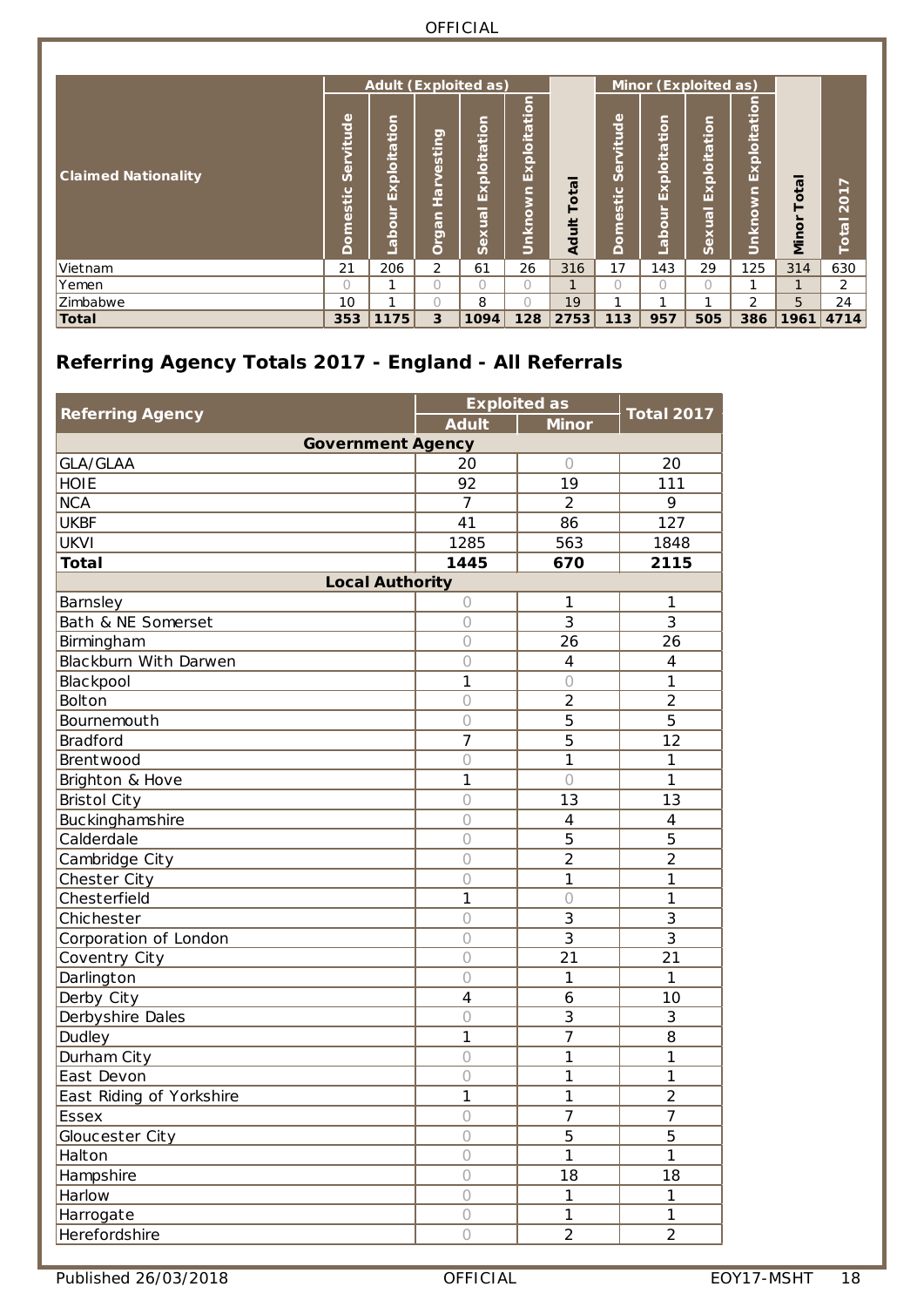|                               |                | <b>Exploited as</b> |                         |
|-------------------------------|----------------|---------------------|-------------------------|
| <b>Referring Agency</b>       | <b>Adult</b>   | <b>Minor</b>        | <b>Total 2017</b>       |
| <b>Local Authority</b>        |                |                     |                         |
| Hertfordshire                 | $\overline{2}$ | 1                   | 3                       |
| Hull                          | $\circ$        | 1                   | 1                       |
| Isle of Wight                 | $\bigcirc$     | 1                   | 1                       |
| Kent                          | 1              | 13                  | 14                      |
| Kingston Upon Thames          | $\circ$        | $\mathbf{1}$        | 1                       |
| Knowsley                      | $\bigcirc$     | 3                   | 3                       |
| Lancashire                    | 1              | $\overline{2}$      | 3                       |
| Leeds                         | $\overline{4}$ | $\overline{4}$      | 8                       |
| Leeds City                    | $\mathbf{1}$   | $\overline{2}$      | 3                       |
| Leicester City                | $\circ$        | 12                  | 12                      |
| Lincoln City                  | $\bigcirc$     | 3                   | 3                       |
| Liverpool                     | $\bigcirc$     | 1                   | 1                       |
| Liverpool City                | $\circ$        | 5                   | 5                       |
|                               | 1              | $\bigcirc$          | 1                       |
| London - Barking & Dagenham   |                |                     |                         |
| London - Barnet               | $\bigcirc$     | 5                   | 5                       |
| London - Bexley               | $\bigcirc$     | 3                   | 3                       |
| London - Brent                | $\bigcirc$     | $\overline{2}$      | $\overline{2}$          |
| London - Bromley              | $\circ$        | 6                   | 6                       |
| London - Camden               | 1              | 11                  | 12                      |
| London - Croydon              | $\overline{2}$ | 26                  | 28                      |
| London - Ealing               | $\circ$        | $\overline{4}$      | $\overline{4}$          |
| London - Enfield              | 1              | $\overline{7}$      | 8                       |
| London - Greenwich            | $\overline{2}$ | $\overline{4}$      | 6                       |
| London - Hackney              | $\bigcirc$     | 10                  | 10                      |
| London - Hammersmith & Fulham | 1              | 3                   | $\overline{4}$          |
| London - Haringey             | $\bigcirc$     | 8                   | 8                       |
| London - Harrow               | 1              | 1                   | $\overline{2}$          |
| London - Havering             | 1              | 3                   | $\overline{4}$          |
| London - Hillingdon           | $\mathbf{1}$   | 3                   | $\overline{\mathbf{4}}$ |
| London - Hounslow             | $\bigcirc$     | $\overline{3}$      | 3                       |
| London - Islington            | $\overline{2}$ | 3                   | 5                       |
| London - Kensington & Chelsea | $\bigcirc$     | $\overline{4}$      | $\overline{4}$          |
| London - Lambeth              | $\bigcirc$     | 21                  | 21                      |
| London - Lewisham             | $\bigcap$      | $\overline{4}$      | $\overline{4}$          |
| London - Merton               | $\bigcirc$     | 3                   | 3                       |
| London - Newham               | $\bigcirc$     | 24                  | 24                      |
|                               |                |                     |                         |
| London - Redbridge            | $\bigcirc$     | 6                   | 6                       |
| London - Richmond Upon Thames | $\bigcirc$     | 1                   | 1                       |
| London - Southwark            | $\overline{2}$ | 8                   | 10                      |
| London - Sutton               | $\bigcap$      | $\mathbf{1}$        | 1                       |
| London - Tower Hamlets        | $\overline{2}$ | 28                  | 30                      |
| London - Waltham Forest       | $\circ$        | 20                  | 20                      |
| London - Wandsworth           | $\bigcirc$     | $\overline{2}$      | $\overline{2}$          |
| London - Westminster          | $\bigcirc$     | $\overline{7}$      | $\overline{7}$          |
| Luton                         | $\bigcirc$     | 3                   | 3                       |
| Manchester                    | $\mathbf{1}$   | $\bigcirc$          | $\mathbf{1}$            |
| Manchester City               | $\mathbf{1}$   | 3                   | $\overline{4}$          |
| Medway                        | $\bigcirc$     | 1                   | 1                       |
| Middlesbrough                 | $\bigcirc$     | $\mathbf{1}$        | 1                       |
| Milton Keynes                 | $\mathbf{1}$   | 6                   | $\overline{7}$          |
| NE Lincolnshire               | $\bigcirc$     | $\mathbf{1}$        | 1                       |
| Newcastle City                | $\bigcirc$     | $\overline{2}$      | $\overline{2}$          |
| Newport                       | $\bigcirc$     | $\mathbf{1}$        | $\mathbf{1}$            |
| Norfolk                       | 0              | $\overline{2}$      | $\overline{2}$          |
| North Lincolnshire            | $\bigcirc$     | 1                   | 1                       |
| North Yorkshire               | $\bigcirc$     | 6                   | 6                       |
| Northamptonshire              | $\mathbf{1}$   | 13                  | 14                      |
|                               |                |                     |                         |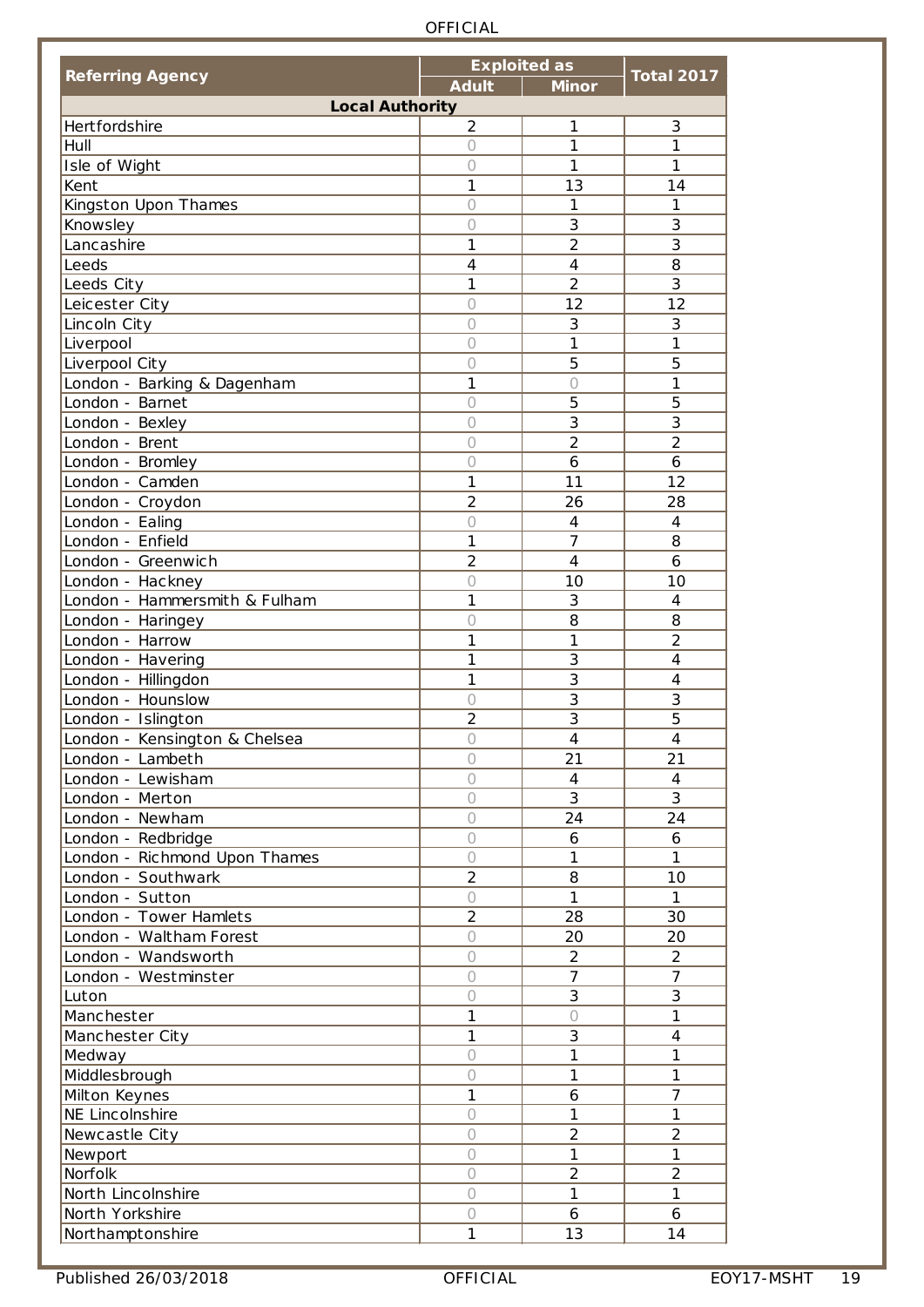|                         |                | <b>Exploited as</b> |                   |
|-------------------------|----------------|---------------------|-------------------|
| <b>Referring Agency</b> | <b>Adult</b>   | <b>Minor</b>        | <b>Total 2017</b> |
| <b>Local Authority</b>  |                |                     |                   |
| Northumberland          | 0              | $\mathbf{1}$        | 1                 |
| Nottingham City         | 1              | $\overline{7}$      | 8                 |
| Nottinghamshire         | $\overline{2}$ | $\bigcirc$          | $\overline{2}$    |
| Oswestry                | $\bigcirc$     | 1                   | 1                 |
| Oxford City             | 0              | 7                   | 7                 |
| Oxfordshire             | $\bigcirc$     | 1                   | 1                 |
| Pendle                  | $\bigcirc$     | 1                   | 1                 |
| Peterborough City       | $\bigcirc$     | 1                   | $\mathbf{1}$      |
| Poole                   | 1              | 1                   | $\overline{2}$    |
| Portsmouth City         | $\bigcirc$     | 27                  | 27                |
| Preston                 | 0              | $\overline{2}$      | $\overline{2}$    |
| Rotherham               | 0              | $\overline{2}$      | $\overline{2}$    |
|                         |                |                     | 1                 |
| Rugby                   | 0              | 1                   |                   |
| <b>Rutland</b>          | $\bigcirc$     | 1                   | $\mathbf{1}$      |
| Salford City            | 0              | $\overline{2}$      | $\overline{2}$    |
| Sandwell                | 3              | 21                  | 24                |
| Scarborough             | $\bigcirc$     | 1                   | 1                 |
| Shrewsbury & Atcham     | $\bigcirc$     | $\overline{7}$      | 7                 |
| Slough                  | $\circ$        | $\overline{3}$      | $\overline{3}$    |
| Solihull                | $\circ$        | 16                  | 16                |
| Somerset                | $\bigcirc$     | 1                   | 1                 |
| South Derbyshire        | 1              | $\bigcirc$          | 1                 |
| South Gloucestershire   | 1              | $\bigcirc$          | 1                 |
| South Shropshire        | $\bigcirc$     | 1                   | 1                 |
| Southampton City        | $\overline{2}$ | $\circ$             | $\overline{2}$    |
| Southend-On-Sea         | $\circ$        | 1                   | $\mathbf{1}$      |
| St Helens               | 0              | $\overline{2}$      | $\overline{2}$    |
| Stafford                | $\bigcirc$     | 7                   | 7                 |
| Staffordshire           | 0              | $\overline{2}$      | $\overline{2}$    |
| Stoke-On-Trent          | 1              | $\overline{2}$      | 3                 |
| Stratford On Avon       | 0              | 1                   | 1                 |
| Suffolk                 | 0              | $\overline{2}$      | $\overline{2}$    |
|                         | 1              | 12                  | 13                |
| Surrey<br>Swindon       | $\bigcirc$     | 3                   | 3                 |
|                         |                | 1                   | 1                 |
| Tameside                | $\bigcirc$     |                     |                   |
| Telford & Wrekin        | $\bigcirc$     | 3                   | 3                 |
| Three Rivers, Herts     | 1              | $\bigcirc$          | $\mathbf{1}$      |
| Thurrock                | $\bigcirc$     | 8                   | 8                 |
| Torbay                  | $\bigcirc$     | $\overline{2}$      | $\overline{2}$    |
| Torfaen County          | $\bigcirc$     | 1                   | 1                 |
| Walsall                 | $\bigcirc$     | 9                   | 9                 |
| Warrington              | $\circ$        | 3                   | 3                 |
| <b>Warwickshire</b>     | $\bigcirc$     | 32                  | 32                |
| Waverley                | $\bigcirc$     | 1                   | 1                 |
| West Berkshire          | $\bigcirc$     | 1                   | 1                 |
| <b>West Sussex</b>      | $\bigcirc$     | 1                   | 1                 |
| Wigan                   | 1              | $\bigcirc$          | 1                 |
| Windsor & Maidenhead    | 1              | $\bigcirc$          | 1                 |
| Wirral                  | $\bigcirc$     | $\overline{2}$      | $\overline{2}$    |
| Wokingham               | $\bigcirc$     | 1                   | $\mathbf{1}$      |
| Wolverhampton           | $\bigcirc$     | 11                  | 11                |
| Worcester City          | $\bigcirc$     | $\overline{2}$      | $\overline{2}$    |
| Wyre Forest             | $\bigcap$      | 1                   | 1                 |
| Total                   | 62             | 690                 | 752               |
| NGO/Third Sector        |                |                     |                   |
|                         |                |                     |                   |
| Barnardos               | 0              | 67                  | 67                |
| <b>BAWSO</b>            | $\mathbf{1}$   | $\bigcirc$          | 1                 |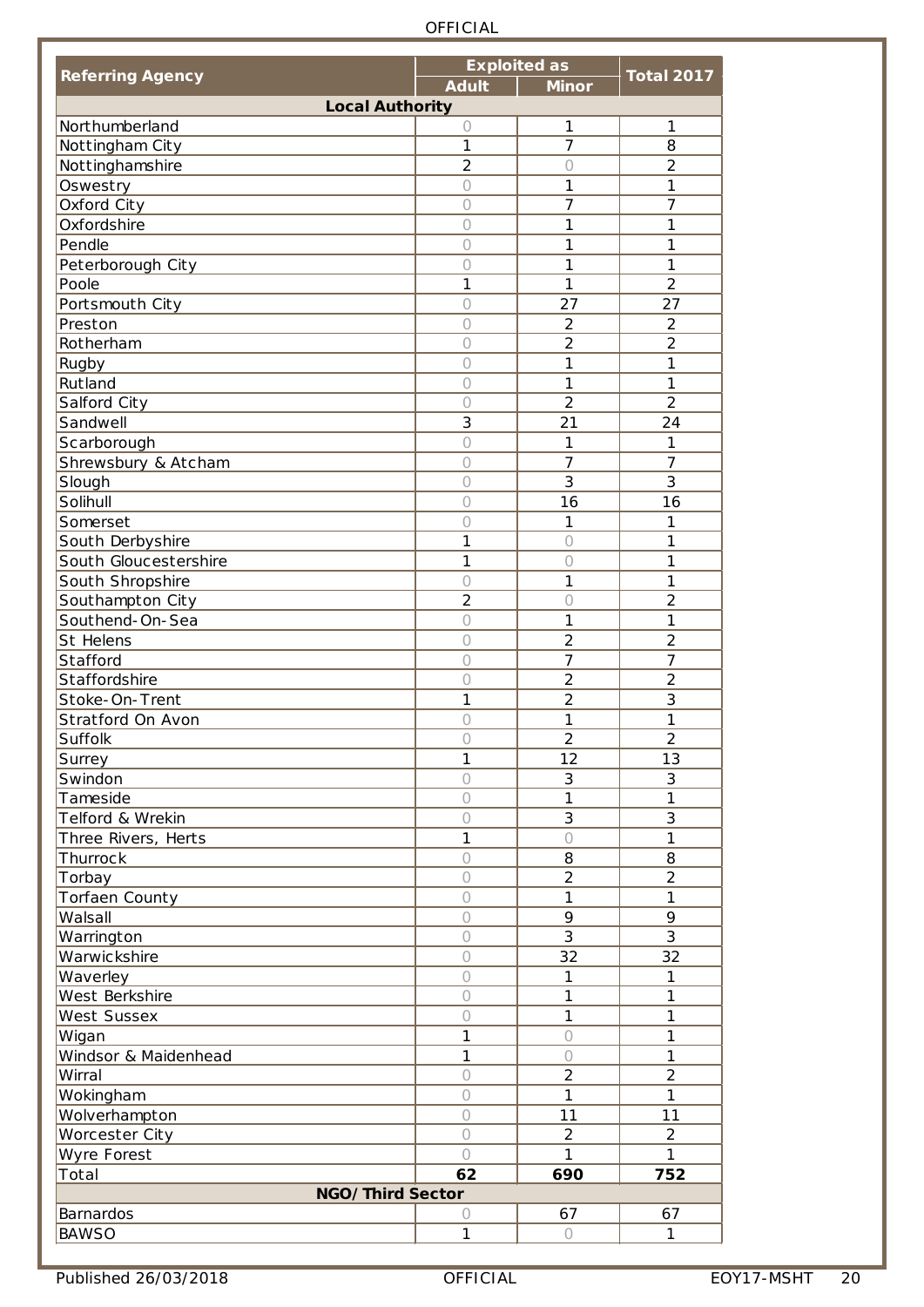|                              |                | <b>Exploited as</b> |                   |
|------------------------------|----------------|---------------------|-------------------|
| <b>Referring Agency</b>      | <b>Adult</b>   | <b>Minor</b>        | <b>Total 2017</b> |
| NGO/Third Sector             |                |                     |                   |
| Kalayaan                     | 32             | 0                   | 32                |
| Medaille Trust               | 5              | $\overline{2}$      | $\overline{7}$    |
| Migrant Help                 | 70             | 9                   | 79                |
| New Pathways                 | $\overline{2}$ | $\bigcirc$          | $\overline{2}$    |
| NSPCC - CTAC                 | $\bigcirc$     | 1                   | 1                 |
| Refugee Council              | $\bigcap$      | 1                   | 1                 |
| Salvation Army               | 375            | 26                  | 401               |
| <b>TARA</b>                  | $\overline{2}$ | $\bigcirc$          | $\overline{2}$    |
| Unseen UK                    | $\overline{4}$ | $\bigcap$           | 4                 |
| <b>Total</b>                 | 491            | 106                 | 597               |
| <b>Police</b>                |                |                     |                   |
| Avon & Somerset Constabulary | 24             | 3                   | 27                |
| Bedfordshire Police          | $\overline{4}$ | 1                   | 5                 |
| British Transport Police     | 6              | $\overline{7}$      | 13                |
| Cambridgeshire Constabulary  | 21             | 4                   | 25                |
| Cheshire Constabulary        | $\overline{7}$ | $\overline{2}$      | 9                 |
| City of London Police        | 5              | 1                   | 6                 |
| <b>Cleveland Police</b>      | 15             | 6                   | 21                |
| Cumbria Constabulary         | 11             | 3                   | 14                |
| Derbyshire Constabulary      | 26             | 11                  | 37                |
| Devon & Cornwall Police      | 10             | 12                  | 22                |
| Dorset Police                | 6              | 1                   | $\overline{7}$    |
| Durham Constabulary          | 9              | 5                   | 14                |
| Essex Police                 | 24             | 49                  | 73                |
| Gloucestershire Constabulary | 6              | 10                  | 16                |
| Greater Manchester Police    | 33             | 26                  | 59                |
| Hampshire Constabulary       | 28             | 5                   | 33                |
| Hertfordshire Constabulary   | 15             | 9                   | 24                |
| Humberside Police            | 5              | $\overline{7}$      | 12                |
| Kent Police                  | 21             | 14                  | 35                |
| Lancashire Constabulary      | 11             | 3                   | 14                |
| Leicestershire Police        | 11             | 3                   | 14                |
| Lincolnshire Police          | 8              | 3                   | 11                |
| Merseyside Police            | 8              | 39                  | 47                |
| Metropolitan Police Service  | 111            | 67                  | 178               |
| Norfolk Constabulary         | 21             | 5                   | 26                |
| North Wales Police           | 1              | $\bigcirc$          | 1                 |
| North Yorkshire Police       | 5              | $\overline{2}$      | $\overline{7}$    |
| Northamptonshire Police      | 11             | 1                   | 12                |
| Northumbria Police           | 23             | 6                   | 29                |
| Nottinghamshire Police       | 20             | $\overline{4}$      | 24                |
| South Yorkshire Police       | 21             | 16                  | 37                |
| Staffordshire Police         | 6              | $\overline{7}$      | 13                |
| Suffolk Constabulary         | 8              | 8                   | 16                |
| Surrey Police                | 19             | 32                  | 51                |
| Sussex Police                | 15             | 17                  | 32                |
| Thames Valley Police         | 47             | 29                  | 76                |
| Warwickshire Police          | 3              | 5                   | 8                 |
| West Mercia Police           | 12             | 11                  | 23                |
| West Midlands Police         | 63             | 22                  | 85                |
| West Yorkshire Police        | 44             | 36                  | 80                |
| Wiltshire Police             | 11             | 3                   | 14                |
| <b>Total</b>                 | 755            | 495                 | 1250              |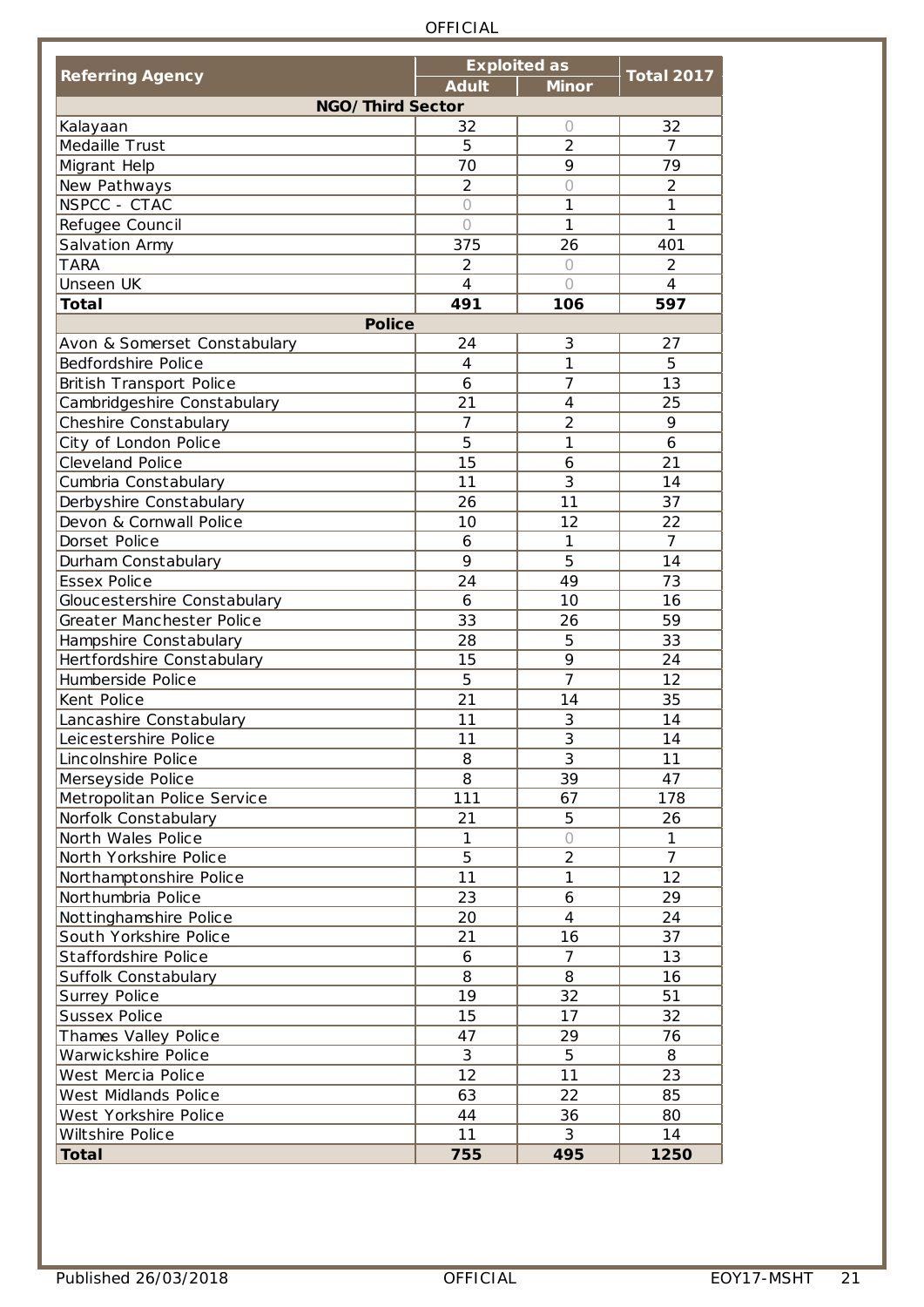## <span id="page-21-0"></span>**Annex B - NORTHERN IRELAND - 2017**

In 2017, the UK National Referral Mechanism (NRM) received 31 referrals of potential victims (PV) where the referral was subsequently sent to Police Service of Northern Ireland for crime recording considerations; this represents a 3% decrease on 2016 referral totals and 0.6% of all UK referrals to the NRM.

The 31 referrals were comprised of 14 females (45%) and 17 males (55%). Of these referrals, 21 (68%) were referred for adult exploitation categories and 10 (32%) were referred for exploitation as a minor.

|                                                                    |           |                                                        |              |             |                |           | <b>Location of Claimed Exploitation</b> |                      |                |                             |
|--------------------------------------------------------------------|-----------|--------------------------------------------------------|--------------|-------------|----------------|-----------|-----------------------------------------|----------------------|----------------|-----------------------------|
|                                                                    |           |                                                        | Female       |             |                |           | <b>Male</b>                             |                      |                |                             |
| <b>Claimed Exploitation Type</b>                                   | š         | n<br><b>G</b><br>loure<br>Φ<br>ۊ<br>$\leq$<br>$\delta$ | S<br>Dversea | Not Known   | otal<br>Female | $\leq$    | <b>Overseas</b>                         | Known<br><b>Doll</b> | Tota<br>Male   | $\overline{ }$<br>Total 201 |
| Adult - Domestic Servitude                                         |           | 0                                                      | $\bigcap$    | $\bigcap$   | 1              | $\bigcap$ | 0                                       | $\bigcap$            | $\bigcirc$     | 1                           |
| Adult - Labour Exploitation                                        | 3         | $\bigcap$                                              | $\bigcap$    | $\bigcap$   | 3              | 7         | 0                                       |                      | $\overline{7}$ | 10                          |
| Adult - Sexual Exploitation                                        | 3         | 1                                                      | 3            | 1           | 8              | $\bigcap$ | 0                                       | $\bigcap$            | $\bigcirc$     | 8                           |
| Adult - Unknown Exploitation                                       | $\bigcap$ | $\bigcap$                                              | $\bigcap$    | 0           | $\bigcap$      | $\bigcap$ | 0                                       | $\overline{2}$       | $\overline{2}$ | $\overline{2}$              |
| Minor - Domestic Servitude                                         | $\bigcap$ | $\bigcap$                                              | $\bigcap$    | $\bigcap$   | $\bigcap$      | $\bigcap$ | $\bigcap$                               | 1                    | 1              | 1                           |
| Minor - Labour Exploitation                                        | 1         | $\bigcap$                                              | $\bigcap$    | $\cap$      | $\mathbf{1}$   | 1         | 1                                       | ┑                    | 3              | 4                           |
| Minor - Sexual Exploitation                                        | 1         | $\bigcap$                                              | $\bigcap$    | $\cap$      | 1              | $\bigcap$ | 1                                       | $\bigcap$            | 1              | $\overline{2}$              |
| Minor - Unknown Exploitation                                       | $\bigcap$ | $\bigcap$                                              | $\bigcap$    | $\bigcap$   | $\bigcap$      | $\bigcap$ | $\overline{2}$                          | 1                    | 3              | 3                           |
| <b>Total</b>                                                       | 9         | 1                                                      | 3            | $\mathbf 1$ | 14             | 8         | $\overline{\mathbf{4}}$                 | 5                    | 17             | 31                          |
| Nationality of PV Referred 2017 - Northern Ireland - All Referrals |           |                                                        |              |             |                |           |                                         |                      |                |                             |

<span id="page-21-1"></span>

|                            |                              |                            | <b>Adult (Exploited as)</b>   |                                |                       |                     | Minor (Exploited as)          |                            |                               |                |                |
|----------------------------|------------------------------|----------------------------|-------------------------------|--------------------------------|-----------------------|---------------------|-------------------------------|----------------------------|-------------------------------|----------------|----------------|
| <b>Claimed Nationality</b> | Servitude<br><b>Domestic</b> | Exploitation<br>abour<br>Ľ | Exploitation<br><b>Sexual</b> | Exploitation<br><u>Unknown</u> | Total<br><b>Adult</b> | Labour Exploitation | Exploitation<br><b>Sexual</b> | Exploitation<br>abour<br>┙ | Exploitation<br><b>Sexual</b> | Total<br>Minor | Total 2017     |
| Afghanistan                | 0                            | $\bigcirc$                 | $\bigcap$                     | $\bigcirc$                     | $\bigcirc$            | $\overline{O}$      | $\overline{O}$                | 1                          | 1                             | $\overline{2}$ | $\overline{2}$ |
| Albania                    | 0                            | $\overline{O}$             | $\overline{2}$                | $\bigcirc$                     | 2                     | $\bigcirc$          | $\overline{O}$                | O                          | $\bigcirc$                    | $\bigcirc$     | 2              |
| China                      | $\bigcirc$                   | $\overline{2}$             | 2                             | $\bigcirc$                     | $\overline{4}$        | $\bigcirc$          | $\overline{O}$                | 0                          | $\bigcirc$                    | $\bigcirc$     | $\overline{4}$ |
| Czech Republic             | 0                            | $\mathbf{1}$               | $\bigcirc$                    | $\bigcirc$                     | $\mathbf{1}$          | 0                   | 0                             | 0                          | $\bigcirc$                    | $\bigcirc$     | 1              |
| Hungary                    | $\bigcirc$                   | $\bigcirc$                 | 1                             | $\bigcirc$                     | $\mathbf{1}$          | $\circ$             | 0                             | 0                          | $\bigcirc$                    | $\bigcirc$     | 1              |
| Lithuania                  | 0                            | $\overline{2}$             | $\bigcap$                     | $\bigcap$                      | $\overline{2}$        | $\circ$             | $\overline{2}$                | 0                          | $\bigcirc$                    | $\overline{2}$ | 4              |
| Nigeria                    | 1                            | 0                          | $\bigcirc$                    | $\bigcirc$                     | $\mathbf{1}$          | 0                   | 0                             | 0                          | 1                             | $\mathbf{1}$   | $\overline{2}$ |
| Romania                    | 0                            | 3                          | 1                             | 2                              | 6                     | 0                   | 0                             | O                          | $\bigcap$                     | $\bigcap$      | 6              |
| Somalia                    | 0                            | 0                          | $\bigcap$                     | $\bigcirc$                     | $\bigcirc$            | 1                   | 0                             | 0                          | 1                             | $\overline{2}$ | $\overline{c}$ |
| Sudan                      | 0                            | $\circ$                    | $\bigcap$                     | $\bigcap$                      | $\bigcirc$            | $\circ$             | 1                             | O                          | $\bigcap$                     | $\mathbf{1}$   | 1              |
| United Kingdom             | 0                            | $\bigcirc$                 | $\bigcirc$                    | $\bigcirc$                     | $\bigcirc$            | 0                   | 0                             | 1                          | $\bigcap$                     | $\mathbf{1}$   | 1              |
| Vietnam                    | 0                            | $\sqrt{2}$                 | $\bigcap$                     | $\bigcirc$                     | $\overline{2}$        | 0                   | 1                             | 0                          | $\bigcirc$                    | $\mathbf{1}$   | 3              |
| Zimbabwe                   | 0                            | $\overline{O}$             | $\overline{2}$                | $\bigcirc$                     | $\overline{2}$        | 0                   | $\bigcirc$                    | O                          | $\bigcap$                     | $\bigcirc$     | $\overline{c}$ |
| <b>Total</b>               | 1                            | 10                         | 8                             | $\overline{2}$                 | 21                    | 1                   | 4                             | $\overline{2}$             | 3                             | 10             | 31             |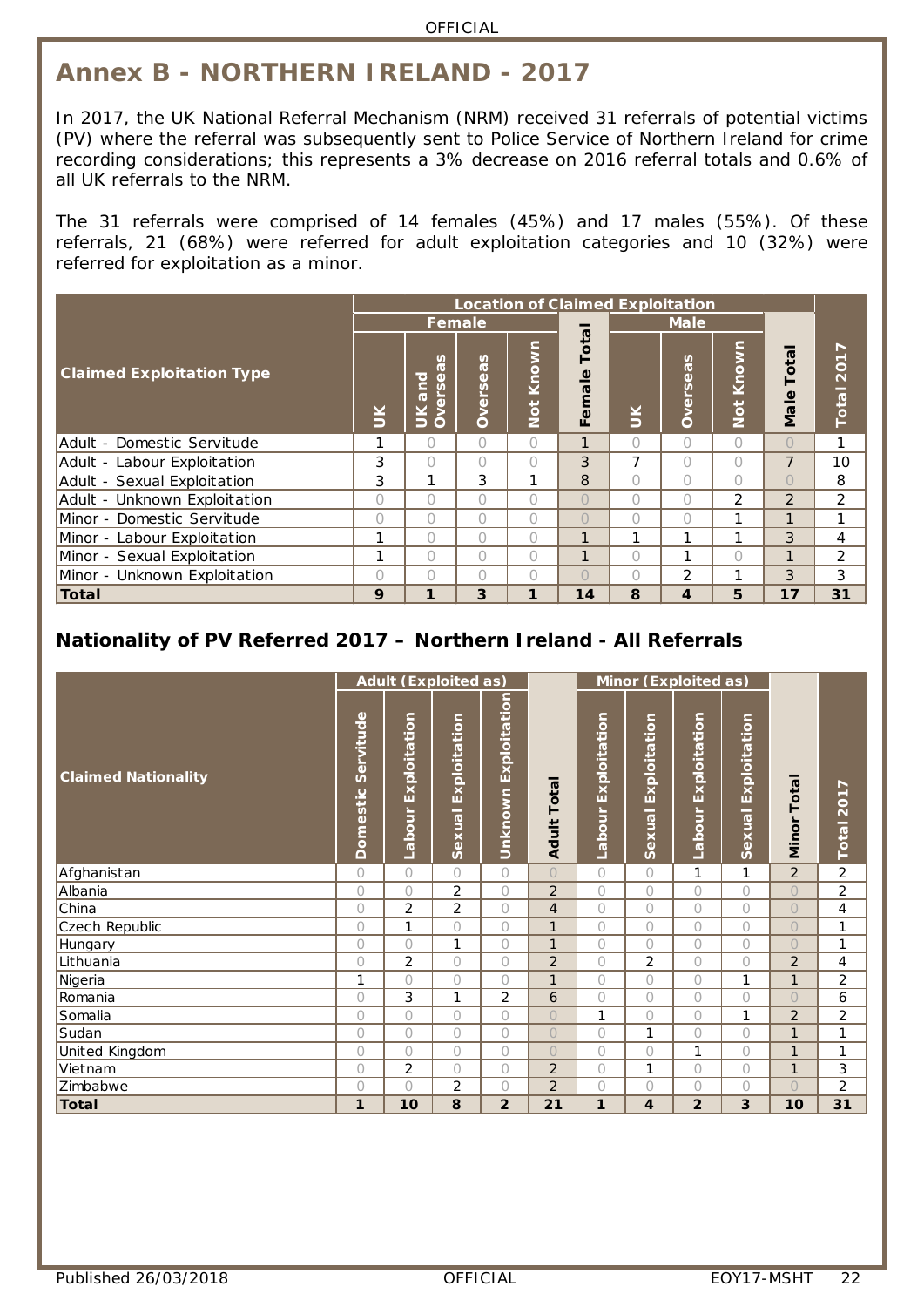<span id="page-22-0"></span>

|                                       |              | <b>Exploited as</b> | <b>Total 2017</b> |
|---------------------------------------|--------------|---------------------|-------------------|
| <b>Referring Agency</b>               | <b>Adult</b> | <b>Minor</b>        |                   |
| <b>Government Agency</b>              |              |                     |                   |
| <b>HOIE</b>                           |              |                     | 1                 |
| <b>UKBF</b>                           |              |                     |                   |
| <b>UKVI</b>                           |              | $\mathcal{P}$       | $\overline{2}$    |
| Total                                 | 1            | 3                   | 4                 |
| <b>Local Authority</b>                |              |                     |                   |
| Belfast City                          |              | 4                   | 4                 |
| Northern Health and Social Care Trust |              | $\mathcal{P}$       | 2                 |
| Total                                 |              | 6                   | 6                 |
| NGO/Third Sector                      |              |                     |                   |
| Salvation Army                        | 4            |                     | 4                 |
| Total                                 | 4            |                     | 4                 |
| <b>Police</b>                         |              |                     |                   |
| Police Service of Northern Ireland    | 16           | 1                   | 17                |
| Total                                 | 16           |                     | 17                |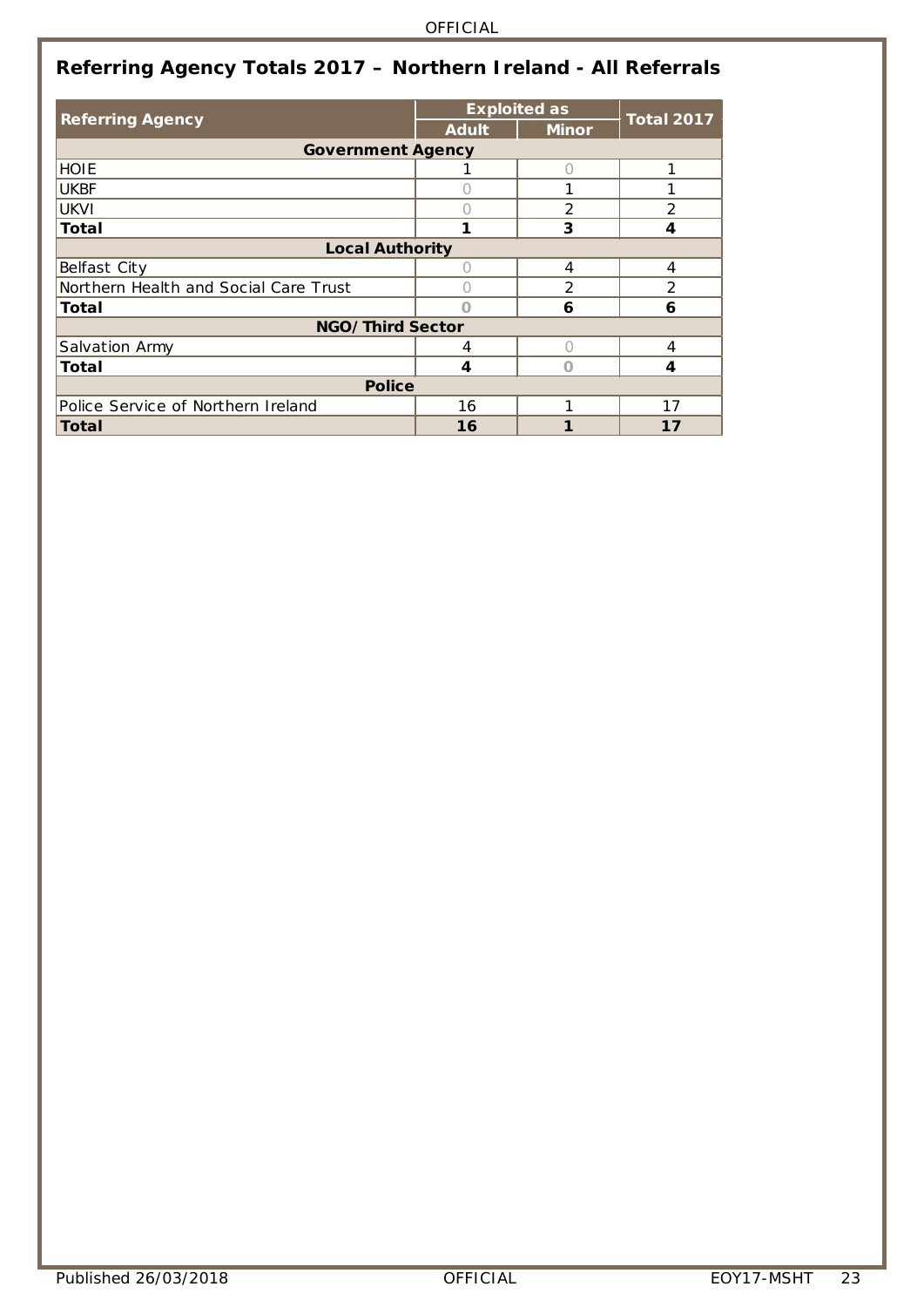## <span id="page-23-0"></span>**Annex C - SCOTLAND - 2017**

In 2017, the UK National Referral Mechanism (NRM) received 207 referrals of potential victims (PV) where the referral was subsequently sent to Police Scotland for crime recording considerations; this represents a 38% increase on 2016 referral totals and 4% of all UK referrals to the NRM.

The 207 referrals were comprised of 87 females (42%) and 120 males (58%). There were 144 (70%) individuals referred for adult exploitation categories and 63 (30%) referred for exploitation as a minor.

|                                                            |                | <b>Location of Claimed Exploitation</b>                     |                 |                |                        |                |                                                                |                 |            |               |                |  |  |  |
|------------------------------------------------------------|----------------|-------------------------------------------------------------|-----------------|----------------|------------------------|----------------|----------------------------------------------------------------|-----------------|------------|---------------|----------------|--|--|--|
|                                                            |                |                                                             | Female          |                |                        |                |                                                                | Male            |            |               |                |  |  |  |
| <b>Claimed Exploitation Type</b>                           | Š              | n<br>$\overline{v}$<br>$\omega$<br><b>Overs</b><br>and<br>K | <b>Overseas</b> | Not Known      | <b>Total</b><br>Female | $\leq$         | n<br>$\sigma$<br>$\mathbf 0$<br><b>Overs</b><br>pure<br>$\leq$ | <b>Overseas</b> | Not Known  | Total<br>Male | r<br>Total 201 |  |  |  |
| Adult - Domestic Servitude                                 | 2              | $\bigcap$                                                   | 1               | 1              | $\overline{4}$         | ∩              | 1                                                              | $\bigcap$       | $\bigcap$  | $\mathbf{1}$  | 5              |  |  |  |
| Adult - Labour Exploitation                                | $\overline{4}$ | $\overline{2}$                                              | 5               | 2              | 13                     | 42             | 9                                                              | 17              | 9          | 77            | 90             |  |  |  |
| Adult - Sexual Exploitation                                | 17             | 3                                                           | 16              | 7              | 43                     | 2              | $\bigcap$                                                      | $\bigcap$       | $\bigcirc$ | 2             | 45             |  |  |  |
| Adult - Unknown Exploitation                               | $\bigcap$      | $\bigcap$                                                   | 1               | $\overline{2}$ | 3                      | $\bigcap$      | 1                                                              | $\bigcap$       | $\bigcap$  | 1             | 4              |  |  |  |
| Minor - Domestic Servitude                                 | $\bigcap$      | $\bigcirc$                                                  | 2               | 1              | 3                      | 0              | $\bigcap$                                                      | 1               | $\bigcap$  | 1             | 4              |  |  |  |
| Minor - Labour Exploitation                                | 2              | 1                                                           | 3               | 3              | 9                      | 9              | 1                                                              | 14              | 4          | 28            | 37             |  |  |  |
| Minor - Sexual Exploitation                                | 2              | $\bigcirc$                                                  | 2               | 4              | 8                      | 1              | $\bigcap$                                                      | 1               | 0          | $\mathcal{P}$ | 10             |  |  |  |
| Minor - Unknown Exploitation                               | 1              | $\bigcap$                                                   | $\bigcap$       | 3              | 4                      | $\overline{2}$ | $\bigcap$                                                      | $\bigcap$       | 6          | 8             | 12             |  |  |  |
| Total                                                      | 28             | 6                                                           | 30              | 23             | 87                     | 56             | 12                                                             | 33              | 19         | 120           | 207            |  |  |  |
| Nationality of PV Referred 2017 - Scotland - All Referrals |                |                                                             |                 |                |                        |                |                                                                |                 |            |               |                |  |  |  |

<span id="page-23-1"></span>

|                            |                              | <b>Adult (Exploited as)</b> |                        |                             |                   |                    | Minor (Exploited as)   |                               |                      |                             |                |
|----------------------------|------------------------------|-----------------------------|------------------------|-----------------------------|-------------------|--------------------|------------------------|-------------------------------|----------------------|-----------------------------|----------------|
| <b>Claimed Nationality</b> | Servitude<br><b>Domestic</b> | Exploitation<br>Labour      | Exploitation<br>Sexual | <b>Unknown Exploitation</b> | <b>Adult Tota</b> | Domestic Servitude | Exploitation<br>Labour | Exploitation<br><b>Sexual</b> | Unknown Exploitation | Total<br>Minor <sup>-</sup> | Total 2017     |
| Afghanistan                | 0                            | $\circ$                     | 0                      | $\bigcirc$                  | $\bigcirc$        | $\circ$            | 1                      | 0                             | $\bigcirc$           | $\mathbf{1}$                | 1              |
| Albania                    | 0                            | $\mathbf{1}$                | 5                      | $\bigcirc$                  | 6                 | $\bigcirc$         | $\overline{O}$         | $\bigcirc$                    | $\bigcirc$           | $\overline{O}$              | 6              |
| Algeria                    | 0                            | $\mathbf{1}$                | $\bigcirc$             | $\bigcirc$                  | $\mathbf{1}$      | $\circ$            | 0                      | $\bigcirc$                    | $\bigcirc$           | $\overline{O}$              | 1              |
| Bulgaria                   | O                            | $\mathbf{1}$                | $\bigcirc$             | $\bigcirc$                  | $\mathbf{1}$      | $\bigcirc$         | $\circ$                | 1                             | $\bigcirc$           | $\mathbf{1}$                | $\overline{c}$ |
| Burundi                    | $\bigcirc$                   | $\mathbf{1}$                | $\circ$                | $\bigcirc$                  | $\mathbf{1}$      | $\circ$            | $\bigcirc$             | $\bigcirc$                    | $\bigcirc$           | $\bigcirc$                  | $\mathbf{1}$   |
| China                      | 0                            | 19                          | $\overline{7}$         | $\overline{2}$              | 28                | $\bigcirc$         | $\overline{4}$         | $\bigcirc$                    | $\bigcirc$           | $\overline{4}$              | 32             |
| Egypt                      | 0                            | 2                           | $\bigcirc$             | $\bigcirc$                  | $\overline{2}$    | $\circ$            | $\circ$                | $\bigcirc$                    | $\bigcirc$           | $\bigcirc$                  | $\overline{2}$ |
| Eritrea                    | 0                            | $\overline{2}$              | $\bigcirc$             | $\bigcirc$                  | $\overline{2}$    | $\overline{c}$     | 1                      | $\bigcirc$                    | $\bigcap$            | 3                           | 5              |
| Ethiopia                   | $\bigcirc$                   | $\circ$                     | $\bigcirc$             | 1                           | $\mathbf{1}$      | $\bigcirc$         | $\overline{2}$         | $\bigcirc$                    | $\bigcirc$           | $\overline{2}$              | $\overline{3}$ |
| India                      | 0                            | $\mathbf{1}$                | $\bigcirc$             | $\bigcirc$                  | $\mathbf{1}$      | $\bigcirc$         | 0                      | $\bigcirc$                    | $\bigcirc$           | $\bigcirc$                  | 1              |
| Iran                       | $\bigcirc$                   | $\bigcirc$                  | 1                      | $\bigcirc$                  | $\mathbf{1}$      | $\circ$            | $\bigcirc$             | $\bigcirc$                    | $\overline{2}$       | $\overline{2}$              | 3              |
| Iraq                       | $\bigcirc$                   | $\circ$                     | $\bigcirc$             | $\bigcirc$                  | $\bigcirc$        | 0                  | $\bigcirc$             | $\mathbf{1}$                  | $\bigcirc$           | $\mathbf{1}$                | $\mathbf{1}$   |
| Kenya                      | $\bigcirc$                   | $\bigcirc$                  | 2                      | $\bigcirc$                  | $\overline{2}$    | $\bigcirc$         | $\bigcirc$             | 0                             | $\bigcirc$           | $\bigcirc$                  | $\overline{2}$ |
| Latvia                     | 0                            | 3                           | $\bigcirc$             | $\bigcirc$                  | 3                 | $\circ$            | $\bigcirc$             | $\bigcirc$                    | $\bigcirc$           | $\bigcirc$                  | 3              |
| Malaysia                   | $\bigcirc$                   | $\mathbf{1}$                | $\bigcirc$             | $\bigcirc$                  | $\mathbf{1}$      | $\circ$            | $\bigcirc$             | $\bigcirc$                    | $\bigcirc$           | $\bigcirc$                  | $\mathbf{1}$   |
| Morocco                    | $\bigcirc$                   | $\mathbf{1}$                | $\bigcirc$             | $\circ$                     | $\mathbf{1}$      | 0                  | $\bigcirc$             | $\bigcirc$                    | $\bigcirc$           | $\circ$                     | $\mathbf{1}$   |
| Namibia                    | $\bigcirc$                   | $\bigcirc$                  | 2                      | 1                           | 3                 | $\circ$            | $\bigcirc$             | $\bigcirc$                    | $\bigcirc$           | $\overline{O}$              | 3              |
| Nigeria                    | 1                            | $\mathbf{1}$                | 5                      | $\circ$                     | $\overline{7}$    | $\circ$            | 0                      | 0                             | $\circ$              | $\circ$                     | $\overline{7}$ |
| North Korea                | $\bigcirc$                   | $\mathbf{1}$                | $\bigcirc$             | $\bigcirc$                  | $\mathbf{1}$      | 0                  | $\bigcirc$             | 0                             | $\bigcirc$           | $\bigcirc$                  | $\mathbf{1}$   |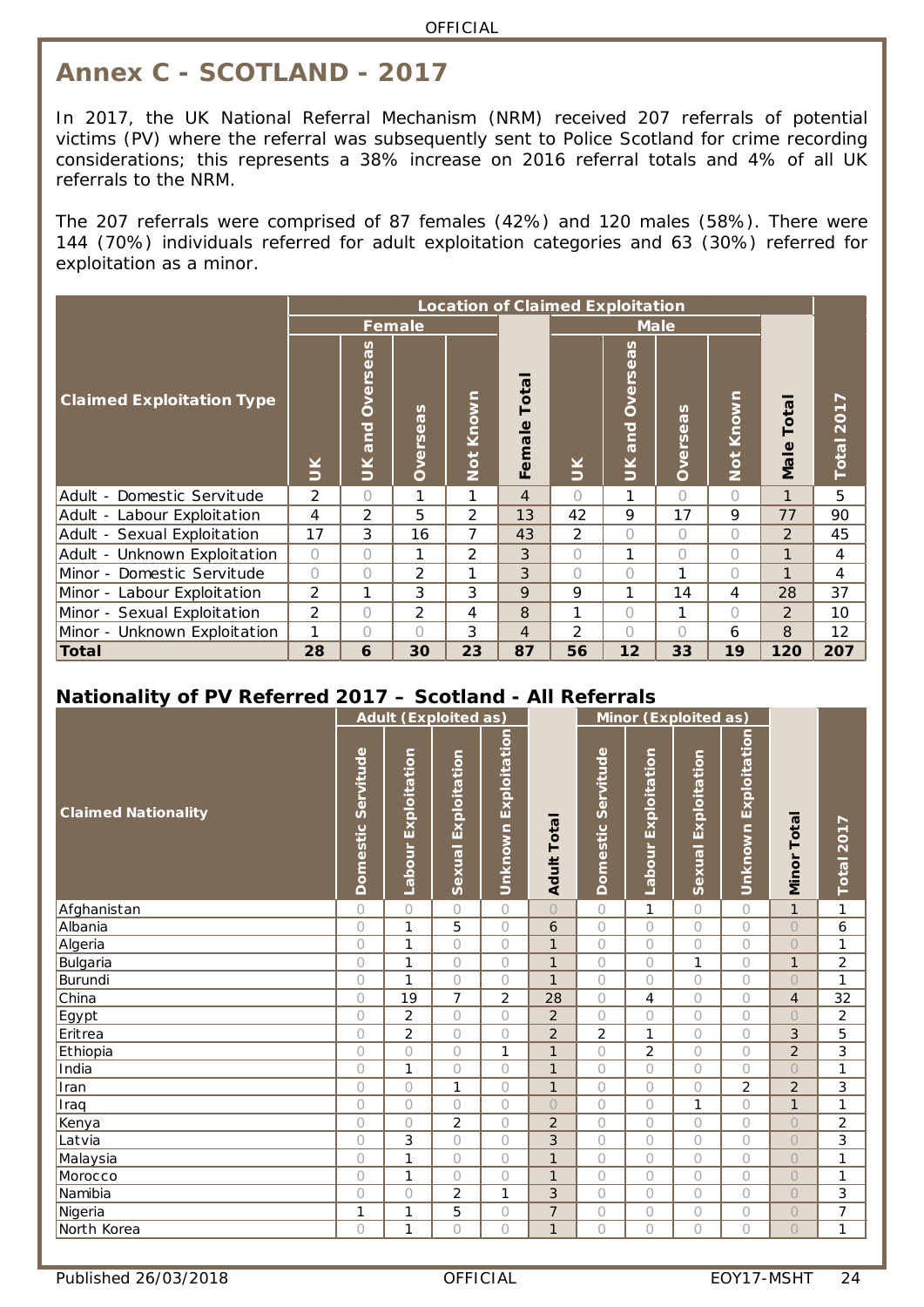|                            |                       | <b>Adult (Exploited as)</b> |                            |                      |                      |                         |                        | Minor (Exploited as)  |                         |                |                |
|----------------------------|-----------------------|-----------------------------|----------------------------|----------------------|----------------------|-------------------------|------------------------|-----------------------|-------------------------|----------------|----------------|
| <b>Claimed Nationality</b> | Servitude<br>Domestic | Exploitation<br>Labour      | Exploitation<br>-<br>Sexua | Unknown Exploitation | Tota<br><b>Adult</b> | Servitude<br>Domestic   | Exploitation<br>Labour | Exploitation<br>Sexua | Exploitation<br>Unknown | Total<br>Minor | Total 2017     |
| Pakistan                   | 1                     | 1                           | $\bigcap$                  | $\bigcirc$           | $\overline{2}$       | 0                       | $\bigcap$              | $\bigcap$             | $\bigcap$               | $\bigcirc$     | $\overline{2}$ |
| Philippines                | $\bigcap$             | 1                           | $\bigcap$                  | $\bigcirc$           | $\mathbf{1}$         | 0                       | 0                      | $\bigcap$             | $\bigcap$               | $\bigcirc$     | 1              |
| Poland                     | 0                     | 2                           | $\bigcirc$                 | $\bigcirc$           | $\overline{2}$       | 0                       | 0                      | $\bigcap$             | $\bigcirc$              | $\bigcirc$     | 2              |
| Romania                    | 0                     | $\overline{2}$              | 6                          | $\bigcirc$           | 8                    | 1                       | 1                      | $\bigcap$             | $\bigcirc$              | $\overline{2}$ | 10             |
| Slovakia                   | $\overline{O}$        | 1                           | $\bigcap$                  | $\bigcirc$           | $\mathbf{1}$         | 0                       | $\overline{O}$         | 1                     | $\bigcirc$              | $\mathbf{1}$   | 2              |
| Somalia                    | 1                     | $\bigcirc$                  | $\overline{2}$             | $\bigcirc$           | 3                    | 0                       | 0                      | $\bigcap$             | 1                       | $\mathbf{1}$   | 4              |
| Sudan                      | $\bigcap$             | 5                           | $\mathbf{1}$               | $\bigcirc$           | 6                    | 0                       | 3                      | $\bigcap$             | $\bigcap$               | 3              | 9              |
| Syria                      | 0                     | $\bigcirc$                  | $\bigcirc$                 | 0                    | $\overline{O}$       | 0                       | 1                      | $\bigcap$             | 1                       | $\overline{2}$ | $\overline{2}$ |
| Thailand                   | 0                     | $\bigcirc$                  | 1                          | $\bigcirc$           | $\mathbf{1}$         | 0                       | 0                      | $\bigcirc$            | $\bigcirc$              | $\bigcirc$     | 1              |
| Uganda                     | 1                     | $\bigcirc$                  | $\mathbf{1}$               | $\bigcirc$           | $\overline{2}$       | 0                       | $\overline{O}$         | $\bigcap$             | $\bigcirc$              | $\bigcirc$     | 2              |
| United Kingdom             | $\bigcap$             | 3                           | $\bigcap$                  | $\bigcirc$           | 3                    | 0                       | $\bigcap$              | $\overline{2}$        | $\bigcirc$              | $\overline{2}$ | 5              |
| Vietnam                    | $\mathbf{1}$          | 39                          | 11                         | $\bigcirc$           | 51                   | 1                       | 24                     | 5                     | 8                       | 38             | 89             |
| Zimbabwe                   | $\bigcap$             | 1                           | 1                          | $\bigcirc$           | $\overline{2}$       | 0                       | 0                      | $\bigcap$             | $\bigcap$               | $\bigcirc$     | 2              |
| Total                      | 5                     | 90                          | 45                         | 4                    | 144                  | $\overline{\mathbf{4}}$ | 37                     | 10                    | 12                      | 63             | 207            |

### <span id="page-24-0"></span>**Referring Agency Totals 2017 – Scotland - All Referrals**

|                          | <b>Exploited as</b> |              | <b>Total 2017</b> |  |
|--------------------------|---------------------|--------------|-------------------|--|
| <b>Referring Agency</b>  | <b>Adult</b>        | <b>Minor</b> |                   |  |
| <b>Government Agency</b> |                     |              |                   |  |
| <b>HOIE</b>              | 5                   | 2            | $\overline{7}$    |  |
| <b>UKBF</b>              | 6                   | 4            | 10                |  |
| <b>UKVI</b>              | 52                  | 14           | 66                |  |
| <b>Total</b>             | 63                  | 20           | 83                |  |
| <b>Local Authority</b>   |                     |              |                   |  |
| Edinburgh City           | $\overline{2}$      | 5            | $\overline{7}$    |  |
| Glasgow City             | 0                   | 4            | 4                 |  |
| South Lanarkshire        | 1                   | $\bigcap$    | 1                 |  |
| <b>Total</b>             | 3                   | 9            | 12                |  |
| NGO/Third Sector         |                     |              |                   |  |
| <b>Barnardos</b>         | Ω                   | 1            | 1                 |  |
| Migrant Help             | 28                  | 5            | 33                |  |
| Salvation Army           | 5                   |              | 5                 |  |
| <b>TARA</b>              | 9                   |              | 9                 |  |
| <b>Total</b>             | 42                  | 6            | 48                |  |
| <b>Police</b>            |                     |              |                   |  |
| British Transport Police | 1                   | 3            | 4                 |  |
| Police Scotland          | 35                  | 25           | 60                |  |
| <b>Total</b>             | 36                  | 28           | 64                |  |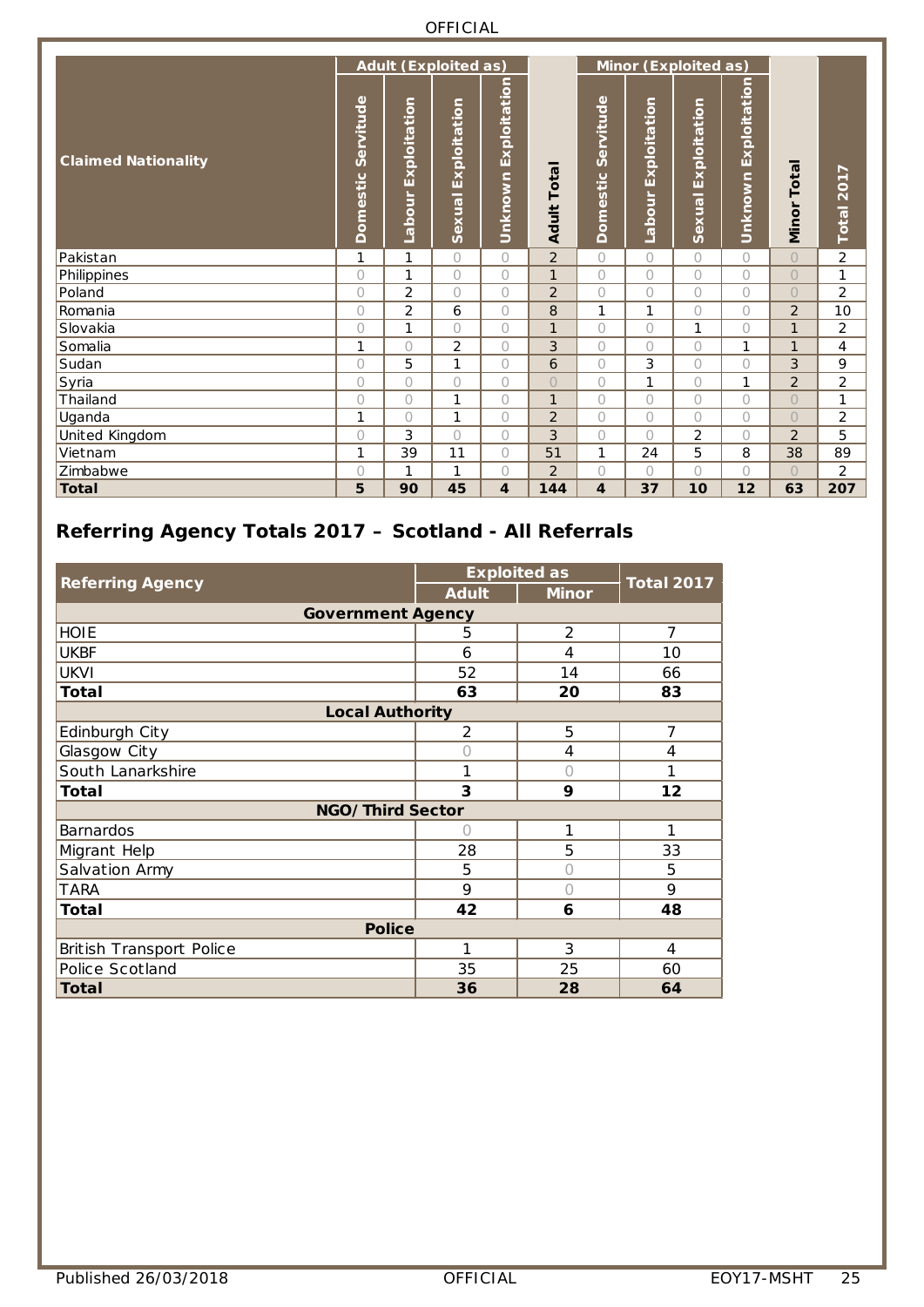## <span id="page-25-0"></span>**Annex D - WALES - 2017**

In 2017, the UK National Referral Mechanism (NRM) received 193 referrals of potential victims (PV) where the referral was subsequently sent to a police force for crime recording considerations in Wales; this represents a 57% increase on 2016 referral totals and 3.7% of all UK referrals to the NRM.

The 193 referrals were comprised of 106 females (55%) and 87 males (45%). There were 109 (56%) individuals referred for adult exploitation categories and 84 (44%) referred for exploitation as a minor.

|                                                         |            |                                                                 |                |            |                 |           | <b>Location of Claimed Exploitation</b>                                 |           |           |                |                          |
|---------------------------------------------------------|------------|-----------------------------------------------------------------|----------------|------------|-----------------|-----------|-------------------------------------------------------------------------|-----------|-----------|----------------|--------------------------|
|                                                         |            |                                                                 | <b>Female</b>  |            |                 |           | <b>Male</b>                                                             |           |           |                |                          |
| <b>Claimed Exploitation Type</b>                        | $\leq$     | n<br>ā<br>and<br>$\mathbf{\Omega}$<br>vers<br>$\leq$<br>$\circ$ | Overseas       | Not Known  | Total<br>Female | $\leq$    | n<br>$\overline{v}$<br>and<br>$\mathbf{\Omega}$<br>vers<br>Š<br>$\circ$ | Overseas  | Not Known | Total<br>Male  | ↖<br><b>201</b><br>Total |
| Adult - Domestic Servitude                              | 3          | 4                                                               | 1              | $\bigcirc$ | 8               |           | ∩                                                                       | $\bigcap$ |           | $\overline{2}$ | 10                       |
| Adult - Labour Exploitation                             | 5          | $\bigcap$                                                       | $\overline{2}$ | 1          | 8               | 15        | 1                                                                       | 24        | 3         | 43             | 51                       |
| Adult - Sexual Exploitation                             | 10         | 3                                                               | 20             | 3          | 36              | 1         | $\bigcap$                                                               | $\bigcap$ |           | 2              | 38                       |
| Adult - Unknown Exploitation                            | 1          | 0                                                               | $\overline{2}$ | 5          | 8               | $\bigcap$ | $\bigcap$                                                               | 1         | 1         | $\mathcal{P}$  | 10                       |
| Minor - Domestic Servitude                              | $\bigcirc$ | 0                                                               | 0              | $\bigcirc$ | $\bigcap$       | $\bigcap$ | $\bigcap$                                                               | 1         | $\bigcap$ | 1              | 1                        |
| Minor - Labour Exploitation                             | 3          | 0                                                               | $\bigcap$      | $\bigcap$  | 3               | 21        | $\bigcap$                                                               | 3         | 1         | 25             | 28                       |
| Minor - Sexual Exploitation                             | 36         | 1                                                               | $\bigcap$      | $\bigcap$  | 37              | 4         | $\bigcap$                                                               | 1         | $\bigcap$ | 5              | 42                       |
| Minor - Unknown Exploitation                            | $\bigcap$  | $\bigcap$                                                       | 0              | 6          | 6               |           | $\bigcap$                                                               | 1         | 5         | 7              | 13                       |
| Total                                                   | 58         | 8                                                               | 25             | 15         | 106             | 43        | 1                                                                       | 31        | 12        | 87             | 193                      |
| Nationality of PV Referred 2017 - Wales - All Referrals |            |                                                                 |                |            |                 |           |                                                                         |           |           |                |                          |

<span id="page-25-1"></span>

|                                  |                    | <b>Adult (Exploited as)</b> |                        |                      |                    |                    |                        | <b>Minor (Exploited as)</b> |                      |                |                |
|----------------------------------|--------------------|-----------------------------|------------------------|----------------------|--------------------|--------------------|------------------------|-----------------------------|----------------------|----------------|----------------|
| <b>Claimed Nationality</b>       | Domestic Servitude | Exploitation<br>Labour      | Exploitation<br>Sexual | Unknown Exploitation | <b>Adult Total</b> | Domestic Servitude | Exploitation<br>Labour | Exploitation<br>Sexual      | Unknown Exploitation | Minor Total    | Total 2017     |
| Afghanistan                      | 0                  | 1                           | 1                      | $\overline{2}$       | $\overline{4}$     | $\bigcirc$         | 0                      | $\bigcap$                   | $\bigcirc$           | $\circ$        | 4              |
| Albania                          | $\bigcirc$         | 4                           | 12                     | $\overline{2}$       | 18                 | $\bigcirc$         | $\bigcirc$             | 1                           | $\overline{3}$       | $\overline{4}$ | 22             |
| Bangladesh                       | 0                  | 1                           | $\bigcirc$             | $\circ$              | $\mathbf{1}$       | 0                  | $\bigcirc$             | $\bigcirc$                  | $\bigcirc$           | $\bigcirc$     | 1              |
| Bulgaria                         | 0                  | 3                           | $\bigcirc$             | $\bigcirc$           | 3                  | 0                  | $\circ$                | $\bigcap$                   | $\bigcirc$           | $\bigcirc$     | 3              |
| Chile                            | $\bigcirc$         | $\circ$                     | $\bigcap$              | $\bigcirc$           | $\overline{O}$     | 0                  | $\mathbf{1}$           | $\bigcap$                   | $\bigcap$            | $\mathbf{1}$   | 1              |
| China                            | $\circ$            | 4                           | $\mathbf{1}$           | $\circ$              | 5                  | 0                  | $\circ$                | $\bigcirc$                  | $\circ$              | $\bigcirc$     | 5              |
| Democratic Republic of the Congo | $\bigcirc$         | $\circ$                     | $\mathbf{1}$           | $\bigcirc$           | $\overline{1}$     | 1                  | $\bigcirc$             | $\bigcap$                   | $\bigcirc$           | $\mathbf{1}$   | $\overline{2}$ |
| Djibouti                         | 1                  | $\circ$                     | $\bigcirc$             | $\circ$              | $\mathbf{1}$       | 0                  | $\circ$                | $\bigcap$                   | $\bigcirc$           | $\overline{O}$ | $\mathbf{1}$   |
| Egypt                            | 0                  | 1                           | $\bigcirc$             | $\circ$              | $\mathbf{1}$       | $\circ$            | $\circ$                | $\bigcap$                   | $\bigcirc$           | $\overline{O}$ | 1              |
| Eritrea                          | $\bigcirc$         | 4                           | $\overline{2}$         | $\overline{2}$       | 8                  | 0                  | $\mathbf{1}$           | $\bigcap$                   | $\bigcirc$           | $\mathbf{1}$   | 9              |
| Ethiopia                         | $\overline{2}$     | 3                           | $\bigcirc$             | $\mathbf{1}$         | 6                  | 0                  | $\mathbf{1}$           | $\bigcap$                   | $\mathbf{1}$         | $\overline{2}$ | 8              |
| Ghana                            | $\circ$            | $\circ$                     | $\mathbf{1}$           | $\bigcirc$           | $\overline{1}$     | $\bigcirc$         | $\circ$                | $\bigcap$                   | $\bigcirc$           | $\circ$        | $\mathbf{1}$   |
| Guinea                           | 0                  | $\circ$                     | $\mathbf{1}$           | $\circ$              | $\mathbf{1}$       | 0                  | $\circ$                | $\bigcirc$                  | $\bigcirc$           | $\overline{O}$ | 1              |
| Iran                             | $\circ$            | 1                           | 1                      | $\circ$              | $\overline{2}$     | 0                  | $\bigcirc$             | $\bigcap$                   | $\mathbf{1}$         | $\mathbf{1}$   | 3              |
| Iraq                             | 0                  | $\overline{2}$              | $\mathbf{1}$           | $\bigcirc$           | 3                  | $\circ$            | $\mathbf{1}$           | 1                           | 1                    | 3              | 6              |
| <b>Ivory Coast</b>               | 1                  | $\circ$                     | $\bigcirc$             | $\circ$              | $\mathbf{1}$       | $\bigcirc$         | $\circ$                | $\bigcap$                   | $\bigcirc$           | $\circ$        | 1              |
| Jamaica                          | $\bigcirc$         | 1                           | $\bigcirc$             | $\circ$              | $\overline{1}$     | 0                  | $\bigcirc$             | $\bigcap$                   | $\bigcirc$           | $\circ$        | 1              |
| Kenya                            | $\circ$            | $\bigcirc$                  | $\bigcirc$             | $\mathbf{1}$         | $\mathbf{1}$       | 0                  | $\circ$                | $\bigcirc$                  | $\circ$              | $\overline{O}$ | $\mathbf{1}$   |
| Lithuania                        | $\bigcirc$         | $\bigcirc$                  | 1                      | $\mathbf{1}$         | $\overline{2}$     | 0                  | $\bigcirc$             | $\bigcirc$                  | $\bigcirc$           | $\bigcirc$     | $\overline{2}$ |
| Malaysia                         | 0                  | 1                           | $\bigcirc$             | $\circ$              | 1                  | 0                  | $\circ$                | $\bigcirc$                  | $\bigcirc$           | $\bigcirc$     | 1              |
| Morocco                          | 1                  | $\bigcirc$                  | $\bigcirc$             | $\bigcirc$           | $\mathbf{1}$       | $\bigcirc$         | $\bigcirc$             | $\bigcirc$                  | 1                    | $\mathbf{1}$   | $\overline{2}$ |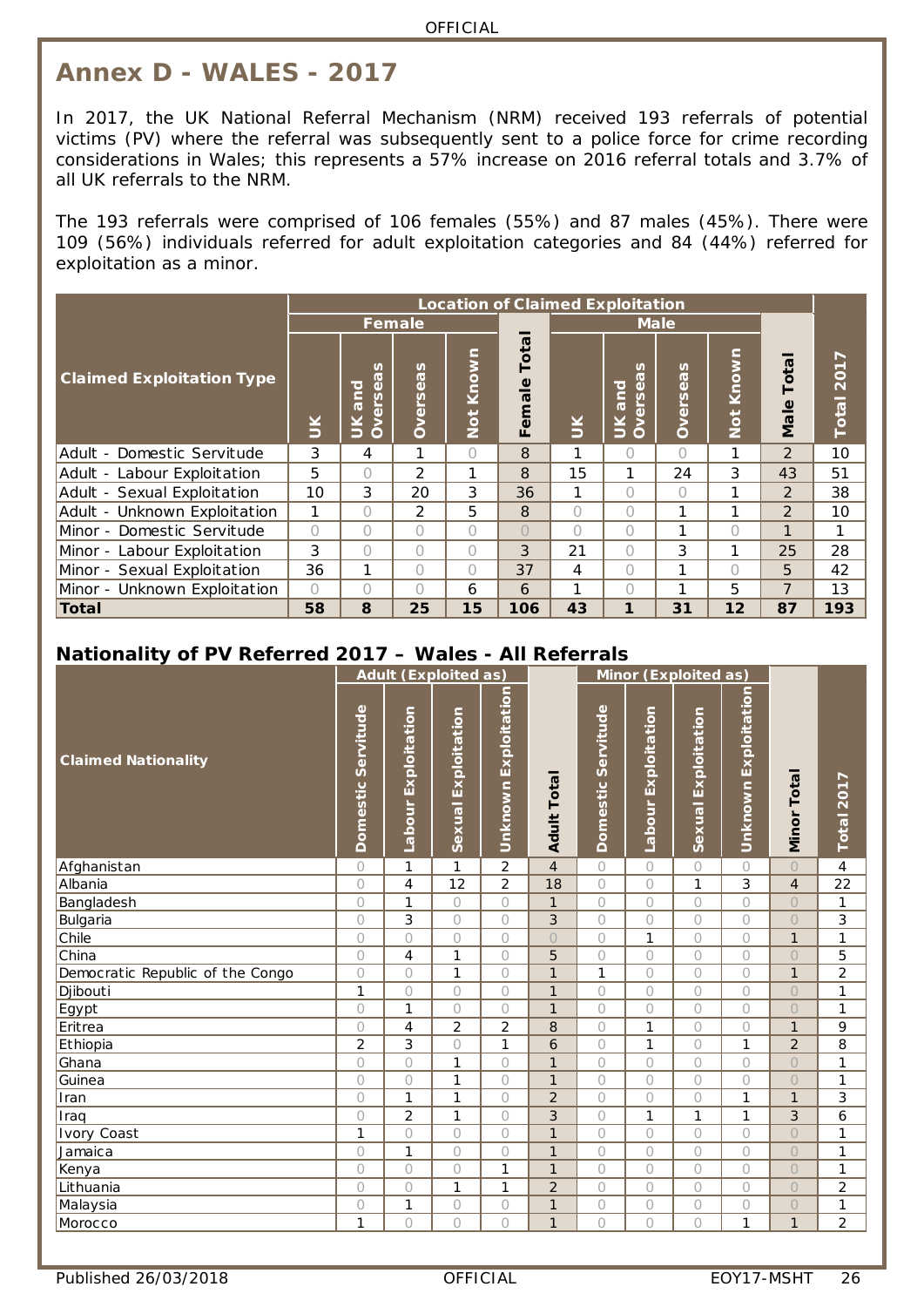|                              |                       |                        | <b>Adult (Exploited as)</b>   |                      |                   | Minor (Exploited as)  |                               |                               |                      |                |                |  |  |
|------------------------------|-----------------------|------------------------|-------------------------------|----------------------|-------------------|-----------------------|-------------------------------|-------------------------------|----------------------|----------------|----------------|--|--|
| <b>Claimed Nationality</b>   | Servitude<br>Domestic | Exploitation<br>Labour | Exploitation<br><b>Sexual</b> | Unknown Exploitation | <b>Adult Tota</b> | Servitude<br>Domestic | Exploitation<br><b>Labour</b> | Exploitation<br><b>Sexual</b> | Unknown Exploitation | Minor Total    | Total 2017     |  |  |
| Netherlands                  | $\bigcap$             | $\bigcirc$             | 1                             | $\circ$              | $\mathbf{1}$      | $\bigcap$             | $\bigcirc$                    | $\bigcirc$                    | $\bigcap$            | $\overline{O}$ | 1              |  |  |
| Nigeria                      | 1                     | $\bigcirc$             | $\overline{2}$                | $\circ$              | 3                 | $\bigcirc$            | $\bigcirc$                    | 1                             | 3                    | $\overline{4}$ | $\overline{7}$ |  |  |
| Pakistan                     | 1                     | $\circ$                | 1                             | 1                    | 3                 | 0                     | $\circ$                       | $\bigcirc$                    | 1                    | $\mathbf{1}$   | 4              |  |  |
| Philippines                  | $\overline{2}$        | $\bigcirc$             | 1                             | $\circ$              | 3                 | $\bigcirc$            | $\overline{O}$                | $\bigcap$                     | $\bigcap$            | $\bigcirc$     | 3              |  |  |
| Poland                       | $\bigcirc$            | $\bigcirc$             | 1                             | $\bigcirc$           | 1                 | $\bigcirc$            | $\bigcirc$                    | $\bigcirc$                    | $\bigcirc$           | $\bigcirc$     | 1              |  |  |
| Portugal                     | $\bigcirc$            | $\overline{2}$         | $\bigcirc$                    | $\bigcirc$           | $\overline{2}$    | 0                     | $\bigcirc$                    | $\bigcap$                     | $\bigcirc$           | $\overline{O}$ | $\overline{2}$ |  |  |
| Romania                      | $\bigcirc$            | $\overline{2}$         | $\overline{4}$                | $\bigcirc$           | 6                 | $\bigcirc$            | 1                             | $\bigcap$                     | $\bigcirc$           | $\mathbf{1}$   | 7              |  |  |
| Senegal                      | $\bigcap$             | 1                      | $\overline{2}$                | 0                    | 3                 | 0                     | $\bigcirc$                    | $\bigcap$                     | $\circ$              | $\bigcirc$     | 3              |  |  |
| Somalia                      | $\bigcirc$            | 1                      | 1                             | $\bigcirc$           | $\overline{2}$    | 0                     | $\bigcirc$                    | $\bigcap$                     | $\bigcirc$           | $\overline{O}$ | $\overline{c}$ |  |  |
| $\overline{\mathsf{S}}$ udan | $\bigcirc$            | 9                      | $\bigcirc$                    | $\circ$              | 9                 | $\bigcirc$            | 1                             | $\bigcirc$                    | $\bigcirc$           | $\mathbf{1}$   | 10             |  |  |
| Trinidad & Tobago            | $\bigcirc$            | $\bigcirc$             | 1                             | 0                    | $\mathbf{1}$      | $\bigcirc$            | $\bigcirc$                    | $\bigcap$                     | 0                    | $\bigcirc$     | 1              |  |  |
| United Kingdom               | 1                     | 3                      | 1                             | $\bigcirc$           | 5                 | 0                     | 15                            | 39                            | $\bigcirc$           | 54             | 59             |  |  |
| Vietnam                      | $\bigcap$             | 7                      | 1                             | $\bigcap$            | 8                 | 0                     | $\overline{7}$                | $\bigcap$                     | $\overline{2}$       | 9              | 17             |  |  |
| <b>Total</b>                 | 10                    | 51                     | 38                            | 10                   | 109               | $\mathbf{1}$          | 28                            | 42                            | 13                   | 84             | 193            |  |  |

<span id="page-26-0"></span>

|                          |                | <b>Exploited As</b> | <b>Total 2017</b> |
|--------------------------|----------------|---------------------|-------------------|
| <b>Referring Agency</b>  | <b>Adult</b>   | <b>Minor</b>        |                   |
| <b>Government Agency</b> |                |                     |                   |
| <b>GLA</b>               | 2              | $\bigcirc$          | $\overline{2}$    |
| <b>HOIE</b>              | 3              | $\overline{2}$      | 5                 |
| <b>UKBF</b>              | $\overline{2}$ | $\bigcap$           | $\overline{2}$    |
| <b>UKVI</b>              | 52             | 4                   | 56                |
| <b>Total</b>             | 59             | 6                   | 65                |
| <b>Local Authorities</b> |                |                     |                   |
| <b>Bristol City</b>      | 0              | $\overline{2}$      | $\overline{2}$    |
| Cardiff                  | 0              | 7                   | $\overline{7}$    |
| Dorset                   | $\circ$        | 1                   | 1                 |
| <b>Flintshire</b>        | $\overline{2}$ | $\bigcirc$          | $\overline{2}$    |
| Gwynedd                  | $\circ$        | $\overline{2}$      | $\overline{2}$    |
| Kent                     | $\bigcirc$     | 1                   | 1                 |
| Newport                  | $\bigcirc$     | 3                   | 3                 |
| Swansea                  | $\bigcirc$     | 1                   | 1                 |
| <b>Total</b>             | $\overline{2}$ | 17                  | 19                |
| NGO/Third Sector         |                |                     |                   |
| <b>Barnardos</b>         | 1              | 23                  | 24                |
| <b>BAWSO</b>             | 19             | 3                   | 22                |
| Migrant Help             | 5              | $\bigcirc$          | 5                 |
| New Pathways             | 1              | $\bigcirc$          | 1                 |
| Salvation Army           | 4              | $\bigcap$           | 4                 |
| <b>Total</b>             | 30             | 26                  | 56                |
| <b>Police</b>            |                |                     |                   |
| Dyfed-Powys Police       | $\bigcirc$     | 1                   | 1                 |
| Gwent Police             | $\overline{2}$ | 1                   | 3                 |
| North Wales Police       | 5              | 15                  | 20                |
| South Wales Police       | 11             | 18                  | 29                |
| <b>Total</b>             | 18             | 35                  | 53                |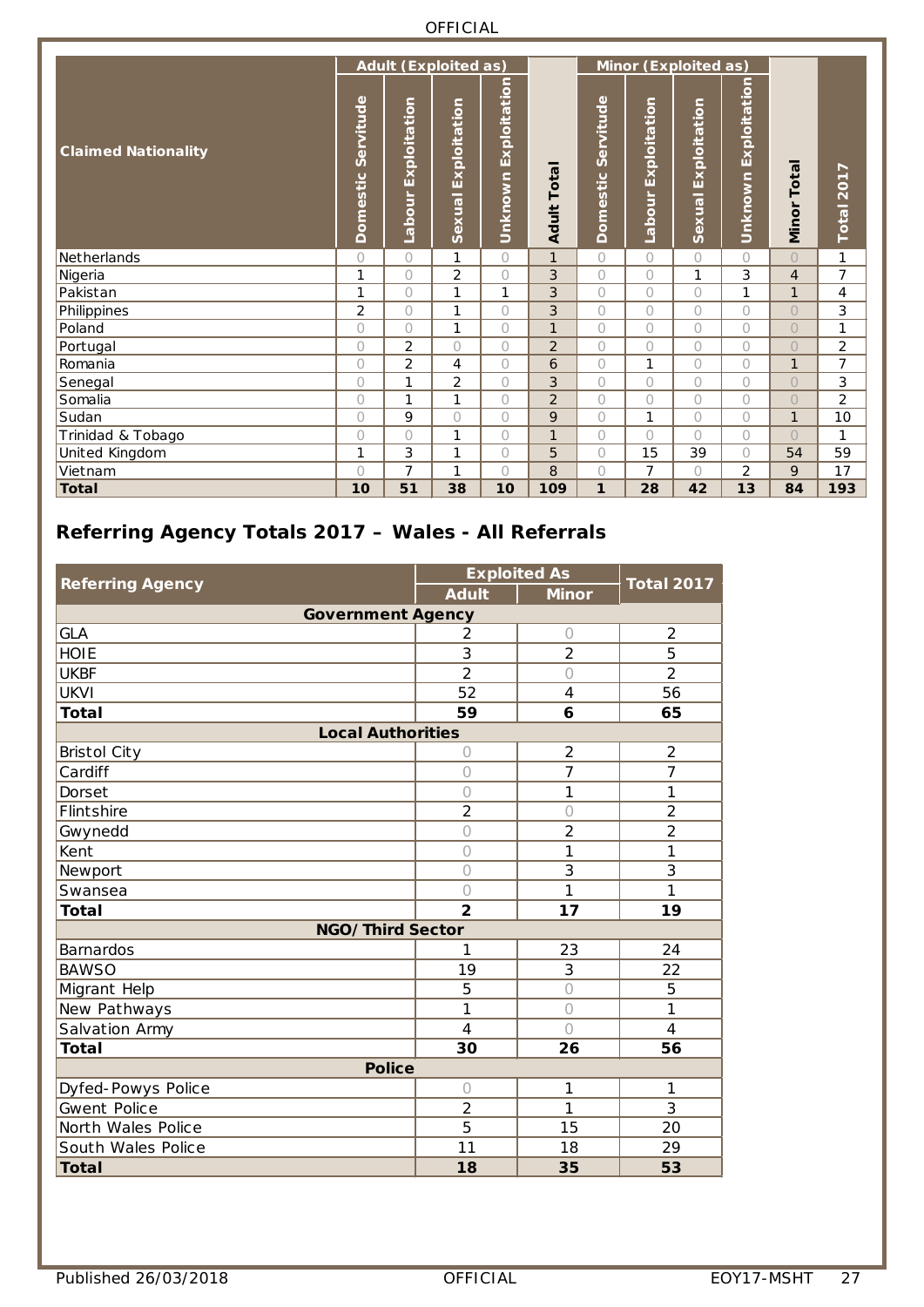## <span id="page-27-0"></span>**Annex E - Referring Agencies**

#### **NRM 2017 All Referrals – Referring Agency Summaries**

The annexed tables contain a summary of NRM referrals for each referring agency, broken down into exploitation type, adult/minor (at time of claimed exploitation), gender and nationality categories; these can be used for further local analysis.

(Intentionally blank)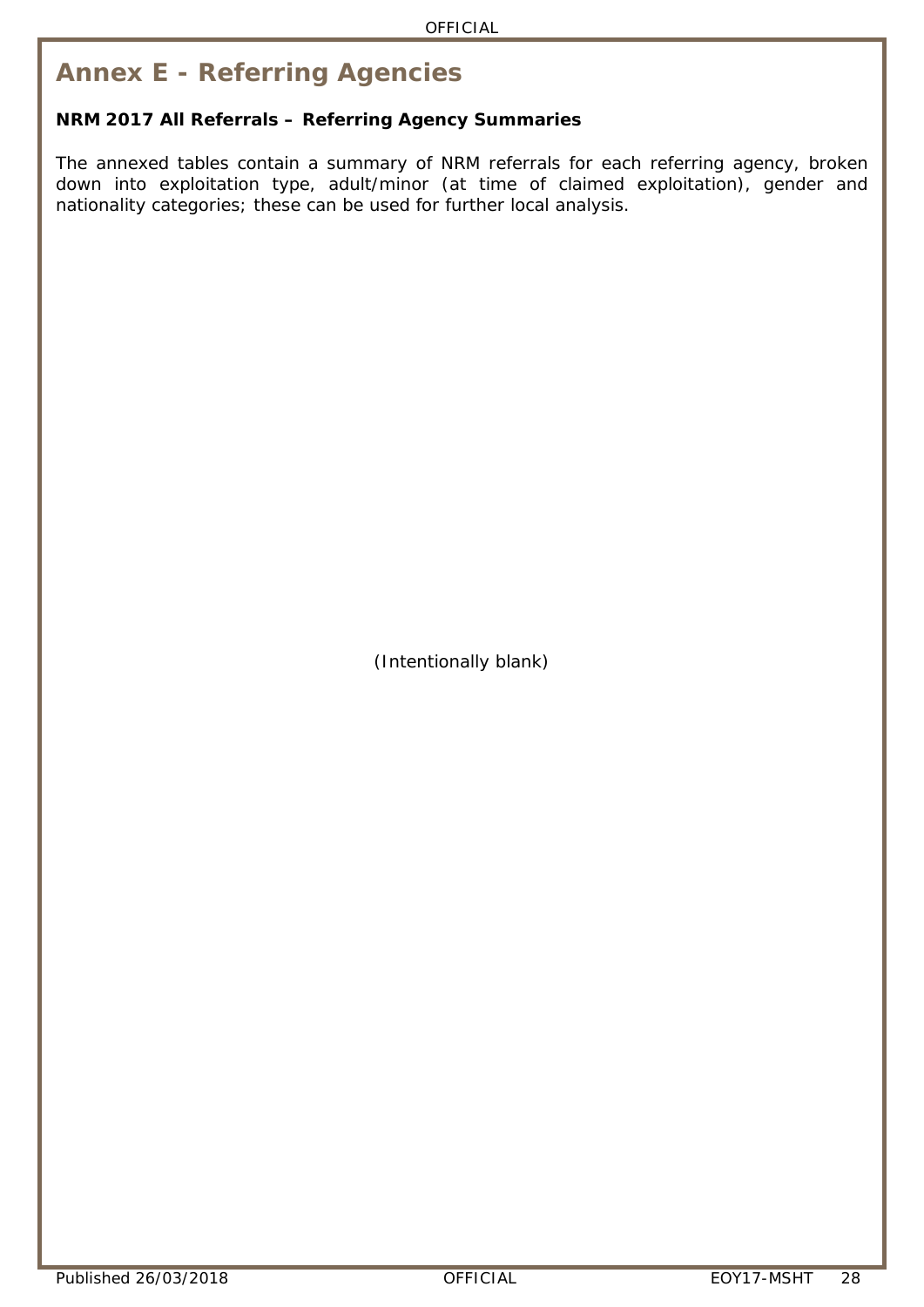## **Government Agencies**

## **HO Immigration Enforcement (HOIE)**

<span id="page-28-0"></span>

| <b>Claimed Exploitation Type</b> | Adult / Minor<br>(Exploited as) | Gender | Albania                      | Bangladesh                                 | China                    | Congo                        | <b>Czech Republic</b> | Eritrea               | Ghana                     | India                      | <u>Iran</u>           | Coast<br><b>Alon</b>  | Jamaica                           | Kenya                        | Malaysia                       |
|----------------------------------|---------------------------------|--------|------------------------------|--------------------------------------------|--------------------------|------------------------------|-----------------------|-----------------------|---------------------------|----------------------------|-----------------------|-----------------------|-----------------------------------|------------------------------|--------------------------------|
| <b>Domestic Servitude</b>        | <b>Adult</b>                    | Female | $\bigcirc$                   | $\circ$                                    | $\circ$                  | $\circ$                      | $\bigcap$             | $\overline{O}$        | $\overline{O}$            | $\overline{O}$             | $\circ$               | $\circ$               | $\circ$                           | $\circ$                      | $\circ$                        |
|                                  |                                 | Male   | $\circ$                      | $\circlearrowright$                        | $\circ$                  | $\bigcirc$                   | $\circ$               | $\mathbf{1}$          | $\circ$                   | $\mathbf{1}$               | $\bigcirc$            | $\overline{2}$        | $\bigcirc$                        | $\circ$                      | $\circ$                        |
|                                  |                                 |        | $\bigcirc$                   | $\bigcirc$                                 | $\bigcirc$               | $\bigcirc$                   | $\bigcirc$            | $\mathbf{1}$          | $\bigcirc$                | $\mathbf{1}$               | $\bigcirc$            | $\overline{2}$        | $\bigcirc$                        | $\bigcirc$                   | $\bigcirc$                     |
|                                  | <b>Minor</b>                    | Female | $\circ$                      | $\circlearrowright$                        | $\circ$                  | $\circ$                      | $\circ$               | $\overline{O}$        | $\bigcirc$                | $\circ$                    | $\circ$               | $\circ$               | $\circlearrowright$               | $\circ$                      | $\circ$                        |
|                                  |                                 | Male   | $\circ$                      | $\circlearrowright$                        | $\circ$                  | $\mathbf{1}$                 | $\bigcirc$            | $\circ$               | $\circ$                   | $\circ$                    | $\circ$               | $\circ$               | $\bigcirc$                        | $\circ$                      | $\circ$                        |
|                                  |                                 |        | $\bigcirc$                   | $\bigcirc$                                 | $\bigcirc$               | $\mathbf{1}$                 | $\bigcirc$            | $\bigcirc$            | $\circ$                   | $\bigcirc$                 | $\bigcirc$            | $\bigcirc$            | $\bigcirc$                        | $\bigcirc$                   | $\bigcirc$                     |
|                                  |                                 |        | $\circ$                      | $\circ$                                    | $\circ$                  | $\mathbf{1}$                 | $\circ$               | $\mathbf{1}$          | $\overline{O}$            | $\mathbf{1}$               | $\bigcirc$            | $\overline{2}$        | $\circ$                           | $\bigcirc$                   | $\bigcirc$                     |
| <b>Labour Exploitation</b>       | <b>Adult</b>                    | Female | $\overline{O}$               | $\circlearrowright$                        | $\bigcirc$               | $\circ$                      | $\circ$               | $\circ$               | $\circ$                   | $\mathbf{1}$               | $\circ$               | $\circ$               | $\circlearrowright$               | $\circ$                      | $\circ$                        |
|                                  |                                 | Male   | $\overline{2}$               | $\overline{O}$                             | 8                        | $\bigcirc$                   | $\overline{O}$        | $\overline{O}$        | $\overline{2}$            | 6                          | $\mathbf{1}$          | $\circ$               | $\mathbf{1}$                      | $\bigcirc$                   | $\mathbf{1}$                   |
|                                  | <b>Minor</b>                    | Female | $\overline{2}$               | $\bigcirc$                                 | 8                        | $\bigcirc$                   | $\bigcirc$            | $\bigcirc$<br>$\circ$ | $\overline{2}$<br>$\circ$ | $\overline{7}$             | $\mathbf{1}$          | $\bigcirc$<br>$\circ$ | $\mathbf{1}$                      | $\bigcirc$                   | $\mathbf{1}$                   |
|                                  |                                 | Male   | $\circ$<br>$\mathbf{1}$      | $\circlearrowright$<br>$\circlearrowright$ | $\circ$<br>$\bigcirc$    | $\circ$<br>$\circ$           | $\circ$<br>$\circ$    | $\circ$               | $\bigcirc$                | $\bigcirc$<br>$\mathbf{1}$ | $\bigcirc$<br>$\circ$ | $\circ$               | $\circlearrowright$<br>$\bigcirc$ | $\bigcirc$<br>$\circ$        | $\circ$<br>$\circlearrowright$ |
|                                  |                                 |        | $\mathbf{1}$                 | $\bigcirc$                                 | $\bigcirc$               | $\bigcirc$                   | $\bigcirc$            | $\bigcirc$            | $\bigcirc$                | $\mathbf{1}$               | $\bigcirc$            | $\bigcirc$            | $\bigcirc$                        | $\bigcirc$                   | $\bigcirc$                     |
|                                  |                                 |        | $\overline{\mathbf{3}}$      | $\circ$                                    | 8                        | $\circ$                      | $\circ$               | $\bigcirc$            | $\overline{2}$            | 8                          | $\mathbf{1}$          | $\circ$               | $\mathbf{1}$                      | $\circ$                      | $\mathbf{1}$                   |
| <b>Organ Harvesting</b>          | <b>Adult</b>                    | Female | $\overline{O}$               | $\circlearrowright$                        | $\bigcirc$               | $\circ$                      | $\overline{O}$        | $\circ$               | $\bigcirc$                | $\circ$                    | $\circ$               | $\circ$               | $\circlearrowright$               | $\bigcirc$                   | $\circ$                        |
|                                  |                                 | Male   | $\circlearrowright$          | $\circlearrowright$                        | $\bigcirc$               | $\circ$                      | $\bigcirc$            | $\circ$               | $\circ$                   | $\circ$                    | $\circ$               | $\circ$               | $\bigcirc$                        | $\bigcirc$                   | $\circlearrowright$            |
|                                  |                                 |        | $\bigcirc$                   | $\bigcirc$                                 | $\bigcirc$               | $\bigcirc$                   | $\bigcirc$            | $\bigcirc$            | $\bigcirc$                | $\bigcirc$                 | $\bigcirc$            | $\bigcirc$            | $\bigcirc$                        | $\bigcirc$                   | $\bigcirc$                     |
|                                  |                                 |        | $\circ$                      | $\circ$                                    | $\circ$                  | $\circ$                      | $\overline{O}$        | $\circ$               | $\overline{O}$            | $\bigcirc$                 | $\circ$               | $\circ$               | $\circ$                           | $\circ$                      | $\bigcirc$                     |
| <b>Sexual Exploitation</b>       | <b>Adult</b>                    | Female | 3                            | $\circlearrowright$                        | 14                       | $\circ$                      | $\mathbf{1}$          | $\circ$               | $\circ$                   | $\mathbf{1}$               | $\circ$               | $\circ$               | $\circlearrowright$               | $\mathbf{1}$                 | $\circ$                        |
|                                  |                                 | Male   | $\circ$                      | $\bigcirc$                                 | $\circ$                  | $\overline{O}$               | $\circ$               | $\overline{O}$        | $\circ$                   | $\circ$                    | $\circ$               | $\overline{O}$        | $\bigcirc$                        | $\bigcirc$                   | $\circ$                        |
|                                  |                                 |        | 3                            | $\bigcirc$                                 | 14                       | $\bigcirc$                   | $\mathbf{1}$          | $\bigcirc$            | $\bigcirc$                | $\mathbf{1}$               | $\bigcirc$            | $\bigcirc$            | $\bigcirc$                        | $\mathbf{1}$                 | $\bigcirc$                     |
|                                  | <b>Minor</b>                    | Female | $\circ$                      | $\circlearrowright$                        | $\bigcirc$               | $\bigcirc$                   | $\circ$               | $\mathbf{1}$          | $\circ$                   | $\circ$                    | $\circlearrowright$   | $\circ$               | $\circlearrowright$               | $\circ$                      | $\circ$                        |
|                                  |                                 | Male   | $\bigcirc$                   | $\bigcirc$                                 | $\bigcirc$               | $\bigcirc$                   | $\circ$               | $\circ$               | $\circ$                   | $\bigcirc$                 | $\circlearrowright$   | $\circlearrowright$   | $\bigcirc$                        | $\bigcirc$                   | $\bigcirc$                     |
|                                  |                                 |        | $\bigcirc$                   | $\bigcirc$                                 | $\bigcirc$               | $\bigcirc$                   | $\bigcirc$            | $\mathbf{1}$          | $\bigcirc$                | $\bigcirc$                 | $\circ$               | $\bigcirc$            | $\bigcirc$                        | $\bigcirc$                   | $\bigcirc$                     |
|                                  |                                 |        | 3                            | $\circ$                                    | 14                       | $\circlearrowright$          | $\mathbf{1}$          | $\mathbf{1}$          | $\overline{O}$            | $\mathbf{1}$               | $\circ$               | $\circ$               | $\circ$                           | $\mathbf{1}$                 | $\bigcirc$                     |
| <b>Unknown Exploitation</b>      | <b>Adult</b>                    | Female | $\overline{O}$               | $\circ$                                    | $\circ$                  | $\circ$                      | $\circ$               | $\circ$               | $\circ$                   | $\overline{O}$             | $\circ$               | $\circ$               | $\mathbf{1}$                      | $\bigcirc$                   | $\circ$                        |
|                                  |                                 | Male   | $\mathbf{1}$                 | $\circlearrowright$                        | $\mathbf{1}$             | $\circ$                      | $\overline{O}$        | $\overline{O}$        | $\circ$                   | $\circ$                    | $\circ$               | $\overline{O}$        | $\bigcirc$                        | $\circlearrowright$          | $\circ$                        |
|                                  |                                 |        | $\mathbf{1}$                 | $\bigcirc$<br>$\mathbf{1}$                 | $\mathbf{1}$             | $\bigcirc$                   | $\bigcirc$            | $\bigcirc$            | $\bigcirc$                | $\bigcirc$                 | $\bigcirc$            | $\bigcirc$            | $\mathbf{1}$                      | $\bigcirc$                   | $\bigcirc$                     |
|                                  | <b>Minor</b>                    | Male   | $\overline{O}$<br>$\bigcirc$ | $\mathbf{1}$                               | $\bigcirc$<br>$\bigcirc$ | $\overline{O}$<br>$\bigcirc$ | $\circ$<br>$\bigcirc$ | $\circ$<br>$\bigcirc$ | $\circ$<br>$\bigcirc$     | $\circ$<br>$\bigcirc$      | $\circ$<br>$\bigcirc$ | $\circ$<br>$\bigcirc$ | $\bigcirc$<br>$\bigcirc$          | $\overline{O}$<br>$\bigcirc$ | $\circ$                        |
|                                  |                                 |        | $\mathbf{1}$                 | $\mathbf{1}$                               | $\mathbf{1}$             | $\hbox{O}$                   | $\circlearrowright$   | $\bigcirc$            | $\overline{O}$            | $\circ$                    | $\hbox{O}$            | $\circlearrowright$   | $\mathbf{1}$                      | $\circ$                      | $\bigcirc$<br>$\hbox{O}$       |
| <b>Total</b>                     |                                 |        | $\overline{7}$               | $\mathbf{1}$                               | 23                       | $\mathbf{1}$                 | $\mathbf{1}$          | $\overline{2}$        | $\overline{2}$            | 10                         | $\mathbf{1}$          | $\overline{2}$        | $\overline{2}$                    | $\mathbf{1}$                 | $\mathbf{1}$                   |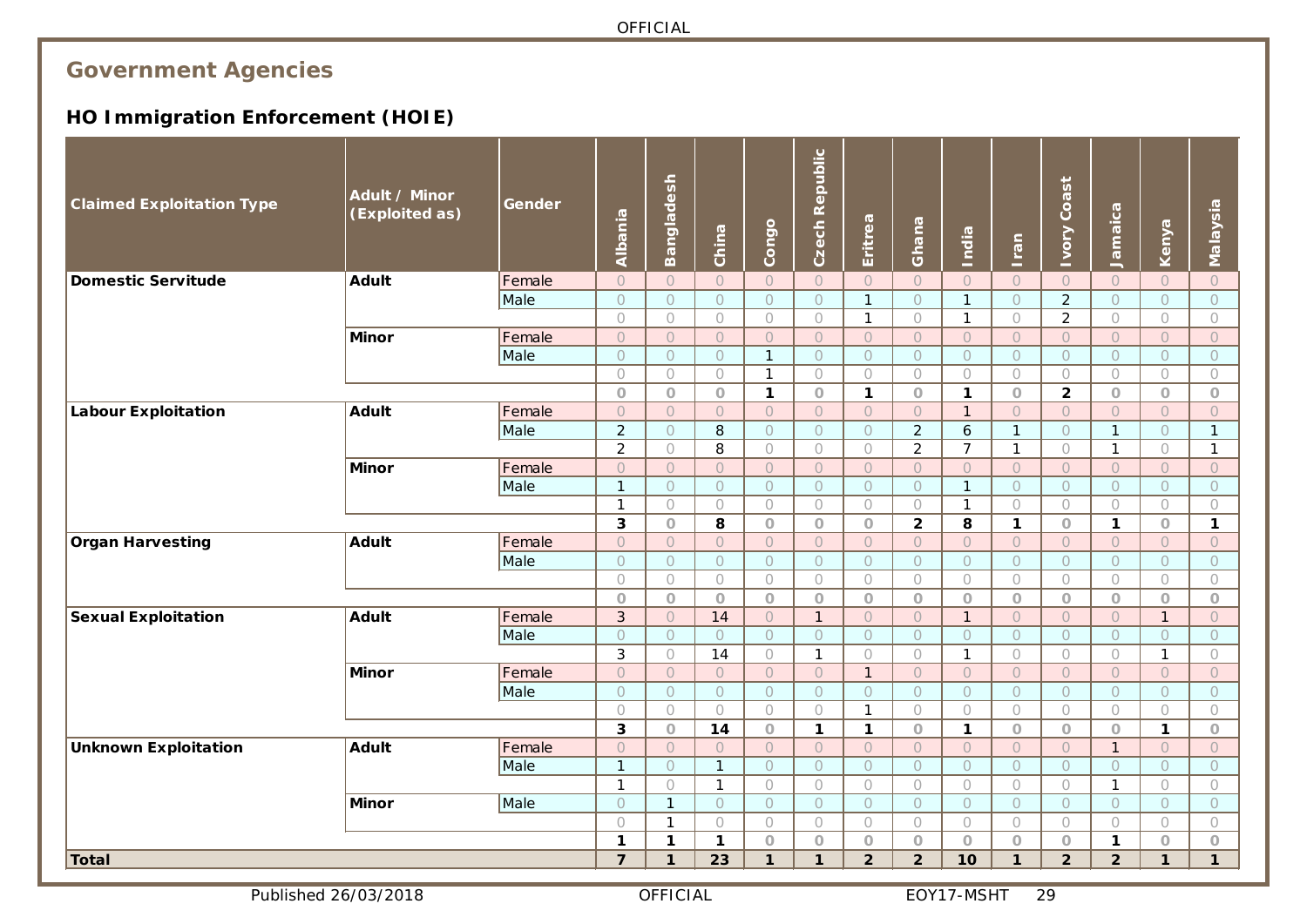| <b>HOIE</b> (continued)          |                                 |        |                |                         |                         |                |                     |                |                |                |                         |                |
|----------------------------------|---------------------------------|--------|----------------|-------------------------|-------------------------|----------------|---------------------|----------------|----------------|----------------|-------------------------|----------------|
| <b>Claimed Exploitation Type</b> | Adult / Minor<br>(Exploited as) | Gender | Morocco        | Nigeria                 | Pakistan                | Philippines    | Somalia             | Sudan          | Thailand       | Vietnam        | Zimbabwe                | Total          |
| <b>Domestic Servitude</b>        | <b>Adult</b>                    | Female | $\overline{2}$ | $\overline{O}$          | $\mathbf{1}$            | $\overline{2}$ | $\bigcirc$          | $\circ$        | $\bigcirc$     | $\circ$        | $\overline{2}$          | $\overline{7}$ |
|                                  |                                 | Male   | $\bigcirc$     | $\overline{2}$          | $\mathbf{1}$            | $\bigcirc$     | $\bigcirc$          | $\bigcirc$     | $\bigcirc$     | $\circ$        | $\bigcirc$              | $\overline{7}$ |
|                                  |                                 |        | $\overline{2}$ | $\overline{2}$          | $\overline{2}$          | $\overline{2}$ | $\bigcirc$          | $\bigcirc$     | $\bigcirc$     | $\bigcirc$     | $\overline{2}$          | 14             |
|                                  | <b>Minor</b>                    | Female | $\circ$        | $\overline{2}$          | $\circ$                 | $\circ$        | $\circ$             | $\circ$        | $\circ$        | $\mathbf{1}$   | $\overline{O}$          | $\overline{3}$ |
|                                  |                                 | Male   | $\bigcirc$     | $\bigcirc$              | $\bigcirc$              | $\circ$        | $\bigcirc$          | $\bigcirc$     | $\bigcirc$     | $\circ$        | $\bigcirc$              | $\mathbf{1}$   |
|                                  |                                 |        | $\bigcirc$     | $\overline{2}$          | $\bigcirc$              | $\bigcirc$     | $\bigcirc$          | $\bigcirc$     | $\bigcirc$     | $\mathbf{1}$   | $\bigcirc$              | $\overline{4}$ |
|                                  |                                 |        | $\overline{2}$ | $\overline{\mathbf{4}}$ | $\overline{2}$          | $\overline{2}$ | $\bigcirc$          | $\circ$        | $\circ$        | $\mathbf{1}$   | $\mathbf{2}$            | 18             |
| <b>Labour Exploitation</b>       | <b>Adult</b>                    | Female | $\bigcirc$     | $\circ$                 | $\bigcirc$              | $\mathbf{1}$   | $\circ$             | $\circ$        | $\circ$        | $\mathbf{1}$   | $\circ$                 | 3              |
|                                  |                                 | Male   | $\bigcirc$     | $\overline{2}$          | $\overline{2}$          | $\circ$        | $\circlearrowright$ | $\bigcirc$     | $\bigcirc$     | 18             | $\circ$                 | 43             |
|                                  |                                 |        | $\bigcirc$     | $\overline{2}$          | $\overline{2}$          | $\mathbf{1}$   | $\bigcirc$          | $\bigcirc$     | $\bigcirc$     | 19             | $\bigcirc$              | 46             |
|                                  | <b>Minor</b>                    | Female | $\bigcirc$     | $\circ$                 | $\overline{O}$          | $\circ$        | $\circ$             | $\overline{O}$ | $\overline{O}$ | $\overline{3}$ | $\circ$                 | 3              |
|                                  |                                 | Male   | $\bigcirc$     | $\mathbf{1}$            | $\bigcirc$              | $\bigcirc$     | $\mathbf{1}$        | $\mathbf{1}$   | $\bigcirc$     | 5              | $\mathbf{1}$            | 11             |
|                                  |                                 |        | $\bigcirc$     | $\mathbf{1}$            | $\bigcirc$              | $\bigcirc$     | $\mathbf{1}$        | $\mathbf{1}$   | $\bigcirc$     | 8              | $\mathbf{1}$            | 14             |
|                                  |                                 |        | $\overline{O}$ | 3                       | $\overline{2}$          | $\mathbf{1}$   | $\mathbf{1}$        | $\mathbf{1}$   | $\circ$        | 27             | $\mathbf 1$             | 60             |
| <b>Organ Harvesting</b>          | <b>Adult</b>                    | Female | $\bigcirc$     | $\bigcirc$              | $\bigcirc$              | $\bigcirc$     | $\bigcirc$          | $\bigcirc$     | $\circ$        | $\mathbf{1}$   | $\bigcirc$              | 1              |
|                                  |                                 | Male   | $\circ$        | $\bigcirc$              | $\bigcirc$              | $\bigcirc$     | $\circ$             | $\circ$        | $\circ$        | $\mathbf{1}$   | $\circ$                 | $\mathbf{1}$   |
|                                  |                                 |        | $\bigcirc$     | $\bigcirc$              | $\bigcirc$              | $\bigcirc$     | $\bigcirc$          | $\bigcirc$     | $\bigcirc$     | $\overline{2}$ | $\bigcirc$              | $\overline{2}$ |
|                                  |                                 |        | $\circ$        | $\circ$                 | $\circ$                 | $\circ$        | $\overline{O}$      | $\circ$        | $\circ$        | $\overline{2}$ | $\overline{O}$          | $\overline{2}$ |
| <b>Sexual Exploitation</b>       | <b>Adult</b>                    | Female | $\bigcirc$     | $\overline{4}$          | $\bigcirc$              | $\circ$        | $\circ$             | $\mathbf{1}$   | $\bigcirc$     | 3              | $\mathbf{1}$            | 29             |
|                                  |                                 | Male   | $\bigcirc$     | $\mathbf{1}$            | $\bigcirc$              | $\circ$        | $\circ$             | $\overline{O}$ | $\bigcirc$     | $\circ$        | $\circ$                 | $\mathbf{1}$   |
|                                  |                                 |        | $\bigcirc$     | 5                       | $\bigcirc$              | $\bigcirc$     | $\bigcirc$          | $\mathbf{1}$   | $\bigcirc$     | 3              | $\mathbf{1}$            | 30             |
|                                  | <b>Minor</b>                    | Female | $\bigcirc$     | $\mathbf{1}$            | $\bigcirc$              | $\bigcirc$     | $\circ$             | $\bigcirc$     | $\circ$        | $\circ$        | $\bigcirc$              | $\overline{a}$ |
|                                  |                                 | Male   | $\circ$        | $\mathbf{1}$            | $\circ$                 | $\circ$        | $\bigcirc$          | $\circ$        | $\circ$        | $\bigcirc$     | $\bigcirc$              | $\mathbf{1}$   |
|                                  |                                 |        | $\bigcirc$     | $\overline{2}$          | $\bigcirc$              | $\bigcirc$     | $\bigcirc$          | $\bigcirc$     | $\bigcirc$     | $\bigcirc$     | $\bigcirc$              | 3              |
|                                  |                                 |        | $\bigcirc$     | $\overline{7}$          | $\circ$                 | $\circ$        | $\bigcirc$          | $\mathbf{1}$   | $\circ$        | 3              | $\mathbf{1}$            | 33             |
| <b>Unknown Exploitation</b>      | <b>Adult</b>                    | Female | $\circ$        | $\overline{O}$          | $\mathbf{1}$            | $\circ$        | $\overline{O}$      | $\bigcirc$     | $\mathbf{1}$   | $\mathbf{1}$   | $\bigcirc$              | $\overline{4}$ |
|                                  |                                 | Male   | $\bigcirc$     | $\overline{O}$          | $\mathbf{1}$            | $\bigcirc$     | $\bigcirc$          | $\bigcirc$     | $\circ$        | $\overline{2}$ | $\bigcirc$              | 5              |
|                                  |                                 |        | $\bigcirc$     | $\bigcirc$              | $\overline{2}$          | $\bigcirc$     | $\bigcirc$          | $\bigcirc$     | $\mathbf{1}$   | $\mathfrak{Z}$ | $\bigcirc$              | 9              |
|                                  | <b>Minor</b>                    | Male   | $\bigcirc$     | $\circ$                 | $\circ$                 | $\bigcirc$     | $\bigcirc$          | $\circ$        | $\circ$        | $\mathbf{1}$   | $\bigcirc$              | $\overline{2}$ |
|                                  |                                 |        | $\bigcirc$     | $\bigcirc$              | $\bigcirc$              | $\bigcirc$     | $\bigcirc$          | $\bigcirc$     | $\bigcirc$     | $\mathbf{1}$   | $\bigcirc$              | $\overline{2}$ |
|                                  |                                 |        | $\bigcirc$     | $\circ$                 | $\overline{\mathbf{2}}$ | $\bigcirc$     | $\circ$             | $\bigcirc$     | $\mathbf 1$    | 4              | $\circ$                 | 11             |
| <b>Total</b>                     |                                 |        | $\overline{2}$ | 14                      | 6                       | $\overline{3}$ | $\mathbf{1}$        | 2 <sup>1</sup> | $\mathbf{1}$   | 37             | $\overline{\mathbf{4}}$ | 124            |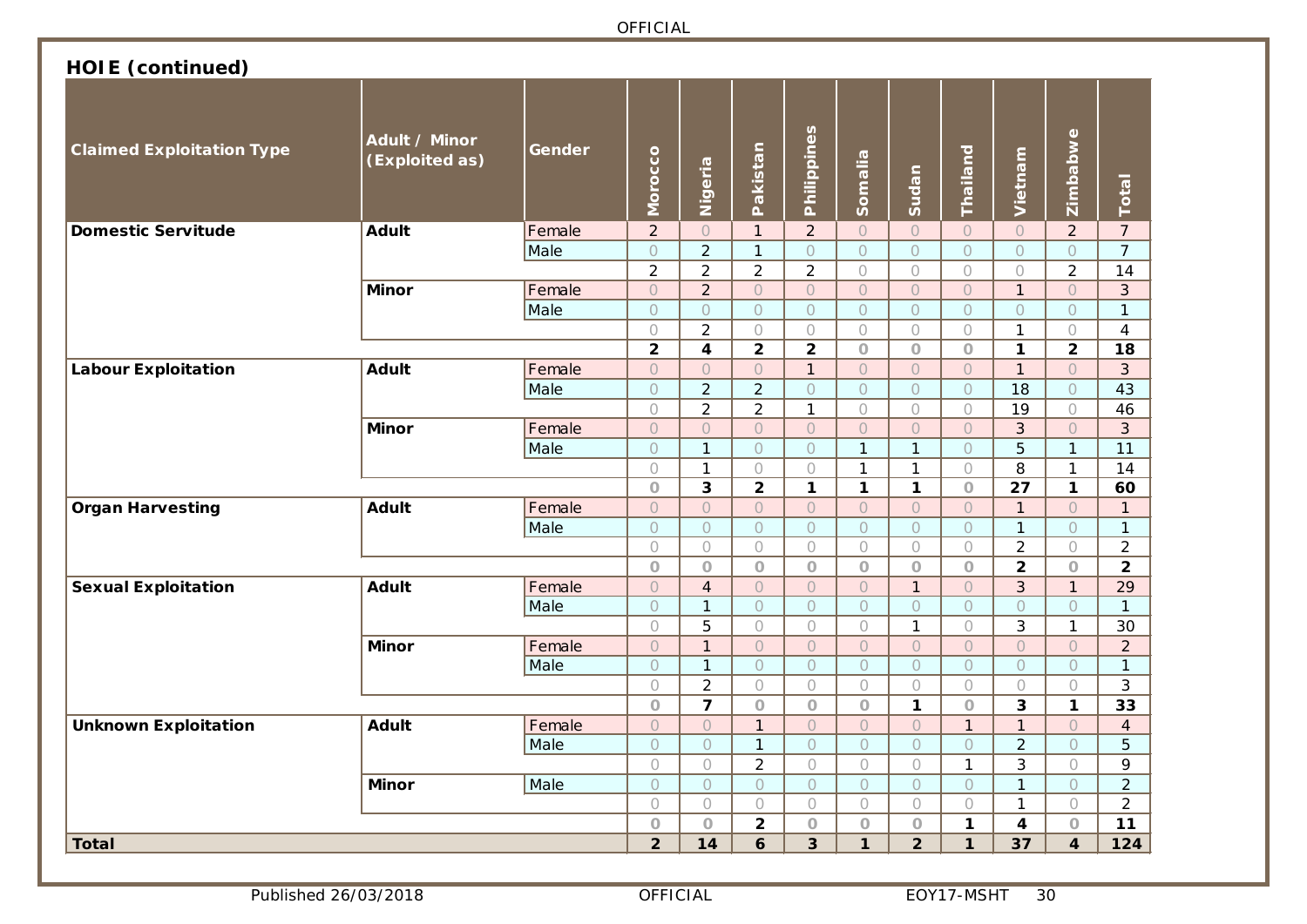### **Gangmasters and Labour Abuse Authority (including Gangmasters Licensing Authority)**

| <b>Claimed Exploitation Type</b> | Adult / Minor<br>(Exploited as) | Gender | <u>ublic</u><br>Czech<br>Repub | ↗<br>5<br><u>ත</u> | $\sigma$<br>œ<br>$\overline{\bullet}$<br>— | $\overline{\mathbf{e}}$<br>σ<br>≐<br>$\sim$<br>÷ | ਰ<br>$\overline{\omega}$<br>U | $\boldsymbol{\sigma}$<br>≔<br>$\overline{\sigma}$<br>œ | $\overline{\omega}$ .<br>ᆇ<br>$\overline{a}$<br>ခိ | _<br>$\mathbf{c}_1$ |
|----------------------------------|---------------------------------|--------|--------------------------------|--------------------|--------------------------------------------|--------------------------------------------------|-------------------------------|--------------------------------------------------------|----------------------------------------------------|---------------------|
| <b>Labour Exploitation</b>       | <b>Adult</b>                    | Female |                                |                    |                                            |                                                  |                               | າ                                                      |                                                    | 3                   |
|                                  |                                 | Male   |                                | ∍                  |                                            |                                                  | 3                             | 10                                                     |                                                    | 19                  |
|                                  |                                 |        |                                | $\sim$             | ◠                                          |                                                  | 3                             | 12                                                     |                                                    | 22                  |
|                                  |                                 |        |                                | $\mathbf{2}$       | $\overline{2}$                             |                                                  | 3                             | 12                                                     |                                                    | 22                  |
| <b>Total</b>                     |                                 |        |                                | $\overline{2}$     | $\overline{2}$                             |                                                  | 3                             | 12                                                     |                                                    | 22                  |

## **National Crime Agency (NCA)**

| <b>Claimed Exploitation Type</b> | Adult / Minor<br>(Exploited as) | Gender | Romania        | Slovakia  | Kingdom<br>United | Vietnam      | <b>Total</b>            |
|----------------------------------|---------------------------------|--------|----------------|-----------|-------------------|--------------|-------------------------|
| <b>Labour Exploitation</b>       | <b>Adult</b>                    | Female | 1              | $\bigcap$ | $\bigcap$         | $\bigcap$    | 1                       |
|                                  |                                 | Male   | 1              | 5         | $\bigcap$         | $\bigcap$    | 6                       |
|                                  |                                 |        | $\mathcal{P}$  | 5         | $\bigcap$         | $\bigcap$    | 7                       |
|                                  |                                 |        | $\overline{2}$ | 5         | $\Omega$          | $\Omega$     | $\overline{\mathbf{z}}$ |
| <b>Sexual Exploitation</b>       | Minor                           | Female | $\bigcap$      | $\bigcap$ | 1                 | $\mathbf{1}$ | $\overline{2}$          |
|                                  |                                 |        | $\bigcap$      | ∩         | 1                 | ⊣            | $\overline{2}$          |
|                                  |                                 |        | $\Omega$       | $\Omega$  | 1                 | 1            | $\overline{2}$          |
| Total                            |                                 |        | $\overline{2}$ | 5         | 1                 | 1            | 9                       |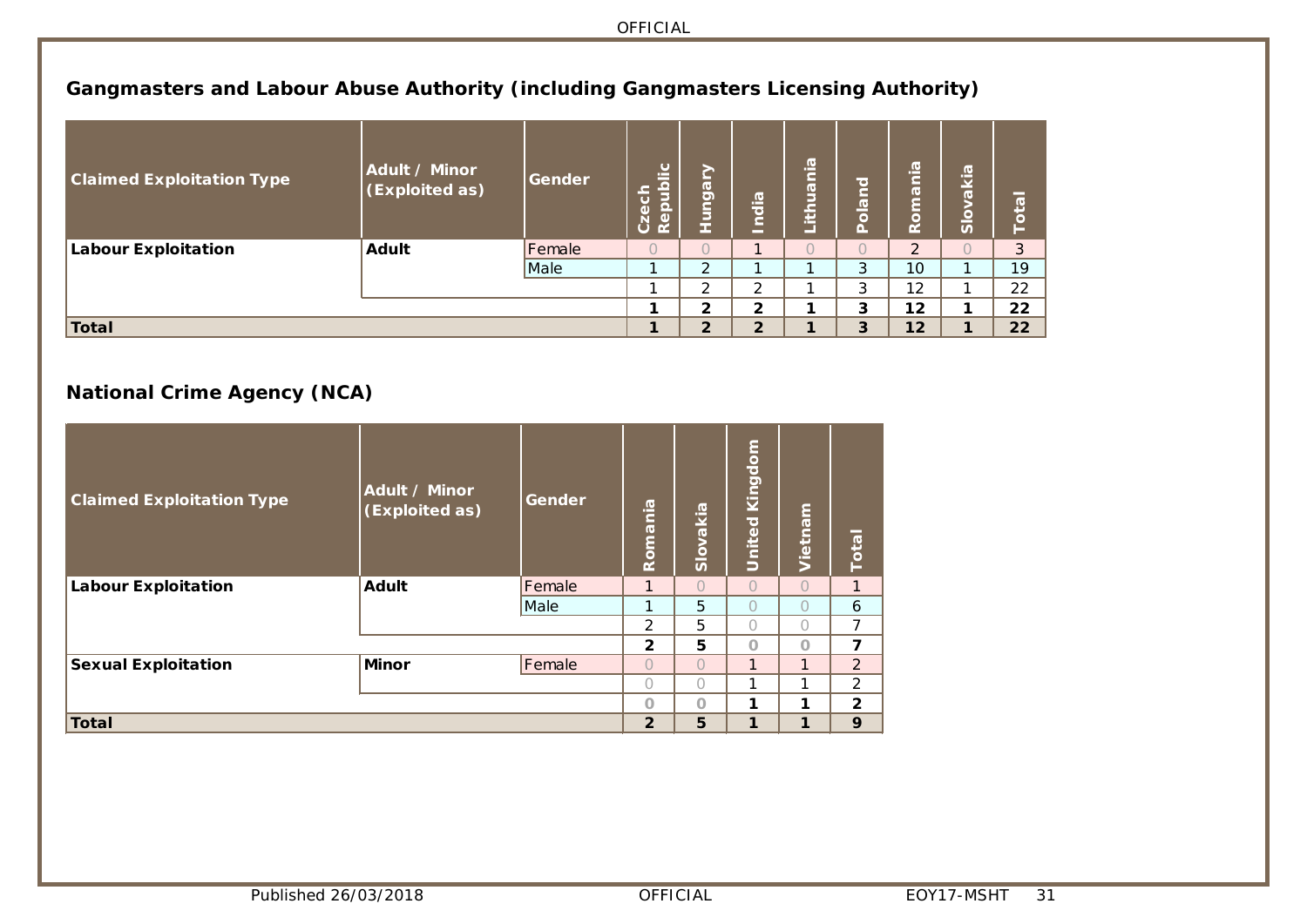## **UK Border Force (UKBF)**

| <b>Claimed Exploitation Type</b> | Adult / Minor<br>(Exploited as) | Gender | Afghanistan         | Albania        | Algeria             | Botswana            | Bulgaria       | China                   | Congo        | Croatia        | <b>Czech Republic</b> | $\mathbf{a}$<br>Democratic Republic<br>the Congo | Eritrea             | Ethiopia     | Gambia       |
|----------------------------------|---------------------------------|--------|---------------------|----------------|---------------------|---------------------|----------------|-------------------------|--------------|----------------|-----------------------|--------------------------------------------------|---------------------|--------------|--------------|
| <b>Domestic Servitude</b>        | Adult                           | Female | $\circ$             | $\overline{O}$ | $\circ$             | $\circ$             | $\circ$        | $\circ$                 | $\circ$      | $\overline{O}$ | $\circ$               | $\circ$                                          | $\circ$             | $\mathbf{1}$ | $\bigcirc$   |
|                                  |                                 |        | $\bigcirc$          | $\bigcirc$     | $\bigcirc$          | $\bigcirc$          | $\bigcirc$     | $\bigcirc$              | $\bigcirc$   | $\bigcirc$     | $\bigcirc$            | $\bigcirc$                                       | $\bigcirc$          | $\mathbf{1}$ | $\bigcirc$   |
|                                  | Minor                           | Female | $\circ$             | $\circ$        | $\circlearrowright$ | $\bigcirc$          | $\overline{2}$ | $\circ$                 | $\circ$      | $\circ$        | $\circ$               | $\circ$                                          | $\circ$             | $\bigcirc$   | $\circ$      |
|                                  |                                 |        | $\bigcirc$          | $\bigcirc$     | $\bigcirc$          | $\bigcirc$          | $\overline{2}$ | $\bigcirc$              | $\bigcirc$   | $\bigcirc$     | $\bigcirc$            | $\bigcirc$                                       | $\bigcirc$          | $\bigcirc$   | $\bigcirc$   |
|                                  |                                 |        | $\circ$             | $\bigcirc$     | $\circ$             | $\circlearrowright$ | $\overline{2}$ | $\bigcirc$              | $\circ$      | $\circ$        | $\circlearrowright$   | $\circ$                                          | $\bigcirc$          | 1            | $\bigcirc$   |
| <b>Labour Exploitation</b>       | <b>Adult</b>                    | Female | $\circ$             | $\circ$        | $\bigcirc$          | $\circ$             | $\circ$        | $\overline{2}$          | $\circ$      | $\circ$        | $\circ$               | $\circ$                                          | $\circlearrowright$ | $\bigcirc$   | $\mathbf{1}$ |
|                                  |                                 | Male   | $\circlearrowright$ | $\circ$        | $\circlearrowright$ | $\bigcirc$          | $\mathbf{1}$   | $\mathbf{1}$            | $\circ$      | $\circ$        | $\circ$               | $\circlearrowright$                              | $\circlearrowright$ | $\bigcirc$   | $\bigcirc$   |
|                                  |                                 |        | $\bigcirc$          | $\bigcirc$     | $\bigcirc$          | $\bigcirc$          | $\mathbf{1}$   | 3                       | $\bigcirc$   | $\bigcirc$     | $\circ$               | $\bigcirc$                                       | $\bigcirc$          | $\bigcirc$   | $\mathbf{1}$ |
|                                  | Minor                           | Female | $\circ$             | $\circ$        | $\circ$             | $\circ$             | $\circ$        | $\bigcirc$              | $\circ$      | $\mathbf{1}$   | $\circ$               | $\circ$                                          | $\circ$             | $\circ$      | $\bigcirc$   |
|                                  |                                 | Male   | $\bigcirc$          | $\bigcirc$     | $\mathbf{1}$        | $\bigcirc$          | $\mathbf{1}$   | $\mathbf{1}$            | $\circ$      | $\circ$        | $\bigcirc$            | $\circlearrowright$                              | $\bigcirc$          | $\circ$      | $\bigcirc$   |
|                                  |                                 |        | $\bigcirc$          | $\bigcirc$     | $\mathbf{1}$        | $\bigcirc$          | $\mathbf{1}$   | $\mathbf{1}$            | 0            | $\mathbf{1}$   | $\circ$               | $\bigcirc$                                       | $\circ$             | $\bigcirc$   | $\bigcirc$   |
|                                  |                                 |        | $\circ$             | $\circ$        | $\mathbf{1}$        | $\circ$             | $\overline{2}$ | $\overline{\mathbf{4}}$ | $\circ$      | $\mathbf{1}$   | $\circ$               | $\circ$                                          | $\circ$             | $\circ$      | $\mathbf 1$  |
| <b>Sexual Exploitation</b>       | <b>Adult</b>                    | Female | $\circ$             | 14             | $\bigcirc$          | $\mathbf{1}$        | $\bigcirc$     | $\overline{3}$          | $\circ$      | $\circ$        | $\circ$               | $\mathbf{1}$                                     | $\circ$             | $\bigcirc$   | $\bigcirc$   |
|                                  |                                 | Male   | $\circ$             | $\circ$        | $\circ$             | $\bigcirc$          | $\bigcirc$     | $\circ$                 | $\circ$      | $\overline{O}$ | $\circ$               | $\bigcirc$                                       | $\bigcirc$          | $\bigcirc$   | $\circ$      |
|                                  |                                 |        | $\bigcirc$          | 14             | $\bigcirc$          | $\mathbf{1}$        | $\bigcirc$     | 3                       | $\bigcirc$   | $\bigcirc$     | $\bigcirc$            | $\mathbf{1}$                                     | $\bigcirc$          | $\bigcirc$   | $\bigcirc$   |
|                                  | <b>Minor</b>                    | Female | $\bigcirc$          | $\mathfrak{Z}$ | $\bigcirc$          | $\bigcirc$          | $\overline{2}$ | $\circ$                 | $\bigcirc$   | $\circ$        | $\mathbf{1}$          | $\mathbf{1}$                                     | $\bigcirc$          | $\bigcirc$   | $\bigcirc$   |
|                                  |                                 |        | $\bigcirc$          | 3              | $\bigcirc$          | $\bigcirc$          | $\overline{2}$ | $\bigcirc$              | $\bigcirc$   | $\bigcirc$     | $\mathbf{1}$          | $\mathbf{1}$                                     | $\bigcirc$          | $\bigcirc$   | $\bigcirc$   |
|                                  |                                 |        | $\circlearrowright$ | 17             | $\bigcirc$          | $\mathbf 1$         | $\overline{2}$ | 3                       | $\bigcirc$   | $\circ$        | $\mathbf{1}$          | $\mathbf{2}$                                     | $\bigcirc$          | $\circ$      | $\bigcirc$   |
| <b>Unknown Exploitation</b>      | <b>Adult</b>                    | Female | $\circ$             | $\mathbf{1}$   | $\bigcirc$          | $\bigcirc$          | $\circ$        | $\mathbf{1}$            | $\circ$      | $\circ$        | $\bigcirc$            | $\circ$                                          | $\circ$             | $\bigcirc$   | $\bigcirc$   |
|                                  |                                 | Male   | $\circlearrowright$ | $\circ$        | $\bigcirc$          | $\bigcirc$          | $\circ$        | $\overline{O}$          | $\circ$      | $\circ$        | $\circ$               | $\circlearrowright$                              | $\circ$             | $\bigcirc$   | $\bigcirc$   |
|                                  |                                 |        | $\bigcirc$          | $\mathbf{1}$   | $\bigcirc$          | $\bigcirc$          | $\bigcirc$     | $\mathbf{1}$            | $\bigcirc$   | $\bigcirc$     | $\bigcirc$            | $\bigcirc$                                       | $\bigcirc$          | $\bigcirc$   | $\bigcirc$   |
|                                  | Minor                           | Female | $\bigcirc$          | $\bigcirc$     | $\bigcirc$          | $\bigcirc$          | $\overline{1}$ | $\mathbf{1}$            | $\mathbf{1}$ | $\circ$        | $\bigcirc$            | $\mathbf{1}$                                     | $\bigcirc$          | $\bigcirc$   | $\bigcirc$   |
|                                  |                                 | Male   | $\mathbf{1}$        | $\overline{2}$ | $\bigcirc$          | $\bigcirc$          | $\circ$        | 3                       | $\circ$      | $\circ$        | $\circ$               | $\circ$                                          | $\overline{2}$      | $\bigcirc$   | $\bigcirc$   |
|                                  |                                 |        | $\mathbf{1}$        | $\overline{2}$ | $\bigcirc$          | $\bigcirc$          | $\mathbf{1}$   | $\overline{4}$          | $\mathbf{1}$ | $\bigcirc$     | $\bigcirc$            | $\mathbf{1}$                                     | $\overline{2}$      | $\bigcirc$   | $\bigcirc$   |
|                                  |                                 |        | 1                   | 3              | $\circ$             | $\bigcirc$          | $\mathbf{1}$   | 5                       | $\mathbf 1$  | $\bigcirc$     | $\bigcirc$            | $\mathbf 1$                                      | $\mathbf{2}$        | $\circ$      | $\bigcirc$   |
| Total                            |                                 |        | $\mathbf{1}$        | 20             | $\mathbf{1}$        | $\mathbf{1}$        | $\overline{7}$ | 12                      | $\mathbf{1}$ | $\mathbf{1}$   | $\mathbf{1}$          | 3                                                | $\overline{2}$      | $\mathbf{1}$ | $\mathbf{1}$ |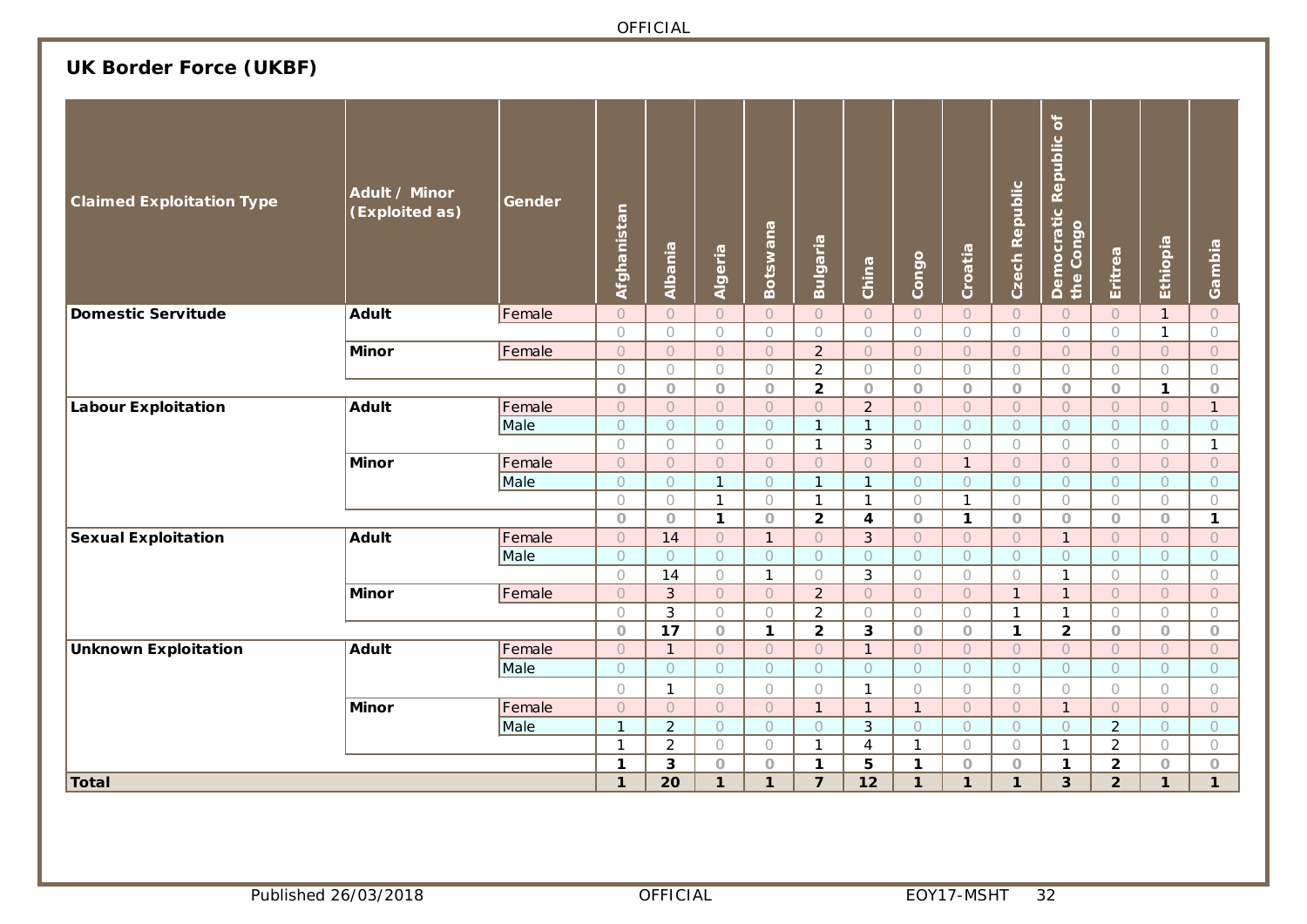|                                  |                                 |        | OFFICIAL                |                     |                           |                          |                         |                    |                         |                                |                           |                       |                       |                                     |
|----------------------------------|---------------------------------|--------|-------------------------|---------------------|---------------------------|--------------------------|-------------------------|--------------------|-------------------------|--------------------------------|---------------------------|-----------------------|-----------------------|-------------------------------------|
| <b>UKBF</b> (continued)          |                                 |        |                         |                     |                           |                          |                         |                    |                         |                                |                           |                       |                       |                                     |
| <b>Claimed Exploitation Type</b> | Adult / Minor<br>(Exploited as) | Gender | Germany                 | <b>Hungary</b>      | Iran                      | Iraq                     | <b>Israel</b>           | Kenya              | Latvia                  | Lebanon                        | Lithuania                 | Malaysia              | Morocco               | Namibia                             |
| <b>Domestic Servitude</b>        | <b>Adult</b>                    | Female | $\circ$                 | $\bigcirc$          | $\circ$                   | $\bigcirc$               | $\circlearrowright$     | $\mathbf{1}$       | $\bigcirc$              | $\circ$                        | $\bigcirc$                | $\circlearrowright$   | $\bigcirc$            | $\bigcirc$                          |
|                                  |                                 |        | $\bigcirc$              | $\bigcirc$          | $\bigcirc$                | $\bigcirc$               | $\bigcirc$              | $\mathbf{1}$       | $\bigcirc$              | $\bigcirc$                     | $\bigcirc$                | $\bigcirc$            | $\bigcirc$            | $\bigcirc$                          |
|                                  | <b>Minor</b>                    | Female | $\circ$                 | $\circlearrowright$ | $\circ$                   | $\bigcirc$               | $\circ$                 | $\circ$            | $\bigcirc$              | $\circ$                        | $\bigcirc$                | $\circ$               | $\circ$               | $\mathbf{1}$                        |
|                                  |                                 |        | $\bigcirc$              | $\bigcirc$          | $\bigcirc$                | $\bigcirc$               | $\bigcirc$              | $\bigcirc$         | $\bigcirc$              | $\bigcirc$                     | $\bigcirc$                | $\bigcirc$            | $\bigcirc$            | $\mathbf{1}$                        |
|                                  |                                 |        | $\circ$                 | $\circ$             | $\overline{O}$            | $\circ$                  | $\bigcirc$              | $\mathbf{1}$       | $\circ$                 | $\bigcirc$                     | $\circ$                   | $\circ$               | $\circ$               | $\mathbf{1}$                        |
| <b>Labour Exploitation</b>       | <b>Adult</b>                    | Female | $\circ$                 | $\circ$             | $\circ$                   | $\bigcirc$               | $\circlearrowright$     | $\bigcirc$         | $\bigcirc$              | $\circ$                        | $\bigcirc$                | $\circ$               | $\circ$               | $\circlearrowright$                 |
|                                  |                                 | Male   | $\circ$                 | $\circ$             | $\circ$                   | $\circ$                  | $\circ$                 | $\overline{O}$     | $\circlearrowright$     | $\circ$                        | $\circ$                   | $\circ$               | $\circ$               | $\circlearrowright$                 |
|                                  |                                 |        | $\bigcirc$              | $\bigcirc$          | $\bigcirc$                | $\bigcirc$               | $\bigcirc$              | $\bigcirc$         | $\bigcirc$              | $\bigcirc$                     | $\bigcirc$                | $\bigcirc$            | $\bigcirc$            | $\bigcirc$                          |
|                                  | <b>Minor</b>                    | Female | $\overline{O}$          | $\circ$             | $\circ$                   | $\circ$                  | $\circ$                 | $\circ$            | $\circlearrowright$     | $\overline{O}$                 | $\bigcirc$                | $\circ$               | $\overline{O}$        | $\circlearrowright$                 |
|                                  |                                 | Male   | $\circ$                 | $\circ$             | $\circ$                   | $\mathbf{1}$             | $\circ$                 | $\circ$            | $\circlearrowright$     | $\circ$                        | $\mathbf{1}$              | $\circ$               | $\mathbf{1}$          | $\circlearrowright$                 |
|                                  |                                 |        | $\bigcirc$              | $\bigcirc$          | $\bigcirc$                | $\mathbf{1}$             | $\bigcirc$              | $\bigcirc$         | $\bigcirc$              | $\bigcirc$                     | $\mathbf{1}$              | $\bigcirc$            | $\mathbf{1}$          | $\bigcirc$                          |
|                                  | <b>Adult</b>                    | Female | $\circ$<br>$\circ$      | $\circ$<br>$\circ$  | $\circ$<br>$\overline{2}$ | $\mathbf 1$              | $\circ$<br>$\mathbf{1}$ | $\circ$<br>$\circ$ | $\circ$<br>$\mathbf{1}$ | $\circ$<br>$\circlearrowright$ | $\mathbf 1$<br>$\bigcirc$ | $\bigcirc$<br>$\circ$ | $\mathbf{1}$          | $\circlearrowright$<br>$\mathbf{3}$ |
| <b>Sexual Exploitation</b>       |                                 | Male   | $\bigcirc$              | $\bigcirc$          | $\bigcirc$                | $\bigcirc$<br>$\bigcirc$ | $\bigcirc$              | $\bigcirc$         | $\bigcirc$              | $\bigcirc$                     | $\bigcirc$                | $\bigcirc$            | $\circ$<br>$\bigcirc$ | $\bigcirc$                          |
|                                  |                                 |        | $\bigcirc$              | $\bigcirc$          | $\overline{2}$            | $\bigcirc$               | $\mathbf{1}$            | $\bigcirc$         | $\mathbf{1}$            | $\bigcirc$                     | $\bigcirc$                | $\bigcirc$            | $\bigcirc$            | 3                                   |
|                                  | <b>Minor</b>                    | Female | $\circ$                 | $\mathbf{1}$        | $\bigcirc$                | $\bigcirc$               | $\bigcirc$              | $\circ$            | $\bigcirc$              | $\bigcirc$                     | $\mathbf{1}$              | $\bigcirc$            | $\circ$               | $\bigcirc$                          |
|                                  |                                 |        | $\bigcirc$              | $\mathbf{1}$        | $\bigcirc$                | $\bigcirc$               | $\bigcirc$              | $\bigcirc$         | $\bigcirc$              | $\bigcirc$                     | $\mathbf{1}$              | $\bigcirc$            | $\bigcirc$            | $\bigcirc$                          |
|                                  |                                 |        | $\circ$                 | $\mathbf{1}$        | $\overline{2}$            | $\circ$                  | $\mathbf{1}$            | $\bigcirc$         | $\mathbf{1}$            | $\circ$                        | $\mathbf{1}$              | $\circ$               | $\circ$               | 3                                   |
| <b>Unknown Exploitation</b>      | <b>Adult</b>                    | Female | $\circlearrowright$     | $\overline{O}$      | $\mathbf{1}$              | $\bigcirc$               | $\bigcirc$              | $\bigcirc$         | $\circlearrowright$     | $\overline{O}$                 | $\bigcirc$                | $\bigcirc$            | $\bigcirc$            | $\mathbf{1}$                        |
|                                  |                                 | Male   | $\circ$                 | $\circ$             | $\circ$                   | $\circlearrowright$      | $\circ$                 | $\circ$            | $\circ$                 | $\circ$                        | $\circ$                   | $\circ$               | $\bigcirc$            | $\bigcirc$                          |
|                                  |                                 |        | $\bigcirc$              | $\bigcirc$          | $\mathbf{1}$              | $\bigcirc$               | $\bigcirc$              | $\bigcirc$         | $\bigcirc$              | $\bigcirc$                     | $\bigcirc$                | $\bigcirc$            | $\bigcirc$            | $\mathbf{1}$                        |
|                                  | <b>Minor</b>                    | Female | $\overline{3}$          | $\circ$             | $\circ$                   | $\bigcirc$               | $\circ$                 | $\overline{3}$     | $\mathbf{1}$            | $\circ$                        | $\bigcirc$                | $\mathbf{1}$          | $\circ$               | $\circlearrowright$                 |
|                                  |                                 | Male   | $\overline{O}$          | $\circ$             | $\overline{O}$            | $\bigcirc$               | $\overline{O}$          | $\mathbf{1}$       | $\circ$                 | $\mathbf{1}$                   | $\circ$                   | $\circ$               | $\circ$               | $\circ$                             |
|                                  |                                 |        | 3                       | $\bigcirc$          | $\bigcirc$                | $\bigcirc$               | $\bigcirc$              | $\overline{4}$     | $\mathbf{1}$            | $\mathbf{1}$                   | $\bigcirc$                | $\mathbf{1}$          | $\bigcirc$            | $\bigcirc$                          |
|                                  |                                 |        | 3                       | $\bigcirc$          | $\mathbf 1$               | $\bigcirc$               | $\hbox{O}$              | $\boldsymbol{4}$   | $\mathbf 1$             | $\mathbf 1$                    | $\bigcirc$                | $\mathbf 1$           | $\hbox{O}$            | $\mathbf 1$                         |
| <b>Total</b>                     |                                 |        | $\overline{\mathbf{3}}$ | $\mathbf{1}$        | $\mathbf{3}$              | $\mathbf{1}$             | $\mathbf{1}$            | 5                  | $\overline{2}$          | $\mathbf 1$                    | $\overline{2}$            | $\mathbf{1}$          | $\mathbf{1}$          | 5                                   |
|                                  |                                 |        |                         |                     |                           |                          |                         |                    |                         |                                |                           |                       |                       |                                     |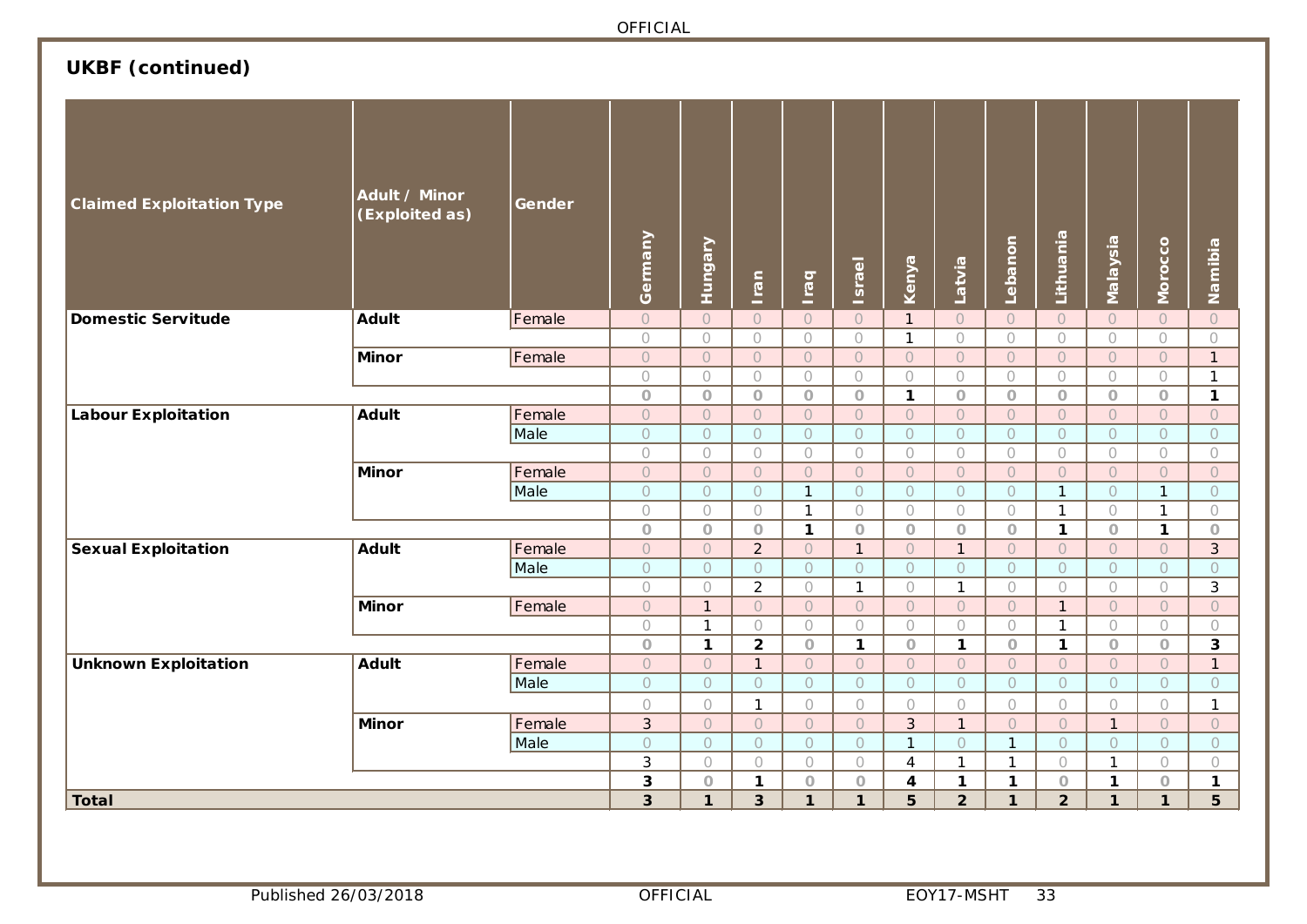## **UKBF (continued)**

| <b>Claimed Exploitation Type</b> | Adult / Minor<br>(Exploited as) | <b>Gender</b> | Nigeria        | Portugal     | Romania        | Russia              | Senegal      | Slovakia     | Somalia        | renadines<br>$\circ$<br>ಷ<br>Vincent<br>5 | Sudan          | Syria        | Uganda         | Kingdom<br><b>United</b> | United States of<br>America | Vietnam        | Yemen          | Total          |
|----------------------------------|---------------------------------|---------------|----------------|--------------|----------------|---------------------|--------------|--------------|----------------|-------------------------------------------|----------------|--------------|----------------|--------------------------|-----------------------------|----------------|----------------|----------------|
| <b>Domestic Servitude</b>        | Adult                           | Female        | $\bigcirc$     | $\circ$      | $\circ$        | $\circ$             | $\bigcirc$   | $\circ$      | $\circ$        | $\circ$                                   | $\circ$        | $\circ$      | $\mathbf{1}$   | $\mathbf{1}$             | $\Omega$                    | $\circ$        | $\circ$        | $\overline{4}$ |
|                                  |                                 |               | $\circ$        | $\circ$      | $\bigcirc$     | $\circ$             | $\circ$      | $\circ$      | $\bigcirc$     | $\circ$                                   | $\circ$        | $\circ$      | $\mathbf{1}$   | $\mathbf{1}$             | $\bigcirc$                  | $\bigcirc$     | $\circ$        | $\overline{4}$ |
|                                  | <b>Minor</b>                    | Female        | $\circ$        | $\bigcirc$   | $\mathbf{3}$   | $\mathbf{1}$        | $\circ$      | $\circ$      | $\circ$        | $\circ$                                   | $\circ$        | $\circ$      | $\circ$        | $\circ$                  | $\circ$                     | $\circ$        | $\circ$        | $\overline{7}$ |
|                                  |                                 |               | $\bigcirc$     | $\bigcirc$   | 3              | $\mathbf{1}$        | $\circ$      | $\circ$      | $\bigcirc$     | $\circ$                                   | $\circ$        | $\circ$      | $\bigcirc$     | $\circ$                  | $\circ$                     | $\circ$        | $\circ$        | $\overline{7}$ |
|                                  |                                 |               | $\circ$        | $\circ$      | $\mathbf{3}$   | $\mathbf{1}$        | $\circ$      | $\circ$      | $\circ$        | $\circ$                                   | $\circ$        | $\circ$      | $\mathbf{1}$   | $\mathbf{1}$             | $\circ$                     | $\circ$        | $\circ$        | 11             |
| <b>Labour Exploitation</b>       | <b>Adult</b>                    | Female        | $\bigcirc$     | $\bigcirc$   | $\bigcirc$     | $\bigcirc$          | $\bigcirc$   | $\bigcirc$   | $\circ$        | $\circ$                                   | $\bigcirc$     | $\bigcirc$   | $\bigcirc$     | $\Omega$                 | $\bigcirc$                  | $\bigcirc$     | $\overline{O}$ | 3              |
|                                  |                                 | Male          | $\bigcirc$     | $\bigcirc$   | $\bigcirc$     | $\bigcirc$          | $\bigcirc$   | $\bigcirc$   | $\circ$        | $\bigcirc$                                | $\mathbf{1}$   | $\bigcirc$   | $\bigcirc$     | $\bigcirc$               | $\bigcirc$                  | $\mathbf{1}$   | $\bigcirc$     | $\overline{4}$ |
|                                  |                                 |               | $\bigcirc$     | $\bigcirc$   | $\bigcirc$     | $\bigcirc$          | $\bigcirc$   | $\bigcirc$   | $\circ$        | $\bigcirc$                                | $\mathbf{1}$   | $\bigcirc$   | $\bigcirc$     | $\bigcirc$               | $\bigcirc$                  | $\mathbf{1}$   | $\bigcirc$     | $\overline{7}$ |
|                                  | <b>Minor</b>                    | Female        | $\bigcirc$     | $\mathbf{1}$ | $\mathbf{1}$   | $\circ$             | $\cup$       | $\bigcirc$   | $\circ$        | $\bigcirc$                                | $\bigcirc$     | $\Omega$     | $\circ$        | $\circ$                  | $\bigcirc$                  | $\bigcirc$     | $\overline{O}$ | $\mathbf{3}$   |
|                                  |                                 | Male          | $\circ$        | $\circ$      | $\circ$        | $\circ$             | $\circ$      | $\circ$      | $\circ$        | $\circ$                                   | $\circ$        | $\circ$      | $\circ$        | $\overline{1}$           | $\circ$                     | $\overline{2}$ | $\circ$        | 9              |
|                                  |                                 |               | $\bigcirc$     | $\mathbf{1}$ | $\mathbf{1}$   | $\bigcirc$          | $\bigcirc$   | $\bigcirc$   | $\circ$        | $\bigcirc$                                | $\circ$        | $\circ$      | $\bigcirc$     | $\mathbf{1}$             | $\bigcirc$                  | 2              | $\bigcirc$     | 12             |
|                                  |                                 |               | $\circ$        | $\mathbf{1}$ | $\mathbf{1}$   | $\circ$             | $\circ$      | $\circ$      | $\circ$        | $\circ$                                   | $\mathbf{1}$   | $\circ$      | $\circ$        | $\mathbf{1}$             | $\circ$                     | 3              | $\circ$        | 19             |
| <b>Sexual Exploitation</b>       | <b>Adult</b>                    | Female        | $\overline{2}$ | $\circ$      | $\mathbf{1}$   | $\circ$             | $\circ$      | $\circ$      | $\circ$        | $\circ$                                   | $\circ$        | $\circ$      | $\circ$        | $\circ$                  | $\circ$                     | $\mathbf{1}$   | $\circ$        | 30             |
|                                  |                                 | Male          | $\circ$        | $\circ$      | $\circ$        | $\circlearrowright$ | $\circ$      | $\circ$      | $\circ$        | $\overline{1}$                            | $\circ$        | $\circ$      | $\circ$        | $\circ$                  | $\circ$                     | $\circ$        | $\circ$        | $\mathbf{1}$   |
|                                  |                                 |               | 2              | $\bigcirc$   | $\mathbf{1}$   | $\bigcirc$          | $\bigcirc$   | $\bigcirc$   | $\bigcirc$     | $\mathbf{1}$                              | $\circ$        | $\circ$      | $\bigcirc$     | $\circ$                  | $\circ$                     | $\mathbf{1}$   | $\bigcirc$     | 31             |
|                                  | <b>Minor</b>                    | Female        | $\circ$        | $\circ$      | $\overline{4}$ | $\circ$             | $\circ$      | $\circ$      | $\circ$        | $\circ$                                   | $\circ$        | $\circ$      | $\circ$        | $\mathbf{1}$             | $\circ$                     | $\mathbf{1}$   | $\circ$        | 15             |
|                                  |                                 |               | $\bigcirc$     | $\bigcirc$   | $\overline{4}$ | $\bigcirc$          | $\bigcirc$   | $\bigcirc$   | $\bigcirc$     | $\bigcirc$                                | $\circ$        | $\circ$      | $\bigcirc$     | $\mathbf{1}$             | $\circ$                     | $\mathbf{1}$   | $\bigcirc$     | 15             |
|                                  |                                 |               | $\overline{2}$ | $\circ$      | 5              | $\circ$             | $\circ$      | $\circ$      | $\circ$        | $\overline{1}$                            | $\circ$        | $\circ$      | $\circ$        | $\mathbf{1}$             | $\circ$                     | $\overline{2}$ | $\circ$        | 46             |
| <b>Unknown Exploitation</b>      | <b>Adult</b>                    | Female        | $\circ$        | $\circ$      | $\circ$        | $\circ$             | $\circ$      | $\circ$      | $\circ$        | $\circ$                                   | $\circ$        | $\circ$      | $\circ$        | $\circ$                  | $\circ$                     | $\circ$        | $\circ$        | $\overline{4}$ |
|                                  |                                 | Male          | $\bigcirc$     | $\circ$      | $\circ$        | $\circ$             | $\mathbf{1}$ | $\circ$      | $\circ$        | $\circ$                                   | 2              | $\circ$      | $\circ$        | $\circ$                  | $\circ$                     | $\bigcirc$     | $\circ$        | 3              |
|                                  |                                 |               | $\bigcirc$     | $\bigcirc$   | $\circ$        | $\bigcirc$          | $\mathbf{1}$ | $\bigcirc$   | $\bigcirc$     | $\bigcirc$                                | $\overline{2}$ | $\circ$      | $\bigcirc$     | $\circ$                  | $\bigcirc$                  | $\bigcirc$     | $\circ$        | $\overline{7}$ |
|                                  | <b>Minor</b>                    | Female        | $\bigcirc$     | $\circ$      | $\overline{2}$ | $\circ$             | $\bigcirc$   | $\Omega$     | $\circ$        | $\circ$                                   | $\mathbf{1}$   | $\circ$      | $\overline{1}$ | $\mathfrak{S}$           | $\bigcirc$                  | 9              | $\circ$        | 28             |
|                                  |                                 | Male          | $\circ$        | $\circ$      | $\circ$        | $\circ$             | $\circ$      | $\mathbf{1}$ | $\overline{2}$ | $\circ$                                   | $\overline{2}$ | $\mathbf{1}$ | $\circ$        | 2                        | $\mathbf{1}$                | 9              | $\mathbf{1}$   | 29             |
|                                  |                                 |               | $\bigcirc$     | $\bigcirc$   | $\overline{2}$ | $\bigcirc$          | $\circ$      | $\mathbf{1}$ | $\overline{2}$ | $\bigcirc$                                | 3              | $\mathbf{1}$ | $\mathbf{1}$   | 5                        | $\mathbf{1}$                | 18             | $\mathbf{1}$   | 57             |
|                                  |                                 |               | $\circ$        | $\circ$      | $\overline{2}$ | $\circ$             | $\mathbf{1}$ | $\mathbf{1}$ | $\overline{2}$ | $\circ$                                   | 5              | $\mathbf{1}$ | $\mathbf{1}$   | 5                        | $\mathbf{1}$                | 18             | $\mathbf{1}$   | 64             |
| Total                            |                                 |               |                |              | 11             | $\mathbf{1}$        | $\mathbf{1}$ | $\mathbf{1}$ | $\overline{2}$ | 1                                         | 6              | $\mathbf{1}$ | $\overline{2}$ | 8                        | 1                           | 23             | $\mathbf{1}$   | 140            |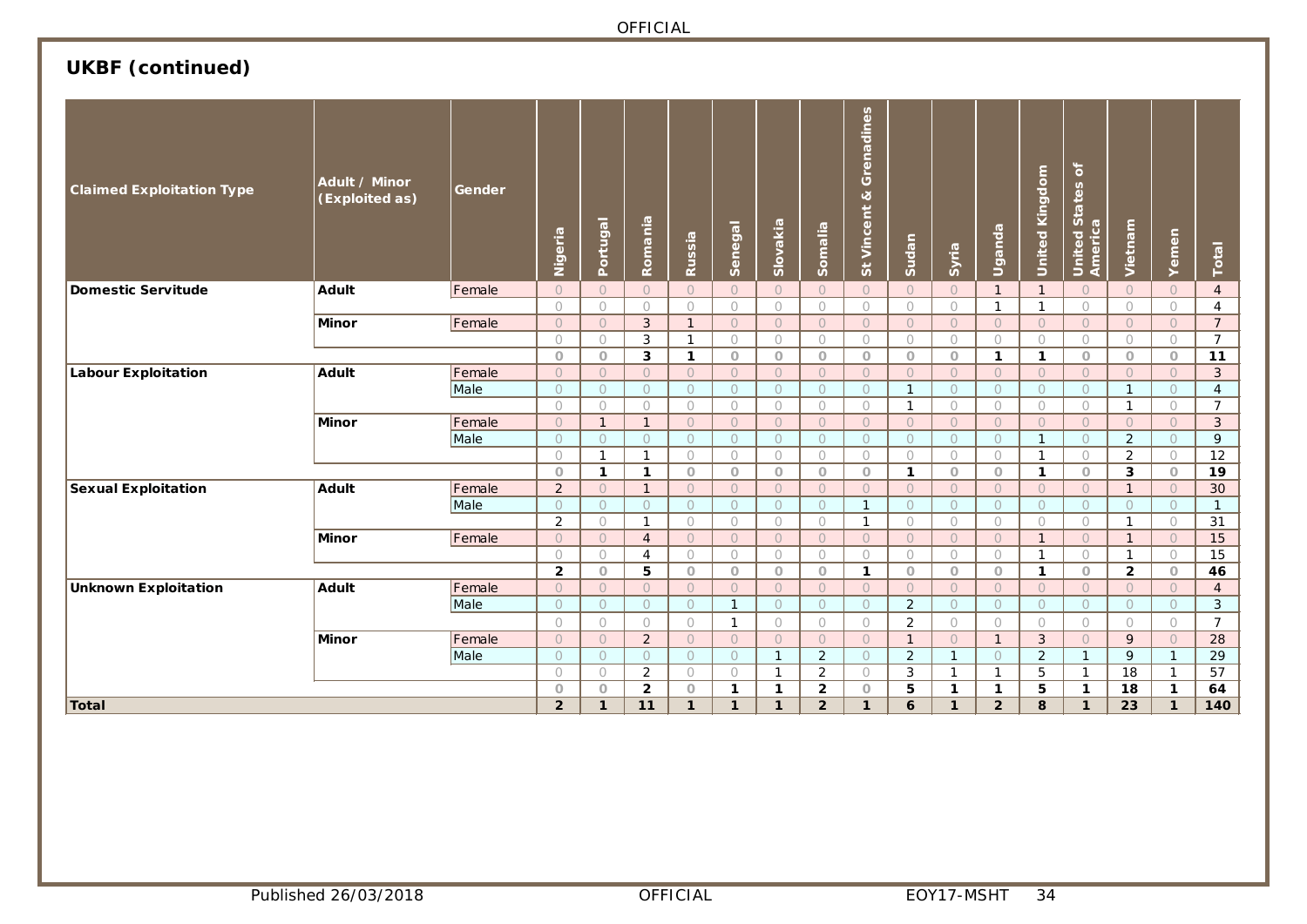## **UK Visas and Immigration (UKVI)**

| <b>Claimed Exploitation Type</b> | Adult / Minor<br>(Exploited as) | Gender      | Afghanistan               | Albania              | Algeria            | <b>Angola</b>           | Bangladesh                     | Belarus                 | <b>Benin</b>            | Botswana           | Brazil                | Burma /<br>Myanmar | <b>Burundi</b>     | Cameroon                   | China              | of the<br>Democratic<br>Republic of t<br>Congo | Djibouti           | Dominican<br>Republic |
|----------------------------------|---------------------------------|-------------|---------------------------|----------------------|--------------------|-------------------------|--------------------------------|-------------------------|-------------------------|--------------------|-----------------------|--------------------|--------------------|----------------------------|--------------------|------------------------------------------------|--------------------|-----------------------|
| <b>Domestic Servitude</b>        | Adult                           | Female      | $\mathbf{1}$              | $\overline{7}$       | $\circ$            | $\circ$                 | 5                              | $\circ$                 | $\circ$                 | $\circ$            | $\bigcirc$            | $\bigcirc$         | $\circ$            | $\circ$                    | $\mathbf{1}$       | $\mathbf{1}$                                   | $\mathbf{1}$       | $\circ$               |
|                                  |                                 | Male        | 3                         | $\overline{1}$       | $\bigcirc$         | $\circ$                 | 5                              | $\circ$                 | $\bigcirc$              | $\circ$            | $\bigcirc$            | $\mathbf{1}$       | $\bigcirc$         | $\bigcirc$                 | $\mathbf{3}$       | $\bigcirc$                                     | $\bigcirc$         | $\overline{O}$        |
|                                  |                                 |             | $\overline{4}$            | 8                    | $\bigcirc$         | $\bigcirc$              | $\overline{10}$                | $\bigcirc$              | $\bigcirc$              | $\bigcirc$         | $\bigcirc$            | $\mathbf{1}$       | $\bigcirc$         | $\bigcirc$                 | $\overline{4}$     | $\mathbf{1}$                                   | $\mathbf{1}$       | $\bigcirc$            |
|                                  | Minor                           | Female      | $\circ$                   | $\circ$              | $\circ$            | $\circ$                 | $\mathbf{1}$                   | $\circ$                 | $\circ$                 | $\circ$            | $\bigcirc$            | $\circ$            | $\circ$            | $\circ$                    | $\circ$            | $\overline{2}$                                 | $\circ$            | $\circ$               |
|                                  |                                 | Male        | 6                         | $\overline{2}$       | $\circ$            | $\circ$                 | $\mathbf{3}$                   | $\circ$                 | $\circ$                 | $\circ$            | $\circ$               | $\mathbf{1}$       | $\circ$            | $\mathbf{1}$               | $\circ$            | $\circ$                                        | $\circ$            | $\circ$               |
|                                  |                                 |             | 6                         | $\overline{2}$       | $\bigcirc$         | $\bigcirc$              | $\overline{4}$                 | $\bigcirc$              | $\bigcap$               | $\bigcirc$         | $\bigcirc$            | $\mathbf{1}$       | $\bigcirc$         | $\mathbf{1}$               | $\bigcirc$         | $\overline{2}$                                 | $\bigcirc$         | $\bigcirc$            |
|                                  |                                 |             | 10                        | 10                   | $\circ$            | $\circ$                 | 14                             | $\circ$                 | $\circ$                 | $\circ$            | $\circ$               | $\overline{2}$     | $\circ$            | $\mathbf{1}$               | 4                  | $\overline{\mathbf{3}}$                        | $\mathbf{1}$       | $\circ$               |
| <b>Labour Exploitation</b>       | <b>Adult</b>                    | Female      | $\circ$                   | 10                   | $\circ$            | $\circ$                 | $\mathbf{1}$                   | $\circ$                 | $\circ$                 | $\circ$            | $\circ$               | $\circ$            | $\circ$            | $\overline{2}$             | 12                 | $\circ$                                        | $\circ$            | $\mathbf{1}$          |
|                                  |                                 | Male        | $\overline{5}$            | $\overline{32}$      | $\mathbf{1}$       | $\circ$                 | $\overline{19}$                | $\circ$                 | $\circ$                 | $\circ$            | $\bigcirc$            | 9                  | $\overline{2}$     | $\mathbf{1}$               | 48                 | $\circ$                                        | $\circ$            | $\circ$               |
|                                  |                                 |             | 5                         | 42                   | $\mathbf{1}$       | $\circ$                 | 20                             | $\circ$                 | $\bigcirc$              | $\bigcirc$         | $\bigcirc$            | 9                  | 2                  | 3                          | 60                 | $\circ$                                        | $\bigcirc$         | $\mathbf{1}$          |
|                                  | Minor                           | Female      | $\circ$                   | $\overline{1}$       | $\circ$            | $\circ$                 | $\circ$                        | $\circ$                 | $\circ$                 | $\circ$            | $\circ$               | $\circ$            | $\circ$            | $\circ$                    | $\mathbf 1$        | $\circ$                                        | $\circ$            | $\circ$               |
|                                  |                                 | Male        | 11                        | 117                  | $\mathbf{1}$       | $\mathbf{1}$            | $\mathbf{3}$                   | $\circ$                 | $\circ$                 | $\circ$            | $\bigcirc$            | $\circ$            | $\bigcirc$         | $\circ$                    | 5                  | $\mathbf{1}$                                   | $\circ$            | $\circ$               |
|                                  |                                 |             | 11                        | 118                  | $\overline{1}$     | $\mathbf{1}$            | 3                              | $\bigcirc$              | $\circ$                 | $\bigcirc$         | $\bigcirc$            | $\bigcirc$         | $\circ$            | $\bigcirc$                 | 6                  | $\mathbf{1}$                                   | $\circ$            | $\circ$               |
|                                  |                                 |             | 16                        | 160                  | $\overline{2}$     | $\mathbf{1}$            | 23                             | $\circ$                 | $\circ$                 | $\circ$            | $\circ$               | 9                  | $\overline{2}$     | $\overline{\mathbf{3}}$    | 66                 | $\mathbf{1}$                                   | $\circ$            | $\mathbf{1}$          |
| <b>Organ Harvesting</b>          | Adult                           | Male        | $\circ$                   | $\bigcirc$           | $\circ$            | $\bigcirc$              | $\circ$                        | $\circ$                 | $\circ$                 | $\circ$            | $\bigcirc$            | $\circ$            | $\circ$            | $\bigcirc$                 | $\mathbf{1}$       | $\circ$                                        | $\bigcirc$         | $\circ$               |
|                                  |                                 |             | $\bigcirc$                | $\bigcirc$           | $\circ$            | $\bigcirc$              | $\bigcirc$                     | $\bigcirc$              | $\circ$                 | $\bigcirc$         | $\circ$               | $\bigcirc$         | $\bigcirc$         | $\bigcirc$                 | $\mathbf{1}$       | $\bigcirc$                                     | $\circ$            | $\circ$               |
|                                  |                                 |             | $\circ$                   | $\circ$              | $\circ$            | $\circ$                 | $\circ$                        | $\circ$                 | $\circ$                 | $\circ$            | $\circ$               | $\circ$            | $\circ$            | $\circ$                    | $\mathbf{1}$       | $\circ$                                        | $\circ$            | $\circ$               |
| <b>Sexual Exploitation</b>       | Adult                           | Female      | $\mathbf{1}$              | 305                  | $\bigcirc$         | $\mathbf{1}$            | $\mathbf{3}$                   | $\mathbf{1}$            | $\mathbf{1}$            | $\mathbf{1}$       | 2                     | $\overline{O}$     | $\overline{1}$     | 10                         | 69                 | $\overline{2}$                                 | $\circ$            | $\overline{O}$        |
|                                  |                                 | Male        | $\mathbf{1}$              | 6                    | $\circ$            | $\circ$                 | 3                              | $\circlearrowright$     | $\circ$                 | $\circ$            | $\circ$               | $\circ$            | $\circ$            | $\mathbf{1}$               | 3                  | $\circ$                                        | $\circ$            | $\mathbf{1}$          |
|                                  |                                 | Transgender | $\circ$                   | $\circ$              | $\circ$            | $\circ$                 | $\circ$                        | $\circ$<br>$\mathbf{1}$ | $\circ$<br>$\mathbf{1}$ | $\circ$            | $\circ$               | $\circ$            | $\circ$            | $\circ$                    | $\circ$            | $\circ$                                        | $\circ$            | $\circ$               |
|                                  |                                 |             | $\overline{2}$            | 311                  | $\bigcirc$         | $\mathbf{1}$            | 6                              |                         |                         | $\mathbf{1}$       | 2                     | $\bigcirc$         | $\mathbf{1}$       | 11                         | 72                 | $\overline{a}$                                 | $\bigcirc$         | $\mathbf{1}$          |
|                                  | Minor                           | Female      | $\circ$<br>$\overline{7}$ | 13<br>$\overline{1}$ | $\circ$<br>$\circ$ | $\mathbf{1}$            | $\overline{O}$<br>$\mathbf{1}$ | $\circ$<br>$\circ$      | $\circ$<br>$\circ$      | $\circ$<br>$\circ$ | $\circ$               | $\circ$<br>$\circ$ | $\circ$<br>$\circ$ | $\bigcirc$<br>$\mathbf{1}$ | $\circ$<br>$\circ$ | $\mathbf{1}$                                   | $\circ$<br>$\circ$ | $\circ$<br>$\circ$    |
|                                  |                                 | Male        | $\overline{7}$            | $\overline{14}$      | $\bigcirc$         | $\circ$<br>$\mathbf{1}$ | $\mathbf{1}$                   | $\bigcirc$              | $\bigcirc$              | $\bigcirc$         | $\circ$<br>$\bigcirc$ | $\bigcirc$         | $\circ$            | $\mathbf{1}$               | $\bigcirc$         | $\circ$<br>$\mathbf{1}$                        | $\bigcirc$         | $\bigcirc$            |
|                                  |                                 |             | 9                         | 325                  | $\circ$            | $\overline{2}$          | $\overline{7}$                 | $\mathbf{1}$            | $\mathbf{1}$            | $\mathbf{1}$       | $\overline{2}$        | $\circ$            | $\mathbf{1}$       | 12                         | 72                 | 3                                              | $\circ$            | $\mathbf{1}$          |
| <b>Unknown Exploitation</b>      | <b>Adult</b>                    | Female      | $\circ$                   | 12                   | $\circ$            | $\circ$                 | $\circ$                        | $\circ$                 | $\circ$                 | $\circ$            | $\bigcirc$            | $\circ$            | $\circ$            | $\circ$                    | $\overline{2}$     | $\mathbf{1}$                                   | $\circ$            | $\circ$               |
|                                  |                                 | Male        | $\mathfrak{Z}$            | 2                    | $\bigcirc$         | $\circ$                 | $\mathbf{1}$                   | $\circ$                 | $\circ$                 | $\circ$            | $\bigcirc$            | $\circ$            | $\circ$            | $\circ$                    | 2                  | $\circ$                                        | $\circ$            | $\circ$               |
|                                  |                                 |             | 3                         | 14                   | $\circ$            | $\bigcirc$              | $\mathbf{1}$                   | $\bigcirc$              | $\bigcirc$              | $\bigcirc$         | $\bigcirc$            | $\bigcirc$         | $\bigcirc$         | $\bigcirc$                 | $\overline{4}$     | $\mathbf{1}$                                   | $\bigcirc$         | $\bigcirc$            |
|                                  | Minor                           | Female      | $\circ$                   | 3                    | $\circ$            | $\circ$                 | $\circ$                        | $\circ$                 | $\circ$                 | $\circ$            | $\circ$               | $\circ$            | $\circ$            | $\circ$                    | $\mathbf{1}$       | $\overline{2}$                                 | $\circ$            | $\circ$               |
|                                  |                                 | Male        | $\overline{a}$            | 3                    | $\circ$            | $\circ$                 | $\overline{2}$                 | $\circ$                 | $\circ$                 | $\bigcirc$         | $\circ$               | $\bigcirc$         | $\bigcirc$         | $\circ$                    | $\mathbf{1}$       | $\circ$                                        | $\circ$            | $\circ$               |
|                                  |                                 |             | $\overline{a}$            | 6                    | $\bigcirc$         | $\circ$                 | $\overline{2}$                 | $\bigcirc$              | $\circ$                 | $\bigcirc$         | $\circ$               | $\bigcirc$         | $\circ$            | $\circ$                    | $\overline{2}$     | $\overline{2}$                                 | $\circ$            | $\bigcirc$            |
|                                  |                                 |             |                           | 20                   | $\circ$            | $\circ$                 | 3                              | $\circ$                 | $\circ$                 | $\circ$            | $\circ$               | $\circ$            | $\circ$            | $\circ$                    | 6                  | 3                                              | $\circ$            | $\circ$               |
| Total                            |                                 |             | 5<br>40                   | 515                  | $\overline{2}$     | 3                       | 47                             | $\mathbf{1}$            | $\mathbf{1}$            | $\mathbf{1}$       | $\overline{2}$        | 11                 | 3                  | 16                         | 149                | 10                                             | $\mathbf{1}$       | $\overline{2}$        |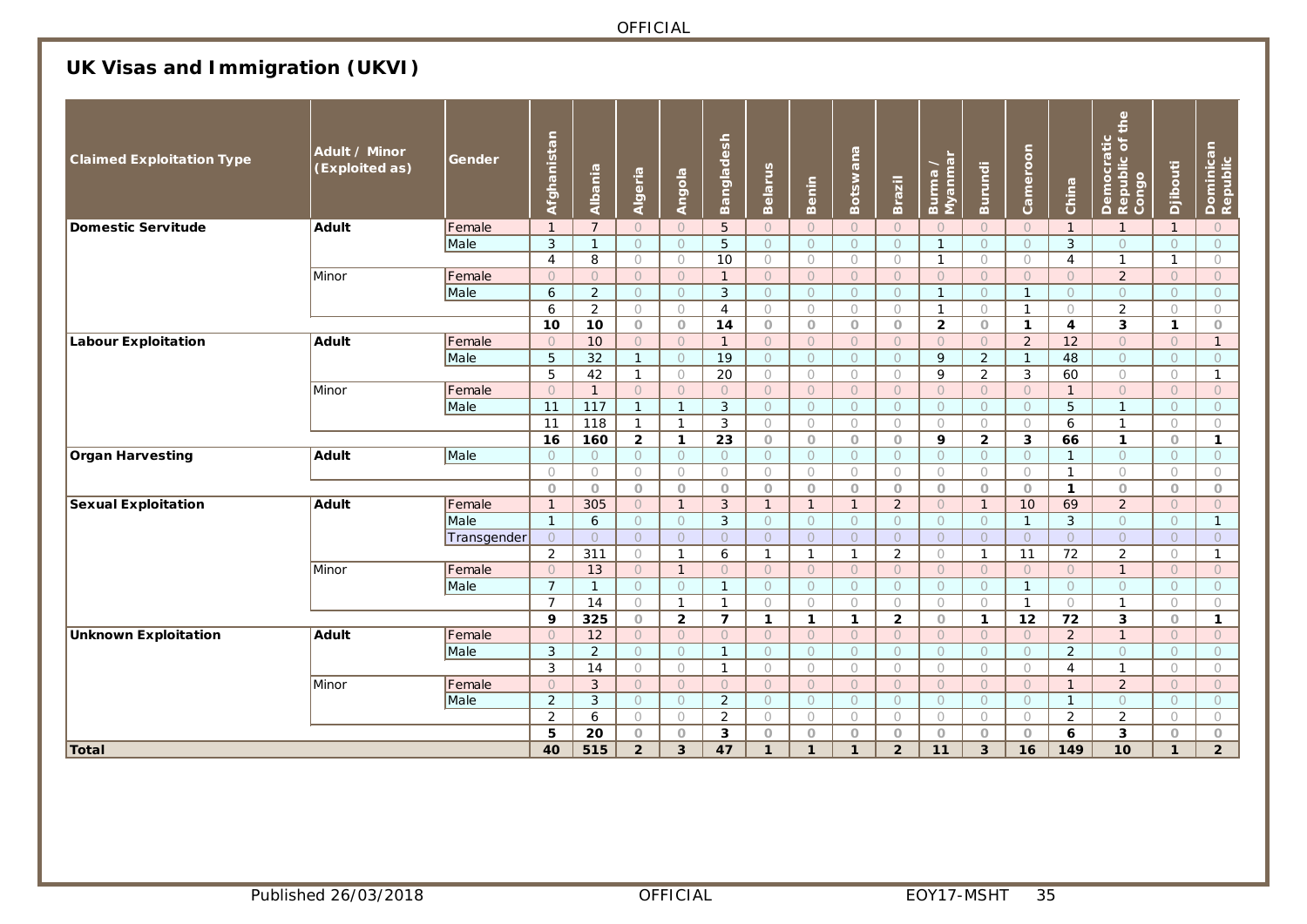## **UKVI (continued)**

| <b>Claimed Exploitation Type</b> | Adult / Minor<br>(Exploited as) | Gender       | Egypt             | Salvador<br>$\overline{\omega}$ | Eritrea        | Ethiopia       | Gambia         | Ghana                   | Guatemala      | Guinea         | <b>THUNBOY</b> | <b>Ripu</b><br>-        | Iran           | raq             | <b>Tvory Coast</b> | Jamaica      | Kazakhstan     | Kenya           |
|----------------------------------|---------------------------------|--------------|-------------------|---------------------------------|----------------|----------------|----------------|-------------------------|----------------|----------------|----------------|-------------------------|----------------|-----------------|--------------------|--------------|----------------|-----------------|
| <b>Domestic Servitude</b>        | Adult                           | Female       | $\circ$           | $\circ$                         | $\overline{4}$ | $\overline{4}$ | $\mathbf{3}$   | 2                       | $\circ$        | $\bigcirc$     | $\circ$        | 11                      | $\circ$        | $\circ$         | $\overline{1}$     | $\circ$      | $\cup$         | 5               |
|                                  |                                 | Male         | $\circ$           | $\circ$                         | $\circ$        | $\overline{2}$ | $\bigcirc$     | $\mathbf{3}$            | $\circ$        | $\circ$        | $\circ$        | $\overline{4}$          | 5              | $\overline{2}$  | $\circ$            | $\bigcirc$   | $\circ$        | $\mathbf{1}$    |
|                                  |                                 |              | $\bigcirc$        | $\bigcirc$                      | $\overline{4}$ | 6              | 3              | 5                       | $\bigcirc$     | $\bigcirc$     | $\circ$        | 15                      | 5              | $\overline{2}$  | $\mathbf{1}$       | $\bigcirc$   | $\bigcirc$     | 6               |
|                                  | Minor                           | Female       | $\overline{O}$    | $\bigcirc$                      | 10             | 5              | $\mathbf{1}$   | 2                       | $\bigcirc$     | $\bigcirc$     | $\bigcirc$     | $\bigcirc$              | $\circ$        | $\circ$         | $\bigcirc$         | $\bigcirc$   | $\overline{O}$ | $\Omega$        |
|                                  |                                 | Male         | $\circ$           | $\circ$                         | $\overline{4}$ | $\circ$        | $\circ$        | $\circ$                 | $\circ$        | $\circ$        | $\circ$        | $\circ$                 | $\overline{a}$ | $\overline{a}$  | $\circ$            | $\circ$      | $\circ$        | $\circ$         |
|                                  |                                 |              | $\bigcirc$        | $\bigcirc$                      | 14             | $\overline{5}$ | $\mathbf{1}$   | $\overline{2}$          | $\bigcirc$     | $\circ$        | $\circ$        | $\bigcirc$              | $\overline{2}$ | $\overline{2}$  | $\bigcirc$         | $\circ$      | $\circ$        | $\bigcirc$      |
|                                  |                                 |              | $\circ$           | $\circ$                         | 18             | 11             | 4              | $\overline{7}$          | $\circ$        | $\circ$        | $\circ$        | 15                      | $\overline{7}$ | 4               | $\mathbf{1}$       | $\circ$      | $\circ$        | 6               |
| <b>Labour Exploitation</b>       | <b>Adult</b>                    | Female       | $\bigcirc$        | $\circ$                         | $\mathbf{3}$   | $\mathbf{3}$   | $\bigcirc$     | $\mathbf{1}$            | $\circ$        | $\circ$        | $\circ$        | 10                      | $\circ$        | $\mathbf{1}$    | $\cup$             | 2            | $\overline{O}$ | $\mathbf{1}$    |
|                                  |                                 | Male         | 5                 | $\mathbf{1}$                    | 27             | 11             | $\circ$        | 3                       | $\circ$        | $\mathbf{1}$   | $\overline{1}$ | 31                      | 3              | 6               | $\mathbf{1}$       | 3            | $\circ$        | $\mathbf{1}$    |
|                                  |                                 |              | 5                 | $\mathbf{1}$                    | 30             | 14             | $\circ$        | $\overline{4}$          | $\circ$        | $\overline{1}$ | $\mathbf{1}$   | 41                      | 3              | $\overline{7}$  | $\mathbf{1}$       | 5            | $\bigcirc$     | $\overline{2}$  |
|                                  | Minor                           | Female       | $\bigcirc$        | $\circ$                         | $\overline{4}$ | $\mathbf{1}$   | $\mathbf{1}$   | $\circ$                 | $\circ$        | $\bigcirc$     | $\circ$        | $\circ$                 | $\overline{O}$ | $\mathbf{1}$    | $\circ$            | $\bigcirc$   | $\circ$        | $\overline{O}$  |
|                                  |                                 | Male         | 2                 | $\circ$                         | 59             | 17             | $\circ$        | $\circ$                 | $\circ$        | $\circ$        | $\circ$        | 2                       | 8              | 14              | $\mathbf{1}$       | $\bigcirc$   | $\circ$        | $\bigcirc$      |
|                                  |                                 |              | 2                 | $\bigcirc$                      | 63             | 18             | $\mathbf{1}$   | $\bigcirc$              | $\bigcirc$     | $\bigcirc$     | $\bigcirc$     | $\overline{2}$          | 8              | $\overline{15}$ | $\mathbf{1}$       | $\bigcirc$   | $\bigcirc$     | $\bigcirc$      |
|                                  |                                 |              | $\overline{7}$    | $\mathbf{1}$                    | 93             | 32             | $\mathbf{1}$   | $\overline{\mathbf{4}}$ | $\circ$        | $\mathbf{1}$   | $\mathbf{1}$   | 43                      | 11             | 22              | $\mathbf{2}$       | 5            | $\circ$        | $\overline{2}$  |
| <b>Organ Harvesting</b>          | <b>Adult</b>                    | Male         | $\circ$           | $\circ$                         | $\circ$        | $\circ$        | $\circ$        | $\circ$                 | $\circ$        | $\circ$        | $\circ$        | $\circ$                 | $\circ$        | $\circ$         | $\circ$            | $\circ$      | $\circ$        | $\circ$         |
|                                  |                                 |              | $\bigcirc$        | $\circ$                         | 0              | $\bigcirc$     | $\circ$        | $\bigcirc$              | 0              | $\circ$        | $\circ$        | $\circ$                 | $\circ$        | $\circ$         | $\circ$            | $\bigcirc$   | $\bigcirc$     | $\bigcirc$      |
|                                  |                                 |              | $\circ$           | $\circ$                         | $\overline{O}$ | $\circ$        | $\circ$        | $\circ$                 | $\overline{O}$ | $\circ$        | $\circ$        | $\circ$                 | $\circ$        | $\circ$         | $\circ$            | $\circ$      | $\circ$        | $\circ$         |
| <b>Sexual Exploitation</b>       | <b>Adult</b>                    | Female       | $\mathbf{1}$      | $\circ$                         | 8              | $\overline{2}$ | $\overline{2}$ | $\overline{7}$          | $\mathbf{1}$   | $\mathbf{1}$   | $\circ$        | 10                      | $\overline{4}$ | 5               | $\overline{2}$     | 6            | $\mathbf{1}$   | $\epsilon$      |
|                                  |                                 | Male         | $\circ$           | $\circ$                         | $\circ$        | $\circ$        | $\circ$        | $\mathbf{1}$            | $\circ$        | $\circ$        | $\circ$        | $\mathbf{1}$            | $\mathbf{1}$   | $\mathbf{1}$    | $\mathbf{1}$       | $\circ$      | $\circ$        | $\circ$         |
|                                  |                                 | Transgender  | $\circ$           | $\circ$                         | $\circ$        | $\circ$        | $\circ$        | $\circ$                 | $\overline{O}$ | $\circ$        | $\circ$        | $\circ$                 | $\circ$        | $\overline{O}$  | $\circ$            | $\circ$      | $\circ$        | $\overline{O}$  |
|                                  |                                 |              | $\mathbf{1}$      | $\bigcirc$                      | 8              | $\overline{2}$ | $\overline{2}$ | 8                       | $\mathbf{1}$   | $\mathbf{1}$   | $\circ$        | 11                      | 5              | 6               | 3                  | 6            | $\mathbf{1}$   | 6               |
|                                  | Minor                           | Female       | $\bigcirc$        | $\bigcirc$                      | 5              | $\overline{2}$ | $\bigcirc$     | $\mathbf{1}$            | $\overline{O}$ | $\circ$        | $\bigcirc$     | $\bigcirc$              | 2              | $\mathbf{1}$    | $\mathbf{1}$       | $\bigcirc$   | $\overline{O}$ | $\circ$         |
|                                  |                                 | Male         | $\circ$           | $\circ$                         | $\circ$        | $\circ$        | $\circ$        | $\circ$                 | $\circ$        | $\circ$        | $\circ$        | $\circ$                 | $\overline{4}$ | $\circ$         | $\circ$            | $\circ$      | $\circ$        | $\circ$         |
|                                  |                                 |              | $\bigcirc$        | $\bigcirc$                      | 5              | $\overline{2}$ | $\bigcirc$     | $\mathbf{1}$            | $\circ$        | $\bigcirc$     | $\bigcirc$     | $\bigcirc$              | 6              | $\mathbf{1}$    | $\mathbf{1}$       | $\bigcirc$   | $\bigcirc$     | $\bigcirc$      |
|                                  |                                 |              | $\mathbf{1}$      | $\circ$                         | 13             | 4              | $\overline{2}$ | 9                       | $\mathbf{1}$   | $\mathbf{1}$   | $\circ$        | 11                      | 11             | $\overline{7}$  | 4                  | 6            | $\mathbf{1}$   | 6               |
| <b>Unknown Exploitation</b>      | <b>Adult</b>                    | Female       | $\bigcirc$        | $\circ$                         | $\mathbf{1}$   | $\mathbf{3}$   | $\bigcirc$     | $\circ$                 | $\circ$        | $\mathbf{1}$   | $\circ$        | 6                       | $\bigcirc$     | $\circ$         | $\circ$            | $\mathbf{1}$ | $\circ$        | $\mathbf{1}$    |
|                                  |                                 | Male         | $\circ$           | $\circ$                         | 6              | $\mathbf{1}$   | $\bigcirc$     | $\circ$                 | $\circ$        | $\circ$        | $\bigcirc$     | $\circ$                 | $\mathbf{1}$   | $\circ$         | $\circ$            | $\bigcirc$   | $\circ$        | $\bigcirc$      |
|                                  |                                 |              | $\circ$           | $\circ$                         | $\overline{7}$ | $\overline{4}$ | $\circ$        | $\circ$                 | $\bigcirc$     | $\mathbf{1}$   | $\circ$        | 6                       | $\mathbf{1}$   | $\bigcirc$      | $\bigcirc$         | $\mathbf{1}$ | $\circ$        | $\mathbf{1}$    |
|                                  | Minor                           | Female       | $\circ$           | $\circ$                         | $\overline{2}$ | $\mathbf{1}$   | $\circ$        | $\mathbf{1}$            | $\circ$        | $\circ$        | $\circ$        | $\mathbf{1}$            | $\circ$        | $\overline{2}$  | $\circ$            | $\circ$      | $\circ$        | $\overline{O}$  |
|                                  |                                 | Male         | $\mathbf{1}$      | $\bigcirc$                      | 13             | $\overline{2}$ | $\bigcirc$     | $\bigcirc$              | $\bigcirc$     | $\bigcirc$     | $\bigcirc$     | $\bigcirc$              | $\circ$        | $\circ$         | $\mathbf{1}$       | $\bigcirc$   | $\bigcirc$     | $\bigcirc$      |
|                                  |                                 | $\mathbf{1}$ | $\circ$           | 15                              | 3              | $\circ$        | $\mathbf{1}$   | $\bigcirc$              | $\circ$        | $\bigcirc$     | $\mathbf{1}$   | $\bigcirc$              | $\overline{2}$ | $\mathbf{1}$    | $\bigcirc$         | $\circ$      | $\bigcirc$     |                 |
|                                  |                                 |              | $\mathbf{1}$<br>9 | $\circ$                         | 22             | $\overline{7}$ | $\circ$        | $\mathbf{1}$            | $\circ$        | $\mathbf{1}$   | $\circ$        | $\overline{\mathbf{z}}$ | $\mathbf{1}$   | $\overline{2}$  | $\mathbf{1}$       | $\mathbf{1}$ | $\circ$        | $\mathbf{1}$    |
| Total                            |                                 |              |                   | $\mathbf{1}$                    | 146            | 54             | $\overline{7}$ | 21                      | $\mathbf{1}$   | 3              | $\mathbf{1}$   | 76                      | 30             | 35              | 8                  | 12           | $\mathbf{1}$   | $\overline{15}$ |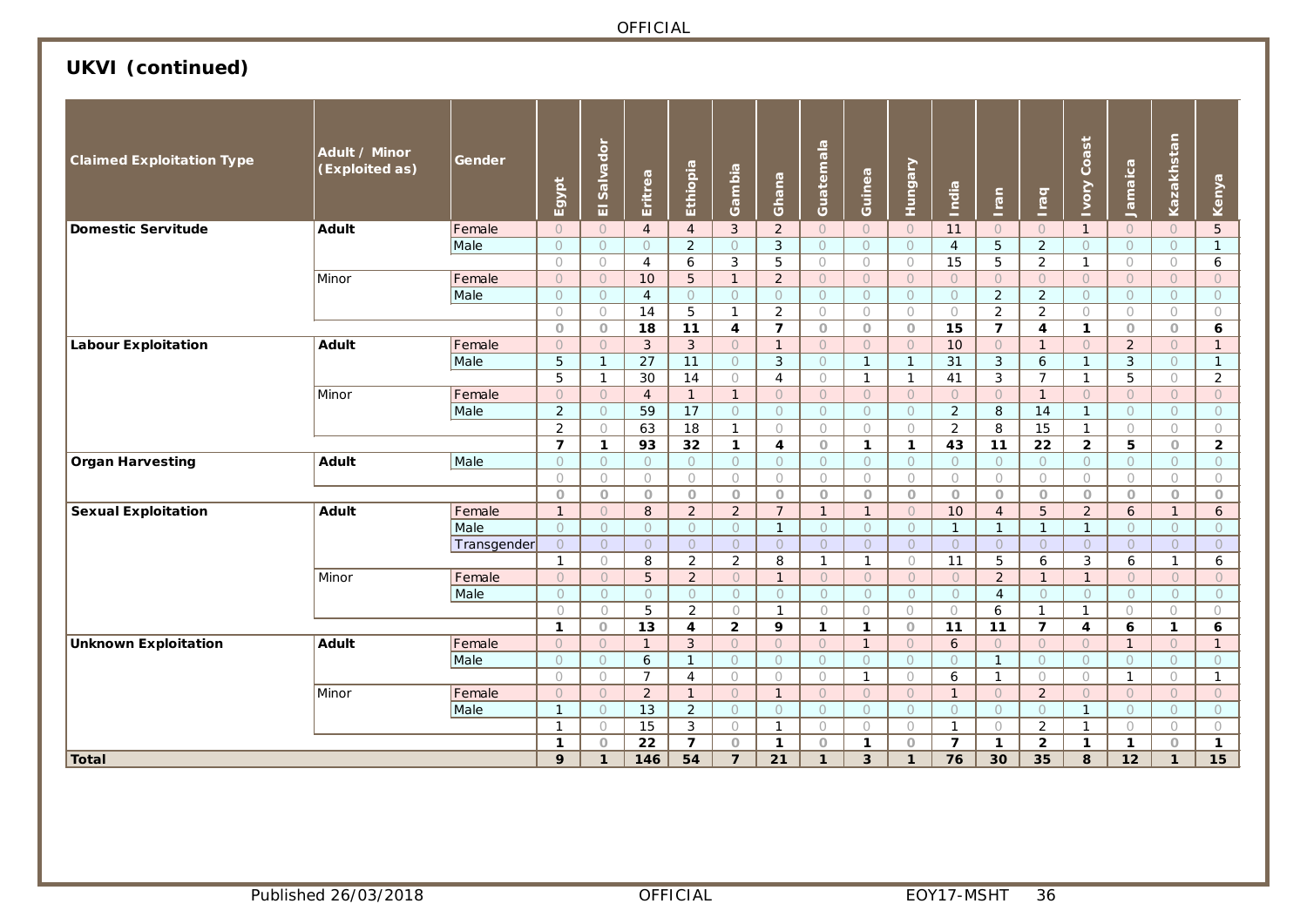# **UKVI (continued)**

| <b>Claimed Exploitation Type</b> | Adult / Minor<br>(Exploited as) | Gender      | Kosovo         | Kuwait         | Latvia         | Lebanon      | Libya          | Lithuania      | <b>Malawi</b>       | Malaysia                | <b>Mali</b>  | Mauritius               | Mexico         | Mongolia       | Morocco                 | Namibia        | Nepal                   | Nigeria         |
|----------------------------------|---------------------------------|-------------|----------------|----------------|----------------|--------------|----------------|----------------|---------------------|-------------------------|--------------|-------------------------|----------------|----------------|-------------------------|----------------|-------------------------|-----------------|
| <b>Domestic Servitude</b>        | Adult                           | Female      | $\bigcirc$     | $\bigcirc$     | $\bigcirc$     | $\circ$      | $\circ$        | $\bigcirc$     | $\overline{2}$      | $\bigcirc$              | $\circ$      | $\circ$                 | $\mathbf{1}$   | $\Omega$       | $\Omega$                | $\mathbf{1}$   | $\circ$                 | $\overline{29}$ |
|                                  |                                 | Male        | $\circ$        | $\circ$        | $\circ$        | $\circ$      | $\circ$        | $\circ$        | $\circ$             | $\circ$                 | $\circ$      | $\circ$                 | $\circ$        | $\circ$        | $\circ$                 | $\Omega$       | $\circ$                 | 9               |
|                                  |                                 |             | $\bigcirc$     | $\bigcirc$     | $\bigcirc$     | $\circ$      | $\circ$        | $\circ$        | $\overline{2}$      | $\bigcirc$              | $\circ$      | $\bigcirc$              | $\mathbf{1}$   | $\circ$        | $\bigcirc$              | $\mathbf{1}$   | $\bigcirc$              | 38              |
|                                  | Minor                           | Female      | $\bigcirc$     | $\mathbf{1}$   | $\overline{O}$ | $\bigcirc$   | $\overline{O}$ | $\bigcirc$     | $\circ$             | $\overline{O}$          | $\Omega$     | $\circ$                 | $\overline{O}$ | $\circ$        | $\bigcirc$              | $\mathbf{1}$   | $\circ$                 | $\mathbf{3}$    |
|                                  |                                 | Male        | $\circ$        | $\circ$        | $\circ$        | $\circ$      | $\circ$        | $\circ$        | $\circlearrowright$ | $\circ$                 | $\circ$      | $\circ$                 | $\circ$        | $\circ$        | $\mathbf{1}$            | $\circ$        | $\circ$                 | $\mathbf{1}$    |
|                                  |                                 |             | $\bigcirc$     | $\mathbf{1}$   | $\bigcirc$     | $\circ$      | $\bigcirc$     | $\bigcirc$     | $\bigcirc$          | $\circ$                 | $\circ$      | $\circ$                 | $\bigcirc$     | $\bigcirc$     | $\mathbf{1}$            | $\mathbf{1}$   | $\bigcirc$              | $\overline{4}$  |
|                                  |                                 |             | $\circ$        | $\mathbf{1}$   | $\circ$        | $\circ$      | $\circ$        | $\circ$        | $\overline{2}$      | $\circ$                 | $\circ$      | $\circ$                 | $\mathbf{1}$   | $\circ$        | $\mathbf{1}$            | $\overline{2}$ | $\circ$                 | 42              |
| <b>Labour Exploitation</b>       | <b>Adult</b>                    | Female      | $\circ$        | $\circ$        | $\mathbf{1}$   | $\circ$      | $\circ$        | $\circ$        | $\circ$             | $\circ$                 | $\circ$      | $\circ$                 | $\circ$        | $\mathbf{1}$   | $\circ$                 | $\circ$        | $\mathbf{1}$            | 5               |
|                                  |                                 | Male        | $\circ$        | $\mathbf{1}$   | $\circ$        | $\circ$      | $\circ$        | $\circ$        | $\circ$             | $\overline{2}$          | $\circ$      | $\mathbf{1}$            | $\circ$        | $\circ$        | $\mathbf{1}$            | $\circ$        | $\mathbf{3}$            | 6               |
|                                  |                                 |             | $\bigcirc$     | $\mathbf{1}$   | $\mathbf{1}$   | $\bigcirc$   | $\bigcirc$     | $\bigcirc$     | $\bigcirc$          | $\overline{2}$          | $\bigcirc$   | $\mathbf{1}$            | $\bigcirc$     | $\mathbf{1}$   | $\mathbf{1}$            | $\bigcirc$     | $\overline{4}$          | 11              |
|                                  | Minor                           | Female      | $\circ$        | $\circ$        | $\overline{O}$ | $\circ$      | $\bigcirc$     | $\bigcirc$     | $\overline{O}$      | $\cup$                  | $\circ$      | $\mathbf{1}$            | $\overline{O}$ | $\circ$        | $\circ$                 | $\circ$        | $\circ$                 | $\mathbf{1}$    |
|                                  |                                 | Male        | $\mathbf{1}$   | $\circ$        | $\circ$        | $\circ$      | $\circ$        | $\circ$        | $\circ$             | $\mathbf{1}$            | $\circ$      | $\circ$                 | $\circ$        | $\circ$        | $\circ$                 | $\circ$        | $\circ$                 | $\overline{2}$  |
|                                  |                                 |             | $\overline{1}$ | $\bigcirc$     | $\bigcirc$     | $\bigcirc$   | $\bigcirc$     | $\bigcirc$     | $\bigcirc$          | $\mathbf{1}$            | $\bigcirc$   | $\mathbf{1}$            | $\bigcirc$     | $\bigcirc$     | $\bigcirc$              | $\bigcirc$     | $\bigcirc$              | $\overline{3}$  |
|                                  |                                 |             | $\mathbf{1}$   | $\mathbf{1}$   | $\mathbf{1}$   | $\circ$      | $\circ$        | $\circ$        | $\circ$             | $\overline{\mathbf{3}}$ | $\circ$      | $\overline{2}$          | $\circ$        | $\mathbf{1}$   | $\mathbf{1}$            | $\circ$        | $\overline{\mathbf{4}}$ | $\overline{14}$ |
| <b>Organ Harvesting</b>          | Adult                           | Male        | $\circ$        | $\bigcirc$     | $\bigcirc$     | $\circ$      | $\bigcirc$     | $\bigcirc$     | $\circ$             | $\bigcirc$              | $\circ$      | $\bigcirc$              | $\bigcirc$     | $\circ$        | $\circ$                 | $\circ$        | $\circ$                 | $\circ$         |
|                                  |                                 |             | $\bigcirc$     | $\circ$        | $\bigcirc$     | $\circ$      | $\bigcirc$     | $\circ$        | $\circ$             | $\bigcirc$              | $\bigcirc$   | $\circ$                 | $\bigcirc$     | $\bigcirc$     | $\bigcirc$              | $\circ$        | $\bigcirc$              | $\bigcirc$      |
|                                  |                                 |             | $\circ$        | $\circ$        | $\circ$        | $\circ$      | $\circ$        | $\circ$        | $\circ$             | $\circ$                 | $\circ$      | $\circ$                 | $\circ$        | $\circ$        | $\circ$                 | $\circ$        | $\circ$                 | $\circ$         |
| <b>Sexual Exploitation</b>       | Adult                           | Female      | $\overline{2}$ | $\circ$        | $\overline{O}$ | $\circ$      | $\circ$        | $\mathbf{1}$   | $\overline{4}$      | 5                       | $\mathbf{1}$ | $\mathbf{1}$            | $\mathbf{1}$   | $\mathbf{1}$   | $\mathbf{1}$            | 2              | $\mathbf{1}$            | 63              |
|                                  |                                 | Male        | $\bigcirc$     | $\bigcirc$     | $\overline{O}$ | $\mathbf{1}$ | $\mathbf{1}$   | $\bigcirc$     | $\bigcirc$          | $\overline{2}$          | $\bigcirc$   | $\bigcirc$              | $\bigcirc$     | $\bigcirc$     | $\bigcirc$              | $\bigcirc$     | $\mathbf{1}$            | 5               |
|                                  |                                 | Transgender | $\circ$        | $\circ$        | $\circ$        | $\circ$      | $\circ$        | $\circ$        | $\circlearrowright$ | $\overline{O}$          | $\bigcirc$   | $\circ$                 | $\circ$        | $\bigcirc$     | $\circlearrowright$     | $\circ$        | $\circlearrowright$     | $\circ$         |
|                                  |                                 |             | $\overline{2}$ | $\bigcirc$     | $\bigcirc$     | $\mathbf{1}$ | $\mathbf{1}$   | $\mathbf{1}$   | $\overline{4}$      | $\overline{7}$          | $\mathbf{1}$ | $\mathbf{1}$            | $\mathbf{1}$   | $\mathbf{1}$   | $\mathbf{1}$            | 2              | $\overline{2}$          | 68              |
|                                  | Minor                           | Female      | $\bigcirc$     | $\bigcirc$     | $\overline{O}$ | $\circ$      | $\cup$         | $\mathbf{1}$   | $\overline{2}$      | $\overline{O}$          | $\circ$      | $\circ$                 | $\circ$        | $\circ$        | $\circ$                 | $\mathbf{1}$   | $\mathbf{1}$            | $\mathbf{1}$    |
|                                  |                                 | Male        | $\bigcirc$     | $\bigcirc$     | $\bigcirc$     | $\circ$      | $\bigcirc$     | $\circ$        | $\circ$             | $\bigcirc$              | $\circ$      | $\bigcirc$              | $\bigcirc$     | $\circ$        | $\circ$                 | $\circ$        | $\circ$                 | 3               |
|                                  |                                 |             | $\circ$        | $\bigcirc$     | $\bigcirc$     | $\bigcirc$   | $\bigcirc$     | $\mathbf{1}$   | $\overline{2}$      | $\bigcirc$              | $\bigcirc$   | $\bigcirc$              | 0              | $\bigcirc$     | $\bigcirc$              | $\mathbf{1}$   | $\mathbf{1}$            | $\overline{4}$  |
|                                  |                                 |             | $\overline{2}$ | $\circ$        | $\circ$        | $\mathbf{1}$ | $\mathbf{1}$   | $\overline{2}$ | 6                   | $\overline{7}$          | $\mathbf{1}$ | $\mathbf{1}$            | $\mathbf{1}$   | $\mathbf{1}$   | $\mathbf{1}$            | 3              | $\mathbf{3}$            | $\overline{72}$ |
| <b>Unknown Exploitation</b>      | <b>Adult</b>                    | Female      | $\bigcirc$     | $\circ$        | $\circ$        | $\circ$      | $\circ$        | $\circ$        | $\circ$             | $\bigcirc$              | $\circ$      | $\bigcirc$              | $\bigcirc$     | $\circ$        | $\circ$                 | $\Omega$       | $\circ$                 | 9               |
|                                  |                                 | Male        | $\bigcirc$     | $\bigcirc$     | $\bigcirc$     | $\bigcirc$   | $\bigcirc$     | $\bigcirc$     | $\circ$             | $\bigcirc$              | $\bigcirc$   | $\bigcirc$              | $\bigcirc$     | $\bigcirc$     | $\bigcirc$              | $\bigcap$      | $\circ$                 | $\overline{3}$  |
|                                  |                                 |             | $\circ$        | $\bigcirc$     | $\circ$        | $\bigcirc$   | $\circ$        | $\bigcirc$     | $\bigcirc$          | $\bigcirc$              | $\bigcirc$   | $\circ$                 | 0              | $\bigcirc$     | $\bigcirc$              | $\circ$        | $\bigcirc$              | $\overline{12}$ |
|                                  | Minor                           | Female      | $\circ$        | $\circ$        | $\circ$        | $\circ$      | $\circ$        | $\circ$        | $\circ$             | $\circ$                 | $\circ$      | $\mathbf{1}$            | $\overline{O}$ | $\circ$        | $\circ$                 | $\circ$        | $\circ$                 | $\circ$         |
|                                  |                                 | Male        | $\circ$        | $\mathbf{1}$   | $\bigcirc$     | $\bigcirc$   | $\circ$        | $\bigcirc$     | $\circ$             | $\bigcirc$              | $\bigcirc$   | $\circ$                 | $\circ$        | $\overline{O}$ | $\bigcirc$              | $\circ$        | $\bigcirc$              | $\overline{2}$  |
|                                  |                                 |             | $\bigcirc$     | $\mathbf{1}$   | $\bigcirc$     | $\circ$      | $\circ$        | $\bigcirc$     | $\bigcirc$          | $\circ$                 | $\circ$      | $\mathbf{1}$            | $\circ$        | $\bigcirc$     | $\circ$                 | $\bigcirc$     | $\circ$                 | $\overline{2}$  |
|                                  |                                 |             | $\circ$        | $\mathbf{1}$   | $\circ$        | $\circ$      | $\circ$        | $\circ$        | $\circ$             | $\circ$                 | $\circ$      | $\mathbf{1}$            | $\circ$        | $\circ$        | $\circ$                 | $\circ$        | $\circ$                 | 14              |
| <b>Total</b>                     |                                 |             | 3              | $\overline{3}$ | $\mathbf{1}$   | $\mathbf{1}$ | $\mathbf{1}$   | $\overline{2}$ | 8                   | 10                      | $\mathbf{1}$ | $\overline{\mathbf{4}}$ | $\overline{2}$ | $\overline{2}$ | $\overline{\mathbf{3}}$ | 5              | $\overline{7}$          | 142             |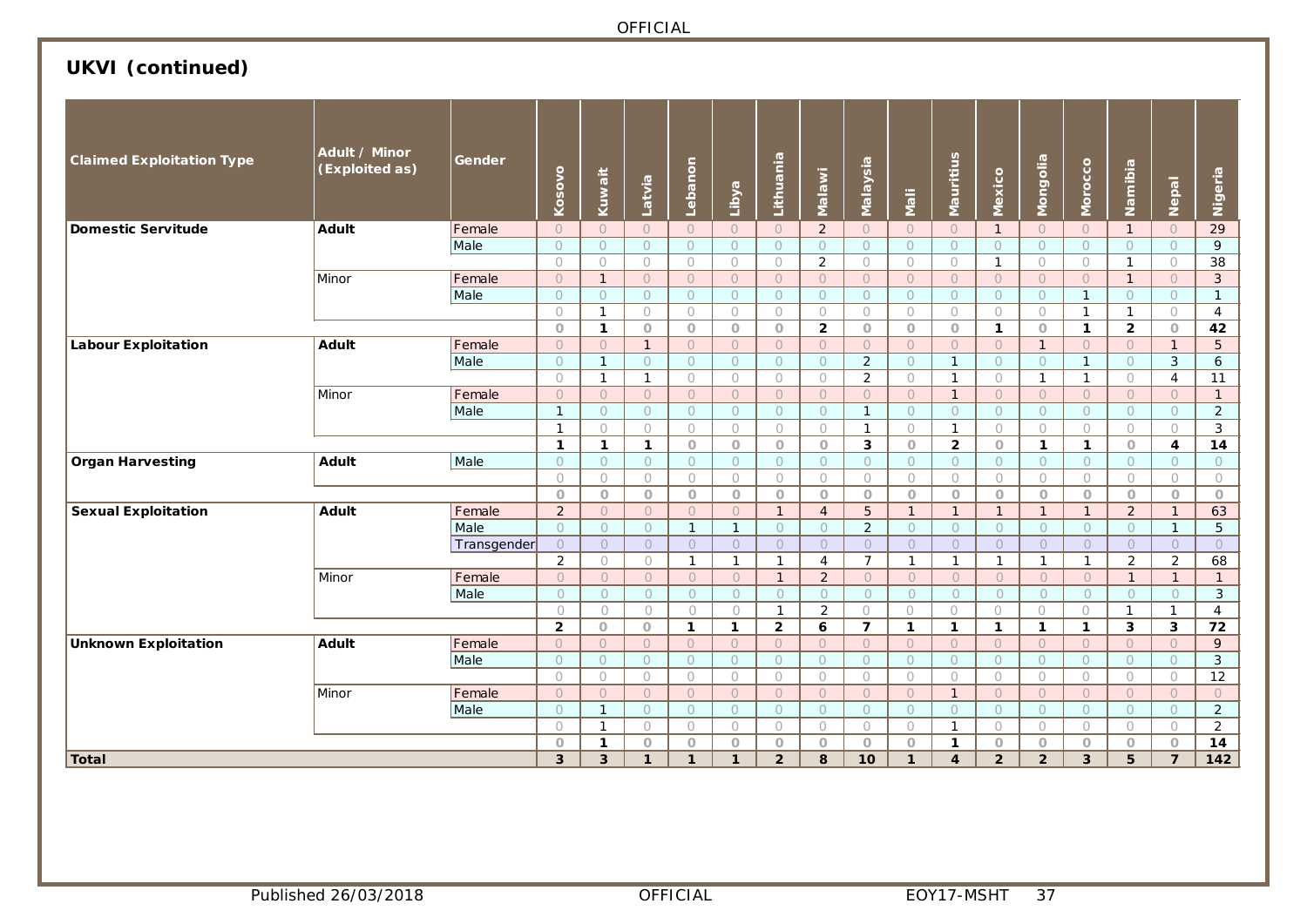# **UKVI (continued)**

| <b>Claimed Exploitation Type</b> | Adult / Minor<br>(Exploited as) | <b>Gender</b> | North Korea              | Not Known             | Pakistan                       | Philippines         | Poland             | Romania               | Senegal                 | Serbia                | Sierra Leone        | Slovakia                   | Somalia                               | South Africa               | South Korea           | Sri Lanka                  | St Lucia                | Sudan                 |
|----------------------------------|---------------------------------|---------------|--------------------------|-----------------------|--------------------------------|---------------------|--------------------|-----------------------|-------------------------|-----------------------|---------------------|----------------------------|---------------------------------------|----------------------------|-----------------------|----------------------------|-------------------------|-----------------------|
| <b>Domestic Servitude</b>        | <b>Adult</b>                    | Female        | $\overline{O}$           | $\mathbf{1}$          | 10                             | $\overline{4}$      | $\bigcirc$         | $\circ$               | $\circ$                 | $\bigcirc$            | $\circ$             | $\bigcirc$                 | $\overline{2}$                        | $\mathbf{1}$               | $\bigcirc$            | $\bigcirc$                 | $\mathbf{1}$            | $\mathbf{1}$          |
|                                  |                                 | Male          | $\circ$                  | $\circ$               | $\overline{4}$                 | $\circ$             | $\circ$            | $\circ$               | $\circ$                 | $\circ$               | $\circ$             | $\circ$                    | $\circ$                               | $\circ$                    | $\circ$               | $\mathbf{1}$               | $\circ$                 | $\overline{2}$        |
|                                  |                                 |               | $\bigcirc$               | $\mathbf{1}$          | 14                             | $\overline{4}$      | $\circ$            | $\circ$               | $\circ$                 | $\circ$               | $\circ$             | $\circ$                    | $\overline{2}$                        | $\mathbf{1}$               | $\circ$               | $\mathbf{1}$               | $\mathbf{1}$            | $\mathbf{3}$          |
|                                  | Minor                           | Female        | $\overline{O}$           | $\circ$               | $\circ$                        | $\bigcirc$          | $\bigcirc$         | $\bigcirc$            | $\Omega$                | $\circ$               | $\bigcirc$          | $\circ$                    | 3                                     | $\circ$                    | $\bigcirc$            | $\circ$                    | $\bigcirc$              | $\overline{O}$        |
|                                  |                                 | Male          | $\circ$                  | $\circ$               | $\mathbf{1}$                   | $\circ$             | $\circ$            | $\circ$               | $\circ$                 | $\circ$               | $\overline{1}$      | $\circ$                    | $\circ$                               | $\circ$                    | $\circ$               | $\mathbf{1}$               | $\circ$                 | 3                     |
|                                  |                                 |               | $\bigcirc$               | $\circ$               | $\mathbf{1}$                   | $\circ$             | $\bigcirc$         | $\bigcirc$            | $\bigcirc$              | $\circ$               | $\mathbf{1}$        | $\circ$                    | 3                                     | $\bigcirc$                 | $\bigcirc$            | $\mathbf{1}$               | $\bigcirc$              | $\mathbf{3}$          |
|                                  |                                 |               | $\circ$                  | $\mathbf{1}$          | 15                             | 4                   | $\circ$            | $\circ$               | $\circ$                 | $\circ$               | $\mathbf{1}$        | $\circ$                    | 5                                     | $\mathbf{1}$               | $\circ$               | $\overline{2}$             | $\mathbf{1}$            | 6                     |
| <b>Labour Exploitation</b>       | Adult                           | Female        | $\mathbf{1}$             | $\circ$               | $\overline{4}$                 | $\overline{2}$      | $\circ$            | $\bigcirc$            | $\circ$                 | $\circ$               | $\circ$             | $\circ$                    | $\mathbf{1}$                          | $\circ$                    | $\circ$               | $\bigcirc$                 | $\circ$                 | $\circ$               |
|                                  |                                 | Male          | $\mathbf{1}$             | $\circ$               | 16                             | $\mathbf{1}$        | $\mathbf{1}$       | $\circ$               | $\overline{2}$          | $\circ$               | $\circlearrowright$ | $\circ$                    | $\overline{4}$                        | $\mathbf{1}$               | $\circ$               | $\mathbf{1}$               | $\circ$                 | 60                    |
|                                  |                                 |               | $\overline{2}$           | $\circ$               | 20                             | $\mathbf{3}$        | $\mathbf{1}$       | $\bigcirc$            | $\overline{2}$          | $\bigcirc$            | $\bigcirc$          | $\bigcirc$                 | 5                                     | $\mathbf{1}$               | $\bigcirc$            | $\mathbf{1}$               | $\circ$                 | 60                    |
|                                  | Minor                           | Female        | $\circ$                  | $\circ$               | $\bigcirc$                     | $\bigcirc$          | $\bigcirc$         | $\overline{1}$        | $\overline{O}$          | $\overline{O}$        | $\Omega$            | $\circ$                    | $\overline{O}$                        | $\circ$                    | $\mathbf{1}$          | $\circ$                    | $\circ$                 | $\overline{O}$        |
|                                  |                                 | Male          | $\circ$                  | $\bigcirc$            | $\mathbf{3}$                   | $\circ$             | $\Omega$           | $\circ$               | $\circ$                 | $\mathbf{1}$          | $\mathbf{1}$        | $\bigcirc$                 | $\mathbf{1}$                          | $\circ$                    | $\circ$               | $\bigcirc$                 | $\circ$                 | 89                    |
|                                  |                                 |               | $\bigcirc$               | $\bigcirc$            | 3                              | $\bigcirc$          | $\bigcirc$         | $\mathbf{1}$          | $\bigcirc$              | $\mathbf{1}$          | $\mathbf{1}$        | $\bigcirc$                 | $\mathbf{1}$                          | $\bigcirc$                 | $\mathbf{1}$          | $\bigcirc$                 | $\bigcirc$              | 89                    |
|                                  |                                 |               | $\overline{2}$           | $\circ$               | 23                             | 3                   | $\mathbf{1}$       | $\mathbf{1}$          | $\overline{2}$          | $\mathbf{1}$          | $\mathbf{1}$        | $\circ$                    | 6                                     | $\mathbf{1}$               | $\mathbf{1}$          | $\mathbf{1}$               | $\circ$                 | 149                   |
| <b>Organ Harvesting</b>          | <b>Adult</b>                    | Male          | $\circ$                  | $\circ$               | $\circ$                        | $\circ$             | $\circ$            | $\circ$               | $\circ$                 | $\circ$               | $\circ$             | $\circ$                    | $\circ$                               | $\circ$                    | $\circ$               | $\circ$                    | $\circ$                 | $\circ$               |
|                                  |                                 |               | $\bigcirc$               | $\bigcirc$            | $\bigcirc$                     | $\bigcirc$          | $\bigcirc$         | $\bigcirc$            | $\bigcirc$              | $\bigcirc$            | $\bigcirc$          | $\bigcirc$                 | $\bigcirc$                            | $\bigcirc$                 | $\bigcirc$            | $\bigcirc$                 | $\bigcirc$              | $\bigcirc$            |
|                                  |                                 |               | $\circ$                  | $\circ$               | $\circ$                        | $\circ$             | $\circ$            | $\circ$               | $\circ$                 | $\circ$               | $\circ$             | $\circ$                    | $\circ$                               | $\circ$                    | $\circ$               | $\circ$                    | $\circ$                 | $\circ$               |
| <b>Sexual Exploitation</b>       | <b>Adult</b>                    | Female        | $\mathbf{1}$             | $\circ$               | 3                              | $\mathbf{3}$        | $\circ$            | $\circ$               | $\overline{2}$          | $\circ$               | $\overline{2}$      | $\mathbf{1}$               | $\overline{2}$                        | $\circ$                    | $\circ$               | $\mathbf{1}$               | $\mathbf{1}$            | $\mathbf{1}$          |
|                                  |                                 | Male          | $\circ$                  | $\circ$               | $\overline{5}$                 | $\circ$             | $\circ$            | $\circ$               | $\circ$                 | $\circ$               | $\overline{1}$      | $\circ$                    | $\mathbf{1}$                          | $\circ$                    | $\circ$               | $\circ$                    | $\circ$                 | $\circ$               |
|                                  |                                 | Transgender   | $\circ$                  | $\circ$               | $\overline{O}$                 | $\circ$             | $\circ$            | $\circ$               | $\circlearrowright$     | $\overline{O}$        | $\circ$             | $\circ$                    | $\circ$                               | $\bigcirc$                 | $\circ$               | $\circ$                    | $\circlearrowright$     | $\circ$               |
|                                  |                                 |               | $\mathbf{1}$             | $\bigcirc$            | 8                              | 3                   | $\bigcirc$         | $\bigcirc$            | $\overline{2}$          | $\bigcirc$            | 3                   | $\mathbf{1}$               | 3                                     | $\bigcirc$                 | $\bigcirc$            | $\mathbf{1}$               | $\mathbf{1}$            | $\mathbf{1}$          |
|                                  | Minor                           | Female        | $\bigcirc$               | $\circ$               | $\overline{O}$                 | $\bigcirc$          | $\bigcirc$         | $\circ$               | $\bigcirc$              | $\bigcirc$            | $\bigcirc$          | $\Omega$                   | $\mathbf{1}$                          | $\mathbf{1}$               | $\circ$               | $\overline{O}$             | $\circ$                 | $\overline{O}$        |
|                                  |                                 | Male          | $\circ$                  | $\circ$               | 3                              | $\circ$             | $\circ$            | $\circ$               | $\circ$                 | $\circ$               | $\circ$             | $\circ$                    | $\circ$                               | $\circ$                    | $\circ$               | $\circ$                    | $\circ$                 | $\circ$               |
|                                  |                                 |               | $\bigcirc$               | $\bigcirc$            | $\mathbf{3}$                   | $\bigcirc$          | $\circ$            | $\bigcirc$            | $\bigcirc$              | $\bigcirc$            | $\bigcirc$          | $\bigcirc$                 | $\mathbf{1}$                          | $\mathbf{1}$               | $\bigcirc$            | $\bigcirc$                 | $\bigcirc$              | $\circ$               |
|                                  | <b>Adult</b>                    | Female        | $\mathbf{1}$<br>$\Omega$ | $\circ$<br>$\bigcirc$ | 11                             | 3<br>$\mathbf{1}$   | $\circ$<br>$\circ$ | $\circ$<br>$\bigcirc$ | $\overline{2}$          | $\circ$<br>$\bigcirc$ | 3<br>$\circ$        | $\mathbf{1}$<br>$\bigcirc$ | $\overline{\mathbf{4}}$<br>$\bigcirc$ | $\mathbf{1}$<br>$\bigcirc$ | $\circ$<br>$\bigcirc$ | $\mathbf{1}$<br>$\bigcirc$ | $\mathbf{1}$<br>$\circ$ | $\mathbf{1}$          |
| <b>Unknown Exploitation</b>      |                                 |               | $\circ$                  | $\mathbf{1}$          | $\overline{2}$<br>$\mathbf{1}$ |                     | $\bigcirc$         | $\bigcirc$            | $\circ$<br>$\circ$      | $\circ$               | $\circ$             | $\circ$                    | $\circ$                               | $\circ$                    | $\bigcirc$            | $\bigcirc$                 | $\circ$                 | $\circ$<br>$\bigcirc$ |
|                                  |                                 | Male          | $\circ$                  | $\mathbf{1}$          | 3                              | $\overline{2}$<br>3 | $\circ$            | $\bigcirc$            | $\bigcirc$              | $\circ$               | $\bigcirc$          | $\bigcirc$                 | $\bigcirc$                            | $\bigcirc$                 | $\bigcirc$            | $\circ$                    | $\bigcirc$              | $\circ$               |
|                                  | Minor                           | Female        | $\circ$                  | $\circ$               | $\circ$                        | $\circ$             | $\circ$            | $\bigcirc$            | $\overline{O}$          | $\circ$               | $\circ$             | $\circ$                    | $\overline{O}$                        | $\circ$                    | $\circ$               | $\circ$                    | $\circ$                 | $\circ$               |
|                                  |                                 | Male          | $\circ$                  | $\circ$               | $\circ$                        | $\bigcirc$          | $\bigcirc$         | $\bigcirc$            | $\circ$                 | $\bigcirc$            | $\bigcirc$          | $\bigcirc$                 | $\mathbf{1}$                          | $\bigcirc$                 | $\bigcirc$            | $\bigcirc$                 | $\bigcirc$              | $\mathbf{1}$          |
|                                  |                                 |               | $\bigcirc$               | $\bigcirc$            | $\bigcirc$                     | $\circ$             | $\circ$            | $\circ$               | $\circ$                 | $\bigcirc$            | $\circ$             | $\circ$                    | $\mathbf{1}$                          | $\circ$                    | $\circ$               | $\bigcirc$                 | $\circ$                 | $\mathbf{1}$          |
|                                  |                                 |               | $\circ$                  | $\mathbf{1}$          | 3                              | 3                   | $\circ$            | $\circ$               | $\circ$                 | $\circ$               | $\circ$             | $\circ$                    | $\mathbf{1}$                          | $\circ$                    | $\circ$               | $\circ$                    | $\circ$                 | $\mathbf{1}$          |
| Total                            |                                 |               | 3                        | $\overline{2}$        | 52                             | 13                  | 1                  | $\mathbf{1}$          | $\overline{\mathbf{4}}$ | $\mathbf{1}$          | 5                   | $\mathbf{1}$               | 16                                    | 3 <sup>1</sup>             | $\mathbf{1}$          | $\overline{\mathbf{4}}$    | $\overline{2}$          | $\overline{157}$      |
|                                  |                                 |               |                          |                       |                                |                     |                    |                       |                         |                       |                     |                            |                                       |                            |                       |                            |                         |                       |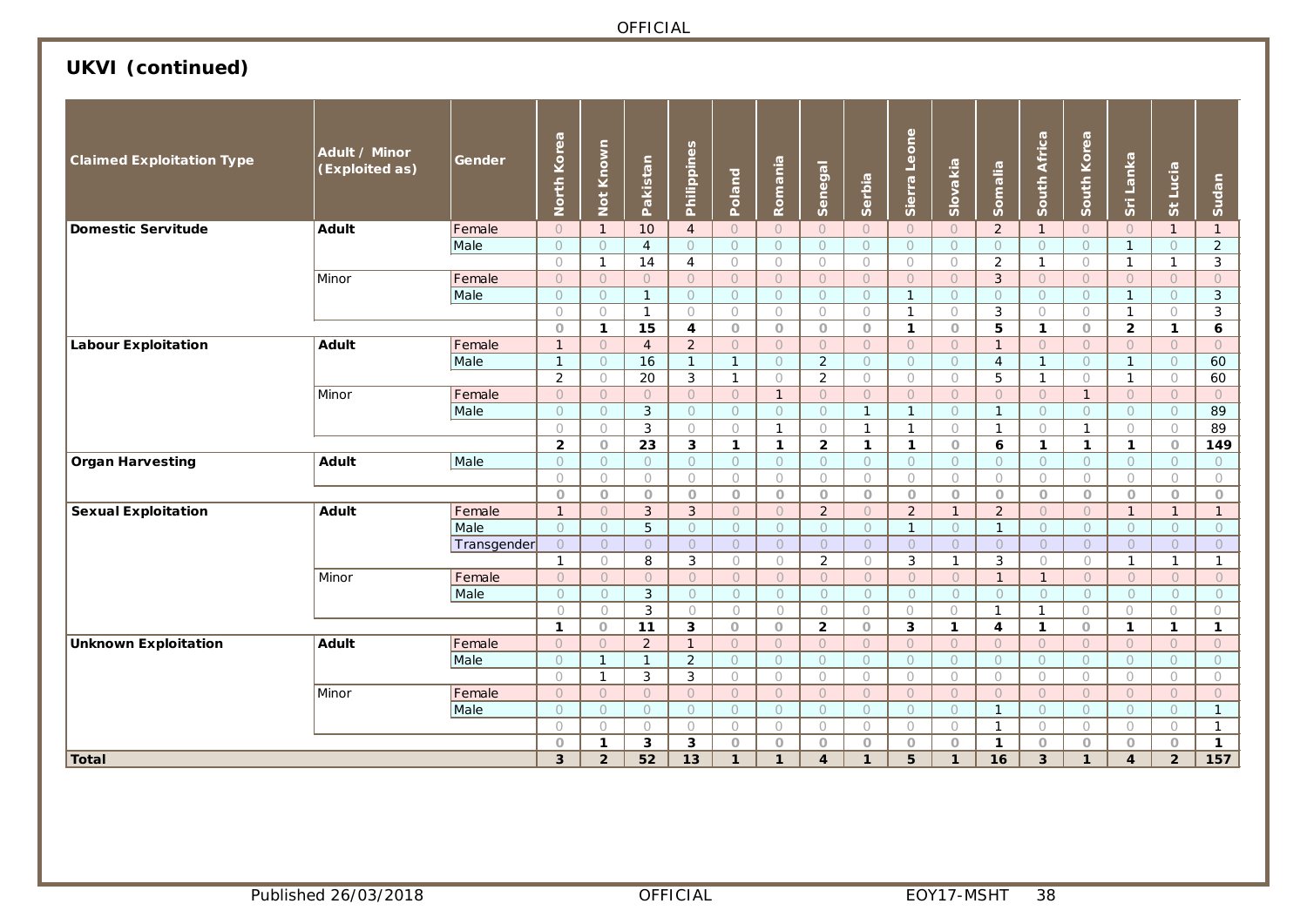# **UKVI (continued)**

| <b>Claimed Exploitation Type</b> | Adult / Minor<br>(Exploited as) | Gender      | Syria          | Tanzania            | Thailand       | Tibet        | ಷ<br>Trinidad<br>Tobago | Tunisia        | Uganda         | Ukraine             | <b>United Kingdom</b> | Uzbekistan     | Venezuela    | Vietnam         | Yemen          | Zimbabwe                | Total           |
|----------------------------------|---------------------------------|-------------|----------------|---------------------|----------------|--------------|-------------------------|----------------|----------------|---------------------|-----------------------|----------------|--------------|-----------------|----------------|-------------------------|-----------------|
| <b>Domestic Servitude</b>        | <b>Adult</b>                    | Female      | $\circ$        | $\circ$             | $\circ$        | $\circ$      | $\circ$                 | $\circ$        | $\mathbf{1}$   | $\circ$             | $\circ$               | $\circ$        | $\circ$      | 3               | $\circ$        | $\overline{4}$          | 107             |
|                                  |                                 | Male        | $\circ$        | $\overline{1}$      | $\circ$        | $\circ$      | $\circ$                 | $\circ$        | $\circ$        | $\circ$             | $\circ$               | $\bigcirc$     | $\circ$      | 9               | $\circ$        | $\circ$                 | 56              |
|                                  |                                 |             | $\bigcirc$     | $\mathbf{1}$        | $\bigcirc$     | $\circ$      | $\circ$                 | $\circ$        | $\mathbf{1}$   | $\circ$             | $\bigcirc$            | $\bigcirc$     | $\circ$      | $\overline{12}$ | 0              | $\overline{4}$          | 163             |
|                                  | Minor                           | Female      | $\bigcirc$     | $\circ$             | $\overline{O}$ | $\circ$      | $\bigcirc$              | $\mathbf{1}$   | $\mathbf{1}$   | $\circlearrowright$ | $\bigcirc$            | $\cup$         | $\bigcirc$   | $\mathbf{3}$    | $\circ$        | $\mathbf{1}$            | 35              |
|                                  |                                 | Male        | $\circ$        | $\circ$             | $\circ$        | $\circ$      | $\circ$                 | $\circ$        | $\circ$        | $\circ$             | $\circ$               | $\circ$        | $\circ$      | 8               | $\circ$        | $\circ$                 | 37              |
|                                  |                                 |             | $\circ$        | $\circ$             | $\circ$        | $\circ$      | $\circ$                 | $\mathbf{1}$   | $\mathbf{1}$   | $\bigcirc$          | $\circ$               | $\circ$        | $\bigcirc$   | 11              | $\bigcirc$     | $\mathbf{1}$            | $\overline{72}$ |
|                                  |                                 |             | $\circ$        | $\mathbf{1}$        | $\circ$        | $\circ$      | $\circ$                 | $\mathbf{1}$   | $\overline{2}$ | $\circ$             | $\circ$               | $\circ$        | $\circ$      | 23              | $\overline{O}$ | 5                       | 235             |
| <b>Labour Exploitation</b>       | <b>Adult</b>                    | Female      | $\overline{O}$ | $\cup$              | $\circ$        | $\circ$      | $\circ$                 | $\bigcirc$     | $\overline{2}$ | $\mathbf{1}$        | $\circ$               | $\circ$        | $\circ$      | 11              | $\circ$        | $\circ$                 | 77              |
|                                  |                                 | Male        | $\mathbf{1}$   | $\bigcirc$          | $\bigcirc$     | $\circ$      | $\mathbf{1}$            | $\circ$        | $\mathbf{1}$   | $\overline{2}$      | $\bigcirc$            | $\circ$        | $\mathbf{1}$ | 94              | $\mathbf{1}$   | $\overline{2}$          | 415             |
|                                  |                                 |             | $\mathbf{1}$   | $\bigcirc$          | $\bigcirc$     | $\bigcirc$   | $\mathbf{1}$            | $\circ$        | 3              | 3                   | $\circ$               | $\circ$        | $\mathbf{1}$ | 105             | $\mathbf{1}$   | $\overline{2}$          | 492             |
|                                  | Minor                           | Female      | $\circ$        | $\circlearrowright$ | $\circ$        | $\bigcirc$   | $\circ$                 | $\mathbf{1}$   | $\circ$        | $\bigcirc$          | $\circlearrowright$   | $\circ$        | $\circ$      | 6               | $\circ$        | $\circ$                 | $\overline{20}$ |
|                                  |                                 | Male        | $\overline{2}$ | $\circ$             | $\circ$        | $\circ$      | $\circ$                 | $\circ$        | $\circ$        | $\circ$             | $\circ$               | $\overline{1}$ | $\circ$      | 24              | $\bigcirc$     | $\circ$                 | 368             |
|                                  |                                 |             | $\overline{2}$ | $\circ$             | $\circ$        | $\circ$      | $\bigcirc$              | $\mathbf{1}$   | $\circ$        | $\circ$             | $\circ$               | $\mathbf{1}$   | $\circ$      | 30              | $\circ$        | $\bigcirc$              | 388             |
|                                  |                                 |             | $\mathbf{3}$   | $\circ$             | $\circ$        | $\circ$      | $\mathbf 1$             | $\mathbf{1}$   | 3              | 3                   | $\bigcirc$            | $\mathbf{1}$   | $\mathbf{1}$ | 135             | $\mathbf{1}$   | $\overline{\mathbf{2}}$ | 880             |
| <b>Organ Harvesting</b>          | Adult                           | Male        | $\circ$        | $\bigcirc$          | $\circ$        | $\bigcirc$   | $\circ$                 | $\circ$        | $\circ$        | $\circ$             | $\circ$               | $\bigcirc$     | $\bigcirc$   | $\circ$         | $\circ$        | $\circ$                 | $\mathbf{1}$    |
|                                  |                                 |             | $\circ$        | $\bigcirc$          | $\bigcirc$     | $\bigcirc$   | $\circ$                 | $\circ$        | $\circ$        | $\circ$             | $\circ$               | $\bigcirc$     | $\bigcirc$   | $\circ$         | $\circ$        | $\circ$                 | $\mathbf{1}$    |
|                                  |                                 |             | $\circ$        | $\circ$             | $\circ$        | $\circ$      | $\circ$                 | $\overline{O}$ | $\circ$        | $\circ$             | $\circ$               | $\circ$        | $\circ$      | $\circ$         | $\circ$        | $\circ$                 | $\mathbf{1}$    |
| <b>Sexual Exploitation</b>       | <b>Adult</b>                    | Female      | $\mathbf{1}$   | $\mathbf{1}$        | $\overline{7}$ | $\circ$      | $\mathbf{1}$            | $\circ$        | 6              | $\circ$             | $\circ$               | $\circ$        | $\circ$      | 33              | $\circ$        | $\epsilon$              | 608             |
|                                  |                                 | Male        | $\circ$        | $\circ$             | $\circ$        | $\circ$      | $\circ$                 | $\circ$        | $\circ$        | $\circ$             | $\circ$               | $\circ$        | $\circ$      | 5               | $\circ$        | $\circ$                 | 42              |
|                                  |                                 | Transgender | $\circ$        | $\circ$             | $\mathbf{1}$   | $\circ$      | $\overline{O}$          | $\circ$        | $\overline{O}$ | $\circ$             | $\circ$               | $\circ$        | $\circ$      | $\circ$         | $\circ$        | $\circ$                 | $\mathbf{1}$    |
|                                  |                                 |             | $\mathbf{1}$   | $\mathbf{1}$        | 8              | $\circ$      | $\mathbf{1}$            | $\circ$        | 6              | $\bigcirc$          | $\bigcirc$            | $\circ$        | $\circ$      | 38              | $\circ$        | 6                       | 651             |
|                                  | Minor                           | Female      | $\circ$        | $\bigcirc$          | $\overline{O}$ | $\circ$      | $\circ$                 | $\overline{O}$ | $\mathbf{1}$   | $\circ$             | $\circ$               | $\bigcirc$     | $\circ$      | $\overline{4}$  | $\circ$        | $\mathbf{1}$            | 41              |
|                                  |                                 | Male        | $\circ$        | $\circ$             | $\circ$        | $\bigcirc$   | $\circ$                 | $\mathbf{1}$   | $\circ$        | $\circ$             | $\mathbf{1}$          | $\circ$        | $\circ$      | $\overline{1}$  | $\circ$        | $\bigcirc$              | 23              |
|                                  |                                 |             | $\circ$        | $\bigcirc$          | $\circ$        | $\bigcirc$   | $\bigcirc$              | $\mathbf{1}$   | $\mathbf{1}$   | $\circ$             | $\mathbf{1}$          | $\bigcirc$     | $\circ$      | 5               | $\bigcirc$     | $\mathbf{1}$            | 64              |
|                                  |                                 |             | $\mathbf{1}$   | $\mathbf{1}$        | 8              | $\circ$      | $\mathbf{1}$            | $\mathbf{1}$   | $\overline{7}$ | $\circ$             | $\mathbf{1}$          | $\circ$        | $\circ$      | 43              | $\circ$        | $\overline{7}$          | 715             |
| <b>Unknown Exploitation</b>      | <b>Adult</b>                    | Female      | $\circ$        | $\circ$             | $\circ$        | $\mathbf{1}$ | $\bigcirc$              | $\circ$        | $\overline{O}$ | $\circ$             | $\circ$               | $\circ$        | $\circ$      | 6               | $\overline{O}$ | $\bigcirc$              | 47              |
|                                  |                                 | Male        | $\mathbf{1}$   | $\bigcirc$          | $\circ$        | $\circ$      | $\circ$                 | $\overline{O}$ | $\bigcirc$     | $\mathbf{1}$        | $\bigcirc$            | $\circ$        | $\bigcirc$   | 10              | $\overline{O}$ | $\circ$                 | $\overline{35}$ |
|                                  |                                 |             | $\mathbf{1}$   | $\circ$             | $\circ$        | $\mathbf{1}$ | $\bigcirc$              | $\circ$        | $\bigcirc$     | $\mathbf{1}$        | $\bigcirc$            | $\circ$        | $\bigcirc$   | 16              | $\bigcirc$     | $\bigcirc$              | $\overline{82}$ |
|                                  | Minor                           | Female      | $\circ$        | $\circ$             | $\circ$        | $\circ$      | $\overline{O}$          | $\circ$        | $\circ$        | $\circ$             | $\circ$               | $\circ$        | $\circ$      | 5               | $\overline{O}$ | $\overline{2}$          | 21              |
|                                  |                                 | Male        | $\circ$        | $\circ$             | $\bigcirc$     | $\circ$      | $\circ$                 | $\circ$        | $\circ$        | $\circ$             | $\circ$               | $\bigcirc$     | $\circ$      | 8               | $\circ$        | $\circ$                 | $\overline{38}$ |
|                                  |                                 |             | $\circ$        | $\circ$             | $\circ$        | $\circ$      | $\bigcirc$              | $\circ$        | $\circ$        | $\circ$             | $\circ$               | $\circ$        | $\circ$      | 13              | 0              | $\overline{2}$          | 59              |
|                                  |                                 |             | $\mathbf{1}$   | $\circ$             | $\circ$        | $\mathbf{1}$ | $\circ$                 | $\circ$        | $\circ$        | $\mathbf{1}$        | $\circ$               | $\circ$        | $\circ$      | 29              | $\circ$        | $\overline{2}$          | 141             |
| <b>Total</b>                     |                                 |             | 5              | $\overline{2}$      | 8              | $\mathbf{1}$ | $\overline{2}$          | 3              | 12             | 4                   | $\mathbf{1}$          | $\mathbf{1}$   | $\mathbf{1}$ | 230             | $\mathbf{1}$   | 16                      | 1972            |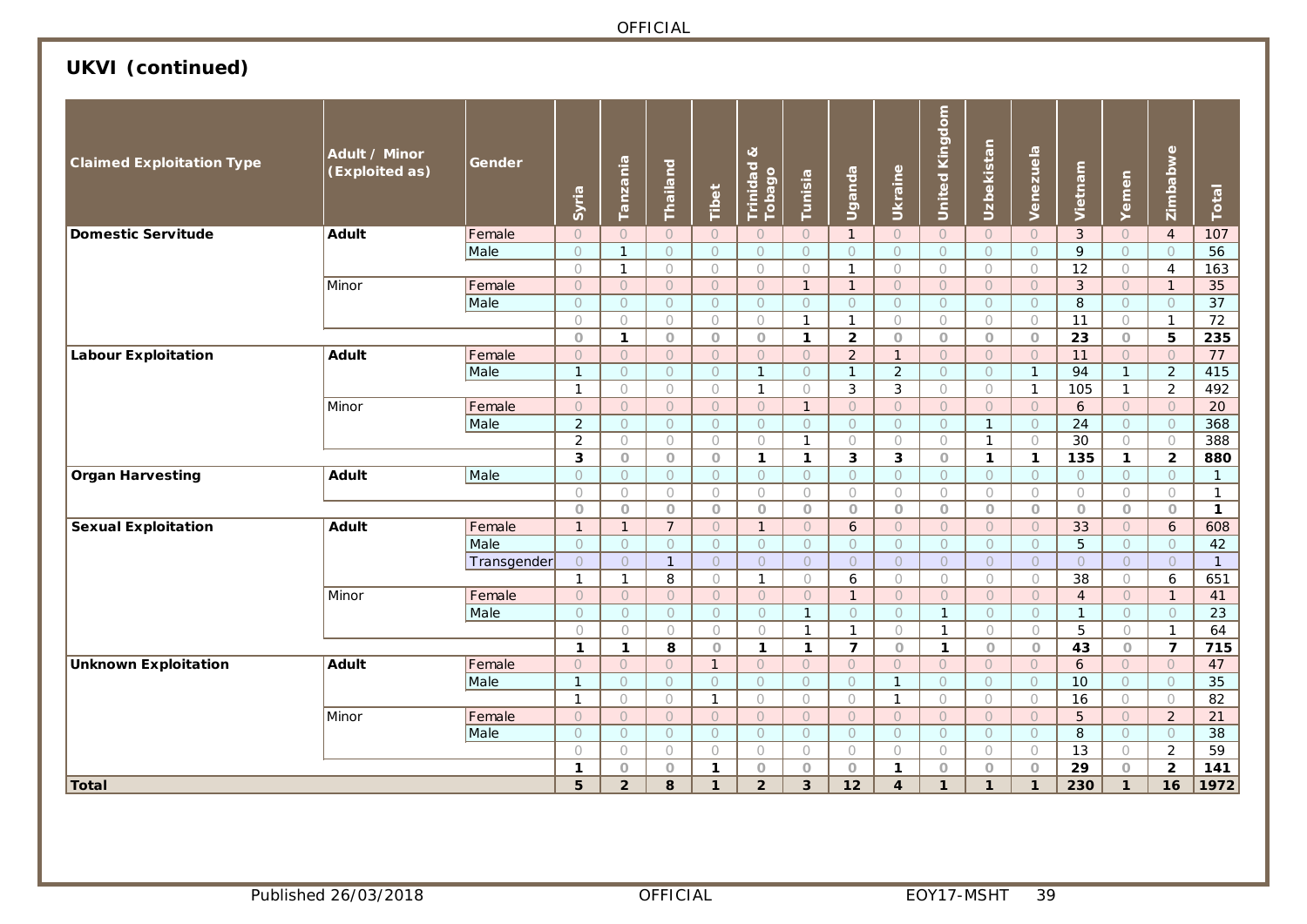# **Local Authorities**

| <b>Claimed Exploitation Type</b> | Adult / Minor<br>(Exploited as) | Gender | Afghanistan             | Albania                  | Algeria             | <b>Angola</b>         | <b>Bangladesh</b>   | Belgium            | Brazil                | <b>Bulgaria</b>     | Cameroon           | Chad                  | Chile               | China                   | Czech Republic          | $\mathbf{a}$<br>epublic<br>œ.<br>Democratic I<br>the Congo | Egypt                 | Eritrea                 | Ethiopia            | Germany               |
|----------------------------------|---------------------------------|--------|-------------------------|--------------------------|---------------------|-----------------------|---------------------|--------------------|-----------------------|---------------------|--------------------|-----------------------|---------------------|-------------------------|-------------------------|------------------------------------------------------------|-----------------------|-------------------------|---------------------|-----------------------|
| Domestic Servitude               | Adult                           | Female | $\mathbf{1}$            | $\mathbf 1$              | $\circ$             | $\circ$               | $\circ$             | $\circ$            | $\circ$               | $\circ$             | $\circ$            | $\circ$               | $\circ$             | $\circ$                 | $\circ$                 | $\circ$                                                    | $\circ$               | $\circ$                 | $\circ$             | $\circ$               |
|                                  |                                 |        | $\overline{1}$          | 1                        | $\bigcirc$          | $\bigcirc$            | $\bigcirc$          | $\circ$            | $\circ$               | $\bigcirc$          | $\bigcirc$         | $\bigcirc$            | $\bigcirc$          | $\bigcirc$              | $\bigcirc$              | $\bigcirc$                                                 | $\bigcirc$            | $\bigcirc$              | $\bigcirc$          | $\circ$               |
|                                  | <b>Minor</b>                    | Female | $\circ$                 | $\circ$                  | $\circ$             | $\circ$               | $\Omega$            | $\circ$            | $\circ$               | $\circ$             | $\circ$            | $\circ$               | $\circ$             | $\circ$                 | $\circ$                 | $\circ$                                                    | $\circ$               | $\mathbf{1}$            | 2                   | $\circ$               |
|                                  |                                 | Male   | $\circ$                 | $\circ$                  | $\circ$             | $\circ$               | $\circ$             | $\circ$            | $\circ$               | $\circ$             | $\circ$            | $\circ$               | $\circ$             | $\circ$                 | $\circ$                 | $\circ$                                                    | $\circ$               | $\circ$                 | $\circ$             | $\circ$               |
|                                  |                                 |        | $\circ$<br>$\mathbf{1}$ | $\circ$                  | $\bigcirc$          | $\bigcirc$<br>$\circ$ | $\circ$             | $\bigcirc$         | $\bigcirc$            | $\bigcirc$          | $\bigcirc$         | $\circ$               | $\bigcirc$          | $\circ$                 | $\bigcirc$              | $\bigcirc$                                                 | $\bigcirc$            | $\mathbf{1}$            | 2<br>$\overline{2}$ | $\bigcirc$<br>$\circ$ |
|                                  | Adult                           | Female | $\circ$                 | $\mathbf{1}$<br>$\Omega$ | $\circ$<br>$\Omega$ | $\bigcirc$            | $\circ$<br>$\Omega$ | $\circ$<br>$\circ$ | $\circ$<br>$\bigcirc$ | $\circ$<br>$\Omega$ | $\circ$<br>$\circ$ | $\circ$<br>$\bigcirc$ | $\circ$<br>$\Omega$ | $\circ$<br>$\mathbf{1}$ | $\circ$<br>$\circ$      | $\circ$<br>$\bigcirc$                                      | $\circ$<br>$\bigcirc$ | $\mathbf{1}$<br>$\circ$ | $\Omega$            | $\overline{O}$        |
| <b>Labour Exploitation</b>       |                                 | Male   | $\mathbf{1}$            | $\overline{2}$           | $\circ$             | $\circ$               | $\circ$             | $\circ$            | $\circ$               | $\mathbf{1}$        | $\circ$            | $\circ$               | $\circ$             | $\circ$                 | $\circ$                 | $\circ$                                                    | $\circ$               | $\circ$                 | $\circ$             | $\circ$               |
|                                  |                                 |        | $\mathbf{1}$            | $\overline{2}$           | $\circ$             | $\bigcirc$            | $\bigcirc$          | $\bigcirc$         | $\bigcirc$            | $\mathbf{1}$        | $\bigcirc$         | $\bigcirc$            | $\circ$             | $\mathbf{1}$            | $\circ$                 | $\bigcirc$                                                 | $\bigcirc$            | $\bigcirc$              | $\circ$             | $\bigcirc$            |
|                                  | Minor                           | Female | $\circ$                 | $\Omega$                 | $\circ$             | $\circ$               | $\bigcirc$          | $\circ$            | $\circ$               | $\mathbf{1}$        | $\circ$            | $\circ$               | $\circ$             | $\Omega$                | $\mathbf{1}$            | $\circ$                                                    | $\bigcirc$            | $\circ$                 | $\bigcirc$          | $\mathbf{1}$          |
|                                  |                                 | Male   | 5                       | 19                       | 2                   | $\bigcirc$            | $\bigcirc$          | $\circ$            | $\bigcirc$            | $\Omega$            | $\mathbf{1}$       | $\bigcirc$            | $\mathbf{1}$        | 3                       | 3                       | $\mathbf{1}$                                               | $\bigcirc$            | 8                       | $\overline{4}$      | $\mathbf{1}$          |
|                                  |                                 |        | 5                       | 19                       | 2                   | $\circ$               | $\circ$             | $\bigcirc$         | $\bigcirc$            | $\mathbf{1}$        | $\mathbf{1}$       | $\circ$               | $\overline{1}$      | 3                       | $\overline{4}$          | $\mathbf{1}$                                               | $\circ$               | 8                       | 4                   | $\overline{2}$        |
|                                  |                                 |        | 6                       | 21                       | $\overline{2}$      | $\circ$               | $\circ$             | $\circ$            | $\circ$               | $\overline{2}$      | $\mathbf{1}$       | $\circ$               | $\mathbf{1}$        | 4                       | $\overline{\mathbf{4}}$ | $\mathbf{1}$                                               | $\circ$               | 8                       | 4                   | $\overline{2}$        |
| <b>Sexual Exploitation</b>       | Adult                           | Female | $\circ$                 | $\overline{7}$           | $\circ$             | $\circ$               | $\circ$             | $\circ$            | $\circ$               | $\circ$             | $\circ$            | $\circ$               | $\circ$             | $\Omega$                | $\circ$                 | $\circ$                                                    | $\circ$               | $\circ$                 | $\circ$             | $\circ$               |
|                                  |                                 | Male   | $\Omega$                | $\bigcirc$               | $\bigcirc$          | $\bigcirc$            | $\bigcirc$          | $\circ$            | $\bigcirc$            | $\Omega$            | $\bigcirc$         | $\bigcirc$            | $\bigcirc$          | $\bigcirc$              | $\circ$                 | $\bigcirc$                                                 | $\bigcirc$            | $\circ$                 | $\Omega$            | $\bigcirc$            |
|                                  |                                 |        | $\circ$                 | $\overline{7}$           | $\circ$             | $\circ$               | $\circ$             | $\bigcirc$         | $\circ$               | $\bigcirc$          | $\circ$            | $\circ$               | $\circ$             | $\circ$                 | $\circ$                 | $\circ$                                                    | $\circ$               | $\circ$                 | $\circ$             | $\circ$               |
|                                  | Minor                           | Female | $\circ$                 | $\overline{4}$           | $\circ$             | $\circ$               | $\bigcirc$          | $\circ$            | $\mathbf{1}$          | $\overline{4}$      | $\circ$            | $\circ$               | $\circ$             | $\circ$                 | $\mathbf{1}$            | $\overline{2}$                                             | $\circ$               | $\mathbf{3}$            | $\circ$             | $\circ$               |
|                                  |                                 | Male   | 2                       | $\mathbf{1}$             | $\bigcirc$          | $\overline{2}$        | $\bigcirc$          | $\circ$            | $\circ$               | $\Omega$            | $\circ$            | $\bigcirc$            | $\circ$             | $\bigcirc$              | $\circ$                 | $\circ$                                                    | $\bigcirc$            | $\circ$                 | $\bigcirc$          | $\circ$               |
|                                  |                                 |        | 2                       | 5                        | $\bigcirc$          | 2                     | $\circ$             | $\bigcirc$         | $\mathbf{1}$          | $\overline{4}$      | $\circ$            | $\circ$               | $\circ$             | $\circ$                 | $\mathbf{1}$            | $\overline{2}$                                             | $\circ$               | 3                       | $\circ$             | $\bigcirc$            |
|                                  |                                 |        | $\overline{2}$          | 12                       | $\circ$             | $\overline{2}$        | $\circ$             | $\circ$            | $\mathbf{1}$          | 4                   | $\circ$            | $\circ$               | $\circ$             | $\circ$                 | $\mathbf{1}$            | $\mathbf{2}$                                               | $\circ$               | 3                       | $\circ$             | $\circ$               |
| <b>Unknown Exploitation</b>      | <b>Adult</b>                    | Female | $\circ$                 | $\bigcirc$               | $\circ$             | $\circ$               | $\Omega$            | $\circ$            | $\mathbf{1}$          | $\circ$             | $\circ$            | $\circ$               | $\circ$             | $\mathbf{1}$            | $\circ$                 | $\circ$                                                    | $\circ$               | $\circ$                 | $\circ$             | $\circ$               |
|                                  |                                 | Male   | $\bigcirc$              | $\mathbf{1}$             | $\bigcirc$          | $\bigcirc$            | $\bigcirc$          | $\circ$            | $\bigcirc$            | $\circ$             | $\bigcirc$         | $\bigcirc$            | $\bigcirc$          | $\Omega$                | $\circ$                 | $\bigcirc$                                                 | $\bigcirc$            | $\circ$                 | $\bigcirc$          | $\bigcirc$            |
|                                  |                                 |        | $\circ$                 | $\mathbf{1}$             | $\bigcirc$          | $\bigcirc$            | $\circ$             | $\bigcirc$         | $\mathbf{1}$          | $\bigcirc$          | $\bigcirc$         | $\bigcirc$            | $\bigcirc$          | $\mathbf{1}$            | $\bigcirc$              | $\bigcirc$                                                 | $\circ$               | $\bigcirc$              | $\circ$             | $\bigcirc$            |
|                                  | <b>Minor</b>                    | Female | $\bigcirc$              | 5                        | $\circ$             | $\circ$               | $\mathbf{1}$        | $\mathbf{1}$       | $\Omega$              | $\bigcirc$          | $\circ$            | $\bigcirc$            | $\circ$             | $\Omega$                | $\circ$                 | $\mathbf{1}$                                               | $\overline{O}$        | $6\overline{6}$         | $\mathbf{1}$        | $\overline{O}$        |
|                                  |                                 | Male   | 12                      | 10                       | $\circ$             | $\bigcirc$            | $\bigcirc$          | $\mathbf{1}$       | $\circ$               | $\Omega$            | $\circ$            | $\overline{1}$        | $\circ$             | $\circ$                 | $\circ$                 | $\overline{1}$                                             | 2                     | 6                       | $\overline{4}$      | $\mathbf{1}$          |
|                                  |                                 |        | 12                      | 15                       | $\bigcirc$          | $\circ$               | $\mathbf{1}$        | $\overline{2}$     | $\circ$               | $\circ$             | $\circ$            | $\mathbf{1}$          | $\circ$             | $\circ$                 | $\circ$                 | $\overline{2}$                                             | 2                     | 12                      | 5                   | $\mathbf{1}$          |
|                                  |                                 |        | 12                      | 16                       | $\circ$             | $\circ$               | $\mathbf{1}$        | $\overline{2}$     | 1                     | $\circ$             | $\circ$            | $\mathbf{1}$          | $\circ$             | $\mathbf{1}$            | $\circ$                 | $\mathbf{2}$                                               | $\overline{2}$        | 12                      | 5                   | $\mathbf{1}$          |
| Total                            |                                 |        | 21                      | 50                       | $\overline{2}$      | $\overline{2}$        | $\mathbf{1}$        | $\overline{2}$     | $\overline{2}$        | 6                   | $\mathbf{1}$       | $\mathbf{1}$          | $\mathbf{1}$        | 5                       | 5                       | 5                                                          | $\overline{2}$        | 24                      | 11                  | 3 <sup>1</sup>        |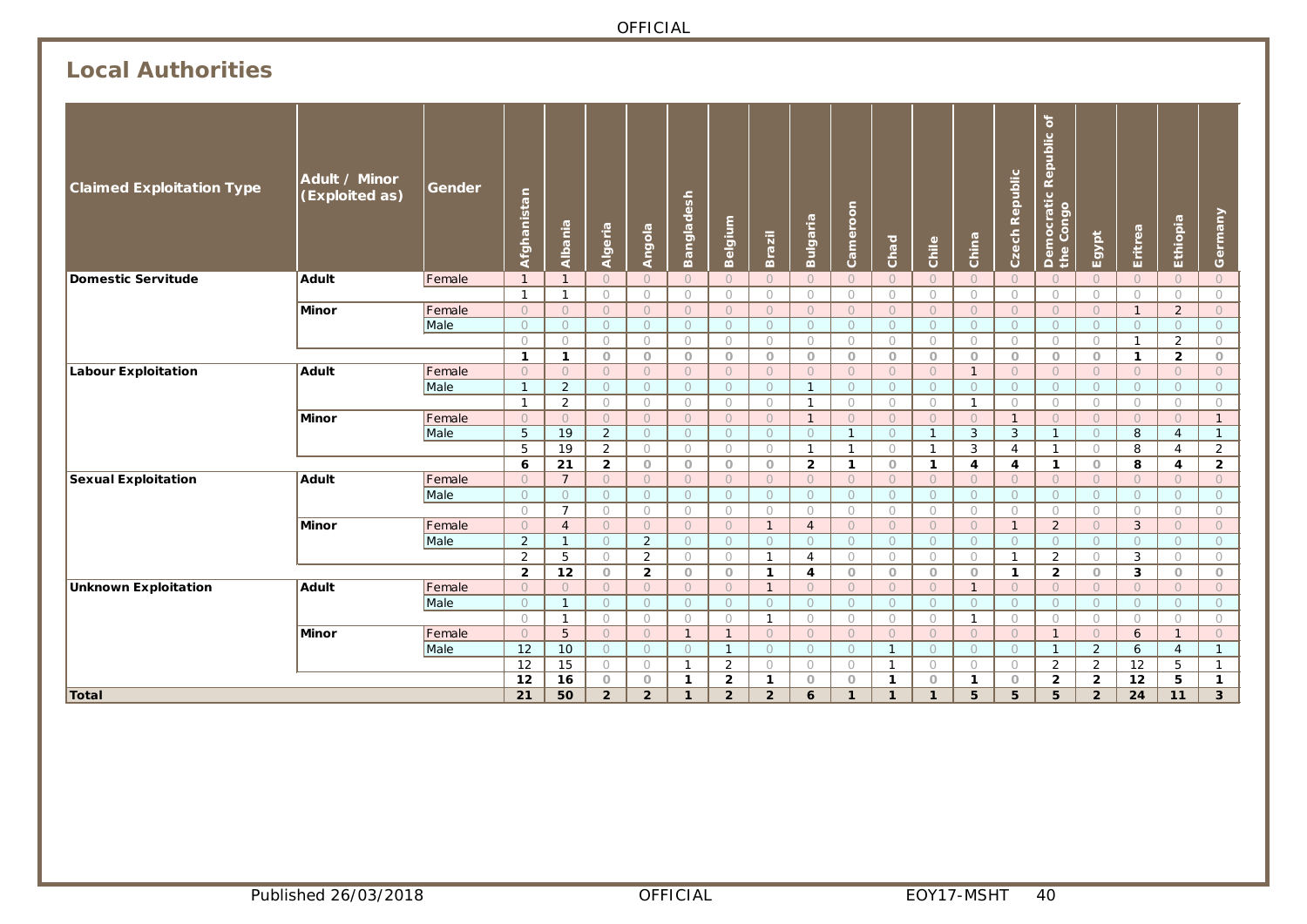# **Local Authorities (continued)**

| <b>Claimed Exploitation Type</b> | Adult / Minor<br>(Exploited as) | Gender | Ghana                      | Guinea                       | Portugal<br>Guinea /         | Hungary            | India              | Iran                         | raq                          | <b>Ireland</b>             | <b>Italy</b>          | Jamaica            | Kenya                 | Latvia                  | Libya                   | Lithuania                    | Morocco            | Netherlands           | Nigeria                   | North Korea           |
|----------------------------------|---------------------------------|--------|----------------------------|------------------------------|------------------------------|--------------------|--------------------|------------------------------|------------------------------|----------------------------|-----------------------|--------------------|-----------------------|-------------------------|-------------------------|------------------------------|--------------------|-----------------------|---------------------------|-----------------------|
| Domestic Servitude               | Adult                           | Female | $\circ$                    | $\circ$                      | $\Omega$                     | $\bigcirc$         | $\Omega$           | $\circ$                      | $\Omega$                     | $\circ$                    | $\circ$               | $\circ$            | $\mathbf{1}$          | $\circ$                 | $\circ$                 | $\mathbf{1}$                 | $\circ$            | $\circ$               | 3                         | $\circ$               |
|                                  |                                 |        | $\circ$                    | $\bigcirc$                   | $\circ$                      | $\bigcirc$         | $\bigcirc$         | $\bigcirc$                   | $\circ$                      | $\circ$                    | $\bigcirc$            | $\circ$            | $\mathbf{1}$          | $\bigcirc$              | $\bigcirc$              | $\overline{1}$               | $\circ$            | $\bigcirc$            | 3                         | $\bigcirc$            |
|                                  | Minor                           | Female | $\bigcirc$                 | $\circ$                      | $\Omega$                     | $\mathbf{1}$       | $\Omega$           | $\circ$                      | $\bigcirc$                   | $\Omega$                   | $\circ$               | $\Omega$           | $\circ$               | $\Omega$                | $\circ$                 | $\bigcirc$                   | $\bigcirc$         | $\circ$               | $\overline{1}$            | $\circ$               |
|                                  |                                 | Male   | $\circ$                    | $\circ$                      | $\bigcirc$                   | $\circ$            | $\circ$            | $\circ$                      | $\circ$                      | $\bigcirc$                 | $\circ$               | $\bigcirc$         | $\circ$               | $\circ$                 | $\circ$                 | $\circ$                      | $\Omega$           | $\circ$               | $\bigcirc$                | $\circ$               |
|                                  |                                 |        | $\circ$                    | $\circ$                      | $\circ$                      | $\overline{1}$     | $\circ$            | $\bigcirc$                   | $\circ$                      | $\circ$                    | $\circ$               | $\circ$            | $\bigcirc$            | $\circ$                 | $\bigcirc$              | $\circ$                      | $\circ$            | $\bigcirc$            | $\overline{1}$            | $\circ$               |
|                                  |                                 |        | $\circ$                    | $\circ$                      | $\circ$                      | $\mathbf{1}$       | $\circ$            | $\circ$                      | $\circ$                      | $\circ$                    | $\circ$               | $\circ$            | $\mathbf{1}$          | $\circ$                 | $\circ$                 | 1                            | $\circ$            | $\circ$               | 4                         | $\circ$               |
| <b>Labour Exploitation</b>       | Adult                           | Female | $\bigcirc$                 | $\circ$                      | $\Omega$                     | $\circ$            | $\Omega$           | $\circ$                      | $\bigcirc$                   | $\Omega$                   | $\circ$               | $\Omega$           | $\circ$               | $\Omega$                | $\circ$                 | $\overline{2}$               | $\bigcirc$         | $\circ$               | $\Omega$                  | $\circ$               |
|                                  |                                 | Male   | $\circ$                    | $\circ$                      | $\circ$                      | $\mathbf{1}$       | $\circ$            | $\circ$                      | $\circ$                      | $\circ$                    | $\mathbf{1}$          | $\circ$            | $\circ$               | $\mathbf{1}$            | $\circ$                 | $\mathbf{1}$                 | $\circ$            | $\circ$               | $\circ$                   | $\circ$               |
|                                  |                                 |        | $\circ$                    | $\bigcirc$                   | $\circ$                      | $\mathbf{1}$       | $\circ$            | $\bigcirc$                   | $\circ$                      | $\circ$                    | $\mathbf{1}$          | $\circ$            | $\circ$               | $\mathbf{1}$            | $\bigcirc$              | 3                            | $\circ$            | $\circ$               | $\circ$                   | $\bigcirc$            |
|                                  | Minor                           | Female | $\circ$                    | $\circ$                      | $\circ$                      | $\circ$            | $\circ$            | $\circ$                      | $\mathbf{1}$                 | $\circ$                    | $\circ$               | $\circ$            | $\circ$               | $\circ$                 | $\circ$                 | $\overline{2}$               | $\circ$            | $\circ$               | $\circ$                   | $\circ$               |
|                                  |                                 | Male   | $\circ$                    | $\circ$                      | $\circ$                      | $\circ$            | $\mathbf{1}$       | 5                            | 3                            | $\circ$                    | $\circ$               | $\overline{1}$     | $\circ$               | $\circ$                 | $\circ$                 | $\overline{1}$               | $\circ$            | $\mathbf{1}$          | $\circ$                   | $\circ$               |
|                                  |                                 |        | $\circ$                    | 0                            | $\circ$                      | $\circ$            | $\mathbf{1}$       | 5                            | $\overline{4}$               | $\circ$                    | $\circ$               | $\mathbf{1}$       | $\circ$               | $\circ$                 | $\circ$                 | 3                            | $\circ$            | $\mathbf{1}$          | $\circ$                   | $\circ$               |
|                                  |                                 |        | $\circ$                    | $\circ$                      | $\circ$                      | $\mathbf{1}$       | $\mathbf{1}$       | 5                            | 4                            | $\circ$                    | $\mathbf{1}$          | $\mathbf{1}$       | $\circ$               | $\mathbf{1}$            | $\circ$                 | 6                            | $\circ$            | $\mathbf{1}$          | $\circ$                   | $\circ$               |
| <b>Sexual Exploitation</b>       | Adult                           | Female | $\bigcirc$                 | $\overline{O}$               | $\Omega$                     | $\bigcirc$         | $\Omega$           | $\circ$                      | $\Omega$                     | $\bigcirc$                 | $\circ$               | $\Omega$           | $\bigcirc$            | $\Omega$                | $\circ$                 | $\bigcirc$                   | $\bigcirc$         | $\circ$               | $\overline{7}$            | $\circ$               |
|                                  |                                 | Male   | $\circ$                    | $\mathbf{1}$                 | $\circ$                      | $\circ$            | $\circ$            | $\circ$                      | $\circ$                      | $\circ$                    | $\circ$               | $\bigcirc$         | $\circ$               | $\circ$                 | $\circ$                 | $\circ$                      | $\Omega$           | $\circ$               | $\Omega$                  | $\circ$               |
|                                  |                                 |        | $\bigcirc$                 | $\mathbf{1}$                 | $\bigcirc$                   | $\bigcirc$         | $\bigcirc$         | $\bigcirc$                   | $\bigcirc$                   | $\bigcirc$                 | $\circ$               | $\bigcirc$         | $\bigcirc$            | $\bigcirc$              | $\bigcirc$              | $\bigcirc$<br>$\mathbf{1}$   | $\bigcirc$         | $\bigcirc$            | $\overline{7}$            | $\bigcirc$            |
|                                  | Minor                           | Female | $\overline{1}$             | $\circ$                      | $\mathbf{1}$                 | $\circ$            | $\circ$            | $\mathbf{1}$                 | $\overline{2}$               | $\mathbf{1}$               | $\circ$               | $\circ$            | $\circ$               | $\mathbf{1}$            | $\circ$                 |                              | $\circ$            | $\circ$               | $\circ$                   | $\circ$               |
|                                  |                                 | Male   | $\bigcirc$<br>$\mathbf{1}$ | $\mathbf{1}$<br>$\mathbf{1}$ | $\bigcirc$<br>$\overline{1}$ | $\circ$            | $\bigcirc$         | $\circ$                      | $\bigcirc$<br>$\overline{2}$ | $\bigcirc$<br>$\mathbf{1}$ | $\circ$               | $\bigcirc$         | $\bigcirc$            | $\circ$<br>$\mathbf{1}$ | $\circ$                 | $\bigcirc$<br>$\overline{1}$ | $\bigcirc$         | $\circ$               | $\bigcirc$                | $\circ$               |
|                                  |                                 |        | $\mathbf{1}$               | $\overline{2}$               | $\mathbf{1}$                 | $\circ$<br>$\circ$ | $\circ$<br>$\circ$ | $\mathbf{1}$<br>$\mathbf{1}$ | $\overline{2}$               | $\mathbf{1}$               | $\bigcirc$<br>$\circ$ | $\circ$<br>$\circ$ | $\bigcirc$<br>$\circ$ | $\mathbf{1}$            | $\circ$<br>$\circ$      | 1                            | $\circ$<br>$\circ$ | $\bigcirc$<br>$\circ$ | $\circ$<br>$\overline{7}$ | $\bigcirc$<br>$\circ$ |
| <b>Unknown Exploitation</b>      | Adult                           | Female | $\circ$                    | $\circ$                      | $\circ$                      | $\circ$            | $\circ$            | $\circ$                      | $\circ$                      | $\circ$                    | $\circ$               | -1                 | $\circ$               | $\circ$                 | $\circ$                 | $\circ$                      | $\circ$            | $\circ$               | $\circ$                   | $\circ$               |
|                                  |                                 | Male   | $\bigcirc$                 | $\bigcirc$                   | $\bigcirc$                   | $\bigcirc$         | $\bigcirc$         | $\circ$                      | $\bigcirc$                   | $\bigcirc$                 | $\circ$               | $\bigcirc$         | $\bigcirc$            | $\circ$                 | $\circ$                 | $\bigcirc$                   | $\Omega$           | $\circ$               | $\bigcirc$                | $\circ$               |
|                                  |                                 |        | $\circ$                    | $\circ$                      | $\circ$                      | $\bigcirc$         | $\circ$            | $\bigcirc$                   | $\circ$                      | $\circ$                    | $\bigcirc$            | $\overline{1}$     | $\bigcirc$            | $\bigcirc$              | $\circ$                 | $\circ$                      | $\circ$            | $\bigcirc$            | $\circ$                   | $\circ$               |
|                                  | Minor                           | Female | $\bigcirc$                 | $\mathbf{1}$                 | $\bigcirc$                   | $\Omega$           | $\bigcirc$         | $\mathbf{1}$                 | $\Omega$                     | $\Omega$                   | $\circ$               | $\Omega$           | $\bigcirc$            | $\Omega$                | $\Omega$                | $\bigcirc$                   | $\Omega$           | $\circ$               | 3                         | $\overline{O}$        |
|                                  |                                 | Male   | $\overline{1}$             | $\circ$                      | $\circ$                      | $\circ$            | $\circ$            | 6                            | 10                           | $\circ$                    | $\circ$               | $\circ$            | $\circ$               | $\circ$                 | 3                       | $\circ$                      | $\mathbf{1}$       | $\circ$               | 3                         | $\mathbf{1}$          |
|                                  |                                 |        | $\mathbf{1}$               | $\mathbf{1}$                 | $\bigcirc$                   | $\bigcirc$         | $\bigcirc$         | $\overline{7}$               | 10                           | $\bigcirc$                 | $\circ$               | $\bigcirc$         | $\bigcirc$            | $\bigcirc$              | 3                       | $\bigcirc$                   | $\mathbf{1}$       | $\bigcirc$            | 6                         | $\mathbf{1}$          |
|                                  |                                 |        | 1                          | $\mathbf{1}$                 | $\circ$                      | $\circ$            | $\circ$            | $\overline{7}$               | 10                           | $\circ$                    | $\circ$               | $\mathbf{1}$       | $\circ$               | $\circ$                 | 3                       | $\circ$                      | $\mathbf{1}$       | $\circ$               | 6                         | $\mathbf{1}$          |
| Total                            |                                 |        | $\overline{2}$             | $\overline{3}$               | $\mathbf{1}$                 | $\overline{2}$     | $\mathbf{1}$       | 13                           | 16                           | $\mathbf{1}$               | $\mathbf{1}$          | $\overline{2}$     | $\mathbf{1}$          | $\overline{2}$          | $\overline{\mathbf{3}}$ | 8                            | $\mathbf{1}$       | $\mathbf{1}$          | 17                        | 1                     |
|                                  |                                 |        |                            |                              |                              |                    |                    |                              |                              |                            |                       |                    |                       |                         |                         |                              |                    |                       |                           |                       |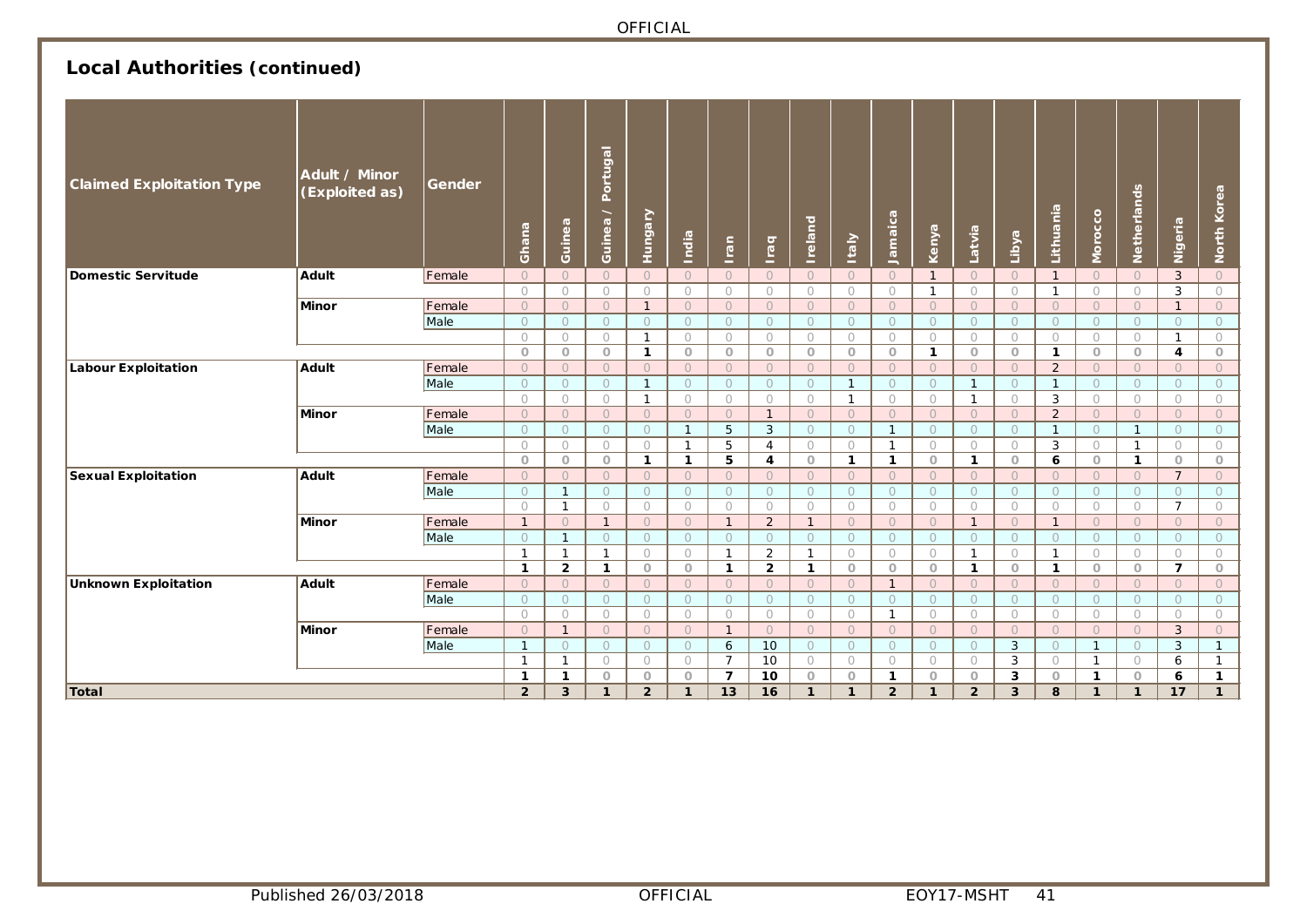# **Local Authorities (continued)**

| <b>Claimed Exploitation Type</b> | Adult / Minor<br>(Exploited as) | Gender | Known<br>Not | Pakistan       | Palestine           | Poland         | Portugal                | Romania                 | Slovakia       | Somalia        | Spain               | Sri Lanka    | Nevis<br>ಳ<br>St Kitts | Sudan               | Syria          | Taiwan         | United Kingdom          | Vietnam        | Total           |
|----------------------------------|---------------------------------|--------|--------------|----------------|---------------------|----------------|-------------------------|-------------------------|----------------|----------------|---------------------|--------------|------------------------|---------------------|----------------|----------------|-------------------------|----------------|-----------------|
| <b>Domestic Servitude</b>        | Adult                           | Female | $\circ$      | $\mathbf{1}$   | $\circ$             | $\circ$        | $\bigcirc$              | $\circ$                 | $\bigcirc$     | $\bigcirc$     | $\circ$             | $\circ$      | $\bigcirc$             | $\circ$             | $\circ$        | $\circ$        | $\circ$                 | $\mathbf{1}$   | 9               |
|                                  |                                 |        | $\circ$      | $\mathbf{1}$   | $\circ$             | $\bigcirc$     | $\bigcirc$              | $\circ$                 | $\bigcirc$     | $\bigcirc$     | $\circ$             | $\bigcirc$   | $\bigcirc$             | $\circ$             | $\bigcirc$     | $\bigcirc$     | $\circ$                 | $\mathbf{1}$   | 9               |
|                                  | Minor                           | Female | $\mathbf{1}$ | $\circ$        | $\circ$             | $\circ$        | $\circ$                 | $\circ$                 | $\circ$        | $\circ$        | $\circ$             | $\circ$      | $\circ$                | $\circ$             | $\circ$        | $\circ$        | $\circ$                 | $\mathbf{1}$   | $\overline{7}$  |
|                                  |                                 | Male   | $\circ$      | $\bigcirc$     | $\circ$             | $\circ$        | $\bigcirc$              | $\circ$                 | $\circ$        | $\overline{1}$ | $\circ$             | $\circ$      | $\circ$                | $\mathbf{1}$        | $\circ$        | $\circ$        | $\circ$                 | $\circ$        | $\overline{2}$  |
|                                  |                                 |        | $\mathbf{1}$ | $\bigcirc$     | $\bigcirc$          | $\circ$        | $\circ$                 | $\circ$                 | $\circ$        | $\overline{1}$ | $\circ$             | $\circ$      | $\circ$                | $\mathbf{1}$        | $\circ$        | $\circ$        | $\circ$                 | $\mathbf{1}$   | 9               |
|                                  |                                 |        | $\mathbf{1}$ | $\mathbf{1}$   | $\circ$             | $\circ$        | $\circ$                 | $\circ$                 | $\circ$        | $\mathbf{1}$   | $\circ$             | $\circ$      | $\circ$                | $\mathbf{1}$        | $\circ$        | $\circ$        | $\circ$                 | $\overline{2}$ | 18              |
| <b>Labour Exploitation</b>       | <b>Adult</b>                    | Female | $\circ$      | $\circ$        | $\circ$             | $\circ$        | $\mathbf{1}$            | $\circ$                 | $\mathbf{1}$   | $\circ$        | $\circ$             | $\circ$      | $\circ$                | $\circ$             | $\circ$        | $\circ$        | $\overline{1}$          | $\circ$        | 6               |
|                                  |                                 | Male   | $\circ$      | $\mathbf{1}$   | $\circ$             | 3              | $\overline{1}$          | $\circ$                 | 3              | $\bigcirc$     | $\circ$             | $\mathbf{1}$ | $\circ$                | $\circ$             | $\circ$        | $\overline{O}$ | $\mathbf{1}$            | 3              | 21              |
|                                  |                                 |        | $\circ$      | $\mathbf{1}$   | $\circ$             | 3              | $\overline{2}$          | $\circ$                 | $\overline{4}$ | $\bigcirc$     | $\circ$             | $\mathbf{1}$ | $\circ$                | $\circ$             | $\circ$        | $\bigcirc$     | $\overline{2}$          | 3              | 27              |
|                                  | Minor                           | Female | $\circ$      | $\circ$        | $\circ$             | $\circ$        | $\circ$                 | $\overline{2}$          | $\circ$        | $\circ$        | $\circ$             | $\circ$      | $\circ$                | $\circ$             | $\circ$        | $\circ$        | 18                      | 9              | $\overline{35}$ |
|                                  |                                 | Male   | $\circ$      | $\mathbf{1}$   | $\circ$             | 2              | $\mathbf{1}$            | $\overline{2}$          | $\mathbf{1}$   | $\overline{1}$ | $\circ$             | $\circ$      | $\circ$                | 32                  | $\overline{2}$ | $\circ$        | 128                     | 38             | 268             |
|                                  |                                 |        | $\bigcirc$   | $\mathbf{1}$   | $\circ$             | 2              | $\mathbf{1}$            | $\overline{4}$          | $\mathbf{1}$   | $\overline{1}$ | $\circ$             | $\bigcirc$   | $\circ$                | $\overline{32}$     | 2              | $\bigcirc$     | 146                     | 47             | 303             |
|                                  |                                 |        | $\circ$      | $\overline{2}$ | $\circ$             | 5              | 3                       | $\overline{\mathbf{4}}$ | 5              | $\mathbf{1}$   | $\circ$             | $\mathbf{1}$ | $\circ$                | 32                  | $\overline{2}$ | $\circ$        | 148                     | 50             | 330             |
| <b>Sexual Exploitation</b>       | <b>Adult</b>                    | Female | $\circ$      | $\circ$        | $\circ$             | $\circ$        | $\circ$                 | $\mathbf{1}$            | $\circ$        | $\circ$        | $\circ$             | $\circ$      | $\circ$                | $\circ$             | $\circ$        | $\circ$        | 5                       | $\overline{4}$ | 24              |
|                                  |                                 | Male   | $\circ$      | $\circ$        | $\circlearrowright$ | $\circ$        | $\circ$                 | $\circ$                 | $\mathbf{1}$   | $\circ$        | $\circlearrowright$ | $\circ$      | $\circ$                | $\circlearrowright$ | $\circ$        | $\circ$        | $\circlearrowright$     | $\circ$        | $\overline{2}$  |
|                                  |                                 |        | $\circ$      | $\circ$        | $\circ$             | $\bigcirc$     | $\bigcirc$              | $\mathbf{1}$            | $\mathbf{1}$   | $\circ$        | $\circ$             | $\circ$      | $\circ$                | $\bigcirc$          | $\circ$        | $\circ$        | 5                       | $\overline{4}$ | $\overline{26}$ |
|                                  | Minor                           | Female | $\mathbf{1}$ | $\circ$        | $\circ$             | 3              | $\mathbf{1}$            | $\overline{2}$          | 2              | $\mathbf{1}$   | $\mathbf{1}$        | $\circ$      | $\overline{2}$         | $\mathbf{1}$        | $\circ$        | $\circ$        | 144                     | 10             | 191             |
|                                  |                                 | Male   | $\circ$      | $\circ$        | $\circ$             | $\circ$        | $\circ$                 | $\circ$                 | $\circ$        | $\circ$        | $\circ$             | $\circ$      | $\circ$                | $\circ$             | $\circ$        | $\circ$        | $\overline{12}$         | $\circ$        | $\overline{18}$ |
|                                  |                                 |        | $\mathbf{1}$ | $\bigcirc$     | $\circ$             | 3              | $\mathbf{1}$            | 2                       | 2              | $\overline{1}$ | $\mathbf{1}$        | $\circ$      | $\overline{2}$         | $\mathbf{1}$        | $\circ$        | $\bigcirc$     | 156                     | 10             | 209             |
|                                  |                                 |        | $\mathbf{1}$ | $\circ$        | $\circ$             | $\mathbf{3}$   | $\mathbf{1}$            | 3                       | 3              | $\mathbf{1}$   | $\mathbf{1}$        | $\circ$      | $\overline{2}$         | $\mathbf{1}$        | $\circ$        | $\circ$        | 161                     | 14             | 235             |
| <b>Unknown Exploitation</b>      | Adult                           | Female | $\circ$      | $\circ$        | $\circ$             | $\circ$        | $\circ$                 | $\Omega$                | $\Omega$       | $\circ$        | $\bigcirc$          | $\Omega$     | $\circ$                | $\bigcirc$          | $\circ$        | $\overline{O}$ | $\circ$                 | $\mathbf{1}$   | $\overline{4}$  |
|                                  |                                 | Male   | $\circ$      | $\circ$        | $\circ$             | $\circ$        | $\circ$                 | $\circ$                 | $\circ$        | $\circ$        | $\circ$             | $\circ$      | $\circ$                | $\circ$             | $\circ$        | $\circ$        | $\circ$                 | $\circ$        | $\mathbf{1}$    |
|                                  |                                 |        | $\circ$      | $\bigcirc$     | $\circ$             | $\bigcirc$     | $\circ$                 | $\circ$                 | $\circ$        | $\circ$        | $\circ$             | $\circ$      | $\circ$                | $\bigcirc$          | $\circ$        | $\bigcirc$     | $\bigcirc$              | $\mathbf{1}$   | 5               |
|                                  | Minor                           | Female | $\circ$      | $\circ$        | $\circ$             | $\overline{1}$ | $\circ$                 | $\overline{1}$          | 3              | $\circ$        | $\circ$             | $\circ$      | $\circ$                | $\overline{1}$      | $\circ$        | $\mathbf{1}$   | $\overline{1}$          | 20             | 48              |
|                                  |                                 | Male   | $\mathbf{1}$ | $\circ$        | $\overline{1}$      | $\mathbf{1}$   | $\bigcirc$              | $\overline{1}$          | 2              | 3              | $\circ$             | $\bigcirc$   | $\bigcirc$             | 19                  | $\overline{4}$ | $\circ$        | $\mathbf{3}$            | 55             | 153             |
|                                  |                                 |        | $\mathbf{1}$ | $\bigcirc$     | $\mathbf{1}$        | 2              | $\circ$                 | $\overline{2}$          | 5              | 3              | $\circ$             | $\circ$      | $\circ$                | $\overline{20}$     | $\overline{4}$ | $\overline{1}$ | $\overline{4}$          | 75             | 201             |
|                                  |                                 |        |              | $\circ$        | $\mathbf{1}$        | $\overline{2}$ | $\circ$                 | $\overline{2}$          | 5              | 3              | $\circ$             | $\circ$      | $\circ$                | 20                  | 4              | $\mathbf{1}$   | $\overline{\mathbf{4}}$ | 76             | 206             |
| Total                            |                                 |        |              | $\overline{3}$ | 1                   | 10             | $\overline{\mathbf{4}}$ | 9                       | 13             | 6              | $\mathbf{1}$        | $\mathbf{1}$ | $\overline{2}$         | 54                  | 6              | $\mathbf{1}$   | 313                     | 142            | 789             |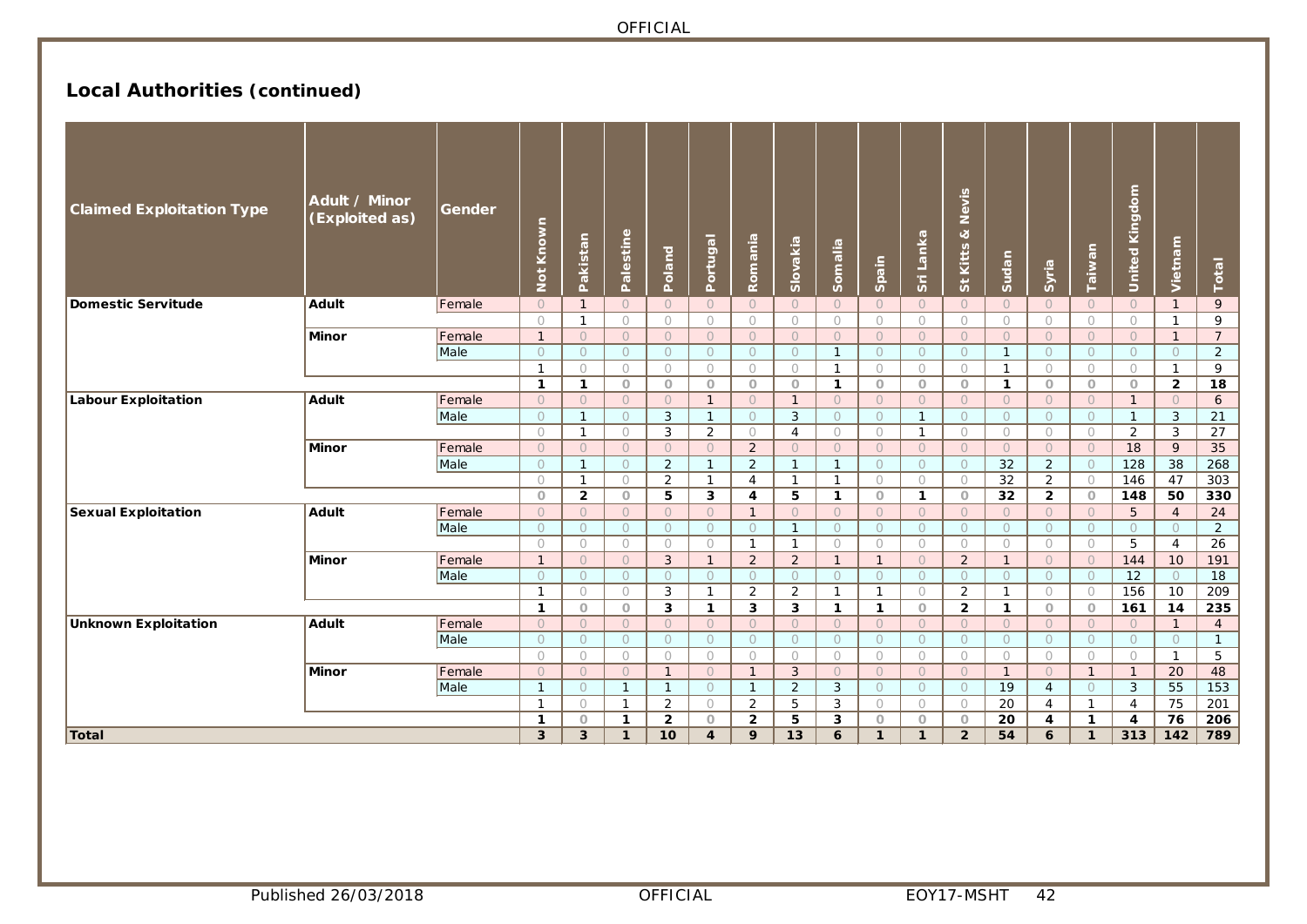# **NGO/Third Sector**

### **Barnardos**

| <b>Claimed Exploitation Type</b> | Adult / Minor<br>(Exploited as) | Gender | Afghanistan  | Albania        | Bulgaria   | Burkina Faso | Czech Republic | Democratic Republic<br>of the Congo | Eritrea      | Ethiopia       | Guinea      | Iran           | <b>Iraq</b>    | Kuwait         | Romania      | Spain      | Sudan          | Togo             | United Kingdom | Vietnam        | Total          |
|----------------------------------|---------------------------------|--------|--------------|----------------|------------|--------------|----------------|-------------------------------------|--------------|----------------|-------------|----------------|----------------|----------------|--------------|------------|----------------|------------------|----------------|----------------|----------------|
| Domestic Servitude               | Minor                           | Female | $\Omega$     | $\bigcirc$     | $\Omega$   |              | $\Omega$       | $\Omega$                            | $\bigcirc$   | $\Omega$       | $\bigcirc$  | $\bigcirc$     | $\bigcirc$     | $\Omega$       | $\Omega$     |            | $\Omega$       | $\bigcap$        | $\Omega$       | $\mathbf{1}$   | $\overline{3}$ |
|                                  |                                 | Male   | $\circ$      | $\circ$        | $\circ$    | $\circ$      | $\circ$        | 2                                   | $\mathbf{1}$ | $\circ$        | $\circ$     | $\circ$        | $\circ$        | $\circ$        | $\circ$      | $\circ$    | $\circ$        | $\circ$          | $\circ$        | $\mathbf{1}$   | $\overline{4}$ |
|                                  |                                 |        | $\bigcirc$   | $\bigcirc$     | $\bigcirc$ |              | $\bigcirc$     | 2                                   |              | $\bigcirc$     | $\circ$     | $\bigcirc$     | $\bigcirc$     | $\bigcirc$     | $\bigcirc$   | -1         | $\bigcirc$     | $\bigcirc$       | $\circ$        | 2              | $\overline{7}$ |
|                                  |                                 |        | $\circ$      | $\circ$        | $\circ$    | $\mathbf 1$  | $\circ$        | $\overline{2}$                      | $\mathbf{1}$ | $\circ$        | $\circ$     | $\circ$        | $\circ$        | $\circ$        | $\circ$      | -1         | $\circ$        | $\circ$          | $\circ$        | $\overline{2}$ | $\overline{7}$ |
| <b>Labour Exploitation</b>       | Adult                           | Female | $\bigcirc$   | $\mathbf{1}$   | $\Omega$   | $\Omega$     | $\Omega$       | $\Omega$                            | $\Omega$     | $\Omega$       | $\circ$     | $\Omega$       | $\bigcirc$     | $\Omega$       | $\Omega$     | $\bigcirc$ | $\bigcirc$     | $\Omega$         | $\bigcirc$     | $\cap$         | $\mathbf{1}$   |
|                                  |                                 |        | $\circ$      | $\mathbf{1}$   | $\bigcirc$ | $\circ$      | $\circ$        | $\circ$                             | $\circ$      | $\circ$        | $\circ$     | $\circ$        | $\circ$        | $\circ$        | $\circ$      | $\circ$    | $\bigcirc$     | $\bigcirc$       | $\circ$        | $\bigcirc$     | $\mathbf{1}$   |
|                                  | Minor                           | Female | $\bigcirc$   | $\mathbf{1}$   | $\circ$    | $\circ$      | $\circ$        | $\circ$                             | $\circ$      | $\circ$        | $\circ$     | $\circ$        | $\circ$        | $\circ$        | $\mathbf{1}$ | $\circ$    | $\circ$        | $\Omega$         | $\circ$        | $\Omega$       | $\overline{2}$ |
|                                  |                                 | Male   |              | 2              | $\Omega$   | $\circ$      | $\circ$        | $\circ$                             | $\circ$      | $\circ$        | $\circ$     | -1             | $\circ$        | $\circ$        | $\Omega$     | $\Omega$   | 2              | $\Omega$         | 13             | 3              | 25             |
|                                  |                                 |        |              | 3              | $\bigcap$  | $\bigcirc$   | $\bigcirc$     | $\bigcirc$                          | $\bigcirc$   | $\bigcirc$     | $\circ$     | $\overline{1}$ | $\bigcirc$     | $\bigcirc$     | $\mathbf{A}$ | $\bigcirc$ | 2              | $\bigcirc$       | 13             | 3              | 27             |
|                                  |                                 |        | 4            | 4              | $\Omega$   | $\circ$      | $\Omega$       | $\circ$                             | $\circ$      | $\circ$        | $\circ$     | $\mathbf{1}$   | $\circ$        | $\circ$        |              | $\circ$    | $\overline{2}$ | $\circ$          | 13             | 3              | 28             |
| <b>Sexual Exploitation</b>       | Minor                           | Female | $\bigcirc$   | $\Omega$       | $\Omega$   | $\Omega$     | $\mathbf{1}$   | $\bigcirc$                          | $\bigcirc$   | $\Omega$       |             | $\bigcirc$     | $\bigcirc$     | $\overline{1}$ | $\Omega$     | $\Omega$   | $\Omega$       | $\bigcirc$       | 33             | $\circ$        | 36             |
|                                  |                                 | Male   | $\bigcap$    |                | $\bigcap$  | $\Omega$     | $\Omega$       | $\Omega$                            | $\Omega$     | $\Omega$       | $\Omega$    | $\bigcirc$     |                | $\bigcirc$     | $\Omega$     | $\Omega$   | $\Omega$       | $\bigcirc$       | $\mathbf{1}$   | $\Omega$       | 3              |
|                                  |                                 |        | $\circ$      | $\mathbf{1}$   | $\bigcirc$ | $\circ$      |                | $\circ$                             | $\bigcirc$   | $\circ$        |             | $\circ$        |                | -1             | $\circ$      | $\circ$    | $\circ$        | $\circ$          | 34             | $\circ$        | 39             |
|                                  |                                 |        | $\circ$      | $\mathbf 1$    | $\circ$    | $\circ$      | -1             | $\circ$                             | $\circ$      | $\circ$        | $\mathbf 1$ | $\circ$        | $\mathbf 1$    | -1             | $\circ$      | $\circ$    | $\circ$        | $\circ$          | 34             | $\circ$        | 39             |
| <b>Unknown Exploitation</b>      | Minor                           | Female | $\circ$      | $\overline{2}$ |            | $\Omega$     | $\Omega$       | $\circ$                             | $\bigcirc$   | $\overline{1}$ | $\circ$     | $\circ$        | $\circ$        | $\circ$        | $\circ$      | $\circ$    | $\circ$        | $\overline{2}$   | 3              | $\Omega$       | 9              |
|                                  |                                 | Male   | $\mathbf{1}$ | $\mathbf{1}$   | $\Omega$   | $\circ$      | $\Omega$       | $\circ$                             | $\Omega$     | $\circ$        | $\circ$     | 2              | $\overline{2}$ | $\circ$        | $\circ$      | $\circ$    | $\circ$        | 2                | $\Omega$       | -1             | 9              |
|                                  |                                 |        | -1           | 3              |            | $\bigcirc$   | $\bigcap$      | $\circ$                             | $\bigcirc$   | $\mathbf{1}$   | $\bigcirc$  | $\overline{2}$ | 2              | $\bigcirc$     | $\circ$      | $\circ$    | $\bigcirc$     | $\overline{A}$   | 3              | $\overline{ }$ | 18             |
|                                  |                                 |        | 1            | 3              | 1          | $\Omega$     | $\Omega$       | $\circ$                             | $\Omega$     | -1             | $\circ$     | $\overline{2}$ | $\overline{2}$ | $\circ$        | $\circ$      | $\circ$    | $\circ$        | 4                | 3              | -1             | 18             |
| Total                            |                                 |        | 5            | 8              | 1          | $\mathbf{1}$ | -1             | $\overline{2}$                      | -1           | $\mathbf{1}$   |             | 3              | $\mathbf{3}$   |                |              |            | $\overline{2}$ | $\boldsymbol{A}$ | 50             | 6              | 92             |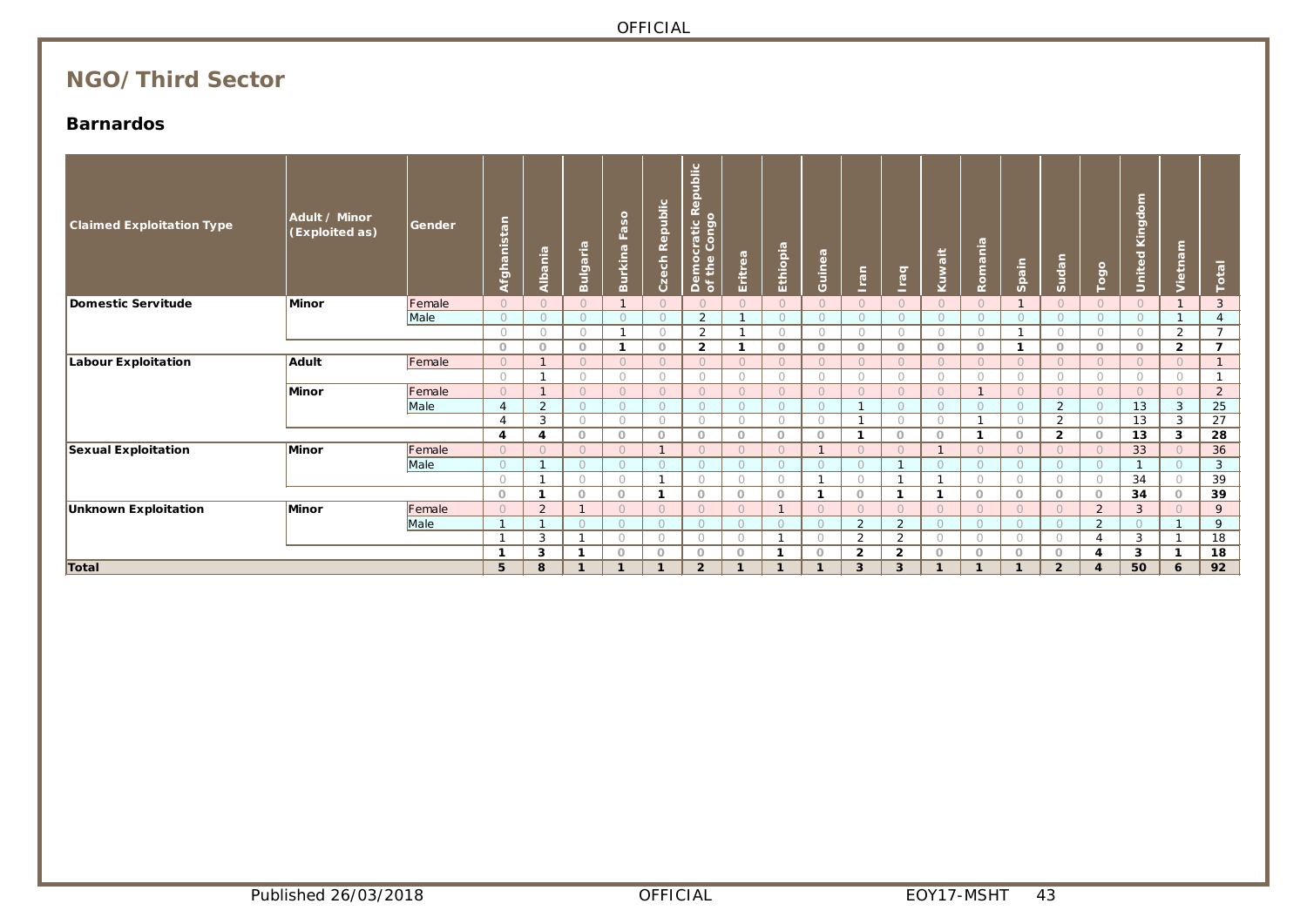### **BAWSO**

| <b>Claimed Exploitation Type</b> | Adult / Minor<br>(Exploited as) | Gender | Afghanistan    | Albania        | Bulgaria            | Ethiopia       | Ghana        | Iran         | Kenya        | Malawi         | Netherlands    | Nigeria             | akistan<br>$\mathbf{r}$ | <b>United Kingdom</b>    | Total          |
|----------------------------------|---------------------------------|--------|----------------|----------------|---------------------|----------------|--------------|--------------|--------------|----------------|----------------|---------------------|-------------------------|--------------------------|----------------|
| Domestic Servitude               | <b>Adult</b>                    | Female | $\overline{O}$ | $\overline{O}$ | $\bigcirc$          | $\overline{2}$ | $\circ$      | $\circ$      | $\bigcap$    | $\mathbf{1}$   | $\overline{O}$ | $\circ$             | $\circ$                 | $\circ$                  | 3              |
|                                  |                                 |        | $\bigcirc$     | $\bigcirc$     | $\bigcirc$          | $\overline{2}$ | $\bigcirc$   | $\bigcirc$   | $\bigcap$    | 1              | $\circ$        | $\bigcirc$          | $\bigcirc$              | $\bigcirc$               | 3              |
|                                  |                                 |        | $\circ$        | $\overline{O}$ | $\circ$             | $\mathbf{2}$   | $\circ$      | $\circ$      | $\circ$      | 1              | $\circ$        | $\circ$             | $\circ$                 | $\circ$                  | 3              |
| <b>Labour Exploitation</b>       | <b>Adult</b>                    | Male   | $\circ$        | $\circ$        | $\mathbf{1}$        | $\circ$        | $\bigcirc$   | $\circ$      | $\bigcap$    | $\overline{O}$ | $\circ$        | $\circ$             | $\circ$                 | 1                        | $\overline{2}$ |
|                                  |                                 |        | $\bigcap$      | $\bigcirc$     | $\mathbf{1}$        | $\bigcirc$     | $\bigcirc$   | $\bigcirc$   | $\bigcap$    | 0              | $\bigcirc$     | $\bigcirc$          | $\bigcirc$              | $\overline{\phantom{a}}$ | $\overline{2}$ |
|                                  |                                 |        | $\circ$        | $\overline{O}$ | $\mathbf{1}$        | $\circ$        | $\circ$      | $\circ$      | $\circ$      | $\circ$        | $\circ$        | $\circ$             | $\circ$                 | 1                        | $\mathbf{2}$   |
| <b>Sexual Exploitation</b>       | <b>Adult</b>                    | Female | $\mathbf{1}$   | 5              | $\bigcirc$          | $\circ$        | $\circ$      | $\mathbf{1}$ | $\bigcap$    | $\overline{O}$ | $\mathbf{1}$   | $\circ$             | $\mathbf{1}$            | $\bigcirc$               | 9              |
|                                  |                                 | Male   | $\circ$        | $\circ$        | $\circ$             | $\circ$        | $\mathbf 1$  | $\circ$      | $\bigcap$    | $\circ$        | $\circ$        | $\circ$             | $\circ$                 | $\bigcirc$               | $\mathbf{1}$   |
|                                  |                                 |        | $\mathbf{I}$   | 5              | $\bigcirc$          | $\bigcirc$     | $\mathbf{1}$ | $\mathbf{1}$ | $\bigcap$    | 0              | $\mathbf{1}$   | $\bigcirc$          | $\mathbf{1}$            | $\bigcirc$               | 10             |
|                                  | <b>Minor</b>                    | Female | $\bigcap$      | $\overline{O}$ | $\bigcirc$          | $\overline{O}$ | $\circ$      | $\circ$      | $\bigcap$    | $\overline{O}$ | $\overline{O}$ | $\mathbf{1}$        | $\circ$                 | 1                        | $\overline{2}$ |
|                                  |                                 |        | $\bigcirc$     | $\circ$        | $\bigcirc$          | $\bigcirc$     | $\bigcirc$   | $\bigcirc$   | $\bigcap$    | 0              | $\circ$        | 1                   | $\bigcirc$              | $\overline{\phantom{a}}$ | $\overline{2}$ |
|                                  |                                 |        | 1              | 5              | $\circ$             | $\circ$        | $\mathbf{1}$ | $\mathbf{1}$ | $\circ$      | $\circ$        | $\mathbf{1}$   | $\mathbf{1}$        | 1                       | 1                        | 12             |
| <b>Unknown Exploitation</b>      | <b>Adult</b>                    | Female | $\mathbf{I}$   | $\mathbf{1}$   | $\bigcirc$          | $\overline{O}$ | $\circ$      | $\circ$      | $\mathbf{I}$ | $\overline{O}$ | $\overline{O}$ | $\bigcirc$          | $\mathbf{1}$            | $\bigcirc$               | $\overline{4}$ |
|                                  |                                 | Male   |                | $\circ$        | $\circ$             | $\circ$        | $\circ$      | $\circ$      | $\bigcap$    | $\circ$        | $\circ$        | $\circ$             | $\circ$                 | $\bigcirc$               | $\mathbf{1}$   |
|                                  |                                 |        | $\overline{2}$ |                | $\bigcirc$          | $\bigcirc$     | $\bigcirc$   | $\bigcirc$   |              | 0              | $\bigcirc$     | $\bigcirc$          | $\mathbf{1}$            | $\bigcirc$               | 5              |
|                                  | <b>Minor</b>                    | Female | $\overline{O}$ | $\overline{O}$ | $\circlearrowright$ | $\circ$        | $\circ$      | $\circ$      | $\bigcap$    | $\overline{O}$ | $\circ$        | $\circlearrowright$ | $\mathbf{1}$            | $\bigcirc$               | $\mathbf{1}$   |
|                                  |                                 |        | $\bigcap$      | $\circ$        | $\bigcirc$          | $\bigcirc$     | $\bigcirc$   | $\bigcirc$   | $\bigcap$    | 0              | $\circ$        | $\bigcirc$          | $\mathbf{1}$            | $\bigcirc$               | -1             |
|                                  |                                 |        | $\overline{2}$ | 1              | $\circ$             | $\circ$        | $\circ$      | $\circ$      | 1            | O              | $\circ$        | $\circ$             | $\mathbf{2}$            | $\circ$                  | 6              |
| Total                            |                                 |        | 3              | 6              | $\mathbf{1}$        | $\overline{2}$ | 1            | $\mathbf{1}$ | $\mathbf{1}$ | 1              | $\mathbf{1}$   | $\mathbf{1}$        | 3                       | $\overline{2}$           | 23             |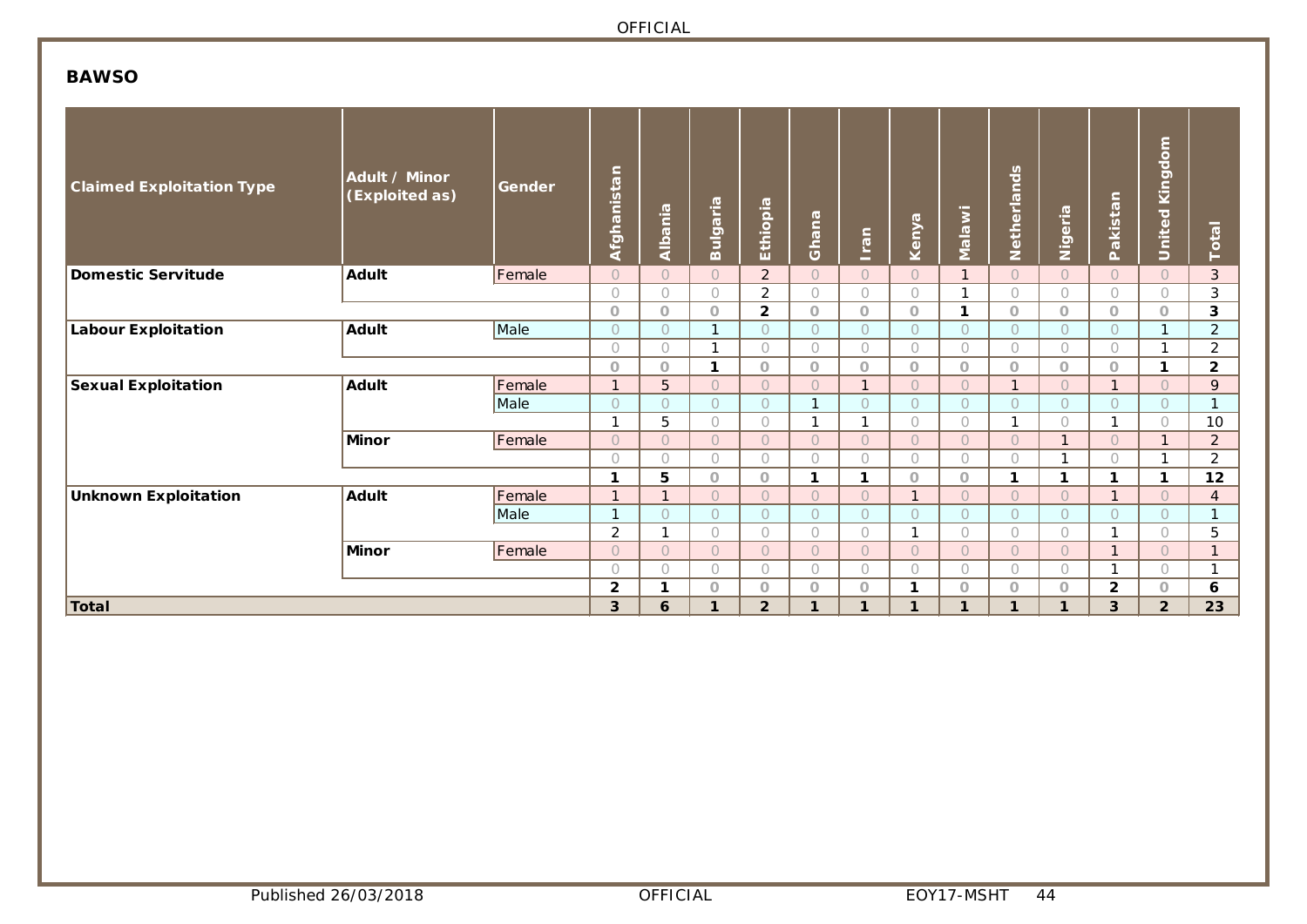## **Kalayaan**

| <b>Claimed Exploitation Type</b> | Adult / Minor<br>(Exploited as) | Gender | Gambia         | India          | Indonesia    | Nigeria        | Philippines    | <b>Total</b>    |
|----------------------------------|---------------------------------|--------|----------------|----------------|--------------|----------------|----------------|-----------------|
| <b>Domestic Servitude</b>        | <b>Adult</b>                    | Female | $\bigcirc$     | $\mathbf{1}$   | $\mathbf{1}$ | 2              | 23             | 27              |
|                                  |                                 | Male   | $\circ$        | 1              | $\bigcap$    | $\bigcap$      | $\bigcap$      | 1               |
|                                  |                                 |        | $\bigcirc$     | $\overline{2}$ | 1            | $\overline{2}$ | 23             | 28              |
|                                  |                                 |        | $\circ$        | $\overline{2}$ | 1            | $\overline{2}$ | 23             | 28              |
| <b>Labour Exploitation</b>       | Adult                           | Female | 1              | $\bigcap$      | $\bigcap$    | $\bigcap$      | $\overline{2}$ | 3               |
|                                  |                                 |        | 1              | 0              | 0            | 0              | $\overline{2}$ | 3               |
|                                  |                                 |        | 1              | $\Omega$       | O            | O              | $\overline{2}$ | 3               |
| <b>Sexual Exploitation</b>       | <b>Adult</b>                    | Female | $\overline{O}$ | $\bigcap$      | $\bigcap$    | $\bigcap$      | $\mathbf{1}$   | $\mathbf{1}$    |
|                                  |                                 |        | 0              | $\bigcap$      | $\bigcap$    | $\bigcap$      | 1              | 1               |
|                                  |                                 |        | O              | $\overline{O}$ | O            | O              | 1              | 1               |
| Total                            |                                 |        | 1              | $\overline{2}$ | 1            | $\overline{2}$ | 26             | 32 <sub>2</sub> |

## **Medaille Trust**

| <b>Claimed Exploitation Type</b> | Adult / Minor<br>(Exploited as) | Gender | Congo        | Eritrea      | Nigeria      | Pakistan     | Poland       | Vietnam        | Zimbabwe       | Total          |
|----------------------------------|---------------------------------|--------|--------------|--------------|--------------|--------------|--------------|----------------|----------------|----------------|
| <b>Domestic Servitude</b>        | Adult                           | Female | $\Omega$     | $\Omega$     | $\Omega$     | $\mathbf{1}$ | $\Omega$     | $\bigcirc$     | $\mathbf{1}$   | $\overline{2}$ |
|                                  |                                 |        | $\bigcirc$   | $\bigcirc$   | $\bigcirc$   | $\mathbf{1}$ | 0            | 0              | 1              | $\overline{2}$ |
|                                  |                                 |        | $\Omega$     | $\circ$      | $\Omega$     | 1            | $\circ$      | $\Omega$       | 1              | $\overline{2}$ |
| <b>Labour Exploitation</b>       | Adult                           | Male   | $\bigcirc$   | $\bigcirc$   | $\bigcirc$   | $\bigcirc$   | $\mathbf{1}$ | $\bigcirc$     | $\overline{O}$ | 1              |
|                                  |                                 |        | $\bigcirc$   | $\bigcirc$   | $\bigcirc$   | $\bigcirc$   | $\mathbf{1}$ | 0              | 0              | 1              |
|                                  | <b>Minor</b>                    | Male   | $\bigcirc$   | $\bigcirc$   | $\bigcirc$   | $\bigcirc$   | 0            | $\mathbf{1}$   | 0              | $\mathbf{1}$   |
|                                  |                                 |        | $\bigcirc$   | $\bigcirc$   | $\bigcirc$   | $\bigcirc$   | 0            | h              | $\bigcirc$     | 1              |
|                                  |                                 |        | $\Omega$     | $\circ$      | $\circ$      | $\Omega$     | 1            | 1              | $\Omega$       | $\overline{2}$ |
| <b>Sexual Exploitation</b>       | <b>Adult</b>                    | Female | $\Omega$     | $\mathbf{1}$ | $\mathbf{1}$ | $\Omega$     | $\Omega$     | $\overline{O}$ | $\Omega$       | $\overline{2}$ |
|                                  |                                 |        | $\bigcap$    | $\mathbf{1}$ | $\mathbf{I}$ | $\bigcap$    | $\bigcap$    | $\bigcap$      | 0              | $\overline{2}$ |
|                                  | <b>Minor</b>                    | Female | $\mathbf{1}$ | $\Omega$     | $\Omega$     | $\Omega$     | $\Omega$     | $\overline{O}$ | $\overline{O}$ | $\mathbf{1}$   |
|                                  |                                 |        | 1            | $\bigcirc$   | $\bigcirc$   | $\bigcirc$   | $\bigcirc$   | 0              | $\Omega$       | 1              |
|                                  |                                 |        | 1            | 1            | 1            | $\circ$      | $\circ$      | $\circ$        | $\circ$        | 3              |
| Total                            |                                 |        | $\mathbf{1}$ | 1            | 1            | 1            | $\mathbf{1}$ | 1              | $\mathbf{1}$   | $\overline{7}$ |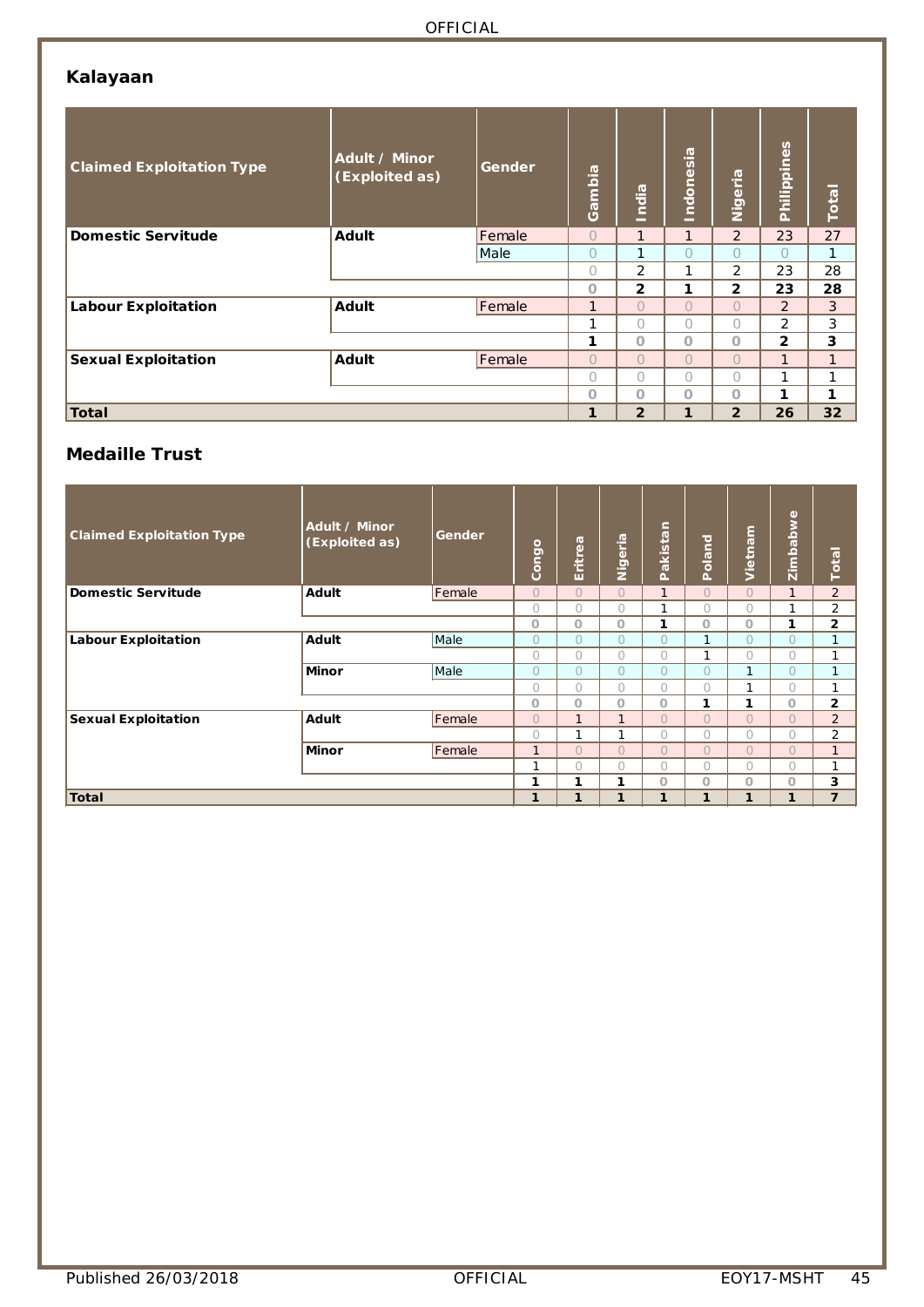# **Migrant Help**

| Democratic R<br>of the Congo<br>Afghanistan<br>Ethiopia<br>Jamaica<br>Namibia<br>Albania<br>Nigeria<br>Algeria<br>Eritrea<br>Ghana<br>Egypt<br>China<br><b>peal</b>                                                                                  | Romania        |
|------------------------------------------------------------------------------------------------------------------------------------------------------------------------------------------------------------------------------------------------------|----------------|
| <b>Domestic Servitude</b><br><b>Adult</b><br>Female<br>$\overline{2}$<br>$\overline{O}$<br>$\overline{O}$<br>$\bigcirc$<br>$\bigcirc$<br>$\overline{O}$<br>$\overline{O}$<br>$\Omega$<br>$\bigcirc$<br>$\Omega$<br>$\circ$<br>$\bigcap$              | $\circ$        |
| $\mathbf{1}$<br>Male<br>$\bigcirc$<br>$\mathbf{1}$<br>$\bigcirc$<br>$\circ$<br>$\circ$<br>$\bigcirc$<br>$\bigcirc$<br>$\bigcirc$<br>$\bigcirc$<br>$\bigcirc$<br>$\mathbf{1}$<br>$\cap$                                                               | $\circ$        |
| $\overline{2}$<br>$\overline{2}$<br>$\mathbf{1}$<br>$\bigcirc$<br>$\bigcirc$<br>$\mathbf{1}$<br>$\bigcirc$<br>$\bigcirc$<br>$\bigcirc$<br>$\bigcirc$<br>$\bigcirc$<br>$\bigcirc$<br>$\bigcirc$                                                       | $\bigcirc$     |
| Female<br>$\overline{O}$<br><b>Minor</b><br>$\overline{O}$<br>$\overline{O}$<br>$\overline{O}$<br>$\bigcirc$<br>$\bigcirc$<br>$\mathbf{1}$<br>$\bigcirc$<br>$\mathbf{1}$<br>$\bigcirc$<br>$\bigcirc$<br>$\bigcirc$<br>$\mathbf{1}$                   | $\overline{O}$ |
| $\bigcirc$<br>$\bigcirc$<br>$\bigcirc$<br>$\bigcirc$<br>$\bigcirc$<br>$\bigcirc$<br>$\bigcirc$<br>$\bigcirc$<br>$\mathbf{1}$<br>$\bigcirc$<br>$\bigcirc$<br>$\mathbf{1}$<br>$\mathbf{1}$                                                             | $\bigcirc$     |
| $\mathbf{1}$<br>$\mathbf{2}$<br>$\circ$<br>1<br>$\circ$<br>$\circ$<br>$\circ$<br>$\circ$<br>3<br>$\mathbf{1}$<br>$\mathbf{1}$<br>$\circ$<br>$\circ$                                                                                                  | $\circ$        |
| <b>Adult</b><br>Female<br><b>Labour Exploitation</b><br>$\bigcirc$<br>$\bigcirc$<br>$\bigcirc$<br>$\bigcirc$<br>$\bigcirc$<br>$\circ$<br>$\cup$<br>$\bigcirc$<br>$\bigcirc$<br>$\bigcirc$<br>$\bigcirc$<br>$\mathbf{1}$<br>1                         | $\overline{O}$ |
| $\overline{2}$<br>Male<br>$\bigcirc$<br>$\circ$<br>$\circ$<br>$\mathbf{1}$<br>$\bigcirc$<br>$\circ$<br>$\mathbf{1}$<br>$\mathbf{1}$<br>$\bigcirc$<br>$\bigcirc$<br>$\circ$<br>1                                                                      | $\overline{2}$ |
| $\overline{2}$<br>$\overline{2}$<br>$\bigcirc$<br>$\bigcirc$<br>$\mathbf{1}$<br>$\bigcirc$<br>$\bigcirc$<br>$\bigcirc$<br>1<br>$\bigcirc$<br>$\mathbf{1}$<br>$\bigcirc$<br>1                                                                         | $\overline{a}$ |
| Male<br>$\bigcirc$<br><b>Minor</b><br>$\bigcirc$<br>$\bigcirc$<br>$\mathbf{1}$<br>$\bigcirc$<br>$\mathbf{1}$<br>$\bigcirc$<br>$\bigcirc$<br>$\bigcirc$<br>$\circ$<br>$\circ$<br>$\circ$<br>$\bigcap$                                                 | $\circ$        |
| $\mathbf{1}$<br>$\mathbf{1}$<br>$\bigcirc$<br>$\bigcirc$<br>$\bigcirc$<br>$\bigcirc$<br>$\bigcirc$<br>$\bigcirc$<br>$\bigcirc$<br>$\bigcirc$<br>$\bigcirc$<br>$\bigcirc$<br>$\bigcirc$                                                               | $\bigcirc$     |
| $\overline{\mathbf{2}}$<br>$\overline{\mathbf{2}}$<br>$\overline{2}$<br>$\mathbf{1}$<br>$\circ$<br>$\mathbf{1}$<br>$\mathbf{1}$<br>$\circ$<br>$\circ$<br>$\mathbf{1}$<br>$\circ$<br>$\circ$<br>$\circ$                                               | $\overline{2}$ |
| <b>Sexual Exploitation</b><br><b>Adult</b><br>Female<br>37<br>3<br>$\Omega$<br>$\cup$<br>$\bigcirc$<br>$\circ$<br>$\bigcirc$<br>$\mathbf{1}$<br>$\circ$<br>$\mathbf{1}$<br>$\cup$<br>$\bigcirc$<br>$\overline{1}$                                    | $\overline{O}$ |
| Male<br>$\circ$<br>$\circ$<br>$\bigcirc$<br>$\circ$<br>$\circ$<br>$\circ$<br>$\circ$<br>$\circ$<br>$\circ$<br>$\circ$<br>$\circ$<br>$\circ$<br>1                                                                                                     | $\circ$        |
| 37<br>$\bigcirc$<br>$\bigcirc$<br>$\bigcirc$<br>$\mathbf{1}$<br>$\bigcirc$<br>$\bigcirc$<br>$\bigcirc$<br>$\bigcirc$<br>$\mathbf{1}$<br>$\mathbf{1}$<br>$\bigcirc$<br>4                                                                              | $\bigcirc$     |
| Female<br><b>Minor</b><br>$\circ$<br>$\overline{O}$<br>$\circ$<br>$\circ$<br>$\circ$<br>$\circ$<br>$\circ$<br>$\circ$<br>$\bigcirc$<br>$\circ$<br>$\circ$<br>$\circ$<br>$\mathbf{1}$                                                                 | $\circ$        |
| Male<br>$\circ$<br>$\bigcirc$<br>$\bigcirc$<br>$\bigcirc$<br>$\bigcirc$<br>$\bigcirc$<br>$\bigcirc$<br>$\circ$<br>$\bigcirc$<br>$\bigcirc$<br>$\bigcirc$<br>$\mathbf{1}$<br>$\bigcap$                                                                | $\circ$        |
| $\bigcirc$<br>$\bigcirc$<br>$\bigcirc$<br>$\bigcirc$<br>$\bigcirc$<br>$\bigcirc$<br>$\mathbf{1}$<br>$\bigcirc$<br>$\bigcirc$<br>1<br>$\circ$<br>$\circ$<br>$\circ$<br>37                                                                             | $\bigcirc$     |
| $\circ$<br>5<br>$\circ$<br>$\circ$<br>$\circ$<br>$\mathbf{1}$<br>$\circ$<br>$\circ$<br>$\circ$<br>$\mathbf{1}$<br>$\mathbf{1}$<br>$\mathbf{1}$                                                                                                       | $\circ$        |
| Male<br><b>Unknown Exploitation</b><br><b>Adult</b><br>$\circ$<br>$\circ$<br>$\circ$<br>$\circ$<br>$\circ$<br>$\circ$<br>$\circ$<br>$\circ$<br>$\circ$<br>$\circ$<br>$\circ$<br>$\circ$<br>$\bigcirc$                                                | $\circ$        |
| $\bigcirc$<br>$\bigcirc$<br>$\bigcirc$<br>$\bigcirc$<br>$\bigcirc$<br>$\bigcirc$<br>$\bigcirc$<br>$\bigcirc$<br>$\bigcirc$<br>$\bigcirc$<br>$\bigcirc$<br>$\bigcirc$<br>$\bigcirc$<br>$\circ$<br>$\circ$<br>$\circ$<br>$\circ$<br>$\circ$<br>$\circ$ | 0<br>$\circ$   |
| $\circ$<br>$\circ$<br>$\circ$<br>$\circ$<br>$\circ$<br>$\circ$<br>$\circ$<br><b>Total</b><br>38<br>$\overline{2}$<br>3<br>3<br>$\overline{2}$<br>$\mathbf{1}$<br>10<br>1<br>$\mathbf{1}$<br>$\mathbf{1}$<br>$\mathbf{1}$<br>$\mathbf{1}$<br>1        | $\overline{2}$ |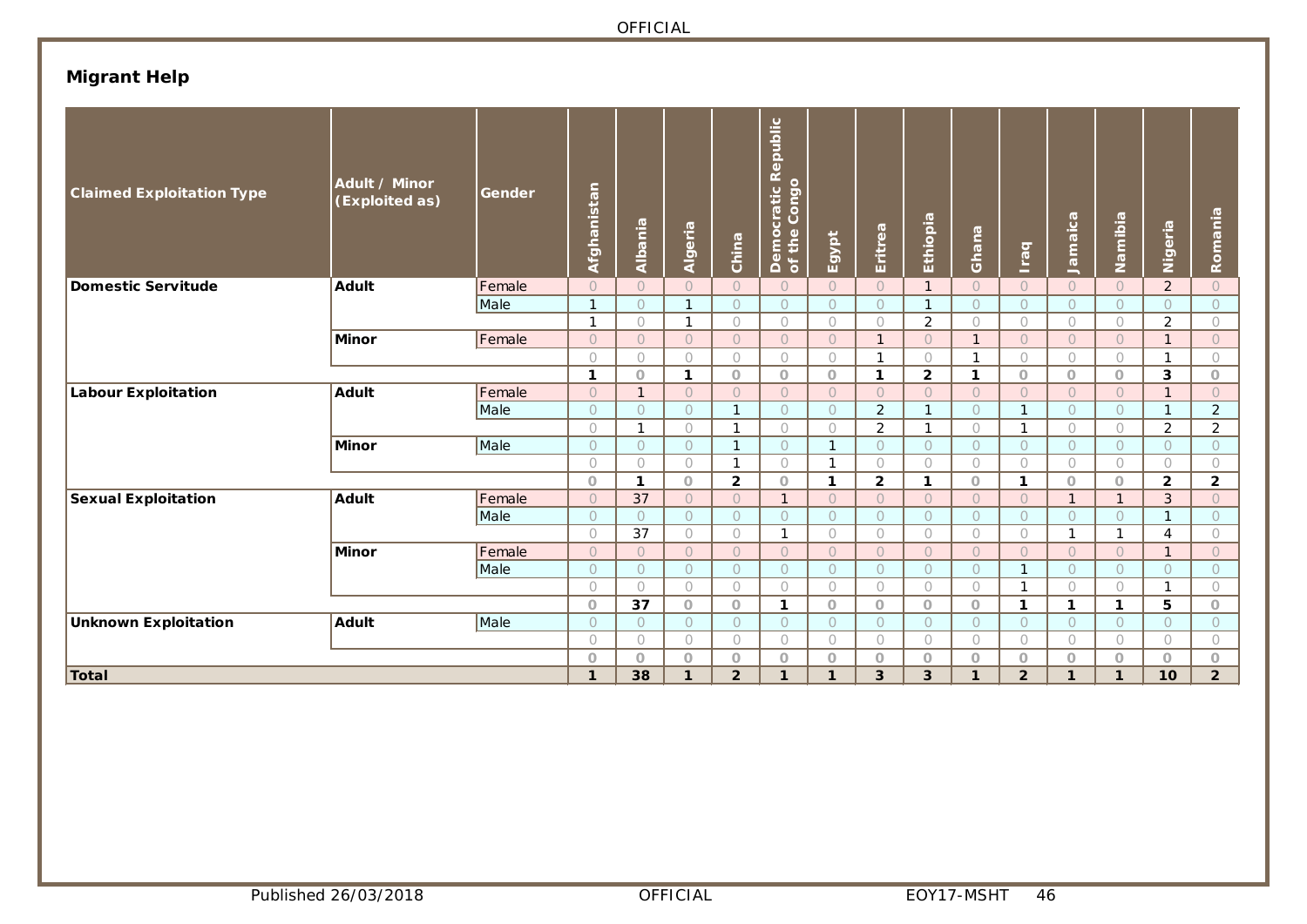# **Migrant Help (continued)**

| <b>Claimed Exploitation Type</b> | Adult / Minor<br>(Exploited as) | Gender | Somalia        | South Africa | Sudan          | Tobago<br>$\infty$<br>Trinidad | Uganda         | <b>United Kingdom</b> | Vietnam        | Total          |
|----------------------------------|---------------------------------|--------|----------------|--------------|----------------|--------------------------------|----------------|-----------------------|----------------|----------------|
| <b>Domestic Servitude</b>        | <b>Adult</b>                    | Female | $\mathbf{1}$   | $\circ$      | $\circ$        | $\overline{O}$                 | $\overline{2}$ | $\overline{O}$        | $\overline{2}$ | 8              |
|                                  |                                 | Male   | $\bigcirc$     | $\circ$      | $\circ$        | $\bigcirc$                     | $\circ$        | $\overline{O}$        | $\overline{2}$ | 5              |
|                                  |                                 |        | $\mathbf{1}$   | $\bigcirc$   | $\bigcirc$     | $\bigcirc$                     | $\overline{2}$ | $\bigcap$             | $\overline{4}$ | 13             |
|                                  | <b>Minor</b>                    | Female | $\bigcirc$     | $\circ$      | $\circ$        | $\circ$                        | $\overline{O}$ | $\overline{O}$        | $\overline{O}$ | 3              |
|                                  |                                 |        | $\bigcirc$     | $\bigcirc$   | $\bigcirc$     | $\bigcirc$                     | $\bigcirc$     | $\bigcirc$            | $\bigcirc$     | 3              |
|                                  |                                 |        | 1              | $\bigcirc$   | $\bigcirc$     | $\bigcirc$                     | $\overline{2}$ | $\circ$               | 4              | 16             |
| <b>Labour Exploitation</b>       | <b>Adult</b>                    | Female | $\overline{O}$ | $\bigcirc$   | $\overline{O}$ | $\bigcirc$                     | $\circ$        | $\overline{O}$        | 6              | 8              |
|                                  |                                 | Male   | $\circ$        | $\circ$      | $\overline{7}$ | 1                              | $\bigcap$      | $\bigcap$             | 15             | 31             |
|                                  |                                 |        | $\bigcirc$     | $\bigcirc$   | $\overline{7}$ | 1                              | $\bigcirc$     | $\bigcirc$            | 21             | 39             |
|                                  | <b>Minor</b>                    | Male   | $\bigcirc$     | $\bigcirc$   | $\mathbf{1}$   | $\bigcap$                      | $\bigcap$      | $\bigcap$             | 3              | 6              |
|                                  |                                 |        | $\bigcirc$     | $\bigcirc$   | $\mathbf{1}$   | $\bigcirc$                     | $\bigcirc$     | $\bigcirc$            | 3              | 6              |
|                                  |                                 |        | $\circ$        | $\bigcirc$   | 8              | 1                              | $\circ$        | $\bigcirc$            | 24             | 45             |
| <b>Sexual Exploitation</b>       | <b>Adult</b>                    | Female | $\circ$        | $\bigcirc$   | $\overline{O}$ | $\circ$                        | $\mathbf{1}$   | $\overline{O}$        | 5              | 49             |
|                                  |                                 | Male   | $\circ$        | $\circ$      | $\bigcirc$     | $\bigcirc$                     | $\bigcirc$     | $\circ$               | $\circ$        | $\mathbf{1}$   |
|                                  |                                 |        | $\bigcirc$     | $\bigcirc$   | $\bigcirc$     | $\bigcirc$                     | 1              | $\bigcirc$            | 5              | 50             |
|                                  | <b>Minor</b>                    | Female | $\overline{O}$ | $\mathbf{1}$ | $\overline{O}$ | $\bigcirc$                     | $\bigcirc$     | $\bigcap$             | $\mathbf{1}$   | 3              |
|                                  |                                 | Male   | $\bigcirc$     | $\bigcirc$   | $\circ$        | $\circ$                        | $\bigcirc$     | $\mathbf{1}$          | $\circ$        | $\overline{2}$ |
|                                  |                                 |        | $\bigcirc$     | 1            | $\bigcirc$     | $\bigcirc$                     | $\bigcirc$     | 1                     | 1              | 5              |
|                                  |                                 |        | $\circ$        | 1            | $\circ$        | $\circ$                        | $\mathbf{1}$   | 1                     | 6              | 55             |
| <b>Unknown Exploitation</b>      | Adult                           | Male   | $\circ$        | $\circ$      | $\circ$        | $\circ$                        | $\circ$        | $\circ$               | 1              | 1              |
|                                  |                                 |        | $\bigcirc$     | $\bigcirc$   | $\bigcirc$     | $\bigcirc$                     | $\bigcirc$     | $\bigcirc$            | 1              | 1              |
|                                  |                                 |        | $\circ$        | $\circ$      | $\circ$        | $\circ$                        | $\bigcirc$     | $\circ$               | $\mathbf{1}$   | 1              |
| Total                            |                                 |        | 1              | $\mathbf{1}$ | 8              | 1                              | 3              | $\mathbf{1}$          | 35             | 117            |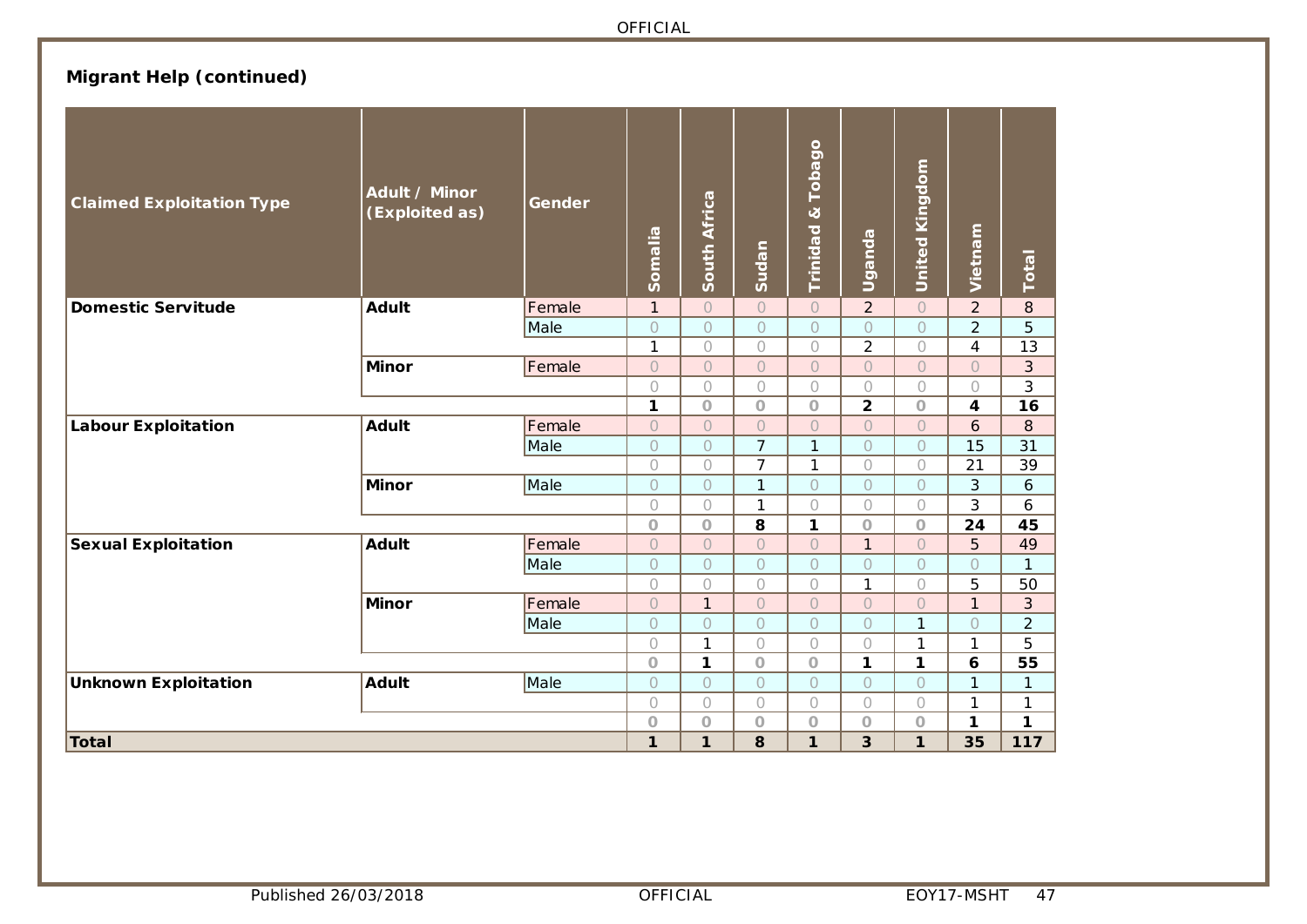## **New Pathways**

| <b>Claimed Exploitation Type</b> | Adult / Minor<br>(Exploited as) | Gender | Guinea    | <b>Zealand</b><br>New | Vietnam | <b>Total</b> |
|----------------------------------|---------------------------------|--------|-----------|-----------------------|---------|--------------|
| <b>Domestic Servitude</b>        | <b>Adult</b>                    | Female | 1         | $\bigcap$             | $\cap$  | 1            |
|                                  |                                 | 1      | $\bigcap$ |                       | 1       |              |
|                                  |                                 | 1      | $\Omega$  | $\Omega$              | 1       |              |
| <b>Labour Exploitation</b>       | <b>Adult</b>                    | Male   | Ω         | $\bigcap$             |         | 1            |
|                                  |                                 |        | ∩         | $\bigcap$             |         | 1            |
|                                  |                                 |        | $\Omega$  | $\bigcap$             | 1       | 1            |
| <b>Unknown Exploitation</b>      | <b>Adult</b>                    | Female | $\bigcap$ | $\mathbf{1}$          | ∩       | 1            |
|                                  |                                 |        | Ω         | 1                     | Ω       | 1            |
|                                  |                                 |        | O         | 1                     | $\cap$  | 1            |
| Total                            |                                 |        | 1         | 1                     |         | 3            |

# **NSPCC CTAC**

| <b>Claimed Exploitation Type</b> | Adult / Minor<br>(Exploited as) | Gender | raq | Total |
|----------------------------------|---------------------------------|--------|-----|-------|
| <b>Labour Exploitation</b>       | <b>Minor</b>                    | Male   |     |       |
|                                  |                                 |        |     |       |
|                                  |                                 |        | ٠   |       |
| <b>Total</b>                     |                                 |        |     |       |

### **Refuge Council**

| <b>Claimed Exploitation Type</b> | Adult / Minor<br>(Exploited as) | Gender | Vietnam | Total |
|----------------------------------|---------------------------------|--------|---------|-------|
| <b>Labour Exploitation</b>       | <b>Minor</b>                    | Male   |         |       |
|                                  |                                 |        |         |       |
|                                  |                                 |        |         |       |
| <b>Total</b>                     |                                 |        |         |       |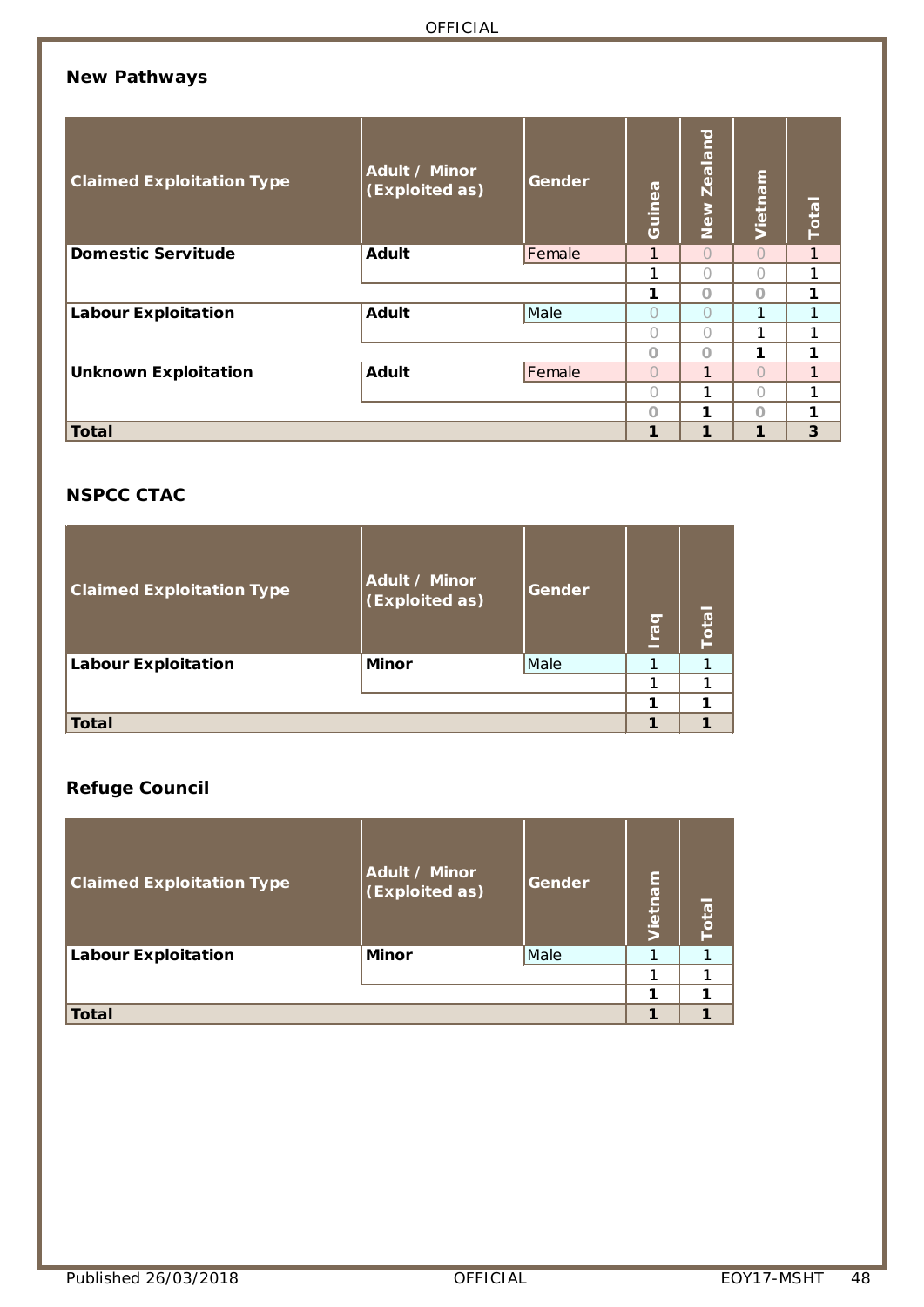# **Salvation Army**

| Democratic Republic<br>of the Congo<br>Czech Republic<br><u>Afghanistan</u><br><b>Bangladesh</b><br>Cameroon<br>Botswana<br>Ethiopia<br>Albania<br>Croatia<br>Cyprus<br>Eritrea<br>Egypt<br>China                                                                              | Georgia                                                  |
|--------------------------------------------------------------------------------------------------------------------------------------------------------------------------------------------------------------------------------------------------------------------------------|----------------------------------------------------------|
| Adult<br>Female<br><b>Domestic Servitude</b><br>$\overline{1}$<br>$\circ$<br>$\circ$<br>$\mathbf{1}$<br>$\bigcirc$<br>$\bigcirc$<br>$\circ$<br>$\circ$<br>$\circ$<br>$\circ$<br>$\bigcirc$<br>$\circ$                                                                          | $\mathbf{3}$<br>$\circ$                                  |
| $\overline{2}$<br>Male<br>$\mathbf{1}$<br>$\mathbf{1}$<br>$\circ$<br>$\circ$<br>$\circ$<br>$\circ$<br>$\circ$<br>$\circ$<br>$\circ$<br>$\circ$<br>$\circ$                                                                                                                      | $\mathbf{1}$<br>$\circ$                                  |
| $\mathbf{1}$<br>2<br>$\bigcirc$<br>1<br>$\mathbf{1}$<br>$\bigcirc$<br>$\mathbf{1}$<br>$\bigcirc$<br>$\bigcirc$<br>$\bigcirc$<br>$\circ$<br>$\circ$                                                                                                                             | 4<br>$\circ$                                             |
| Female<br>$\mathbf{1}$<br>$\circ$<br>$\circ$<br>$\mathbf{1}$<br>$\circ$<br>$\circ$<br>$\circ$<br>$\circ$<br>$\circ$<br>$\circ$<br>$\circ$<br>$\circ$<br><b>Minor</b>                                                                                                           | $\circ$<br>$\circ$                                       |
| Male<br>$\circ$<br>$\circ$<br>$\circ$<br>$\circ$<br>$\circ$<br>$\circ$<br>$\circ$<br>$\circ$<br>$\circ$<br>$\circ$<br>$\circ$<br>$\circ$                                                                                                                                       | $\circ$<br>$\circ$                                       |
| $\bigcirc$<br>$\bigcirc$<br>$\bigcirc$<br>$\mathbf{1}$<br>$\bigcirc$<br>$\bigcirc$<br>$\bigcirc$<br>$\bigcirc$<br>$\bigcirc$<br>$\mathbf{1}$<br>$\bigcirc$<br>$\bigcirc$                                                                                                       | $\bigcirc$<br>$\bigcirc$                                 |
| $\mathbf{1}$<br>$\overline{2}$<br>$\overline{2}$<br>$\circ$<br>$\mathbf{1}$<br>$\circ$<br>$\mathbf{1}$<br>$\circ$<br>$\circ$<br>$\circ$<br>$\mathbf{1}$<br>$\circ$                                                                                                             | $\overline{\mathbf{4}}$<br>$\circ$                       |
| Female<br><b>Labour Exploitation</b><br><b>Adult</b><br>$\circ$<br>$\mathbf{1}$<br>$\bigcirc$<br>$\overline{O}$<br>$\bigcirc$<br>$\bigcirc$<br>$\mathbf{1}$<br>$\circ$<br>$\mathbf{1}$<br>$\cup$<br>$\bigcirc$<br>$\mathbf{1}$                                                 | $\cup$<br>$\bigcirc$                                     |
| $\overline{2}$<br>$\overline{2}$<br>Male<br>42<br>$\circ$<br>$\mathbf{1}$<br>$\mathbf{1}$<br>$\mathbf{1}$<br>$\circ$<br>$\circ$<br>$\circ$<br>$\circ$<br>$\circ$                                                                                                               | 3<br>$\circ$                                             |
| 3<br>$\overline{2}$<br>$\mathbf{3}$<br>$\mathbf{1}$<br>42<br>$\bigcirc$<br>$\bigcirc$<br>$\mathbf{1}$<br>$\bigcirc$<br>$\bigcirc$<br>$\mathbf{1}$<br>$\bigcirc$                                                                                                                | 3<br>$\bigcirc$                                          |
| Female<br>$\bigcirc$<br>$\circlearrowright$<br><b>Minor</b><br>$\bigcirc$<br>$\overline{O}$<br>$\bigcirc$<br>$\circ$<br>$\circ$<br>$\circ$<br>$\circ$<br>$\cup$<br>$\bigcirc$<br>$\bigcirc$                                                                                    | $\circ$<br>$\bigcirc$                                    |
| $\mathbf{1}$<br>$\circ$<br>$\circ$<br>Male<br>$\bigcirc$<br>$\circ$<br>$\circ$<br>$\circ$<br>$\circ$<br>$\circ$<br>$\circ$<br>$\circ$<br>$\circ$                                                                                                                               | $\bigcirc$<br>$\circ$                                    |
| $\overline{1}$<br>$\bigcirc$<br>$\bigcirc$<br>$\bigcirc$<br>$\bigcirc$<br>$\bigcirc$<br>$\bigcirc$<br>$\bigcirc$<br>$\bigcirc$<br>$\bigcirc$<br>$\bigcirc$<br>$\bigcirc$                                                                                                       | $\bigcirc$<br>$\bigcirc$                                 |
| $\mathbf{3}$<br>$\overline{\mathbf{2}}$<br>$\overline{\mathbf{3}}$<br>$\mathbf{1}$<br>1<br>42<br>$\mathbf{1}$<br>$\circ$<br>$\circ$<br>$\circ$<br>$\mathbf{1}$<br>$\circ$                                                                                                      | 3<br>$\circ$                                             |
| Female<br>22<br>Adult<br>3<br>23<br>2<br>2<br><b>Sexual Exploitation</b><br>$\circ$<br>$\overline{O}$<br>$\circ$<br>$\circ$<br>$\bigcirc$<br>$\circ$<br>$\circ$                                                                                                                | $\overline{2}$<br>$\mathbf{1}$                           |
| Male<br>$\circ$<br>$\bigcirc$<br>10<br>$\circ$<br>$\circ$<br>$\bigcirc$<br>$\bigcirc$<br>$\bigcirc$<br>$\circ$<br>$\circ$<br>$\bigcirc$<br>$\bigcirc$                                                                                                                          | $\bigcirc$<br>$\circ$                                    |
| $\circlearrowright$<br>$\bigcirc$<br>$\overline{O}$<br>$\circ$<br>$\circ$<br>$\circ$<br>$\circ$<br>$\bigcirc$<br>$\circ$<br>$\circ$<br>$\circ$<br>Transgender<br>$\circ$                                                                                                       | $\circ$<br>$\circlearrowright$                           |
| 22<br>3<br>$\overline{2}$<br>$\overline{2}$<br>$\bigcirc$<br>33<br>$\bigcirc$<br>$\bigcirc$<br>$\bigcirc$<br>$\bigcirc$<br>$\bigcirc$<br>$\bigcirc$                                                                                                                            | $\overline{2}$<br>$\mathbf{1}$                           |
| Female<br>$\mathbf{1}$<br>$\mathbf{1}$<br>$\mathbf{1}$<br><b>Minor</b><br>$\circ$<br>$\circ$<br>$\circ$<br>$\circ$<br>$\circ$<br>$\circ$<br>$\circ$<br>$\circ$<br>$\circ$                                                                                                      | $\circ$<br>$\circ$                                       |
| Male<br>$\circ$<br>$\bigcirc$<br>$\bigcirc$<br>$\bigcirc$<br>$\circ$<br>$\mathbf{1}$<br>$\circ$<br>$\circ$<br>$\circ$<br>$\circ$<br>$\circ$<br>$\circ$                                                                                                                         | $\circ$<br>$\circ$                                       |
| $\mathbf{1}$<br>$\mathbf{1}$<br>$\bigcirc$<br>$\bigcirc$<br>$\bigcirc$<br>$\mathbf{1}$<br>$\bigcirc$<br>$\bigcirc$<br>$\mathbf{1}$<br>$\bigcirc$<br>$\bigcirc$<br>$\bigcirc$<br>3<br>$\mathbf{2}$<br>3<br>$\mathbf{1}$<br>23<br>$\circ$<br>34<br>$\circ$<br>$\circ$<br>$\circ$ | $\bigcirc$<br>$\bigcirc$<br>$\mathbf{2}$<br>$\mathbf{1}$ |
| $\circ$<br>$\circ$<br>Female<br>$\bigcirc$<br>$\bigcirc$<br>$\circ$<br>$\bigcirc$<br>$\circ$<br>$\circlearrowright$<br>$\bigcirc$<br>$\bigcirc$<br>$\circlearrowright$<br>$\bigcirc$<br>$\bigcirc$<br><b>Unknown Exploitation</b><br><b>Adult</b><br>$\circ$                   | $\circlearrowright$<br>$\circ$                           |
| $\bigcirc$<br>$\bigcirc$<br>$\bigcap$<br>$\bigcirc$<br>$\bigcirc$<br>$\bigcirc$<br>$\bigcirc$<br>$\bigcirc$<br>$\circ$<br>$\bigcirc$<br>$\bigcirc$<br>$\bigcirc$                                                                                                               | $\bigcirc$<br>$\bigcirc$                                 |
| $\circ$<br>$\circ$<br>$\circ$<br>$\circ$<br>$\circ$<br>$\circ$<br>$\circ$<br>$\circ$<br>$\circ$<br>$\circ$<br>$\circ$<br>$\circ$                                                                                                                                               | $\circ$<br>$\circ$                                       |
| Total<br>3<br>26<br>3<br>3<br>77<br>$\overline{2}$<br>3<br>3<br>5<br>$\mathbf{1}$<br>$\mathbf{1}$<br>$\mathbf{1}$                                                                                                                                                              | 9<br>$\mathbf{1}$                                        |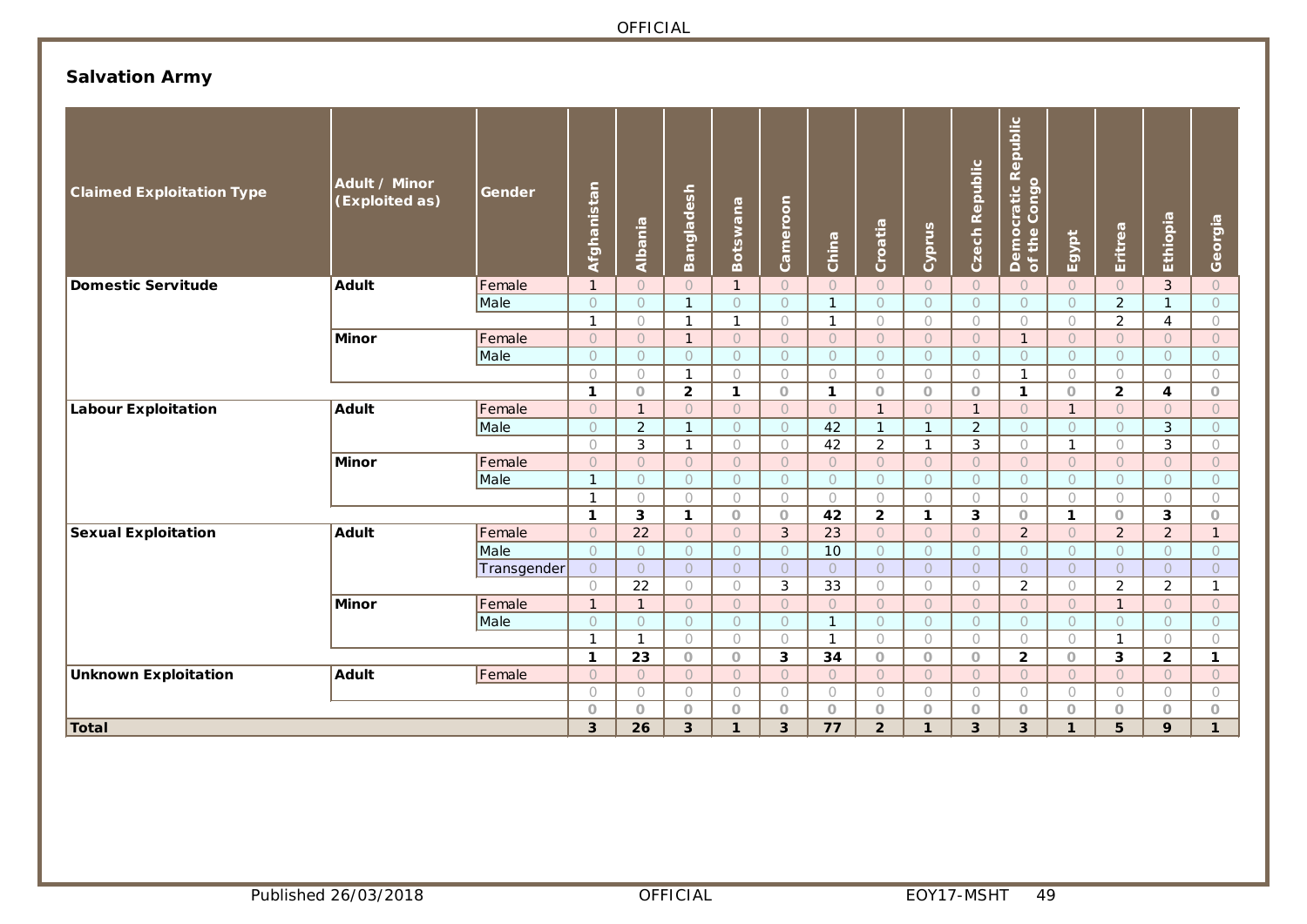# **Salvation Army (continued)**

| <b>Claimed Exploitation Type</b> | Adult / Minor<br>(Exploited as) | Gender      | Ghana             | Hungary                    | India                        | <u>Indonesia</u>         | Iran                    | <b>Iraq</b>         | <b>Italy</b>               | <b>Ivory Coast</b>      | Jamaica                    | Kenya                     | Kosovo                     | Latvia                   | Liberia                 | Lithuania               |
|----------------------------------|---------------------------------|-------------|-------------------|----------------------------|------------------------------|--------------------------|-------------------------|---------------------|----------------------------|-------------------------|----------------------------|---------------------------|----------------------------|--------------------------|-------------------------|-------------------------|
| <b>Domestic Servitude</b>        | <b>Adult</b>                    | Female      | $\overline{4}$    | $\bigcirc$                 | $\overline{2}$               | $\bigcirc$               | $\bigcirc$              | $\bigcirc$          | $\bigcirc$                 | $\bigcirc$              | $\bigcirc$                 | $\bigcirc$                | $\bigcirc$                 | $\bigcirc$               | $\circ$                 | $\bigcirc$              |
|                                  |                                 | Male        | $\overline{1}$    | $\bigcirc$                 | $\mathbf{1}$                 | $\circ$                  | $\circ$                 | $\mathbf{1}$        | $\circ$                    | $\bigcirc$              | $\bigcirc$                 | $\bigcirc$                | $\bigcirc$                 | $\bigcirc$               | $\bigcirc$              | $\bigcirc$              |
|                                  |                                 |             | $\overline{5}$    | $\bigcirc$                 | 3                            | $\bigcirc$               | $\bigcirc$              | $\mathbf{1}$        | $\bigcirc$                 | $\bigcirc$              | $\bigcirc$                 | $\bigcirc$                | $\bigcirc$                 | $\bigcirc$               | $\bigcirc$              | $\bigcirc$              |
|                                  | Minor                           | Female      | $\overline{O}$    | $\bigcirc$                 | $\bigcirc$                   | $\circ$                  | $\circ$                 | $\circ$             | $\cup$                     | $\bigcirc$              | $\bigcirc$                 | $\bigcirc$                | $\bigcirc$                 | $\bigcirc$               | $\bigcirc$              | $\circ$                 |
|                                  |                                 | Male        | $\circ$           | $\circ$                    | $\circ$                      | $\circ$                  | $\circ$                 | $\circ$             | $\circ$                    | $\mathbf{1}$            | $\circ$                    | $\circ$                   | $\circ$                    | $\circ$                  | $\circ$                 | $\circ$                 |
|                                  |                                 |             | $\bigcirc$        | $\bigcirc$                 | $\bigcirc$                   | $\bigcirc$               | $\bigcirc$              | $\bigcirc$          | $\bigcirc$                 | $\mathbf{1}$            | $\bigcirc$                 | $\bigcirc$                | $\bigcirc$                 | $\bigcirc$               | $\bigcirc$              | $\bigcirc$              |
|                                  |                                 |             | 5                 | $\circ$                    | 3                            | $\circ$                  | $\circ$                 | $\mathbf{1}$        | $\circ$                    | $\mathbf{1}$            | $\circ$                    | $\circ$                   | $\circ$                    | $\circ$                  | $\circ$                 | $\circ$                 |
| <b>Labour Exploitation</b>       | <b>Adult</b>                    | Female      | $\mathbf{1}$      | $\overline{O}$             | 3                            | $\circ$                  | $\circ$                 | $\bigcirc$          | $\mathbf{1}$               | $\bigcirc$              | $\mathbf{1}$               | $\bigcap$                 | $\mathbf{1}$               | $\bigcap$                | $\bigcap$               | $\circ$                 |
|                                  |                                 | Male        | $\overline{2}$    | $\mathbf{1}$               | 28                           | $\bigcirc$               | $\bigcirc$              | $\bigcirc$          | $\circ$                    | $\circ$                 | $\circ$                    | $\circ$                   | $\circ$                    | $\mathbf{1}$             | $\circ$                 | $\mathbf{1}$            |
|                                  |                                 |             | 3                 | $\mathbf{1}$               | 31                           | $\bigcirc$               | $\bigcirc$              | $\bigcirc$          | $\mathbf{1}$               | $\bigcirc$              | $\mathbf{1}$               | $\bigcirc$                | $\mathbf{1}$               | $\mathbf{1}$             | $\bigcirc$              | $\mathbf{1}$            |
|                                  | <b>Minor</b>                    | Female      | $\bigcirc$        | $\bigcirc$                 | $\bigcirc$                   | $\bigcirc$               | $\overline{O}$          | $\circlearrowright$ | $\cup$                     | $\bigcirc$              | $\bigcirc$                 | $\bigcirc$                | $\bigcirc$                 | $\bigcirc$               | $\bigcirc$              | $\circ$                 |
|                                  |                                 | Male        | $\bigcirc$        | $\bigcirc$                 | $\mathbf{1}$<br>$\mathbf{1}$ | $\bigcirc$<br>$\bigcirc$ | $\bigcirc$              | $\circ$             | $\bigcirc$                 | $\bigcirc$              | $\bigcirc$                 | $\circ$                   | $\bigcap$                  | $\bigcirc$<br>$\bigcirc$ | $\bigcap$               | $\bigcirc$              |
|                                  |                                 |             | $\bigcirc$        | $\bigcirc$<br>$\mathbf{1}$ | 32                           |                          | $\bigcirc$              | $\bigcirc$          | $\bigcirc$<br>$\mathbf{1}$ | $\bigcirc$              | $\bigcirc$<br>$\mathbf{1}$ | $\bigcirc$                | $\bigcirc$<br>$\mathbf{1}$ | $\mathbf{1}$             | $\bigcirc$              | $\bigcirc$              |
| <b>Sexual Exploitation</b>       | <b>Adult</b>                    | Female      | 3<br>$\mathbf{3}$ | $\circ$                    | 5                            | $\circ$<br>$\mathbf{1}$  | $\circ$<br>$\mathbf{1}$ | $\circ$<br>$\circ$  | $\circ$                    | $\circ$<br>$\mathbf{1}$ | $\mathbf{1}$               | $\circ$<br>$\overline{2}$ | $\circ$                    | $\circ$                  | $\circ$<br>$\mathbf{1}$ | $\mathbf{1}$<br>$\circ$ |
|                                  |                                 | Male        | $\bigcirc$        | $\circ$                    | $\bigcirc$                   | $\circ$                  | $\circ$                 | $\circ$             | $\bigcirc$                 | $\bigcirc$              | $\circ$                    | $\circ$                   | $\bigcirc$                 | $\bigcirc$               | $\bigcirc$              | $\circ$                 |
|                                  |                                 | Transgender | $\bigcirc$        | $\circlearrowright$        | $\circ$                      | $\bigcirc$               | $\bigcirc$              | $\bigcirc$          | $\circ$                    | $\circ$                 | $\circ$                    | $\circ$                   | $\circ$                    | $\circ$                  | $\circ$                 | $\circ$                 |
|                                  |                                 |             | $\mathfrak{Z}$    | $\bigcirc$                 | 5                            | $\mathbf{1}$             | $\mathbf{1}$            | $\bigcirc$          | $\bigcirc$                 | $\mathbf{1}$            | $\mathbf{1}$               | $\overline{2}$            | $\bigcirc$                 | $\bigcirc$               | $\mathbf{1}$            | $\bigcirc$              |
|                                  | <b>Minor</b>                    | Female      | $\circ$           | $\circ$                    | $\circ$                      | $\circ$                  | $\circ$                 | $\circ$             | $\circ$                    | $\circ$                 | $\overline{2}$             | $\circ$                   | $\circ$                    | $\circ$                  | $\circ$                 | $\circ$                 |
|                                  |                                 | Male        | $\bigcirc$        | $\bigcirc$                 | $\mathbf{1}$                 | $\bigcirc$               | $\bigcirc$              | $\bigcirc$          | $\bigcirc$                 | $\bigcirc$              | $\circ$                    | $\circlearrowright$       | $\circlearrowright$        | $\circlearrowright$      | $\circlearrowright$     | $\circlearrowright$     |
|                                  |                                 |             | $\bigcirc$        | $\bigcirc$                 | $\mathbf{1}$                 | $\bigcirc$               | $\bigcirc$              | $\bigcirc$          | $\bigcirc$                 | $\bigcirc$              | $\overline{2}$             | $\bigcirc$                | $\bigcirc$                 | $\bigcirc$               | $\bigcirc$              | $\bigcirc$              |
|                                  |                                 |             | 3                 | $\circ$                    | 6                            | $\mathbf{1}$             | $\mathbf{1}$            | $\circ$             | $\circ$                    | $\mathbf{1}$            | 3                          | $\overline{2}$            | $\circ$                    | $\circ$                  | $\mathbf{1}$            | $\circ$                 |
| <b>Unknown Exploitation</b>      | <b>Adult</b>                    | Female      | $\overline{O}$    | $\overline{O}$             | $\bigcirc$                   | $\bigcirc$               | $\circ$                 | $\mathbf{1}$        | $\cup$                     | $\bigcirc$              | $\bigcirc$                 | $\bigcap$                 | $\bigcirc$                 | $\bigcirc$               | $\bigcirc$              | $\circ$                 |
|                                  |                                 |             | $\bigcirc$        | $\bigcirc$                 | $\circ$                      | $\bigcirc$               | $\bigcirc$              | $\mathbf{1}$        | $\bigcirc$                 | $\bigcirc$              | $\circ$                    | $\circ$                   | $\bigcirc$                 | $\circ$                  | $\circ$                 | $\bigcirc$              |
|                                  |                                 |             | $\circ$           | $\circ$                    | $\circ$                      | $\circ$                  | $\circ$                 | $\mathbf{1}$        | $\circ$                    | $\circ$                 | $\circ$                    | $\circ$                   | $\circ$                    | $\circ$                  | $\circ$                 | $\circ$                 |
| <b>Total</b>                     |                                 |             | 11                | $\mathbf{1}$               | 41                           | $\mathbf{1}$             | $\mathbf{1}$            | $\overline{2}$      | $\mathbf{1}$               | $\overline{2}$          | $\boldsymbol{\Lambda}$     | $\overline{2}$            | $\mathbf{1}$               | $\mathbf{1}$             | 1                       | $\mathbf{1}$            |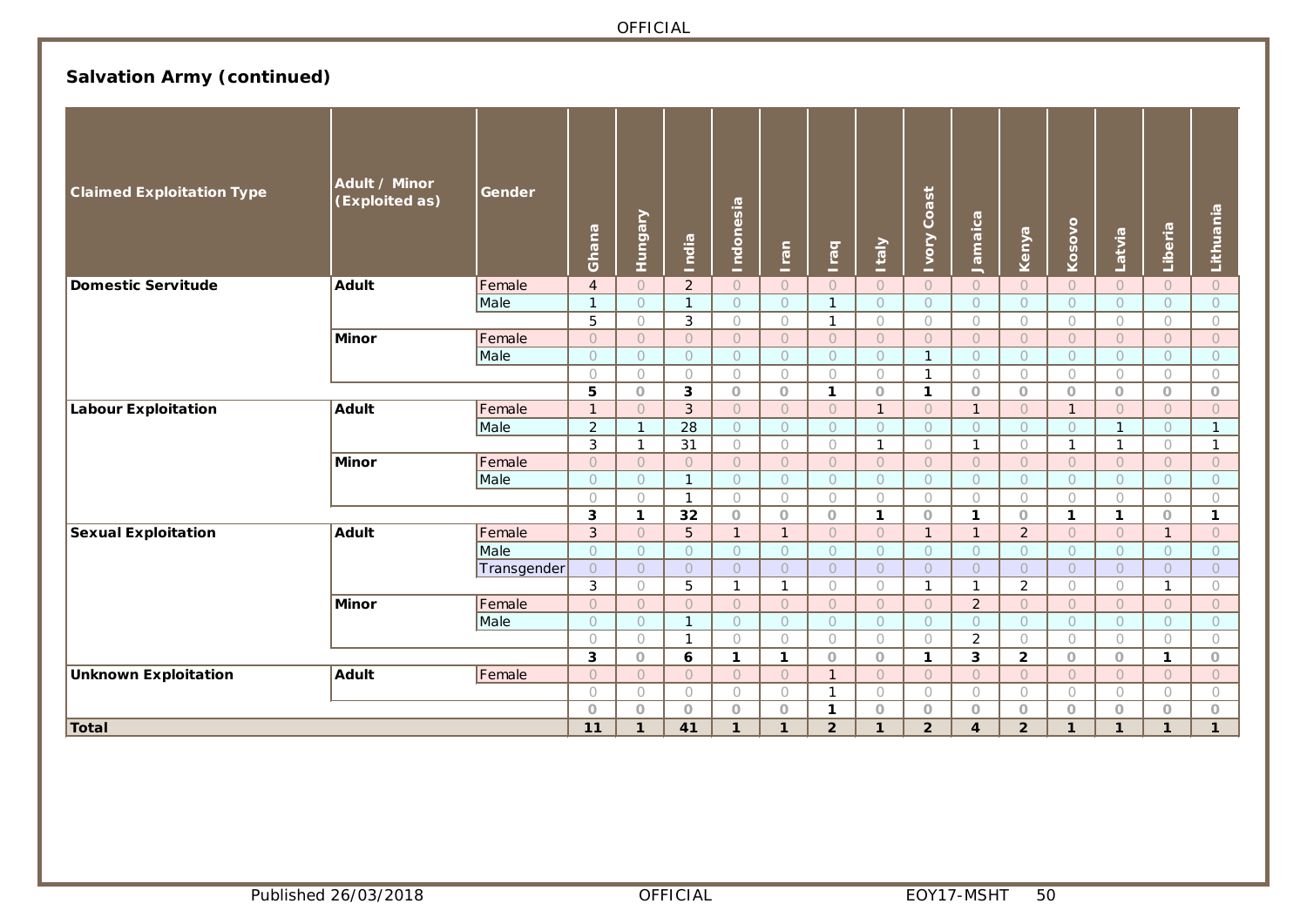# **Salvation Army (continued)**

| <b>Claimed Exploitation Type</b>           | Adult / Minor<br>(Exploited as) | Gender      | <b>Malawi</b>           | Malaysia              | Mauritius             | Mexico                | Namibia               | Nigeria                      | Pakistan              | Philippines           | Poland                | Portugal              | Romania               | Sierra Leone          | Slovakia              | Somalia               |
|--------------------------------------------|---------------------------------|-------------|-------------------------|-----------------------|-----------------------|-----------------------|-----------------------|------------------------------|-----------------------|-----------------------|-----------------------|-----------------------|-----------------------|-----------------------|-----------------------|-----------------------|
| <b>Domestic Servitude</b>                  | <b>Adult</b>                    | Female      | $\circ$                 | $\cup$                | $\mathbf{1}$          | $\mathbf{1}$          | $\circ$               | 21                           | 6                     | $5\overline{)}$       | $\circ$               | $\circ$               | $\bigcirc$            | $\circ$               | $\overline{O}$        | $\mathbf{1}$          |
|                                            |                                 | Male        | $\circ$                 | $\circ$               | $\circ$               | $\circ$               | $\circ$               | $\circ$                      | $\mathfrak{Z}$        | $\bigcirc$            | $\mathbf{1}$          | $\circ$               | $\circ$               | $\circ$               | $\circ$               | $\circ$               |
|                                            |                                 |             | $\bigcirc$              | $\bigcirc$            | $\mathbf{1}$          | $\mathbf{1}$          | $\bigcirc$            | 21                           | 9                     | 5                     | $\mathbf{1}$          | $\bigcirc$            | $\circ$               | $\circ$               | $\bigcirc$            | $\mathbf{1}$          |
|                                            | <b>Minor</b>                    | Female      | $\circlearrowright$     | $\circ$               | $\bigcirc$            | $\circ$               | $\circ$               | $\overline{2}$               | $\circ$               | $\circ$               | $\circ$               | $\circ$               | $\circ$               | $\circ$               | $\bigcirc$            | $\circ$               |
|                                            |                                 | Male        | $\bigcirc$              | $\bigcirc$            | $\bigcirc$            | $\bigcirc$            | $\circ$               | $\mathbf{1}$                 | $\bigcirc$            | $\bigcirc$            | $\bigcirc$            | $\circlearrowright$   | $\circlearrowright$   | $\circ$               | $\circ$               | $\circ$               |
|                                            |                                 |             | $\bigcirc$              | $\bigcirc$            | $\bigcap$             | $\bigcirc$            | $\bigcirc$            | 3                            | $\bigcirc$            | $\bigcirc$            | $\bigcirc$            | $\bigcirc$            | $\bigcirc$            | $\bigcirc$            | $\bigcirc$            | $\bigcirc$            |
|                                            |                                 |             | $\circ$                 | $\circ$               | $\mathbf{1}$          | $\mathbf{1}$          | $\circ$               | 24                           | 9                     | 5                     | $\mathbf 1$           | $\circ$               | $\circ$               | $\circ$               | $\circ$               | $\mathbf{1}$          |
| <b>Labour Exploitation</b><br><b>Adult</b> |                                 | Female      | $\circ$                 | $\Omega$              | $\Omega$              | $\Omega$              | $\Omega$              | $\circ$                      | $\mathbf{1}$          | $\circ$               | $\overline{2}$        | $\circ$               | $\mathbf{1}$          | $\circ$               | $\bigcirc$            | $\circ$               |
|                                            |                                 | Male        | $\circ$                 | $\mathbf{1}$          | $\mathbf{1}$          | $\bigcirc$            | $\Omega$              | $\overline{2}$               | 3                     | $\circ$               | 24                    | $\circ$               | 3                     | $\circ$               | 6                     | $\circ$               |
|                                            |                                 |             | $\bigcirc$              | $\mathbf{1}$          | $\mathbf{1}$          | $\bigcirc$            | $\bigcirc$            | $\overline{2}$               | 4                     | $\bigcirc$            | 26                    | $\bigcirc$            | $\overline{4}$        | $\bigcirc$            | 6                     | $\bigcirc$            |
|                                            | <b>Minor</b>                    | Female      | $\circ$                 | $\circ$               | $\circ$               | $\circ$               | $\overline{O}$        | $\circ$                      | $\circ$               | $\circ$               | $\circ$               | $\circ$               | $\circ$               | $\circ$               | $\bigcirc$            | $\circ$               |
|                                            |                                 | Male        | $\circ$<br>$\bigcirc$   | $\circ$<br>$\bigcirc$ | $\circ$<br>$\bigcirc$ | $\circ$<br>$\bigcirc$ | $\circ$<br>$\bigcirc$ | $\mathbf{1}$<br>$\mathbf{1}$ | $\circ$<br>$\bigcirc$ | $\circ$<br>$\bigcirc$ | $\circ$<br>$\bigcirc$ | $\circ$<br>$\bigcirc$ | $\circ$<br>$\bigcirc$ | $\circ$<br>$\bigcirc$ | $\circ$<br>$\bigcirc$ | $\circ$<br>$\bigcirc$ |
|                                            |                                 |             | $\circ$                 | $\mathbf{1}$          | 1                     | $\circ$               | $\circ$               | 3                            | 4                     | $\circ$               | 26                    | $\circ$               | 4                     | $\circ$               | 6                     | $\circ$               |
| <b>Sexual Exploitation</b>                 | <b>Adult</b>                    | Female      | $\mathbf{1}$            | $\mathfrak{S}$        | 1                     | $\bigcirc$            | $\mathbf{1}$          | 29                           | $\overline{2}$        | $\overline{2}$        | $\circ$               | $\circ$               | $\mathfrak{Z}$        | $\overline{1}$        | $\mathbf{1}$          | $\sqrt{2}$            |
|                                            |                                 | Male        | $\circ$                 | $\circ$               | $\circ$               | $\circ$               | $\circ$               | $\circ$                      | $\mathbf{1}$          | $\bigcirc$            | $\bigcirc$            | $\mathbf{1}$          | $\circ$               | $\circ$               | $\circ$               | $\circ$               |
|                                            |                                 | Transgender | $\circ$                 | $\mathbf{1}$          | $\bigcirc$            | $\overline{O}$        | $\bigcirc$            | $\overline{O}$               | $\circ$               | $\circ$               | $\circ$               | $\circ$               | $\circ$               | $\Omega$              | $\Omega$              | $\circ$               |
|                                            |                                 |             | $\mathbf{1}$            | $\overline{4}$        | $\mathbf{1}$          | $\bigcirc$            | $\mathbf{1}$          | 29                           | $\mathfrak{Z}$        | $\overline{2}$        | $\bigcirc$            | $\mathbf{1}$          | $\mathbf{3}$          | $\mathbf{1}$          | $\mathbf{1}$          | $\overline{2}$        |
|                                            | <b>Minor</b>                    | Female      | $\mathbf{1}$            | $\circ$               | $\bigcirc$            | $\circ$               | $\circ$               | $\overline{2}$               | $\mathbf{1}$          | $\circ$               | $\circ$               | $\circ$               | $\circ$               | $\circ$               | $\circ$               | $\circ$               |
|                                            |                                 | Male        | $\bigcirc$              | $\circ$               | $\bigcirc$            | $\bigcirc$            | $\bigcirc$            | $\bigcirc$                   | $\bigcirc$            | $\bigcirc$            | $\bigcirc$            | $\bigcirc$            | $\bigcirc$            | $\circ$               | $\circ$               | $\circ$               |
|                                            |                                 |             | $\mathbf{1}$            | $\bigcirc$            | $\bigcirc$            | $\bigcirc$            | $\bigcirc$            | $\overline{2}$               | $\mathbf{1}$          | $\bigcirc$            | $\bigcirc$            | $\bigcirc$            | $\bigcirc$            | $\bigcirc$            | $\bigcirc$            | $\bigcirc$            |
|                                            |                                 |             | $\overline{\mathbf{2}}$ | 4                     | $\mathbf{1}$          | $\circ$               | $\mathbf{1}$          | 31                           | 4                     | $\overline{2}$        | $\circ$               | $\mathbf{1}$          | $\mathbf{3}$          | $\mathbf{1}$          | $\mathbf{1}$          | $\overline{2}$        |
| <b>Unknown Exploitation</b>                | <b>Adult</b>                    | Female      | $\circ$                 | $\bigcirc$            | $\bigcirc$            | $\bigcirc$            | $\bigcirc$            | $\bigcirc$                   | $\cup$                | $\circ$               | $\circ$               | $\circ$               | $\overline{O}$        | $\overline{O}$        | $\overline{O}$        | $\bigcirc$            |
|                                            |                                 |             | $\bigcirc$              | $\bigcirc$            | $\circ$               | $\circ$               | $\circ$               | $\circ$                      | $\circ$               | $\circ$               | $\circ$               | $\circ$               | $\circ$               | $\circ$               | $\circ$               | $\circ$               |
|                                            |                                 |             | $\circ$                 | $\circ$               | $\circ$               | $\circ$               | $\circ$               | $\circ$                      | $\circ$               | $\circ$               | $\circ$               | $\circ$               | $\circ$               | $\circ$               | $\circ$               | $\circ$               |
| <b>Total</b>                               |                                 |             | $\overline{2}$          | 5                     | 3                     | $\mathbf{1}$          | $\mathbf{1}$          | 58                           | 17                    | $\overline{7}$        | 27                    | $\mathbf{1}$          | $\overline{7}$        | $\mathbf{1}$          | $\overline{7}$        | $\mathbf{3}$          |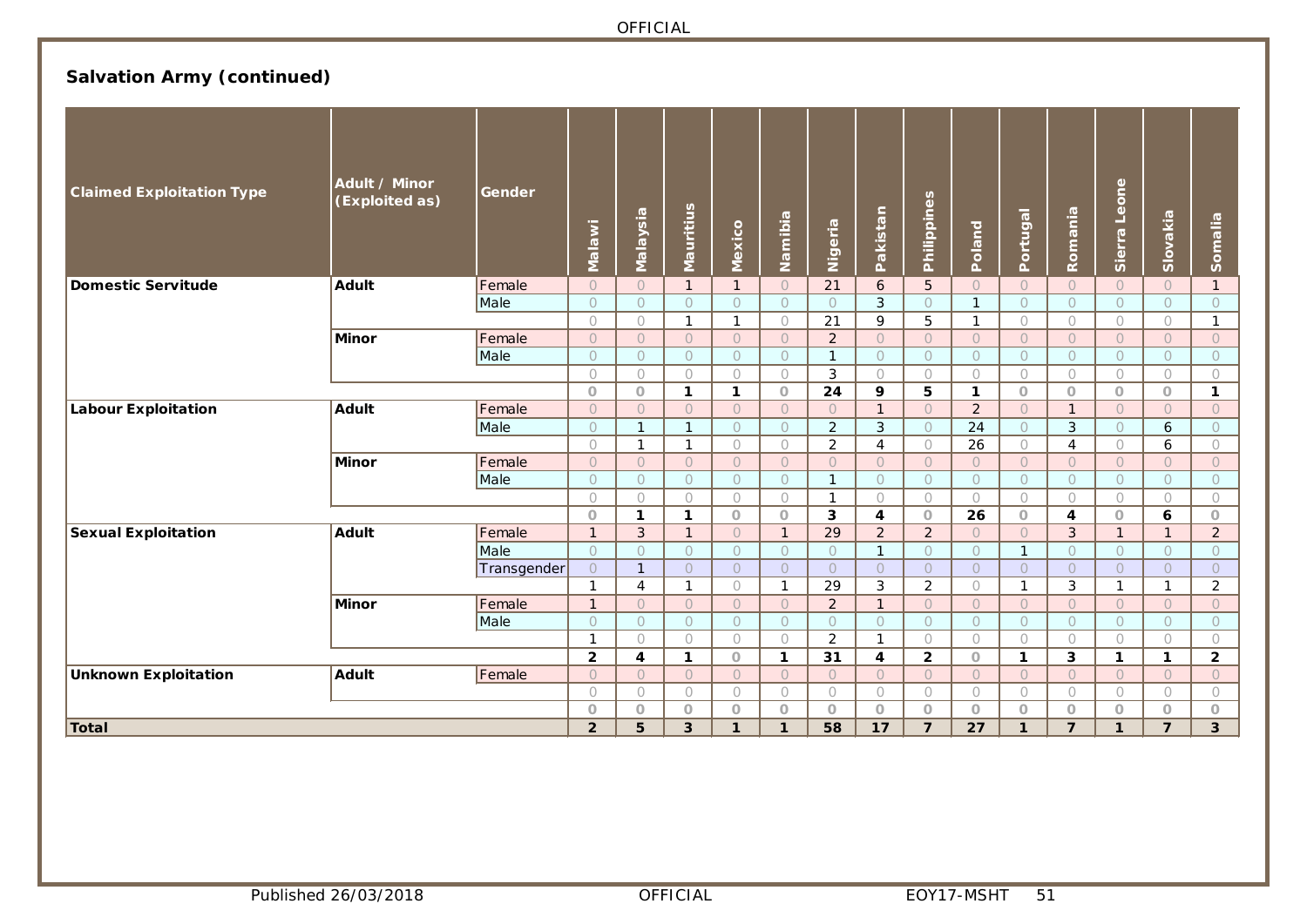# **Salvation Army (continued)**

| <b>Claimed Exploitation Type</b> | Adult / Minor<br>(Exploited as) | Gender      | South Africa        | Sri Lanka             | Sudan                     | Swaziland             | Sweden                | Tanzania              | Thailand              | Uganda                | Ukraine               | <b>United Kingdom</b> | Uzbekistan            | Vietnam                         | Zimbabwe              | Total                          |
|----------------------------------|---------------------------------|-------------|---------------------|-----------------------|---------------------------|-----------------------|-----------------------|-----------------------|-----------------------|-----------------------|-----------------------|-----------------------|-----------------------|---------------------------------|-----------------------|--------------------------------|
| <b>Domestic Servitude</b>        | <b>Adult</b>                    | Female      | $\circ$             | $\mathbf{1}$          | $\circ$                   | $\mathbf{1}$          | $\mathbf{1}$          | $\circ$               | $\circ$               | $\mathbf{1}$          | $\circ$               | $\overline{2}$        | $\circ$               | $\mathbf{1}$                    | $\overline{2}$        | 55                             |
|                                  |                                 | Male        | $\bigcirc$          | $\bigcirc$            | $\bigcirc$                | $\bigcirc$            | $\bigcirc$            | $\bigcirc$            | $\bigcirc$            | $\circ$               | $\circ$               | $\circ$               | $\circ$               | $\mathbf{1}$                    | $\Omega$              | 13                             |
|                                  |                                 |             | $\bigcirc$          | $\mathbf{1}$          | $\bigcirc$                | $\mathbf{1}$          | $\mathbf{1}$          | $\bigcirc$            | $\bigcirc$            | $\mathbf{1}$          | $\bigcirc$            | $\overline{2}$        | $\bigcirc$            | $\sqrt{2}$                      | $\sqrt{2}$            | 68                             |
|                                  | <b>Minor</b>                    | Female      | $\circ$             | $\circ$               | $\bigcirc$                | $\circ$               | $\circ$               | $\circ$               | $\circ$               | $\circ$               | $\circ$               | $\circ$               | $\circ$               | $\circ$                         | $\circ$               | $\overline{4}$                 |
|                                  |                                 | Male        | $\circ$             | $\bigcirc$            | $\bigcirc$                | $\circ$               | $\circ$               | $\circ$               | $\circ$               | $\circ$               | $\circ$               | $\circ$               | $\circ$               | $\circ$                         | $\circ$               | $\overline{2}$                 |
|                                  |                                 |             | $\bigcirc$          | $\bigcirc$            | $\bigcirc$                | $\bigcirc$            | $\bigcirc$            | $\bigcirc$            | $\bigcirc$            | $\bigcirc$            | $\bigcirc$            | $\bigcirc$            | $\bigcirc$            | $\bigcirc$                      | $\bigcirc$            | 6                              |
|                                  |                                 |             | $\circ$             | $\mathbf{1}$          | $\circ$                   | $\mathbf{1}$          | 1                     | $\circ$               | $\circ$               | $\mathbf{1}$          | $\circ$               | $\overline{2}$        | $\circ$               | $\overline{2}$                  | $\overline{2}$        | 74                             |
| <b>Labour Exploitation</b>       | <b>Adult</b>                    | Female      | $\circ$             | $\bigcirc$            | $\bigcirc$                | $\bigcirc$            | $\bigcirc$            | $\bigcirc$            | $\circ$               | $\circ$               | $\circ$               | $\circ$               | $\bigcirc$            | $\mathbf{1}$                    | $\bigcirc$            | 16                             |
|                                  | Male                            |             | $\circ$             | $\circ$               | 5                         | $\circ$               | $\circ$               | $\circ$               | $\circ$               | $\circ$               | $\circ$               | 5                     | $\mathbf{1}$          | 19                              | $\circ$               | 155                            |
|                                  |                                 |             | $\bigcirc$          | $\bigcirc$            | 5                         | $\bigcirc$            | $\bigcirc$            | $\bigcirc$            | $\bigcirc$            | $\bigcirc$            | $\bigcirc$            | 5                     | $\mathbf{1}$          | $\overline{20}$<br>$\mathbf{1}$ | $\bigcirc$            | 171                            |
|                                  | <b>Minor</b>                    | Female      | $\circ$<br>$\circ$  | $\bigcirc$            | $\bigcap$<br>$\mathbf{1}$ | $\circ$               | $\circ$               | $\circ$               | $\circ$               | $\circ$               | $\circ$               | $\circ$               | $\circ$               | $\mathbf{1}$                    | $\circ$               | $\mathbf{1}$<br>$\overline{5}$ |
|                                  |                                 | Male        | $\bigcirc$          | $\circ$<br>$\bigcirc$ | $\mathbf{1}$              | $\circ$<br>$\bigcirc$ | $\circ$<br>$\bigcirc$ | $\circ$<br>$\bigcirc$ | $\circ$<br>$\bigcirc$ | $\circ$<br>$\bigcirc$ | $\circ$<br>$\bigcirc$ | $\circ$<br>$\bigcirc$ | $\circ$<br>$\bigcirc$ | $\overline{2}$                  | $\circ$<br>$\bigcirc$ | 6                              |
|                                  |                                 |             | $\circ$             | $\circ$               | 6                         | $\circ$               | $\circ$               | $\circ$               | $\circ$               | $\bigcirc$            | $\circ$               | 5                     | 1                     | $\overline{22}$                 | $\circ$               | 177                            |
| <b>Sexual Exploitation</b>       | <b>Adult</b>                    | Female      | $\bigcirc$          | $\bigcirc$            | $\bigcap$                 | $\bigcirc$            | $\bigcirc$            | $\mathbf{1}$          | $\overline{2}$        | $\overline{2}$        | $\mathbf{1}$          | 3                     | $\overline{O}$        | $\overline{7}$                  | $\Omega$              | 132                            |
|                                  |                                 | Male        | $\mathbf{1}$        | $\overline{2}$        | $\circ$                   | $\circ$               | $\circ$               | $\circ$               | $\circ$               | $\circ$               | $\circ$               | $\circ$               | $\circ$               | $\circ$                         | $\circ$               | 15                             |
|                                  |                                 | Transgender | $\bigcirc$          | $\circ$               | $\circ$                   | $\circ$               | $\circ$               | $\circ$               | $\circ$               | $\bigcirc$            | $\circ$               | $\circ$               | $\circ$               | $\circ$                         | $\circ$               | $\overline{1}$                 |
|                                  |                                 |             | $\mathbf{1}$        | $\overline{c}$        | $\bigcirc$                | $\bigcirc$            | $\bigcirc$            | $\mathbf{1}$          | $\overline{2}$        | $\overline{2}$        | $\mathbf{1}$          | $\mathbf{3}$          | $\circ$               | $\overline{7}$                  | $\bigcirc$            | 148                            |
|                                  | <b>Minor</b>                    | Female      | $\overline{O}$      | $\overline{O}$        | $\bigcirc$                | $\overline{O}$        | $\mathbf{1}$          | $\circ$               | $\circ$               | $\circ$               | $\circ$               | $\mathbf{1}$          | $\circ$               | $\mathbf{1}$                    | $\Omega$              | 12                             |
|                                  |                                 | Male        | $\circlearrowright$ | $\circlearrowright$   | $\circ$                   | $\circ$               | $\circ$               | $\bigcirc$            | $\bigcirc$            | $\bigcirc$            | $\bigcirc$            | $\bigcirc$            | $\bigcirc$            | $\circ$                         | $\circ$               | $\overline{2}$                 |
|                                  |                                 |             | $\bigcirc$          | $\bigcirc$            | $\bigcirc$                | $\bigcirc$            | $\mathbf{1}$          | $\bigcirc$            | $\bigcirc$            | $\bigcirc$            | $\bigcirc$            | $\mathbf{1}$          | $\bigcirc$            | $\mathbf{1}$                    | $\bigcirc$            | 14                             |
|                                  |                                 |             | $\mathbf{1}$        | $\overline{2}$        | $\circ$                   | $\circ$               | $\mathbf{1}$          | $\mathbf{1}$          | $\mathbf{2}$          | $\overline{2}$        | $\mathbf 1$           | $\overline{4}$        | $\circ$               | 8                               | $\circ$               | 162                            |
| <b>Unknown Exploitation</b>      | <b>Adult</b>                    | Female      | $\bigcirc$          | $\bigcirc$            | $\bigcirc$                | $\bigcirc$            | $\bigcirc$            | $\cup$                | $\cup$                | $\circ$               | $\circ$               | $\bigcirc$            | $\bigcirc$            | $\overline{O}$                  | $\bigcirc$            | $\mathbf{1}$                   |
|                                  |                                 |             | $\bigcirc$          | $\bigcirc$            | $\bigcirc$                | $\circ$               | $\circ$               | $\circ$               | $\circ$               | $\circ$               | $\bigcirc$            | $\circ$               | $\circ$               | $\circ$                         | $\bigcirc$            | $\mathbf{1}$                   |
|                                  |                                 |             | $\circ$             | $\circ$               | $\circ$                   | $\circ$               | $\circ$               | $\circ$               | $\circ$               | $\circ$               | $\circ$               | $\circ$               | $\circ$               | $\circ$                         | $\circ$               | $\mathbf{1}$                   |
| <b>Total</b>                     |                                 |             | $\mathbf{1}$        | 3                     | 6                         | $\mathbf{1}$          | $\mathbf{2}$          | $\mathbf{1}$          | $\overline{2}$        | $\overline{3}$        | $\mathbf{1}$          | 11                    | $\mathbf{1}$          | 32                              | $\overline{2}$        | 414                            |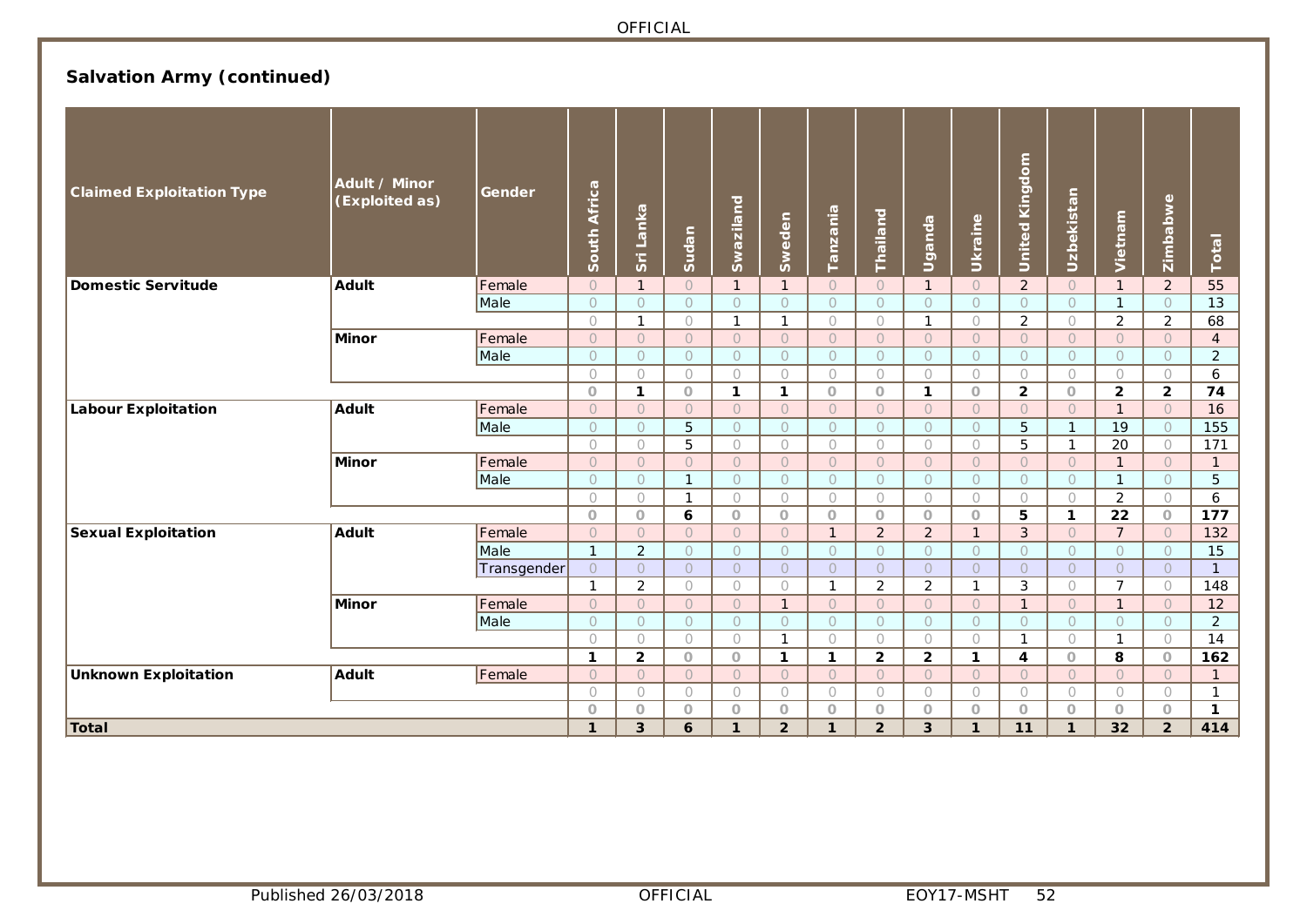### **TARA**

| <b>Claimed Exploitation Type</b> | Adult / Minor<br>(Exploited as) | Gender | Albania        | Kenya          | Somalia      | Vietnam | Total |
|----------------------------------|---------------------------------|--------|----------------|----------------|--------------|---------|-------|
| <b>Domestic Servitude</b>        | <b>Adult</b>                    | Female | $\bigcap$      | $\bigcirc$     | $\bigcap$    | 1       | 1     |
|                                  |                                 |        | $\bigcap$      | $\bigcap$      | $\bigcap$    | 1       | 1     |
|                                  |                                 |        | $\Omega$       | $\circ$        | $\Omega$     | 1       | 1     |
| <b>Sexual Exploitation</b>       | <b>Adult</b>                    | Female | 2              | 2              | $\mathbf{1}$ | 5       | 10    |
|                                  |                                 |        | 2              | 2              | 1            | 5       | 10    |
|                                  |                                 |        | $\overline{2}$ | $\overline{2}$ | 1            | 5       | 10    |
| Total                            |                                 |        | $\overline{2}$ | $\overline{2}$ | $\mathbf{1}$ | 6       | 11    |

## **Unseen UK**

| <b>Claimed Exploitation Type</b> | Adult / Minor<br>(Exploited as) | Gender | Ghana     | Kenya      | Kingdom<br>United | $\overline{\sigma}$<br>States<br>$\sigma$<br>United<br>Americ | <b>Total</b>   |
|----------------------------------|---------------------------------|--------|-----------|------------|-------------------|---------------------------------------------------------------|----------------|
| <b>Labour Exploitation</b>       | <b>Adult</b>                    | Male   | $\bigcap$ | 1          | 1                 | $\bigcap$                                                     | $\overline{2}$ |
|                                  |                                 |        | Ω         | 1          | 1                 | $\bigcap$                                                     | $\overline{2}$ |
|                                  |                                 |        | $\cap$    | 1          | 1                 | $\Omega$                                                      | $\overline{2}$ |
| <b>Sexual Exploitation</b>       | <b>Adult</b>                    | Female |           | $\bigcirc$ | $\bigcap$         | 1                                                             | 2              |
|                                  |                                 |        |           | $\bigcap$  | ∩                 | 1                                                             | $\overline{2}$ |
|                                  |                                 |        | 1         | $\Omega$   | $\Omega$          | 1                                                             | $\overline{2}$ |
| Total                            |                                 |        | 1         | 1          | 1                 | 1                                                             | $\overline{4}$ |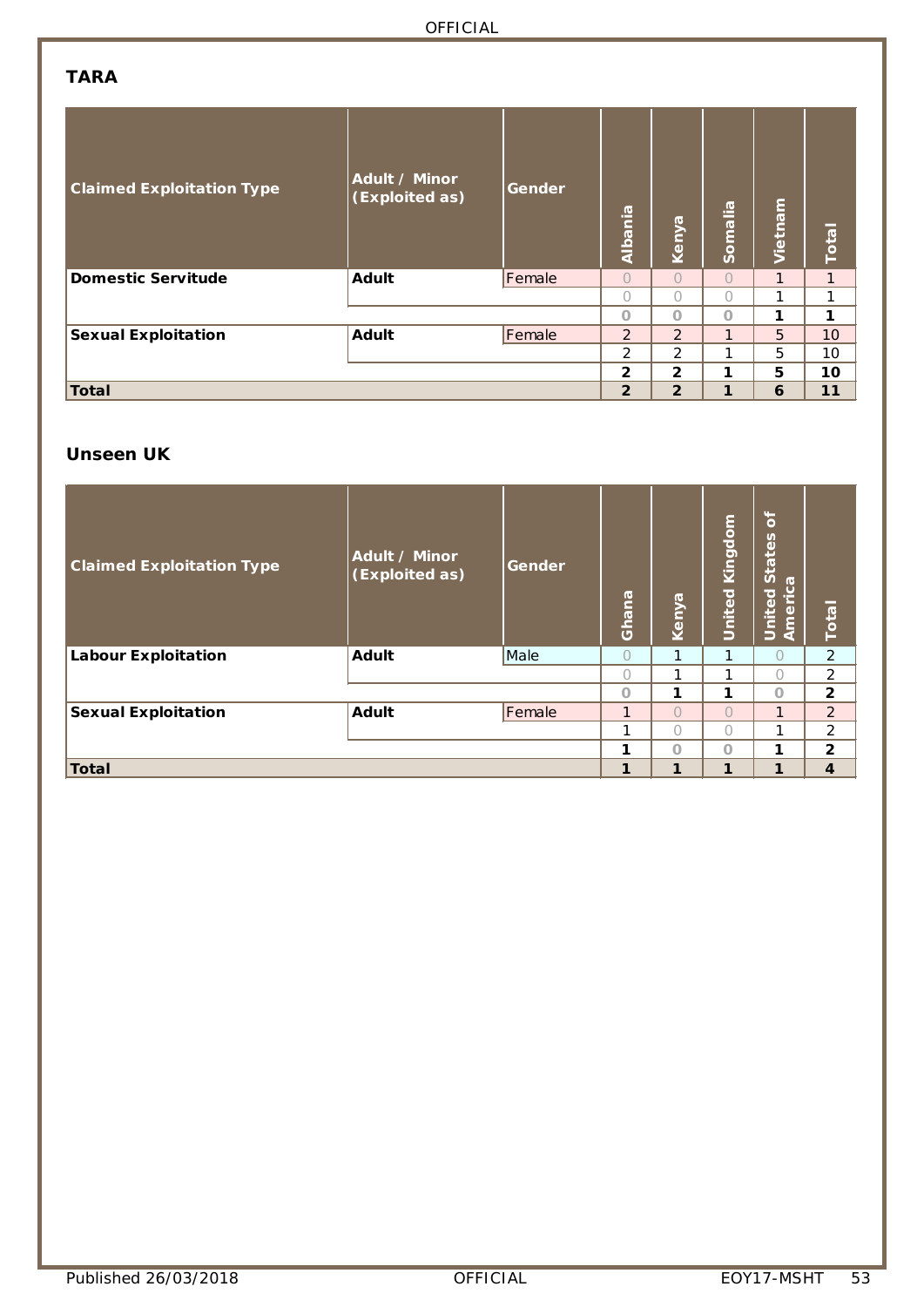# **Police**

### **Avon and Somerset**

| <b>Claimed Exploitation Type</b> | Adult / Minor<br>(Exploited as) | Gender | Afghanistan    | Albania        | Belgium        | <b>Brazil</b>  | Egypt        | India        | <b>Poland</b>  | Portugal       | Romania        | <b>United Kingdom</b> | Vietnam        | Total          |
|----------------------------------|---------------------------------|--------|----------------|----------------|----------------|----------------|--------------|--------------|----------------|----------------|----------------|-----------------------|----------------|----------------|
| <b>Domestic Servitude</b>        | <b>Adult</b>                    | Female | $\bigcirc$     | $\bigcirc$     | $\circ$        | $\overline{O}$ | $\bigcap$    | $\mathbf{1}$ | $\circ$        | $\bigcirc$     | $\bigcirc$     | $\circ$               | $\bigcirc$     | $\mathbf{1}$   |
|                                  |                                 |        | $\bigcirc$     | $\bigcirc$     | $\bigcap$      | $\bigcap$      | $\bigcap$    | 1            | $\bigcirc$     | $\bigcirc$     | $\bigcirc$     | $\bigcirc$            | $\bigcirc$     | $\mathbf{1}$   |
|                                  |                                 |        | $\circ$        | $\overline{O}$ | $\Omega$       | $\Omega$       | $\Omega$     | 1            | $\circ$        | $\circ$        | $\circ$        | $\overline{O}$        | $\Omega$       | 1              |
| <b>Labour Exploitation</b>       | <b>Adult</b>                    | Female | $\circ$        | $\overline{O}$ | $\mathbf{1}$   | $\bigcap$      | $\bigcap$    | $\bigcirc$   | $\bigcap$      | $\overline{O}$ | $\bigcirc$     | $\overline{O}$        | $\mathbf{1}$   | $\overline{2}$ |
|                                  |                                 | Male   | $\mathbf{1}$   | $\circ$        | 0              | $\bigcap$      | $\mathbf{1}$ | $\circ$      | $\mathbf{1}$   | $\mathbf{1}$   | $\overline{2}$ | 3                     | $\circ$        | 9              |
|                                  |                                 |        | $\mathbf{1}$   | $\bigcap$      | $\mathbf{1}$   | $\bigcap$      | 1            | $\circ$      | $\mathbf{1}$   | $\mathbf{1}$   | $\overline{2}$ | 3                     | $\mathbf{1}$   | 11             |
|                                  | <b>Minor</b>                    | Male   | $\circ$        | $\bigcirc$     | $\overline{O}$ | $\bigcap$      | $\bigcap$    | $\circ$      | $\bigcirc$     | $\circ$        | $\circ$        | $\circ$               | $\mathbf{1}$   | $\mathbf{1}$   |
|                                  |                                 |        | $\bigcirc$     | $\bigcirc$     | 0              | $\bigcap$      | $\bigcap$    | $\bigcirc$   | $\bigcirc$     | $\bigcirc$     | $\bigcirc$     | $\bigcirc$            | $\mathbf{1}$   | 1              |
|                                  |                                 |        | $\mathbf{1}$   | $\circ$        | 1              | $\Omega$       | $\mathbf{1}$ | $\circ$      | $\mathbf{1}$   | $\mathbf{1}$   | $\overline{2}$ | 3                     | $\overline{2}$ | 12             |
| <b>Sexual Exploitation</b>       | <b>Adult</b>                    | Female | $\bigcirc$     | 3              | $\overline{O}$ | $\overline{2}$ | $\bigcap$    | $\bigcirc$   | $\bigcap$      | $\overline{O}$ | $\mathbf{1}$   | 3                     | $\bigcap$      | 9              |
|                                  |                                 | Male   | $\circ$        | 1              | $\overline{O}$ | $\bigcirc$     | $\bigcap$    | $\bigcirc$   | $\bigcirc$     | $\circ$        | $\circ$        | $\circ$               | $\bigcirc$     | $\mathbf{1}$   |
|                                  |                                 |        | $\bigcirc$     | 4              | $\bigcap$      | 2              | $\bigcap$    | $\bigcirc$   | $\bigcap$      | $\bigcirc$     | $\mathbf{1}$   | 3                     | $\bigcap$      | 10             |
|                                  |                                 |        | $\circ$        | 4              | $\circ$        | $\overline{2}$ | $\circ$      | $\bigcirc$   | $\circ$        | $\circ$        | 1              | 3                     | $\circ$        | 10             |
| <b>Unknown Exploitation</b>      | <b>Adult</b>                    | Female | $\bigcirc$     | $\overline{O}$ | $\circ$        | $\bigcap$      | $\bigcap$    | $\circ$      | $\mathbf{1}$   | $\circ$        | $\bigcirc$     | $\overline{O}$        | $\bigcirc$     | $\mathbf{1}$   |
|                                  |                                 | Male   | $\circ$        | $\circ$        | $\overline{O}$ | $\bigcap$      | $\bigcap$    | $\bigcirc$   | $\circ$        | $\circ$        | $\circ$        | 1                     | $\circ$        | $\mathbf{1}$   |
|                                  |                                 |        | $\bigcirc$     | $\bigcirc$     | 0              | $\bigcirc$     | $\bigcap$    | $\bigcirc$   | $\mathbf{1}$   | $\bigcirc$     | $\bigcirc$     | 1                     | $\bigcirc$     | $\overline{2}$ |
|                                  | <b>Minor</b>                    | Male   | $\mathbf{1}$   | $\circ$        | $\overline{O}$ | $\bigcirc$     | $\bigcap$    | $\bigcirc$   | $\bigcirc$     | $\circ$        | $\circ$        | 1                     | $\bigcirc$     | $\overline{2}$ |
|                                  |                                 |        | $\mathbf{1}$   | $\bigcirc$     | 0              | $\bigcirc$     | $\bigcap$    | $\bigcirc$   | $\bigcirc$     | $\bigcirc$     | $\bigcirc$     | 1                     | $\bigcirc$     | $\overline{2}$ |
|                                  |                                 |        | 1              | $\circ$        | $\circ$        | $\circ$        | $\circ$      | $\bigcirc$   | $\mathbf{1}$   | $\circ$        | $\circ$        | $\overline{2}$        | $\circ$        | 4              |
| <b>Total</b>                     |                                 |        | $\overline{2}$ | 4              | 1              | $\overline{2}$ | 1            | 1            | $\overline{2}$ | $\mathbf{1}$   | 3              | 8                     | $\overline{2}$ | 27             |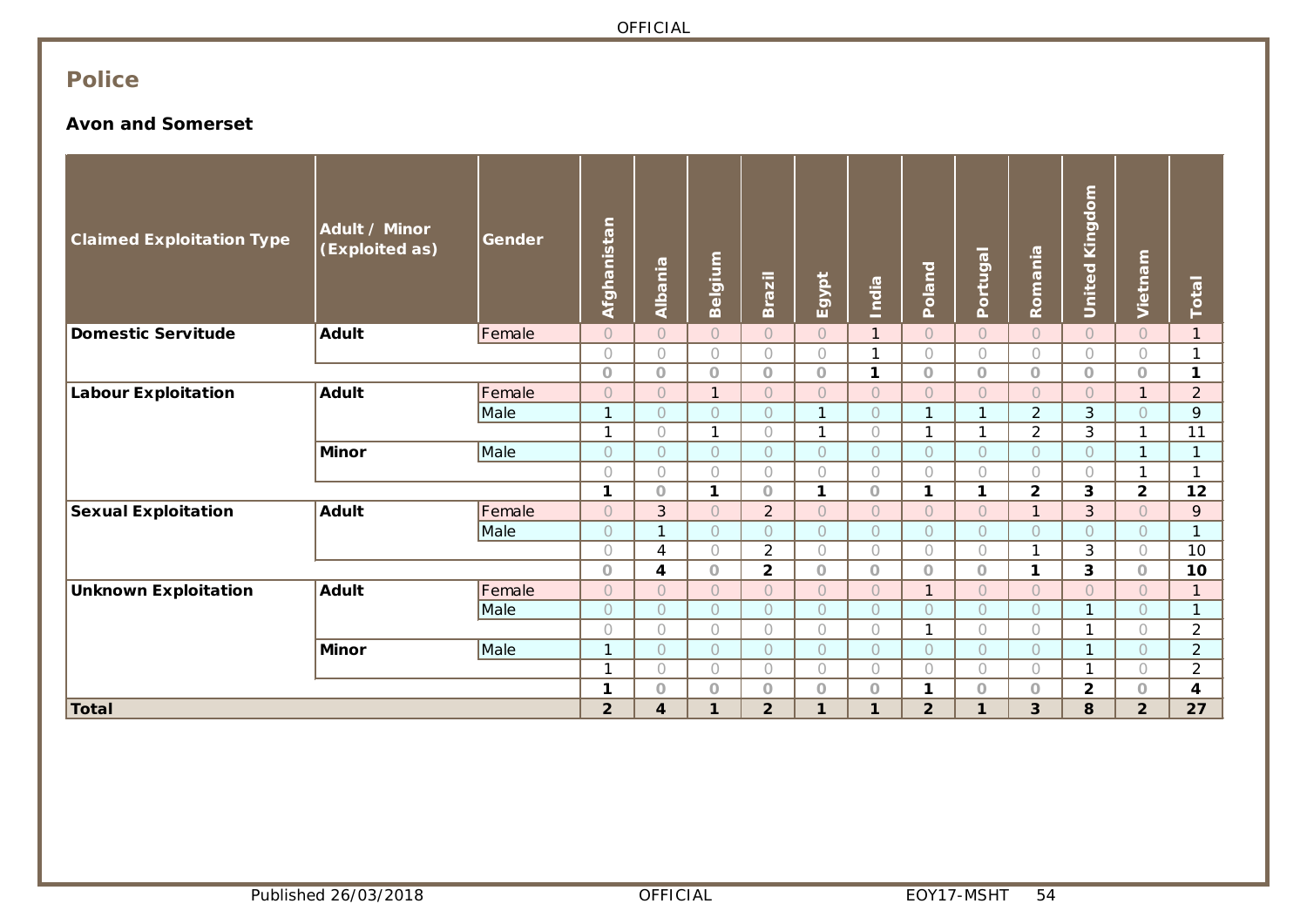# **Bedfordshire**

| <b>Claimed Exploitation Type</b> | Adult / Minor<br>(Exploited as) | Gender | Albania | Czech Republic | the<br>Democratic<br>$\mathbf{b}$<br>Republic<br>Congo | <b>Deal</b> | Romania    | Total        |
|----------------------------------|---------------------------------|--------|---------|----------------|--------------------------------------------------------|-------------|------------|--------------|
| <b>Labour Exploitation</b>       | <b>Adult</b>                    | Male   | 0       | 1              | Ω                                                      | $\circ$     | $\bigcirc$ | 1            |
|                                  |                                 |        | 0       | 1              | 0                                                      | $\bigcap$   | $\circ$    | 1            |
|                                  |                                 |        | O       | 1              | O                                                      | O           | $\circ$    | 1            |
| <b>Sexual Exploitation</b>       | <b>Adult</b>                    | Female | 1       | $\bigcirc$     | $\overline{O}$                                         | 1           | 1          | 3            |
|                                  |                                 |        | 1       | $\bigcap$      | 0                                                      | 1           | 1          | 3            |
|                                  | <b>Minor</b>                    | Female | Ö       | $\bigcirc$     | 1                                                      | $\bigcap$   | $\circ$    | $\mathbf{1}$ |
|                                  |                                 |        | 0       | $\bigcirc$     | 1                                                      | $\bigcap$   | $\bigcirc$ |              |
|                                  |                                 |        | 1       | $\circ$        | 1                                                      | 1           | 1          | 4            |
| Total                            |                                 |        | 1       | 1              | 1                                                      | 1           | 1          | 5            |

# **British Transport Police**

| <b>Claimed Exploitation Type</b> | Adult / Minor<br>(Exploited as) | Gender | Cameroon   | ligal          | Latvia         | Romania        | Syria          | Vietnam        | Total          |
|----------------------------------|---------------------------------|--------|------------|----------------|----------------|----------------|----------------|----------------|----------------|
| <b>Labour Exploitation</b>       | <b>Adult</b>                    | Female | $\bigcirc$ | $\bigcirc$     | $\bigcirc$     | $\mathbf{1}$   | $\overline{O}$ | $\overline{O}$ | $\mathbf{1}$   |
|                                  |                                 | Male   | $\Omega$   | $\bigcirc$     | $\circ$        | 1              | $\bigcirc$     | $\overline{c}$ | 3              |
|                                  |                                 |        | $\bigcirc$ | $\bigcirc$     | $\bigcirc$     | $\overline{2}$ | $\bigcirc$     | 2              | 4              |
|                                  | <b>Minor</b>                    | Male   | $\circ$    | $\bigcirc$     | $\bigcirc$     | $\bigcirc$     | $\bigcirc$     | $\overline{2}$ | $\overline{2}$ |
|                                  |                                 |        | $\bigcirc$ | $\bigcirc$     | $\circ$        | $\bigcirc$     | $\bigcirc$     | 2              | $\overline{2}$ |
|                                  |                                 |        | $\circ$    | $\circ$        | O              | $\overline{2}$ | $\Omega$       | 4              | 6              |
| <b>Sexual Exploitation</b>       | <b>Adult</b>                    | Male   | $\bigcirc$ | $\bigcirc$     | $\mathbf{1}$   | $\bigcirc$     | $\overline{O}$ | $\bigcirc$     | 1              |
|                                  |                                 |        | $\bigcirc$ | $\bigcirc$     | $\mathbf{1}$   | $\bigcirc$     | $\bigcap$      | 0              | 1              |
|                                  | <b>Minor</b>                    | Female | $\Omega$   | $\Omega$       | $\overline{O}$ | $\bigcirc$     | $\overline{O}$ | $\mathbf{1}$   | $\mathbf{1}$   |
|                                  |                                 |        | $\bigcirc$ | $\bigcirc$     | $\circ$        | $\bigcirc$     | $\bigcap$      | $\mathbf{1}$   | 1              |
|                                  |                                 |        | $\circ$    | $\circ$        | 1              | $\circ$        | $\Omega$       | 1              | $\mathbf 2$    |
| <b>Unknown Exploitation</b>      | <b>Adult</b>                    | Male   | 1          | $\circ$        | $\circ$        | $\bigcirc$     | $\bigcap$      | $\mathbf{1}$   | $\overline{2}$ |
|                                  |                                 |        | 1          | $\bigcirc$     | $\circ$        | $\bigcirc$     | 0              | 1              | $\overline{2}$ |
|                                  | <b>Minor</b>                    | Female | $\bigcap$  | $\overline{O}$ | $\overline{O}$ | $\bigcirc$     | $\bigcap$      | 3              | 3              |
|                                  |                                 | Male   | $\bigcirc$ | 1              | $\circ$        | $\bigcirc$     | 1              | $\overline{2}$ | 4              |
|                                  |                                 |        | $\bigcirc$ | 1              | $\circ$        | $\bigcirc$     | 1              | 5              | 7              |
|                                  |                                 |        | 1          | 1              | $\circ$        | $\circ$        | 1              | 6              | 9              |
| <b>Total</b>                     |                                 |        | 1          | 1              | 1              | $\overline{2}$ | 1              | 11             | 17             |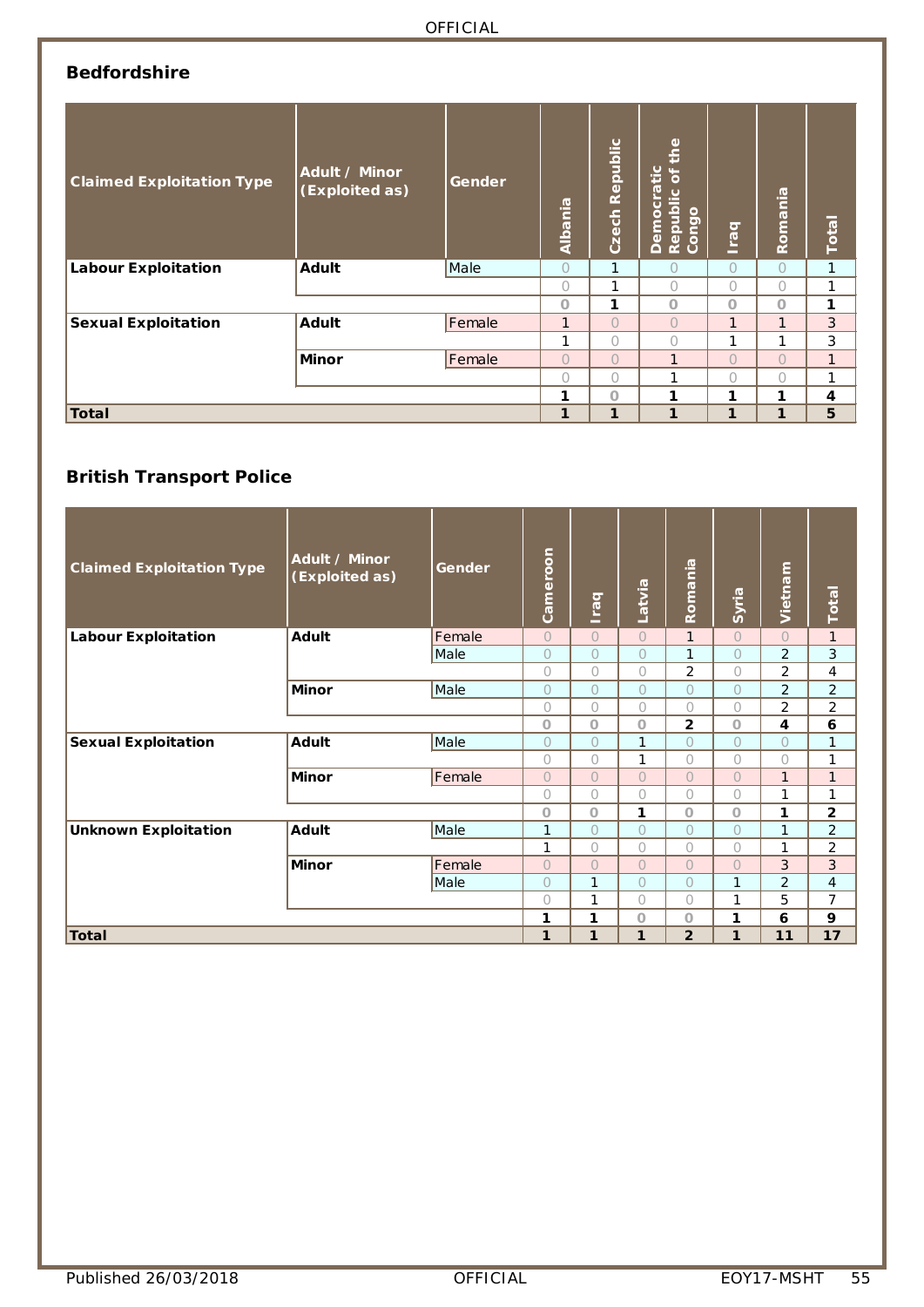| Cambridgeshire                   |                                 |        |            |                |                |                |                |            |                |
|----------------------------------|---------------------------------|--------|------------|----------------|----------------|----------------|----------------|------------|----------------|
| <b>Claimed Exploitation Type</b> | Adult / Minor<br>(Exploited as) | Gender | Albania    | Czech Republic | Lithuania      | Romania        | United Kingdom | Vietnam    | <b>Total</b>   |
| <b>Labour Exploitation</b>       | Adult                           | Female | $\circ$    | $\overline{O}$ | $\mathbf{1}$   | $\bigcap$      | $\bigcap$      | $\bigcap$  | $\mathbf{1}$   |
|                                  |                                 | Male   | $\circ$    | 1              | 1              | 12             | $\overline{2}$ | 1          | 17             |
|                                  |                                 |        | $\bigcirc$ | 1              | 2              | 12             | $\overline{2}$ | 1          | 18             |
|                                  | Minor                           | Male   | $\bigcirc$ | $\overline{O}$ | $\overline{O}$ | $\bigcirc$     | 1              | $\bigcap$  | $\mathbf{1}$   |
|                                  |                                 |        | $\bigcirc$ | 0              | 0              | $\bigcap$      | 1              | $\bigcirc$ | $\mathbf{1}$   |
|                                  |                                 |        | $\bigcap$  | 1              | 2              | 12             | 3              | 1          | 19             |
| <b>Sexual Exploitation</b>       | <b>Adult</b>                    | Female | 1          | $\bigcap$      | $\overline{O}$ | $\bigcap$      | $\bigcap$      | 1          | 2              |
|                                  |                                 |        | 1          | 0              | 0              | $\bigcirc$     | $\bigcap$      | 1          | $\overline{2}$ |
|                                  | Minor                           | Female | $\bigcirc$ | $\overline{O}$ | $\overline{O}$ | $\overline{O}$ | $\overline{2}$ | $\bigcap$  | $\overline{2}$ |
|                                  |                                 |        | $\bigcirc$ | 0              | 0              | $\bigcirc$     | $\overline{2}$ | $\bigcirc$ | 2              |
|                                  |                                 |        | 1          | $\bigcap$      | 0              | $\bigcirc$     | $\overline{2}$ | 1          | 4              |
| <b>Unknown Exploitation</b>      | <b>Adult</b>                    | Male   | $\circ$    | $\bigcap$      | 1              | $\bigcap$      | $\bigcap$      | $\bigcap$  | $\mathbf{1}$   |
|                                  |                                 |        | $\bigcirc$ | 0              | 1              | $\bigcap$      | $\bigcap$      | $\bigcap$  | $\mathbf{1}$   |
|                                  | <b>Minor</b>                    | Female | $\bigcirc$ | $\overline{O}$ | $\overline{O}$ | $\overline{O}$ | $\bigcap$      | 1          | $\mathbf{1}$   |
|                                  |                                 |        | $\bigcirc$ | 0              | 0              | 0              | $\cap$         | 1          | 1              |
|                                  |                                 |        | $\Omega$   | $\circ$        | 1              | $\circ$        | $\Omega$       | 1          | $\overline{2}$ |
| <b>Total</b>                     |                                 |        | 1          | 1              | 3              | 12             | 5              | 3          | 25             |

### **Cheshire**

| <b>Claimed Exploitation Type</b> | Adult / Minor<br>(Exploited as) | Gender | <b>Poland</b> | Roman <u>ia</u> | Vietnam       | <b>Total</b>   |
|----------------------------------|---------------------------------|--------|---------------|-----------------|---------------|----------------|
| <b>Labour Exploitation</b>       | <b>Adult</b>                    | Male   |               |                 | 3             | 3              |
|                                  |                                 |        |               |                 | 3             | 3              |
|                                  | <b>Minor</b>                    | Male   |               | €               | $\mathcal{P}$ | 2              |
|                                  |                                 |        |               |                 | $\mathcal{P}$ | $\overline{2}$ |
|                                  |                                 |        | $\Omega$      |                 | 5             | 5              |
| <b>Sexual Exploitation</b>       | <b>Adult</b>                    | Female | 1             | 3               |               | $\overline{4}$ |
|                                  |                                 |        |               | 3               |               | 4              |
|                                  |                                 |        |               | 3               | Ω             | 4              |
| Total                            |                                 |        | 1             | 3               | 5             | 9              |

### **City of London**

| ۔ ۔<br><b>Claimed Exploitation Type</b> | Adult / Minor<br>(Exploited as) | Gender | Albania          | Poland | <b>Total</b> |
|-----------------------------------------|---------------------------------|--------|------------------|--------|--------------|
| <b>Labour Exploitation</b>              | <b>Adult</b>                    | Female | $\left( \right)$ | 1      | 1            |
|                                         |                                 | Male   | 3                |        | 3            |
|                                         |                                 |        | 3                | 1      | 4            |
|                                         |                                 |        | 3                | 1      | 4            |
| <b>Sexual Exploitation</b>              | <b>Adult</b>                    | Female |                  |        |              |
|                                         |                                 |        |                  | $(\ )$ |              |
|                                         |                                 |        | 1                | $\cap$ | 1            |
| <b>Unknown Exploitation</b>             | <b>Minor</b>                    | Male   | 1                |        |              |
|                                         |                                 |        |                  |        |              |
|                                         |                                 |        | 1                | $\cap$ | 1            |
| <b>Total</b>                            |                                 |        | 5                | 1      | 6            |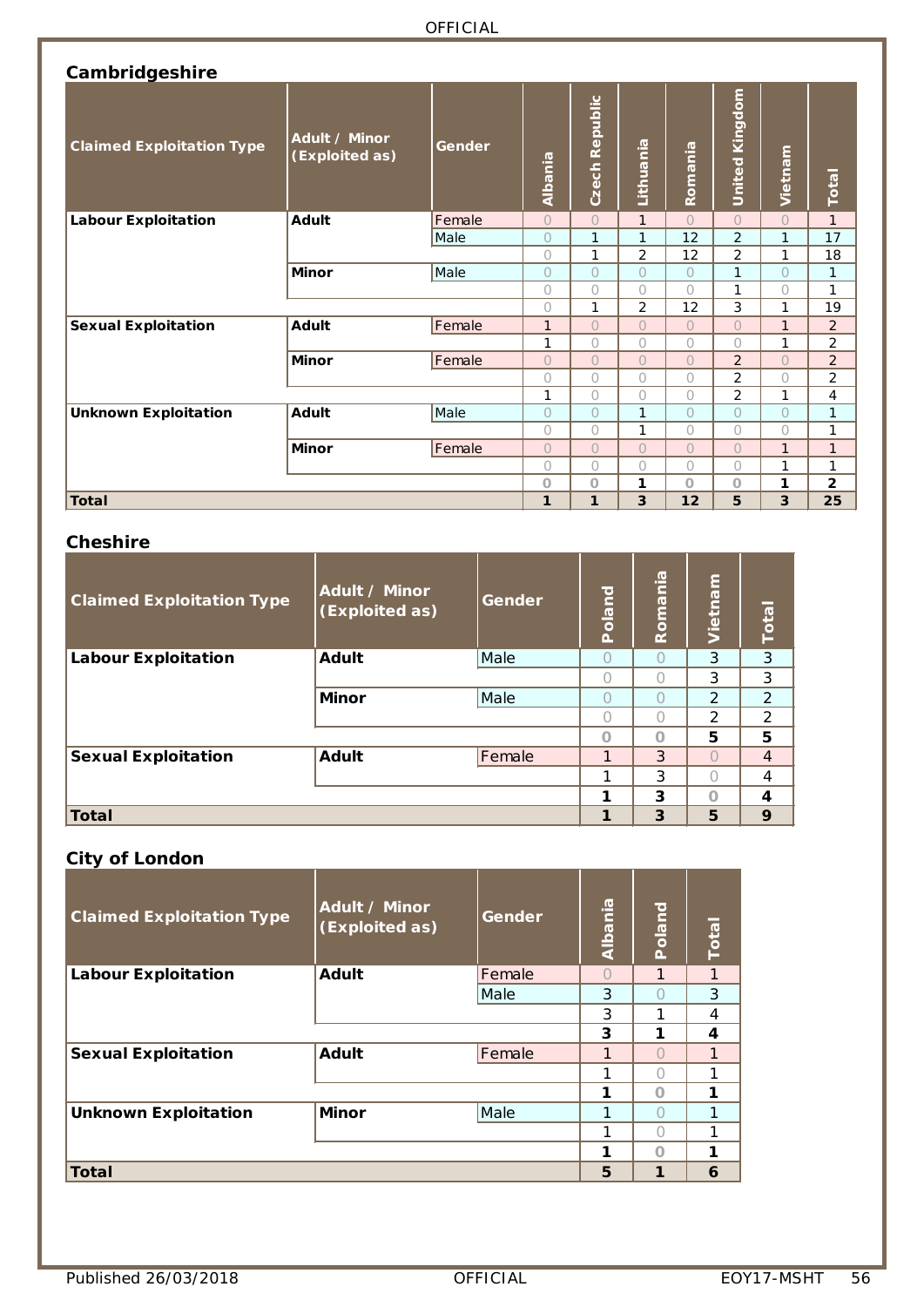# **Cleveland**

| <b>Claimed Exploitation Type</b> | Adult / Minor<br>(Exploited as) | Gender | angladesh<br>m | <b>Tungary</b> | Philippines    | Romania        | <b>United Kingdom</b> | Vietnam        | Total          |
|----------------------------------|---------------------------------|--------|----------------|----------------|----------------|----------------|-----------------------|----------------|----------------|
| <b>Domestic Servitude</b>        | Adult                           | Female | $\cap$         | $\bigcap$      | $\mathbf{1}$   | $\bigcap$      | $\bigcap$             | $\circ$        | $\mathbf{1}$   |
|                                  |                                 |        | $\bigcap$      | $\bigcap$      | 1              | $\bigcap$      | $\bigcap$             | $\bigcirc$     | 1              |
|                                  |                                 |        | $\Omega$       | $\Omega$       | 1              | $\Omega$       | $\Omega$              | $\Omega$       | 1              |
| <b>Labour Exploitation</b>       | Adult                           | Male   | 1              | $\bigcap$      | $\overline{O}$ | $\overline{2}$ | $\bigcap$             | 9              | 12             |
|                                  |                                 |        | 1              | $\bigcap$      | $\bigcirc$     | $\overline{2}$ | $\bigcirc$            | 9              | 12             |
|                                  | <b>Minor</b>                    | Male   | $\bigcap$      | $\bigcap$      | $\bigcirc$     | $\bigcirc$     | $\bigcap$             | $\overline{4}$ | $\overline{4}$ |
|                                  |                                 |        | $\bigcap$      | $\bigcap$      | $\circ$        | $\bigcap$      | $\bigcirc$            | 4              | 4              |
|                                  |                                 |        | 1              | $\circ$        | $\circ$        | $\overline{2}$ | $\Omega$              | 13             | 16             |
| <b>Sexual Exploitation</b>       | <b>Adult</b>                    | Female | $\bigcap$      | $\mathbf{1}$   | $\bigcirc$     | $\Omega$       | $\mathbf{1}$          | $\overline{O}$ | $\overline{2}$ |
|                                  |                                 |        | $\bigcap$      | 1              | $\bigcirc$     | $\bigcap$      | 1                     | $\bigcirc$     | $\overline{c}$ |
|                                  | <b>Minor</b>                    | Female | $\bigcap$      | $\bigcap$      | $\bigcirc$     | $\overline{O}$ | $\mathbf{1}$          | $\overline{O}$ | $\mathbf{1}$   |
|                                  |                                 |        | $\bigcap$      | $\bigcirc$     | $\bigcirc$     | $\bigcirc$     | 1                     | $\bigcirc$     | 1              |
|                                  |                                 |        | $\Omega$       | 1              | $\circ$        | $\circ$        | $\overline{2}$        | $\circ$        | 3              |
| <b>Unknown Exploitation</b>      | <b>Minor</b>                    | Male   | $\bigcap$      | $\bigcap$      | $\bigcirc$     | $\circ$        | $\bigcap$             | 1              | 1              |
|                                  |                                 |        | $\bigcap$      | $\bigcap$      | $\bigcirc$     | $\bigcirc$     | $\bigcirc$            | 1              | 1              |
|                                  |                                 |        | $\Omega$       | $\circ$        | $\circ$        | $\Omega$       | $\Omega$              | 1              | 1              |
| <b>Total</b>                     |                                 |        | 1              | 1              | 1              | $\overline{2}$ | $\overline{2}$        | 14             | 21             |

#### **Cumbria**

| <b>Claimed Exploitation Type</b> | Adult / Minor<br>(Exploited as) | Gender      | Republic<br>Czech | <b>India</b> | Romania   | Turkey    | Kingdom<br>United | Vietnam    | Total           |
|----------------------------------|---------------------------------|-------------|-------------------|--------------|-----------|-----------|-------------------|------------|-----------------|
| <b>Labour Exploitation</b>       | <b>Adult</b>                    | <i>Male</i> | 1                 | 1            | 7         | $\bigcap$ | $\bigcap$         | 1          | 10 <sup>°</sup> |
|                                  |                                 |             | ٠                 | 1            | 7         | $\bigcap$ | $\bigcap$         | 1          | 10              |
|                                  | <b>Minor</b>                    | Male        | $\bigcirc$        | $\bigcirc$   | 1         | 1         | 1                 | $\bigcirc$ | 3               |
|                                  |                                 |             | $\bigcap$         | $\bigcap$    | 1         | 1         |                   | $\bigcirc$ | 3               |
|                                  |                                 |             | 1                 | $\mathbf{1}$ | 8         | 1         | 1                 | 1          | 13              |
| <b>Sexual Exploitation</b>       | <b>Adult</b>                    | Female      | $\bigcap$         | $\bigcap$    | $\bigcap$ | $\bigcap$ | $\mathbf{1}$      | $\bigcap$  | $\mathbf{1}$    |
|                                  |                                 |             | $\bigcap$         | $\bigcap$    | $\bigcap$ | $\bigcap$ | и                 | $\bigcirc$ | 1               |
|                                  |                                 |             | $\circ$           | $\circ$      | $\circ$   | $\circ$   | 1                 | $\circ$    | 1               |
| <b>Total</b>                     |                                 |             | 1                 | $\mathbf{1}$ | 8         | 1         | $\overline{2}$    | 1          | 14              |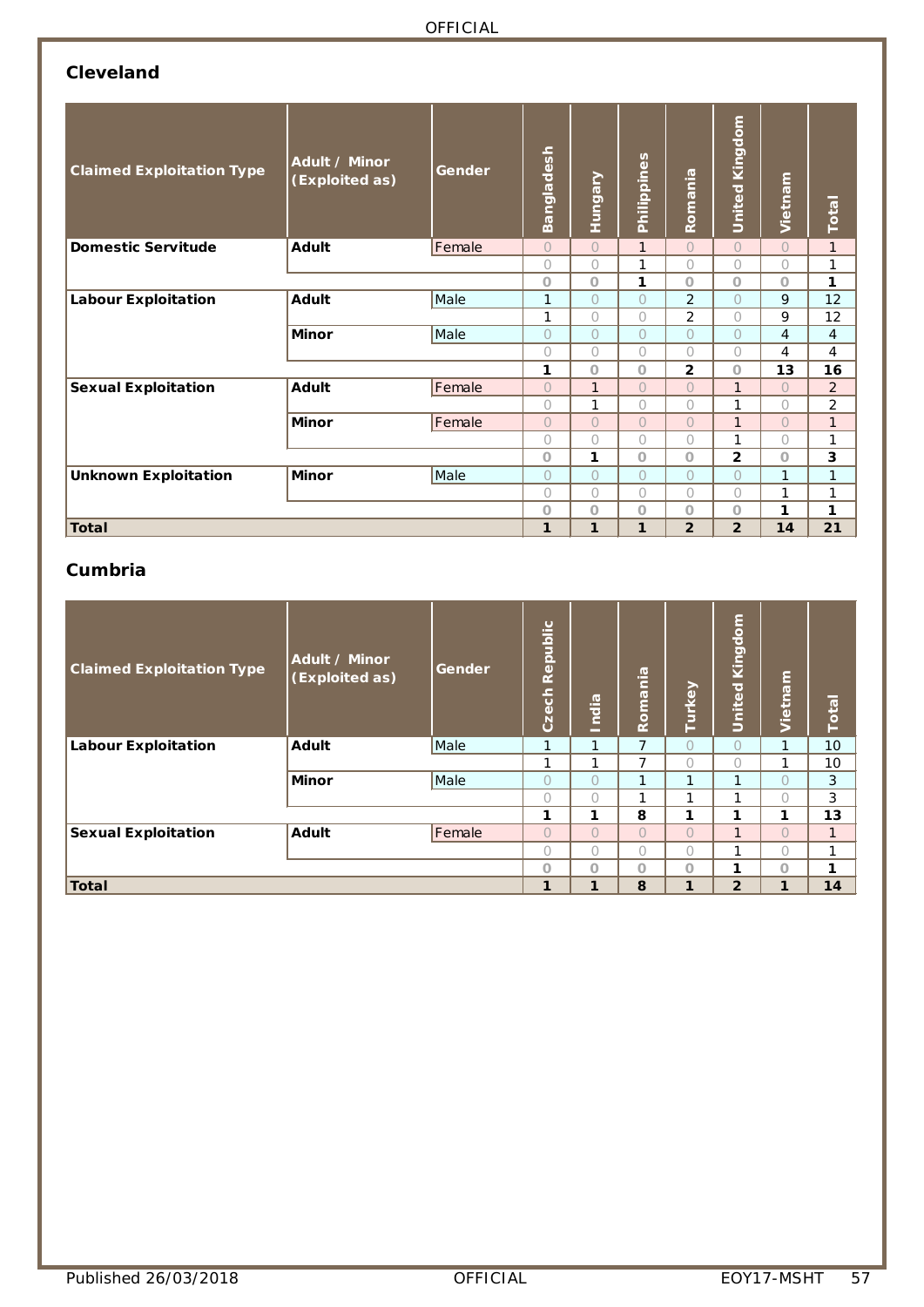# **Derbyshire**

| <b>Claimed Exploitation Type</b> | Adult / Minor<br>(Exploited as) |        | Czech Republic | Latvia         | Poland         | Romania        | Slovakia                | Tobago<br>$\propto$<br>Trinidad | United Kingdom | Vietnam        | Total          |
|----------------------------------|---------------------------------|--------|----------------|----------------|----------------|----------------|-------------------------|---------------------------------|----------------|----------------|----------------|
| <b>Domestic Servitude</b>        | <b>Adult</b>                    | Female | $\circ$        | $\mathbf{1}$   | $\circ$        | $\Omega$       | $\Omega$                | $\Omega$                        | $\Omega$       | $\Omega$       | $\mathbf{1}$   |
|                                  |                                 | Male   | $\Omega$       | $\mathbf{1}$   | $\bigcirc$     | $\bigcirc$     | $\bigcirc$              | $\bigcirc$                      | $\bigcirc$     | $\bigcirc$     | $\mathbf{1}$   |
|                                  |                                 |        | $\bigcirc$     | $\overline{2}$ | $\bigcirc$     | $\bigcirc$     | $\bigcirc$              | $\bigcirc$                      | $\bigcirc$     | $\bigcirc$     | $\overline{2}$ |
|                                  |                                 |        | $\circ$        | $\overline{2}$ | $\circ$        | $\circ$        | $\circ$                 | $\circ$                         | $\circ$        | $\circ$        | $\overline{2}$ |
| <b>Labour Exploitation</b>       | <b>Adult</b>                    | Female | $\bigcirc$     | $\mathbf{1}$   | $\Omega$       | $\bigcirc$     | $\bigcirc$              | $\bigcirc$                      | $\mathbf{1}$   | $\bigcirc$     | $\overline{2}$ |
|                                  |                                 | Male   | $\overline{4}$ | $\overline{7}$ | $\bigcirc$     | $\overline{2}$ | 3                       | $\overline{O}$                  | $\mathbf{1}$   | $\bigcirc$     | 17             |
|                                  |                                 |        | 4              | 8              | $\bigcirc$     | $\overline{2}$ | 3                       | $\bigcirc$                      | $\overline{2}$ | $\bigcirc$     | 19             |
|                                  | <b>Minor</b>                    | Female | $\circ$        | $\overline{O}$ | $\overline{O}$ | $\overline{O}$ | $\overline{O}$          | $\overline{O}$                  | $\Omega$       | $\mathbf{1}$   | $\mathbf{1}$   |
|                                  |                                 | Male   | $\Omega$       | $\bigcirc$     | $\bigcirc$     | $\overline{O}$ | $\overline{O}$          | $\overline{O}$                  | $\mathbf{1}$   | $\bigcirc$     | $\mathbf{1}$   |
|                                  |                                 |        | $\bigcirc$     | $\bigcirc$     | $\bigcirc$     | $\bigcirc$     | $\bigcirc$              | $\bigcirc$                      | $\mathbf{1}$   | $\mathbf{1}$   | $\overline{2}$ |
|                                  |                                 |        | 4              | 8              | $\circ$        | $\overline{2}$ | 3                       | $\circ$                         | 3              | 1              | 21             |
| <b>Sexual Exploitation</b>       | <b>Adult</b>                    | Female | $\Omega$       | $\Omega$       | $\Omega$       | $\Omega$       | $\mathbf{1}$            | $\mathbf{1}$                    | $\Omega$       | $\mathbf{1}$   | 3              |
|                                  |                                 |        | $\circ$        | $\circ$        | $\circ$        | $\circ$        | $\mathbf{1}$            | $\mathbf{1}$                    | $\bigcirc$     | $\mathbf{1}$   | 3              |
|                                  | <b>Minor</b>                    | Female | $\overline{O}$ | $\overline{O}$ | $\mathbf{1}$   | $\overline{O}$ | $\mathbf{1}$            | $\Omega$                        | 6              | $\Omega$       | 8              |
|                                  |                                 | Male   | $\Omega$       | $\Omega$       | $\Omega$       | $\Omega$       | $\bigcirc$              | $\bigcirc$                      | $\mathbf{1}$   | $\bigcirc$     | $\mathbf{1}$   |
|                                  |                                 |        | $\bigcirc$     | $\bigcirc$     | $\mathbf{1}$   | $\bigcirc$     | $\mathbf{1}$            | $\bigcirc$                      | $\overline{7}$ | $\bigcirc$     | 9              |
|                                  |                                 |        | $\circ$        | $\circ$        | 1              | $\circ$        | $\overline{\mathbf{c}}$ | 1                               | $\overline{7}$ | 1              | 12             |
| <b>Unknown Exploitation</b>      | <b>Adult</b>                    | Male   | $\Omega$       | $\mathbf{1}$   | $\bigcirc$     | $\mathbf{1}$   | $\bigcirc$              | $\bigcirc$                      | $\bigcirc$     | $\Omega$       | $\overline{2}$ |
|                                  |                                 |        | $\bigcirc$     | $\mathbf{1}$   | $\bigcirc$     | $\mathbf{1}$   | $\bigcirc$              | $\bigcirc$                      | $\bigcirc$     | $\bigcirc$     | $\overline{2}$ |
|                                  | $\circ$                         | 1      | $\circ$        | 1              | $\circ$        | $\circ$        | $\circ$                 | $\circ$                         | 2              |                |                |
| Total                            |                                 |        | 4              | 11             | 1              | 3              | 5                       | 1                               | 10             | $\overline{2}$ | 37             |

### **Devon and Cornwall**

| <b>Claimed Exploitation Type</b> | Adult / Minor<br>(Exploited as) | Gender | <b>Bulgaria</b> | China          | Latvia         | Lithuania      | Nigeria        | Romania        | United Kingdom | Vietnam        | Total          |
|----------------------------------|---------------------------------|--------|-----------------|----------------|----------------|----------------|----------------|----------------|----------------|----------------|----------------|
| <b>Labour Exploitation</b>       | Adult                           | Female | $\Omega$        | $\Omega$       | $\mathbf{1}$   | $\Omega$       | $\Omega$       | $\Omega$       | $\mathbf{1}$   | $\Omega$       | $\overline{2}$ |
|                                  |                                 | Male   | $\Omega$        | $\overline{O}$ | $\Omega$       | $\overline{2}$ | $\bigcirc$     | $\overline{2}$ | $\overline{2}$ | $\mathbf{1}$   | $\overline{7}$ |
|                                  |                                 |        | $\bigcirc$      | $\bigcirc$     | $\mathbf{1}$   | 2              | $\bigcirc$     | 2              | 3              | 1              | 9              |
|                                  | Minor                           | Female | $\Omega$        | $\mathbf{1}$   | $\Omega$       | $\Omega$       | $\Omega$       | $\Omega$       | $\Omega$       | $\Omega$       | $\mathbf{1}$   |
|                                  |                                 | Male   | $\Omega$        | $\mathbf{1}$   | $\Omega$       | $\Omega$       | 1              | $\overline{2}$ | $\overline{4}$ | $\mathbf{1}$   | 9              |
|                                  |                                 |        | $\bigcirc$      | $\overline{2}$ | $\bigcirc$     | $\bigcirc$     | $\mathbf{1}$   | $\overline{2}$ | 4              | 1              | 10             |
|                                  |                                 |        | $\circ$         | $\overline{2}$ | 1              | $\overline{2}$ | 1              | 4              | 7              | $\overline{2}$ | 19             |
| <b>Unknown Exploitation</b>      | Adult                           | Female | $\Omega$        | $\Omega$       | $\Omega$       | $\Omega$       | $\Omega$       | $\Omega$       | $\mathbf{1}$   | $\Omega$       | $\mathbf{1}$   |
|                                  |                                 |        | $\bigcirc$      | $\bigcirc$     | 0              | $\bigcirc$     | $\bigcirc$     | $\bigcirc$     | $\mathbf{1}$   | $\bigcirc$     | 1              |
|                                  | <b>Minor</b>                    | Female | $\mathbf{1}$    | $\overline{O}$ | $\overline{O}$ | $\overline{O}$ | $\Omega$       | $\Omega$       | $\Omega$       | $\Omega$       | $\mathbf{1}$   |
|                                  |                                 | Male   | $\mathbf{1}$    | $\Omega$       | $\bigcirc$     | $\bigcirc$     | $\overline{O}$ | $\bigcirc$     | $\bigcirc$     | $\bigcirc$     | 1              |
|                                  |                                 |        | $\overline{2}$  | $\bigcirc$     | $\bigcirc$     | $\bigcirc$     | $\bigcirc$     | $\bigcirc$     | $\bigcirc$     | $\bigcirc$     | 2              |
|                                  |                                 |        | $\overline{2}$  | $\circ$        | $\circ$        | $\circ$        | $\circ$        | $\circ$        | 1              | $\circ$        | 3              |
| <b>Total</b>                     |                                 |        | $\overline{2}$  | $\overline{2}$ | $\mathbf{1}$   | $\overline{2}$ | 1              | 4              | 8              | $\overline{2}$ | 22             |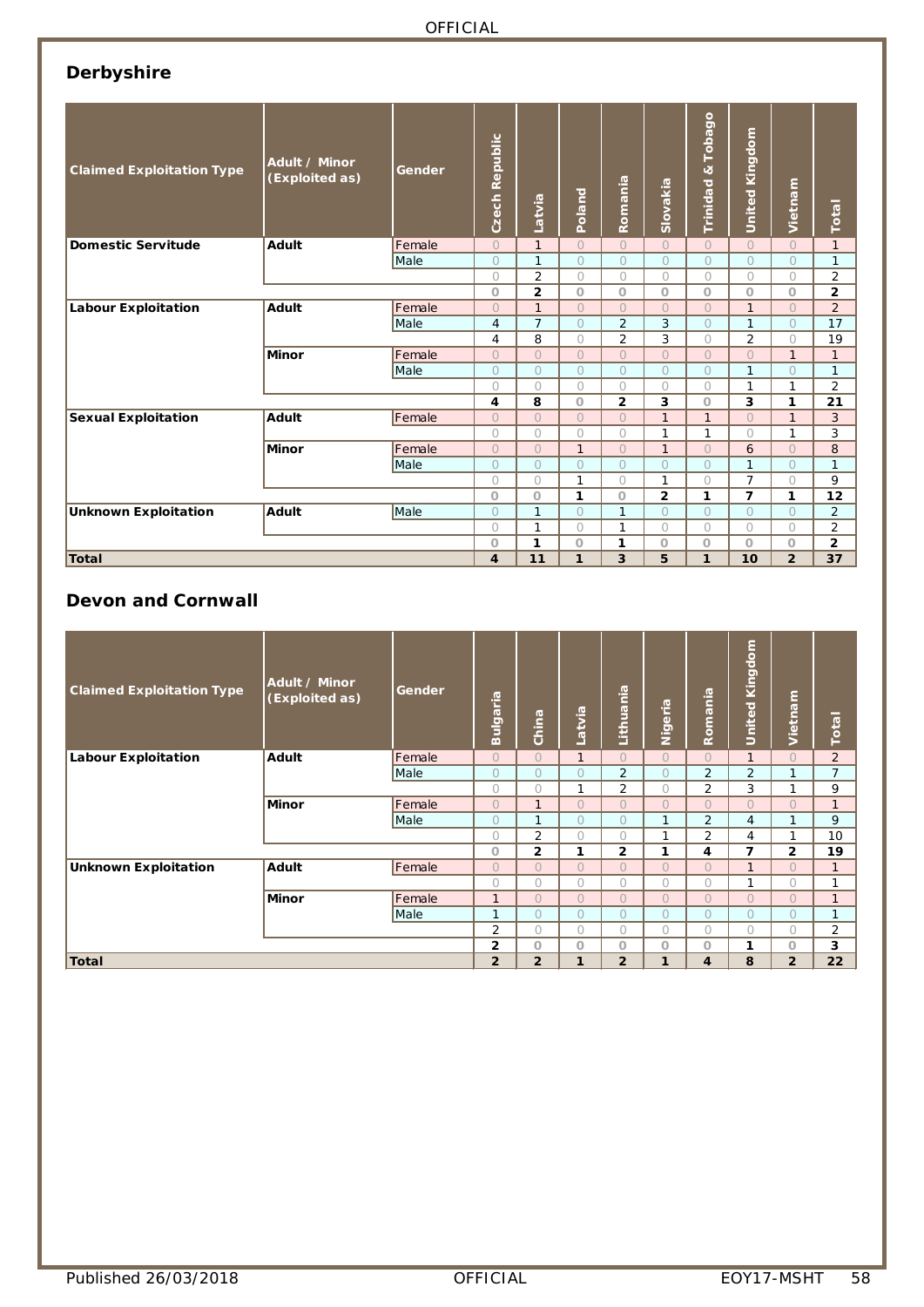### **Dorset**

| <b>Claimed Exploitation Type</b> | Adult / Minor<br>(Exploited as) | Gender | China          | Romania        | Kingdom<br>United | Vietnam        | <b>Total</b>   |
|----------------------------------|---------------------------------|--------|----------------|----------------|-------------------|----------------|----------------|
| <b>Labour Exploitation</b>       | <b>Adult</b>                    | Male   | $\bigcap$      | $\mathcal{P}$  | $\bigcap$         | 1              | 3              |
|                                  |                                 |        | 0              | 2              | $\bigcap$         |                | 3              |
|                                  | Minor                           | Male   | 0              | $\bigcap$      | $\bigcap$         |                | 1              |
|                                  |                                 |        | $\bigcap$      | $\bigcap$      | $\bigcap$         | 1              | 1              |
|                                  |                                 |        | $\Omega$       | $\overline{2}$ | $\Omega$          | $\overline{2}$ | 4              |
| <b>Sexual Exploitation</b>       | <b>Adult</b>                    | Female | $\overline{2}$ | $\bigcap$      | 1                 | $\cap$         | 3              |
|                                  |                                 |        | 2              | $\cap$         | 1                 | ∩              | 3              |
|                                  |                                 |        | $\mathbf{2}$   | $\Omega$       | 1                 | $\cap$         | 3              |
| Total                            |                                 |        | $\overline{2}$ | $\overline{2}$ | $\mathbf{1}$      | $\overline{2}$ | $\overline{7}$ |

#### **Durham**

| <b>Claimed Exploitation Type</b> | Adult / Minor<br>(Exploited as) | Gender     | <b>Iraq</b>    | Latvia         | Lithuania      | <b>United Kingdom</b> | Vietnam        | Total          |
|----------------------------------|---------------------------------|------------|----------------|----------------|----------------|-----------------------|----------------|----------------|
| <b>Domestic Servitude</b>        | <b>Adult</b>                    | Male       | 1              | $\circ$        | $\bigcirc$     | $\bigcirc$            | $\bigcirc$     | 1              |
|                                  |                                 |            | 1              | $\bigcap$      | $\bigcap$      | $\bigcirc$            | $\bigcap$      | 1              |
|                                  |                                 |            | 1              | $\Omega$       | $\circ$        | $\circ$               | $\circ$        | 1              |
| <b>Labour Exploitation</b>       | <b>Adult</b>                    | Female     | $\bigcirc$     | $\bigcap$      | $\mathbf{1}$   | $\bigcirc$            | $\bigcap$      | $\mathbf{1}$   |
|                                  |                                 | Male       | $\bigcirc$     | $\overline{2}$ | 1              | $\bigcirc$            | $\overline{2}$ | 5              |
|                                  |                                 | $\bigcirc$ | $\overline{2}$ | $\overline{2}$ | $\bigcap$      | 2                     | 6              |                |
|                                  | <b>Minor</b>                    | Male       | $\bigcirc$     | $\bigcap$      | $\bigcirc$     | $\bigcirc$            | 4              | 4              |
|                                  |                                 |            | $\bigcirc$     | 0              | $\bigcirc$     | $\bigcirc$            | 4              | 4              |
|                                  |                                 |            | $\circ$        | $\mathbf{2}$   | $\mathbf{2}$   | $\circ$               | 6              | 10             |
| <b>Sexual Exploitation</b>       | <b>Adult</b>                    | Female     | $\bigcirc$     | $\Omega$       | $\bigcap$      | 2                     | $\bigcap$      | 2              |
|                                  |                                 |            | $\bigcirc$     | $\bigcap$      | $\bigcirc$     | $\overline{2}$        | $\bigcap$      | $\overline{2}$ |
|                                  | <b>Minor</b>                    | Female     | $\bigcirc$     | $\bigcap$      | $\bigcap$      | $\mathbf{1}$          | $\bigcap$      | 1              |
|                                  |                                 |            | $\bigcirc$     | 0              | $\bigcap$      | 1                     | $\bigcap$      | 1              |
|                                  |                                 |            | $\circ$        | $\Omega$       | $\circ$        | 3                     | O              | 3              |
| <b>Total</b>                     |                                 |            | 1              | $\overline{2}$ | $\overline{2}$ | 3                     | 6              | 14             |

# **Dyfed Powys**

| <b>Claimed Exploitation Type</b> | Adult / Minor<br>(Exploited as) | Gender | lietnam | Total |
|----------------------------------|---------------------------------|--------|---------|-------|
| <b>Labour Exploitation</b>       | <b>Minor</b>                    | Male   |         |       |
|                                  |                                 |        |         |       |
|                                  |                                 |        |         |       |
| <b>Total</b>                     |                                 |        |         |       |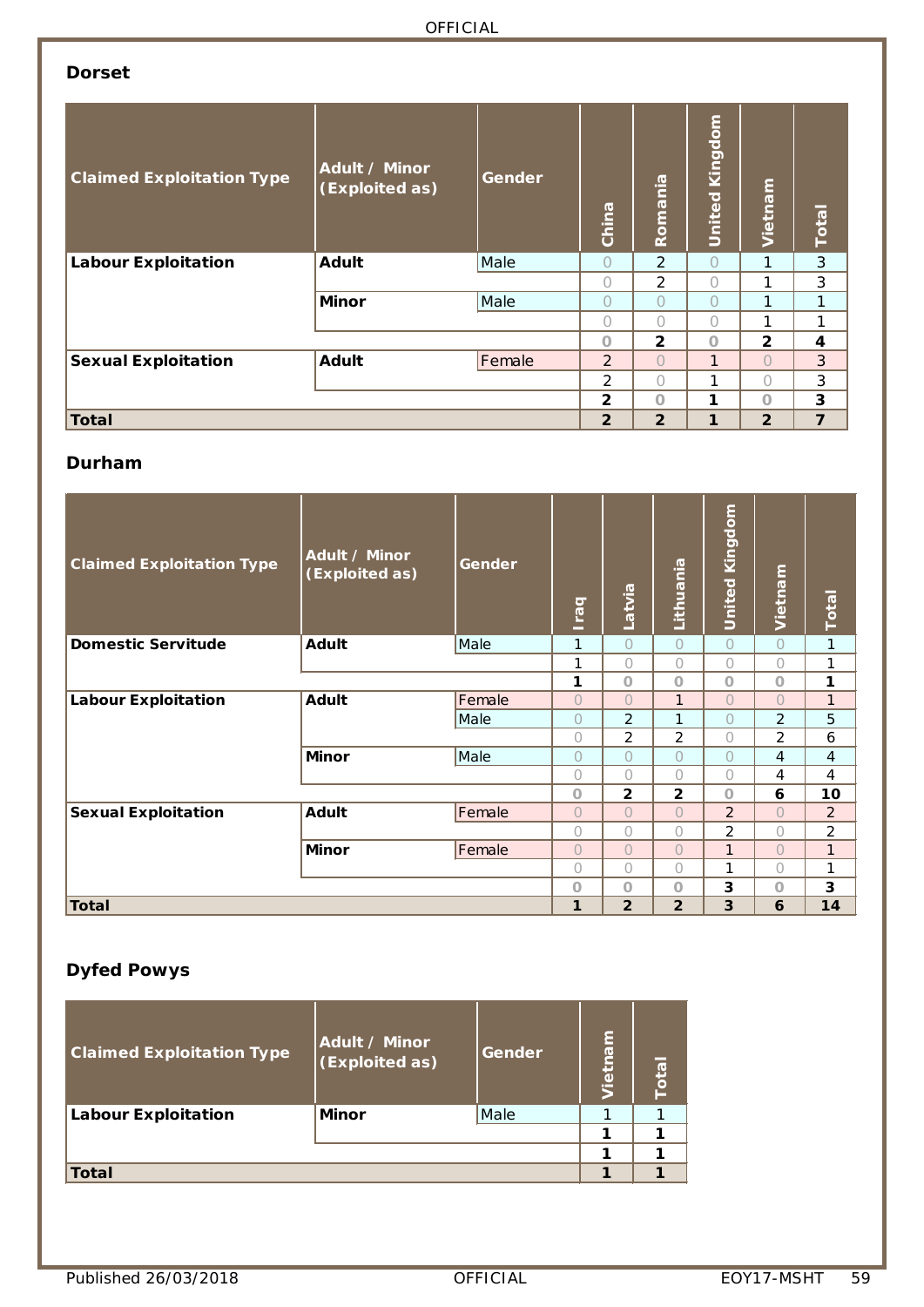### **Essex**

| <b>Claimed Exploitation Type</b> | Adult / Minor<br>(Exploited as) | Gender | Albania                          | Bangladesh               | Bulgaria                | Iran                     | <b>Ireland</b>           | Liberia                      | Mauritius            | Nigeria                | Not Known            | Poland                 | Romania                    | United Kingdom           | Vietnam                      | Zimbabwe                 | Total          |
|----------------------------------|---------------------------------|--------|----------------------------------|--------------------------|-------------------------|--------------------------|--------------------------|------------------------------|----------------------|------------------------|----------------------|------------------------|----------------------------|--------------------------|------------------------------|--------------------------|----------------|
| <b>Domestic Servitude</b>        | <b>Adult</b>                    | Female | $\circ$                          | $\bigcirc$               | $\circ$                 | $\bigcirc$               | $\circ$                  | $\bigcirc$                   | $\mathbf{1}$         | $\circ$                | $\circ$              | $\circ$                | $\mathbf{1}$               | $\circ$                  | $\circ$                      | $\mathbf{1}$             | 3              |
|                                  |                                 |        | $\bigcirc$                       | $\bigcirc$               | $\bigcirc$              | $\bigcirc$               | $\bigcirc$               | $\bigcirc$                   | $\mathbf{1}$         | $\bigcirc$             | $\bigcirc$           | $\bigcirc$             | $\mathbf{1}$               | $\bigcirc$               | $\bigcirc$                   | $\mathbf{1}$             | 3              |
|                                  | Minor                           | Female | $\circ$                          | $\bigcirc$               | $\circ$                 | $\circ$                  | $\circ$                  | $\circ$                      | $\circ$              | $\mathbf{1}$           | $\circ$              | $\circ$                | $\mathbf{1}$               | $\circ$                  | $\circ$                      | $\circ$                  | $\overline{2}$ |
|                                  |                                 |        | $\bigcirc$                       | $\bigcirc$               | $\bigcirc$              | $\bigcirc$               | $\circ$                  | $\bigcirc$                   | $\bigcirc$           | $\mathbf{1}$           | $\bigcirc$           | $\bigcirc$             | 1                          | $\bigcirc$               | $\bigcirc$                   | $\bigcirc$               | $\overline{2}$ |
|                                  |                                 |        | $\circ$                          | $\circ$                  | $\circ$                 | $\circ$                  | $\circ$                  | $\circ$                      | $\mathbf{1}$         | $\mathbf{1}$           | $\circ$              | $\circ$                | $\overline{2}$             | $\circ$                  | $\circ$                      | $\mathbf{1}$             | 5              |
| <b>Labour Exploitation</b>       | <b>Adult</b>                    | Female | $\cup$                           | $\bigcirc$               | $\bigcirc$              | $\bigcirc$               | $\bigcirc$               | $\bigcirc$                   | $\bigcirc$           | $\bigcirc$             | $\bigcirc$           | $\bigcirc$             | $\overline{2}$             | $\bigcirc$               | $\bigcirc$                   | $\bigcirc$               | $\overline{2}$ |
|                                  |                                 | Male   | $\circ$                          | $\bigcirc$               | $\bigcirc$              | $\bigcirc$               | $\circ$                  | $\circ$                      | $\circ$              | $\circ$                | $\bigcirc$           | $\mathbf{1}$           | $\overline{7}$             | $\overline{4}$           | $\mathbf{1}$                 | $\bigcirc$               | 13             |
|                                  |                                 |        | $\bigcirc$                       | $\bigcirc$               | $\circ$                 | $\circ$                  | $\bigcirc$               | $\circ$                      | $\circ$              | $\bigcirc$             | $\circ$              | $\mathbf{1}$           | 9                          | $\overline{4}$           | $\mathbf{1}$                 | $\bigcirc$               | 15             |
|                                  | Minor                           | Female | $\circ$                          | $\bigcirc$               | $\circ$                 | $\circ$                  | $\circ$                  | $\circ$                      | $\circ$              | $\circ$                | $\bigcirc$           | $\bigcirc$             | 2                          | $\overline{2}$           | $\Omega$                     | $\bigcirc$               | $\overline{4}$ |
|                                  |                                 | Male   | $\circ$                          | $\mathbf{1}$             | $\circ$                 | $\circ$                  | $\mathbf{1}$             | $\circ$                      | $\circ$              | $\circ$                | $\circ$              | $\circ$                | $\mathbf{1}$               | 11                       | $\circ$                      | $\circ$                  | 14             |
|                                  |                                 |        | $\bigcirc$                       | $\mathbf{1}$             | $\bigcirc$              | $\bigcirc$               | $\mathbf{1}$             | $\bigcirc$                   | $\bigcirc$           | $\bigcirc$             | $\bigcirc$           | $\bigcirc$             | 3                          | 13                       | $\bigcirc$                   | $\bigcirc$               | 18             |
|                                  |                                 |        | $\circ$                          | $\mathbf{1}$             | $\circ$<br>$\mathbf{1}$ | $\circ$                  | $\mathbf{1}$             | $\Omega$                     | $\circ$              | $\circ$                | $\circ$              | 1                      | 12                         | 17                       | 1                            | $\circ$                  | 33             |
| <b>Sexual Exploitation</b>       | Adult                           | Female | $\overline{2}$<br>$\overline{2}$ | $\bigcirc$<br>$\bigcirc$ | $\mathbf{1}$            | $\bigcirc$<br>$\bigcirc$ | $\cup$                   | $\mathbf{1}$<br>$\mathbf{1}$ | $\cup$<br>$\bigcirc$ | $\Omega$<br>$\bigcirc$ | $\cup$<br>$\bigcirc$ | $\Omega$<br>$\bigcirc$ | $\mathbf{1}$               | $\bigcirc$<br>$\bigcirc$ | $\overline{O}$<br>$\bigcirc$ | $\bigcirc$<br>$\bigcirc$ | 5<br>5         |
|                                  | Minor                           | Female | $\circ$                          | $\bigcirc$               | $\bigcirc$              | $\mathbf{1}$             | $\bigcirc$<br>$\bigcirc$ | $\Omega$                     | $\bigcirc$           | $\Omega$               | $\bigcirc$           | $\mathbf{1}$           | $\mathbf{1}$<br>$\bigcirc$ | 23                       | $\bigcirc$                   | $\bigcirc$               | 25             |
|                                  |                                 | Male   | $\circ$                          | $\bigcirc$               | $\circ$                 | $\bigcap$                | $\circ$                  | $\bigcirc$                   | $\circ$              | $\bigcirc$             | $\circ$              | $\Omega$               | $\circ$                    |                          | $\bigcirc$                   | $\bigcirc$               | $\mathbf{1}$   |
|                                  |                                 |        | $\bigcirc$                       | $\bigcirc$               | $\bigcirc$              | $\mathbf{1}$             | $\bigcirc$               | $\bigcap$                    | $\bigcirc$           | $\bigcirc$             | $\bigcirc$           | $\mathbf{1}$           | $\bigcirc$                 | 24                       | $\bigcirc$                   | $\bigcirc$               | 26             |
|                                  |                                 |        | $\overline{\mathbf{2}}$          | $\circ$                  | 1                       | $\mathbf{1}$             | $\circ$                  | $\mathbf{1}$                 | $\circ$              | $\circ$                | $\circ$              | $\mathbf{1}$           | $\mathbf{1}$               | 24                       | $\circ$                      | $\circ$                  | 31             |
| <b>Unknown Exploitation</b>      | <b>Adult</b>                    | Male   | $\bigcirc$                       | $\circ$                  | $\circ$                 | $\circ$                  | $\circ$                  | $\circ$                      | $\circ$              | $\bigcirc$             | -1                   | $\bigcirc$             | $\circ$                    | $\circ$                  | $\circ$                      | $\circ$                  | $\mathbf{1}$   |
|                                  |                                 |        | $\bigcirc$                       | $\bigcirc$               | $\bigcirc$              | $\bigcirc$               | $\bigcirc$               | $\bigcirc$                   | $\bigcirc$           | $\bigcirc$             | $\mathbf{1}$         | $\bigcirc$             | $\bigcirc$                 | $\bigcirc$               | $\bigcirc$                   | $\bigcirc$               | $\mathbf{1}$   |
|                                  | Minor                           | Female | $\mathbf{1}$                     | $\bigcirc$               | $\circ$                 | $\bigcirc$               | $\circ$                  | $\bigcirc$                   | $\bigcirc$           | $\bigcirc$             | $\circ$              | $\Omega$               | $\bigcirc$                 | $\bigcirc$               | $\Omega$                     | $\bigcirc$               | $\mathbf{1}$   |
|                                  |                                 | Male   | $\circ$                          | $\bigcirc$               | $\bigcirc$              | $\mathbf{1}$             | $\bigcirc$               | $\bigcirc$                   | $\bigcirc$           | $\bigcirc$             | $\bigcirc$           | $\circ$                | $\bigcirc$                 | $\mathbf{1}$             | $\circ$                      | $\circ$                  | $\overline{2}$ |
|                                  |                                 |        | $\mathbf{1}$                     | $\bigcirc$               | $\bigcirc$              | -1                       | $\bigcirc$               | $\bigcirc$                   | $\bigcirc$           | $\bigcirc$             | $\bigcirc$           | $\bigcirc$             | $\bigcirc$                 | $\mathbf{1}$             | $\bigcirc$                   | $\bigcirc$               | 3              |
|                                  |                                 | 1      | $\circ$                          | $\circ$                  | $\mathbf 1$             | $\circ$                  | $\circ$                  | $\circ$                      | $\circ$              | $\mathbf 1$            | $\circ$              | $\circ$                | $\mathbf 1$                | $\circ$                  | $\circ$                      | 4                        |                |
| Total                            |                                 |        | 3                                | $\mathbf{1}$             | 1                       | $\overline{2}$           | $\mathbf{1}$             | $\mathbf{1}$                 | $\mathbf{1}$         | $\mathbf{1}$           | $\mathbf{1}$         | $\overline{2}$         | 15                         | 42                       | $\mathbf{1}$                 | $\mathbf{1}$             | 73             |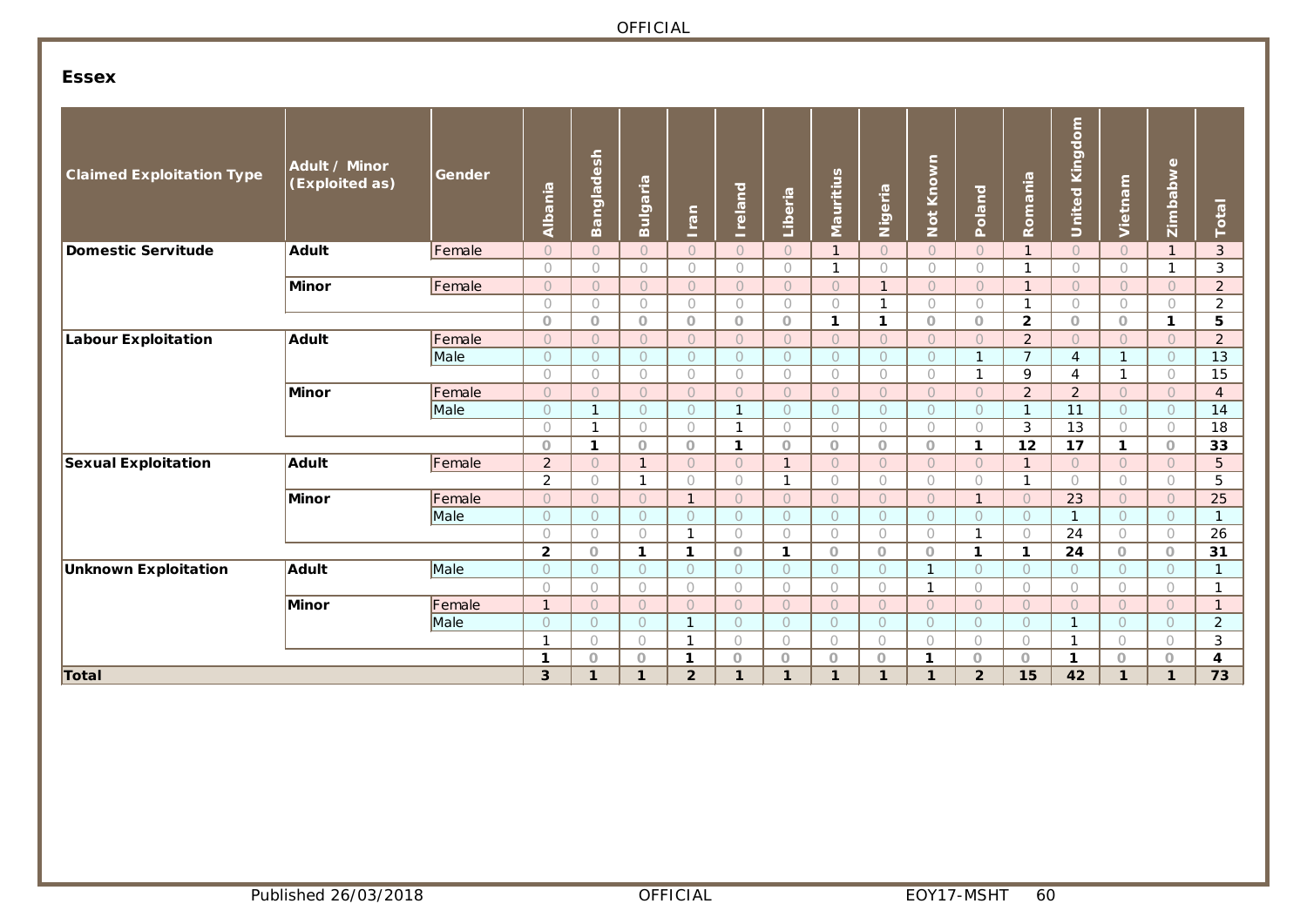### **Gloucestershire**

| <b>Claimed Exploitation Type</b> | <b>Adult / Minor</b><br>(Exploited as) | Gender | Czech Republic | India        | Netherlands    | Romania      | <b>United Kingdom</b> | <b>Total</b>   |
|----------------------------------|----------------------------------------|--------|----------------|--------------|----------------|--------------|-----------------------|----------------|
| <b>Domestic Servitude</b>        | <b>Adult</b>                           | Female | $\bigcirc$     | $\mathbf{1}$ | $\overline{O}$ | $\bigcirc$   | $\overline{O}$        | $\mathbf{1}$   |
|                                  |                                        |        | 0              | 1            | 0              | $\bigcap$    | 0                     | 1              |
|                                  |                                        |        | O              | 1            | $\circ$        | $\circ$      | $\circ$               | 1              |
| <b>Labour Exploitation</b>       | <b>Adult</b>                           | Male   | 1              | $\cap$       | $\bigcap$      | 1            | $\overline{2}$        | $\overline{4}$ |
|                                  |                                        |        | 1              | $\bigcap$    | 0              | 1            | $\overline{2}$        | 4              |
|                                  | <b>Minor</b>                           | Male   | 0              | $\bigcap$    | 1              | $\bigcap$    | $\overline{2}$        | 3              |
|                                  |                                        |        | 0              | $\bigcap$    | 1              | 0            | 2                     | 3              |
|                                  |                                        |        | 1              | $\Omega$     | 1              | 1            | 4                     | $\overline{ }$ |
| <b>Sexual Exploitation</b>       | <b>Adult</b>                           | Female | $\overline{O}$ | $\bigcap$    | $\overline{O}$ | $\bigcirc$   | $\mathbf{1}$          | $\mathbf{1}$   |
|                                  |                                        |        | 0              | $\bigcap$    | 0              | $\bigcirc$   | 1                     | 1              |
|                                  | <b>Minor</b>                           | Female | $\overline{O}$ | $\bigcirc$   | $\bigcirc$     | $\bigcirc$   | 6                     | 6              |
|                                  |                                        | Male   | $\overline{O}$ | $\bigcap$    | $\overline{O}$ | $\circ$      | $\mathbf{1}$          | 1              |
|                                  |                                        |        | 0              | $\bigcap$    | 0              | $\bigcirc$   | $\overline{7}$        | $\overline{7}$ |
|                                  |                                        |        | $\circ$        | $\circ$      | $\circ$        | $\circ$      | 8                     | 8              |
| <b>Total</b>                     |                                        |        | 1              | $\mathbf{1}$ | 1              | $\mathbf{1}$ | 12                    | 16             |

# **Greater Manchester (see page 62)**

#### **Gwent**

| <b>Claimed Exploitation Type</b> | Adult / Minor<br>(Exploited as) | Gender | Bulgaria | <b>United Kingdom</b> | <b>Total</b>   |
|----------------------------------|---------------------------------|--------|----------|-----------------------|----------------|
| <b>Labour Exploitation</b>       | <b>Adult</b>                    | Male   | 1        | 1                     | 2              |
|                                  |                                 |        | 1        | 1                     | 2              |
|                                  |                                 |        | 1        | 1                     | $\overline{2}$ |
| <b>Sexual Exploitation</b>       | <b>Minor</b>                    | Female |          | 1                     | 1              |
|                                  |                                 |        |          | 1                     | 1              |
|                                  |                                 |        | ∩        | 1                     | 1              |
| <b>Total</b>                     |                                 |        | 1        | $\overline{2}$        | 3              |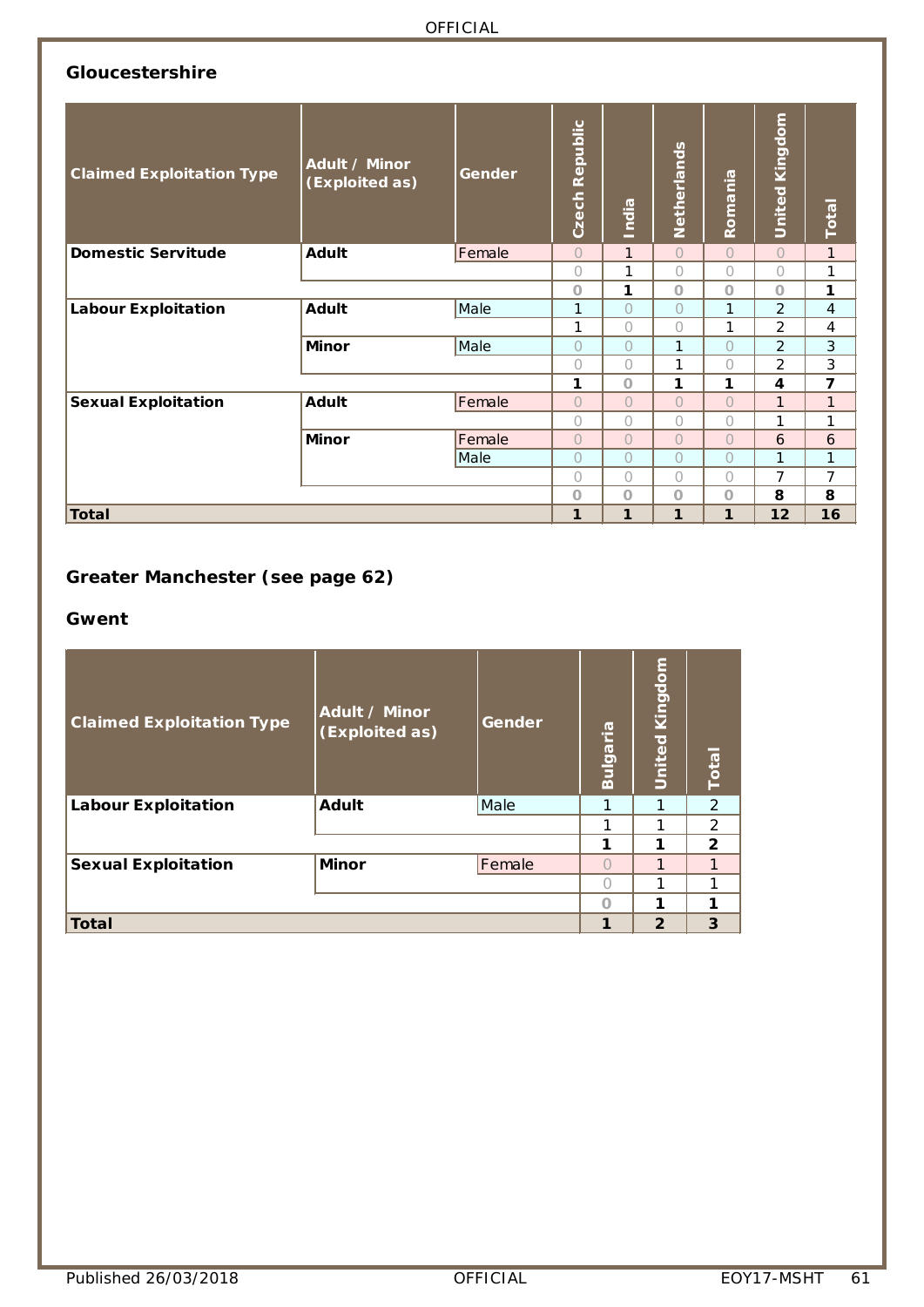### **Greater Manchester**

| <b>Claimed Exploitation Type</b> | <b>Adult / Minor</b><br>(Exploited as) | Gender | Bulgaria     | Burkina Faso   | Cameroon                 | China          | Czech Republic | ≧<br>Hungai    | Iran         | lraq         | Latvia       | Lithuania               | Nigeria        | Pakistan     | Poland         | Romania        | Senegal      | United Kingdom           | Vietnam        | Total          |
|----------------------------------|----------------------------------------|--------|--------------|----------------|--------------------------|----------------|----------------|----------------|--------------|--------------|--------------|-------------------------|----------------|--------------|----------------|----------------|--------------|--------------------------|----------------|----------------|
| Domestic Servitude               | <b>Adult</b>                           | Female | $\circ$      | $\mathbf{1}$   | $\Omega$                 | $\overline{1}$ | $\bigcirc$     | $\bigcirc$     | $\Omega$     | $\circ$      | $\bigcirc$   | $\Omega$                | $\circ$        |              | $\Omega$       | $\bigcirc$     | $\circ$      |                          | $\bigcirc$     | $\overline{4}$ |
|                                  |                                        | Male   | $\circ$      | $\circ$        | $\circ$                  | $\circ$        | $\circ$        | $\circ$        | $\circ$      | $\circ$      | $\circ$      | $\circ$                 | $\circ$        | $\bigcap$    | $\circ$        | $\circ$        |              | $\bigcirc$               | $\circ$        | $\mathbf{1}$   |
|                                  |                                        |        | $\bigcirc$   | $\mathbf{1}$   | $\bigcirc$               | - 1            | $\circ$        | $\bigcirc$     | $\circ$      | $\bigcirc$   | $\bigcirc$   | $\bigcirc$              | $\circ$        | -1           | $\bigcirc$     | $\circ$        |              | $\mathbf{1}$             | $\circ$        | 5              |
|                                  | <b>Minor</b>                           | Female | $\Omega$     | $\bigcirc$     | $\circ$                  | $\Omega$       | $\mathbf{1}$   | $\bigcirc$     | $\Omega$     | $\bigcirc$   | $\bigcirc$   | $\Omega$                | $\circ$        | $\bigcirc$   | $\Omega$       | $\circ$        | $\circ$      | $\Omega$                 | $\Omega$       | $\mathbf{1}$   |
|                                  |                                        | Male   | $\bigcirc$   | $\circ$        | $\circ$                  | $\circ$        | $\circ$        | $\circ$        | $\bigcirc$   | $\circ$      | $\bigcirc$   | $\bigcirc$              | $\circ$        | $\bigcirc$   | $\Omega$       | $\circ$        | $\bigcirc$   | $\bigcirc$               | $\mathbf{1}$   | $\mathbf{1}$   |
|                                  |                                        |        | $\bigcirc$   | $\circ$        | $\bigcirc$               | $\bigcirc$     | $\mathbf{1}$   | $\bigcirc$     | $\bigcirc$   | $\circ$      | $\bigcap$    | $\bigcirc$              | $\bigcirc$     | $\bigcap$    | $\bigcirc$     | $\circ$        | $\bigcirc$   | $\bigcirc$               | $\mathbf 1$    | 2              |
|                                  |                                        |        | $\Omega$     | $\mathbf{1}$   | $\circ$                  | $\mathbf{1}$   | $\mathbf{1}$   | $\circ$        | $\circ$      | $\circ$      | $\circ$      | $\circ$                 | $\circ$        | 1            | $\circ$        | $\circ$        | $\mathbf{1}$ | $\mathbf{1}$             | $\mathbf{1}$   | $\overline{7}$ |
| Labour Exploitation              | Adult                                  | Male   | $\mathbf{1}$ | $\circ$        | $\circ$                  | $\circ$        | $\overline{2}$ | 3              | $\circ$      | $\circ$      | $\Omega$     | $\overline{1}$          | $\circ$        |              | $\overline{1}$ | $\overline{2}$ | $\circ$      | $\mathbf{1}$             | 3              | 15             |
|                                  |                                        |        |              | $\circ$        | $\bigcirc$               | $\bigcirc$     | 2              | 3              | $\bigcirc$   | $\circ$      | $\bigcirc$   | $\overline{\mathbf{1}}$ | $\circ$        | 1            | $\overline{1}$ | 2              | $\bigcirc$   | $\overline{1}$           | 3              | 15             |
|                                  | Minor                                  | Female | $\Omega$     | $\bigcirc$     | $\circ$                  | $\Omega$       | $\circ$        | $\Omega$       | $\Omega$     | $\circ$      | $\bigcirc$   | $\Omega$                | $\circ$        | $\Omega$     | $\Omega$       | $\mathbf{1}$   | $\bigcap$    | $\circ$                  | 3              | $\overline{4}$ |
|                                  |                                        |        | $\bigcirc$   | $\bigcirc$     | $\bigcirc$               | $\circ$        | $\bigcirc$     | $\circ$        | $\bigcirc$   | $\circ$      | $\bigcirc$   | $\bigcirc$              | $\circ$        | $\bigcap$    | $\bigcirc$     | $\mathbf{1}$   | $\bigcap$    | $\bigcirc$               | 3              | 4              |
|                                  |                                        |        | $\mathbf{1}$ | $\circ$        | $\circ$                  | $\circ$        | $\overline{2}$ | 3              | $\circ$      | $\circ$      | $\circ$      | $\mathbf 1$             | $\circ$        | 1            | $\mathbf 1$    | 3              | $\circ$      | $\mathbf 1$              | 6              | 19             |
| <b>Sexual Exploitation</b>       | <b>Adult</b>                           | Female | $\bigcirc$   | $\overline{O}$ | $\overline{\phantom{a}}$ | $\bigcap$      | $\circ$        | 2              |              | $\circ$      | $\mathbf{1}$ | $\bigcap$               | 2              |              | $\bigcirc$     | $\mathbf{1}$   | $\Omega$     | $\overline{\phantom{0}}$ | $\overline{2}$ | 12             |
|                                  |                                        |        | $\bigcirc$   | $\bigcirc$     | $\overline{1}$           | $\bigcirc$     | $\bigcirc$     | $\overline{2}$ | $\mathbf{1}$ | $\bigcirc$   | $\mathbf{1}$ | $\bigcirc$              | $\overline{2}$ | $\mathbf{1}$ | $\bigcirc$     | $\mathbf{1}$   | $\bigcirc$   | $\overline{1}$           | 2              | 12             |
|                                  | <b>Minor</b>                           | Female | $\circ$      | $\circ$        | $\circ$                  | $\Omega$       | $\circ$        | $\circ$        | $\Omega$     | $\circ$      | $\Omega$     | $\Omega$                | $\circ$        | $\Omega$     | $\circ$        | $\mathbf{1}$   | $\Omega$     | 10                       | $\mathbf{1}$   | 12             |
|                                  |                                        | Male   | $\circ$      | $\circ$        | $\circ$                  | $\circ$        | $\circ$        | $\circ$        | $\circ$      | $\circ$      | $\circ$      | $\circ$                 | $\circ$        | $\Omega$     | $\circ$        | $\circ$        | $\Omega$     | 3                        | $\mathbf{1}$   | 4              |
|                                  |                                        |        | $\bigcirc$   | $\circ$        | $\circ$                  | $\circ$        | $\bigcirc$     | $\circ$        | $\bigcirc$   | $\bigcirc$   | $\circ$      | $\bigcirc$              | $\circ$        | $\bigcirc$   | $\bigcirc$     | $\mathbf{1}$   | $\bigcirc$   | 13                       | 2              | 16             |
|                                  |                                        |        | $\circ$      | $\circ$        | $\mathbf{1}$             | $\circ$        | $\circ$        | $\overline{2}$ | $\mathbf{1}$ | $\circ$      | $\mathbf 1$  | $\circ$                 | $\overline{2}$ | $\mathbf{1}$ | $\circ$        | $\overline{2}$ | $\circ$      | 14                       | 4              | 28             |
| Unknown Exploitation             | Adult                                  | Male   | $\circ$      | $\circ$        | $\circ$                  | $\circ$        | $\circ$        | $\Omega$       | $\Omega$     | $\circ$      | $\Omega$     | $\bigcirc$              | $\circ$        | $\circ$      | $\circ$        | $\circ$        | $\bigcirc$   | $\bigcirc$               | $\mathbf{1}$   |                |
|                                  |                                        |        | $\bigcirc$   | $\bigcirc$     | $\bigcirc$               | $\bigcirc$     | $\bigcirc$     | $\bigcirc$     | $\bigcirc$   | $\bigcirc$   | $\bigcirc$   | $\bigcirc$              | $\bigcirc$     | $\bigcirc$   | $\bigcirc$     | $\circ$        | $\bigcirc$   | $\bigcirc$               | $\mathbf{1}$   | 1              |
|                                  | <b>Minor</b>                           | Female | $\bigcirc$   | $\bigcirc$     | $\bigcirc$               | $\Omega$       | $\circ$        | $\circ$        | $\Omega$     | $\circ$      | $\bigcirc$   | $\Omega$                | $\mathbf{1}$   | $\bigcirc$   | $\bigcirc$     | $\circ$        | $\bigcirc$   | $\Omega$                 | $\bigcirc$     | $\mathbf{1}$   |
|                                  |                                        | Male   | $\circ$      | $\circ$        | $\circ$                  | $\circ$        | $\circ$        | $\circ$        | $\circ$      | $\mathbf{1}$ | $\bigcirc$   | $\bigcirc$              | $\mathbf{1}$   | $\circ$      | $\circ$        | $\circ$        | $\circ$      | $\bigcirc$               | $\mathbf{1}$   | 3              |
|                                  |                                        |        | $\bigcirc$   | $\circ$        | $\bigcirc$               | $\circ$        | $\circ$        | $\bigcirc$     | $\circ$      | $\mathbf{1}$ | $\bigcirc$   | $\bigcirc$              | 2              | $\bigcirc$   | $\bigcirc$     | $\bigcirc$     | $\bigcirc$   | $\circ$                  | $\mathbf{1}$   | 4              |
|                                  |                                        |        | $\circ$      | $\circ$        | $\circ$                  | $\circ$        | $\circ$        | $\circ$        | $\circ$      | $\mathbf{1}$ | $\circ$      | $\circ$                 | $\overline{2}$ | $\Omega$     | $\circ$        | $\circ$        | $\Omega$     | $\circ$                  | $\overline{2}$ | 5              |
| Total                            |                                        |        | $\mathbf{1}$ | $\mathbf{1}$   | 1                        | $\mathbf{1}$   | 3              | 5              | 1            | $\mathbf{1}$ | 1            | 1                       | $\overline{4}$ | 3            | 1              | 5              | $\mathbf{I}$ | 16                       | 13             | 59             |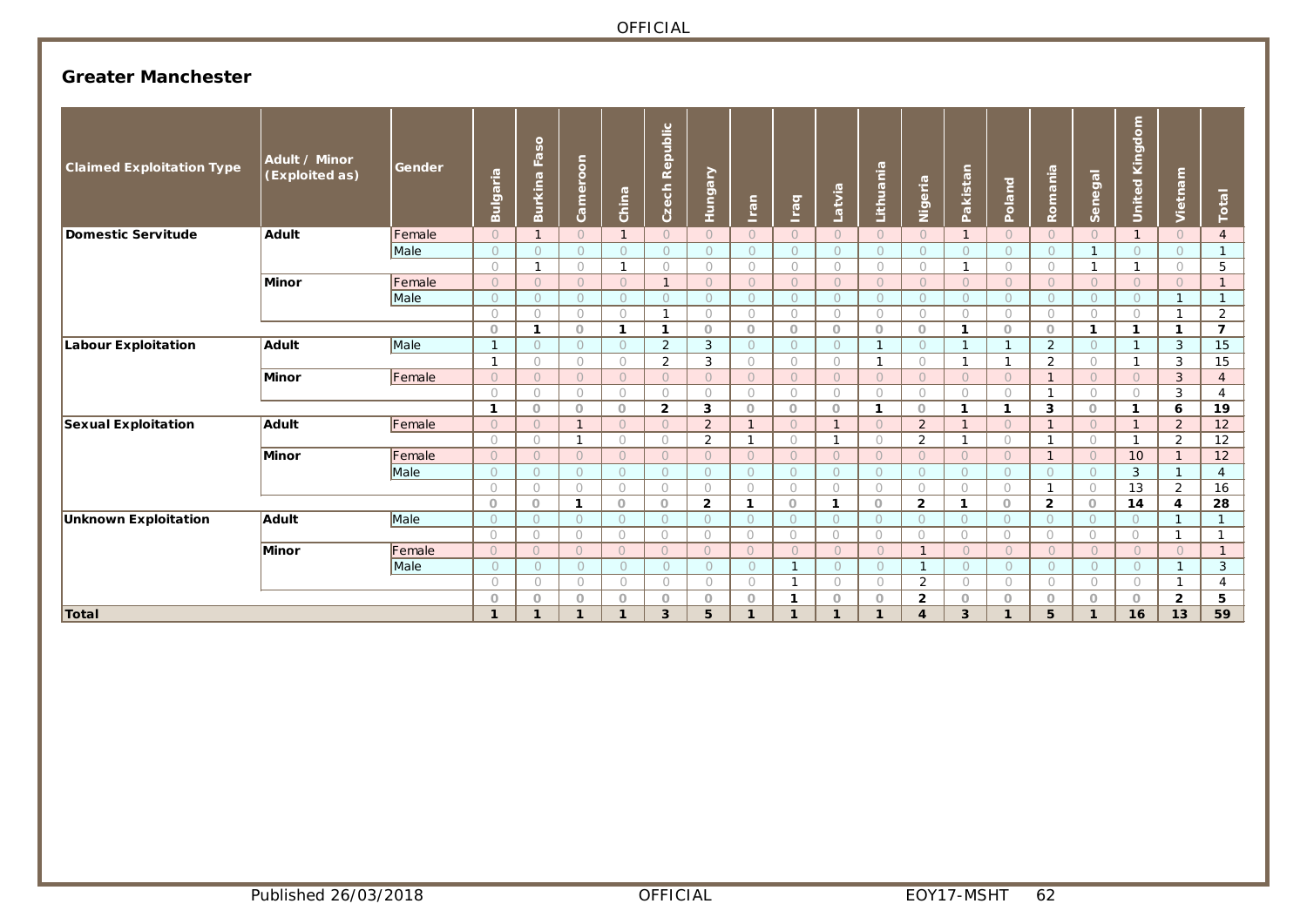# **Hampshire**

| <b>Claimed Exploitation Type</b> | Adult / Minor<br>(Exploited as) | Gender | Albania          | Bulgaria     | China          | Ghana      | India          | lran         | raq<br>-       | Morocco                        | Pakistan       | Poland     | Romania        | $\sigma$<br>South Afric | Sri Lanka  | Syria          | United Kingdom | Vietnam    | Zimbabwe       | Total          |
|----------------------------------|---------------------------------|--------|------------------|--------------|----------------|------------|----------------|--------------|----------------|--------------------------------|----------------|------------|----------------|-------------------------|------------|----------------|----------------|------------|----------------|----------------|
| Domestic Servitude               | <b>Adult</b>                    | Male   | $\bigcirc$       | $\Omega$     |                | $\bigcirc$ | $\circ$        | $\bigcirc$   | $\Omega$       | $\circ$                        | $\circ$        |            | $\circ$        | $\bigcirc$              |            | $\circ$        |                |            | $\circ$        |                |
|                                  |                                 |        | $\bigcap$        | $\bigcirc$   | 0              | $\bigcirc$ | $\bigcap$      | $\bigcirc$   | $\bigcirc$     | $\bigcirc$                     | $\bigcirc$     | $\bigcirc$ | $\bigcirc$     | $\bigcirc$              | $\bigcirc$ | $\bigcirc$     | $\mathbf{I}$   | $\bigcirc$ | 0              | $\mathbf{1}$   |
|                                  |                                 |        | $\circ$          | $\circ$      | $\circ$        | $\circ$    | $\circ$        | $\circ$      | $\circ$        | $\circ$                        | $\circ$        | $\circ$    | $\circ$        | $\circ$                 | 0          | $\circ$        | 1              | $\circ$    | $\circ$        | $\mathbf{1}$   |
| Labour Exploitation              | Adult                           | Female | $\bigcirc$       | $\circ$      | $\overline{O}$ | $\bigcirc$ | $\Omega$       | $\bigcirc$   | $\Omega$       | $\Omega$                       | $\Omega$       | $\Omega$   | $\mathbf{1}$   | $\mathbf{1}$            | $\bigcap$  | $\Omega$       | $\circ$        | $\cap$     | $\Omega$       | $\overline{2}$ |
|                                  |                                 | Male   | $\overline{2}$   | $\circ$      | 0              | 6          | $\overline{2}$ | $\circ$      | $\circ$        | $\overline{ }$<br>$\mathbf{I}$ | $\circ$        | $\circ$    | $\circ$        | $\bigcirc$              |            | $\circ$        | 2              | $\Omega$   | $\circ$        | 14             |
|                                  |                                 |        | 2                | $\bigcirc$   | 0              | 6          | $\overline{2}$ | $\bigcirc$   | $\bigcirc$     |                                | $\circ$        | $\bigcirc$ | $\mathbf{1}$   | $\mathbf{1}$            |            | $\bigcirc$     | 2              | $\bigcirc$ | $\bigcirc$     | 16             |
|                                  | Minor                           | Female | $\Omega$         | $\Omega$     | $\Omega$       | $\bigcirc$ | $\circ$        | $\circ$      | $\Omega$       | $\circ$                        | $\Omega$       |            | $\Omega$       | $\Omega$                | $\Omega$   | $\Omega$       | $\circ$        | $\Omega$   | $\bigcirc$     | $\mathbf{1}$   |
|                                  |                                 | Male   | $\bigcirc$       | $\circ$      | $\circ$        | $\bigcirc$ | $\circ$        | $\mathbf{1}$ | $\bigcirc$     | $\bigcirc$                     | $\bigcirc$     | $\bigcirc$ | $\circ$        | $\bigcirc$              | $\bigcirc$ | $\bigcirc$     | $\overline{2}$ | $\circ$    | $\bigcirc$     | $\mathbf{3}$   |
|                                  |                                 |        | $\bigcap$        | $\circ$      | $\bigcirc$     | $\circ$    | $\circ$        |              | $\circ$        | $\bigcirc$                     | $\bigcirc$     |            | $\bigcirc$     | $\bigcap$               | 0          | $\circ$        | 2              | $\bigcirc$ | $\bigcirc$     | $\overline{4}$ |
|                                  |                                 |        | $\overline{2}$   | $\circ$      | $\Omega$       | 6          | $\mathbf{2}$   |              | $\circ$        | $\mathbf{1}$                   | $\circ$        | -1         | $\mathbf 1$    | и                       |            | $\Omega$       | 4              | $\circ$    | $\circ$        | 20             |
| <b>Sexual Exploitation</b>       | Adult                           | Female | $\mathbf{1}$     | $\mathbf{1}$ |                | $\bigcirc$ | $\bigcirc$     | $\circ$      | $\Omega$       | $\circ$                        | $\mathbf{1}$   | $\Omega$   | $\mathbf{1}$   | $\bigcap$               | $\Omega$   | $\Omega$       | $\bigcirc$     | $\bigcap$  | $\overline{1}$ | 6              |
|                                  |                                 |        | -1               | -1           |                | $\bigcirc$ | $\bigcirc$     | $\bigcirc$   | $\bigcirc$     | $\bigcirc$                     |                | $\bigcap$  |                | $\bigcap$               | $\bigcirc$ | $\bigcirc$     | $\bigcap$      | $\circ$    |                | 6              |
|                                  |                                 |        | 1                | и            |                | $\Omega$   | $\circ$        | $\circ$      | $\circ$        | $\circ$                        |                | $\circ$    | $\mathbf{1}$   | $\circ$                 | $\circ$    | $\Omega$       | $\Omega$       | $\circ$    | $\mathbf{I}$   | 6              |
| Unknown Exploitation             | Adult                           | Male   | $\bigcirc$       | $\bigcirc$   |                | $\bigcirc$ | $\circ$        | $\circ$      | 2              | $\bigcirc$                     | $\overline{O}$ | $\Omega$   | $\circ$        | $\circ$                 | $\circ$    | 2              | $\circ$        |            | $\Omega$       | 5              |
|                                  |                                 |        | $\bigcirc$       | $\bigcirc$   | $\bigcirc$     | $\bigcirc$ | $\bigcirc$     | $\circ$      | 2              | $\bigcap$                      | $\bigcirc$     | $\bigcirc$ | $\bigcirc$     | $\bigcirc$              | $\bigcirc$ | 2              | $\bigcirc$     |            | $\bigcap$      | 5              |
|                                  | Minor                           | Male   | $\mathbf{1}$     | $\bigcirc$   | 0              | $\circ$    | $\bigcirc$     | $\circ$      | $\circ$        | $\circ$                        | $\circ$        | $\Omega$   | $\circ$        | $\circ$                 | $\circ$    | $\circ$        | $\bigcirc$     | $\Omega$   | $\bigcirc$     | $\mathbf{1}$   |
|                                  |                                 |        | -1               | $\bigcirc$   | $\bigcap$      | $\bigcirc$ | $\bigcirc$     | $\bigcirc$   | $\bigcirc$     | $\bigcirc$                     | $\bigcirc$     | $\bigcirc$ | $\bigcirc$     | $\bigcirc$              | $\bigcirc$ | $\bigcirc$     | $\bigcirc$     | $\circ$    | $\bigcirc$     | $\mathbf{1}$   |
|                                  |                                 |        | 1                | $\circ$      | O              | $\circ$    | $\circ$        | $\circ$      | $\overline{2}$ | $\circ$                        | 0              | $\circ$    | $\circ$        | $\circ$                 | 0          | $\overline{2}$ | $\Omega$       |            | $\circ$        | 6              |
| Total                            |                                 |        | $\boldsymbol{4}$ |              |                | 6          | $\overline{2}$ |              | $\overline{2}$ | 1                              |                |            | $\overline{2}$ |                         |            | $\overline{2}$ | 5              |            |                | 33             |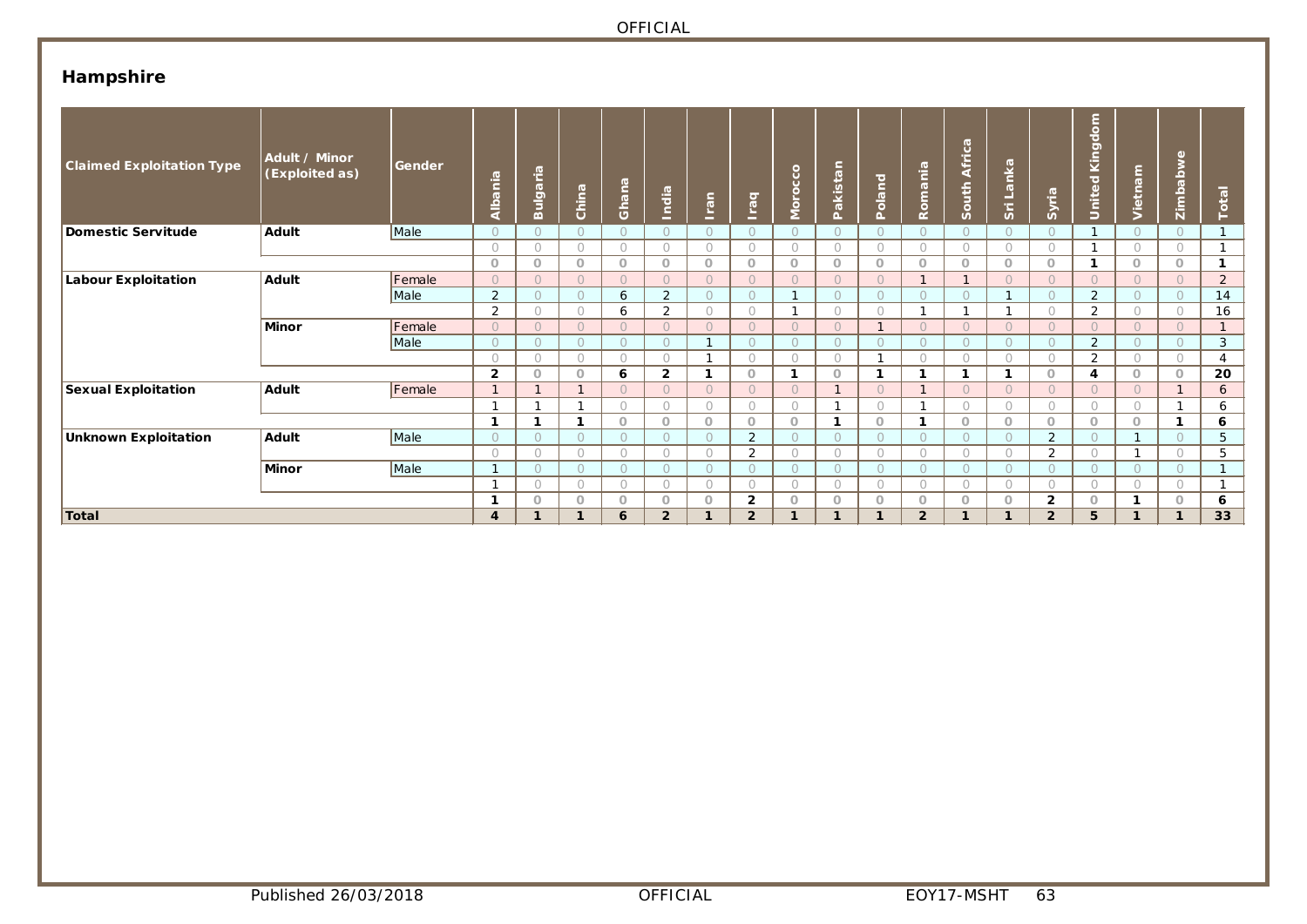| <b>Hertfordshire</b> |  |
|----------------------|--|
|----------------------|--|

| <b>Claimed Exploitation Type</b> | Adult / Minor<br>(Exploited as) | Gender | Albania        | China        | Grenada      | c.<br>$\overline{5}$ | Romania      | Somalia      | Tunisia        | United Kingdom | Vietnam                 | Total          |
|----------------------------------|---------------------------------|--------|----------------|--------------|--------------|----------------------|--------------|--------------|----------------|----------------|-------------------------|----------------|
| <b>Domestic Servitude</b>        | Adult                           | Female | $\Omega$       | $\Omega$     | $\Omega$     | $\mathbf{1}$         | $\Omega$     | $\bigcap$    | $\Omega$       | $\bigcap$      | $\Omega$                | $\mathbf{1}$   |
|                                  |                                 |        | $\bigcirc$     | $\circ$      | $\bigcirc$   | $\mathbf{1}$         | 0            | $\bigcirc$   | $\bigcirc$     | $\bigcirc$     | $\bigcirc$              | 1              |
|                                  |                                 |        | $\circ$        | O            | $\Omega$     | 1                    | $\Omega$     | $\circ$      | $\Omega$       | $\circ$        | $\circ$                 | 1              |
| <b>Labour Exploitation</b>       | Adult                           | Female | $\Omega$       | $\Omega$     | $\Omega$     | $\Omega$             | $\Omega$     | $\Omega$     | $\Omega$       | $\Omega$       | $\mathbf{1}$            | $\mathbf{1}$   |
|                                  |                                 | Male   | $\circ$        | $\circ$      | $\bigcirc$   | $\Omega$             | $\mathbf{1}$ | $\circ$      | $\mathbf{1}$   | 1              | $\bigcirc$              | 3              |
|                                  |                                 |        | $\bigcirc$     | $\circ$      | $\bigcirc$   | $\bigcirc$           | $\mathbf{1}$ | $\bigcirc$   | $\mathbf{1}$   | 1              | 1                       | 4              |
|                                  | Minor                           | Female | $\Omega$       | $\circ$      | $\Omega$     | $\Omega$             | $\Omega$     | $\Omega$     | $\Omega$       | $\bigcap$      | $\mathbf{1}$            | $\mathbf{1}$   |
|                                  |                                 | Male   | $\Omega$       | $\circ$      | $\Omega$     | $\bigcirc$           | $\Omega$     | $\bigcirc$   | $\Omega$       | $\Omega$       | $\overline{2}$          | $\overline{2}$ |
|                                  |                                 |        | $\bigcirc$     | $\bigcirc$   | $\bigcap$    | $\bigcirc$           | $\bigcirc$   | $\bigcirc$   | 0              | $\bigcap$      | 3                       | 3              |
|                                  |                                 |        | $\circ$        | $\circ$      | $\Omega$     | $\circ$              | 1            | $\circ$      | 1              | 1              | 4                       | $\overline{7}$ |
| <b>Sexual Exploitation</b>       | Adult                           | Female | $\overline{7}$ | $\mathbf{1}$ | $\mathbf{1}$ | $\Omega$             | $\Omega$     | $\Omega$     | $\Omega$       | $\Omega$       | $\overline{O}$          | 9              |
|                                  |                                 |        | $\overline{7}$ | 1            | 1            | $\bigcirc$           | $\bigcap$    | $\bigcirc$   | $\bigcap$      | $\bigcap$      | $\bigcirc$              | 9              |
|                                  |                                 |        | 7              | 1            | 1            | $\circ$              | $\circ$      | $\circ$      | $\circ$        | $\circ$        | $\circ$                 | 9              |
| <b>Unknown Exploitation</b>      | Adult                           | Female | $\overline{1}$ | $\circ$      | $\Omega$     | $\Omega$             | $\Omega$     | $\Omega$     | $\Omega$       | $\bigcap$      | $\overline{O}$          | $\mathbf{1}$   |
|                                  |                                 |        | $\mathbf{1}$   | $\bigcirc$   | $\bigcirc$   | $\bigcirc$           | $\bigcirc$   | $\bigcirc$   | $\bigcirc$     | $\bigcirc$     | $\overline{O}$          | 1              |
|                                  | Minor                           | Female | 3              | $\Omega$     | $\bigcap$    | $\Omega$             | $\Omega$     | $\mathbf{1}$ | $\Omega$       | $\bigcap$      | $\overline{O}$          | $\overline{4}$ |
|                                  |                                 | Male   | $\mathbf{1}$   | $\bigcirc$   | $\Omega$     | 1                    | $\Omega$     | $\bigcirc$   | $\overline{O}$ | $\bigcirc$     | $\bigcirc$              | $\overline{2}$ |
|                                  |                                 |        | 4              | $\circ$      | $\bigcirc$   | $\mathbf{1}$         | $\bigcirc$   | $\mathbf{1}$ | 0              | $\circ$        | $\circ$                 | 6              |
|                                  |                                 |        | 5              | O            | $\circ$      | 1                    | $\circ$      | 1            | $\circ$        | $\circ$        | O                       | $\overline{7}$ |
| Total                            |                                 |        | 12             | 1            | 1            | $\overline{2}$       | 1            | $\mathbf{1}$ | 1              | $\mathbf{1}$   | $\overline{\mathbf{4}}$ | 24             |

### **Humberside**

| <b>Claimed Exploitation Type</b> | <b>Adult / Minor</b><br>(Exploited as) | Gender | ambia<br>Ö | <b>Hungary</b> | India          | Nigeria    | Romania        | <b>United Kingdom</b> | Vietnam        | Total          |
|----------------------------------|----------------------------------------|--------|------------|----------------|----------------|------------|----------------|-----------------------|----------------|----------------|
| <b>Domestic Servitude</b>        | <b>Minor</b>                           | Male   | $\bigcirc$ | $\bigcap$      | $\Omega$       | 1          | $\bigcirc$     | $\bigcirc$            | $\bigcirc$     | 1              |
|                                  |                                        |        | $\bigcirc$ | $\bigcap$      | $\bigcirc$     | 1          | $\bigcirc$     | $\bigcap$             | $\bigcirc$     | 1              |
|                                  |                                        |        | $\circ$    | $\Omega$       | $\Omega$       | 1          | $\Omega$       | $\circ$               | $\circ$        | 1              |
| <b>Labour Exploitation</b>       | <b>Adult</b>                           | Male   | $\bigcirc$ | 1              | 1              | $\bigcap$  | $\bigcirc$     | 1                     | $\overline{O}$ | 3              |
|                                  |                                        |        | $\bigcirc$ | 1              | 1              | $\bigcap$  | $\bigcirc$     | 1                     | 0              | 3              |
|                                  | <b>Minor</b>                           | Male   | 1          | $\cup$         | $\bigcirc$     | $\bigcap$  | $\mathbf{1}$   | $\bigcap$             | 0              | $\overline{2}$ |
|                                  |                                        |        | 1          | Ω              | $\bigcirc$     | $\bigcirc$ | 1              | $\bigcirc$            | 0              | 2              |
|                                  |                                        |        | 1          | 1              | 1              | $\Omega$   | 1              | 1                     | $\circ$        | 5              |
| <b>Sexual Exploitation</b>       | <b>Minor</b>                           | Female | $\Omega$   | $\bigcap$      | $\overline{O}$ | $\bigcap$  | $\overline{O}$ | $\overline{4}$        | $\overline{O}$ | $\overline{4}$ |
|                                  |                                        |        | $\bigcirc$ | $\bigcap$      | $\bigcirc$     | $\bigcap$  | $\bigcirc$     | 4                     | 0              | 4              |
|                                  |                                        |        | $\circ$    | $\Omega$       | $\circ$        | $\circ$    | $\circ$        | 4                     | $\circ$        | 4              |
| <b>Unknown Exploitation</b>      | <b>Adult</b>                           | Female | $\bigcap$  | $\bigcap$      | $\bigcap$      | $\bigcap$  | $\overline{O}$ | $\mathbf{1}$          | $\mathbf{1}$   | $\overline{2}$ |
|                                  |                                        |        | $\bigcirc$ | $\cap$         | 0              | $\bigcap$  | $\bigcap$      | 1                     | 1              | $\overline{2}$ |
|                                  |                                        |        | O          | 0              | O              | $\circ$    | $\circ$        | 1                     | 1              | $\overline{2}$ |
| <b>Total</b>                     |                                        |        | 1          | 1              | 1              | 1          | 1              | 6                     | 1              | 12             |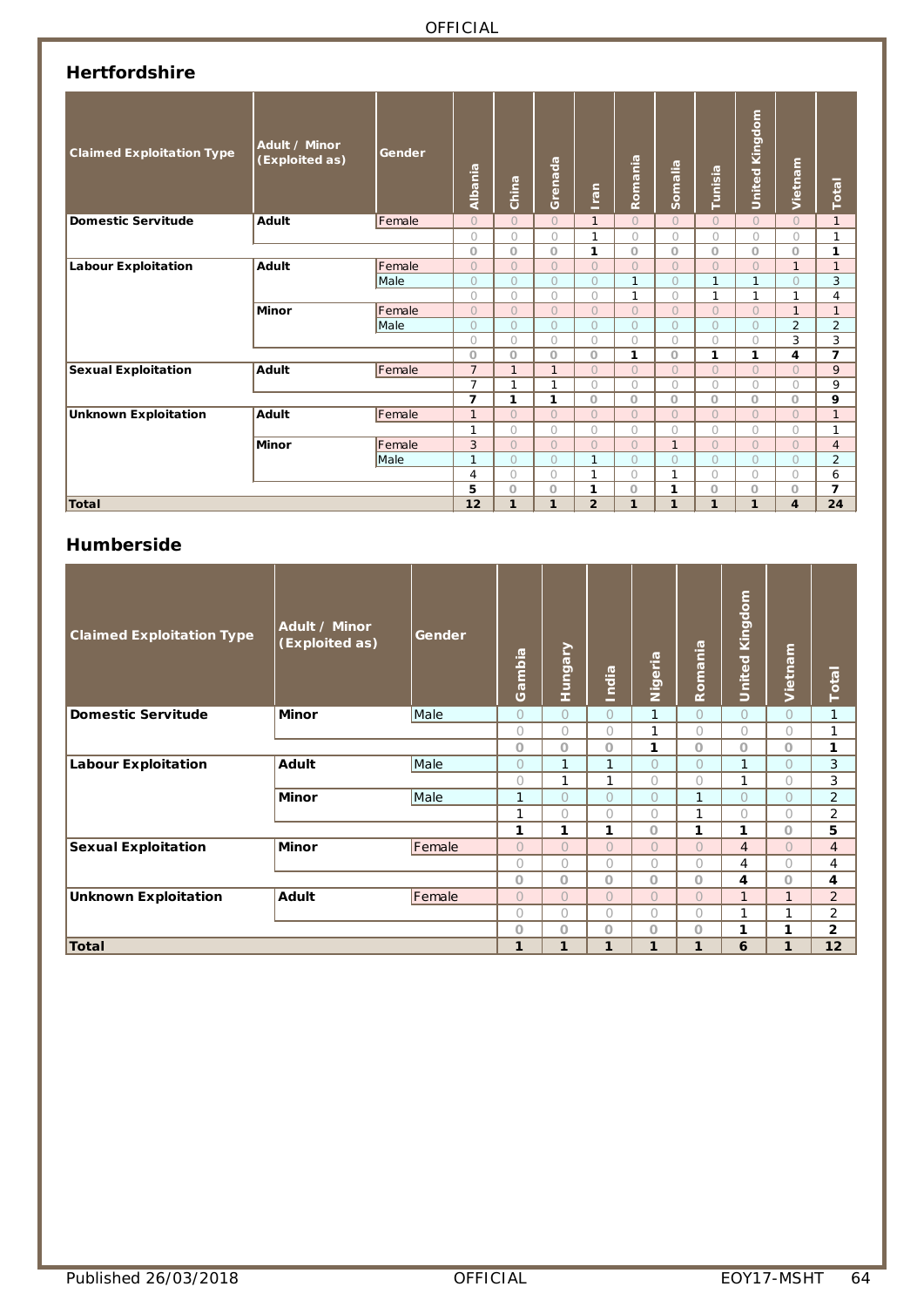# **Kent**

| <b>Claimed Exploitation Type</b> | Adult / Minor<br>(Exploited as) | Gender | Albania        | China                    | Czech Republic | Eritrea                 | Hungary      | Lithuania                | Poland       | Romania        | Slovakia                | Somalia                  | South Africa   | <b>United Kingdom</b> | Vietnam             | Total          |
|----------------------------------|---------------------------------|--------|----------------|--------------------------|----------------|-------------------------|--------------|--------------------------|--------------|----------------|-------------------------|--------------------------|----------------|-----------------------|---------------------|----------------|
| Domestic Servitude               | <b>Adult</b>                    | Female | $\overline{O}$ | $\mathbf{1}$             | $\bigcirc$     | $\mathbf{1}$            | $\circ$      | $\circ$                  | $\circ$      | $\overline{O}$ | $\mathbf{1}$            | $\circ$                  | $\circ$        | $\circ$               | $\overline{O}$      | 3              |
|                                  |                                 | Male   | $\circ$        | $\circ$                  | $\circ$        | $\bigcirc$              | $\circ$      | $\bigcirc$               | $\circ$      | $\bigcap$      | $\bigcap$               | $\overline{O}$           | $\circ$        | $\circ$               | $\mathbf{1}$        | $\mathbf{1}$   |
|                                  |                                 |        | $\circ$        | 1                        | 0              | $\mathbf{1}$            | $\circ$      | $\circ$                  | 0            | $\circ$        | 1                       | 0                        | 0              | $\circ$               | $\mathbf 1$         | 4              |
|                                  |                                 |        | $\Omega$       | $\mathbf{1}$             | $\circ$        | $\mathbf{1}$            | $\circ$      | $\circ$                  | $\circ$      | $\circ$        | 1                       | $\circ$                  | $\circ$        | $\circ$               | $\mathbf{1}$        | 4              |
| <b>Labour Exploitation</b>       | Adult                           | Female | $\overline{O}$ | $\overline{O}$           | $\mathbf{1}$   | $\circ$                 | $\circ$      | $\circ$                  | $\circ$      | $\circ$        | $\circ$                 | $\circ$                  | $\circ$        | $\circlearrowright$   | $\circ$             | $\mathbf{1}$   |
|                                  |                                 | Male   | $\mathbf{1}$   | $\overline{O}$           | $\circ$        | $\circlearrowright$     | $\mathbf{1}$ | $\bigcirc$               | $\mathbf{1}$ | $\overline{2}$ | $\overline{O}$          | $\circ$                  | $\circ$        | $\overline{4}$        | $\bigcirc$          | 9              |
|                                  |                                 |        | $\mathbf{1}$   | $\bigcirc$               | $\mathbf{1}$   | $\bigcirc$              | $\mathbf{1}$ | $\bigcirc$               | $\mathbf{1}$ | $\overline{2}$ | $\bigcirc$              | $\bigcirc$               | $\bigcirc$     | 4                     | $\bigcirc$          | 10             |
|                                  | Minor                           | Female | $\overline{O}$ | $\overline{O}$           | $\circ$        | $\bigcirc$              | $\circ$      | $\circ$                  | $\circ$      | $\bigcap$      | $\overline{O}$          | $\overline{O}$           | $\circ$        | $\overline{2}$        | $\circ$             | $\overline{2}$ |
|                                  |                                 | Male   | $\circ$        | $\overline{O}$           | $\circ$        | $\circ$                 | $\circ$      | $\overline{1}$           | $\circ$      | $\circ$        | $\circ$                 | $\mathbf{1}$             | $\mathbf{1}$   | 5                     | $\circ$             | 8              |
|                                  |                                 |        | $\bigcap$      | $\bigcirc$               | $\bigcirc$     | $\bigcirc$              | $\bigcirc$   | $\mathbf{1}$             | $\bigcirc$   | $\bigcirc$     | $\bigcap$               | $\mathbf{1}$             | 1              | $\overline{7}$        | $\bigcirc$          | 10             |
|                                  |                                 |        | $\mathbf{1}$   | $\circ$                  | $\mathbf{1}$   | $\circ$                 | $\mathbf{1}$ | 1                        | $\mathbf{1}$ | $\overline{2}$ | $\overline{O}$          | $\mathbf{1}$             | $\mathbf{1}$   | 11                    | $\circ$             | 20             |
| <b>Sexual Exploitation</b>       | Adult                           | Female | 5              | $\overline{O}$           | $\circ$        | $\bigcirc$              | $\circ$      | $\overline{O}$           | $\bigcirc$   | $\bigcap$      | $\bigcap$               | $\overline{O}$           | $\circ$        | $\mathbf{1}$          | $\overline{O}$      | 6              |
|                                  |                                 |        | 5              | 0                        | 0              | $\bigcirc$              | $\bigcirc$   | $\bigcirc$               | $\bigcirc$   | $\bigcirc$     | $\bigcap$               | 0                        | 0              | $\mathbf{1}$          | $\bigcirc$          | 6              |
|                                  | Minor                           | Female | $\mathbf{1}$   | $\circ$                  | $\circ$        | $\circ$                 | $\bigcirc$   | $\bigcirc$               | $\circ$      | $\circ$        | $\bigcap$               | $\circ$                  | $\circ$        | $\overline{1}$        | $\bigcirc$          | $\overline{2}$ |
|                                  |                                 |        | $\mathbf{1}$   | 0                        | $\circ$        | $\circ$                 | $\circ$      | $\bigcirc$               | $\bigcirc$   | $\bigcirc$     | $\bigcirc$              | 0                        | $\circ$        | $\mathbf{1}$          | $\bigcirc$          | $\overline{c}$ |
|                                  |                                 |        | 6              | $\circ$                  | $\overline{O}$ | $\circ$                 | $\circ$      | $\circ$                  | $\circ$      | $\circ$        | $\circ$                 | $\circ$                  | $\overline{O}$ | $\overline{2}$        | $\circ$             | 8              |
| <b>Unknown Exploitation</b>      | Adult                           | Male   | $\bigcap$      | $\overline{O}$           | $\circ$        | $\circ$                 | $\circ$      | $\circ$                  | $\bigcirc$   | $\mathbf{1}$   | $\bigcap$               | $\circ$                  | $\overline{O}$ | $\circ$               | $\bigcirc$          | $\vert$ 1      |
|                                  |                                 |        | $\bigcap$      | $\bigcirc$               | $\bigcirc$     | $\bigcirc$              | $\bigcirc$   | $\bigcirc$               | $\bigcirc$   |                | $\bigcap$               | $\bigcirc$               | $\bigcirc$     | $\bigcirc$            | $\bigcirc$          | $\mathbf{1}$   |
|                                  | Minor                           | Male   | 1              | $\overline{O}$           | $\overline{O}$ | $\circ$                 | $\circ$      | $\circ$                  | $\bigcirc$   | $\circ$        | $\bigcap$               | $\circ$                  | $\overline{O}$ | $\circ$               | $\mathbf{1}$        | $\overline{2}$ |
|                                  |                                 |        | $\overline{1}$ | $\bigcap$                | $\bigcirc$     | $\bigcirc$              | $\bigcirc$   | $\bigcirc$               | $\bigcirc$   | $\bigcirc$     | $\bigcirc$              | 0                        | 0              | $\bigcirc$            | $\mathbf{1}$        | $\overline{2}$ |
| Total                            |                                 |        | 1<br>8         | $\Omega$<br>$\mathbf{1}$ | $\circ$<br>1   | $\circ$<br>$\mathbf{1}$ | $\circ$<br>1 | $\Omega$<br>$\mathbf{1}$ | $\circ$<br>1 | 1<br>3         | $\circ$<br>$\mathbf{1}$ | $\Omega$<br>$\mathbf{1}$ | $\circ$<br>1   | $\circ$<br>13         | 1<br>$\overline{2}$ | 3<br>35        |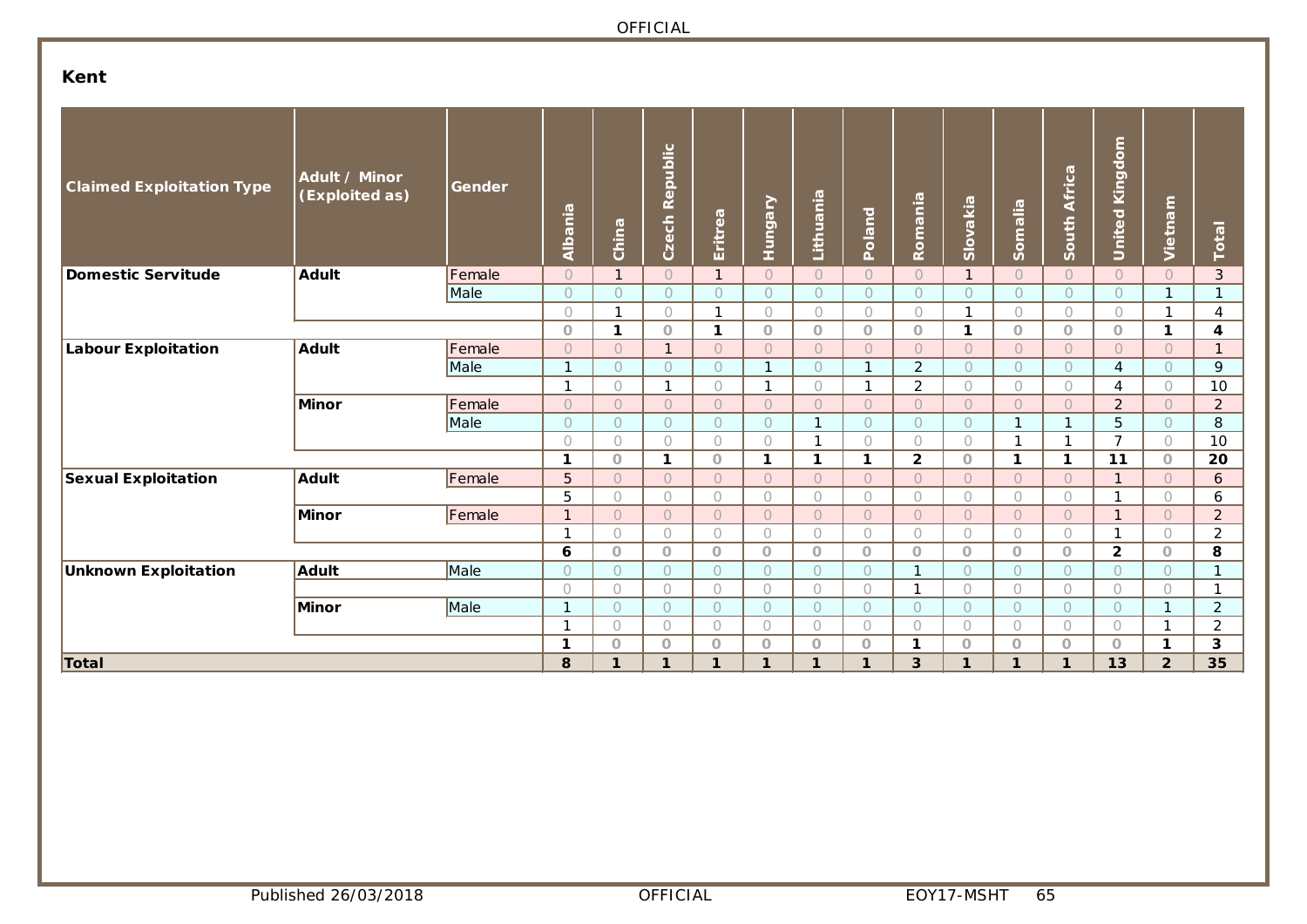## **Lancashire**

| <b>Claimed Exploitation Type</b> | Adult / Minor<br>(Exploited as) | Gender | Albania        | Hungary      | Romania        | Kingdom<br>United | Vietnam        | Total          |
|----------------------------------|---------------------------------|--------|----------------|--------------|----------------|-------------------|----------------|----------------|
| <b>Labour Exploitation</b>       | <b>Adult</b>                    | Male   | 3              | 1            | $\overline{2}$ | $\overline{O}$    | 2              | 8              |
|                                  |                                 |        | 3              | 1            | 2              | 0                 | 2              | 8              |
|                                  | <b>Minor</b>                    | Male   | $\overline{O}$ | Ω            | $\bigcap$      | $\bigcap$         | $\overline{2}$ | 2              |
|                                  |                                 |        | 0              | Ω            | $\bigcap$      | 0                 | 2              | $\overline{2}$ |
|                                  |                                 |        | 3              | 1            | $\overline{2}$ | $\circ$           | 4              | 10             |
| <b>Sexual Exploitation</b>       | <b>Adult</b>                    | Female | $\overline{O}$ | $\bigcap$    | 2              | 1                 | $\bigcap$      | 3              |
|                                  |                                 |        | 0              | $\bigcap$    | $\overline{2}$ | 1                 | $\bigcap$      | 3              |
|                                  | <b>Minor</b>                    | Female | $\overline{O}$ | $\bigcap$    | $\mathbf{1}$   | $\bigcap$         | $\bigcap$      | $\mathbf{1}$   |
|                                  |                                 |        | $\bigcirc$     | $\bigcap$    | 1              | $\bigcap$         | $\bigcap$      | $\mathbf{1}$   |
|                                  |                                 |        | $\Omega$       | $\Omega$     | 3              | 1                 | $\Omega$       | 4              |
| <b>Total</b>                     |                                 |        | 3              | $\mathbf{1}$ | 5              | 1                 | 4              | 14             |

### **Leicestershire**

| <b>Claimed Exploitation Type</b> | Adult / Minor<br>(Exploited as) | Gender | Hungary        | <b>Mali</b>  | Philippines  | Portugal     | Romania        | United Kingdom | <b>Total</b>   |
|----------------------------------|---------------------------------|--------|----------------|--------------|--------------|--------------|----------------|----------------|----------------|
| <b>Domestic Servitude</b>        | <b>Adult</b>                    | Female | $\mathbf{1}$   | $\bigcap$    | $\mathbf{1}$ | $\bigcap$    | $\bigcap$      | $\overline{O}$ | $\overline{2}$ |
|                                  |                                 |        | 1              | $\bigcirc$   | 1            | $\bigcirc$   | 0              | $\bigcirc$     | 2              |
|                                  | <b>Minor</b>                    | Female | $\bigcap$      | $\mathbf{1}$ | $\bigcirc$   | $\bigcap$    | $\bigcap$      | $\bigcirc$     | $\mathbf{1}$   |
|                                  |                                 |        | $\bigcap$      | 1            | $\bigcirc$   | $\bigcap$    | 0              | $\bigcirc$     | 1              |
|                                  |                                 |        | 1              | 1            | 1            | $\circ$      | $\circ$        | O              | 3              |
| <b>Labour Exploitation</b>       | <b>Adult</b>                    | Male   | $\overline{2}$ | $\bigcirc$   | $\bigcirc$   | $\mathbf{1}$ | 1              | 2              | 6              |
|                                  |                                 |        | 2              | $\bigcap$    | $\bigcirc$   | 1            | 1              | 2              | 6              |
|                                  |                                 |        | 2              | $\circ$      | $\circ$      | 1            | 1              | $\overline{2}$ | 6              |
| <b>Sexual Exploitation</b>       | <b>Adult</b>                    | Female | $\mathbf{1}$   | $\bigcap$    | $\Omega$     | $\Omega$     | $\bigcap$      | $\mathbf{1}$   | $\overline{2}$ |
|                                  |                                 |        | 1              | $\bigcirc$   | $\bigcirc$   | $\bigcirc$   | 0              | 1              | 2              |
|                                  | <b>Minor</b>                    | Female | $\bigcap$      | $\bigcap$    | $\Omega$     | $\bigcap$    | $\mathbf{1}$   | $\mathbf{1}$   | $\overline{2}$ |
|                                  |                                 |        | $\bigcap$      | $\bigcap$    | $\bigcirc$   | $\bigcap$    | 1              | 1              | 2              |
|                                  |                                 |        | 1              | $\circ$      | $\circ$      | $\circ$      | 1              | $\overline{2}$ | 4              |
| <b>Unknown Exploitation</b>      | <b>Adult</b>                    | Female | $\bigcap$      | $\bigcap$    | $\Omega$     | $\bigcap$    | $\bigcap$      | $\mathbf{1}$   | $\mathbf{1}$   |
|                                  |                                 |        | $\bigcirc$     | $\bigcap$    | $\bigcirc$   | $\bigcap$    | $\bigcap$      | 1              | 1              |
|                                  |                                 |        | $\circ$        | $\circ$      | $\circ$      | $\circ$      | $\circ$        | 1              | 1              |
| <b>Total</b>                     |                                 |        | 4              | 1            | 1            | 1            | $\overline{2}$ | 5              | 14             |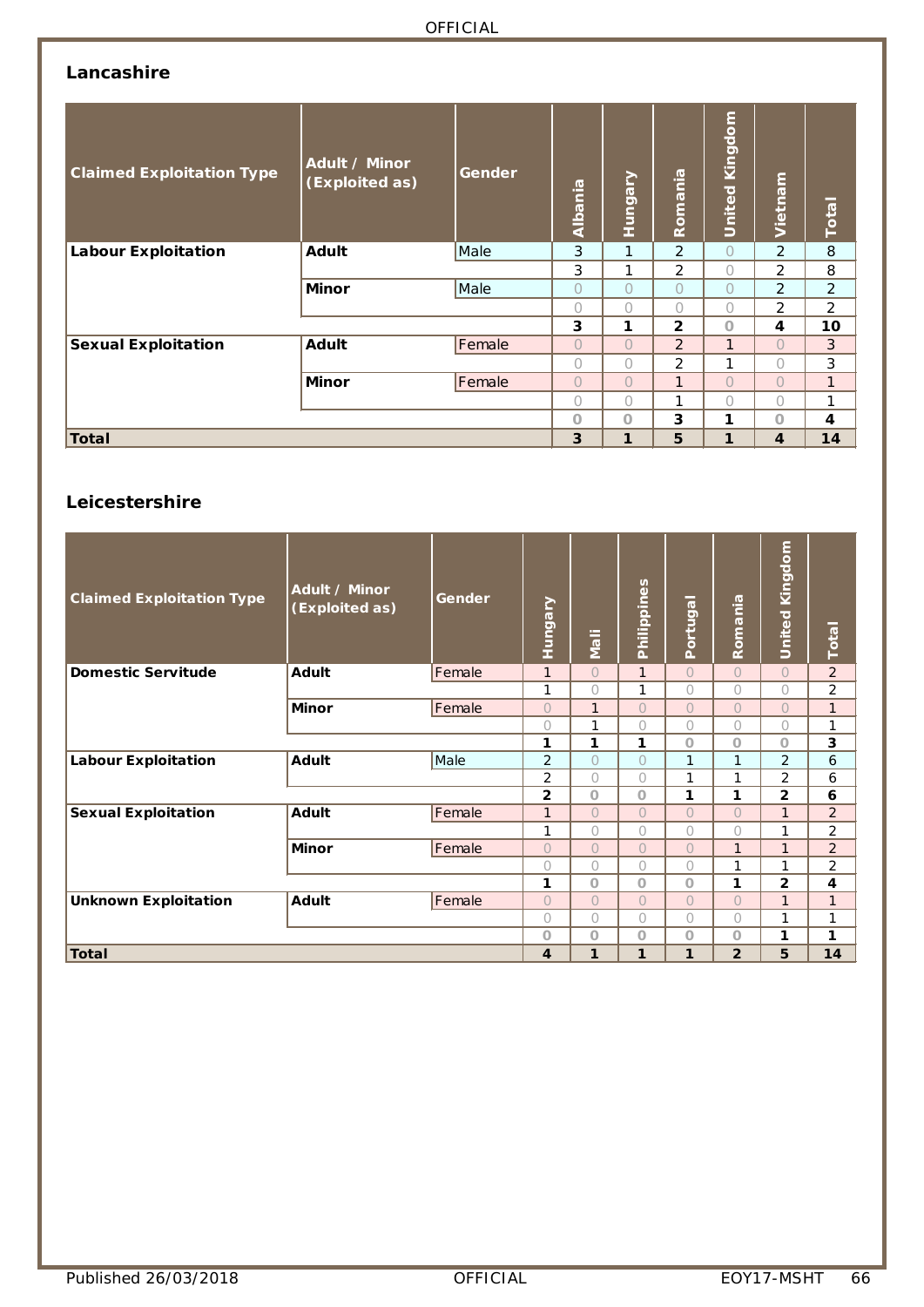# **Lincolnshire**

| <b>Claimed Exploitation Type</b> | Adult / Minor<br>(Exploited as) | Gender | Germany    | Latvia         | Philippines  | United Kingdom | Vietnam        | Total          |
|----------------------------------|---------------------------------|--------|------------|----------------|--------------|----------------|----------------|----------------|
| <b>Domestic Servitude</b>        | <b>Minor</b>                    | Female | $\bigcirc$ | $\bigcap$      | $\mathbf{1}$ | $\overline{O}$ | $\bigcap$      | $\mathbf{1}$   |
|                                  |                                 |        | $\bigcirc$ | $\bigcap$      | 1            | 0              | $\bigcap$      | 1              |
|                                  |                                 |        | $\circ$    | $\Omega$       | 1            | $\circ$        | $\Omega$       | 1              |
| <b>Labour Exploitation</b>       | <b>Adult</b>                    | Female | $\bigcirc$ | $\bigcap$      | $\bigcap$    | $\overline{O}$ | $\overline{2}$ | $\overline{2}$ |
|                                  |                                 | Male   | 1          | $\overline{2}$ | $\bigcap$    | 1              | $\bigcap$      | $\overline{4}$ |
|                                  |                                 |        | 1          | 2              | $\bigcap$    | 1              | 2              | 6              |
|                                  |                                 |        | 1          | $\overline{2}$ | $\Omega$     | 1              | $\overline{2}$ | 6              |
| <b>Sexual Exploitation</b>       | <b>Adult</b>                    | Female | $\bigcirc$ | $\Omega$       | $\bigcap$    | $\overline{2}$ | $\bigcap$      | $\overline{2}$ |
|                                  |                                 |        | $\bigcirc$ | 0              | $\bigcap$    | 2              | $\bigcap$      | 2              |
|                                  | <b>Minor</b>                    | Female | $\bigcirc$ | $\overline{O}$ | $\bigcap$    | $\mathbf{1}$   | $\bigcap$      | $\mathbf{1}$   |
|                                  |                                 |        | $\bigcirc$ | 0              | $\bigcap$    | 1              | $\bigcap$      | 1              |
|                                  |                                 |        | $\circ$    | $\Omega$       | $\circ$      | 3              | $\Omega$       | 3              |
| <b>Unknown Exploitation</b>      | <b>Minor</b>                    | Male   | $\bigcirc$ | 0              | $\bigcirc$   | $\bigcirc$     | 1              | 1              |
|                                  |                                 |        | $\bigcirc$ | $\bigcap$      | $\bigcap$    | 0              | 1              | 1              |
|                                  |                                 |        | $\circ$    | $\Omega$       | $\circ$      | $\circ$        | 1              | 1              |
| <b>Total</b>                     |                                 |        | 1          | $\overline{2}$ | 1            | $\overline{4}$ | 3              | 11             |

### **Merseyside**

| <b>Claimed Exploitation Type</b> | Adult / Minor<br>(Exploited as) | Gender | <b>Hungary</b> | <b>Italy</b>   | <b>Ivory Coast</b> | Poland     | Romania        | <b>United Kingdom</b> | Vietnam        | Total          |
|----------------------------------|---------------------------------|--------|----------------|----------------|--------------------|------------|----------------|-----------------------|----------------|----------------|
| <b>Domestic Servitude</b>        | Adult                           | Female | $\bigcap$      | $\bigcap$      | $\Omega$           | $\bigcap$  | $\mathbf{1}$   | $\bigcap$             | $\mathbf{1}$   | $\overline{2}$ |
|                                  |                                 |        | $\bigcap$      | 0              | $\bigcirc$         | $\bigcirc$ | 1              | $\bigcirc$            | 1              | $\overline{2}$ |
|                                  |                                 |        | $\circ$        | $\Omega$       | $\circ$            | $\Omega$   | 1              | $\circ$               | 1              | $\mathbf{2}$   |
| <b>Labour Exploitation</b>       | Adult                           | Female | $\mathbf{1}$   | $\overline{O}$ | $\bigcirc$         | $\Omega$   | $\mathbf{1}$   | $\overline{O}$        | $\overline{O}$ | 2              |
|                                  |                                 | Male   | $\bigcirc$     | 0              | $\Omega$           | $\bigcirc$ | 3              | $\Omega$              | 0              | 3              |
|                                  |                                 |        | 1              | 0              | $\bigcirc$         | $\bigcirc$ | 4              | $\bigcap$             | 0              | 5              |
|                                  | <b>Minor</b>                    | Male   | $\bigcap$      | 1              | $\mathbf{1}$       | 1          | $\bigcirc$     | 26                    | 1              | 30             |
|                                  |                                 |        | $\bigcap$      | 1              | 1                  | 1          | $\bigcirc$     | 26                    | 1              | 30             |
|                                  |                                 |        | 1              | 1              | 1                  | 1          | 4              | 26                    | 1              | 35             |
| <b>Sexual Exploitation</b>       | <b>Adult</b>                    | Female | $\bigcap$      | $\Omega$       | $\Omega$           | $\bigcap$  | $\overline{O}$ | $\mathbf{1}$          | $\overline{O}$ | $\mathbf{1}$   |
|                                  |                                 |        | $\bigcap$      | 0              | $\bigcirc$         | $\bigcap$  | $\bigcirc$     | 1                     | 0              | 1              |
|                                  | <b>Minor</b>                    | Female | $\Omega$       | $\overline{O}$ | $\bigcirc$         | $\bigcirc$ | $\overline{O}$ | $\overline{7}$        | $\mathbf{1}$   | 8              |
|                                  |                                 | Male   | $\bigcirc$     | $\cup$         | $\bigcirc$         | $\bigcap$  | $\bigcirc$     | 1                     | 0              | $\mathbf{1}$   |
|                                  |                                 |        | $\bigcirc$     | 0              | $\bigcirc$         | $\bigcap$  | $\bigcirc$     | 8                     | 1              | 9              |
|                                  |                                 |        | $\circ$        | $\Omega$       | $\circ$            | $\Omega$   | $\circ$        | 9                     | 1              | 10             |
| Total                            |                                 |        | $\mathbf{1}$   | $\mathbf{1}$   | 1                  | 1          | 5              | 35                    | 3              | 47             |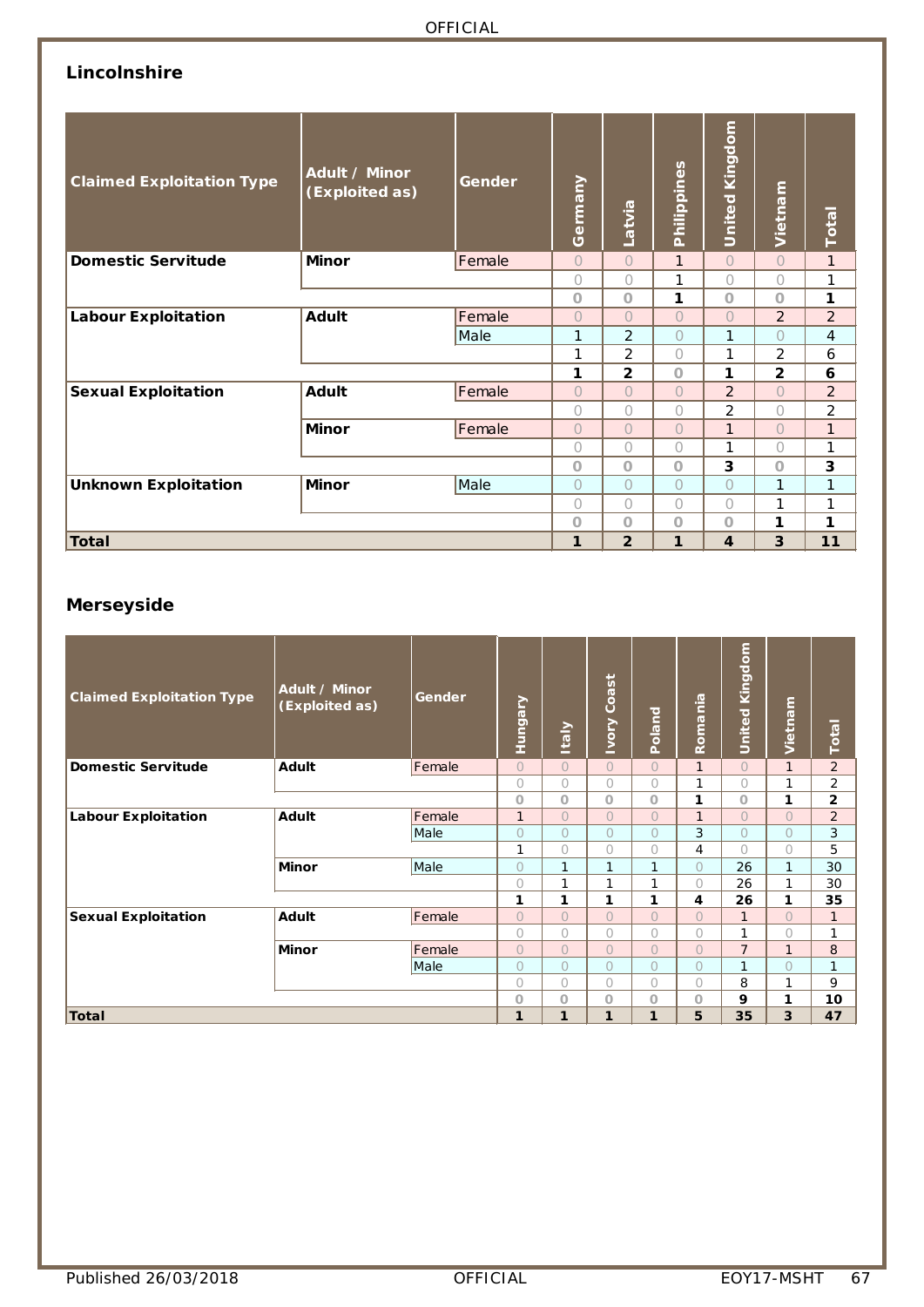# **Metropolitan**

| <b>Claimed Exploitation Type</b> | Adult / Minor<br>(Exploited as) | Gender      | Albania        | <b>Barbuda</b><br>and<br>Antigua | Bangladesh              | Brazil         | Bulgaria     | Cameroon                | China          | Czech Republic | <b>Democratic Republic<br/>of the Congo</b> | Ecuador      | Ethiopia     | Germany      | Greece       | Guatemala      | Hungary        | Iraq                    | <b>Italy</b>            | lapan          | Lithuania                    | Netherlands         | Nigeria        |
|----------------------------------|---------------------------------|-------------|----------------|----------------------------------|-------------------------|----------------|--------------|-------------------------|----------------|----------------|---------------------------------------------|--------------|--------------|--------------|--------------|----------------|----------------|-------------------------|-------------------------|----------------|------------------------------|---------------------|----------------|
| Domestic Servitude               | <b>Adult</b>                    | Female      | $\circ$        | $\circ$                          | $\overline{1}$          | $\Omega$       | $\circ$      | $\Omega$                | $\circ$        | $\circ$        | $\circ$                                     | $\Omega$     | $\mathbf{1}$ | $\Omega$     | $\circ$      | $\circ$        | $\Omega$       | $\circ$                 | $\Omega$                | $\circ$        | $\bigcirc$                   | $\Omega$            | $\overline{2}$ |
|                                  |                                 | Male        | $\circ$        | $\circ$                          | $\circ$                 | $\Omega$       | $\circ$      | $\circ$                 | $\circ$        | $\circ$        | $\circ$                                     | $\Omega$     | $\circ$      | $\bigcirc$   | $\circ$      | $\circ$        |                | $\circ$                 | $\circ$                 | $\circ$        | $\circ$                      | $\Omega$            | $\circ$        |
|                                  |                                 |             | $\bigcirc$     | $\circ$                          | $\mathbf{1}$            | $\bigcirc$     | $\circ$      | $\bigcirc$              | $\circ$        | $\circ$        | $\circ$                                     | $\bigcirc$   | $\mathbf{1}$ | $\bigcirc$   | $\circ$      | $\circ$        | -1             | $\circ$                 | $\Omega$                | $\circ$        | $\circ$                      | $\circ$             | $\overline{2}$ |
|                                  |                                 |             | $\circ$        | $\circ$                          | $\mathbf{1}$            | $\circ$        | $\circ$      | $\circ$                 | $\circ$        | $\circ$        | $\circ$                                     | $\circ$      | $\mathbf{1}$ | $\circ$      | $\circ$      | $\circ$        | -1             | $\circ$                 | $\circ$                 | $\circ$        | $\circ$                      | $\circ$             | $\overline{2}$ |
| Labour Exploitation              | Adult                           | Female      | $\overline{1}$ | $\circ$                          | $\circ$                 | $\Omega$       | $\circ$      | $\bigcirc$              | $\circ$        | $\circ$        | $\circ$                                     | $\Omega$     | $\circ$      | $\Omega$     | $\mathbf{1}$ | $\circ$        | $\Omega$       | $\circ$                 | $\bigcirc$              | $\circ$        | $\circ$                      | $\circ$             | $\circ$        |
|                                  |                                 | Male        | 3              | $\overline{1}$                   | $\Omega$                | $\bigcap$      | $\bigcirc$   | $\overline{1}$          | $\Omega$       | $\Omega$       | $\circ$                                     | $\Omega$     | $\bigcirc$   | $\bigcirc$   | $\Omega$     | $\Omega$       | $\mathbf{1}$   | $\Omega$                | $\Omega$                | $\circ$        | $\bigcirc$                   |                     | $\bigcirc$     |
|                                  |                                 |             | $\overline{4}$ | $\mathbf{1}$                     | $\bigcirc$              | $\bigcirc$     | $\circ$      | $\mathbf{1}$            | $\bigcirc$     | $\bigcirc$     | $\bigcirc$                                  | $\bigcirc$   | $\circ$      | $\bigcirc$   | $\mathbf{1}$ | $\bigcirc$     | $\mathbf{1}$   | $\circ$                 | $\bigcirc$              | $\circ$        | $\bigcirc$                   | -1                  | $\circ$        |
|                                  | Minor                           | Female      | $\Omega$       | $\circ$                          | $\Omega$                | $\Omega$       | $\circ$      | $\bigcirc$              | $\Omega$       | $\Omega$       | $\circ$                                     | $\Omega$     | $\circ$      | $\Omega$     | $\circ$      | $\Omega$       | $\Omega$       | $\circ$                 | $\mathbf{1}$            | $\circ$        | $\bigcirc$                   | $\Omega$            | $\circ$        |
|                                  |                                 | Male        | $\overline{2}$ | $\Omega$                         | $\bigcirc$              | $\Omega$       | $\circ$      | $\bigcirc$              | $\Omega$       | $\Omega$       | $\bigcirc$                                  | -1           | $\circ$      | $\bigcirc$   | $\circ$      | $\Omega$       | $\Omega$       | $\circ$                 | $\bigcirc$              | $\circ$        | $\bigcirc$                   | $\circ$             | $\circ$        |
|                                  |                                 |             | 2              | $\bigcirc$                       | $\bigcirc$              | $\bigcirc$     | $\circ$      | $\bigcirc$              | $\Omega$       | $\bigcirc$     | $\bigcirc$                                  | -1           | $\circ$      | $\bigcirc$   | $\bigcirc$   | $\bigcirc$     | $\bigcirc$     | $\circ$                 | $\mathbf{1}$            | $\circ$        | $\bigcirc$                   | $\circ$             | $\bigcirc$     |
|                                  |                                 |             | 6              | $\mathbf{1}$                     | $\circ$                 | $\circ$        | $\circ$      | $\mathbf{1}$            | $\circ$        | $\circ$        | $\circ$                                     | $\mathbf{1}$ | $\circ$      | $\circ$      | $\mathbf{1}$ | $\circ$        | $\mathbf{1}$   | $\circ$                 | $\mathbf{1}$            | $\circ$        | $\circ$                      | $\mathbf{1}$        | $\circ$        |
| <b>Sexual Exploitation</b>       | <b>Adult</b>                    | Female      | 21             | $\bigcirc$                       | $\Omega$                | $\overline{2}$ | $\mathbf{3}$ | $\bigcirc$              | $\overline{4}$ | $\mathbf{1}$   |                                             | $\Omega$     | $\circ$      | $\mathbf{1}$ | $\Omega$     | $\Omega$       | $\overline{2}$ | $\mathbf{1}$            | $\Omega$                | $\Omega$       | $\Omega$                     | $\Omega$            | $\mathbf{1}$   |
|                                  |                                 | Transgender | $\Omega$       | $\Omega$                         | $\Omega$                | $\Omega$       | $\Omega$     | $\bigcirc$              | $\Omega$       | $\Omega$       | $\Omega$                                    | $\Omega$     | $\Omega$     | $\Omega$     | $\Omega$     | $\overline{1}$ | $\Omega$       | $\Omega$                | $\Omega$                | $\Omega$       | $\Omega$                     | $\Omega$            | $\Omega$       |
|                                  |                                 |             | 21             | $\circ$                          | $\circ$                 | $\overline{2}$ | 3            | $\circ$                 | 4              | $\mathbf{1}$   | $\mathbf{1}$                                | $\circ$      | $\circ$      | $\mathbf{1}$ | $\circ$      | $\overline{1}$ | $\overline{2}$ | $\mathbf{1}$            | $\circ$                 | $\circ$        | $\circ$                      | $\circ$             | $\mathbf{1}$   |
|                                  | <b>Minor</b>                    | Female      | 2              | $\circ$                          | $\circ$                 | $\circ$        | $\circ$      | $\circ$                 | $\circ$        | $\circ$        | $\mathbf{1}$                                | $\circ$      | $\circ$      | $\circ$      | $\circ$      | $\circ$        | $\circ$        | $\circ$                 | $\circ$                 | $\circ$        | $\circ$                      | $\circ$             | $\overline{2}$ |
|                                  |                                 | Male        | $\Omega$       | $\bigcirc$                       | $\bigcirc$              | $\bigcirc$     | $\bigcirc$   | $\bigcirc$              | $\bigcirc$     | $\Omega$       | $\bigcirc$                                  | $\Omega$     | $\bigcirc$   | $\bigcirc$   | $\Omega$     | $\Omega$       | $\bigcirc$     | $\bigcirc$              | $\bigcirc$              | $\Omega$       | $\bigcirc$                   | $\Omega$            | $\bigcirc$     |
|                                  |                                 |             | 2              | $\circ$                          | $\circ$                 | $\bigcirc$     | $\circ$      | $\bigcirc$              | $\bigcirc$     | $\circ$        | $\mathbf{1}$                                | $\bigcirc$   | $\circ$      | $\bigcirc$   | $\circ$      | $\circ$        | $\bigcirc$     | $\circ$                 | $\Omega$                | $\circ$        | $\circ$                      | $\circ$             | $\overline{2}$ |
|                                  |                                 |             | 23             | $\circ$                          | $\circ$                 | $\overline{2}$ | 3            | $\circ$                 | 4              | 1              | $\overline{2}$                              | $\circ$      | $\circ$      | 1            | $\circ$      | $\mathbf{1}$   | $\overline{2}$ | $\mathbf{1}$            | $\circ$                 | $\circ$        | $\circ$                      | $\circ$             | 3              |
| Unknown Exploitation             | <b>Adult</b>                    | Female      | $\Omega$       | $\circ$                          | $\circ$                 | $\Omega$       | $\circ$      | $\Omega$                | $\circ$        | $\Omega$       | $\circ$                                     | $\Omega$     | $\circ$      | $\Omega$     | $\circ$      | $\circ$        | $\Omega$       | $\circ$                 | $\Omega$                | $\mathbf{1}$   | $\bigcirc$                   | $\circ$             | $\circ$        |
|                                  |                                 | Male        | $\Omega$       | $\Omega$                         | $\Omega$                | $\bigcap$      | $\circ$      | $\Omega$                | $\Omega$       | $\Omega$       | $\circ$                                     | $\Omega$     | $\circ$      | $\bigcirc$   | $\circ$      | $\Omega$       | $\mathbf{1}$   | $\circ$                 | $\bigcirc$              | $\Omega$       | -1                           | $\Omega$            | $\circ$        |
|                                  |                                 |             | $\circ$        | $\circ$                          | $\circ$                 | $\circ$        | $\bigcirc$   | $\circ$                 | $\circ$        | $\circ$        | $\circ$                                     | $\circ$      | $\circ$      | $\circ$      | $\circ$      | $\circ$        | $\mathbf{1}$   | $\bigcirc$              | $\circ$                 | $\overline{1}$ | $\mathbf{1}$                 | $\circlearrowright$ | $\bigcirc$     |
|                                  | Minor                           | Female      | $\overline{1}$ | $\circ$                          | $\circ$                 | $\Omega$       | $\circ$      | $\bigcirc$              | $\circ$        | $\Omega$       | $\circ$                                     | $\Omega$     | $\circ$      | $\Omega$     | $\circ$      | $\circ$        | $\Omega$       | $\circ$                 | $\bigcirc$              | $\circ$        | $\Omega$                     | $\circ$             | $\circ$        |
|                                  |                                 | Male        | $\bigcirc$     | $\Omega$                         | $\bigcirc$              | $\Omega$       | $\circ$      | $\bigcirc$              | $\bigcirc$     | $\bigcirc$     | $\Omega$                                    | $\bigcap$    | $\circ$      | $\bigcirc$   | $\Omega$     | $\Omega$       | $\Omega$       | $\circ$                 | $\bigcirc$              | $\Omega$       | $\bigcirc$                   | $\circ$             | $\circ$        |
|                                  |                                 |             | $\mathbf{1}$   | $\bigcirc$                       | $\circ$                 | $\circ$        | $\circ$      | $\circ$                 | $\bigcirc$     | $\circ$        | $\circ$                                     | $\bigcirc$   | $\circ$      | $\circ$      | $\circ$      | $\circ$        | $\circ$        | $\circ$                 | $\circ$                 | $\circ$        | $\circ$                      | $\circ$             | $\bigcirc$     |
|                                  |                                 |             | $\mathbf{1}$   | 0                                | $\circ$<br>$\mathbf{1}$ | $\circ$        | $\circ$      | $\circ$<br>$\mathbf{1}$ | $\circ$        | $\circ$<br>1   | $\circ$                                     | $\circ$      | $\circ$      | $\circ$      | $\circ$      | $\circ$        | -1             | $\circ$<br>$\mathbf{1}$ | $\circ$<br>$\mathbf{I}$ | $\mathbf{1}$   | $\mathbf{1}$<br>$\mathbf{1}$ | $\circ$             | $\circ$        |
| <b>Total</b>                     |                                 |             | 30             | $\mathbf{1}$                     |                         | $\overline{2}$ | 3            |                         | 4              |                | $\overline{2}$                              | 1            | $\mathbf{1}$ | 1            | 1            | $\mathbf{1}$   | 5              |                         |                         | 1              |                              |                     | 5              |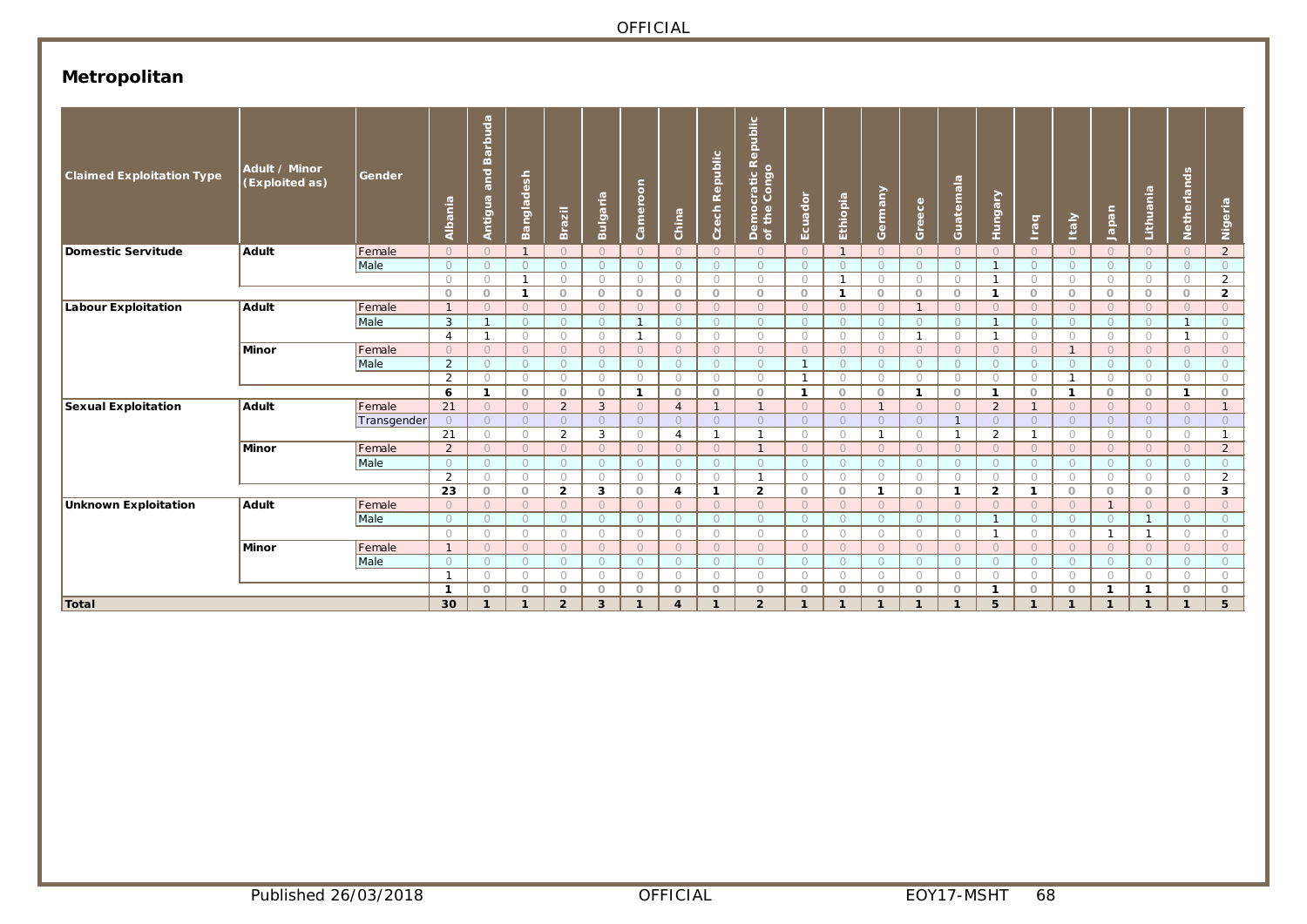| Metropolitan (continued)         |                                 |             |                       |                       |                    |                         |               |                    |                       |                              |                |
|----------------------------------|---------------------------------|-------------|-----------------------|-----------------------|--------------------|-------------------------|---------------|--------------------|-----------------------|------------------------------|----------------|
| <b>Claimed Exploitation Type</b> | Adult / Minor<br>(Exploited as) | Gender      | Pakistan              | Philippines           | Poland             | Portugal                | Romania       | Thailand           | <b>United Kingdom</b> | Vietnam                      | Total          |
| <b>Domestic Servitude</b>        | <b>Adult</b>                    | Female      | 2                     | $\mathbf{1}$          | $\circ$            | $\circ$                 | $\mathbf{1}$  | $\circ$            | $\circ$               | $\circ$                      | 8              |
|                                  |                                 | Male        | $\circ$               | $\circ$               | $\circ$            | $\circ$                 | $\circ$       | $\circ$            | $\circ$               | $\circ$                      | $\mathbf{1}$   |
|                                  |                                 |             | $\overline{2}$        | $\mathbf{1}$          | $\bigcirc$         | $\bigcirc$              | $\mathbf{1}$  | $\bigcirc$         | $\circ$               | $\circ$                      | 9              |
|                                  |                                 |             | $\mathbf{2}$          | 1                     | $\circ$            | $\circ$                 | 1             | $\circ$            | $\circ$               | O                            | 9              |
| <b>Labour Exploitation</b>       | Adult                           | Female      | $\circ$               | $\mathbf{1}$          | $\circ$            | $\circ$                 | $\mathbf{1}$  | $\circ$            | $\overline{3}$        | $\mathbf{1}$                 | 8              |
|                                  |                                 | Male        | $\circ$               | $\circ$               | $\mathbf{1}$       | $\circ$                 | 17            | $\bigcirc$         | 3                     | 9                            | 37             |
|                                  |                                 |             | $\circ$               | $\mathbf{1}$          | $\mathbf{1}$       | $\circ$                 | 18            | $\bigcirc$         | 6                     | 10                           | 45             |
|                                  | <b>Minor</b>                    | Female      | $\circ$               | $\circ$               | $\circ$            | $\circ$                 | $\circ$       | $\circ$            | 6                     | $\overline{2}$               | 9              |
|                                  |                                 | Male        | $\circ$               | $\circ$               | $\circ$            | $\mathbf{1}$            | $\circ$       | $\circ$            | 24                    | 6                            | 34             |
|                                  |                                 |             | $\circ$               | $\circ$               | $\bigcirc$         | $\mathbf{1}$            | $\circ$       | $\circ$            | 30                    | 8                            | 43             |
|                                  |                                 |             | $\circ$               | 1                     | 1                  | 1                       | 18            | $\circ$            | 36                    | 18                           | 88             |
| <b>Sexual Exploitation</b>       | <b>Adult</b>                    | Female      | $\circ$               | $\circ$               | $\mathbf{1}$       | $\circ$                 | 12            | $\mathbf{1}$       | $\mathbf{1}$          | $\circ$                      | 52             |
|                                  |                                 | Transgender | $\circ$               | $\circ$               | $\circ$            | $\circ$                 | $\circ$       | $\circ$            | $\circlearrowright$   | $\circ$                      | $\mathbf{1}$   |
|                                  | <b>Minor</b>                    | Female      | $\bigcirc$<br>$\circ$ | $\bigcirc$<br>$\circ$ | $\mathbf{1}$       | $\circ$<br>$\mathbf{1}$ | 12<br>$\circ$ | $\mathbf{1}$       | $\mathbf{1}$<br>9     | $\bigcirc$<br>$\overline{4}$ | 53<br>19       |
|                                  |                                 | Male        | $\circ$               | $\circ$               | $\circ$<br>$\circ$ | $\circ$                 | $\circ$       | $\circ$<br>$\circ$ | $\circ$               | $\mathbf{1}$                 | $\mathbf{1}$   |
|                                  |                                 |             | $\circ$               | $\circ$               | $\circ$            | $\mathbf{1}$            | $\circ$       | $\bigcirc$         | 9                     | 5                            | 20             |
|                                  |                                 |             | $\circ$               | $\circ$               | 1                  | 1                       | 12            | 1                  | 10                    | 5                            | 73             |
| <b>Unknown Exploitation</b>      | Adult                           | Female      | $\circ$               | $\circ$               | $\circ$            | $\circ$                 | $\circ$       | $\circ$            | $\mathbf{1}$          | $\circlearrowright$          | $\overline{a}$ |
|                                  |                                 | Male        | $\circ$               | $\circ$               | $\circ$            | $\circ$                 | $\circ$       | $\circ$            | $\circ$               | $\circ$                      | $\overline{2}$ |
|                                  |                                 |             | $\bigcirc$            | $\bigcirc$            | $\bigcirc$         | $\bigcirc$              | $\bigcirc$    | $\bigcirc$         | $\mathbf{1}$          | $\bigcirc$                   | $\overline{4}$ |
|                                  | <b>Minor</b>                    | Female      | $\circ$               | $\circ$               | $\circ$            | $\circ$                 | $\circ$       | $\circ$            | $\mathbf{1}$          | $\circ$                      | $\overline{2}$ |
|                                  |                                 | Male        | $\circ$               | $\circ$               | $\circ$            | $\circ$                 | $\circ$       | $\circ$            | $\circ$               | $\overline{2}$               | $\overline{2}$ |
|                                  |                                 |             | $\circ$               | $\circ$               | $\circ$            | $\circ$                 | $\circ$       | $\bigcirc$         | $\mathbf{1}$          | $\overline{2}$               | 4              |
|                                  |                                 |             | $\circ$               | $\circ$               | $\circ$            | $\circ$                 | $\circ$       | $\circ$            | $\mathbf{2}$          | 2                            | 8              |
| <b>Total</b>                     |                                 |             | $\overline{2}$        | $\overline{2}$        | $\overline{2}$     | $\overline{2}$          | 31            | $\mathbf{1}$       | 48                    | 25                           | 178            |

#### **Norfolk**

| <b>Claimed Exploitation Type</b> | Adult / Minor<br>(Exploited as) | Gender | Albania      | Bulgaria   | China        | Republic<br>Czech | Greece       | Latvia       | Lithuania    | Norway       | Romania        | Sri Lanka    | Thailand     | <b>United Kingdom</b> | Total          |
|----------------------------------|---------------------------------|--------|--------------|------------|--------------|-------------------|--------------|--------------|--------------|--------------|----------------|--------------|--------------|-----------------------|----------------|
| Domestic Servitude               | Adult                           | Female | $\Omega$     | $\Omega$   | $\Omega$     | $\Omega$          | $\Omega$     | $\Omega$     | $\Omega$     | $\Omega$     | $\Omega$       | $\mathbf{1}$ | $\Omega$     | $\mathbf{1}$          | $\overline{2}$ |
|                                  |                                 |        | $\bigcap$    | $\cap$     | $\bigcirc$   | $\bigcap$         | $\bigcirc$   | n            | $\bigcirc$   | $\bigcap$    | $\bigcap$      | $\mathbf{A}$ | $\bigcap$    |                       | 2              |
|                                  |                                 |        | $\circ$      | $\circ$    | O            | $\bigcap$         | $\circ$      | 0            | $\circ$      | $\circ$      | 0              | 1            | $\circ$      | 1                     | $\overline{2}$ |
| Labour Exploitation              | Adult                           | Female | $\Omega$     | $\cap$     | $\bigcirc$   | $\Omega$          | $\bigcirc$   | $\mathbf{1}$ | $\bigcirc$   | $\Omega$     | $\bigcap$      | $\Omega$     | $\Omega$     | $\bigcirc$            | $\overline{1}$ |
|                                  |                                 | Male   | $\Omega$     |            | $\Omega$     | $\bigcap$         | $\mathbf{I}$ | 4            |              | $\Omega$     | 6              | $\Omega$     | $\bigcirc$   |                       | 14             |
|                                  |                                 |        | $\bigcirc$   |            | $\bigcirc$   | $\bigcap$         | $\mathbf{A}$ | 5            | $\mathbf{A}$ | $\bigcirc$   | 6              | $\bigcirc$   | $\bigcirc$   |                       | 15             |
|                                  | Minor                           | Male   | $\bigcirc$   | $\cap$     | $\Omega$     | $\bigcap$         | $\bigcirc$   | $\cap$       | $\bigcirc$   | 1            | $\cap$         | $\Omega$     | $\mathbf{1}$ | 2                     | $\overline{4}$ |
|                                  |                                 |        | $\bigcirc$   | $\cap$     | 0            | $\bigcap$         | $\circ$      | O.           | $\circ$      | 1            | $\cap$         | $\bigcirc$   | $\mathbf{I}$ | $\overline{2}$        | 4              |
|                                  |                                 |        | $\circ$      | и          | $\circ$      | $\circ$           | 1            | 5            | 1            | 1            | 6              | O            | 1            | 3                     | 19             |
| Sexual Exploitation              | Adult                           | Female | 1            | $\Omega$   | $\mathbf{I}$ |                   | $\Omega$     | $\Omega$     | $\Omega$     | $\Omega$     | 1              | $\Omega$     | $\Omega$     | $\Omega$              | $\overline{4}$ |
|                                  |                                 |        | и,           | $\bigcap$  | и            |                   | $\bigcirc$   | O            | $\bigcirc$   | $\bigcirc$   | h              | $\bigcap$    | $\bigcirc$   | $\bigcirc$            | 4              |
|                                  | Minor                           | Female | $\Omega$     | $\bigcap$  | $\Omega$     | $\bigcap$         | $\bigcirc$   | $\Omega$     | $\bigcirc$   | $\Omega$     | $\Omega$       | $\Omega$     | $\Omega$     | $\mathbf{1}$          |                |
|                                  |                                 |        | $\bigcirc$   | $\bigcirc$ | $\bigcirc$   | $\bigcap$         | $\bigcirc$   | O            | $\bigcirc$   | $\bigcirc$   | $\bigcirc$     | $\cap$       | $\bigcirc$   | $\mathbf{A}$          | $\mathbf{I}$   |
|                                  |                                 |        |              | O          | 1            | ٠                 | $\Omega$     | $\cap$       | $\circ$      | $\circ$      | ٠              | $\cap$       | $\circ$      | 1                     | 5              |
| Total                            |                                 |        | $\mathbf{1}$ | ٠          | 1            | $\mathbf{I}$      | $\mathbf{1}$ | 5            | $\mathbf{1}$ | $\mathbf{1}$ | $\overline{7}$ | 1            | $\mathbf{1}$ | 5                     | 26             |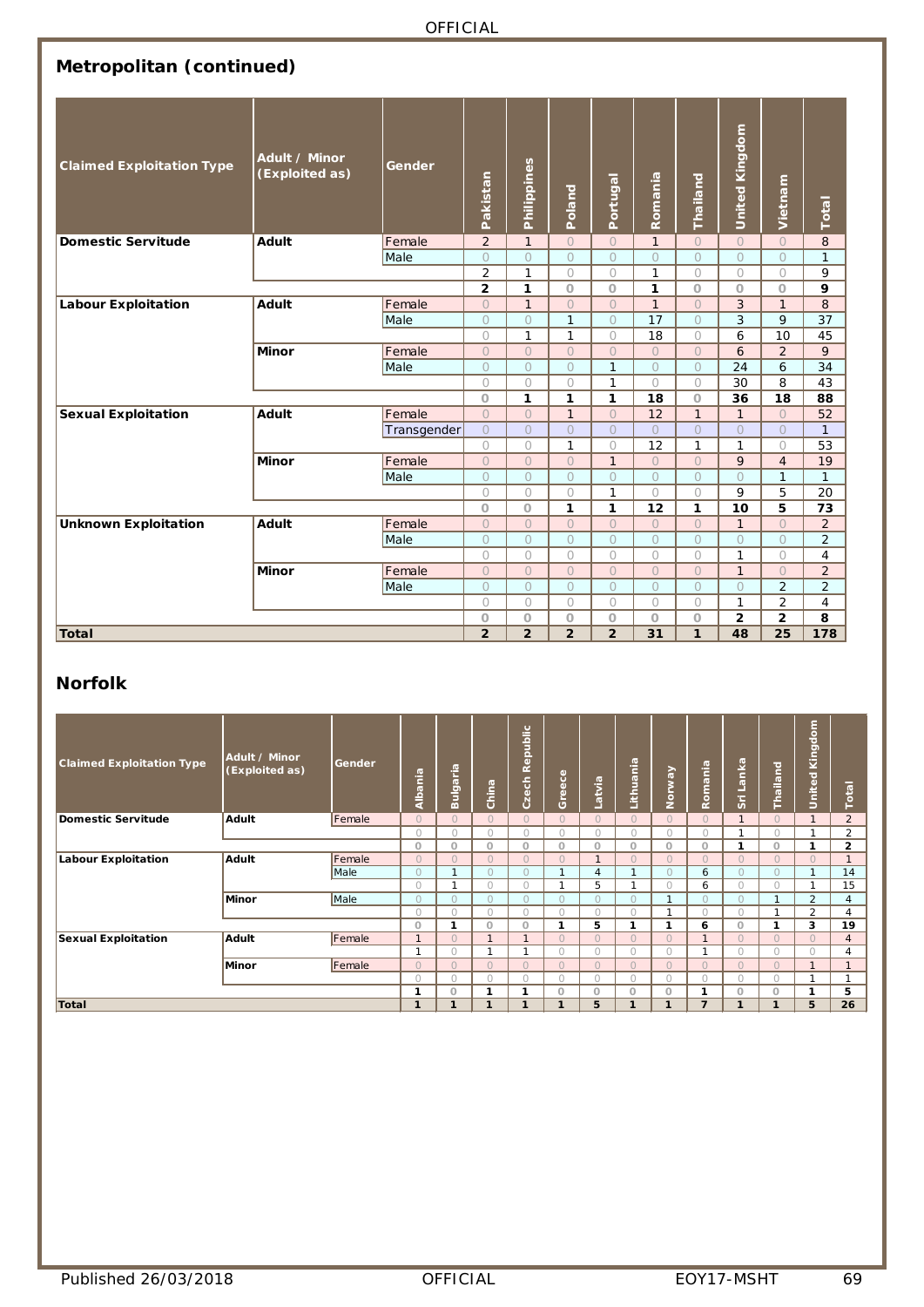### **North Wales**

| <b>Claimed Exploitation Type</b> | Adult / Minor<br>(Exploited as) | Gender | Romania        | <b>United Kingdom</b> | Vietnam                 | <b>Total</b>   |
|----------------------------------|---------------------------------|--------|----------------|-----------------------|-------------------------|----------------|
| Domestic Servitude               | <b>Adult</b>                    | Male   | $\overline{O}$ | 1                     | $\bigcap$               | $\mathbf{1}$   |
|                                  |                                 |        | $\bigcap$      | 1                     | Ω                       | 1              |
|                                  |                                 |        | $\Omega$       | 1                     | $\Omega$                | 1              |
| <b>Labour Exploitation</b>       | <b>Adult</b>                    | Male   | 0              | 1                     | 1                       | $\overline{2}$ |
|                                  |                                 |        | $\bigcirc$     | 1                     | 1                       | $\overline{2}$ |
|                                  | <b>Minor</b>                    | Male   | $\bigcirc$     | $\overline{7}$        | 1                       | 8              |
|                                  |                                 |        | 0              | $\overline{7}$        | 1                       | 8              |
|                                  |                                 |        | $\Omega$       | 8                     | $\overline{\mathbf{2}}$ | 10             |
| <b>Sexual Exploitation</b>       | <b>Adult</b>                    | Female | 1              | 1                     | $\bigcap$               | 2              |
|                                  |                                 | Male   | $\bigcap$      | 1                     | $\bigcap$               | $\mathbf{1}$   |
|                                  |                                 |        | 1              | $\overline{2}$        | 0                       | 3              |
|                                  | <b>Minor</b>                    | Female | $\bigcap$      | 6                     | $\bigcap$               | 6              |
|                                  |                                 | Male   | Ω              | 1                     | Ω                       | 1              |
|                                  |                                 |        | $\bigcap$      | $\overline{7}$        | $\bigcap$               | $\overline{7}$ |
|                                  |                                 |        | 1              | 9                     | $\Omega$                | 10             |
| <b>Total</b>                     |                                 |        | 1              | 18                    | $\overline{2}$          | 21             |

#### **North Yorkshire**

| <b>Claimed Exploitation Type</b> | Adult / Minor<br>(Exploited as) | Gender | China      | <b>India</b>   | Poland       | <b>United Kingdom</b> | Vietnam    | Total          |
|----------------------------------|---------------------------------|--------|------------|----------------|--------------|-----------------------|------------|----------------|
| <b>Domestic Servitude</b>        | <b>Adult</b>                    | Female | $\bigcirc$ | $\overline{2}$ | $\bigcap$    | $\bigcirc$            | $\bigcirc$ | $\overline{2}$ |
|                                  |                                 |        | $\bigcap$  | 2              | $\bigcap$    | 0                     | $\bigcap$  | $\overline{2}$ |
|                                  |                                 |        | $\circ$    | $\overline{2}$ | $\circ$      | $\circ$               | $\circ$    | $\overline{2}$ |
| <b>Labour Exploitation</b>       | <b>Adult</b>                    | Male   | $\bigcap$  | $\overline{O}$ | 1            | $\circ$               | 1          | $\overline{2}$ |
|                                  |                                 |        | $\bigcap$  | $\bigcap$      | 1            | 0                     | 1          | $\overline{2}$ |
|                                  | <b>Minor</b>                    | Male   | $\bigcirc$ | $\bigcirc$     | $\bigcap$    | 1                     | $\bigcap$  | 1              |
|                                  |                                 |        | $\bigcirc$ | 0              | $\bigcirc$   | 1                     | $\bigcirc$ | 1              |
|                                  |                                 |        | $\circ$    | $\Omega$       | 1            | 1                     | 1          | 3              |
| <b>Sexual Exploitation</b>       | <b>Adult</b>                    | Female | 1          | $\bigcap$      | $\bigcap$    | $\overline{O}$        | $\bigcap$  | $\mathbf{1}$   |
|                                  |                                 |        | 1          | 0              | $\bigcap$    | $\bigcap$             | $\bigcap$  | 1              |
|                                  | <b>Minor</b>                    | Female | $\bigcirc$ | $\overline{O}$ | $\bigcirc$   | 1                     | $\bigcirc$ | 1              |
|                                  |                                 |        | $\bigcirc$ | $\bigcirc$     | $\bigcap$    | 1                     | $\bigcirc$ | 1              |
|                                  |                                 |        | 1          | $\Omega$       | $\circ$      | 1                     | $\circ$    | $\overline{2}$ |
| <b>Total</b>                     |                                 |        | 1          | $\overline{2}$ | $\mathbf{1}$ | $\overline{2}$        | 1          | $\overline{7}$ |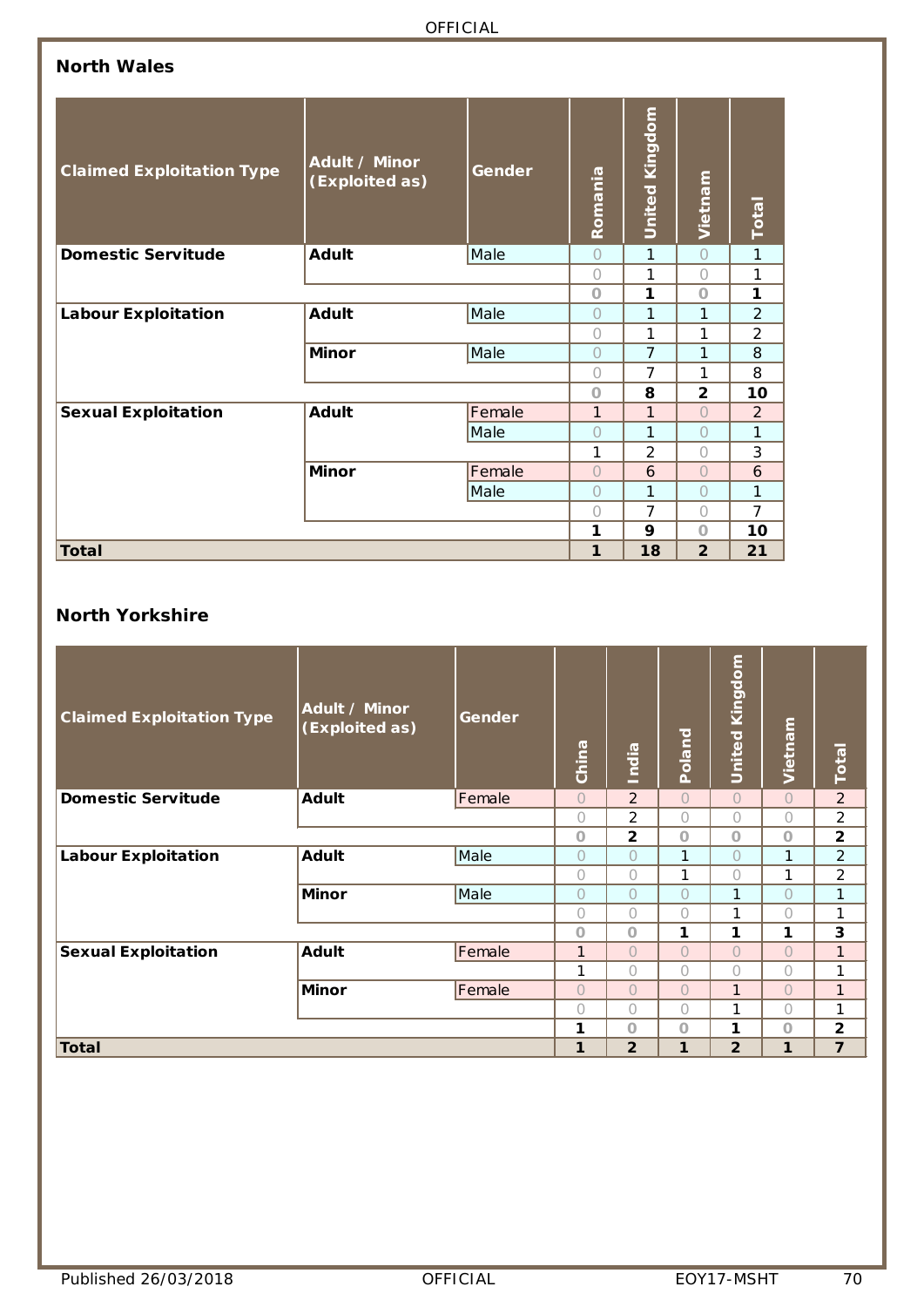| Northamptonshire                 |                                 |              |              |                   |              |                |                   |                |                         |
|----------------------------------|---------------------------------|--------------|--------------|-------------------|--------------|----------------|-------------------|----------------|-------------------------|
| <b>Claimed Exploitation Type</b> | Adult / Minor<br>(Exploited as) | Gender       | Albania      | <b>Bangladesh</b> | Romania      | Slovakia       | Kingdom<br>United | Vietnam        | <b>Total</b>            |
| <b>Domestic Servitude</b>        | <b>Minor</b>                    | Female       | $\bigcirc$   | $\mathbf{1}$      | $\bigcirc$   | $\bigcap$      | $\bigcirc$        | $\bigcap$      | $\mathbf{1}$            |
|                                  |                                 | $\bigcap$    | 1            | $\bigcap$         | 0            | $\bigcap$      | $\bigcap$         | 1              |                         |
|                                  |                                 |              | O            | 1                 | $\circ$      | $\Omega$       | $\Omega$          | $\Omega$       | 1                       |
| <b>Labour Exploitation</b>       | <b>Adult</b>                    | Male         | $\mathbf{1}$ | $\overline{O}$    | 5            | 1              | $\mathbf{1}$      | 1              | 9                       |
|                                  |                                 |              | 1            | $\bigcap$         | 5            | 1              | 1                 | 1              | 9                       |
|                                  |                                 |              | 1            | $\circ$           | 5            | 1              | 1                 | $\mathbf{1}$   | 9                       |
| <b>Sexual Exploitation</b>       | <b>Adult</b>                    | Female       | $\mathbf{1}$ | $\overline{O}$    | $\mathbf{1}$ | $\overline{O}$ | $\overline{O}$    | $\overline{O}$ | 2                       |
|                                  |                                 | $\mathbf{1}$ | $\bigcap$    | 1                 | 0            | $\bigcap$      | $\bigcap$         | 2              |                         |
|                                  |                                 |              | 1            | O                 | 1            | Ο              | $\circ$           | $\Omega$       | $\overline{\mathbf{2}}$ |
| <b>Total</b>                     | $\overline{2}$                  | 1            | 6            | 1                 | 1            | 1              | 12                |                |                         |

#### **Northumbria**

| <b>Claimed Exploitation Type</b> | Adult / Minor<br>(Exploited as) | Gender | Argentina    | Hungary        | Lithuania      | Romania        | Slovakia   | <b>United Kingdom</b> | Vietnam        | Total          |
|----------------------------------|---------------------------------|--------|--------------|----------------|----------------|----------------|------------|-----------------------|----------------|----------------|
| <b>Domestic Servitude</b>        | <b>Adult</b>                    | Female | $\bigcap$    | $\bigcap$      | $\bigcap$      | $\mathbf{1}$   | $\Omega$   | $\bigcirc$            | $\bigcirc$     | $\mathbf{1}$   |
|                                  |                                 |        | $\bigcap$    | $\bigcirc$     | $\bigcap$      | 1              | $\bigcap$  | 0                     | $\bigcirc$     | $\mathbf{1}$   |
|                                  |                                 |        | $\Omega$     | $\circ$        | $\circ$        | 1              | $\circ$    | $\circ$               | $\circ$        | 1              |
| <b>Labour Exploitation</b>       | <b>Adult</b>                    | Female | $\bigcap$    | $\overline{O}$ | $\bigcap$      | $\bigcirc$     | 1          | $\overline{O}$        | $\circ$        | $\mathbf{1}$   |
|                                  |                                 | Male   | 0            | $\mathbf{1}$   | $\overline{2}$ | 5              | 4          | 0                     | 4              | 16             |
|                                  |                                 |        | $\bigcap$    | $\mathbf{1}$   | $\overline{2}$ | 5              | 5          | 0                     | 4              | 17             |
|                                  | <b>Minor</b>                    | Male   | $\bigcap$    | $\Omega$       | $\bigcap$      | $\bigcap$      | $\bigcap$  | $\circ$               | 2              | 2              |
|                                  |                                 |        | ∩            | $\bigcirc$     | $\bigcap$      | $\bigcirc$     | $\bigcirc$ | $\bigcirc$            | $\overline{2}$ | $\overline{2}$ |
|                                  |                                 |        | $\Omega$     | 1              | 2              | 5              | 5          | $\circ$               | 6              | 19             |
| <b>Sexual Exploitation</b>       | <b>Adult</b>                    | Female | $\mathbf{1}$ | $\mathbf{1}$   | $\bigcap$      | $\overline{2}$ | $\Omega$   | $\bigcirc$            | $\bigcirc$     | $\overline{4}$ |
|                                  |                                 |        | 1            | 1              | $\bigcap$      | $\overline{2}$ | $\bigcirc$ | 0                     | $\bigcirc$     | 4              |
|                                  | <b>Minor</b>                    | Female | $\bigcirc$   | $\overline{O}$ | $\bigcirc$     | $\bigcirc$     | $\bigcirc$ | $\overline{4}$        | $\circ$        | $\overline{4}$ |
|                                  |                                 |        | $\bigcap$    | $\circ$        | $\bigcap$      | $\bigcirc$     | $\bigcirc$ | $\overline{4}$        | $\circ$        | 4              |
|                                  |                                 |        | 1            | 1              | $\circ$        | $\overline{2}$ | $\circ$    | 4                     | $\circ$        | 8              |
| <b>Unknown Exploitation</b>      | <b>Adult</b>                    | Male   | $\circ$      | $\circ$        | $\bigcap$      | $\circ$        | 1          | 0                     | $\circ$        | 1              |
|                                  |                                 |        | $\bigcap$    | 0              | $\bigcap$      | $\bigcirc$     | 1          | 0                     | $\circ$        | 1              |
|                                  |                                 |        | $\Omega$     | $\Omega$       | $\circ$        | $\circ$        | 1          | $\circ$               | $\circ$        | 1              |
| Total                            |                                 |        | 1            | $\overline{2}$ | $\overline{2}$ | 8              | 6          | 4                     | 6              | 29             |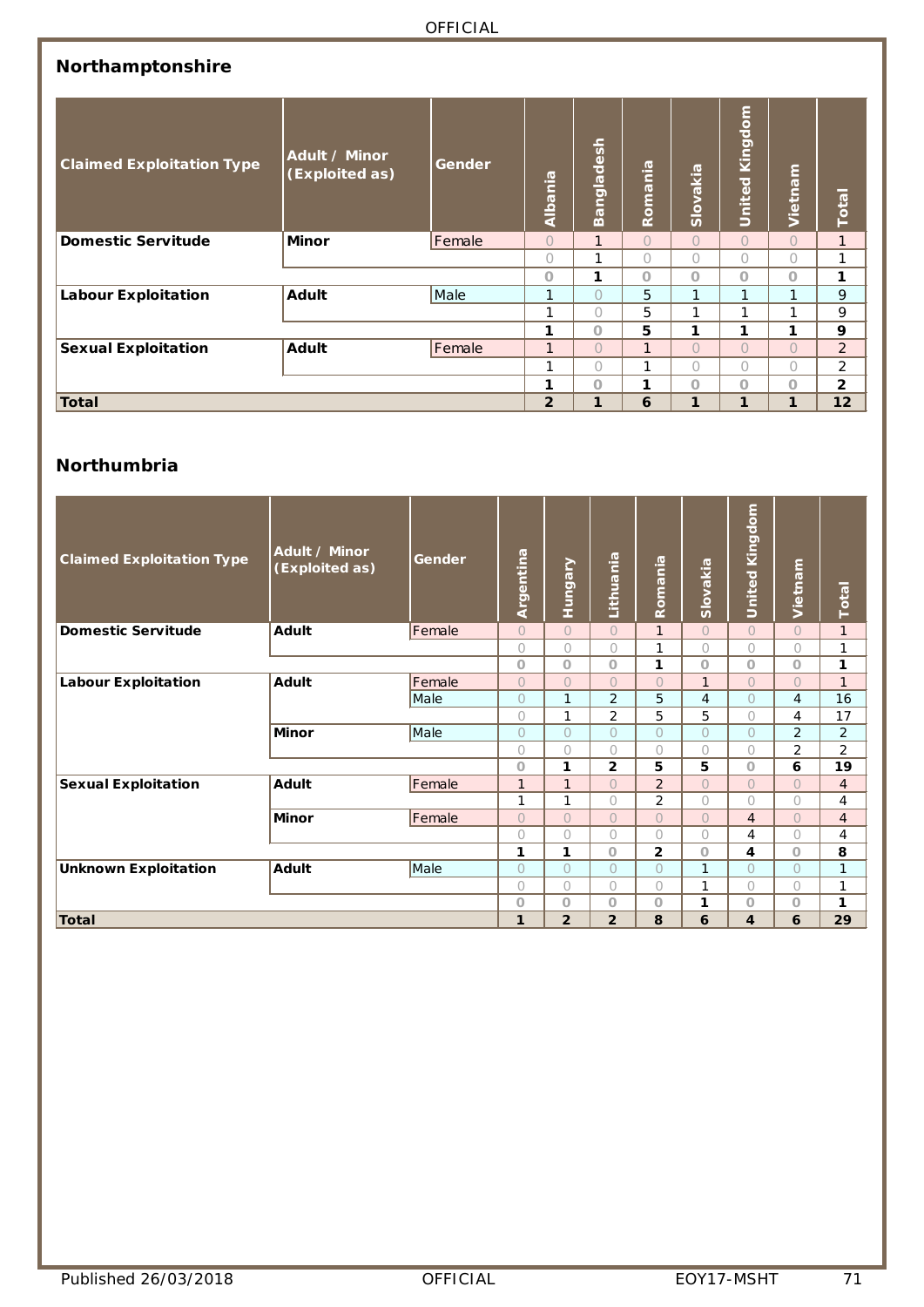| Nottinghamshire                  |                                 |        |                |              |              |                |                         |                       |            |                |
|----------------------------------|---------------------------------|--------|----------------|--------------|--------------|----------------|-------------------------|-----------------------|------------|----------------|
| <b>Claimed Exploitation Type</b> | Adult / Minor<br>(Exploited as) | Gender | Albania        | Bulgaria     | Nigeria      | Poland         | Romania                 | <b>United Kingdom</b> | Vietnam    | Total          |
| <b>Domestic Servitude</b>        | <b>Adult</b>                    | Female | $\circ$        | $\bigcirc$   | $\bigcirc$   | $\Omega$       | $\mathbf{1}$            | $\bigcirc$            | $\circ$    | $\mathbf{1}$   |
|                                  |                                 | Male   | $\circ$        | $\mathbf{1}$ | $\bigcirc$   | $\mathbf{1}$   | $\circ$                 | $\circ$               | $\circ$    | $\overline{2}$ |
|                                  |                                 |        | $\bigcirc$     | $\mathbf{1}$ | $\bigcirc$   | 1              | $\mathbf{1}$            | $\bigcirc$            | $\bigcirc$ | 3              |
|                                  | <b>Minor</b>                    | Female | $\bigcap$      | $\bigcirc$   | $\mathbf{1}$ | $\Omega$       | $\bigcap$               | $\bigcirc$            | $\bigcirc$ | $\mathbf{1}$   |
|                                  |                                 |        | $\bigcap$      | $\bigcirc$   | 1            | $\bigcirc$     | $\bigcap$               | $\bigcirc$            | $\circ$    | 1              |
|                                  |                                 |        | $\Omega$       | 1            | 1            | 1              | 1                       | $\Omega$              | O          | 4              |
| <b>Labour Exploitation</b>       | <b>Adult</b>                    | Female | $\bigcirc$     | $\bigcirc$   | $\bigcirc$   | $\overline{O}$ | $\overline{O}$          | $\mathbf{1}$          | $\circ$    | $\mathbf{1}$   |
|                                  |                                 | Male   | $\circ$        | $\circ$      | $\bigcirc$   | 5              | $\overline{4}$          | $\mathbf{1}$          | $\sqrt{3}$ | 13             |
|                                  |                                 |        | $\bigcap$      | $\bigcap$    | $\bigcap$    | 5              | 4                       | $\overline{2}$        | 3          | 14             |
|                                  | <b>Minor</b>                    | Male   | $\bigcap$      | $\circ$      | $\circ$      | $\circ$        | $\bigcirc$              | $\overline{O}$        | 3          | 3              |
|                                  |                                 |        | $\bigcap$      | $\bigcirc$   | $\bigcirc$   | $\bigcirc$     | $\bigcirc$              | $\bigcap$             | 3          | 3              |
|                                  |                                 |        | $\Omega$       | $\Omega$     | $\Omega$     | 5              | $\overline{\mathbf{4}}$ | 2                     | 6          | 17             |
| <b>Sexual Exploitation</b>       | <b>Adult</b>                    | Female | 2              | $\bigcap$    | $\bigcap$    | $\bigcirc$     | $\bigcap$               | $\mathbf{1}$          | $\Omega$   | 3              |
|                                  |                                 |        | $\overline{2}$ | $\bigcirc$   | $\bigcirc$   | $\bigcirc$     | $\bigcirc$              | 1                     | $\bigcirc$ | 3              |
|                                  |                                 |        | 2              | O            | $\circ$      | $\circ$        | $\circ$                 | 1                     | $\circ$    | 3              |
| <b>Total</b>                     |                                 |        | $\overline{2}$ | 1            | 1            | 6              | 5                       | 3                     | 6          | 24             |

## **Police Scotland**

| <b>Claimed Exploitation Type</b> | Adult / Minor<br>(Exploited as) | Gender | Albania      | China          | Iran           | Latvia         | $\mathbf{S}$<br>Moroca | Poland       | Romania        | Slovakia     | <b>United Kingdom</b> | Vietnam        | Zimbabwe     | Total          |
|----------------------------------|---------------------------------|--------|--------------|----------------|----------------|----------------|------------------------|--------------|----------------|--------------|-----------------------|----------------|--------------|----------------|
| Domestic Servitude               | <b>Minor</b>                    | Male   | $\Omega$     | $\Omega$       | $\bigcap$      | $\Omega$       | $\Omega$               | $\Omega$     | $\bigcirc$     | $\Omega$     | $\Omega$              | $\mathbf{1}$   | $\Omega$     | $\mathbf{1}$   |
|                                  |                                 |        | $\bigcirc$   | $\bigcirc$     | $\bigcap$      | $\bigcirc$     | $\circ$                | $\circ$      | $\bigcirc$     | $\bigcirc$   | $\bigcirc$            | $\mathbf{1}$   | $\bigcirc$   | 1              |
|                                  |                                 |        | $\circ$      | $\circ$        | $\Omega$       | $\circ$        | $\circ$                | 0            | $\Omega$       | $\Omega$     | $\circ$               | 1              | $\circ$      | $\mathbf{1}$   |
| Labour Exploitation              | <b>Adult</b>                    | Female | $\Omega$     | $\mathbf{1}$   | $\cap$         | $\bigcap$      | $\mathbf{1}$           | $\Omega$     | $\Omega$       | $\Omega$     | $\overline{2}$        |                | $\Omega$     | 5              |
|                                  |                                 | Male   | $\Omega$     | $\mathbf{1}$   | $\bigcap$      | 3              | $\bigcirc$             | $\mathbf{1}$ | $\overline{2}$ | $\mathbf{1}$ | $\mathbf{1}$          | 10             | $\bigcirc$   | 19             |
|                                  |                                 |        | $\bigcirc$   | 2              | $\bigcap$      | 3              | $\mathbf{1}$           | $\mathbf{1}$ | 2              | 1            | 3                     | 11             | $\bigcirc$   | 24             |
|                                  | Minor                           | Female | $\Omega$     | $\Omega$       | $\bigcap$      | $\Omega$       | $\Omega$               | $\circ$      | $\Omega$       | $\Omega$     | $\Omega$              | $\overline{4}$ | $\Omega$     | $\overline{4}$ |
|                                  |                                 | Male   | $\Omega$     | $\mathbf{1}$   | $\bigcap$      | $\bigcirc$     | $\bigcirc$             | $\circ$      | $\Omega$       | $\Omega$     | $\bigcirc$            | 9              | $\bigcirc$   | 10             |
|                                  |                                 |        | $\bigcirc$   | 1              | $\bigcap$      | $\bigcirc$     | $\bigcirc$             | $\circ$      | $\bigcirc$     | $\bigcirc$   | $\bigcirc$            | 13             | $\bigcirc$   | 14             |
|                                  |                                 |        | $\circ$      | 3              | $\Omega$       | 3              | 1                      | 1            | $\mathbf{2}$   | 1            | 3                     | 24             | $\circ$      | 38             |
| <b>Sexual Exploitation</b>       | Adult                           | Female | $\mathbf{1}$ | $\overline{2}$ | $\Omega$       | $\Omega$       | $\Omega$               | $\circ$      | 6              | $\Omega$     | $\Omega$              | $\mathbf{1}$   | $\mathbf{1}$ | 11             |
|                                  |                                 |        | и            | $\overline{2}$ | $\cap$         | $\bigcirc$     | $\bigcirc$             | $\circ$      | 6              | 0            | $\bigcirc$            | <b>1</b>       | 1            | 11             |
|                                  | Minor                           | Female | $\Omega$     | $\Omega$       | $\cap$         | $\Omega$       | $\Omega$               | $\circ$      | $\bigcap$      | $\bigcap$    | $\Omega$              | $\overline{4}$ | $\Omega$     | $\overline{4}$ |
|                                  |                                 |        | $\bigcirc$   | $\bigcirc$     | $\bigcap$      | $\bigcirc$     | $\bigcirc$             | $\bigcirc$   | $\bigcirc$     | $\bigcirc$   | $\bigcirc$            | 4              | $\bigcirc$   | $\overline{4}$ |
|                                  |                                 |        | 1            | $\overline{2}$ | $\Omega$       | $\circ$        | $\circ$                | $\circ$      | 6              | $\Omega$     | $\circ$               | 5              | 1            | 15             |
| <b>Unknown Exploitation</b>      | Minor                           | Female | $\Omega$     | $\Omega$       | $\bigcap$      | $\bigcirc$     | $\circ$                | $\circ$      | $\Omega$       | $\Omega$     | $\Omega$              | $\overline{2}$ | $\Omega$     | $\overline{2}$ |
|                                  |                                 | Male   | $\Omega$     | $\bigcirc$     | $\overline{2}$ | $\bigcirc$     | $\Omega$               | $\circ$      | $\Omega$       | $\Omega$     | $\bigcirc$            | $\overline{2}$ | $\bigcirc$   | $\overline{4}$ |
|                                  |                                 |        | O            | $\bigcirc$     | $\overline{2}$ | $\circ$        | $\circ$                | $\circ$      | $\bigcirc$     | $\bigcap$    | $\bigcirc$            | 4              | $\circ$      | 6              |
|                                  |                                 |        | $\circ$      | $\circ$        | 2              | $\circ$        | $\circ$                | O            | $\circ$        | $\circ$      | $\circ$               | 4              | $\circ$      | 6              |
| <b>Total</b>                     |                                 |        | $\mathbf{1}$ | 5              | $\overline{2}$ | $\overline{3}$ | $\mathbf{1}$           | $\mathbf{1}$ | 8              | 1            | 3                     | 34             | $\mathbf{1}$ | 60             |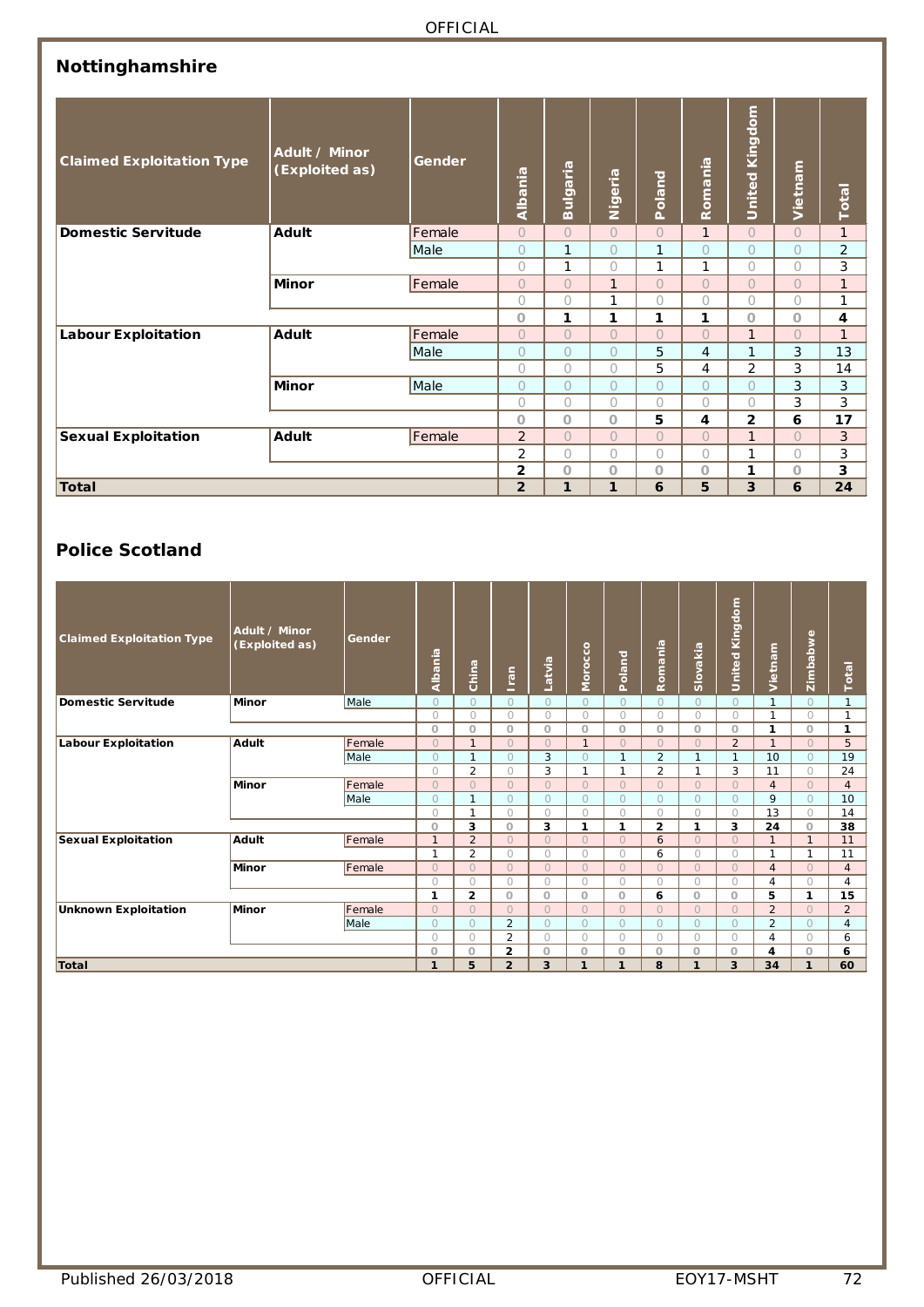|                                  | Police Service of Northern Ireland (PSNI) |        |                |                |                |                |                |                |            |                |                |  |  |  |  |
|----------------------------------|-------------------------------------------|--------|----------------|----------------|----------------|----------------|----------------|----------------|------------|----------------|----------------|--|--|--|--|
| <b>Claimed Exploitation Type</b> | Adult / Minor<br>(Exploited as)           | Gender | Albania        | Czech Republic | <b>Hungary</b> | Lithuania      | Nigeria        | Romania        | Vietnam    | Zimbabwe       | Total          |  |  |  |  |
| <b>Domestic Servitude</b>        | Adult                                     | Female | $\bigcirc$     | $\Omega$       | $\bigcirc$     | $\bigcirc$     | $\mathbf{1}$   | $\Omega$       | $\bigcirc$ | $\Omega$       | $\mathbf{1}$   |  |  |  |  |
|                                  |                                           |        | $\bigcirc$     | $\bigcirc$     | $\bigcirc$     | $\bigcirc$     | $\mathbf{1}$   | $\bigcirc$     | $\bigcirc$ | $\bigcirc$     | 1              |  |  |  |  |
|                                  |                                           |        | $\Omega$       | $\Omega$       | $\Omega$       | $\circ$        | 1              | $\circ$        | $\circ$    | $\circ$        | 1              |  |  |  |  |
| <b>Labour Exploitation</b>       | Adult                                     | Female | $\overline{O}$ | $\mathbf{1}$   | $\overline{O}$ | $\sim$         | $\overline{O}$ | $\mathbf{1}$   | $\bigcirc$ | $\Omega$       | 3              |  |  |  |  |
|                                  |                                           | Male   | $\overline{O}$ | $\overline{O}$ | $\bigcirc$     | $\mathbf{1}$   | $\bigcirc$     | $\overline{2}$ | 1          | $\overline{O}$ | 4              |  |  |  |  |
|                                  |                                           |        | 0              | 1              | $\bigcap$      | $\overline{2}$ | $\bigcap$      | 3              | 1          | $\bigcap$      | 7              |  |  |  |  |
|                                  | <b>Minor</b>                              | Male   | $\bigcirc$     | $\overline{O}$ | $\bigcirc$     | $\mathbf{1}$   | $\overline{O}$ | $\bigcirc$     | $\bigcirc$ | $\Omega$       | $\mathbf{1}$   |  |  |  |  |
|                                  |                                           |        | $\bigcirc$     | $\bigcirc$     | $\bigcirc$     | $\mathbf{1}$   | $\bigcirc$     | $\bigcirc$     | $\bigcirc$ | $\bigcirc$     | 1              |  |  |  |  |
|                                  |                                           |        | $\circ$        | 1              | $\Omega$       | 3              | $\Omega$       | 3              | 1          | $\circ$        | 8              |  |  |  |  |
| <b>Sexual Exploitation</b>       | Adult                                     | Female | $\overline{2}$ | $\bigcap$      | $\mathbf{1}$   | $\bigcap$      | $\bigcap$      | $\mathbf{1}$   | $\bigcap$  | $\overline{2}$ | 6              |  |  |  |  |
|                                  |                                           |        | $\overline{2}$ | $\bigcirc$     | $\mathbf{1}$   | $\bigcap$      | $\bigcirc$     | 1              | $\bigcirc$ | 2              | 6              |  |  |  |  |
|                                  |                                           |        | $\overline{2}$ | $\Omega$       | 1              | $\circ$        | $\circ$        | 1              | $\circ$    | $\overline{2}$ | 6              |  |  |  |  |
| <b>Unknown Exploitation</b>      | Adult                                     | Male   | $\overline{O}$ | $\Omega$       | $\bigcirc$     | $\bigcirc$     | $\bigcirc$     | $\overline{2}$ | $\bigcap$  | $\bigcirc$     | $\overline{2}$ |  |  |  |  |
|                                  |                                           |        | $\bigcap$      | $\bigcap$      | $\bigcap$      | $\bigcap$      | $\bigcap$      | $\overline{2}$ | $\bigcap$  | $\bigcap$      | 2              |  |  |  |  |
|                                  |                                           |        | O              | $\circ$        | $\circ$        | $\circ$        | $\circ$        | $\overline{2}$ | $\circ$    | $\circ$        | $\mathbf{2}$   |  |  |  |  |
| <b>Total</b>                     |                                           |        | $\overline{2}$ | 1              | 1              | 3              | 1              | 6              | 1          | $\overline{2}$ | 17             |  |  |  |  |

#### **South Wales**

| <b>Claimed Exploitation Type</b> | Adult / Minor<br>(Exploited as) | Gender | Albania      | Democratic Republic<br>of the Congo | Guinea         | <u>Iran</u>  | Lithuania      | Nigeria      | Poland       | Romania    | United Kingdom | Vietnam        | Total          |
|----------------------------------|---------------------------------|--------|--------------|-------------------------------------|----------------|--------------|----------------|--------------|--------------|------------|----------------|----------------|----------------|
| <b>Labour Exploitation</b>       | Adult                           | Male   | $\mathbf{1}$ | $\circ$                             | $\overline{O}$ | $\bigcap$    | $\circ$        | $\circ$      | $\circ$      | $\bigcap$  | $\bigcap$      | 1              | $\overline{2}$ |
|                                  |                                 |        | $\mathbf{1}$ | $\circ$                             | $\bigcirc$     | $\bigcirc$   | $\circ$        | $\circ$      | $\circ$      | $\bigcirc$ | $\bigcirc$     | 1              | $\overline{2}$ |
|                                  | <b>Minor</b>                    | Female | $\Omega$     | $\Omega$                            | $\Omega$       | $\Omega$     | $\Omega$       | $\Omega$     | $\Omega$     | $\Omega$   | $\Omega$       | $\overline{2}$ | $\overline{2}$ |
|                                  |                                 | Male   | $\circ$      | $\bigcirc$                          | $\Omega$       | $\bigcirc$   | $\bigcirc$     | $\circ$      | $\circ$      | $\Omega$   | $\overline{2}$ | $\Omega$       | $\overline{2}$ |
|                                  |                                 |        | $\bigcirc$   | $\bigcirc$                          | $\bigcap$      | $\bigcirc$   | $\bigcirc$     | $\bigcirc$   | $\bigcirc$   | $\bigcap$  | $\overline{2}$ | $\overline{2}$ | $\overline{4}$ |
|                                  |                                 |        | 1            | $\circ$                             | $\circ$        | $\circ$      | 0              | $\circ$      | $\circ$      | 0          | $\mathbf{2}$   | 3              | 6              |
| <b>Sexual Exploitation</b>       | Adult                           | Female | $\circ$      | $\mathbf{1}$                        | $\mathbf{1}$   | $\Omega$     | $\mathbf{1}$   | $\mathbf{1}$ | $\mathbf{1}$ | 3          | $\Omega$       | $\Omega$       | 8              |
|                                  |                                 |        | $\circ$      | $\mathbf{1}$                        | $\mathbf{1}$   | $\bigcirc$   | $\mathbf{1}$   | $\mathbf{1}$ | 1            | 3          | $\bigcap$      | $\bigcirc$     | 8              |
|                                  | <b>Minor</b>                    | Female | $\Omega$     | $\Omega$                            | $\Omega$       | $\Omega$     | $\Omega$       | $\Omega$     | $\Omega$     | $\Omega$   | 10             | $\Omega$       | 10             |
|                                  |                                 | Male   | $\circ$      | $\circ$                             | $\bigcirc$     | $\bigcirc$   | $\bigcirc$     | $\circ$      | $\circ$      | $\Omega$   | 3              | $\Omega$       | 3              |
|                                  |                                 |        | $\circ$      | $\circ$                             | $\bigcirc$     | $\bigcap$    | $\bigcap$      | $\circ$      | $\circ$      | $\bigcirc$ | 13             | $\bigcirc$     | 13             |
|                                  |                                 |        | $\circ$      | 1                                   | 1              | $\Omega$     | 1              | 1            | $\mathbf{1}$ | 3          | 13             | 0              | 21             |
| <b>Unknown Exploitation</b>      | Adult                           | Female | $\Omega$     | $\Omega$                            | $\bigcap$      | $\bigcap$    | $\mathbf{1}$   | $\Omega$     | $\bigcirc$   | $\bigcap$  | $\Omega$       | $\Omega$       | $\mathbf{1}$   |
|                                  |                                 |        | $\bigcirc$   | $\bigcirc$                          | $\bigcap$      | $\bigcap$    | 1              | $\bigcirc$   | $\circ$      | $\bigcap$  | $\bigcap$      | 0              | 1              |
|                                  | Minor                           | Male   | $\circ$      | $\circ$                             | $\Omega$       | $\mathbf{1}$ | $\overline{O}$ | $\circ$      | $\circ$      | $\bigcirc$ | $\bigcirc$     | $\Omega$       | $\mathbf{1}$   |
|                                  |                                 |        | $\bigcirc$   | $\bigcirc$                          | $\bigcap$      | $\mathbf{1}$ | $\bigcirc$     | $\bigcirc$   | $\bigcirc$   | $\bigcap$  | $\bigcap$      | $\bigcirc$     | $\mathbf{1}$   |
|                                  |                                 |        | $\circ$      | $\circ$                             | $\circ$        | 1            | 1              | $\circ$      | $\circ$      | $\circ$    | $\circ$        | 0              | $\overline{2}$ |
| Total                            |                                 |        | 1            | 1                                   | 1              | 1            | $\overline{2}$ | $\mathbf{1}$ | $\mathbf{1}$ | 3          | 15             | 3              | 29             |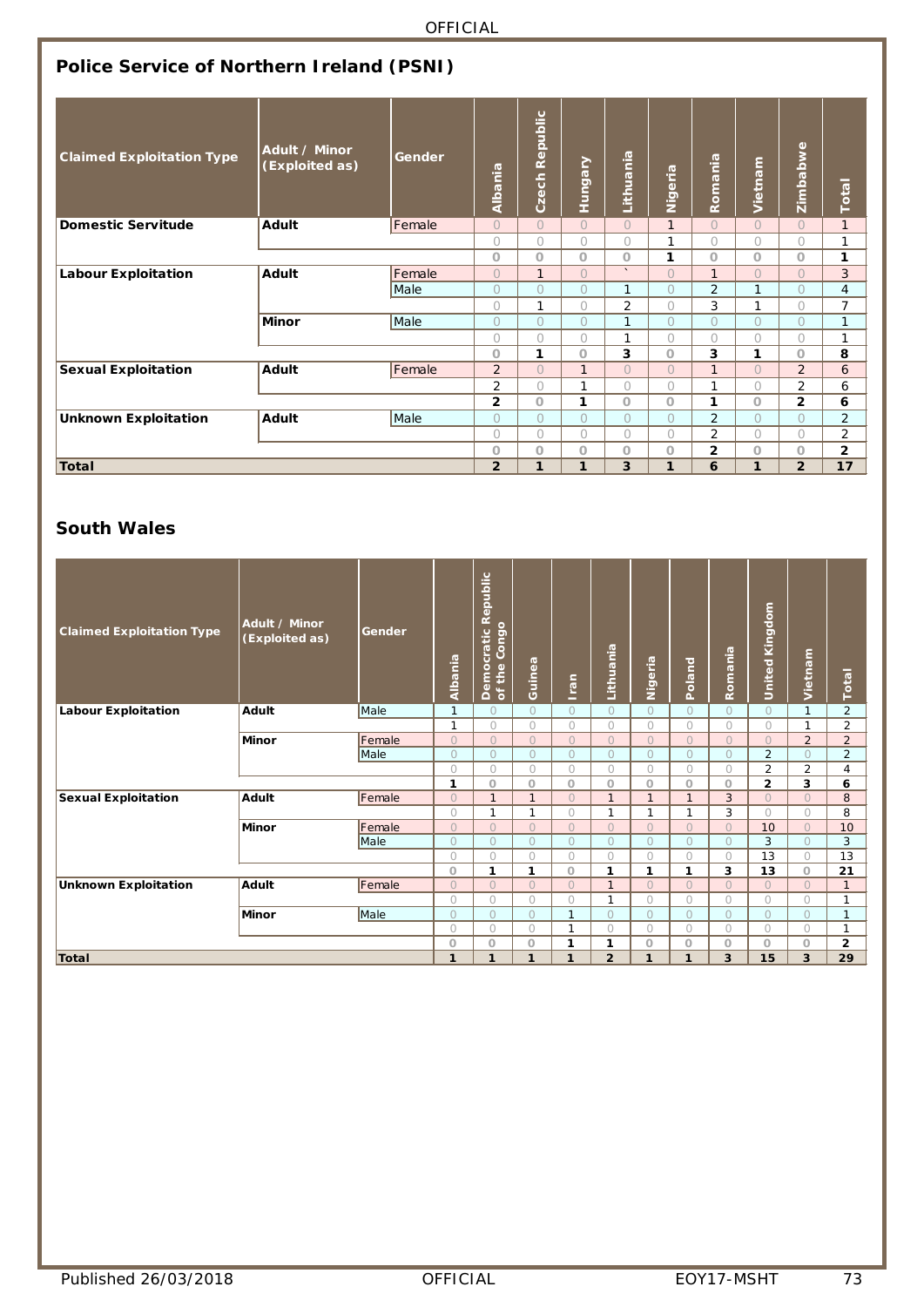### **South Yorkshire**

| <b>Claimed Exploitation Type</b> | Adult / Minor<br>(Exploited as) | <b>Gender</b> | Albania        | Bulgaria            | China          | Lithuania    | Namibia        | Nigeria        | Poland         | Romania        | Sierra Leone | Slovakia       | <b>United Kingdom</b>   | Vietnam        | Total                   |
|----------------------------------|---------------------------------|---------------|----------------|---------------------|----------------|--------------|----------------|----------------|----------------|----------------|--------------|----------------|-------------------------|----------------|-------------------------|
| <b>Domestic Servitude</b>        | <b>Adult</b>                    | Female        | $\bigcirc$     | $\circ$             | $\circ$        | $\circ$      | $\circ$        | $\mathbf{1}$   | $\circ$        | $\mathbf{1}$   | $\bigcirc$   | $\overline{O}$ | $\mathbf{1}$            | $\bigcirc$     | 3                       |
|                                  |                                 | Male          | $\circ$        | $\circ$             | $\overline{O}$ | $\circ$      | $\circ$        | $\circ$        | $\circ$        | $\circ$        | $\circ$      | $\bigcirc$     | $\mathbf{1}$            | $\circ$        | $\overline{1}$          |
|                                  |                                 |               | $\bigcirc$     | $\bigcirc$          | 0              | $\bigcap$    | $\bigcirc$     | $\mathbf{1}$   | $\bigcirc$     | $\mathbf{1}$   | $\bigcirc$   | $\bigcap$      | 2                       | $\bigcap$      | $\overline{4}$          |
|                                  | <b>Minor</b>                    | Female        | $\bigcirc$     | $\overline{O}$      | $\overline{O}$ | $\bigcirc$   | $\circ$        | $\bigcirc$     | $\overline{O}$ | $\circ$        | $\bigcirc$   | $\bigcap$      | $\circ$                 | $\mathbf{1}$   | $\mathbf{1}$            |
|                                  |                                 |               | $\bigcirc$     | $\bigcirc$          | $\bigcirc$     | $\bigcirc$   | $\bigcirc$     | $\bigcirc$     | $\bigcirc$     | $\bigcirc$     | $\bigcirc$   | $\bigcap$      | $\bigcirc$              | $\mathbf{1}$   | $\mathbf{1}$            |
|                                  |                                 |               | $\circ$        | $\circ$             | $\circ$        | $\circ$      | $\circ$        | 1              | $\overline{O}$ | $\mathbf{1}$   | $\circ$      | $\circ$        | $\overline{2}$          | $\mathbf{1}$   | 5                       |
| <b>Labour Exploitation</b>       | <b>Adult</b>                    | Female        | $\bigcirc$     | $\circlearrowright$ | $\circ$        | $\bigcirc$   | $\circ$        | $\bigcap$      | $\circ$        | $\bigcirc$     | $\circ$      | $\overline{2}$ | $\circ$                 | $\bigcirc$     | $\overline{2}$          |
|                                  |                                 | Male          | $\overline{2}$ | $\circ$             | $\circ$        | $\mathbf{1}$ | $\circ$        | $\bigcap$      | $\circ$        | $\circ$        | $\circ$      | $\overline{2}$ | $\mathbf{1}$            | 1              | $\overline{7}$          |
|                                  |                                 |               | $\overline{2}$ | $\bigcirc$          | $\bigcirc$     | $\mathbf{1}$ | $\bigcirc$     | $\bigcirc$     | $\bigcirc$     | $\bigcirc$     | $\bigcirc$   | $\overline{4}$ | $\mathbf{1}$            | 1              | 9                       |
|                                  | <b>Minor</b>                    | Female        | $\overline{O}$ | $\circ$             | $\circ$        | $\circ$      | $\circ$        | $\bigcap$      | $\overline{O}$ | $\overline{O}$ | $\bigcirc$   | 5              | $\circ$                 | $\overline{O}$ | 5                       |
|                                  |                                 | Male          | $\bigcirc$     | $\circ$             | $\circ$        | $\circ$      | $\circ$        | $\bigcap$      | $\circ$        | $\circ$        | $\circ$      | 6              | $\bigcirc$              | $\circ$        | 6                       |
|                                  |                                 |               | $\bigcirc$     | $\bigcirc$          | $\bigcirc$     | $\bigcirc$   | $\bigcirc$     | $\bigcirc$     | $\bigcirc$     | $\bigcirc$     | $\bigcirc$   | 11             | $\bigcirc$              | $\bigcirc$     | 11                      |
|                                  |                                 |               | $\overline{2}$ | $\bigcirc$          | $\Omega$       | $\mathbf{1}$ | $\circ$        | $\circ$        | $\circ$        | $\circ$        | $\circ$      | 15             | $\mathbf{1}$            | 1              | 20                      |
| <b>Sexual Exploitation</b>       | <b>Adult</b>                    | Female        | $\bigcirc$     | $\circ$             | 1              | $\bigcirc$   | $\overline{1}$ | $\bigcap$      | $\overline{2}$ | $\mathbf{1}$   | $\mathbf{1}$ | $\bigcap$      | $\bigcirc$              | $\mathbf{1}$   | $\overline{7}$          |
|                                  |                                 |               | $\bigcap$      | $\bigcirc$          | $\mathbf{1}$   | $\bigcirc$   | $\mathbf{1}$   | $\bigcirc$     | $\overline{2}$ | $\mathbf{1}$   | $\mathbf{1}$ | $\bigcirc$     | $\bigcirc$              | $\mathbf{1}$   | $\overline{7}$          |
|                                  | <b>Minor</b>                    | Female        | $\circ$        | $\mathbf{1}$        | $\circ$        | $\circ$      | $\circ$        | $\circ$        | $\overline{O}$ | $\circ$        | $\bigcirc$   | $\bigcap$      | $\mathbf{1}$            | $\mathbf{1}$   | $\mathbf{3}$            |
|                                  |                                 |               | $\bigcap$      | $\mathbf{1}$        | $\bigcap$      | $\bigcirc$   | $\bigcirc$     | $\bigcap$      | $\bigcirc$     | $\bigcirc$     | $\bigcap$    | $\bigcap$      | $\mathbf{1}$            | $\mathbf{1}$   | 3                       |
|                                  |                                 |               | $\Omega$       | $\mathbf{1}$        | $\mathbf{1}$   | $\circ$      | $\mathbf{1}$   | $\circ$        | $\overline{2}$ | $\mathbf{1}$   | 1            | $\Omega$       | $\mathbf{1}$            | $\overline{2}$ | 10                      |
| <b>Unknown Exploitation</b>      | <b>Adult</b>                    | Male          | $\mathbf{1}$   | $\circ$             | $\circ$        | $\circ$      | $\circ$        | $\bigcirc$     | $\overline{O}$ | $\circ$        | $\bigcirc$   | $\circ$        | $\circ$                 | $\circ$        | $\mathbf{1}$            |
|                                  |                                 |               | $\mathbf{1}$   | $\bigcirc$          | $\circ$        | $\bigcirc$   | $\bigcirc$     | $\bigcirc$     | $\bigcirc$     | $\bigcirc$     | $\bigcirc$   | $\bigcirc$     | 0                       | $\bigcirc$     | $\mathbf{1}$            |
|                                  | <b>Minor</b>                    | Female        | $\overline{O}$ | $\circ$             | $\overline{O}$ | $\circ$      | $\circ$        | $\overline{O}$ | $\mathbf{1}$   | $\circ$        | $\cup$       | $\overline{O}$ | $\circ$                 | $\overline{O}$ | $\mathbf{1}$            |
|                                  |                                 |               | $\bigcap$      | $\bigcirc$          | $\bigcap$      | $\bigcirc$   | $\bigcirc$     | $\bigcirc$     | $\mathbf{1}$   | $\bigcirc$     | $\bigcirc$   | $\bigcirc$     | 0                       | $\bigcirc$     | $\mathbf{1}$            |
|                                  |                                 |               | 1              | $\circ$             | $\circ$        | $\circ$      | $\circ$        | $\circ$        | 1              | $\bigcirc$     | $\circ$      | $\circ$        | $\circ$                 | $\circ$        | $\overline{\mathbf{2}}$ |
| Total                            |                                 |               | 3              | 1                   | $\mathbf{1}$   | $\mathbf{1}$ | 1              | $\mathbf{1}$   | 3              | $\overline{2}$ | $\mathbf{1}$ | 15             | $\overline{\mathbf{4}}$ | 4              | 37                      |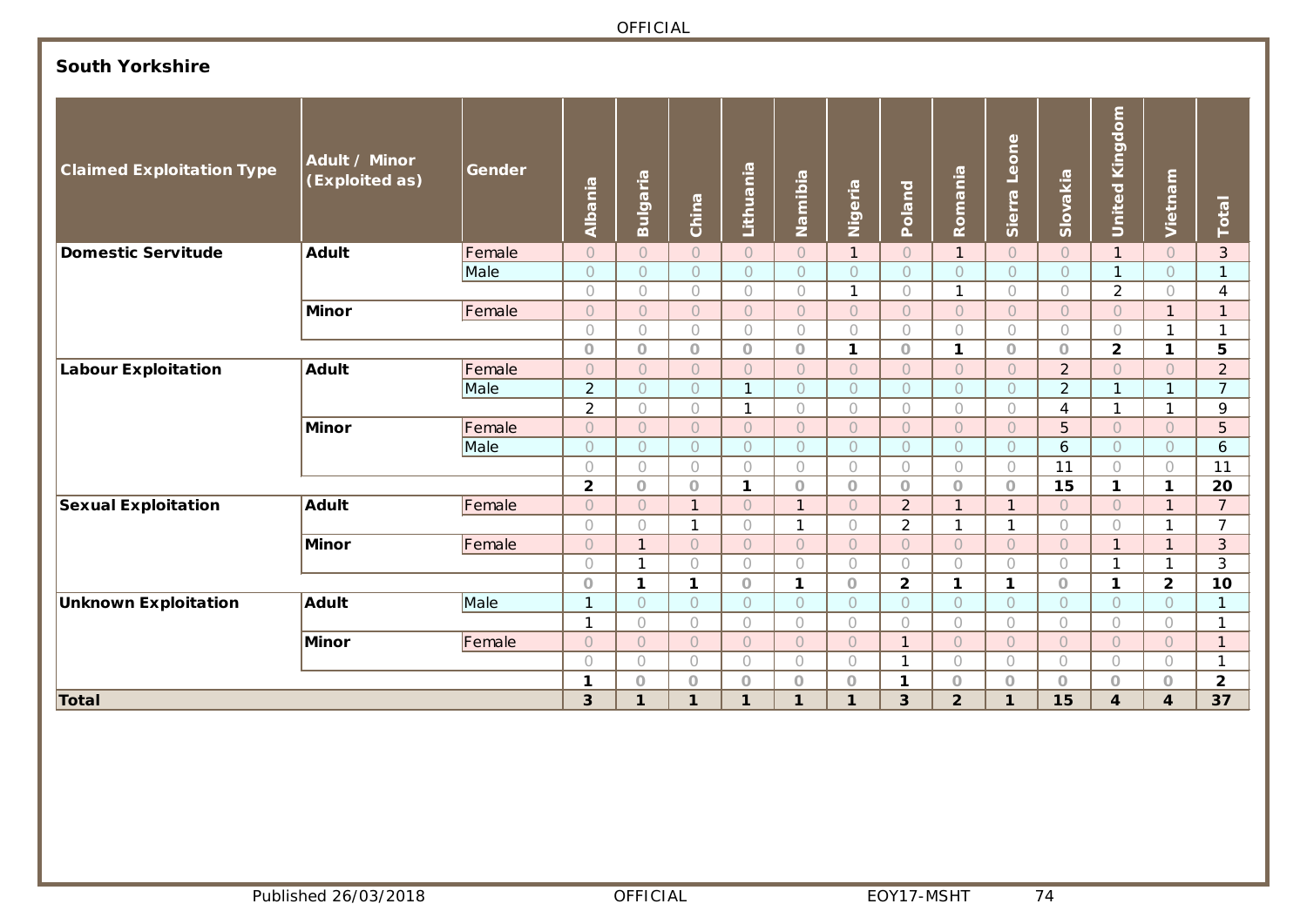### **Staffordshire**

| <b>Claimed Exploitation Type</b> | Adult / Minor<br>(Exploited as) | Gender | Bangladesh     | Hungary      | <b>Iran</b>  | Romania      | <b>United Kingdom</b> | Vietnam      | Total          |
|----------------------------------|---------------------------------|--------|----------------|--------------|--------------|--------------|-----------------------|--------------|----------------|
| <b>Domestic Servitude</b>        | Adult                           | Female | $\mathbf{1}$   | $\bigcap$    | $\bigcap$    | $\bigcap$    | $\cap$                | $\bigcap$    | $\mathbf{1}$   |
|                                  |                                 |        | 1              | $\bigcirc$   | $\bigcirc$   | $\bigcap$    | $\bigcap$             | $\bigcirc$   | 1              |
|                                  |                                 |        | 1              | $\Omega$     | $\circ$      | $\Omega$     | $\Omega$              | $\circ$      | 1              |
| <b>Labour Exploitation</b>       | <b>Adult</b>                    | Male   | $\bigcap$      | $\mathbf{1}$ | $\bigcap$    | $\bigcap$    | 3                     | $\bigcap$    | $\overline{4}$ |
|                                  |                                 |        | $\bigcap$      | 1            | $\bigcap$    | $\bigcap$    | 3                     | $\bigcap$    | 4              |
|                                  | <b>Minor</b>                    | Female | $\bigcap$      | $\bigcap$    | $\bigcap$    | $\mathbf{1}$ | $\bigcap$             | $\mathbf{1}$ | $\overline{2}$ |
|                                  |                                 | Male   | 0              | $\circ$      | $\circ$      | $\bigcap$    | 1                     | 2            | 3              |
|                                  |                                 |        | $\bigcap$      | $\bigcap$    | $\bigcap$    | 1            | 1                     | 3            | 5              |
|                                  |                                 |        | $\Omega$       | 1            | $\Omega$     | 1            | 4                     | 3            | 9              |
| <b>Sexual Exploitation</b>       | Adult                           | Male   | $\bigcap$      | $\bigcap$    | 1            | $\cap$       | $\bigcap$             | $\bigcap$    | $\mathbf{1}$   |
|                                  |                                 |        | $\bigcap$      | $\bigcirc$   | 1            | $\bigcap$    | $\bigcap$             | $\bigcirc$   | 1              |
|                                  | <b>Minor</b>                    | Female | $\overline{O}$ | $\bigcap$    | $\bigcap$    | $\bigcap$    | $\overline{2}$        | $\bigcap$    | $\overline{2}$ |
|                                  |                                 |        | $\bigcap$      | $\bigcap$    | $\bigcirc$   | $\bigcap$    | $\overline{2}$        | $\bigcap$    | $\overline{a}$ |
|                                  |                                 |        | $\Omega$       | $\Omega$     | 1            | $\Omega$     | $\mathbf{2}$          | $\circ$      | 3              |
| <b>Total</b>                     |                                 |        | 1              | 1            | $\mathbf{1}$ | 1            | 6                     | 3            | 13             |

### **Suffolk**

| <b>Claimed Exploitation Type</b> | Adult / Minor<br>(Exploited as) | Gender | <u>/ Myanmar</u><br>Burma | Bissau<br>Guinea | <b>Deal</b> | Poland       | Romania                 | United Kingdom | Total                    |
|----------------------------------|---------------------------------|--------|---------------------------|------------------|-------------|--------------|-------------------------|----------------|--------------------------|
| <b>Domestic Servitude</b>        | Adult                           | Male   | 1                         | $\bigcap$        | $\bigcirc$  | $\bigcap$    | $\bigcirc$              | $\circ$        | 1                        |
|                                  |                                 |        | 1                         | $\bigcap$        | $\bigcirc$  | $\bigcap$    | $\bigcirc$              | $\bigcirc$     | 1                        |
|                                  |                                 |        | 1                         | $\Omega$         | $\circ$     | $\circ$      | $\Omega$                | $\circ$        | 1                        |
| <b>Labour Exploitation</b>       | <b>Adult</b>                    | Male   | $\bigcap$                 | $\bigcap$        | 1           | $\mathbf{1}$ | $\overline{2}$          | $\overline{O}$ | $\overline{\mathcal{A}}$ |
|                                  |                                 |        | $\bigcap$                 | $\bigcap$        | 1           | 1            | $\overline{2}$          | $\bigcirc$     | 4                        |
|                                  | <b>Minor</b>                    | Female | $\bigcap$                 | $\bigcap$        | $\bigcirc$  | $\bigcap$    | $\bigcap$               | 2              | $\overline{2}$           |
|                                  |                                 | Male   | $\bigcap$                 | $\bigcap$        | $\bigcirc$  | $\bigcap$    | $\bigcap$               | $\overline{4}$ | $\overline{4}$           |
|                                  |                                 |        | $\bigcap$                 | $\bigcap$        | $\bigcirc$  | $\bigcap$    | $\bigcap$               | 6              | 6                        |
|                                  |                                 |        | $\circ$                   | $\circ$          | 1           | 1            | $\mathbf{2}$            | 6              | 10                       |
| <b>Sexual Exploitation</b>       | Adult                           | Female | $\overline{O}$            | $\circ$          | $\bigcirc$  | $\bigcirc$   | $\overline{2}$          | $\mathbf{1}$   | 3                        |
|                                  |                                 |        | $\bigcap$                 | $\bigcap$        | $\bigcirc$  | $\bigcap$    | $\overline{2}$          | $\mathbf{1}$   | 3                        |
|                                  |                                 |        | $\Omega$                  | $\circ$          | $\circ$     | $\circ$      | $\overline{2}$          | 1              | 3                        |
| <b>Unknown Exploitation</b>      | <b>Minor</b>                    | Female | $\bigcap$                 | $\mathbf{1}$     | $\bigcirc$  | $\bigcap$    | $\bigcap$               | $\bigcap$      | $\mathbf{1}$             |
|                                  |                                 | Male   | $\bigcap$                 | 1                | $\bigcirc$  | $\bigcap$    | $\bigcap$               | $\circ$        | 1                        |
|                                  |                                 |        | $\bigcap$                 | $\overline{2}$   | $\bigcirc$  | $\bigcap$    | $\bigcap$               | $\bigcap$      | $\overline{2}$           |
|                                  |                                 |        | $\circ$                   | 2                | $\circ$     | $\circ$      | $\circ$                 | $\circ$        | $\overline{\mathbf{2}}$  |
| <b>Total</b>                     |                                 |        | 1                         | $\overline{2}$   | 1           | $\mathbf{1}$ | $\overline{\mathbf{4}}$ | $\overline{7}$ | 16                       |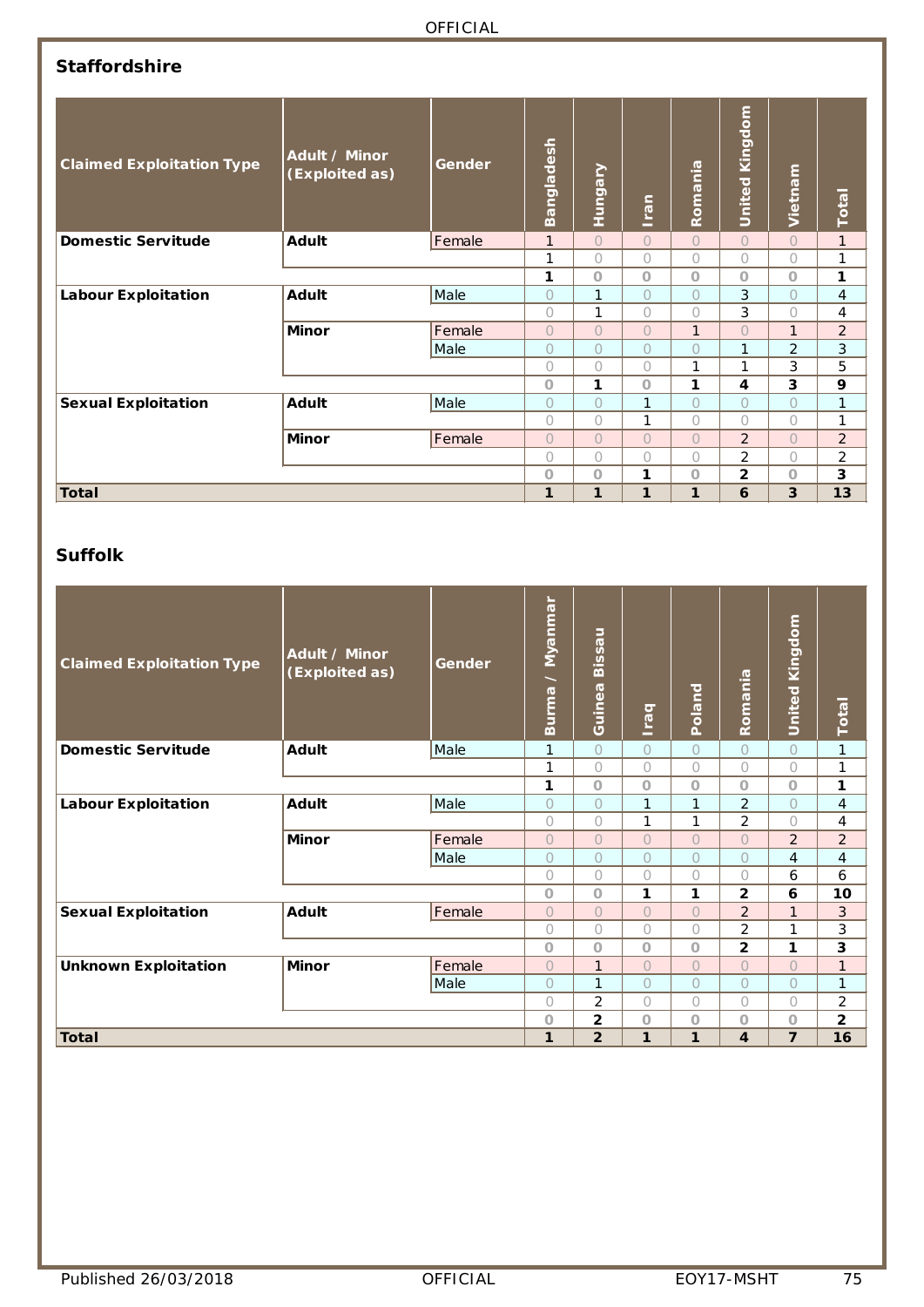# **Surrey**

| <b>Claimed Exploitation Type</b> | Adult / Minor<br>(Exploited as) | Gender | c<br>$\overline{c}$<br>Afghanis | Albania        | China      | Eritrea        | Ethiopia       | <b>Hungary</b> | <b>Iran</b>    | $\overline{\sigma}$<br>$\mathbb{E}$ | Poland     | Romania        | $\boldsymbol{\sigma}$<br>Africa<br>South | Sudan          | $\frac{1}{2}$<br>$\overline{\mathbf{o}}$<br>King<br>$\overline{\sigma}$<br>United | Vietnam    | Total        |
|----------------------------------|---------------------------------|--------|---------------------------------|----------------|------------|----------------|----------------|----------------|----------------|-------------------------------------|------------|----------------|------------------------------------------|----------------|-----------------------------------------------------------------------------------|------------|--------------|
| <b>Labour Exploitation</b>       | Adult                           | Female | $\circ$                         | $\bigcap$      | $\bigcap$  | $\circ$        | $\bigcap$      | $\mathbf{1}$   | $\bigcap$      | $\overline{O}$                      | $\circ$    | $\overline{O}$ | $\overline{O}$                           | $\circ$        | $\bigcap$                                                                         | $\circ$    | $\mathbf{1}$ |
|                                  |                                 | Male   | $\circ$                         | 4              | $\circ$    | $\circ$        | $\circ$        | 2              | $\circ$        | $\circ$                             | 3          | $\circ$        | $\circ$                                  | $\circ$        | 2                                                                                 |            | 12           |
|                                  |                                 |        | $\circ$                         | $\overline{4}$ | $\bigcirc$ | $\bigcirc$     | $\bigcirc$     | 3              | $\bigcirc$     | $\bigcirc$                          | 3          | $\bigcirc$     | $\bigcirc$                               | $\bigcirc$     | $\overline{2}$                                                                    |            | 13           |
|                                  | <b>Minor</b>                    | Female | $\circ$                         | $\bigcap$      | $\circ$    | $\circ$        | $\bigcap$      | $\overline{O}$ | $\bigcap$      | $\bigcirc$                          | $\bigcirc$ | $\overline{O}$ | $\circ$                                  | $\circ$        | $\bigcap$                                                                         |            | $\mathbf{1}$ |
|                                  |                                 | Male   | $\circ$                         | $\circ$        | $\circ$    | $\circ$        | $\circ$        | $\circ$        | $\circ$        | $\circ$                             | $\circ$    | $\circ$        | $\circ$                                  | $\circ$        | $\overline{2}$                                                                    | <b>1</b>   | 3            |
|                                  |                                 |        | $\bigcirc$                      | $\bigcirc$     | $\bigcirc$ | $\bigcirc$     | $\bigcirc$     | $\bigcirc$     | $\bigcirc$     | $\bigcirc$                          | $\bigcirc$ | $\bigcirc$     | $\bigcirc$                               | $\bigcirc$     | $\overline{2}$                                                                    | 2          | 4            |
|                                  |                                 |        | $\circ$                         | 4              | $\circ$    | $\circ$        | $\circ$        | 3              | $\circ$        | $\circ$                             | 3          | $\circ$        | $\circ$                                  | $\circ$        | 4                                                                                 | 3          | 17           |
| <b>Sexual Exploitation</b>       | Adult                           | Female | $\circ$                         | 2              | 1          | $\circ$        | $\overline{O}$ | $\overline{O}$ | $\circ$        | $\bigcirc$                          | $\circ$    | $\overline{ }$ | $\bigcirc$                               | $\circ$        | 1                                                                                 | $\Omega$   | 5            |
|                                  |                                 |        | $\circ$                         | $\overline{2}$ |            | $\bigcirc$     | $\bigcirc$     | $\bigcirc$     | $\bigcirc$     | $\bigcirc$                          | $\bigcirc$ | ٠              | $\bigcirc$                               | $\bigcirc$     | $\mathbf{A}$                                                                      | $\bigcirc$ | 5            |
|                                  | <b>Minor</b>                    | Female | $\circ$                         | $\bigcap$      | $\circ$    | $\circ$        | $\overline{O}$ | $\bigcap$      | $\circ$        | $\overline{O}$                      | $\bigcirc$ | $\overline{O}$ | $\overline{ }$                           | $\circ$        | 16                                                                                | $\circ$    | 17           |
|                                  |                                 |        | $\circ$                         | 0              | $\bigcirc$ | $\circ$        | $\circ$        | $\bigcirc$     | $\circ$        | $\circ$                             | $\bigcirc$ | $\circ$        | $\mathbf{A}$                             | $\bigcirc$     | 16                                                                                | $\circ$    | 17           |
|                                  |                                 |        | $\circ$                         | $\overline{2}$ | 1          | $\circ$        | $\circ$        | $\circ$        | $\circ$        | $\circ$                             | $\circ$    | 1              | 1                                        | $\circ$        | 17                                                                                | $\circ$    | 22           |
| <b>Unknown Exploitation</b>      | Adult                           | Male   | $\circ$                         | $\bigcap$      | $\bigcirc$ | $\circ$        | $\bigcap$      | 1              | $\bigcap$      | $\circ$                             | $\bigcirc$ | $\circ$        | $\circ$                                  | $\bigcirc$     | $\bigcirc$                                                                        | $\bigcirc$ | 1            |
|                                  |                                 |        | $\circ$                         | $\bigcirc$     | $\bigcirc$ | $\circ$        | $\circ$        |                | $\bigcirc$     | $\bigcirc$                          | $\bigcirc$ | $\circ$        | $\circ$                                  | $\bigcirc$     | $\bigcirc$                                                                        | $\bigcirc$ | 1            |
|                                  | <b>Minor</b>                    | Male   | 2                               | $\bigcap$      | $\circ$    | 2              | -1             | $\circ$        | 2              | 2                                   | $\circ$    | $\circ$        | $\circ$                                  | 2              | $\circ$                                                                           | $\circ$    | 11           |
|                                  |                                 |        | 2                               | $\bigcirc$     | $\bigcirc$ | $\overline{2}$ | -1             | $\bigcirc$     | $\overline{2}$ | $\overline{2}$                      | $\bigcirc$ | $\bigcirc$     | $\bigcirc$                               | 2              | $\bigcirc$                                                                        | $\bigcirc$ | 11           |
|                                  |                                 |        | $\overline{2}$                  | $\circ$        | $\circ$    | $\overline{2}$ | 1              | 1              | $\overline{2}$ | $\overline{2}$                      | $\circ$    | $\circ$        | $\circ$                                  | $\overline{2}$ | $\circ$                                                                           | $\circ$    | 12           |
| Total                            |                                 |        | $\overline{2}$                  | 6              |            | $\overline{2}$ | 1              | 4              | $\overline{2}$ | $\overline{2}$                      | 3          |                |                                          | $\overline{2}$ | 21                                                                                | 3          | 51           |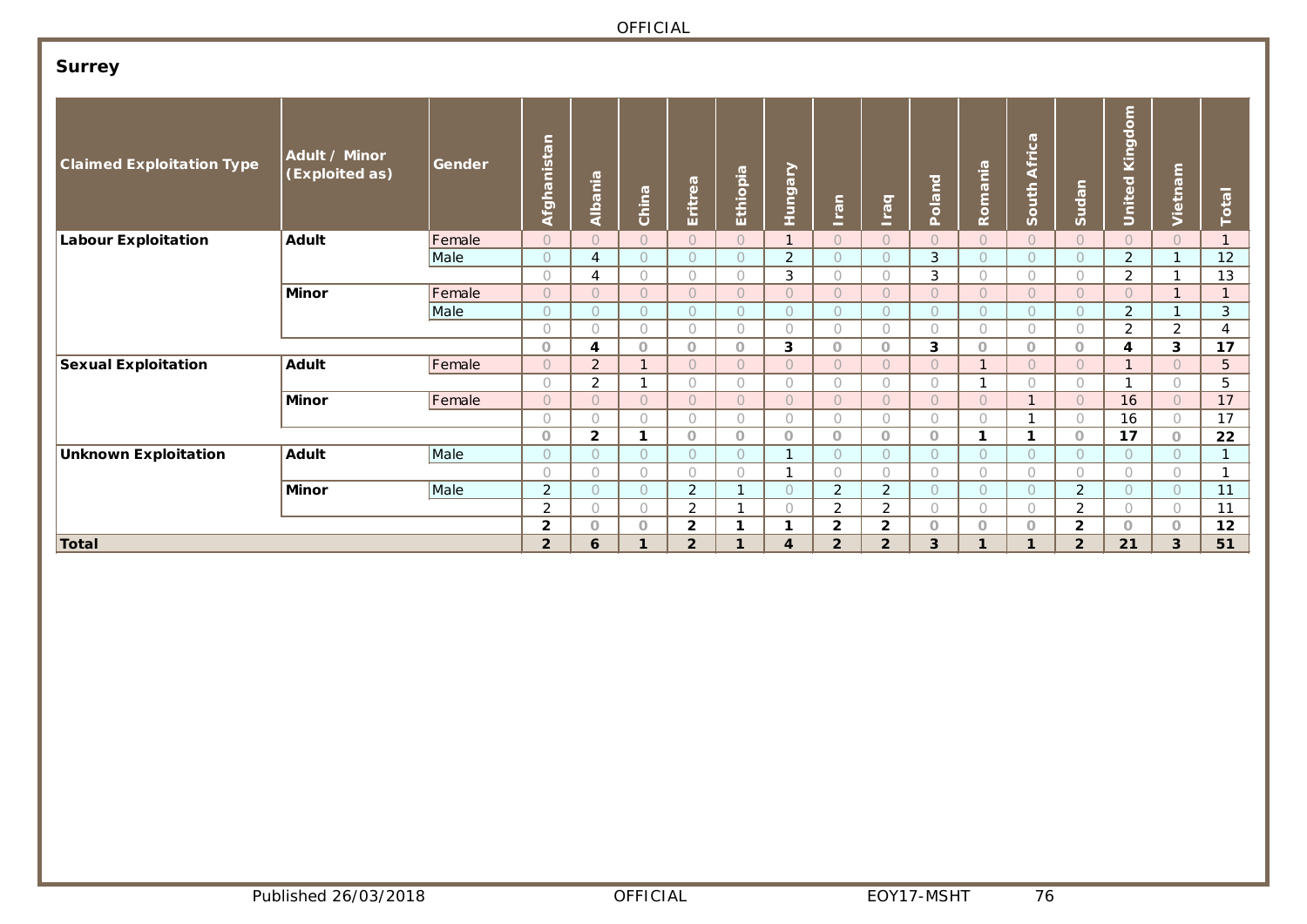### **Sussex**

| <b>Claimed Exploitation Type</b> | Adult / Minor<br>(Exploited as) | Gender | Albania      | China          | Eritrea        | Honduras     | Pakistan       | Poland     | Romania        | Kingdom<br>United | Vietnam        | Total          |
|----------------------------------|---------------------------------|--------|--------------|----------------|----------------|--------------|----------------|------------|----------------|-------------------|----------------|----------------|
| <b>Domestic Servitude</b>        | Adult                           | Female | $\Omega$     | $\Omega$       | $\overline{O}$ | $\bigcap$    | $\mathbf{1}$   | $\Omega$   | $\overline{O}$ | $\bigcap$         | $\Omega$       | $\mathbf{1}$   |
|                                  |                                 |        | $\bigcap$    | $\circ$        | $\bigcirc$     | $\bigcirc$   | 1              | $\bigcap$  | $\bigcap$      | $\bigcap$         | $\bigcirc$     | 1              |
|                                  |                                 |        | $\Omega$     | $\circ$        | $\Omega$       | $\circ$      | 1              | $\circ$    | 0              | $\Omega$          | $\circ$        | 1              |
| <b>Labour Exploitation</b>       | <b>Adult</b>                    | Female | $\Omega$     | $\Omega$       | $\Omega$       | $\bigcap$    | $\bigcap$      | $\bigcap$  | $\mathbf{1}$   | $\bigcap$         | $\Omega$       | $\mathbf{1}$   |
|                                  |                                 | Male   | $\Omega$     | $\circ$        | $\overline{O}$ | $\Omega$     | $\bigcap$      | 3          | $\overline{2}$ | $\bigcap$         | $\overline{2}$ | $\overline{7}$ |
|                                  |                                 |        | $\bigcap$    | $\circ$        | $\bigcap$      | $\bigcap$    | $\bigcap$      | 3          | 3              | $\cap$            | $\overline{2}$ | 8              |
|                                  | <b>Minor</b>                    | Male   | $\Omega$     | $\bigcirc$     | $\overline{O}$ | $\bigcap$    | $\Omega$       | $\bigcap$  | $\Omega$       | 5                 | $\Omega$       | 5              |
|                                  |                                 |        | $\bigcirc$   | $\bigcirc$     | $\bigcirc$     | $\bigcirc$   | $\bigcirc$     | $\bigcirc$ | $\bigcirc$     | 5                 | $\bigcirc$     | 5              |
|                                  |                                 |        | $\circ$      | $\circ$        | $\Omega$       | $\circ$      | $\Omega$       | 3          | 3              | 5                 | $\mathbf{2}$   | 13             |
| <b>Sexual Exploitation</b>       | Adult                           | Female | $\Omega$     | $\overline{2}$ | $\Omega$       | $\mathbf{1}$ | $\bigcap$      | $\bigcap$  | $\overline{2}$ | $\Omega$          | $\Omega$       | 5              |
|                                  |                                 |        | $\bigcirc$   | $\overline{2}$ | 0              | 1            | $\bigcirc$     | $\bigcirc$ | $\overline{2}$ | $\bigcap$         | $\bigcirc$     | 5              |
|                                  |                                 |        | $\circ$      | $\overline{2}$ | $\Omega$       | 1            | $\Omega$       | $\circ$    | $\overline{2}$ | $\circ$           | O              | 5              |
| <b>Unknown Exploitation</b>      | <b>Adult</b>                    | Male   | $\Omega$     | $\Omega$       | $\bigcap$      | $\bigcap$    | $\bigcap$      | $\bigcap$  | $\bigcap$      | $\bigcap$         | $\mathbf{1}$   | 1              |
|                                  |                                 |        | $\bigcirc$   | $\circ$        | 0              | $\bigcirc$   | $\bigcirc$     | $\bigcirc$ | $\bigcirc$     | $\bigcap$         | 1              | 1              |
|                                  | <b>Minor</b>                    | Female | $\Omega$     | $\circ$        | $\overline{O}$ | $\bigcap$    | $\overline{O}$ | $\bigcap$  | $\Omega$       | $\Omega$          | $\overline{4}$ | $\overline{4}$ |
|                                  |                                 | Male   | $\mathbf{1}$ | $\mathbf{1}$   | 1              | $\bigcap$    | $\Omega$       | $\bigcirc$ | $\Omega$       | $\bigcap$         | 5              | 8              |
|                                  |                                 |        | $\mathbf 1$  | $\mathbf{1}$   | 1              | $\bigcap$    | $\bigcirc$     | $\bigcirc$ | $\bigcirc$     | $\bigcirc$        | 9              | 12             |
|                                  |                                 |        | 1            | 1              | 1              | $\circ$      | $\circ$        | $\circ$    | O              | $\circ$           | 10             | 13             |
| Total                            |                                 |        | $\mathbf{1}$ | 3              | 1              | $\mathbf{1}$ | 1              | 3          | 5              | 5                 | 12             | 32             |

# **Thames Valley**

| <b>Claimed Exploitation Type</b> | Adult / Minor<br>(Exploited as) | Gender      | Afghanistan    | Bulgaria       | China          | Not Known      | Poland         | Romania        | <b>United Kingdom</b> | Vietnam        | Total          |
|----------------------------------|---------------------------------|-------------|----------------|----------------|----------------|----------------|----------------|----------------|-----------------------|----------------|----------------|
| <b>Domestic Servitude</b>        | Adult                           | <b>Male</b> | $\circ$        | $\circ$        | $\circ$        | $\bigcirc$     | $\bigcirc$     | $\bigcirc$     | $\mathbf{1}$          | $\bigcirc$     | $\mathbf{1}$   |
|                                  |                                 |             | $\bigcirc$     | $\bigcirc$     | $\bigcirc$     | $\bigcirc$     | $\bigcirc$     | $\bigcirc$     | 1                     | $\overline{O}$ | 1              |
|                                  |                                 |             | O              | O              | O              | O              | O              | O              | 1                     | O              | 1              |
| <b>Labour Exploitation</b>       | Adult                           | Female      | $\Omega$       | $\Omega$       | $\Omega$       | $\Omega$       | $\mathbf{1}$   | $\overline{O}$ | 6                     | $\overline{O}$ | $\overline{7}$ |
|                                  |                                 | Male        | 1              | 1              | $\overline{O}$ | 1              | $\mathbf{1}$   | 12             | 21                    | $\overline{O}$ | 37             |
|                                  |                                 |             | 1              | 1              | $\bigcirc$     | 1              | $\overline{2}$ | 12             | 27                    | 0              | 44             |
|                                  | <b>Minor</b>                    | Female      | $\Omega$       | $\bigcirc$     | $\overline{O}$ | $\overline{O}$ | $\overline{O}$ | $\overline{2}$ | 3                     | $\overline{O}$ | 5              |
|                                  |                                 | Male        | $\circ$        | $\overline{O}$ | $\overline{O}$ | $\overline{O}$ | $\overline{O}$ | 1              | 19                    | 3              | 23             |
|                                  |                                 |             | $\bigcirc$     | $\bigcirc$     | $\bigcirc$     | $\bigcirc$     | $\bigcirc$     | 3              | 22                    | 3              | 28             |
|                                  |                                 |             | 1              | 1              | $\circ$        | 1              | $\mathbf{2}$   | 15             | 49                    | 3              | 72             |
| <b>Sexual Exploitation</b>       | Adult                           | Female      | $\overline{O}$ | $\overline{O}$ | $\mathbf{1}$   | $\overline{O}$ | $\overline{O}$ | $\overline{O}$ | $\Omega$              | $\mathbf{1}$   | 2              |
|                                  |                                 |             | $\bigcirc$     | $\bigcirc$     | 1              | 0              | $\bigcirc$     | $\bigcirc$     | $\bigcirc$            | 1              | $\overline{2}$ |
|                                  |                                 |             | $\circ$        | $\circ$        | 1              | $\overline{O}$ | $\overline{O}$ | $\overline{O}$ | $\overline{O}$        | 1              | $\mathbf{2}$   |
| <b>Unknown Exploitation</b>      | <b>Minor</b>                    | Male        | $\overline{O}$ | $\overline{O}$ | $\bigcirc$     | $\overline{O}$ | $\overline{O}$ | $\overline{O}$ | $\overline{O}$        | 1              | $\mathbf{1}$   |
|                                  |                                 |             | $\bigcap$      | $\bigcap$      | $\bigcap$      | $\overline{O}$ | $\bigcirc$     | $\bigcirc$     | $\bigcap$             | 1              | $\mathbf{1}$   |
|                                  |                                 |             | $\overline{O}$ | Ö              | O              | O              | O              | O              | $\overline{O}$        | 1              | 1              |
| <b>Total</b>                     |                                 |             | 1              | 1              | 1              | 1              | $\overline{2}$ | 15             | 50                    | 5              | 76             |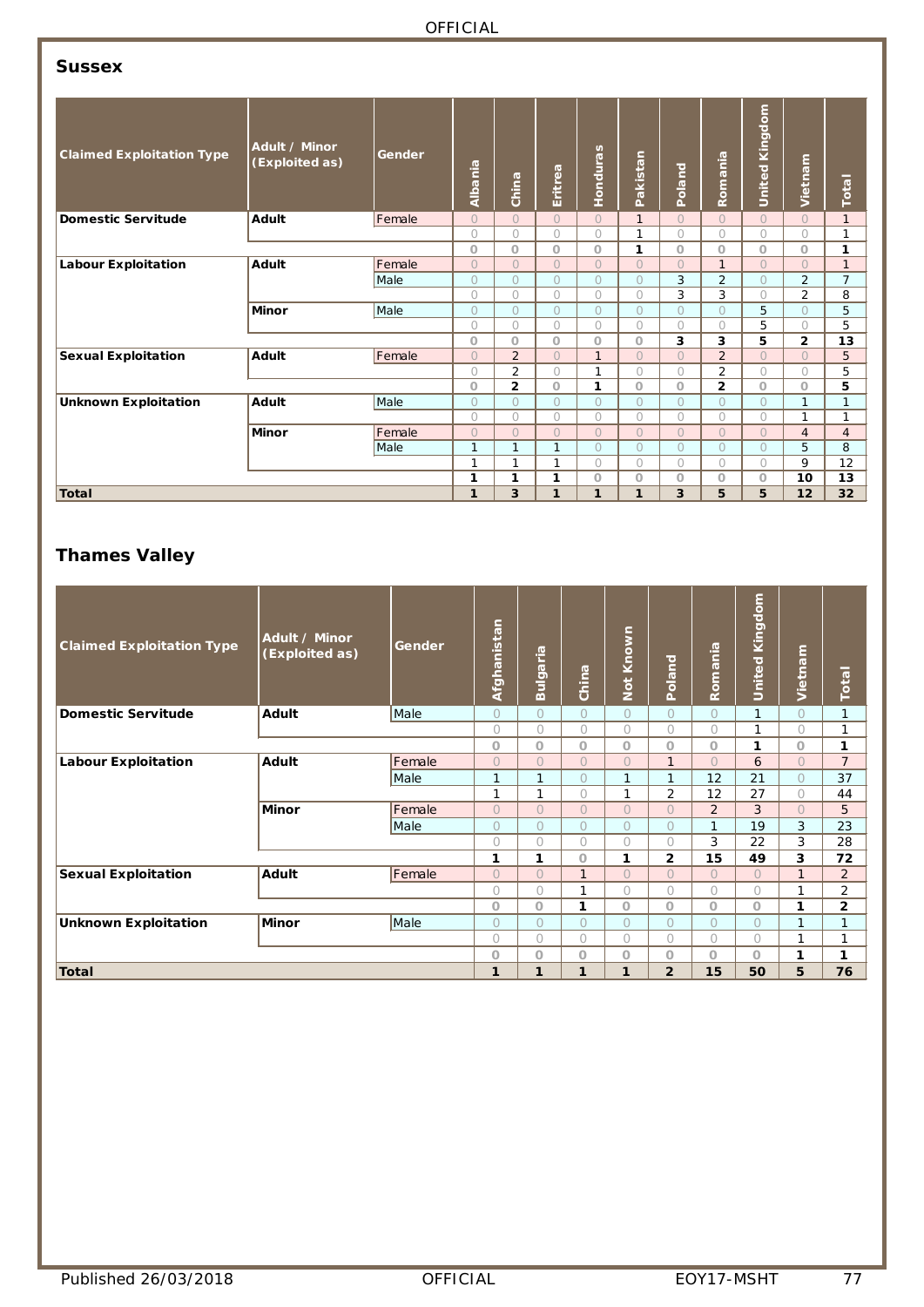#### **Warwickshire**

| <b>Claimed Exploitation Type</b> | Adult / Minor<br>(Exploited as) | Gender | United Kingdom | Vietnam        | Total          |
|----------------------------------|---------------------------------|--------|----------------|----------------|----------------|
| <b>Labour Exploitation</b>       | <b>Minor</b>                    | Female | $\bigcap$      | 1              | $\mathbf{1}$   |
|                                  |                                 | Male   | ∩              | 1              | 1              |
|                                  |                                 |        | $\bigcap$      | 2              | $\overline{2}$ |
|                                  |                                 |        | $\Omega$       | $\overline{2}$ | $\overline{2}$ |
| <b>Sexual Exploitation</b>       | <b>Adult</b>                    | Female | 3              | $\bigcap$      | 3              |
|                                  |                                 |        | 3              | $\bigcap$      | 3              |
|                                  | <b>Minor</b>                    | Female | $\overline{2}$ | $\bigcap$      | $\overline{2}$ |
|                                  |                                 |        | $\overline{2}$ | $\bigcap$      | $\overline{2}$ |
|                                  |                                 |        | 5              | $\Omega$       | 5              |
| <b>Unknown Exploitation</b>      | <b>Minor</b>                    | Male   | Ω              | 1              | 1              |
|                                  |                                 |        | ∩              | 1              | 1              |
|                                  |                                 |        | $\Omega$       | 1              | 1              |
| <b>Total</b>                     |                                 |        | 5              | 3              | 8              |

#### **West Mercia**

| <b>Claimed Exploitation Type</b> | Adult / Minor<br>(Exploited as) | Gender | Albania    | Lithuania      | Pakistan     | <b>Poland</b>  | Romania        | <b>United Kingdom</b> | Vietnam      | Total          |
|----------------------------------|---------------------------------|--------|------------|----------------|--------------|----------------|----------------|-----------------------|--------------|----------------|
| <b>Domestic Servitude</b>        | <b>Adult</b>                    | Female | $\bigcap$  | $\bigcap$      | $\mathbf{1}$ | $\bigcirc$     | $\bigcap$      | $\mathbf{1}$          | $\bigcirc$   | $\overline{2}$ |
|                                  |                                 |        | $\bigcirc$ | $\bigcirc$     | 1            | $\bigcirc$     | $\bigcirc$     | 1                     | $\circ$      | $\overline{c}$ |
|                                  |                                 |        | $\Omega$   | $\Omega$       | 1            | $\overline{O}$ | $\circ$        | 1                     | $\circ$      | 2              |
| <b>Labour Exploitation</b>       | Adult                           | Female | $\bigcap$  | $\bigcap$      | $\bigcap$    | $\Omega$       | $\bigcap$      | 1                     | $\bigcirc$   | $\mathbf{1}$   |
|                                  |                                 | Male   | 1          | $\mathbf{1}$   | $\bigcirc$   | $\overline{O}$ | $\bigcirc$     | 2                     | $\bigcirc$   | 4              |
|                                  |                                 |        | 1          | 1              | $\bigcap$    | $\bigcirc$     | $\bigcap$      | 3                     | $\bigcirc$   | 5              |
|                                  | <b>Minor</b>                    | Male   | $\bigcap$  | $\bigcap$      | $\bigcap$    | $\Omega$       | $\bigcirc$     | $\overline{4}$        | $\bigcirc$   | 4              |
|                                  |                                 |        | $\bigcap$  | 0              | $\bigcap$    | $\bigcirc$     | $\bigcap$      | 4                     | $\bigcirc$   | 4              |
|                                  |                                 |        | 1          | 1              | $\circ$      | $\circ$        | $\circ$        | 7                     | $\circ$      | 9              |
| <b>Sexual Exploitation</b>       | <b>Adult</b>                    | Female | $\bigcap$  | $\bigcap$      | $\bigcap$    | $\mathbf{1}$   | $\overline{2}$ | $\mathbf{1}$          | $\mathbf{1}$ | 5              |
|                                  |                                 |        | $\bigcap$  | 0              | $\bigcap$    | 1              | 2              | 1                     | 1            | 5              |
|                                  | <b>Minor</b>                    | Female | $\bigcap$  | $\mathbf{1}$   | $\bigcap$    | $\bigcap$      | $\bigcap$      | 6                     | $\bigcirc$   | $\overline{7}$ |
|                                  |                                 |        | 0          | 1              | $\bigcirc$   | 0              | $\bigcirc$     | 6                     | 0            | 7              |
|                                  |                                 |        | $\Omega$   | 1              | $\circ$      | 1              | 2              | 7                     | 1            | 12             |
| <b>Total</b>                     |                                 |        | 1          | $\overline{2}$ | 1            | 1              | $\overline{2}$ | 15                    | $\mathbf{1}$ | 23             |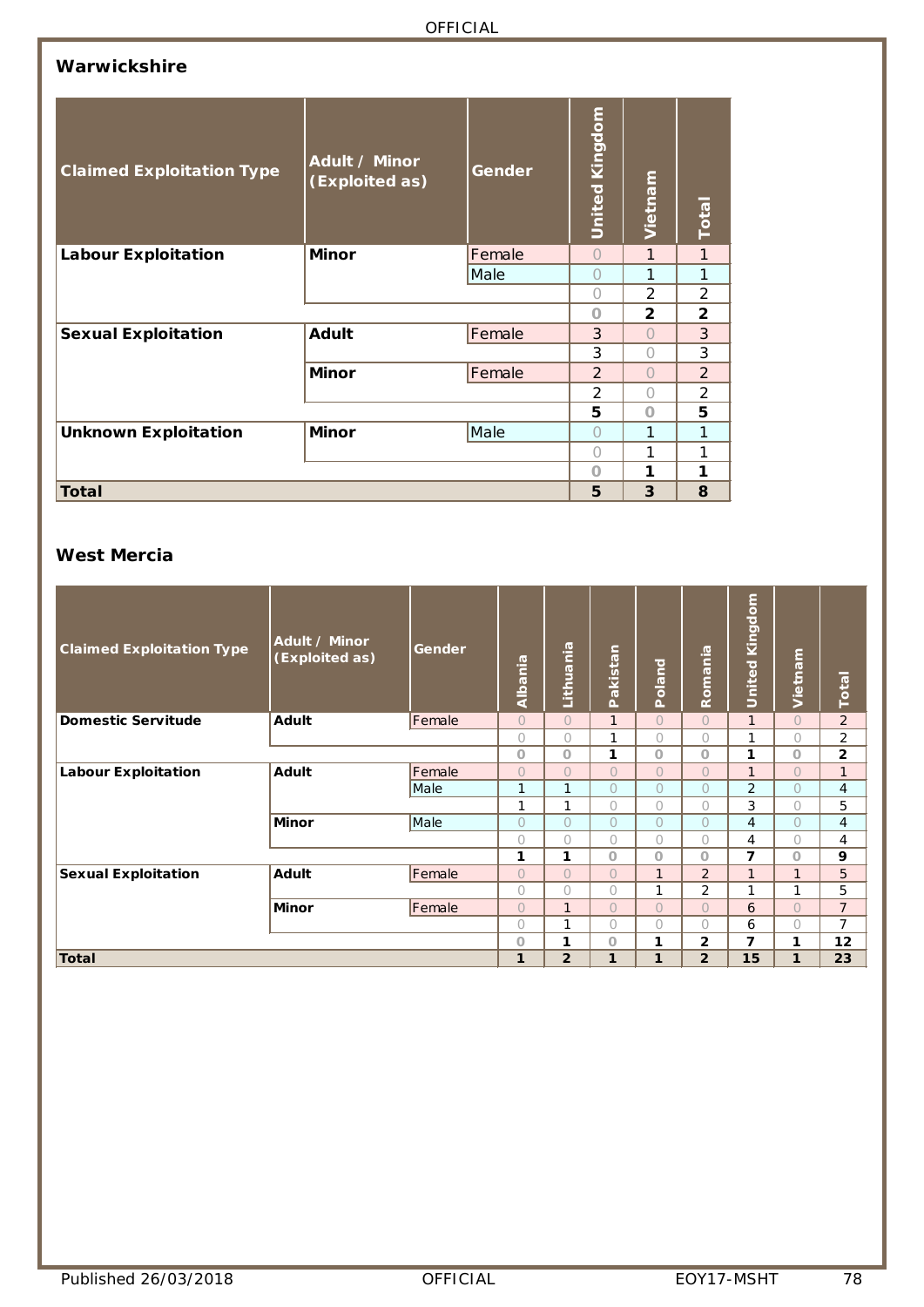# **West Midlands**

| <b>Claimed Exploitation Type</b> | Adult / Minor<br>(Exploited as) | Gender | Ξ.<br>nistal<br>Afghai | Albania           | Republic<br>Czech       | Eritrea              | Ethiopia                           | Hungary                     | Latvia                  | <b>Mauritius</b>        | akistan<br>Δ.            | <b>Poland</b>           | Romania        | Slovakia                | dom<br>King<br>United | Vietnam        | Total                |
|----------------------------------|---------------------------------|--------|------------------------|-------------------|-------------------------|----------------------|------------------------------------|-----------------------------|-------------------------|-------------------------|--------------------------|-------------------------|----------------|-------------------------|-----------------------|----------------|----------------------|
| Domestic Servitude               | <b>Adult</b>                    | Female | $\overline{O}$         | $\Omega$          | $\bigcap$               | $\mathbf{1}$         | $\bigcap$                          | $\bigcap$                   | $\bigcap$               | $\bigcap$               | $\mathbf{1}$             | $\bigcap$               | $\mathbf{1}$   | $\overline{O}$          |                       | $\bigcap$      | $\overline{4}$       |
|                                  |                                 |        | $\bigcirc$             | $\bigcap$         | $\bigcirc$              | $\mathbf{1}$         | $\bigcap$                          | $\bigcirc$                  | $\bigcirc$              | 0                       | 1                        | 0                       | 1              | $\bigcirc$              | 1                     | $\bigcirc$     | 4                    |
|                                  |                                 |        | $\circ$                | $\circ$           | $\circ$                 | 1                    | $\circ$                            | $\circ$                     | $\circ$                 | $\circ$                 | 1                        | $\circ$                 | 1              | $\circ$                 | 1                     | $\circ$        | 4                    |
| Labour Exploitation              | <b>Adult</b>                    | Female | $\circ$                | $\bigcap$         | $\bigcap$               | $\bigcap$            | $\bigcap$                          | $\bigcap$                   |                         | $\bigcap$               | $\bigcap$                | $\mathbf{1}$            | 3              | $\bigcap$               | $\bigcap$             | $\overline{O}$ | 5                    |
|                                  |                                 | Male   | $\mathbf{1}$           | 6                 | $\bigcirc$              | $\circ$              | $\circ$                            | $\circ$                     |                         |                         | $\overline{O}$           | 15                      | 11             | 3                       | $\mathbf{I}$          | $\overline{2}$ | 41                   |
|                                  |                                 |        | 1                      | 6                 | $\bigcirc$              | $\bigcirc$           | $\bigcap$                          | $\bigcap$                   | $\overline{a}$          |                         | $\bigcap$                | 16                      | 14             | 3                       |                       | $\overline{2}$ | 46                   |
|                                  | <b>Minor</b>                    | Female | $\circ$                | $\bigcap$         | $\bigcirc$              | $\bigcap$            | $\bigcap$                          | $\bigcap$                   | $\bigcap$               | $\bigcap$               | $\bigcap$                | $\bigcap$               | $\bigcap$      | $\overline{O}$          | $\circ$               |                |                      |
|                                  |                                 | Male   | $\bigcirc$             | $\bigcap$         | $\bigcirc$              | $\bigcap$            | $\bigcap$                          | $\bigcap$                   | $\bigcap$               | $\bigcap$               | $\bigcap$                | $\bigcap$               | $\bigcap$      | $\circ$                 | $\overline{2}$        | $\overline{7}$ | 9                    |
|                                  |                                 |        | $\bigcirc$             | $\bigcap$         | $\bigcirc$              | $\bigcirc$           | $\bigcap$                          | $\bigcap$                   | $\bigcap$               | $\bigcirc$              | $\bigcap$                | $\bigcap$               | $\bigcap$      | $\bigcap$               | 2                     | 8              | 10                   |
|                                  |                                 |        | $\mathbf{1}$           | 6                 | $\circ$<br>$\mathbf{1}$ | $\circ$              | $\circ$<br>$\mathbf{\overline{1}}$ | $\circ$                     | $\overline{2}$          | 1                       | $\Omega$<br>$\mathbf{1}$ | 16                      | 14             | 3                       | 3                     | 10             | 56                   |
| <b>Sexual Exploitation</b>       | <b>Adult</b>                    | Female | $\circ$                | $\overline{4}$    | $\mathbf{1}$            | $\bigcap$            | $\mathbf{1}$                       | $\overline{2}$              | $\bigcap$               | $\bigcap$               | 1                        | $\bigcap$               | 3              | $\bigcap$               | $\circ$               | $\circ$        | 12                   |
|                                  |                                 |        | $\bigcirc$             | 4<br>$\mathbf{I}$ | $\bigcap$               | $\circ$<br>$\bigcap$ | $\bigcap$                          | $\overline{2}$<br>$\bigcap$ | $\bigcirc$<br>$\bigcap$ | $\bigcirc$<br>$\bigcap$ | $\Omega$                 | $\bigcirc$<br>$\bigcap$ | 3<br>$\bigcap$ | $\bigcirc$<br>$\bigcap$ | $\bigcirc$            | $\bigcirc$     | 12<br>$\overline{7}$ |
|                                  | <b>Minor</b>                    | Female | $\bigcirc$<br>$\circ$  | 1                 | $\circ$                 | $\circ$              | $\bigcirc$                         | $\bigcirc$                  | $\bigcirc$              | $\bigcirc$              | $\bigcap$                | $\bigcirc$              | $\bigcap$      | $\bigcirc$              | 5<br>5                |                | $\overline{7}$       |
|                                  |                                 |        | $\circ$                | 5                 | -1                      | $\circ$              | 1                                  | $\overline{2}$              | $\circ$                 | $\circ$                 | 1                        | $\circ$                 | 3              | $\circ$                 | 5                     | 1              | 19                   |
| Unknown Exploitation             | <b>Adult</b>                    | Male   | $\circlearrowright$    | $\bigcirc$        | $\circ$                 | $\circ$              | $\bigcirc$                         | $\bigcap$                   | $\circ$                 | $\bigcap$               | $\bigcap$                | $\bigcap$               | $\bigcap$      | $\mathbf 1$             | $\circ$               | $\circ$        | $\mathbf{A}$         |
|                                  |                                 |        | $\bigcirc$             | $\bigcirc$        | $\bigcirc$              | $\bigcirc$           | $\bigcap$                          | $\bigcirc$                  | $\bigcirc$              | $\bigcirc$              | $\bigcap$                | $\bigcap$               | $\bigcap$      | 1                       | $\bigcirc$            | $\bigcirc$     |                      |
|                                  | <b>Minor</b>                    | Female | $\circ$                | $\overline{1}$    | $\mathbf{1}$            | $\bigcirc$           | $\overline{O}$                     | $\bigcap$                   | $\bigcap$               | $\overline{O}$          | $\bigcap$                | $\mathbf{1}$            | $\mathbf{1}$   | $\overline{O}$          | $\overline{O}$        | $\circ$        | $\overline{4}$       |
|                                  |                                 | Male   | $\circ$                | $\bigcap$         | $\bigcirc$              | $\circ$              | $\circ$                            | $\bigcap$                   | $\circ$                 | $\circ$                 | $\circ$                  | 1                       | $\bigcap$      | $\circ$                 | $\circ$               | $\circ$        | $\mathbf{1}$         |
|                                  |                                 |        | $\bigcirc$             | $\mathbf{1}$      | $\mathbf{1}$            | $\bigcirc$           | $\bigcirc$                         | $\bigcirc$                  | $\bigcirc$              | $\bigcirc$              | $\bigcirc$               | $\overline{2}$          | $\mathbf{1}$   | $\bigcirc$              | $\bigcirc$            | $\bigcirc$     | 5                    |
|                                  |                                 |        | $\circ$                | 1                 | 1                       | $\circ$              | $\circ$                            | $\circ$                     | $\circ$                 | $\circ$                 | $\circ$                  | $\overline{2}$          | 1              | 1                       | $\Omega$              | $\Omega$       | 6                    |
| Total                            |                                 |        | 1                      | 12                | $\overline{2}$          | 1                    | 1                                  | $\overline{2}$              | $\overline{2}$          | 1                       | $\overline{2}$           | 18                      | 19             | 4                       | 9                     | 11             | 85                   |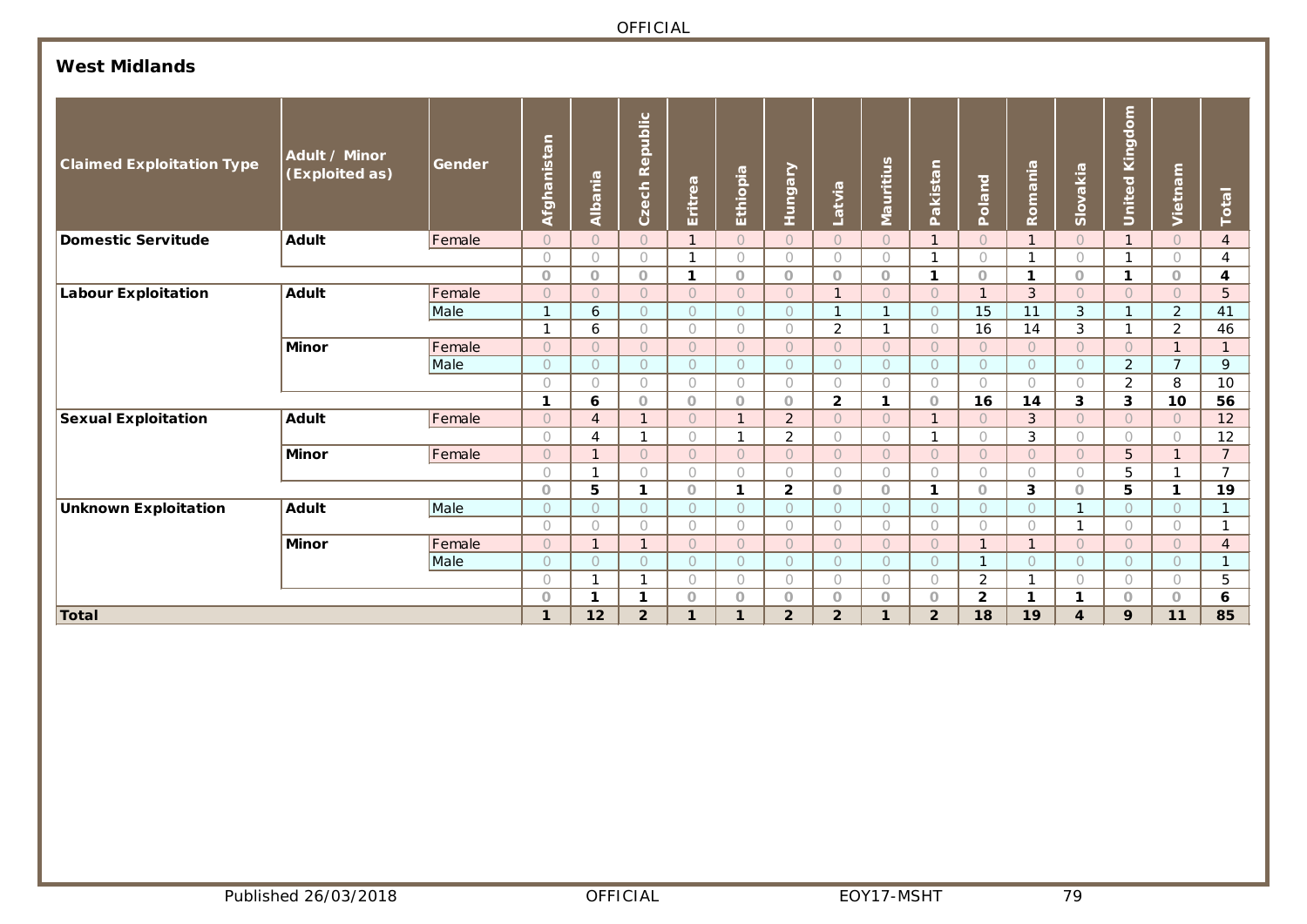# **West Yorkshire**

| <b>Claimed Exploitation Type</b> | Adult / Minor<br>(Exploited as) | Gender | Albania        | Republic<br>Czech     | Hungary        | <b>Iraq</b>  | Netherlands  | Nigeria        | Pakistan       | Poland         | Romania        | Slovakia       | <b>S</b><br><b>United Kingd</b> | Vietnam        | Total          |
|----------------------------------|---------------------------------|--------|----------------|-----------------------|----------------|--------------|--------------|----------------|----------------|----------------|----------------|----------------|---------------------------------|----------------|----------------|
| <b>Domestic Servitude</b>        | <b>Adult</b>                    | Female | $\bigcirc$     | $\circ$               | $\overline{2}$ | $\circ$      | $\circ$      | $\overline{O}$ | $\overline{2}$ | $\overline{O}$ | $\overline{O}$ | $\overline{O}$ | $\circ$                         | $\circ$        | $\overline{4}$ |
|                                  |                                 | Male   | $\circ$        | $\circ$               | $\bigcap$      | $\bigcap$    | $\bigcirc$   | $\bigcap$      | $\overline{2}$ | $\bigcap$      | $\circ$        | 0              | $\circ$                         | $\circ$        | $\overline{2}$ |
|                                  |                                 |        | $\bigcirc$     | $\bigcirc$            | $\overline{2}$ | $\bigcirc$   | $\bigcirc$   | $\bigcap$      | $\overline{4}$ | $\bigcirc$     | $\bigcirc$     | $\bigcirc$     | $\bigcirc$                      | $\bigcirc$     | 6              |
|                                  |                                 |        | $\circ$        | $\circ$               | $\overline{2}$ | $\circ$      | $\circ$      | $\overline{O}$ | 4              | $\circ$        | $\circ$        | $\circ$        | $\circ$                         | $\circ$        | 6              |
| <b>Labour Exploitation</b>       | <b>Adult</b>                    | Female | $\circ$        | $\overline{O}$        | 1              | $\bigcirc$   | $\bigcirc$   | $\overline{O}$ | $\circ$        | $\mathbf{1}$   | $\circ$        | $\overline{O}$ | $\circ$                         | $\circ$        | $\overline{2}$ |
|                                  |                                 | Male   | $\mathbf{1}$   | $\circ$               | 3              | $\bigcap$    | $\bigcirc$   | $\bigcap$      | $\overline{O}$ | 6              | $\circ$        | 1              | $\mathfrak{S}$                  | 15             | 29             |
|                                  |                                 |        | 1              | $\bigcirc$            | $\overline{4}$ | $\bigcap$    | $\bigcirc$   | $\bigcap$      | $\bigcirc$     | $\overline{7}$ | $\bigcirc$     |                | 3                               | 15             | 31             |
|                                  | <b>Minor</b>                    | Male   | $\circ$        | $\circ$               | $\circ$        | $\bigcirc$   | $\bigcirc$   | $\bigcap$      | $\circ$        | $\circ$        | $\circ$        | $\bigcap$      | $\circ$                         | $\overline{2}$ | $\overline{2}$ |
|                                  |                                 |        | $\bigcirc$     | $\bigcap$             | $\bigcirc$     | $\bigcap$    | $\bigcirc$   | $\bigcap$      | $\bigcirc$     | $\bigcirc$     | $\bigcirc$     | 0              | $\bigcirc$                      | 2              | $\overline{a}$ |
|                                  |                                 |        | $\mathbf{1}$   | $\bigcirc$            | 4              | $\circ$      | $\circ$      | $\circ$        | $\bigcirc$     | 7              | $\circ$        | $\mathbf{1}$   | 3                               | 17             | 33             |
| <b>Sexual Exploitation</b>       | <b>Adult</b>                    | Female | $\overline{1}$ | $\circ$               | $\overline{2}$ | $\bigcap$    | $\bigcirc$   |                | $\mathbf{1}$   | $\circ$        | $\circ$        | $\overline{O}$ | $\circ$                         | $\mathbf{1}$   | 6              |
|                                  |                                 |        | $\mathbf{1}$   | $\bigcap$             | $\overline{2}$ | $\bigcap$    | $\bigcirc$   |                | $\mathbf{1}$   | $\bigcap$      | $\bigcap$      | $\bigcap$      | $\bigcirc$                      | $\mathbf{1}$   | 6              |
|                                  | <b>Minor</b>                    | Female | $\bigcirc$     | $\mathbf{1}$          | 3              | $\bigcap$    | $\mathbf{1}$ | $\bigcap$      | $\circ$        | $\circ$        | $\mathbf{1}$   | $\overline{2}$ | 25                              | $\circ$        | 33             |
|                                  |                                 |        | $\bigcap$      | 1                     | 3              | $\bigcap$    | 1            | $\bigcap$      | $\bigcirc$     | $\bigcirc$     |                | $\overline{2}$ | 25                              | $\bigcirc$     | 33             |
|                                  |                                 |        | $\mathbf 1$    | 1                     | 5              | $\circ$      | 1            | 1              | 1              | $\circ$        | 1              | $\overline{2}$ | 25                              | 1              | 39             |
| <b>Unknown Exploitation</b>      | <b>Adult</b>                    | Female | $\bigcirc$     | $\bigcirc$            | $\overline{O}$ | $\mathbf{1}$ | $\circ$      | $\bigcap$      | $\overline{O}$ | $\circ$        | $\circ$        | $\overline{O}$ | $\circ$                         | $\circ$        | $\mathbf{1}$   |
|                                  |                                 |        | $\bigcirc$     | $\bigcirc$            | $\bigcap$      | 1            | $\bigcirc$   | $\bigcap$      | $\bigcirc$     | $\bigcap$      | $\bigcirc$     | $\bigcap$      | $\bigcirc$                      | $\bigcap$      | 1              |
|                                  | <b>Minor</b>                    | Female | $\circ$        | $\circ$               | $\overline{O}$ | $\bigcap$    | $\bigcirc$   | $\bigcap$      | $\circ$        | $\circ$        | $\circ$        | $\overline{O}$ | $\mathbf{1}$                    | $\overline{O}$ | $\mathbf{1}$   |
|                                  |                                 |        | $\circ$        | $\bigcirc$<br>$\circ$ | 0              | $\bigcap$    | $\bigcirc$   | $\bigcap$      | $\circ$        | $\bigcirc$     | $\bigcirc$     | 0              | $\mathbf{1}$                    | 0              | 1              |
|                                  |                                 |        |                |                       | $\overline{O}$ | 1            | $\circ$      | $\circ$        | $\circ$        | $\circ$        | $\circ$        | $\circ$        | 1                               | $\circ$        | $\overline{2}$ |
| <b>Total</b>                     |                                 |        | $\overline{2}$ | 1                     | 11             | 1            | 1            | 1              | 5              | $\overline{7}$ | $\mathbf 1$    | 3              | 29                              | 18             | 80             |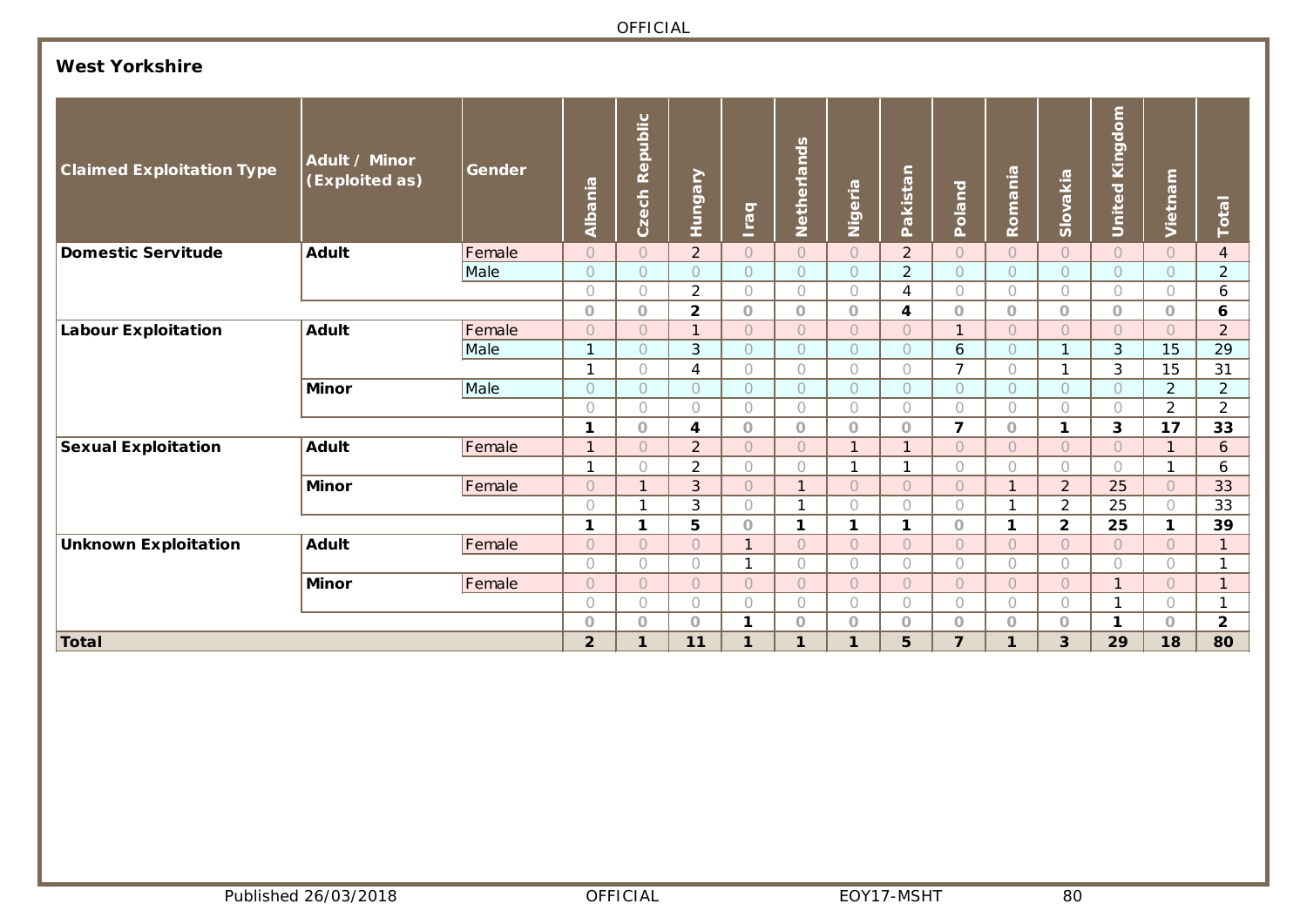### **Wiltshire**

| <b>Claimed Exploitation Type</b> | Adult / Minor<br>(Exploited as) | Gender | Lithuania        | Romania          | Vietnam          | Total |
|----------------------------------|---------------------------------|--------|------------------|------------------|------------------|-------|
| <b>Labour Exploitation</b>       | <b>Adult</b>                    | Female | $\bigcap$        | $\mathbf{1}$     | $\bigcap$        | 1     |
|                                  |                                 | Male   | 1                | 8                | $\left( \right)$ | 9     |
|                                  |                                 |        | 1                | 9                | $\left( \right)$ | 10    |
|                                  | <b>Minor</b>                    | Male   | $\left( \right)$ | $^{(+)}$         | 3                | 3     |
|                                  |                                 |        | Ω                | 0                | 3                | 3     |
|                                  |                                 |        | 1                | 9                | 3                | 13    |
| <b>Sexual Exploitation</b>       | <b>Adult</b>                    | Female | $\bigcap$        | $\cap$           | 1                | 1     |
|                                  |                                 |        | $\left( \right)$ | $\left( \right)$ | 1                |       |
|                                  |                                 |        | $\Omega$         | $\cap$           | 1                | 1     |
| <b>Total</b>                     |                                 |        | 1                | 9                | 4                | 14    |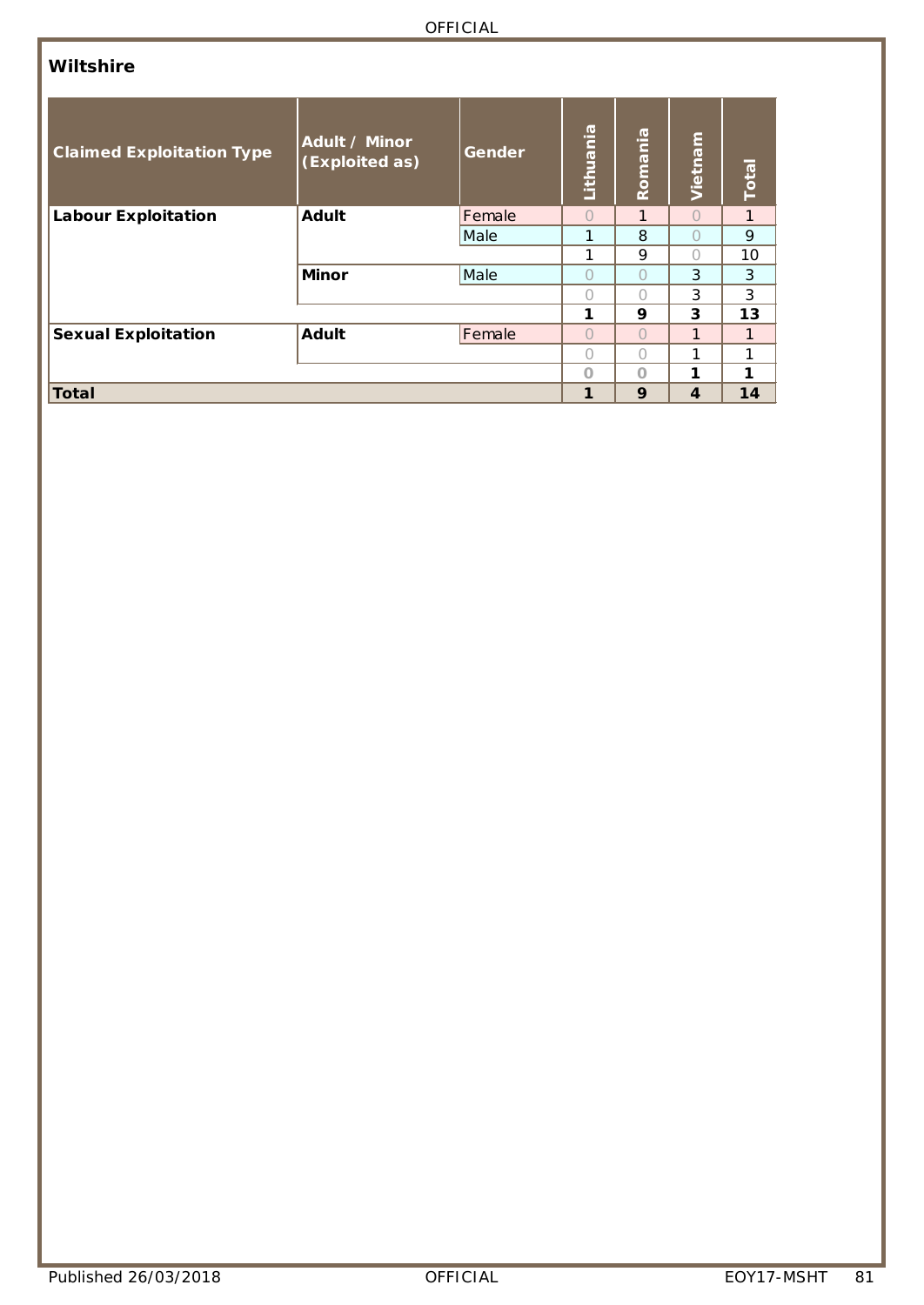# **Annex F – Police Force Areas for Crime Recording Purposes**

### **A - G**

|                                 | Police Force Sent NRM referral for Crime Recording |                               |                                       |                                |                       |                                                       |                     |                         |                            |                                  |                  |                        |                       |                 |                                 |                           |                     |
|---------------------------------|----------------------------------------------------|-------------------------------|---------------------------------------|--------------------------------|-----------------------|-------------------------------------------------------|---------------------|-------------------------|----------------------------|----------------------------------|------------------|------------------------|-----------------------|-----------------|---------------------------------|---------------------------|---------------------|
| <b>First Responder Agency</b>   | Somerset Constabulary<br>ಳ<br>Avon                 | Police<br><b>Bedfordshire</b> | Police<br>Transport<br><b>British</b> | Constabulary<br>Cambridgeshire | Cheshire Constabulary | Police<br>London<br>$\overline{\mathfrak{b}}$<br>City | Police<br>Cleveland | Constabulary<br>Cumbria | Constabulary<br>Derbyshire | Police<br>Cornwall<br>ಷ<br>Devon | Police<br>Dorset | Constabulary<br>Durham | Police<br>Dyfed-Powys | Police<br>Essex | Constabulary<br>Gloucestershire | Greater Manchester Police | <b>Gwent Police</b> |
| Avon & Somerset Constabulary    | 27                                                 | $\bigcirc$                    | $\bigcirc$                            | 0                              | $\circ$               | $\bigcirc$                                            | $\bigcirc$          | $\bigcirc$              | $\bigcirc$                 | $\bigcirc$                       | $\bigcirc$       | $\bigcirc$             | $\bigcirc$            | $\bigcirc$      | $\bigcirc$                      | $\bigcirc$                | $\bigcirc$          |
| Barnardos                       | $\bigcirc$                                         | $\bigcirc$                    | $\bigcirc$                            | $\bigcirc$                     | $\bigcirc$            | $\bigcirc$                                            | $\bigcirc$          | $\bigcirc$              | $\bigcirc$                 | $\mathbf{1}$                     | $\bigcirc$       | $\bigcirc$             | $\bigcirc$            | $\bigcirc$      | $\bigcirc$                      | 14                        | $\overline{2}$      |
| <b>BAWSO</b>                    | $\bigcirc$                                         | $\bigcirc$                    | $\bigcirc$                            | $\bigcirc$                     | $\bigcirc$            | $\bigcirc$                                            | $\bigcirc$          | $\bigcirc$              | $\overline{O}$             | $\bigcirc$                       | $\bigcirc$       | $\bigcirc$             | $\overline{O}$        | $\bigcirc$      | $\bigcirc$                      | $\bigcirc$                | $\mathbf{1}$        |
| Bedfordshire Police             | $\bigcirc$                                         | 5                             | $\bigcirc$                            | $\bigcirc$                     | $\bigcirc$            | $\bigcirc$                                            | $\bigcirc$          | $\bigcirc$              | $\bigcirc$                 | $\circ$                          | $\bigcirc$       | $\bigcirc$             | $\bigcirc$            | $\bigcirc$      | $\bigcirc$                      | $\bigcirc$                | $\bigcirc$          |
| <b>British Transport Police</b> | $\bigcirc$                                         | $\bigcirc$                    | 10                                    | $\bigcap$                      | $\bigcirc$            | $\bigcap$                                             | $\bigcirc$          | $\bigcirc$              | $\overline{O}$             | $\bigcirc$                       | $\bigcirc$       | $\bigcap$              | $\bigcirc$            | $\bigcap$       | $\bigcirc$                      | $\bigcap$                 | $\bigcirc$          |
| Cambridgeshire Constabulary     | $\bigcirc$                                         | $\bigcirc$                    | $\bigcirc$                            | 25                             | $\bigcirc$            | $\bigcirc$                                            | $\bigcirc$          | $\bigcirc$              | $\overline{O}$             | $\bigcirc$                       | $\bigcirc$       | $\bigcirc$             | $\bigcirc$            | $\bigcirc$      | $\bigcirc$                      | $\bigcirc$                | $\bigcirc$          |
| Cheshire Constabulary           | $\bigcirc$                                         | $\bigcirc$                    | $\bigcirc$                            | $\bigcap$                      | 9                     | $\bigcap$                                             | $\bigcirc$          | $\bigcirc$              | $\overline{O}$             | $\bigcirc$                       | $\bigcirc$       | $\bigcap$              | $\overline{O}$        | $\bigcap$       | $\bigcirc$                      | $\bigcirc$                | $\overline{O}$      |
| City of London Police           | $\bigcirc$                                         | $\bigcirc$                    | $\bigcirc$                            | $\bigcirc$                     | $\bigcirc$            | 6                                                     | $\bigcirc$          | $\bigcirc$              | $\bigcirc$                 | $\bigcirc$                       | $\bigcirc$       | $\bigcirc$             | $\bigcirc$            | $\bigcirc$      | $\bigcirc$                      | $\bigcirc$                | $\bigcirc$          |
| Cleveland Police                | $\bigcirc$                                         | $\bigcirc$                    | $\bigcirc$                            | $\bigcirc$                     | $\bigcirc$            | $\bigcirc$                                            | 21                  | $\bigcirc$              | $\bigcirc$                 | $\bigcirc$                       | $\bigcirc$       | $\bigcirc$             | $\bigcirc$            | $\bigcirc$      | $\bigcirc$                      | $\bigcirc$                | $\bigcirc$          |
| Cumbria Constabulary            | $\bigcirc$                                         | $\bigcirc$                    | $\bigcirc$                            | $\bigcirc$                     | $\bigcirc$            | $\bigcirc$                                            | $\bigcirc$          | 14                      | $\bigcirc$                 | $\bigcirc$                       | $\bigcirc$       | $\bigcirc$             | $\bigcirc$            | $\bigcirc$      | $\bigcirc$                      | $\bigcirc$                | $\bigcirc$          |
| Derbyshire Constabulary         | $\bigcirc$                                         | $\bigcirc$                    | $\bigcirc$                            | $\bigcap$                      | $\bigcirc$            | $\bigcap$                                             | $\bigcirc$          | $\bigcirc$              | 37                         | $\bigcirc$                       | $\bigcirc$       | $\bigcap$              | $\bigcirc$            | $\bigcirc$      | $\bigcirc$                      | $\bigcirc$                | $\bigcirc$          |
| Devon & Cornwall Police         | $\bigcirc$                                         | $\bigcirc$                    | $\bigcirc$                            | $\bigcirc$                     | $\bigcirc$            | $\bigcirc$                                            | $\bigcirc$          | $\bigcirc$              | $\bigcirc$                 | 21                               | $\bigcirc$       | $\bigcirc$             | $\bigcirc$            | $\bigcirc$      | $\bigcirc$                      | $\mathbf{1}$              | $\bigcirc$          |
| Dorset Police                   | $\bigcirc$                                         | $\bigcap$                     | $\bigcirc$                            | $\bigcap$                      | $\bigcirc$            | $\bigcap$                                             | $\bigcirc$          | $\bigcap$               | $\bigcirc$                 | $\bigcirc$                       | $\overline{7}$   | $\bigcap$              | $\bigcirc$            | $\bigcap$       | $\bigcirc$                      | $\bigcap$                 | $\bigcirc$          |
| Durham Constabulary             | $\overline{O}$                                     | $\bigcirc$                    | $\bigcirc$                            | $\bigcirc$                     | $\bigcirc$            | $\bigcirc$                                            | $\bigcirc$          | $\bigcirc$              | $\bigcirc$                 | $\bigcirc$                       | $\bigcirc$       | 14                     | $\bigcirc$            | $\bigcirc$      | $\bigcirc$                      | $\bigcirc$                | $\bigcirc$          |
| Dyfed-Powys Police              | $\overline{O}$                                     | $\bigcirc$                    | $\bigcirc$                            | $\bigcap$                      | $\bigcirc$            | $\bigcap$                                             | $\overline{O}$      | $\bigcirc$              | $\overline{O}$             | $\bigcirc$                       | $\bigcirc$       | $\bigcirc$             | $\mathbf{1}$          | $\bigcirc$      | $\bigcirc$                      | $\bigcirc$                | $\bigcirc$          |
| Essex Police                    | $\overline{O}$                                     | $\bigcirc$                    | $\bigcirc$                            | $\bigcirc$                     | $\bigcirc$            | $\bigcirc$                                            | $\overline{O}$      | $\bigcirc$              | $\bigcirc$                 | $\bigcirc$                       | $\bigcirc$       | $\bigcirc$             | $\bigcirc$            | 71              | $\bigcirc$                      | $\bigcirc$                | $\bigcirc$          |
| <b>GLAA</b>                     | $\overline{O}$                                     | $\bigcap$                     | $\bigcirc$                            | 3                              | $\bigcirc$            | $\bigcap$                                             | $\overline{O}$      | $\bigcirc$              | $\overline{O}$             | $\bigcirc$                       | $\bigcirc$       | $\bigcap$              | $\overline{O}$        | $\bigcirc$      | $\overline{O}$                  | $\overline{2}$            | $\overline{2}$      |
| Gloucestershire Constabulary    | $\bigcirc$                                         | $\bigcirc$                    | $\bigcirc$                            | $\bigcirc$                     | $\bigcirc$            | $\bigcirc$                                            | $\overline{O}$      | $\bigcirc$              | $\bigcirc$                 | $\bigcirc$                       | $\bigcirc$       | $\bigcirc$             | $\bigcirc$            | $\bigcirc$      | 16                              | $\bigcirc$                | $\bigcirc$          |
| Greater Manchester Police       | $\bigcirc$                                         | $\bigcap$                     | $\bigcirc$                            | $\bigcap$                      | $\bigcirc$            | $\bigcap$                                             | $\overline{O}$      | $\bigcap$               | $\overline{O}$             | $\bigcirc$                       | $\bigcirc$       | $\bigcap$              | $\bigcirc$            | $\bigcirc$      | $\bigcirc$                      | 57                        | $\bigcirc$          |
| Gwent Police                    | $\bigcirc$                                         | $\bigcirc$                    | $\bigcirc$                            | $\bigcirc$                     | $\bigcirc$            | $\bigcirc$                                            | $\bigcirc$          | $\bigcirc$              | $\bigcirc$                 | $\bigcirc$                       | $\bigcirc$       | $\bigcirc$             | $\bigcirc$            | $\bigcirc$      | $\bigcirc$                      | $\bigcirc$                | 3                   |
| <b>HOIE</b>                     | $\overline{4}$                                     | 26                            | $\bigcirc$                            | 1                              | $\bigcirc$            | $\bigcap$                                             | $\mathbf{1}$        | 1                       | $\mathbf{1}$               | $\bigcirc$                       | $\overline{7}$   | 1                      | $\mathbf{1}$          | $\mathbf{1}$    | $\mathbf{1}$                    | 3                         | $\overline{O}$      |
| Local Authority                 | 21                                                 | 3                             | 3                                     | 5                              | $\overline{4}$        | $\bigcap$                                             | $\mathbf{1}$        | $\bigcap$               | 9                          | 4                                | 9                | $\overline{2}$         | $\overline{O}$        | 14              | $\overline{4}$                  | 12                        | 5                   |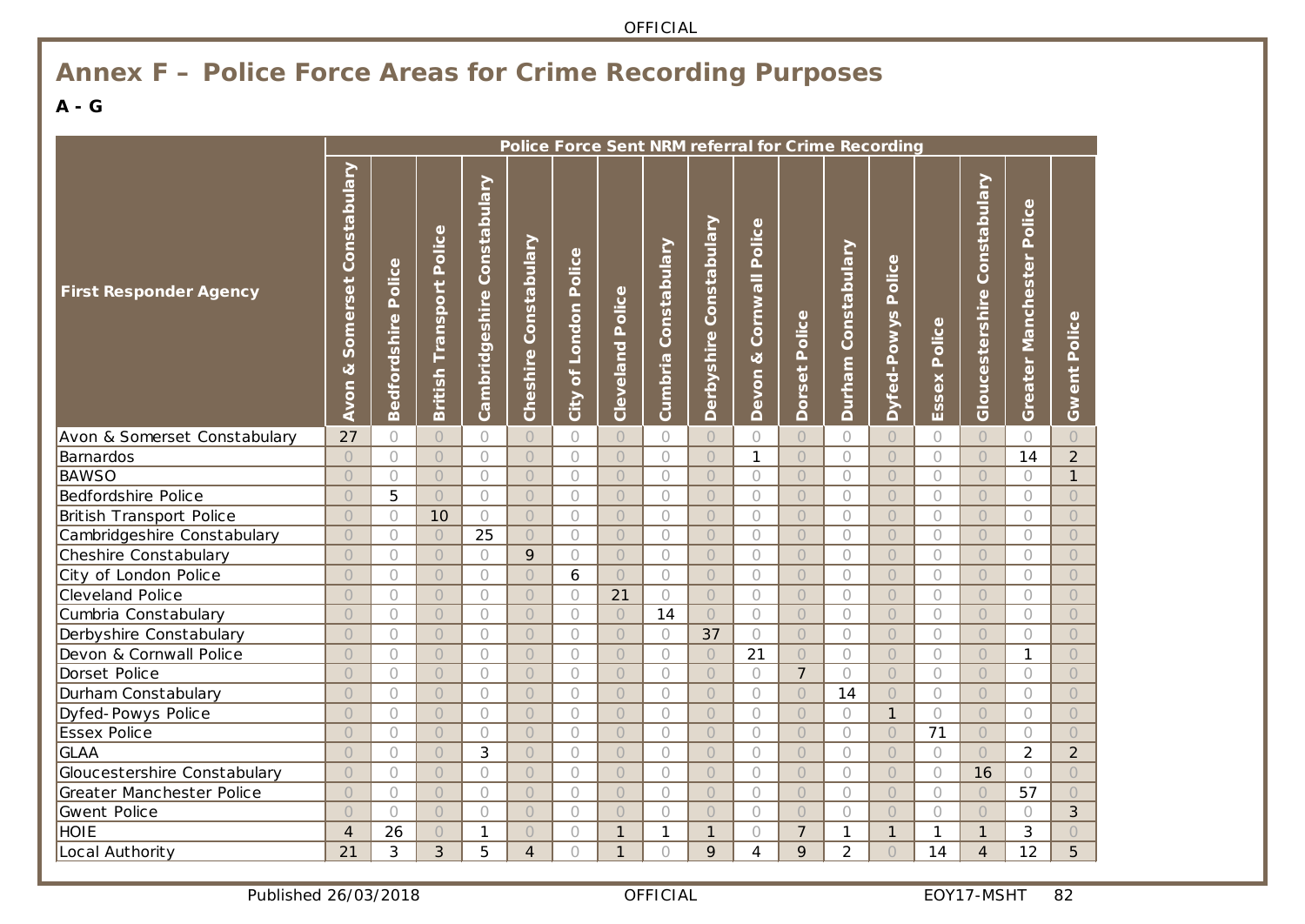# **A - G (continued)**

|                               | Police Force Sent NRM referral for Crime Recording                             |                                    |                                     |                                                                                                                               |                          |                                                           |                     |                            |                                                                             |                                  |                                             |                           |                                                |                      |                                 |                                                           |                                          |
|-------------------------------|--------------------------------------------------------------------------------|------------------------------------|-------------------------------------|-------------------------------------------------------------------------------------------------------------------------------|--------------------------|-----------------------------------------------------------|---------------------|----------------------------|-----------------------------------------------------------------------------|----------------------------------|---------------------------------------------|---------------------------|------------------------------------------------|----------------------|---------------------------------|-----------------------------------------------------------|------------------------------------------|
| <b>First Responder Agency</b> | ≧<br>Constabula<br>$\ddot{\rm e}$<br>$\tilde{\mathbf{S}}$<br>Some<br>ಷ<br>Avon | olice<br>Ä.<br><b>Bedfordshire</b> | olice<br>Δ.<br>Transport<br>British | <u>ح</u><br><b>I</b><br>Pular<br>nstal<br>$\circ$<br>Õ<br>hire<br>$\overline{v}$<br>$\omega$<br>$\sigma$<br>brid<br>Ξ<br>င္ပြ | Constabulary<br>Cheshire | Φ<br>olice<br>Ä.<br>London<br>$\overline{\sigma}$<br>City | Police<br>Cleveland | ≧<br>Constabula<br>Cumbria | <b><u>Arejnq</u></b><br>nsta<br>ō<br>O<br>hire<br>S<br>rby<br>$\omega$<br>≏ | Police<br>Cornwall<br>୪<br>Devon | olice<br>$\Delta$<br>$\ddot{\rm e}$<br>Dors | ≧<br>Constabula<br>Durham | Φ<br>olic<br>Ä.<br>owys<br>$rac{a}{b}$<br>Dyfe | olice<br>Δ.<br>Essex | Constabulary<br>Gloucestershire | Φ<br>Police<br>$\blacksquare$<br>ste<br>Manche<br>Greater | $\Phi$<br>olic<br>Δ.<br>Ë<br>$\Phi$<br>Š |
| Medaille Trust                | $\bigcirc$                                                                     | 1                                  | $\bigcirc$                          | $\bigcap$                                                                                                                     | $\overline{O}$           | $\bigcirc$                                                | $\bigcirc$          | $\bigcirc$                 | $\bigcap$                                                                   | 0                                | $\bigcap$                                   | $\bigcap$                 | $\bigcap$                                      | O                    | $\circ$                         | 1                                                         | $\bigcirc$                               |
| Migrant Help                  | $\bigcirc$                                                                     | $\bigcirc$                         | $\bigcirc$                          | $\bigcirc$                                                                                                                    | $\overline{O}$           | $\bigcirc$                                                | $\bigcirc$          | 1                          | $\bigcap$                                                                   | 0                                | $\bigcirc$                                  | 0                         | $\bigcirc$                                     |                      | $\bigcirc$                      | 4                                                         | $\bigcirc$                               |
| <b>NCA</b>                    | 5                                                                              | $\overline{2}$                     | $\bigcap$                           | $\bigcap$                                                                                                                     | $\bigcap$                | $\bigcirc$                                                | $\bigcirc$          | $\bigcap$                  | $\bigcap$                                                                   | 0                                | $\bigcap$                                   | $\bigcap$                 | $\bigcap$                                      | 0                    | $\bigcirc$                      | 0                                                         | $\bigcap$                                |
| New Pathways                  | $\bigcirc$                                                                     | $\bigcirc$                         | $\bigcirc$                          | $\bigcap$                                                                                                                     | $\overline{O}$           | $\bigcirc$                                                | 1                   | $\bigcirc$                 | $\bigcap$                                                                   | 0                                | $\bigcap$                                   | 0                         | $\bigcap$                                      | 0                    | $\mathbf{1}$                    | $\bigcap$                                                 | $\mathbf{1}$                             |
| Nottinghamshire Police        | $\bigcirc$                                                                     | $\overline{2}$                     | $\bigcirc$                          | $\bigcirc$                                                                                                                    | $\overline{O}$           | $\bigcirc$                                                | $\bigcirc$          | 0                          | $\bigcirc$                                                                  | 0                                | $\bigcirc$                                  | $\bigcirc$                | $\bigcirc$                                     | n                    | $\bigcirc$                      | $\bigcap$                                                 | $\bigcirc$                               |
| Salvation Army                | $\overline{2}$                                                                 | 30                                 | $\overline{O}$                      | $\bigcirc$                                                                                                                    | $\overline{O}$           | $\bigcirc$                                                | $\overline{2}$      | $\bigcirc$                 | 1                                                                           | 0                                | 14                                          | $\bigcirc$                | $\bigcirc$                                     | 4                    | $\mathbf{1}$                    | 24                                                        | $\bigcirc$                               |
| <b>UKBF</b>                   | $\overline{2}$                                                                 | $\overline{7}$                     | $\bigcirc$                          | $\bigcirc$                                                                                                                    | $\circ$                  | $\bigcirc$                                                | 3                   | $\bigcirc$                 | $\bigcirc$                                                                  | 0                                | $\bigcirc$                                  | $\bigcirc$                | $\bigcirc$                                     | 16                   | $\bigcirc$                      | 14                                                        | $\bigcirc$                               |
| <b>UKVI</b>                   | 22                                                                             | 159                                | $\bigcirc$                          | 12                                                                                                                            | $\overline{2}$           | $\bigcirc$                                                | $\overline{7}$      | 3                          | 5                                                                           | 11                               | 11                                          | 1                         | $\bigcirc$                                     | 24                   | $\mathbf{1}$                    | 56                                                        | $\overline{7}$                           |
| Unseen UK                     | 3                                                                              | $\circ$                            | $\bigcirc$                          | $\bigcap$                                                                                                                     | $\circ$                  | $\bigcirc$                                                | $\bigcirc$          | $\bigcirc$                 | $\bigcirc$                                                                  | 0                                | $\bigcirc$                                  | 0                         | $\bigcirc$                                     | 0                    | $\bigcirc$                      | $\bigcap$                                                 | $\bigcirc$                               |
| Warwickshire Police           | $\bigcirc$                                                                     | $\bigcap$                          | $\bigcirc$                          | $\bigcap$                                                                                                                     | $\overline{O}$           | $\bigcirc$                                                | $\mathbf{1}$        | 0                          | $\bigcap$                                                                   | $\bigcirc$                       | $\bigcirc$                                  | 0                         | $\bigcirc$                                     | ∩                    | $\bigcirc$                      | 0                                                         | $\bigcirc$                               |
| <b>Total</b>                  | 86                                                                             | 235                                | 13                                  | 46                                                                                                                            | 15                       | 6                                                         | 37                  | 19                         | 53                                                                          | 37                               | 48                                          | 18                        | $\overline{\mathbf{2}}$                        | 130                  | 24                              | 188                                                       | 21                                       |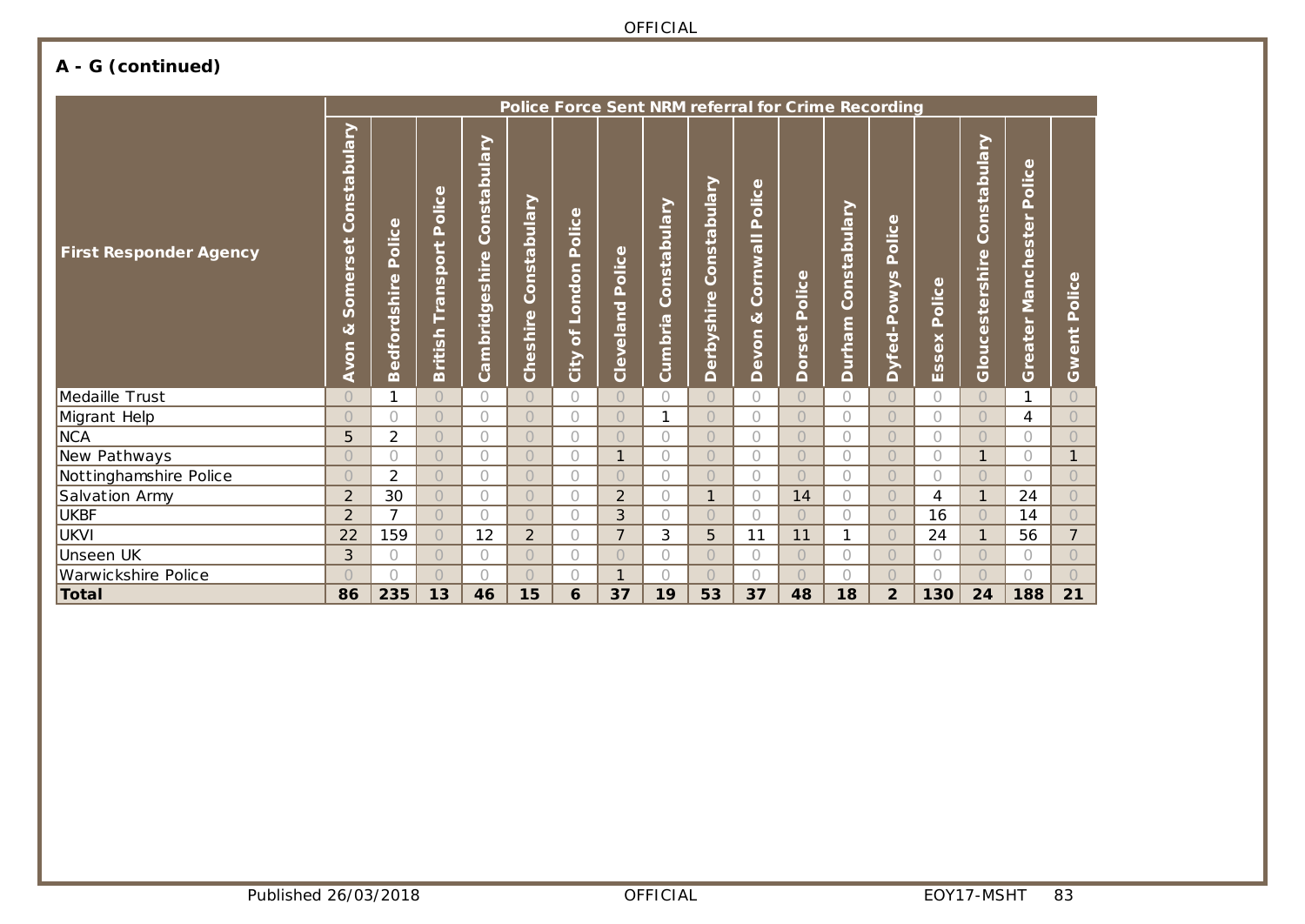### **H - N**

|                               | Police Force Sent NRM referral for Crime Recording |                               |                      |              |                            |                          |                        |                      |                                   |                      |                       |                           |                            |                       |                           |
|-------------------------------|----------------------------------------------------|-------------------------------|----------------------|--------------|----------------------------|--------------------------|------------------------|----------------------|-----------------------------------|----------------------|-----------------------|---------------------------|----------------------------|-----------------------|---------------------------|
| <b>First Responder Agency</b> | Constabulary<br>Hampshire                          | Constabulary<br>Hertfordshire | Police<br>Humberside | Kent Police  | Constabulary<br>Lancashire | Police<br>Leicestershire | Police<br>Lincolnshire | Police<br>Merseyside | Service<br>Police<br>Metropolitan | Norfolk Constabulary | Police<br>North Wales | Police<br>North Yorkshire | Police<br>Northamptonshire | Police<br>Northumbria | Police<br>Nottinghamshire |
| Barnardos                     | 12                                                 | $\bigcirc$                    | $\bigcirc$           | $\bigcirc$   | $\overline{2}$             | $\bigcirc$               | $\bigcirc$             | $\bigcirc$           | 8                                 | $\bigcirc$           | 11                    | $\bigcirc$                | 0                          | $\bigcirc$            | $\bigcirc$                |
| <b>BAWSO</b>                  | $\bigcirc$                                         | $\bigcirc$                    | $\bigcirc$           | $\bigcirc$   | $\bigcirc$                 | $\bigcirc$               | $\bigcirc$             | $\bigcirc$           | $\bigcirc$                        | $\bigcirc$           | 8                     | $\bigcirc$                | $\bigcirc$                 | $\bigcirc$            | $\circ$                   |
| <b>Essex Police</b>           | $\circ$                                            | $\overline{O}$                | $\bigcirc$           | $\bigcirc$   | $\bigcirc$                 | $\overline{O}$           | $\bigcirc$             | $\bigcirc$           | $\overline{2}$                    | $\bigcirc$           | $\bigcirc$            | $\bigcirc$                | $\bigcirc$                 | $\bigcirc$            | $\bigcirc$                |
| <b>GLAA</b>                   | $\circ$                                            | $\overline{O}$                | $\mathbf{1}$         | $\mathbf{1}$ | $\bigcirc$                 | $\mathbf{1}$             | $\mathbf{1}$           | $\overline{2}$       | $\circlearrowright$               | $\bigcirc$           | $\bigcirc$            | $\bigcirc$                | $\bigcirc$                 | $\bigcirc$            | 5                         |
| Hampshire Constabulary        | 31                                                 | $\mathbf{1}$                  | $\bigcirc$           | $\bigcirc$   | $\bigcirc$                 | $\overline{O}$           | $\bigcirc$             | $\bigcirc$           | $\bigcirc$                        | $\bigcirc$           | $\bigcirc$            | $\bigcirc$                | $\mathbf{1}$               | $\bigcirc$            | $\bigcirc$                |
| Hertfordshire Constabulary    | $\bigcirc$                                         | 24                            | $\bigcirc$           | $\bigcirc$   | $\bigcirc$                 | $\overline{O}$           | $\bigcirc$             | $\bigcirc$           | $\bigcirc$                        | $\circ$              | $\bigcirc$            | $\bigcirc$                | $\bigcirc$                 | $\bigcirc$            | $\bigcirc$                |
| <b>HOIE</b>                   | $\mathbf{1}$                                       | $\mathbf{1}$                  | $\bigcirc$           | $\bigcirc$   | $\mathbf{1}$               | $\mathbf{1}$             | 5                      | $\overline{4}$       | 29                                | $\bigcirc$           | $\mathbf{1}$          | $\bigcirc$                | $\bigcirc$                 | $\mathbf{1}$          | 0                         |
| Humberside Police             | $\circ$                                            | $\overline{O}$                | 11                   | $\bigcirc$   | $\bigcap$                  | $\overline{O}$           | $\bigcirc$             | $\circ$              | $\bigcirc$                        | $\circ$              | $\bigcirc$            | $\mathbf{1}$              | $\bigcirc$                 | $\bigcirc$            | $\bigcirc$                |
| Kalayaan                      | $\bigcirc$                                         | $\overline{O}$                | $\bigcirc$           | $\bigcirc$   | $\bigcap$                  | $\bigcirc$               | $\bigcirc$             | $\circ$              | 29                                | $\bigcirc$           | $\bigcirc$            | $\bigcirc$                | $\mathbf{1}$               | $\bigcirc$            | $\bigcirc$                |
| Kent Police                   | $\bigcirc$                                         | $\bigcirc$                    | $\bigcirc$           | 35           | $\bigcirc$                 | $\bigcirc$               | $\bigcirc$             | $\bigcirc$           | $\bigcirc$                        | $\bigcirc$           | $\bigcirc$            | $\bigcirc$                | $\bigcirc$                 | $\bigcirc$            | $\bigcirc$                |
| Local Authority               | 38                                                 | $\overline{2}$                | 8                    | 19           | 12                         | 13                       | $\overline{2}$         | 13                   | 243                               | 5                    | 3                     | 9                         | 13                         | $\overline{4}$        | 15                        |
| Lancashire Constabulary       | $\bigcirc$                                         | $\bigcirc$                    | $\bigcirc$           | $\circ$      | 14                         | $\bigcirc$               | $\bigcirc$             | $\bigcirc$           | $\bigcirc$                        | $\bigcirc$           | $\bigcirc$            | $\bigcirc$                | $\bigcirc$                 | $\bigcirc$            | 0                         |
| Leicestershire Police         | $\bigcirc$                                         | $\bigcirc$                    | $\bigcirc$           | $\bigcirc$   | $\bigcap$                  | 14                       | $\bigcap$              | $\bigcirc$           | $\bigcirc$                        | $\bigcirc$           | $\bigcirc$            | $\bigcirc$                | $\bigcirc$                 | $\bigcirc$            | $\bigcirc$                |
| Lincolnshire Police           | $\bigcirc$                                         | $\bigcirc$                    | $\bigcirc$           | $\bigcirc$   | $\bigcap$                  | $\bigcirc$               | 11                     | $\bigcirc$           | $\bigcirc$                        | $\bigcirc$           | $\bigcirc$            | $\bigcirc$                | $\bigcirc$                 | $\bigcirc$            | $\bigcirc$                |
| Medaille Trust                | $\bigcirc$                                         | $\bigcirc$                    | $\bigcirc$           | $\mathbf{1}$ | $\bigcirc$                 | $\circ$                  | $\bigcirc$             | $\bigcirc$           | $\mathbf{1}$                      | $\circ$              | $\bigcirc$            | $\bigcirc$                | $\bigcirc$                 | $\bigcirc$            | $\mathbf{1}$              |
| Merseyside Police             | $\bigcirc$                                         | $\bigcirc$                    | $\bigcirc$           | $\bigcirc$   | $\mathbf{1}$               | $\bigcirc$               | $\bigcirc$             | 46                   | $\bigcirc$                        | $\circ$              | $\bigcirc$            | $\bigcirc$                | $\bigcirc$                 | $\bigcirc$            | $\circ$                   |
| Metropolitan Police Service   | $\bigcirc$                                         | $\bigcirc$                    | 0                    | $\circ$      | $\bigcirc$                 | 3                        | $\bigcirc$             | $\bigcirc$           | 174                               | $\bigcirc$           | $\bigcirc$            | $\bigcirc$                | $\circ$                    | $\circ$               | $\bigcirc$                |
| Migrant Help                  | $\bigcirc$                                         | $\circ$                       | $\bigcirc$           | $\mathbf{1}$ | $\bigcap$                  | $\overline{2}$           | $\bigcap$              | 24                   | 22                                | $\overline{O}$       | $\bigcirc$            | $\bigcirc$                | $\bigcap$                  | $\circ$               | $\bigcirc$                |
| Norfolk Constabulary          | $\bigcirc$                                         | $\circ$                       | $\bigcirc$           | $\bigcirc$   | $\bigcap$                  | $\bigcirc$               | $\bigcap$              | $\bigcirc$           | $\bigcirc$                        | 26                   | $\bigcirc$            | $\bigcirc$                | $\bigcirc$                 | $\bigcirc$            | $\bigcirc$                |
| North Wales Police            | $\bigcirc$                                         | $\bigcirc$                    | $\bigcirc$           | $\bigcirc$   | $\bigcirc$                 | $\circ$                  | $\bigcirc$             | $\bigcirc$           | $\mathbf{1}$                      | $\bigcirc$           | 20                    | $\bigcirc$                | $\bigcirc$                 | $\bigcirc$            | $\bigcirc$                |
| North Yorkshire Police        | $\bigcirc$                                         | $\bigcirc$                    | $\bigcirc$           | $\bigcirc$   | $\bigcirc$                 | $\bigcirc$               | $\bigcirc$             | $\bigcirc$           | $\bigcirc$                        | $\bigcirc$           | $\bigcirc$            | $\overline{7}$            | $\bigcirc$                 | $\bigcirc$            | $\bigcirc$                |
| Northamptonshire Police       | $\bigcap$                                          | $\bigcirc$                    | $\bigcap$            | $\bigcap$    | $\bigcap$                  | $\bigcap$                | $\bigcap$              | $\bigcap$            | $\bigcirc$                        | $\overline{O}$       | $\bigcap$             | $\bigcap$                 | 12                         | $\bigcap$             | $\bigcirc$                |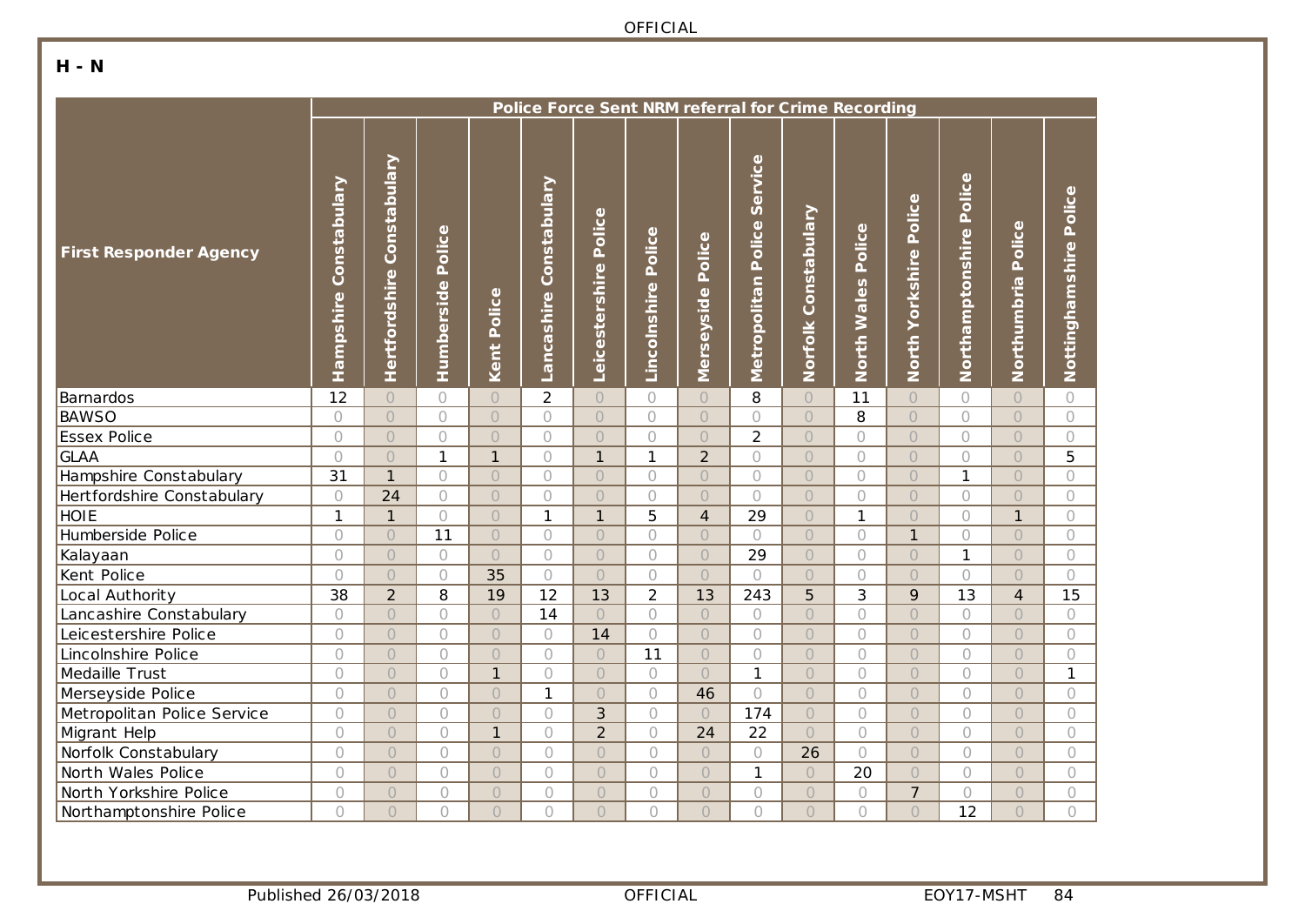# **H – N (continued)**

|                               | Police Force Sent NRM referral for Crime Recording |                               |                               |                         |                                                    |                                                                                                      |                                                                     |                                  |                                   |                         |                                          |                                   |                                                                     |                                             |                           |
|-------------------------------|----------------------------------------------------|-------------------------------|-------------------------------|-------------------------|----------------------------------------------------|------------------------------------------------------------------------------------------------------|---------------------------------------------------------------------|----------------------------------|-----------------------------------|-------------------------|------------------------------------------|-----------------------------------|---------------------------------------------------------------------|---------------------------------------------|---------------------------|
| <b>First Responder Agency</b> | Constabulary<br>Hampshire                          | Constabulary<br>Hertfordshire | olice<br>Δ.<br>rside<br>Humbe | Φ<br>Police<br>Ë,<br>Ke | Constabulary<br>ashire<br>ق<br>$\overline{\sigma}$ | Φ<br>olic<br>Δ.<br>Φ<br>rshire<br>$\overline{\mathbf{v}}$<br>$\frac{1}{3}$<br>$\omega$<br><u>ici</u> | $\omega$<br>olic<br>$\Delta$<br>Φ<br>$\frac{1}{2}$<br>olnsl<br>Linc | Police<br>eyside<br><b>Merse</b> | Service<br>Police<br>Metropolitan | Constabulary<br>Norfolk | Φ<br>olic<br>Δ.<br>Wales<br><b>North</b> | Φ<br>Police<br>Yorkshire<br>North | Φ<br><b>Dice</b><br>Δ.<br>$\omega$<br>ptonshir<br>$\sigma$<br>North | $\bullet$<br>olice<br>Δ.<br>bria<br>Northum | Police<br>Nottinghamshire |
| Northumbria Police            | $\bigcirc$                                         | $\bigcap$                     | $\bigcap$                     | $\bigcap$               | $\bigcap$                                          | $\bigcap$                                                                                            | $\bigcap$                                                           | $\bigcap$                        | $\bigcirc$                        | $\bigcap$               | $\bigcap$                                | $\bigcap$                         | $\bigcap$                                                           | 29                                          | $\bigcap$                 |
| Nottinghamshire Police        | $\bigcirc$                                         | $\bigcirc$                    | $\bigcap$                     | $\bigcap$               | $\bigcap$                                          | $\bigcap$                                                                                            | $\bigcap$                                                           | $\bigcirc$                       | $\bigcirc$                        | $\bigcap$               | $\bigcap$                                | $\bigcap$                         | $\bigcap$                                                           | $\bigcap$                                   | 22                        |
| NSPCC - CTAC                  | $\bigcirc$                                         | $\bigcirc$                    | $\bigcap$                     | $\bigcap$               | $\bigcap$                                          | $\overline{O}$                                                                                       | $\bigcirc$                                                          | $\bigcirc$                       | 1                                 | $\bigcirc$              | $\bigcirc$                               | $\bigcirc$                        | $\bigcap$                                                           | $\bigcap$                                   | $\bigcirc$                |
| Salvation Army                | 4                                                  | $\overline{4}$                | 3                             | 5                       | 7                                                  | 3                                                                                                    | $\overline{7}$                                                      | $\overline{4}$                   | 140                               | $\overline{O}$          | 3                                        | $\bigcirc$                        | 2                                                                   | 1                                           | 9                         |
| Staffordshire Police          | 0                                                  | $\bigcirc$                    | $\bigcap$                     | $\bigcap$               | $\bigcap$                                          | $\bigcirc$                                                                                           | $\bigcirc$                                                          | $\bigcirc$                       | $\bigcirc$                        | $\overline{O}$          | $\bigcirc$                               | $\bigcirc$                        | $\bigcirc$                                                          | $\bigcap$                                   | 3                         |
| <b>TARA</b>                   | 0                                                  | $\bigcirc$                    | $\bigcap$                     | $\bigcap$               | $\bigcap$                                          | $\bigcap$                                                                                            | $\bigcap$                                                           | $\bigcirc$                       | 1                                 | $\overline{O}$          | $\bigcirc$                               | $\bigcap$                         | $\bigcap$                                                           | $\bigcap$                                   | $\bigcirc$                |
| <b>UKBF</b>                   | $\overline{2}$                                     | $\bigcirc$                    | 8                             | $\overline{4}$          | $\overline{2}$                                     | $\mathbf{1}$                                                                                         | $\bigcap$                                                           | $\mathbf{1}$                     | 49                                | $\overline{O}$          | $\mathbf{1}$                             | $\bigcap$                         | $\bigcap$                                                           | 1                                           | $\bigcirc$                |
| <b>UKVI</b>                   | 17                                                 | 17                            | 8                             | 37                      | 9                                                  | 13                                                                                                   | 8                                                                   | 82                               | 908                               | $\overline{2}$          | $\overline{2}$                           | 8                                 | 15                                                                  | 20                                          | 15                        |
| Unseen UK                     | ∩                                                  | $\bigcirc$                    | $\bigcirc$                    | $\bigcap$               | $\bigcap$                                          | $\bigcap$                                                                                            | $\bigcap$                                                           | $\bigcirc$                       | $\bigcap$                         | $\overline{O}$          | $\bigcirc$                               | $\bigcirc$                        | 1                                                                   | $\bigcap$                                   | $\bigcirc$                |
| <b>Total</b>                  | 105                                                | 49                            | 39                            | 103                     | 48                                                 | 51                                                                                                   | 34                                                                  | 176                              | 1608                              | 33                      | 49                                       | 25                                | 45                                                                  | 56                                          | 70                        |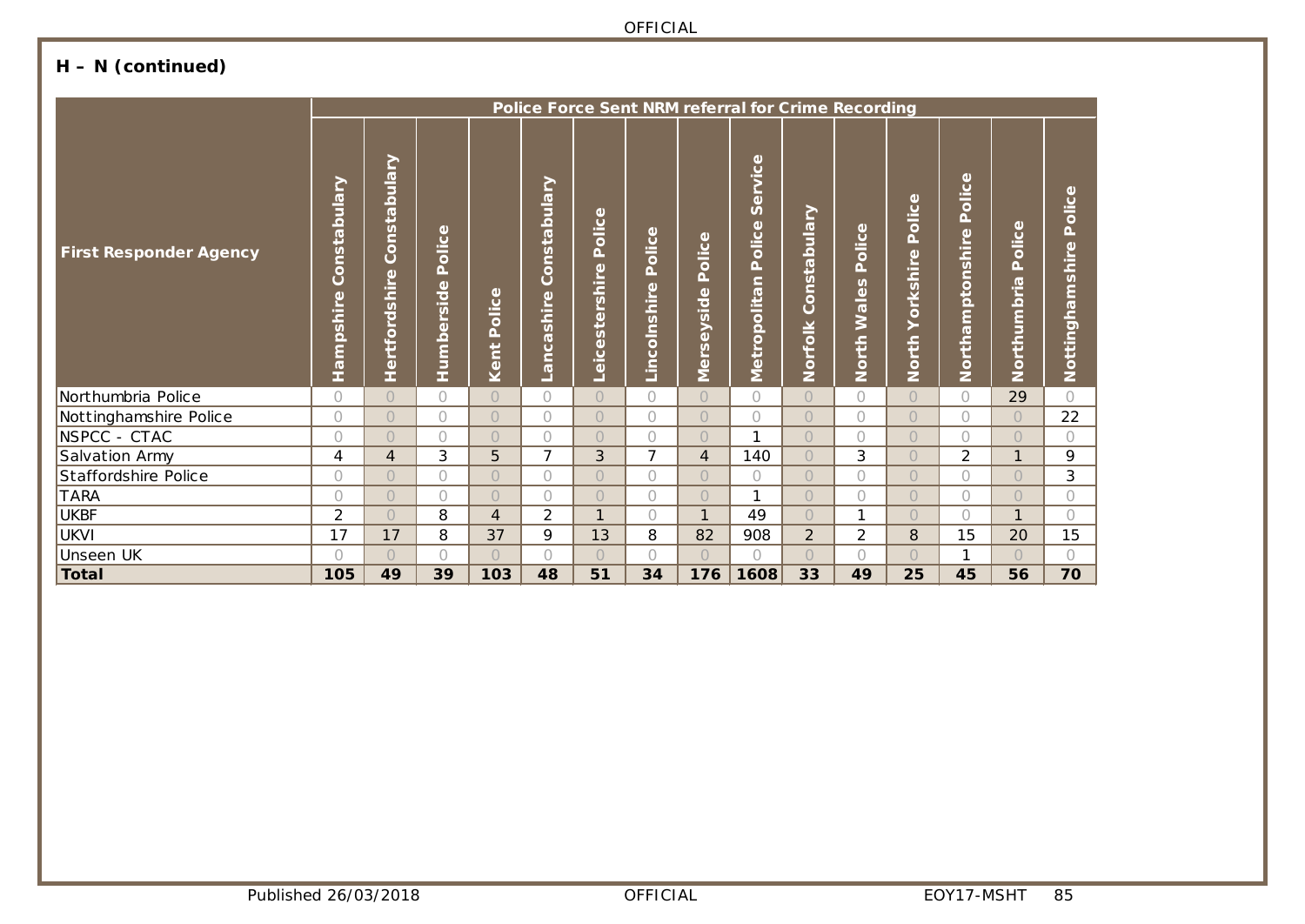### **P - W**

|                                    | Police Force Sent NRM referral for Crime Recording |                                             |                       |                           |                      |                             |                  |                  |                                   |                        |                       |                         |                             |                     |
|------------------------------------|----------------------------------------------------|---------------------------------------------|-----------------------|---------------------------|----------------------|-----------------------------|------------------|------------------|-----------------------------------|------------------------|-----------------------|-------------------------|-----------------------------|---------------------|
| <b>First Responder Agency</b>      | Scotland<br>Police                                 | Northern Ireland<br>្ភ<br>Service<br>Police | Police<br>South Wales | Police<br>South Yorkshire | Staffordshire Police | <b>Suffolk Constabulary</b> | Police<br>Surrey | Police<br>Sussex | Police<br><b>Valley</b><br>Thames | Police<br>Warwickshire | Police<br>West Mercia | Police<br>West Midlands | Police<br>Yorkshire<br>West | Police<br>Wiltshire |
| Barnardos                          | $\mathbf{1}$                                       | $\bigcirc$                                  | 11                    | $\bigcirc$                | $\mathbf{1}$         | $\bigcirc$                  | $\circ$          | $\mathbf{1}$     | $\bigcirc$                        | $\overline{2}$         | $\bigcirc$            | 16                      | 10                          | $\circ$             |
| <b>BAWSO</b>                       | $\bigcirc$                                         | $\bigcirc$                                  | 13                    | $\bigcirc$                | $\circ$              | $\circ$                     | $\bigcirc$       | $\bigcirc$       | $\overline{O}$                    | $\circ$                | $\bigcirc$            | $\bigcirc$              | $\mathbf{1}$                | $\bigcirc$          |
| <b>British Transport Police</b>    | $\overline{4}$                                     | $\circ$                                     | $\bigcirc$            | $\bigcirc$                | $\circ$              | $\bigcirc$                  | $\overline{O}$   | $\overline{1}$   | $\overline{O}$                    | $\circ$                | $\bigcirc$            | $\overline{2}$          | $\circ$                     | $\bigcirc$          |
| <b>GLAA</b>                        | $\bigcirc$                                         | $\circ$                                     | $\bigcirc$            | $\bigcirc$                | $\bigcirc$           | $\mathbf{1}$                | $\overline{O}$   | $\bigcirc$       | $\bigcirc$                        | $\overline{O}$         | $\bigcirc$            | 3                       | $\bigcirc$                  | $\bigcirc$          |
| Greater Manchester Police          | $\bigcirc$                                         | $\circ$                                     | $\bigcirc$            | $\circ$                   | $\bigcirc$           | $\bigcirc$                  | $\overline{O}$   | $\bigcirc$       | $\overline{O}$                    | $\circ$                | $\bigcirc$            | $\mathbf{1}$            | $\bigcirc$                  | 1                   |
| <b>HOIE</b>                        | $\overline{7}$                                     | $\mathbf{1}$                                | 3                     | $\overline{2}$            | $\bigcirc$           | $\bigcirc$                  | $\overline{2}$   | $\bigcirc$       | 5                                 | $\bigcirc$             | $\bigcirc$            | 9                       | 3                           | $\bigcirc$          |
| Kalayaan                           | $\bigcirc$                                         | $\bigcirc$                                  | $\circ$               | $\bigcirc$                | $\bigcirc$           | $\bigcirc$                  | $\bigcirc$       | $\bigcirc$       | $\overline{2}$                    | $\bigcap$              | $\bigcirc$            | $\bigcirc$              | $\bigcap$                   | $\bigcirc$          |
| Local Authority                    | 12                                                 | 6                                           | 11                    | 6                         | 10                   | 5                           | 12               | 6                | 28                                | 28                     | 16                    | 122                     | 28                          | $\overline{4}$      |
| Medaille Trust                     | $\bigcirc$                                         | $\bigcirc$                                  | $\circ$               | $\bigcirc$                | $\overline{O}$       | $\bigcirc$                  | $\bigcirc$       | $\circ$          | $\bigcirc$                        | $\circ$                | $\bigcirc$            | $\mathbf{1}$            | $\circ$                     | 1                   |
| Metropolitan Police Service        | $\bigcirc$                                         | $\bigcirc$                                  | $\circ$               | $\bigcirc$                | $\bigcirc$           | $\bigcirc$                  | $\mathbf{1}$     | $\bigcirc$       | $\bigcirc$                        | $\bigcirc$             | $\bigcirc$            | $\bigcirc$              | $\bigcirc$                  | $\bigcirc$          |
| Migrant Help                       | 33                                                 | $\bigcirc$                                  | 5                     | $\bigcirc$                | $\mathbf{1}$         | $\bigcirc$                  | $\bigcirc$       | $\bigcirc$       | $\mathbf{1}$                      | $\bigcirc$             | $\bigcirc$            | 16                      | $\overline{7}$              | $\bigcirc$          |
| <b>NCA</b>                         | $\bigcirc$                                         | $\bigcirc$                                  | $\circ$               | $\mathbf{1}$              | $\overline{O}$       | $\bigcirc$                  | $\bigcirc$       | $\bigcirc$       | $\bigcirc$                        | $\bigcirc$             | $\bigcirc$            | $\mathbf{1}$            | $\circ$                     | $\bigcirc$          |
| Police Scotland                    | 60                                                 | $\circ$                                     | $\circ$               | $\bigcirc$                | $\overline{O}$       | $\bigcirc$                  | $\overline{O}$   | $\circ$          | $\overline{O}$                    | $\bigcirc$             | $\overline{O}$        | $\bigcap$               | $\circ$                     | $\bigcirc$          |
| Police Service of Northern Ireland | $\bigcirc$                                         | 17                                          | $\circ$               | $\bigcirc$                | $\overline{O}$       | $\bigcirc$                  | $\bigcirc$       | $\bigcirc$       | $\bigcirc$                        | $\bigcirc$             | $\bigcirc$            | $\bigcirc$              | $\circ$                     | $\bigcirc$          |
| Refugee Council                    | $\circ$                                            | $\bigcirc$                                  | $\bigcirc$            | $\circ$                   | $\mathbf{1}$         | $\bigcirc$                  | $\bigcirc$       | $\bigcirc$       | $\bigcirc$                        | $\bigcirc$             | $\bigcirc$            | $\bigcap$               | $\bigcirc$                  | 0                   |
| Salvation Army                     | 5                                                  | $\overline{4}$                              | $\mathbf{1}$          | 12                        | $\mathbf{1}$         | $\mathbf{1}$                | 6                | 12               | 15                                | $\bigcirc$             | $\bigcirc$            | 61                      | 25                          | 1                   |
| South Wales Police                 | $\bigcirc$                                         | $\bigcirc$                                  | 29                    | $\bigcirc$                | $\bigcirc$           | $\bigcirc$                  | $\circ$          | $\bigcirc$       | $\bigcirc$                        | 0                      | $\bigcirc$            | $\bigcap$               | $\bigcirc$                  | 0                   |
| South Yorkshire Police             | $\circ$                                            | $\bigcirc$                                  | $\bigcirc$            | 37                        | $\overline{O}$       | $\circ$                     | $\overline{O}$   | $\bigcirc$       | $\bigcirc$                        | $\bigcirc$             | $\bigcirc$            | $\bigcirc$              | $\bigcirc$                  | $\bigcirc$          |
| Staffordshire Police               | $\bigcirc$                                         | $\bigcirc$                                  | $\bigcirc$            | $\bigcirc$                | 10                   | $\bigcirc$                  | $\overline{O}$   | $\bigcirc$       | $\bigcirc$                        | $\bigcirc$             | $\bigcirc$            | $\bigcirc$              | $\bigcirc$                  | $\bigcirc$          |
| Suffolk Constabulary               | $\bigcirc$                                         | $\mathbf{1}$                                | $\bigcirc$            | $\bigcirc$                | $\bigcirc$           | 16                          | $\overline{O}$   | $\bigcirc$       | $\bigcirc$                        | $\bigcirc$             | $\bigcirc$            | $\bigcap$               | $\bigcirc$                  | $\bigcirc$          |
| Surrey Police                      | $\bigcirc$                                         | $\bigcirc$                                  | $\bigcirc$            | $\bigcirc$                | $\bigcirc$           | $\bigcirc$                  | 51               | $\bigcirc$       | $\bigcirc$                        | $\bigcirc$             | $\bigcirc$            | $\bigcirc$              | $\bigcirc$                  | $\bigcirc$          |
| Sussex Police                      | $\bigcirc$                                         | $\circ$                                     | $\overline{O}$        | $\bigcirc$                | $\overline{O}$       | $\overline{O}$              | $\circ$          | 32               | $\bigcirc$                        | $\bigcirc$             | $\bigcirc$            | $\bigcap$               | $\bigcirc$                  | $\bigcirc$          |
| <b>TARA</b>                        | 9                                                  | $\bigcirc$                                  | $\bigcirc$            | $\bigcirc$                | $\mathbf{1}$         | $\bigcirc$                  | $\bigcirc$       | $\bigcirc$       | $\bigcirc$                        | $\bigcirc$             | $\bigcirc$            | $\bigcirc$              | $\bigcirc$                  | $\bigcirc$          |
| Thames Valley Police               | $\overline{O}$                                     | $\circ$                                     | $\bigcirc$            | $\bigcirc$                | $\overline{O}$       | $\circ$                     | $\circ$          | $\bigcirc$       | 76                                | $\bigcirc$             | $\bigcirc$            | $\bigcap$               | $\bigcirc$                  | $\bigcirc$          |
| <b>UKBF</b>                        | 10                                                 | 1                                           | $\mathbf{1}$          | $\bigcirc$                | $\overline{O}$       | 0                           | $\overline{2}$   | 11               | $\bigcap$                         | $\circ$                | $\bigcap$             | 4                       | $\bigcap$                   | $\bigcirc$          |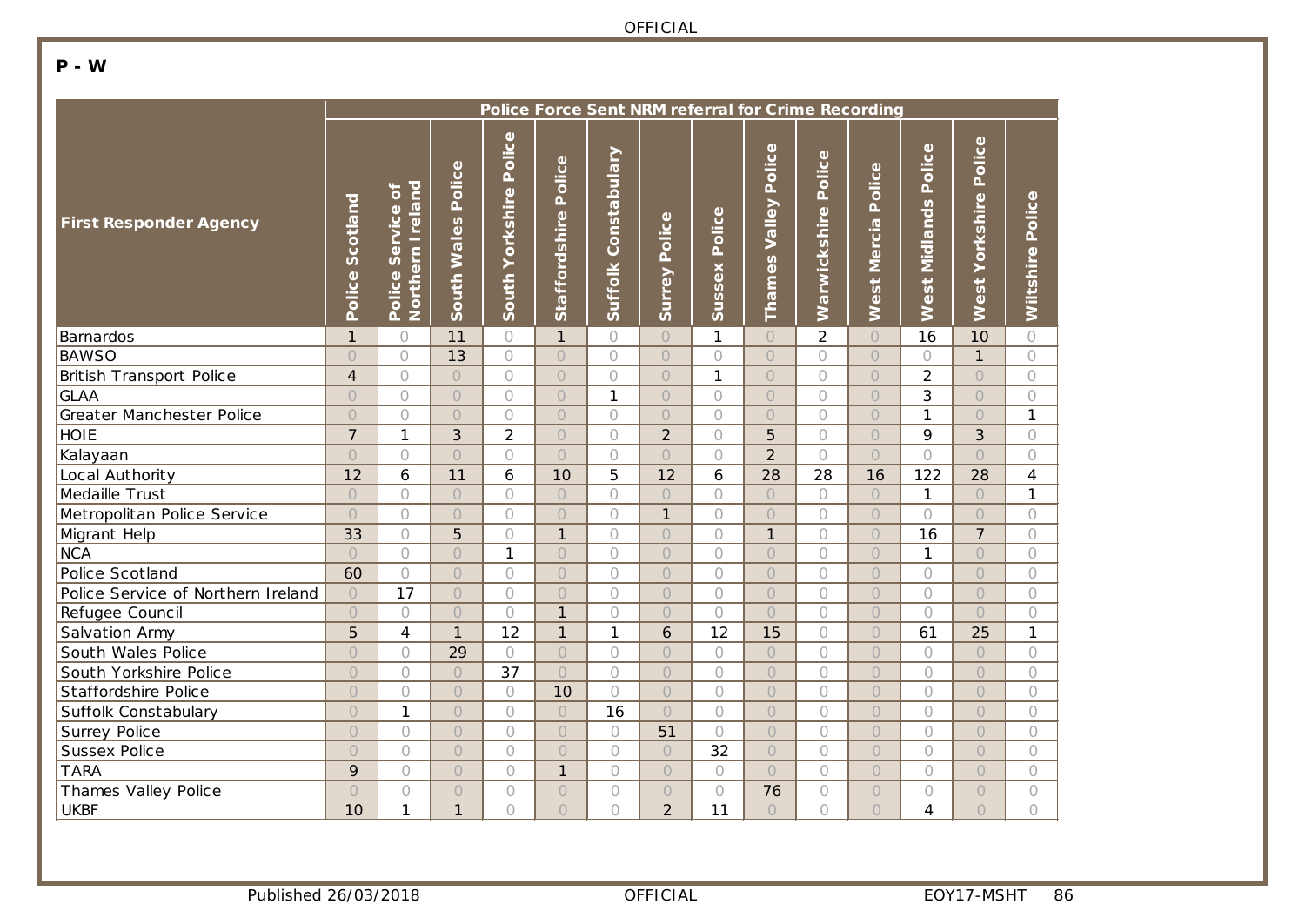# **P – W (continued)**

|                               | Police Force Sent NRM referral for Crime Recording |                                                                                                                                          |                                       |                                        |                                    |                                                             |                                                                       |                                                                         |                                                                    |                                 |                                                                                                                      |                                                                                                             |                                                                         |                                   |
|-------------------------------|----------------------------------------------------|------------------------------------------------------------------------------------------------------------------------------------------|---------------------------------------|----------------------------------------|------------------------------------|-------------------------------------------------------------|-----------------------------------------------------------------------|-------------------------------------------------------------------------|--------------------------------------------------------------------|---------------------------------|----------------------------------------------------------------------------------------------------------------------|-------------------------------------------------------------------------------------------------------------|-------------------------------------------------------------------------|-----------------------------------|
| <b>First Responder Agency</b> | <b>Scotland</b><br>Police                          | $\overline{\mathsf{E}}$<br>ð<br><b>Irela</b><br>Φ<br><b>Sic</b><br>Northern<br>$\omega$<br>$\overline{S}$<br>$\mathbf{\Omega}$<br>Police | Φ<br>olic<br>Ñ.<br>Wales<br>outh<br>Ŭ | Police<br>$\omega$<br>orkshir<br>South | olice<br>$\Delta$<br>Staffordshire | <b>Vielng</b><br>$\overline{a}$<br>پ<br>Suo<br>Ŏ<br>Suffolk | Φ<br>$\mathbf{C}$<br>$\frac{1}{\overline{0}}$<br>௳<br>↗<br>(h<br>Surr | olice<br>۵Ï.<br>×<br>$\omega$<br>$\mathsf{v}$<br>$\mathsf{v}$<br>Б<br>ഗ | olice<br>n.<br>Valley<br>n<br>$\omega$<br>٤<br>$\overline{v}$<br>É | ω<br>Police<br>ω<br>Warwickshir | Φ<br>olic<br>۵Ï.<br>$\overline{\sigma}$<br>−<br>ω<br>$\overset{\mathsf{e}}{\mathsf{\Sigma}}$<br>$\omega$<br>$\omega$ | Φ<br>$\mathbf C$<br>$\frac{1}{\overline{0}}$<br>Δ.<br>S<br>Õ<br>Č<br>Midla<br>پ<br>$\mathbf{v}$<br>$\omega$ | Φ<br>olic<br>Δ.<br>O)<br>Ē<br>$\boldsymbol{\omega}$<br>⊻<br>O<br>n<br>ω | ω<br>olic<br>Φ<br><b>Wiltshir</b> |
| <b>UKVI</b>                   | 66                                                 | $\overline{2}$                                                                                                                           | 47                                    | 22                                     | 16                                 | 13                                                          | 12                                                                    | 36                                                                      | 42                                                                 | 2                               | 3                                                                                                                    | 148                                                                                                         | 76                                                                      | 5                                 |
| Warwickshire Police           | $\bigcirc$                                         | $\bigcap$                                                                                                                                | $\bigcap$                             | 0                                      | $\bigcap$                          | $\bigcap$                                                   | $\bigcap$                                                             | $\bigcap$                                                               | $\bigcap$                                                          | $\overline{\phantom{a}}$        | $\bigcap$                                                                                                            | $\bigcap$                                                                                                   | $\bigcap$                                                               |                                   |
| West Mercia Police            | $\bigcirc$                                         | $\bigcap$                                                                                                                                | $\bigcap$                             | 0                                      | $\bigcap$                          | $\bigcap$                                                   | $\bigcap$                                                             | $\bigcap$                                                               | $\bigcap$                                                          | $\bigcap$                       | 23                                                                                                                   | $\bigcap$                                                                                                   | $\bigcap$                                                               |                                   |
| West Midlands Police          | $\bigcirc$                                         | $\bigcap$                                                                                                                                | $\bigcap$                             | 0                                      | $\bigcap$                          | $\bigcap$                                                   | $\bigcap$                                                             | $\bigcap$                                                               | $\bigcap$                                                          | $\bigcap$                       | $\bigcap$                                                                                                            | 85                                                                                                          | $\bigcap$                                                               |                                   |
| West Yorkshire Police         | $\bigcirc$                                         | $\bigcirc$                                                                                                                               | $\bigcirc$                            | 0                                      | $\overline{O}$                     | $\bigcap$                                                   | $\bigcap$                                                             | $\bigcap$                                                               | $\bigcap$                                                          | $\cap$                          | $\bigcap$                                                                                                            | $\bigcap$                                                                                                   | 80                                                                      |                                   |
| <b>Wiltshire Police</b>       | $\bigcap$                                          | $\bigcap$                                                                                                                                | $\bigcap$                             | O                                      | $\bigcap$                          | 0                                                           | $\bigcap$                                                             | $\bigcap$                                                               | $\bigcap$                                                          | ∩                               | $\bigcap$                                                                                                            |                                                                                                             |                                                                         | 14                                |
| Total                         | 207                                                | 32                                                                                                                                       | 121                                   | 80                                     | 41                                 | 36                                                          | 86                                                                    | 99                                                                      | 169                                                                | 39                              | 42                                                                                                                   | 469                                                                                                         | 230                                                                     | 26                                |